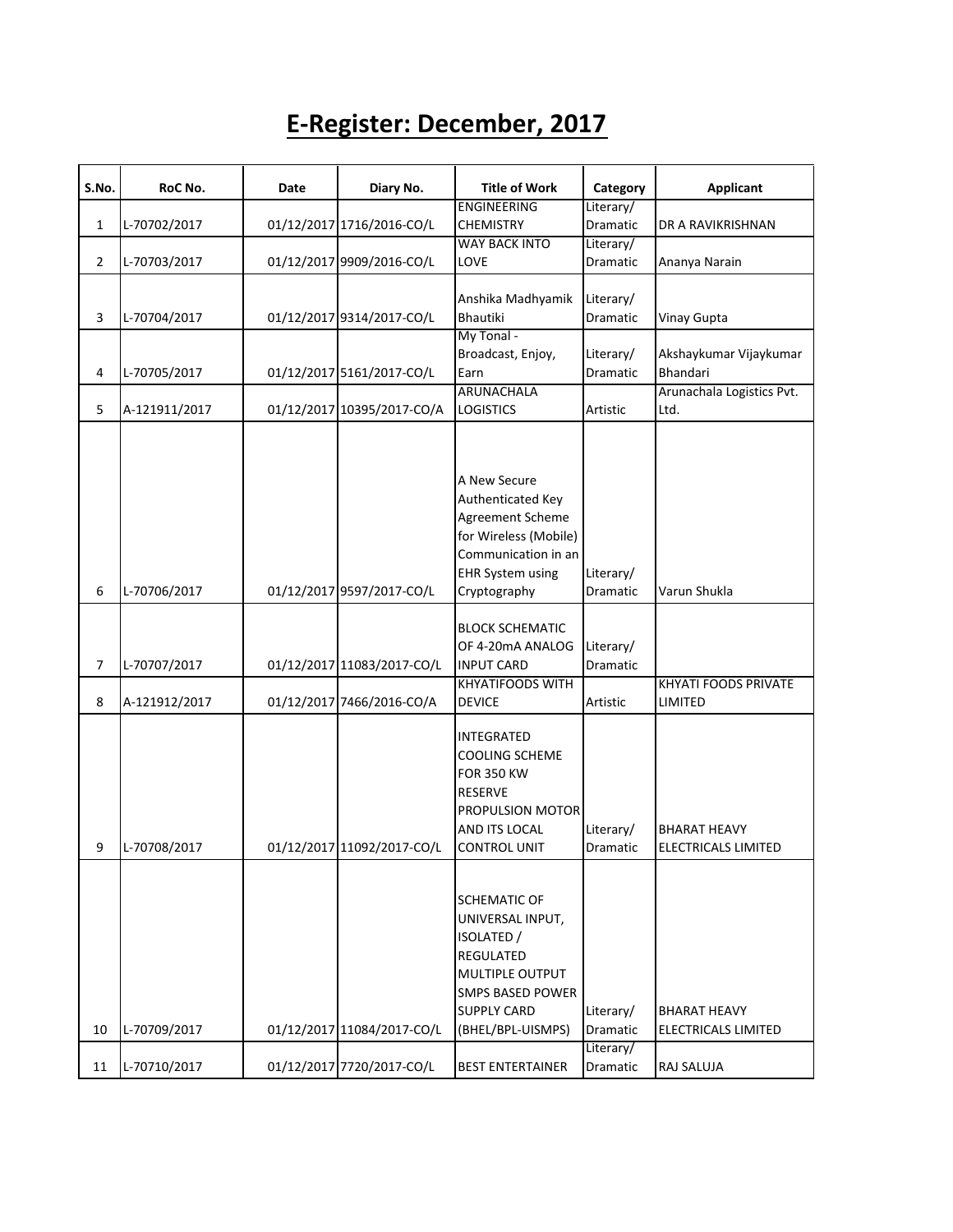| S.No.    | RoC No.                      | Date | Diary No.                                              | <b>Title of Work</b>                                                                                                                                          | Category                                             | <b>Applicant</b>                                  |
|----------|------------------------------|------|--------------------------------------------------------|---------------------------------------------------------------------------------------------------------------------------------------------------------------|------------------------------------------------------|---------------------------------------------------|
| 12       | L-70711/2017                 |      | 01/12/2017 9095/2017-CO/L                              | Ennangalin<br>Vidhimuraigal<br>matrum Mannithalin<br>Arpudam - Tamil<br>version of The Source<br>Laws and The Magic<br>of Forgiveness                         | Literary/<br>Dramatic                                | Tejgyan Global Foundation                         |
| 13       | A-121913/2017                |      | 01/12/2017 8351/2017-CO/A                              | 4 AM DESIGNS                                                                                                                                                  | Artistic                                             | MRS. FORAM YASH SHAH                              |
| 14       | A-121914/2017                |      | 01/12/2017 12710/2016-CO/A                             | OMEGA (LABEL)                                                                                                                                                 | Artistic<br>Literary/                                | Madan Kapoor trading as<br>Kapoor Industries      |
| 15       | L-70712/2017                 |      | 01/12/2017 10078/2017-CO/L                             | Child And The Law                                                                                                                                             | <b>Dramatic</b>                                      | Gautam Banerjee                                   |
| 16       | L-70713/2017                 |      | 01/12/2017 7646/2017-CO/L                              | RED SHIFT YES,<br><b>EXPANSION OF THE</b><br>UNIVERSE, NO, PART<br>I and PART II                                                                              | Literary/<br>Dramatic                                | S K malhotra                                      |
| 17       | A-121915/2017                |      | 01/12/2017 8888/2016-CO/A                              | SPLASH (LABEL)                                                                                                                                                | Artistic                                             | Deep Jyoti Industries (A<br>Partnership Concern)  |
| 18<br>19 | L-70714/2017<br>SW-9733/2017 |      | 01/12/2017 8805/2017-CO/L<br>01/12/2017 2185/2017-CO/L | PROJECT FOR<br>PROTECTION OF<br><b>CROPS AND</b><br><b>MONKEYS</b><br><b>DLMS PROTOCOL</b><br><b>STACK FOR AMI</b><br><b>SMART METE</b><br><b>SOURCE CODE</b> | Literary/<br><b>Dramatic</b><br>Computer<br>Software | RATTAN LA VERMA<br>DR. SAMUEL ROMINUS<br>VALSALAM |
| 20       | L-70715/2017                 |      | 01/12/2017 8725/2016-CO/L                              | The Molecule, Role<br>of Forces, Produced<br>by Charges,<br>POSSESSED by<br>Atoms, in formation<br>of Characteristics<br><b>PROPERTIES</b>                    | Literary/<br>Dramatic                                | <b>VED PRAKASH SURI</b>                           |
| 21       | L-70716/2017                 |      | 01/12/2017 7749/2017-CO/L                              | It's all about me<br>Aashqui reloaded                                                                                                                         | Literary/<br>Dramatic                                | Aditya Rajesh Nighot                              |
| 22       | L-70717/2017                 |      | 01/12/2017 7800/2016-CO/L                              | 'Tracking Kalpana'                                                                                                                                            | Literary/<br>Dramatic                                | Sarthak Parashar                                  |
| 23       | L-70718/2017                 |      | 01/12/2017 10075/2016-CO/L                             | <b>DEEP SAMHO</b>                                                                                                                                             | Literary/<br>Dramatic                                | AJAY KUMAR JHA                                    |
| 24       | A-121916/2017                |      | 01/12/2017 4222/2016-CO/A                              | <b>INDUS 555 TMT</b><br><b>WITH TRICORE</b><br><b>TECHNOLOGY</b>                                                                                              | Artistic                                             | S.S. SRIKANTH                                     |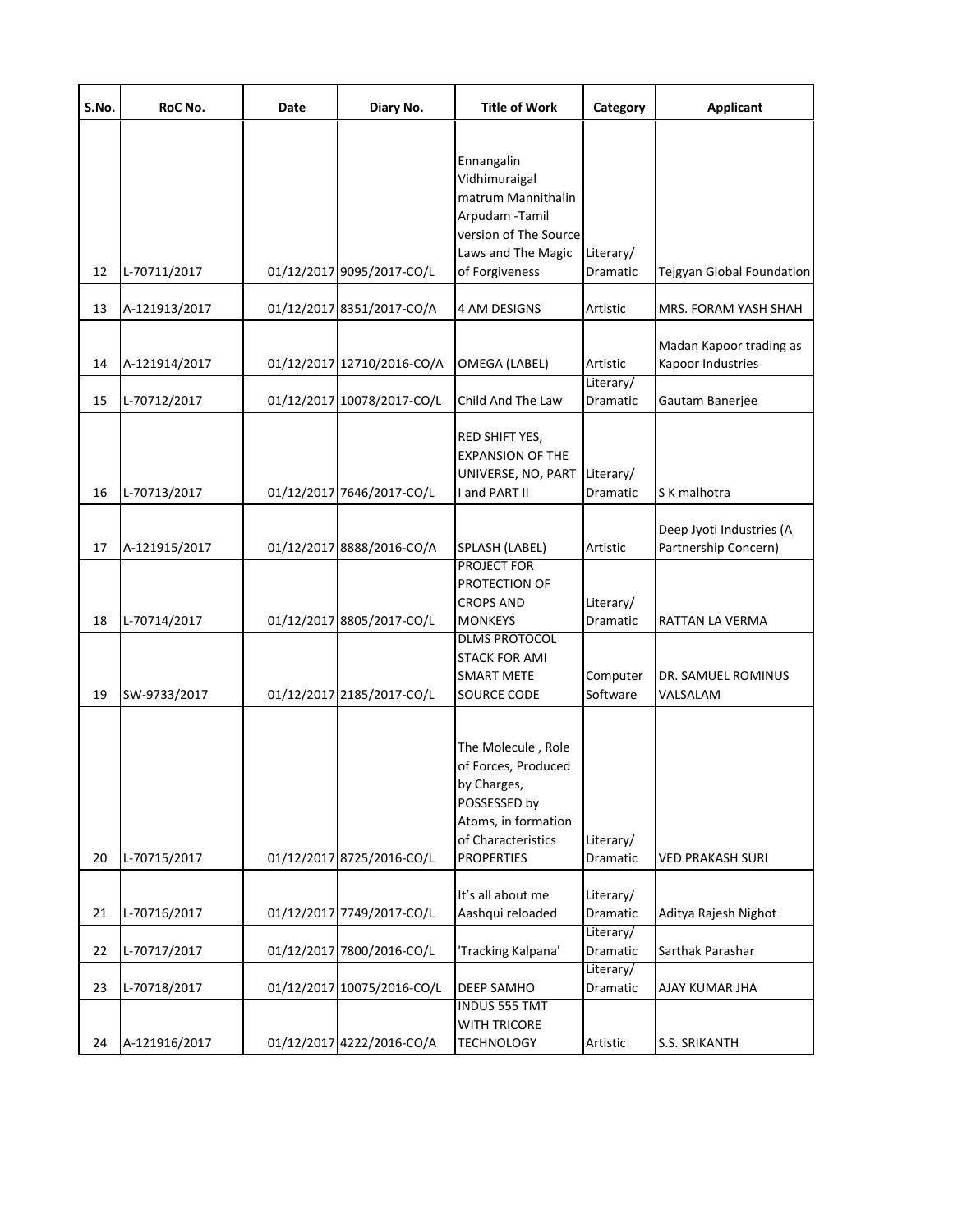| S.No. | RoC No.       | Date | Diary No.                  | <b>Title of Work</b>                                                                                                                      | Category                     | <b>Applicant</b>                                                                                                         |
|-------|---------------|------|----------------------------|-------------------------------------------------------------------------------------------------------------------------------------------|------------------------------|--------------------------------------------------------------------------------------------------------------------------|
| 25    | A-121917/2017 |      | 01/12/2017 14439/2016-CO/A | <b>SONAKI</b>                                                                                                                             | Artistic                     | KISHORCHANDRA<br>MAGANLAL PATEL,<br><b>DINABEN</b><br>KISHORCHANDRA PATEL,<br>MAGANLAL HARKHJIBHAI<br>PATEL, PARTNERS OF |
| 26    | A-121918/2017 |      | 01/12/2017 14453/2016-CO/A | <b>JAY</b>                                                                                                                                | Artistic                     | KANCHANBHAI<br>JAYESHBHAI, PARESHBHAI<br>NARSHIBHAI, CHIRAG<br>JAYESHBHAI KAPADIA                                        |
| 27    | L-70719/2017  |      | 01/12/2017 11705/2016-CO/L | Wings of Time                                                                                                                             | Literary/<br><b>Dramatic</b> | Devesh Kumar Mathur                                                                                                      |
| 28    | A-121919/2017 |      | 01/12/2017 14140/2016-CO/A | <b>SAHAS</b>                                                                                                                              | Artistic                     | HARSHILBHAI,<br>CHINTABHAI, ILABEN<br>KISHORBHAI, VASANTBEN,<br>SHITALBEN, LALITBHAI<br><b>SUKHBHAI</b>                  |
| 29    | L-70720/2017  |      | 01/12/2017 12455/2017-CO/L | <b>Missing BSF</b>                                                                                                                        | Literary/<br>Dramatic        | <b>SURJEET BHARTI</b>                                                                                                    |
| 30    | L-70721/2017  |      | 01/12/2017 6842/2017-CO/L  | <b>Adhoc Arbitration</b><br><b>Rules, 2017</b>                                                                                            | Literary/<br>Dramatic        | Nishikant Murlidhar<br>Deshpande                                                                                         |
| 31    | L-70722/2017  |      | 01/12/2017 8770/2017-CO/L  | SIDDHA BHASMA                                                                                                                             | Literary/<br>Dramatic        | SWAMI HARDAS                                                                                                             |
| 32    | L-70723/2017  |      | 01/12/2017 4962/2017-CO/L  | <b>VERSES OF THE SOIL</b>                                                                                                                 | Literary/<br>Dramatic        | <b>DEVKARAN SINGH</b>                                                                                                    |
| 33    | A-121920/2017 |      | 01/12/2017 9084/2016-CO/A  | PAPDI CHAT                                                                                                                                | Artistic                     | <b>MANJU DEVI</b>                                                                                                        |
| 34    | A-121921/2017 |      | 01/12/2017 9087/2016-CO/A  | <b>DAL FRY</b>                                                                                                                            | Artistic                     | <b>MANJU DEVI</b>                                                                                                        |
| 35    | A-121922/2017 |      | 01/12/2017 9089/2016-CO/A  | ALOO CHAT                                                                                                                                 | Artistic                     | <b>MANJU DEVI</b>                                                                                                        |
| 36    | L-70724/2017  |      | 01/12/2017 6727/2017-CO/L  | <b>BENCH SCALE TEST</b><br><b>FACILITY FOR</b><br><b>EVALUATION OF</b><br><b>METAL OXIDES IN</b><br>CHEMICAL LOOPING<br><b>COMBUSTION</b> | Literary/<br>Dramatic        | <b>BHARAT HEAVY</b><br><b>ELECTRICALS LIMITED</b>                                                                        |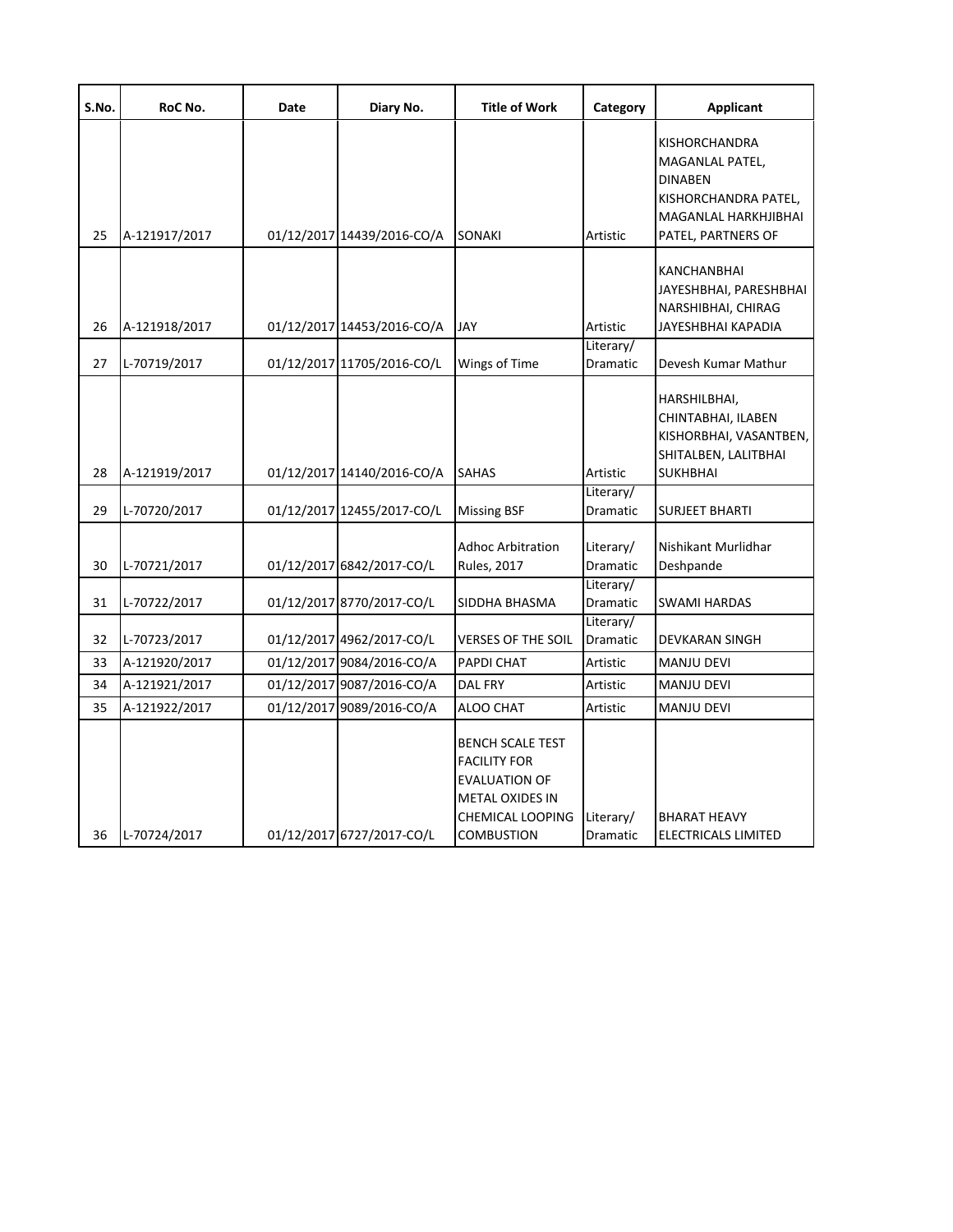| S.No. | RoC No.       | Date | Diary No.                  | <b>Title of Work</b>                                                                                                                                                                                                                                                                       | Category              | <b>Applicant</b>                                                    |
|-------|---------------|------|----------------------------|--------------------------------------------------------------------------------------------------------------------------------------------------------------------------------------------------------------------------------------------------------------------------------------------|-----------------------|---------------------------------------------------------------------|
|       |               |      |                            | MODIFIED DESIGN<br>AND<br><b>IMPLEMENTATION</b><br>FOR RENOVATION<br>AND<br>MODERNIZATION OF<br><b>TURBINE CONTROL</b><br>SYSTEM FOR 210<br>MW KWU TURBINE<br>IN APPLICATION AND<br><b>CONTROL NODE ACN</b><br>TO MINIMIZE PANELS<br>& PROCESSORS FOR<br><b>AUTOMATIC</b><br>TURBINE RUNUP | Literary/             | <b>BHARAT HEAVY</b>                                                 |
| 37    | L-70725/2017  |      | 01/12/2017 6765/2017-CO/L  | <b>SYSTEM ATRS</b>                                                                                                                                                                                                                                                                         | Dramatic              | <b>ELECTRICALS LIMITED</b>                                          |
| 38    | L-70726/2017  |      | 01/12/2017 4771/2017-CO/L  | ANALYSIS OF<br>TRANSACTIN<br><b>DOCUMENTS FOR</b><br>PRIVATE EQUITY<br><b>TRANSACTIONS</b>                                                                                                                                                                                                 | Literary/<br>Dramatic | <b>BATHIYA &amp; ASSOCIATES</b><br>LLP                              |
| 39    | A-121923/2017 |      | 01/12/2017 5088/2016-CO/A  | <b>MULBERRY CS</b><br><b>COCONUT SECRET</b>                                                                                                                                                                                                                                                | Artistic              | MR. HARESH SAKHARMAL<br>GANWANI, PROPRIETOR<br>OF M/S KAILASH FOODS |
| 40    | A-121924/2017 |      | 01/12/2017 6234/2016-CO/A  | RAMANATHAPURAM<br>PANCHANGAM - KU.<br>JHO.<br>KONDAYYANGAR                                                                                                                                                                                                                                 | Literary/<br>Dramatic | T Vijayaraghavan                                                    |
| 41    | SW-9734/2017  |      | 01/12/2017 1550/2017-CO/SW | <b>FUTHUB PROGRAM</b>                                                                                                                                                                                                                                                                      | Computer<br>Software  | PABLO ZEBADUA VEGA                                                  |
| 42    | A-121925/2017 |      | 01/12/2017 7367/2016-CO/A  | <b>LEWIS BERGER</b><br><b>EXPRESS PAINTING</b><br>LABEL                                                                                                                                                                                                                                    | Artistic              | BERGER PAINT INDIA LTD                                              |
| 43    | A-121926/2017 |      | 01/12/2017 7455/2016-CO/A  | LIVE THE LINEN LIFE,<br>LINEN CLUB LABEL                                                                                                                                                                                                                                                   | Artistic              | M/S ADITYA BIRLA, NUVO<br>LIMITED                                   |
| 44    | A-121927/2017 |      | 01/12/2017 8676/2017-CO/A  | PANCHAKANYA<br>SHARBATI                                                                                                                                                                                                                                                                    | Artistic              | MANISH KUMAR SAHU                                                   |
| 45    | A-121928/2017 |      | 01/12/2017 8702/2017-CO/A  | PANCHAKANYA<br>GOLD                                                                                                                                                                                                                                                                        | Artistic              | MANISH KUMAR SAHU                                                   |
| 46    | A-121929/2017 |      | 01/12/2017 8699/2017-CO/A  | PANCHAKANYA<br><b>KRISHNA</b>                                                                                                                                                                                                                                                              | Artistic              | MANISH KUMAR SAHU                                                   |
| 47    | A-121930/2017 |      | 01/12/2017 10425/2017-CO/A | <b>SUN BOND WELDING</b><br><b>ELECTRODES PACKET</b>                                                                                                                                                                                                                                        | Artistic<br>Literary/ | MR V. NANTHA GOPAL,<br>MRS KARPAGAM                                 |
| 48    | L-70727/2017  |      | 01/12/2017 5799/2017-CO/L  | Rang Tarang - Part 2                                                                                                                                                                                                                                                                       | Dramatic              | <b>Bhanwar Singh</b>                                                |
| 49    | L-70728/2017  |      | 01/12/2017 6618/2016-CO/L  | Approach to IR:<br>Involve 2 Resolve                                                                                                                                                                                                                                                       | Literary/<br>Dramatic | Dattatraya Ambulkar                                                 |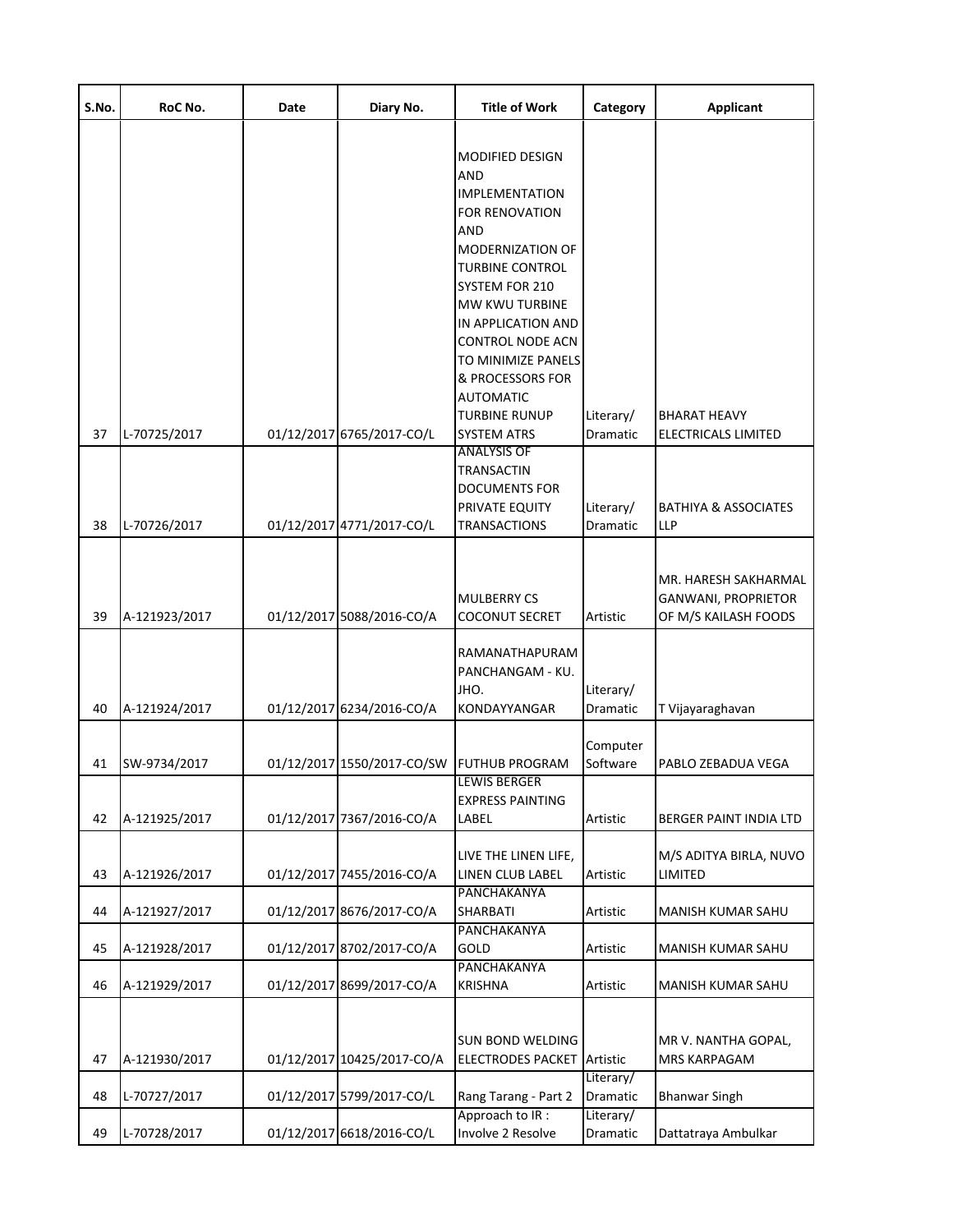| S.No. | RoC No.       | Date             | Diary No.                  | <b>Title of Work</b>                                                                        | Category              | <b>Applicant</b>                                                                      |
|-------|---------------|------------------|----------------------------|---------------------------------------------------------------------------------------------|-----------------------|---------------------------------------------------------------------------------------|
| 50    | L-70729/2017  |                  | 01/12/2017 13971/2017-CO/L | <b>Facade Course</b>                                                                        | Literary/<br>Dramatic | Hariharan Sermamani                                                                   |
| 51    | A-121931/2017 |                  | 01/12/2017 13129/2017-CO/A | PLUM & SUGAR                                                                                | Artistic              | M/s SCISSORS ENRICH<br><b>BEAUTY &amp; FITNESS PVT</b><br><b>LTD</b>                  |
| 52    | SR-12986/2017 |                  | 01/12/2017 4824/2016-CO/SR | <b>JAADUGAR</b>                                                                             | Sound<br>Recording    | <b>TINA JINDAL</b>                                                                    |
| 53    | SW-9735/2017  |                  | 01/12/2017 4737/2017-CO/SW | <b>BHEL CONNECT</b><br><b>ANDROID APP</b>                                                   | Computer<br>Software  | <b>BHARAT HEAVY</b><br>ELECTRICALS LIMITED                                            |
| 54    | A-121932/2017 |                  | 01/12/2017 5264/2016-CO/A  | Securing India                                                                              | Artistic              | M/s Top Security Limited                                                              |
| 55    | SW-9736/2017  | 01/12/2017 CO/SW | 11557/2017-                | <b>BHAST</b>                                                                                | Computer<br>Software  | ABHISHEK TRIPATHI                                                                     |
| 56    | L-70730/2017  |                  | 01/12/2017 13051/2017-CO/L | PHYSICAL &<br><b>GENERAL CHEMISTRY</b> Dramatic                                             | Literary/             | M/s Spectrum Medico Plus<br><b>Pharma Publishers</b>                                  |
| 57    | L-70731/2017  |                  | 01/12/2017 13047/2017-CO/L | <b>INORGANIC &amp;</b><br><b>ORGANIC</b><br><b>CHEMISTRY</b>                                | Literary/<br>Dramatic | Spectrum Medico Plus<br><b>Pharma Publishers</b>                                      |
| 58    | L-70732/2017  |                  | 01/12/2017 14072/2016-CO/L | <b>WE FRIENDS IN</b><br><b>TRENDZ</b>                                                       | Literary/<br>Dramatic | <b>JAIMEET PATEL</b>                                                                  |
| 59    | L-70733/2017  |                  | 01/12/2017 7926/2017-CO/M  | PERSIST EVEN AFTER<br><b>FAILURE</b>                                                        | Literary/<br>Dramatic | PRERNA GUPTA                                                                          |
| 60    | L-70734/2017  |                  | 01/12/2017 5668/2017-CO/L  | <b>INTENSIVE SAUNA</b><br>PEDICURE AND<br><b>MANICURE</b>                                   | Literary/<br>Dramatic | Visage Beauty and Health<br>Care Pvt Ltd                                              |
| 61    | SW-9737/2017  |                  | 01/12/2017 3230/2017-CO/SW | A toolkit to ensure<br>constancy of bug<br>tracking process<br>based on its<br>exploitation | Computer<br>Software  | AMBUJASHI.N, DR.B.ANNI<br>PRINCY, M.ATCHAYA<br>PRABHA, N.PRIYANGA, S.BA<br>LASRIMATHI |
| 62    | SW-9738/2017  | 01/12/2017 CO/SW | 11808/2017-                | DigiBunai                                                                                   | Computer<br>Software  | Media Lab Asia                                                                        |
| 63    | L-70735/2017  |                  | 01/12/2017 5669/2017-CO/L  | <b>INTENSIVE COOLING</b><br>PEDICURE AND<br><b>MANICURE</b>                                 | Literary/<br>Dramatic | Visage Beauty and Health<br>Care Pvt Ltd                                              |
| 64    | L-70736/2017  |                  | 01/12/2017 13848/2017-CO/L | <b>Choosing Happiness!</b>                                                                  | Literary/<br>Dramatic | Varsha Parvatikar                                                                     |
| 65    | L-70737/2017  |                  | 01/12/2017 13425/2017-CO/L | <b>MANME JUGNOO</b><br><b>CHAMAK RAHE</b>                                                   | Literary/<br>Dramatic | <b>MANJU SINGH</b>                                                                    |
| 66    | L-70738/2017  |                  | 01/12/2017 8557/2017-CO/L  | <b>LIGHT HAS EXISTED</b><br><b>ONLY PARTICLE</b><br><b>MECHANICS</b>                        | Literary/<br>Dramatic | B. MUTHUSURESHKUMAR                                                                   |
| 67    | L-70739/2017  |                  | 01/12/2017 9360/2017-CO/L  | <b>GULAM HOTI</b><br>ARTHAVYAVASTHA                                                         | Literary/<br>Dramatic | RAJIV DIXIT MEMORIAL<br><b>TRUST</b>                                                  |
| 68    | A-121933/2017 |                  | 01/12/2017 6343/2015-CO/A  | ASSURFENAC                                                                                  | Artistic              | <b>BHUMIT PHARMA PVT.</b><br>LTD.                                                     |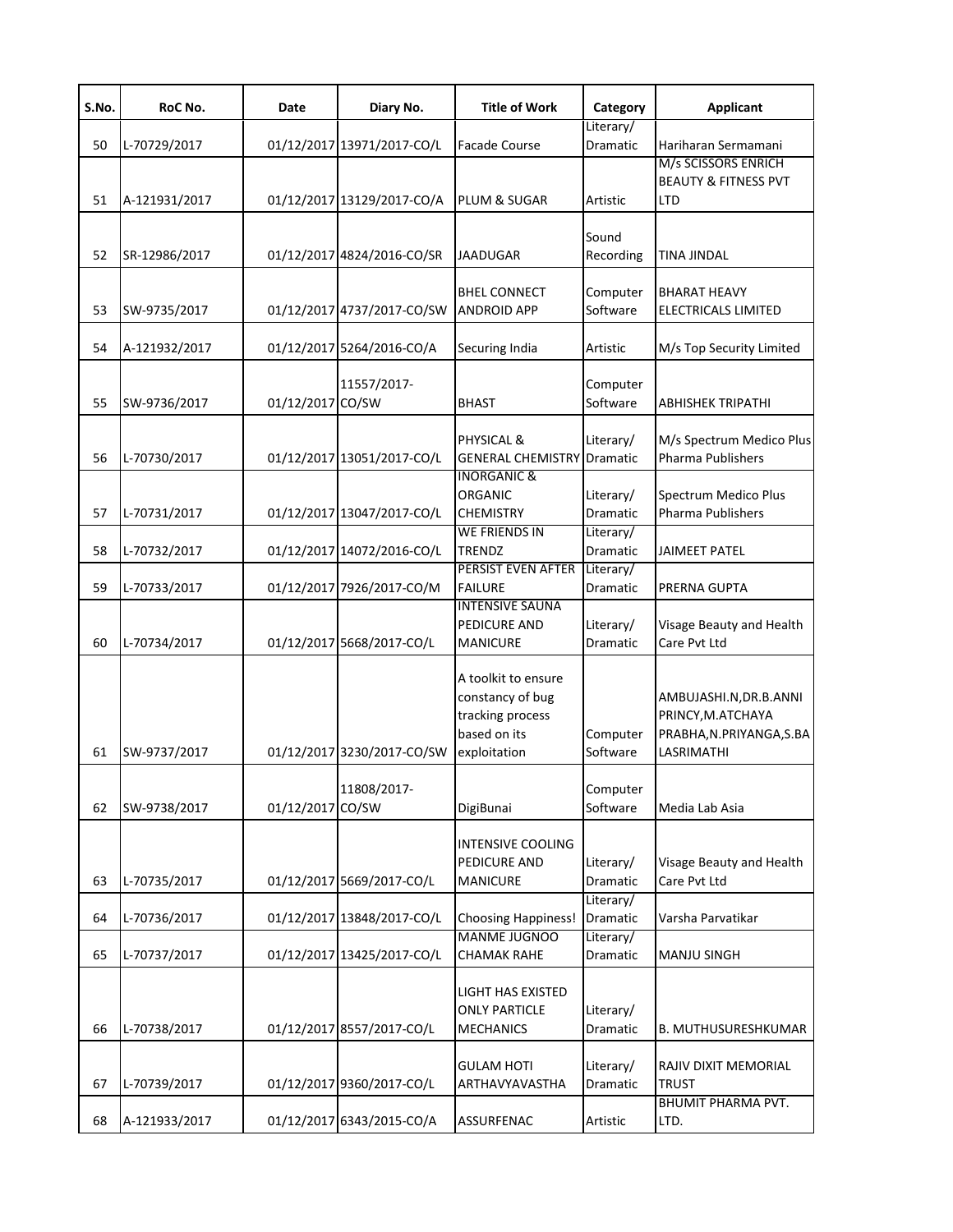| S.No. | RoC No.       | Date | Diary No.                  | <b>Title of Work</b>                                                                                                                      | Category                     | <b>Applicant</b>                                                           |
|-------|---------------|------|----------------------------|-------------------------------------------------------------------------------------------------------------------------------------------|------------------------------|----------------------------------------------------------------------------|
| 69    | L-70740/2017  |      | 01/12/2017 7501/2017-CO/L  | A Gentleman -<br>Sundar. Susheel.<br>Risky                                                                                                | Literary/<br>Dramatic        | FOX STAR STUDIOS INDIA<br>PRIVATE LIMITED                                  |
| 70    | L-70741/2017  |      | 01/12/2017 4537/2017-CO/L  | Surfactants,<br>Disinfectants,<br>Cleaners, Toiletries,<br><b>Personal Care</b><br>Products<br>Manufacturing and<br><b>Formulations</b>   | Literary/<br><b>Dramatic</b> | Niir Project Consultancy<br><b>Services</b>                                |
| 71    | L-70742/2017  |      | 01/12/2017 10192/2017-CO/L | <b>NO BODY</b>                                                                                                                            | Literary/<br>Dramatic        | <b>MR TV SOWRIRAJAN</b>                                                    |
| 72    | A-121934/2017 |      | 01/12/2017 6718/2015-CO/A  | <b>KRISHAK</b>                                                                                                                            | Artistic                     | KISAN FODDER MILLS<br>PRIVATE LIMITED                                      |
| 73    | L-70743/2017  |      | 01/12/2017 5900/2017-CO/L  | CONCEPTUAL<br><b>DESIGN OF A TEST</b><br><b>RIG FOR ROLLING OF</b><br><b>GRAPHITE SEALING</b><br>OF AERO ENGINE<br><b>BROCHURE OF SAI</b> | Literary/<br>Dramatic        | <b>HINDUSTAN</b><br><b>AERONAUTICS LIMITED</b>                             |
| 74    | L-70744/2017  |      | 01/12/2017 9871/2015-CO/L  | <b>MACHINE TOOLS</b><br>PVT. LTD.                                                                                                         | Literary/<br>Dramatic        | Sai Machine Tools Pvt. Ltd.                                                |
| 75    | A-121935/2017 |      | 01/12/2017 5706/2017-CO/A  | <b>EASTERN HOT</b><br><b>MIXTURE</b>                                                                                                      | Artistic                     | <b>FEROZ MEERAN</b>                                                        |
| 76    | A-121936/2017 |      | 01/12/2017 5707/2017-CO/A  | <b>EASTERN</b><br><b>NEYYAPPAM</b>                                                                                                        | Artistic                     | <b>FEROZ MEERAN</b>                                                        |
| 77    | L-70745/2017  |      | 01/12/2017 12140/2015-CO/L | "An Adaptive<br>Algorithm for<br>Enhancement of<br><b>OFDM Channel</b><br>Performance"                                                    | Literary/<br>Dramatic        | Dr. Siddharth A.<br>Ladhake, Prof. Prafulla D.<br>Gawande                  |
| 78    | A-121937/2017 |      | 01/12/2017 7267/2017-CO/A  | <b>FANS OF CHENNAI</b>                                                                                                                    | Artistic                     | THE MADRAS SILKS INDIA<br>PRIVATE LIMITED                                  |
| 79    | A-121938/2017 |      | 01/12/2017 2296/2017-CO/A  | <b>JADOO</b>                                                                                                                              | Artistic                     | <b>MANDNEY INFOTECH</b><br>PRIVATE LIMITED                                 |
| 80    | A-121939/2017 |      | 01/12/2017 11181/2017-CO/A | <b>HORSES WITH CREST</b><br><b>LOGO</b>                                                                                                   | Artistic                     | MR. ADAR CYRUS<br>POONAWALLA AND MRS.<br>NATASHA ADAR<br>POONAWALLA,       |
| 81    | L-70746/2017  |      | 01/12/2017 463/2015-CO/L   | Compressor<br>Instability in Twin<br><b>Spool Military</b><br>Turbojet Engine: A<br>Case Study                                            | Literary/<br>Dramatic        | <b>HINDUSTAN</b><br>AERONAUTICS LTD. (HAL<br>-ENGINE DIVISION<br>,KORAPUT) |
| 82    | L-70747/2017  |      | 01/12/2017 13877/2017-CO/L | <b>Banking Humour</b>                                                                                                                     | Literary/<br>Dramatic        | H B Subrahmanyam                                                           |
| 83    | L-70748/2017  |      | 01/12/2017 44725/2014-CO/L | SAGAR                                                                                                                                     | Literary/<br>Dramatic        | RAHUL SINGH                                                                |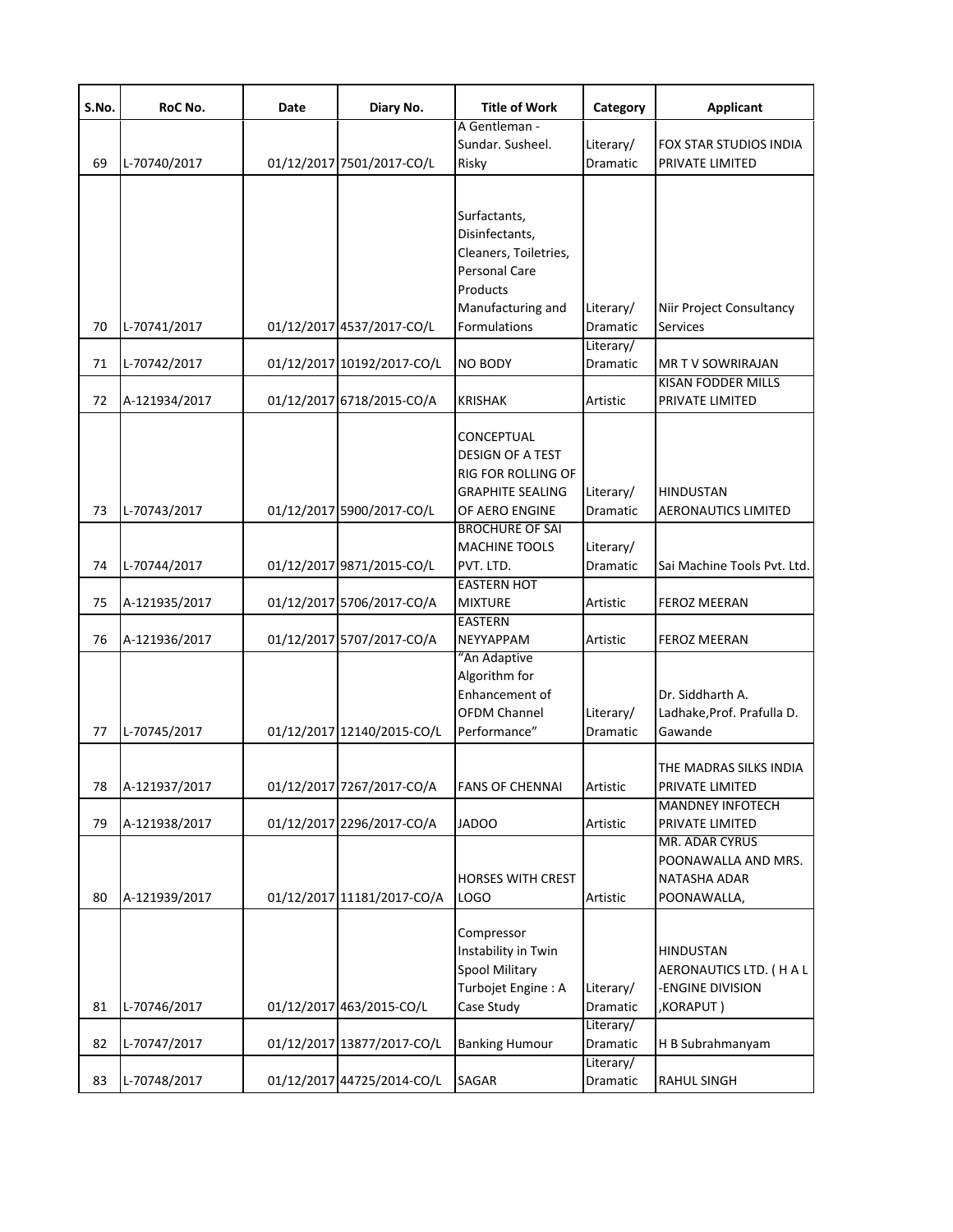| S.No.    | RoC No.                      | Date | Diary No.                                              | <b>Title of Work</b>                                                                                                                                                                           | Category                                       | <b>Applicant</b>                                                                                                       |
|----------|------------------------------|------|--------------------------------------------------------|------------------------------------------------------------------------------------------------------------------------------------------------------------------------------------------------|------------------------------------------------|------------------------------------------------------------------------------------------------------------------------|
| 84       | L-70749/2017                 |      | 01/12/2017 464/2015-CO/L                               | Elimination of<br>Decarburisation layer<br>during Case<br><b>Carburizing of Gears</b><br>in Aeroengines                                                                                        | Literary/<br>Dramatic                          | <b>HINDUSTAN</b><br>AERONAUTICS LTD. (HAL<br>-ENGINE DIVISION<br>,KORAPUT)                                             |
| 85       | L-70750/2017                 |      | 01/12/2017 10634/2017-CO/L                             | <b>God Guides</b>                                                                                                                                                                              | Literary/<br>Dramatic                          | Simon Correia                                                                                                          |
| 86       | L-70751/2017                 |      | 01/12/2017 10356/2017-CO/L                             | Political Science:<br>Concepts, Theories<br>and Instiutions                                                                                                                                    | Literary/<br>Dramatic                          | M/s Spectrum Telugu<br><b>Publishing House</b>                                                                         |
| 87<br>88 | L-70752/2017<br>L-70753/2017 |      | 01/12/2017 465/2015-CO/L<br>01/12/2017 10348/2017-CO/L | Comparative Study of<br>two different Ti Alloy<br>Materials for<br>Suitability of 1st<br><b>Stage Compressor</b><br>Rotor Blade of<br>Helicopter Engine<br><b>COMPUTER</b><br><b>EDUCATION</b> | Literary/<br>Dramatic<br>Literary/<br>Dramatic | <b>HINDUSTAN</b><br>AERONAUTICS LTD. (HAL<br>-ENGINE DIVISION<br>,KORAPUT)<br>M/s Spectrum Educational<br><b>Books</b> |
| 89       | L-70754/2017                 |      | 01/12/2017 466/2015-CO/L                               | Process Optimization<br>to achieve High Case<br>Depth in Low Carbon<br>Alloy Steel                                                                                                             | Literary/<br>Dramatic                          | <b>HINDUSTAN</b><br>AERONAUTICS LTD. (HAL<br>-ENGINE DIVISION<br>,KORAPUT)                                             |
| 90       | L-70755/2017                 |      | 01/12/2017 10966/2017-CO/L                             | The Instinct                                                                                                                                                                                   | Literary/<br>Dramatic                          | Sudharshan                                                                                                             |
| 91       | SW-9739/2017                 |      | 01/12/2017 1430/2017-CO/SW                             | SOFTWARE PACKAGE<br>FOR OPTIMIZATION<br>OF LAMINATION<br>SLITTING PLAN WITH<br><b>IMPROVED</b><br><b>ALGORITHM</b>                                                                             | Computer<br>Software                           | <b>BHARAT HEAVY</b><br><b>ELECTRICALS LIMITED</b>                                                                      |
| 92       | L-70756/2017                 |      | 01/12/2017 10347/2017-CO/L                             | Solid Geometry                                                                                                                                                                                 | Literary/<br>Dramatic                          | M/s Spectrum University<br>Press                                                                                       |
| 93       | L-70757/2017                 |      | 01/12/2017 10345/2017-CO/L                             | Differential<br>Equations                                                                                                                                                                      | Literary/<br>Dramatic                          | M/s Spectrum University<br>Press                                                                                       |
| 94       | L-70758/2017                 |      | 01/12/2017 467/2015-CO/L                               | Improvement of<br>Surface Texture of<br>Turbine Blades by<br><b>Glass Bead Blasting</b><br>during the process of<br>Alitizing in R29b Aero Literary/<br>Engine                                 | Dramatic                                       | <b>HINDUSTAN</b><br>AERONAUTICS LTD. (HAL<br>-ENGINE DIVISION<br>,KORAPUT)                                             |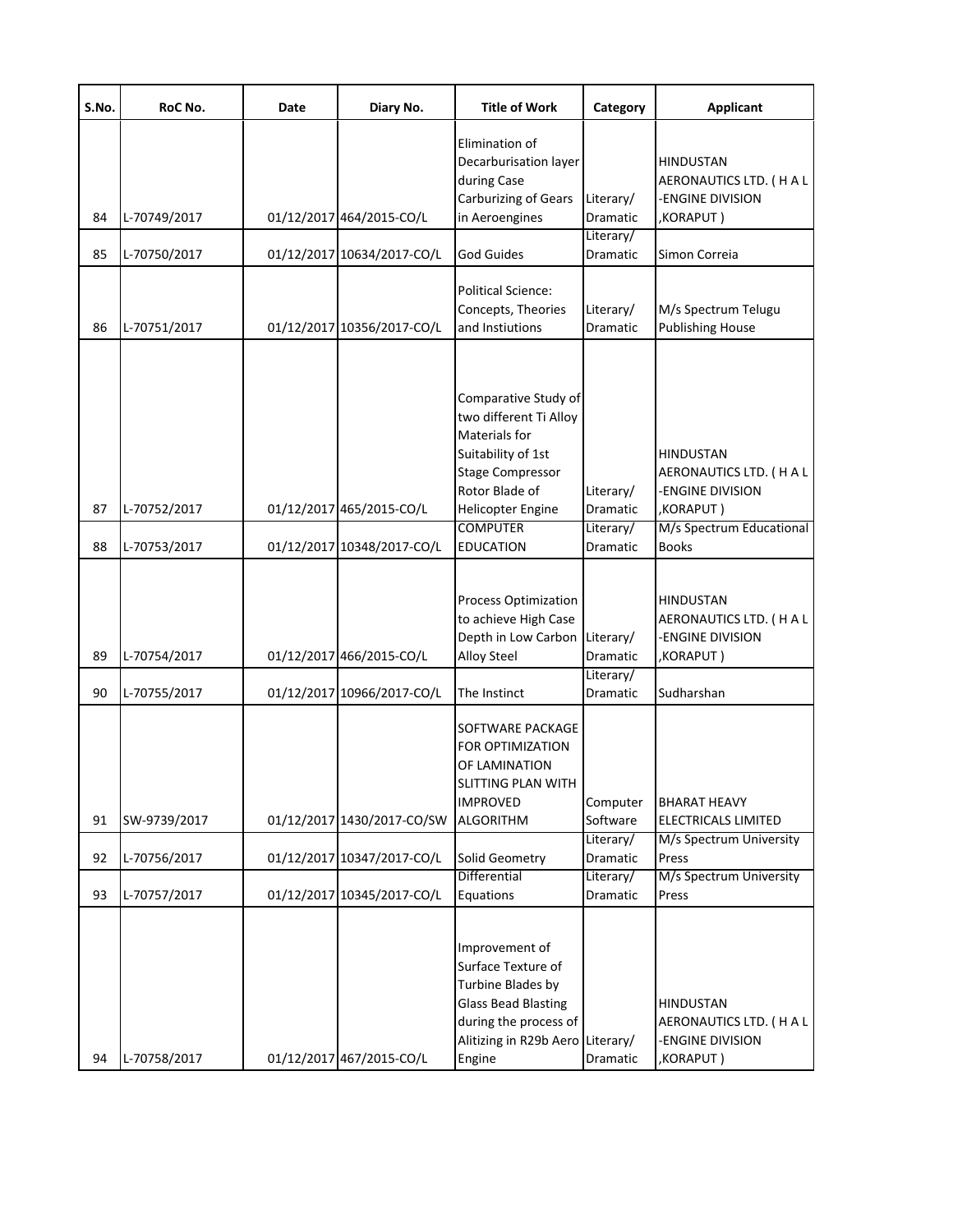| S.No.    | RoC No.                      | Date             | Diary No.                                                | <b>Title of Work</b>                                                                                                                                                    | Category                                      | <b>Applicant</b>                                           |
|----------|------------------------------|------------------|----------------------------------------------------------|-------------------------------------------------------------------------------------------------------------------------------------------------------------------------|-----------------------------------------------|------------------------------------------------------------|
| 95<br>96 | SW-9740/2017<br>L-70759/2017 |                  | 01/12/2017 1444/2017-CO/SW<br>01/12/2017 10765/2017-CO/L | SOFTWARE PACKAGE<br><b>FOR OPTIMIZATION</b><br>OF CORE PACKET<br>SIZES FOR<br>MAXIMIZATION OF<br>UTILIZATION FACTOR<br>WITH IMPROVED<br><b>ALGORITHM</b><br>Tell a Tale | Computer<br>Software<br>Literary/<br>Dramatic | <b>BHARAT HEAVY</b><br>ELECTRICALS LIMITED<br>Anamika Pain |
| 97       | L-70760/2017                 |                  | 01/12/2017 10360/2017-CO/L                               | The Sunkissed Soul                                                                                                                                                      | Literary/<br>Dramatic                         | Trupti Bhosale                                             |
| 98       | A-121940/2017                |                  | 01/12/2017 4389/2017-CO/A                                | VELFA                                                                                                                                                                   | Artistic                                      | M. VELUSAMY, SOLE<br>PROPRIETOR, CLIX<br>FASHION,          |
| 99       | A-121941/2017                |                  | 01/12/2017 13587/2015-CO/A                               | USHA SILAI SCHOOL<br><b>KUSHALTA KE</b><br>KADAM WITH LOGO                                                                                                              | Artistic                                      | <b>USHA INTERNATIONAL</b><br>LIMITED                       |
| 100      | L-70761/2017                 |                  | 01/12/2017 13266/2015-CO/L                               | <b>ROGERS CAR TIPS</b>                                                                                                                                                  | Literary/<br>Dramatic                         | ROGER MOTORS PVT. LTD.                                     |
| 101      | SW-9741/2017                 | 01/12/2017 CO/SW | 12345/2015-                                              | AutoRec Agile<br>Capture Platform                                                                                                                                       | Computer<br>Software                          | Fritzgerald Dsa                                            |
| 102      | A-121942/2017                |                  | 01/12/2017 603/2017-CO/A                                 | RANAJI                                                                                                                                                                  | Artistic                                      | <b>ANKUR RANA</b>                                          |
| 103      | SW-9742/2017                 |                  | 01/12/2017 6035/2016-CO/SW                               | Myaklavya App                                                                                                                                                           | Computer<br>Software                          | Aklavya Smart Solutions,<br>(Partnership Firm)             |
| 104      | A-121943/2017                |                  | 01/12/2017 11160/2017-CO/A                               | <b>SURIE POLEX</b>                                                                                                                                                      | Artistic                                      | <b>AALOKE SURIE</b>                                        |
| 105      | A-121944/2017                |                  | 01/12/2017 11161/2017-CO/A                               | <b>SURIE POLEX</b>                                                                                                                                                      | Artistic                                      | <b>AALOKE SURIE</b>                                        |
| 106      | A-121945/2017                |                  | 01/12/2017 11162/2017-CO/A                               | <b>SURIE POLEX</b>                                                                                                                                                      | Artistic                                      | <b>AALOKE SURIE</b>                                        |
| 107      | A-121946/2017                |                  | 01/12/2017 11163/2017-CO/A                               | <b>SURIE POLEX</b>                                                                                                                                                      | Artistic                                      | <b>AALOKE SURIE</b>                                        |
| 108      | A-121947/2017                |                  | 01/12/2017 10912/2017-CO/A                               | Muse of the Artist                                                                                                                                                      | Artistic                                      | B. M. ANAND<br><b>FOUNDATION LLP</b>                       |
| 109      | A-121948/2017                |                  | 01/12/2017 10937/2017-CO/A                               | Crisis                                                                                                                                                                  | Artistic                                      | B. M. ANAND<br><b>FOUNDATION LLP</b>                       |
| 110      | A-121949/2017                |                  | 01/12/2017 10916/2017-CO/A                               | Snake of Fascism (<br>Pen on Paper)                                                                                                                                     | Artistic                                      | B. M. ANAND<br><b>FOUNDATION LLP</b>                       |
| 111      | SW-9743/2017                 |                  | 01/12/2017 5794/2017-CO/SW                               | Supply Chain Role<br>Play Game                                                                                                                                          | Computer<br>Software                          | Director, National Institute<br>of Technology Calicut      |
| 112      | A-121950/2017                |                  | 01/12/2017 10938/2017-CO/A                               | <b>Buddha Bleeds</b>                                                                                                                                                    | Artistic                                      | B. M. ANAND<br><b>FOUNDATION LLP</b>                       |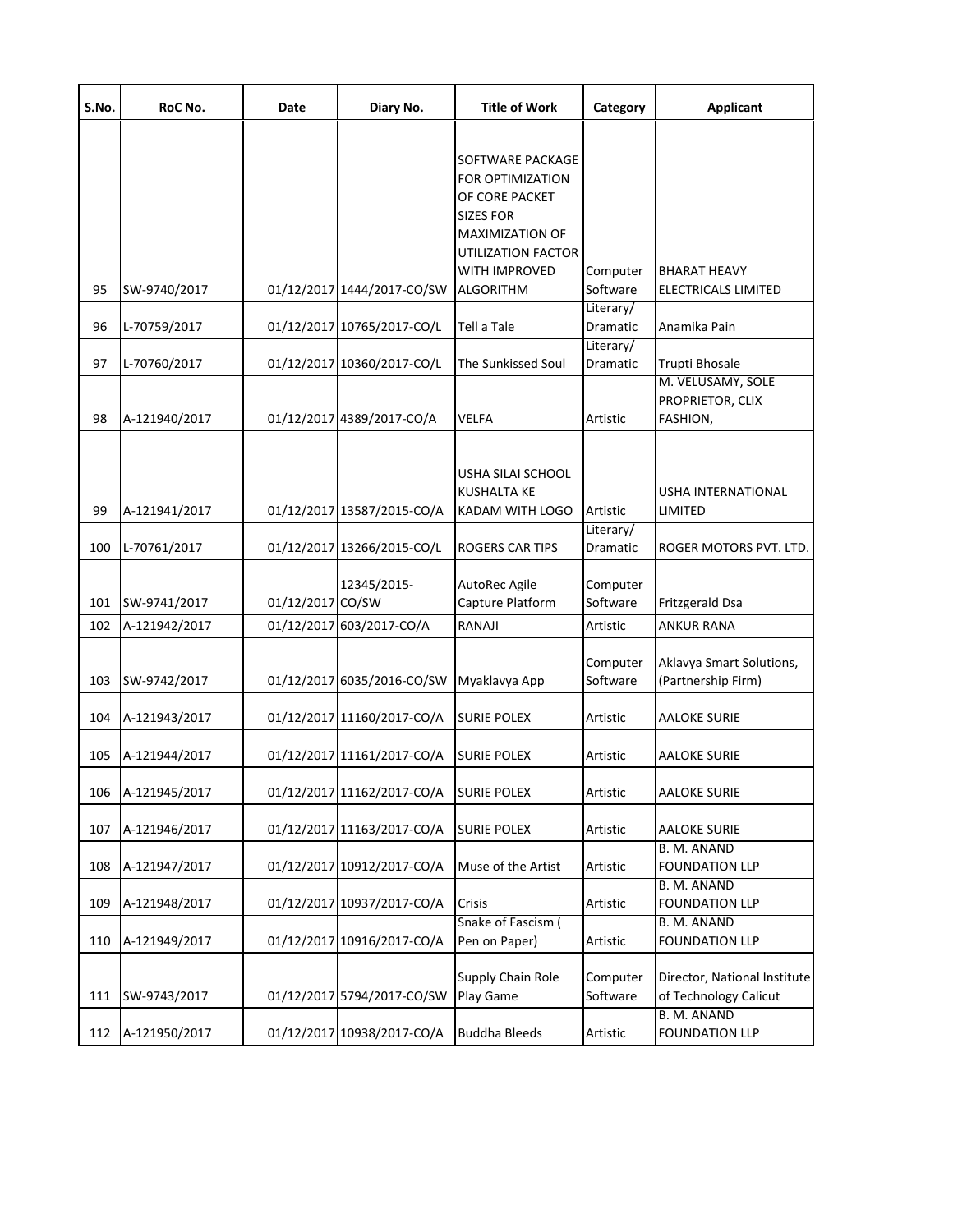| S.No. | RoC No.       | Date | Diary No.                  | <b>Title of Work</b>                                                                                                                                                                               | Category              | <b>Applicant</b>                                       |
|-------|---------------|------|----------------------------|----------------------------------------------------------------------------------------------------------------------------------------------------------------------------------------------------|-----------------------|--------------------------------------------------------|
|       |               |      |                            | VENDOR MANAGED<br>INVENTORY-BASED<br><b>SUPPLY CHAIN ROLE</b>                                                                                                                                      | Computer              | Director, National Institute                           |
| 113   | SW-9744/2017  |      | 01/12/2017 5804/2017-CO/SW | PLAY GAME                                                                                                                                                                                          | Software              | of Technology, Calicut                                 |
| 114   | SW-9745/2017  |      | 01/12/2017 5797/2017-CO/SW | Supply Chain Role<br>Play Game Tutor                                                                                                                                                               | Computer<br>Software  | Director, National Institute<br>of Technology, Calicut |
| 115   | A-121951/2017 |      | 01/12/2017 5125/2017-CO/A  | AL AMIRA                                                                                                                                                                                           | Artistic              | M. Arihara prabhu<br>mathavan                          |
| 116   | L-70762/2017  |      | 01/12/2017 2608/2017-CO/L  | THOOYA PAVUL<br>KAVIYAM                                                                                                                                                                            | Literary/<br>Dramatic | V.ASIRVATHAM                                           |
| 117   | SW-9746/2017  |      | 01/12/2017 5167/2017-CO/SW | StarM-PAY - STAR<br>Mobile Payment<br>System<br>OH ORIGINAL &                                                                                                                                      | Computer<br>Software  | <b>CASHLINK GLOBAL</b><br>SYSTEMS PRIVATE LIMTED       |
| 118   | A-121952/2017 |      | 01/12/2017 7257/2017-CO/A  | <b>HEALTHY</b>                                                                                                                                                                                     | Artistic              | Rohit Narra                                            |
| 119   | L-70763/2017  |      | 01/12/2017 10164/2017-CO/L | Diabetes Educator                                                                                                                                                                                  | Literary/<br>Dramatic | Astron Institute of Social<br>Sciences                 |
| 120   | L-70764/2017  |      | 01/12/2017 2606/2017-CO/L  | <b>MARTIN LUTHER</b>                                                                                                                                                                               | Literary/<br>Dramatic | V.ASIRVATHAM                                           |
| 121   | L-70765/2017  |      | 01/12/2017 5755/2017-CO/L  | Sumadhur Aas                                                                                                                                                                                       | Literary/<br>Dramatic | Madhu Tiwari                                           |
| 122   | L-70766/2017  |      | 01/12/2017 5415/2017-CO/L  | A TECHNICAL NOTE<br>ON ANTI JAM DEVICE<br>AND SPOOL SLEEVE<br>JAMMING IN<br><b>DISTRIBUTOR VALVE</b><br>MODULE OF<br>LCH/ALH FLIGHT<br><b>CONTROL ROTOR</b><br><b>ACTUATORS</b><br>NO 1 SUPER BIRI | Literary/<br>Dramatic | <b>ASERDC</b>                                          |
| 123   | A-121953/2017 |      | 01/12/2017 6846/2017-CO/A  | LABEL<br><b>HAVE YOU EVER</b><br>WONDERED HOW                                                                                                                                                      | Artistic              | SREELAXMI BIRI FACTORY                                 |
| 124   | L-70767/2017  |      | 01/12/2017 5330/2017-CO/M  | <b>YOUR CAPRICES</b><br><b>TURN TRUE</b><br><b>INDIA KE VEER - Ab</b>                                                                                                                              | Literary/<br>Dramatic | PRERNA GUPTA                                           |
| 125   | L-70768/2017  |      | 01/12/2017 8964/2017-CO/L  | desh sunega inki<br>gaatha                                                                                                                                                                         | Literary/<br>Dramatic | raj saluja                                             |
| 126   | L-70769/2017  |      | 01/12/2017 10034/2017-CO/L | <b>MANN MEIN UTHATI</b><br>UMANGE TARANGE                                                                                                                                                          | Literary/<br>Dramatic | <b>REENA YADAV</b>                                     |
| 127   | L-70770/2017  |      | 01/12/2017 10236/2017-CO/L | <b>BAKULA BUA KA</b><br><b>BHOOT</b>                                                                                                                                                               | Literary/<br>Dramatic | Zee Entertainment<br><b>Enterprises Limited</b>        |
| 128   | L-70771/2017  |      | 01/12/2017 11262/2017-CO/L | Dhraj A Thousand<br>Sun Bond                                                                                                                                                                       | Literary/<br>Dramatic | Shreenivas S. Pimpare                                  |
| 129   | L-70772/2017  |      | 04/12/2017 10153/2017-CO/L | <b>Hospital Front Office</b><br>Management                                                                                                                                                         | Literary/<br>Dramatic | Astron Institute of Social<br>Sciences                 |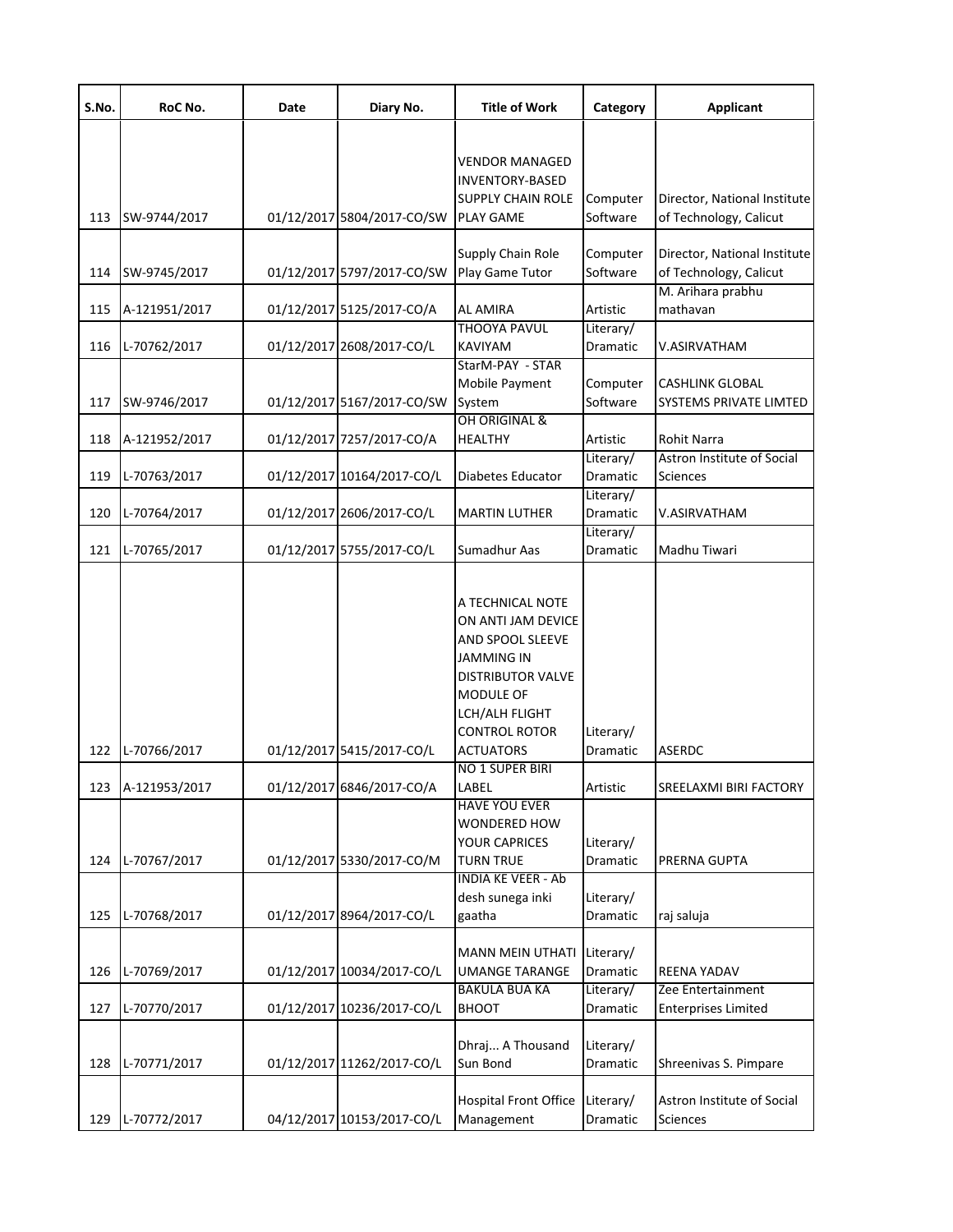| S.No.      | RoC No.                      | Date | Diary No.                                               | <b>Title of Work</b>                                                                                                                 | Category                                              | <b>Applicant</b>                                                   |
|------------|------------------------------|------|---------------------------------------------------------|--------------------------------------------------------------------------------------------------------------------------------------|-------------------------------------------------------|--------------------------------------------------------------------|
| 130        | L-70773/2017                 |      | 04/12/2017 10166/2017-CO/L                              | <b>Computer Basics</b>                                                                                                               | Literary/<br>Dramatic                                 | Astron Institute of Social<br><b>Sciences</b>                      |
| 131        | L-70774/2017                 |      | 04/12/2017 10553/2017-CO/L                              | AD TO HIGH PROFIT                                                                                                                    | Literary/<br>Dramatic                                 | SOMNATH KASAYYA                                                    |
| 132        | SW-9747/2017                 |      | 04/12/2017 7223/2017-CO/SW                              | IND AS ONLINE<br><b>INDIA'S FIRST</b><br><b>INTERACTIVE "IND AS</b><br>E-KNOWLEDGE<br>PLATFORM"-<br>WWW.INDASONLINE Computer<br>.COM | Software                                              | RAVINDRA VADALI                                                    |
| 133        | L-70775/2017                 |      | 04/12/2017 10985/2017-CO/L                              | Dilmun                                                                                                                               | Literary/<br>Dramatic                                 | Yagoob Yawar                                                       |
| 134<br>135 | L-70776/2017<br>L-70777/2017 |      | 04/12/2017 6277/2016-CO/L<br>04/12/2017 11452/2017-CO/L | Elementary book on<br>representative<br>elements<br>The Search of the<br>Myth                                                        | Literary/<br><b>Dramatic</b><br>Literary/<br>Dramatic | Syedah Noor Ul Sabah<br>Andrabi<br>Prithviraj Govind Naik<br>Desai |
| 136        | L-70778/2017                 |      | 04/12/2017 10492/2017-CO/L                              | Unforgettable Love<br>Beyond Life!                                                                                                   | Literary/<br>Dramatic                                 | Rounak Sidharth                                                    |
| 137        | L-70779/2017                 |      | 04/12/2017 11337/2017-CO/L                              | Russi Lok-Kathanye                                                                                                                   | Literary/<br>Dramatic                                 | Shyama Joshi                                                       |
| 138        | L-70780/2017                 |      | 04/12/2017 10763/2017-CO/L                              | <b>Celebrating Failure</b>                                                                                                           | Literary/<br>Dramatic                                 | Dhruv Avdhesh                                                      |
| 139        | L-70781/2017                 |      | 04/12/2017 10361/2017-CO/L                              | It's Got to be Love                                                                                                                  | Literary/<br>Dramatic                                 | Prashant Kaul                                                      |
| 140        | L-70782/2017                 |      | 04/12/2017 11453/2017-CO/L                              | Messiah                                                                                                                              | Literary/<br>Dramatic                                 | Shalini Mandhyan                                                   |
| 141        | L-70783/2017                 |      | 04/12/2017 11275/2017-CO/L                              | The Silent Diary                                                                                                                     | Literary/<br>Dramatic                                 | Abhi Razz                                                          |
| 142        | L-70784/2017                 |      | 04/12/2017 10355/2017-CO/L                              | #NDIO                                                                                                                                | Literary/<br>Dramatic                                 | Mayur Meshram                                                      |
| 143        | L-70785/2017                 |      | 04/12/2017 6786/2016-CO/L                               | Seriously                                                                                                                            | Literary/<br>Dramatic                                 | Atul Swami                                                         |
| 144        | A-121954/2017                |      | 04/12/2017 11706/2016-CO/A                              | Clat Possible Logo                                                                                                                   | Artistic                                              | <b>Possible Education Private</b><br>Limited                       |
| 145        | A-121955/2017                |      | 04/12/2017 9869/2016-CO/A                               | RAJ BIRI                                                                                                                             | Artistic                                              | <b>ALFA TRADERS</b>                                                |
| 146        | M-481/2017                   |      | 04/12/2017 8502/2016-CO/M                               | MAI TANHA SAA                                                                                                                        | Literary/<br>Dramatic                                 | SATISH KUMAR RAUTELA                                               |
| 147        | A-121956/2017                |      | 04/12/2017 10903/2016-CO/A                              | <b>KAVERI WITH THE</b><br><b>INVENTED DUPLEX</b><br>HOUSE MODEL WITH<br>DEVICE AND LOGO<br>OF VASTU VIHAR                            | Artistic                                              | M/S. TECHNOCULTURE<br><b>BUIDING CENTRE PVT.</b><br>LTD.           |
| 148        | A-121957/2017                |      | 04/12/2017 7240/2017-CO/A                               | THE HOT DOG                                                                                                                          | Artistic                                              | M/s Autoexpress Kitchens<br>LLP                                    |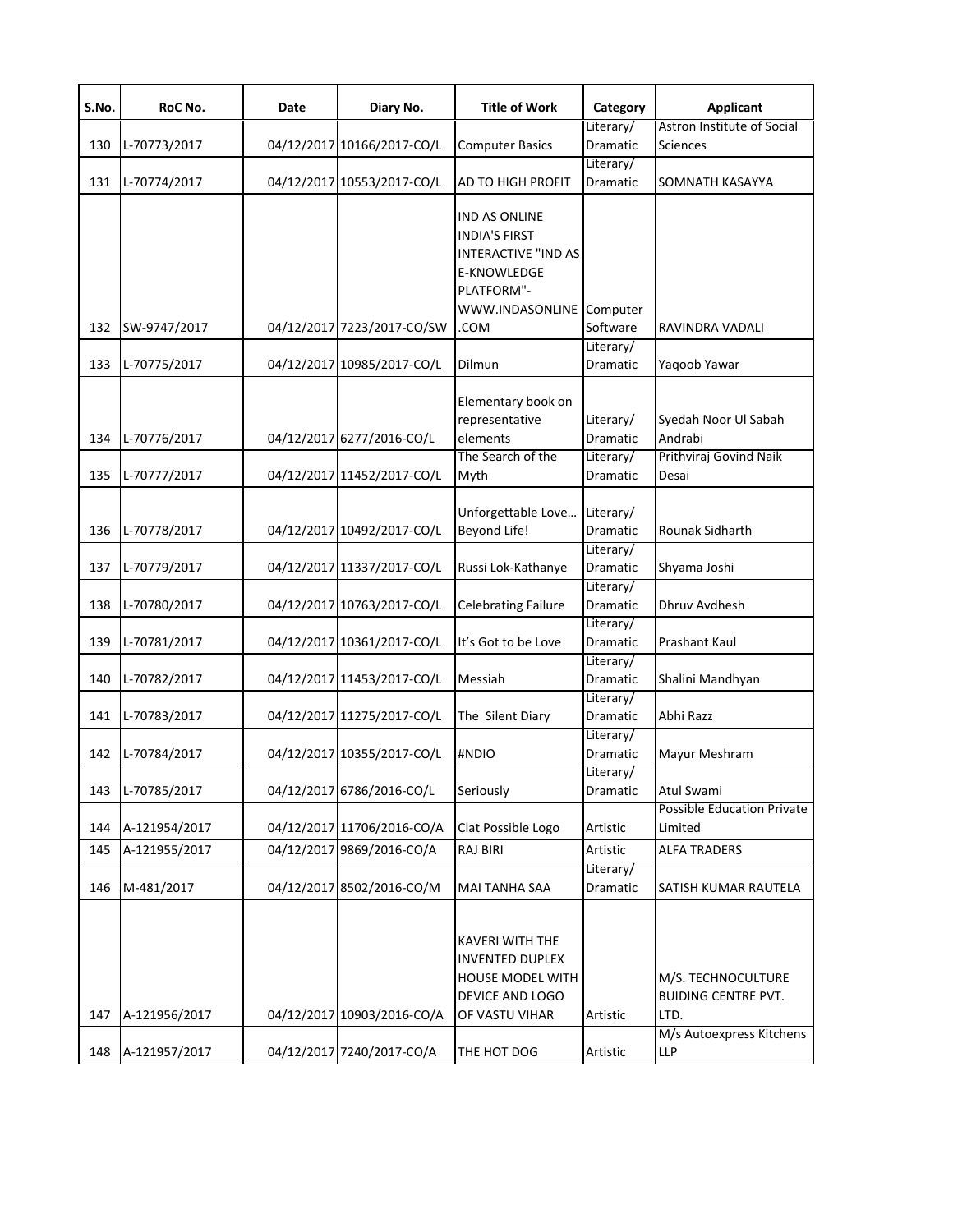| S.No. | RoC No.       | Date             | Diary No.                  | <b>Title of Work</b>                                                                                            | Category                           | <b>Applicant</b>                                                                      |
|-------|---------------|------------------|----------------------------|-----------------------------------------------------------------------------------------------------------------|------------------------------------|---------------------------------------------------------------------------------------|
| 149   | A-121958/2017 |                  | 04/12/2017 10905/2016-CO/A | JAYANTE WITH THE<br><b>INVENTED DUPLEX</b><br><b>HOUSE MODEL WITH</b><br>DEVICE AND LOGO<br>OF VASTU VIHAR      | Artistic                           | M/S. TECHNOCULTURE<br><b>BUIDING CENTRE PVT.</b><br>LTD.                              |
| 150   | L-70786/2017  |                  | 04/12/2017 9271/2016-CO/L  | <b>Computer Science</b><br><b>Text book</b>                                                                     | Literary/<br>Dramatic              | K.S.Arvind                                                                            |
| 151   | A-121959/2017 |                  | 04/12/2017 5445/2017-CO/A  | <b>MARSIL EXPORTS</b><br>WITH LOGO                                                                              | Artistic                           | M/S. MARSIL EXPORTS                                                                   |
| 152   | A-121960/2017 |                  | 04/12/2017 10906/2016-CO/A | YAMUNA WITH THE<br><b>INVENTED</b><br><b>BUNGALOW MODEL</b><br>WITH DEVICE AND<br>LOGO OF VASTU<br><b>VIHAR</b> | Artistic                           | M/S. TECHNOCULTURE<br><b>BUIDING CENTRE PVT.</b><br>LTD.                              |
| 153   | A-121961/2017 |                  | 04/12/2017 10911/2016-CO/A | 5 STAR WITH THE<br><b>INVENTED</b><br><b>BUNGALOW MODEL</b><br>WITH DEVICE AND<br>LOGO OF VASTU<br><b>VIHAR</b> | Artistic                           | M/S. TECHNOCULTURE<br><b>BUIDING CENTRE PVT.</b><br>LTD.                              |
| 154   | SW-9748/2017  | 04/12/2017 CO/SW | 11249/2015-                | <b>SHIKSHA</b>                                                                                                  | Computer<br>Software               | <b>APPOIDS TECH SOLUTIONS</b><br>$(P)$ LTD.                                           |
| 155   | L-70787/2017  |                  | 04/12/2017 9684/2017-CO/L  | Theory Of Simplicity                                                                                            | Literary/<br>Dramatic              | Narendra K Jain                                                                       |
| 156   | L-70788/2017  |                  | 04/12/2017 7912/2016-CO/L  | <b>Presenting Seminars</b><br>in Post Graduate<br><b>Medical Education</b><br>The Portfolio                     | Literary/<br>Dramatic<br>Literary/ | Lalitbhushan S Waghmare                                                               |
| 157   | L-70789/2017  |                  | 04/12/2017 7913/2016-CO/L  | approach                                                                                                        | Dramatic                           | Tripti K Srivastava                                                                   |
| 158   | SR-12987/2017 |                  | 04/12/2017 2795/2016-CO/SR | <b>BHOLENAATH KA</b><br><b>DUBSTEP</b>                                                                          | Sound<br>Recording                 | STEELBIRD HI-TECH INDIA<br>LTD.                                                       |
| 159   | L-70790/2017  |                  | 04/12/2017 6084/2016-CO/L  | A Song for Christ -<br><b>Tyrell Mendez</b>                                                                     | Literary/<br>Dramatic              | <b>Tyrell Mendez</b>                                                                  |
| 160   | A-121962/2017 |                  | 04/12/2017 1110/2016-CO/A  | <b>FLASH</b>                                                                                                    | Artistic                           | S. SURESH                                                                             |
| 161   | L-70791/2017  |                  | 04/12/2017 7664/2017-CO/L  | <b>INDIA's BEST</b><br><b>ENTERTAINER</b>                                                                       | Literary/<br>Dramatic              | raj saluja                                                                            |
| 162   | L-70792/2017  |                  | 04/12/2017 5103/2016-CO/L  | <b>SUNDARA TAMIL</b><br>ELAKKANA PAYIRCHI<br><b>STANDARD I</b>                                                  | Literary/<br>Dramatic              | т.<br>CHANDRASEKHAR, C.UMA<br>MAHESHWARI, C.GOWTHA<br>M RAJ, AND C.AJITH<br>SHIVKUMAR |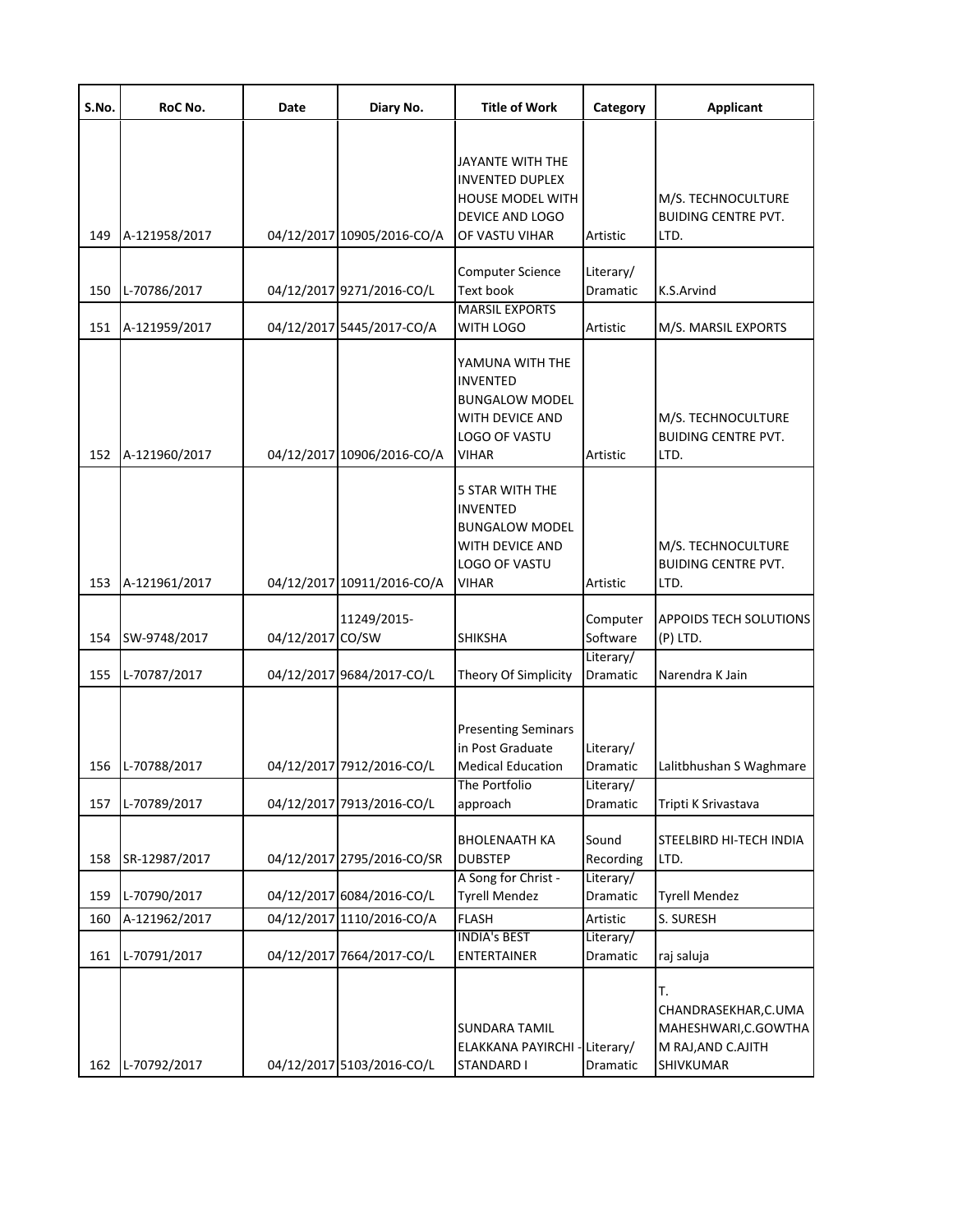| S.No. | RoC No.       | Date | Diary No.                  | <b>Title of Work</b>                   | Category                     | Applicant                                  |
|-------|---------------|------|----------------------------|----------------------------------------|------------------------------|--------------------------------------------|
|       |               |      |                            |                                        |                              | T.CHANDRASHEKHAR,C.U                       |
|       |               |      |                            | <b>SUNDARA TAMIL</b>                   |                              | МA<br>MAHESHWARI, C.GOWTHA                 |
|       |               |      |                            | ELAKKANA PAYIRCHI-Literary/            |                              | M RAJ AND C.AJITH                          |
| 163   | L-70793/2017  |      | 04/12/2017 5140/2016-CO/L  | STANDARD-II                            | Dramatic                     | SHIVKUMAR                                  |
| 164   | A-121963/2017 |      | 04/12/2017 10107/2017-CO/A | <b>CHAKRAVARTHI</b>                    | Artistic                     | L.PUSHPARAJU                               |
| 165   | A-121964/2017 |      | 04/12/2017 5201/2017-CO/A  | Kadhambari Gold<br>Coin                | Artistic                     | PAS & Company                              |
| 166   | L-70794/2017  |      | 04/12/2017 8679/2017-CO/L  | Raah                                   | Literary/<br>Dramatic        | Sahil Manku                                |
|       |               |      |                            | Chal Duniya Dekhen                     |                              |                                            |
| 167   | L-70795/2017  |      | 04/12/2017 6891/2017-CO/L  | LET S SEE THE<br><b>WORLD</b>          | Literary/<br><b>Dramatic</b> | Suraj Singh                                |
|       |               |      |                            |                                        |                              |                                            |
|       |               |      |                            | <b>Advanced Multiuser</b>              |                              |                                            |
|       |               |      |                            | Solar Operated Coin                    |                              |                                            |
|       |               |      |                            | and Card Base                          | Literary/                    |                                            |
| 168   | L-70796/2017  |      | 04/12/2017 14314/2017-CO/L | Mobile Charging Unit Dramatic          |                              | Reetesh Golhar                             |
|       |               |      |                            |                                        |                              | M/S. ZENITH CUISINES                       |
| 169   | A-121965/2017 |      | 04/12/2017 6513/2017-CO/A  | <b>GRILL WRAP</b>                      | Artistic                     | PRIVATE LIMITED                            |
|       |               |      |                            | DEVELOPMENT OF A                       |                              |                                            |
|       |               |      |                            | <b>GRAPHICAL USER</b>                  |                              |                                            |
|       |               |      |                            | <b>INTERFACE TO</b>                    |                              |                                            |
|       |               |      |                            | <b>INTEGRATE VARIOUS</b>               |                              |                                            |
|       |               |      |                            | <b>CNC PROGRAMMING</b>                 |                              |                                            |
|       |               |      |                            | SYSTEM ON VB                           |                              |                                            |
|       |               |      |                            | PLATFORM FOR<br>ELECTRICAL MOTOR       | Computer                     | <b>BHARAT HEAVY</b>                        |
| 170   | SW-9749/2017  |      | 04/12/2017 5323/2017-CO/SW | <b>SHAFTS</b>                          | Software                     | ELECTRICALS LIMITED                        |
|       |               |      |                            |                                        |                              |                                            |
|       |               |      |                            |                                        |                              | M/S. JUMBO ENTERPRISES                     |
| 171   | A-121966/2017 |      | 04/12/2017 6511/2017-CO/A  | <b>JUICE R RUS</b><br><b>STANDARDS</b> | Artistic                     | PRIVATE LIMITED                            |
|       |               |      |                            | MANAGEMENT                             |                              | Computer BHARAT HEAVY                      |
| 172   | SW-9750/2017  |      | 04/12/2017 6844/2017-CO/SW | SYSTEM                                 | Software                     | ELECTRICALS LIMITED                        |
|       |               |      |                            | PRESSURE PART                          |                              |                                            |
|       |               |      |                            | <b>SCHEDULE</b>                        |                              |                                            |
| 173   | SW-9751/2017  |      | 04/12/2017 6883/2017-CO/SW | <b>GENERATION</b><br>PROGRAM           | Computer<br>Software         | <b>BHARAT HEAVY</b><br>ELECTRICALS LIMITED |
|       |               |      |                            |                                        |                              |                                            |
|       |               |      |                            | <b>iPROTECT-WEB</b>                    |                              |                                            |
|       |               |      |                            | <b>BASED PDF</b>                       | Computer                     | <b>BHARAT HEAVY</b>                        |
| 174   | SW-9752/2017  |      | 04/12/2017 6880/2017-CO/SW | PROTECTION TOOL                        | Software                     | ELECTRICALS LIMITED                        |
|       |               |      |                            |                                        |                              | M/s MARK FOOD<br>PRODUCTS THROUGH ITS      |
|       |               |      |                            |                                        |                              | PARTNER SHRI JEETANDRA                     |
| 175   | A-121967/2017 |      | 04/12/2017 8232/2017-CO/A  | <b>MARK MIXFRUIT</b>                   | Artistic                     | <b>DHINGRA</b>                             |
|       |               |      |                            | <b>BADAM SINGH</b>                     |                              |                                            |
| 176   | A-121968/2017 |      | 04/12/2017 8239/2017-CO/A  | <b>CLASSES</b>                         | Artistic                     |                                            |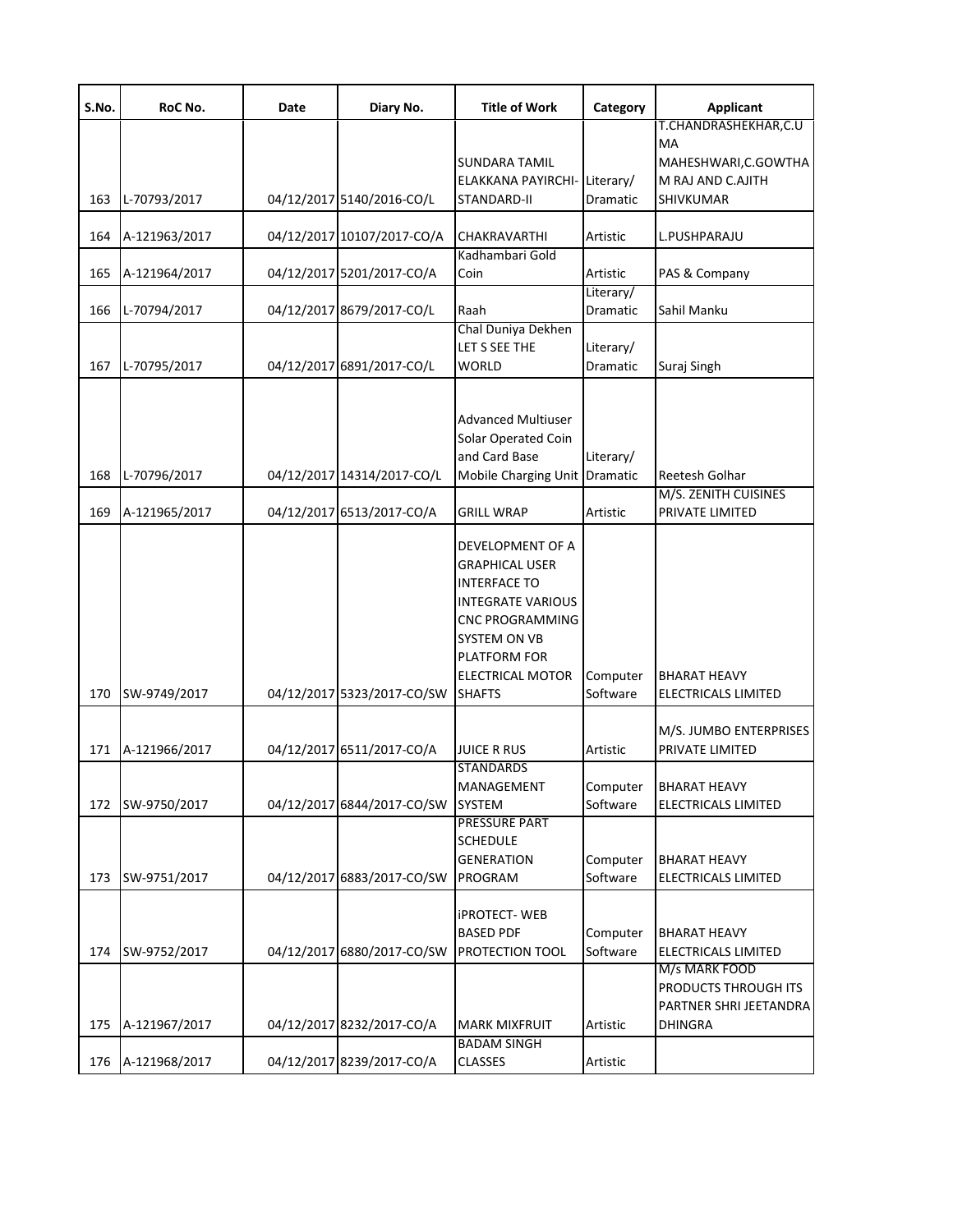| S.No. | RoC No.       | Date | Diary No.                  | <b>Title of Work</b>                                                                                                                                                                                                        | Category              | <b>Applicant</b>                                                                                                                   |
|-------|---------------|------|----------------------------|-----------------------------------------------------------------------------------------------------------------------------------------------------------------------------------------------------------------------------|-----------------------|------------------------------------------------------------------------------------------------------------------------------------|
| 177   | A-121969/2017 |      | 04/12/2017 8229/2017-CO/A  | QUICK COOK                                                                                                                                                                                                                  | Artistic              | M/S SHREE KAILA DEVI JI<br>INDUSTRIES PVT. LTD.<br><b>THROUGH DIRECTOR &amp;</b><br><b>AUTHORISED SIGNATORY</b><br>SHRI MAHAVIR BA |
| 178   | A-121970/2017 |      | 04/12/2017 8242/2017-CO/A  | <b>KESHAV SAMPLE</b><br><b>PAPERS</b>                                                                                                                                                                                       | Artistic              | M/s KESHAV PRAKASHAN<br>THROUGH ITS PARTNER<br>SHRI VIKRAM SHARMA                                                                  |
| 179   | A-121971/2017 |      | 04/12/2017 8248/2017-CO/A  | <b>KESHAV GYANLOK</b>                                                                                                                                                                                                       | Artistic              | M/s KESHAV PRAKASHAN<br>THROUGH ITS PARTNER<br>SHRI VIKRAM SHARMA                                                                  |
| 180   | A-121972/2017 |      | 04/12/2017 8250/2017-CO/A  | <b>KESHAV</b><br>PARIKSHALOK                                                                                                                                                                                                | Artistic              | M/s KESHAV PRAKASHAN<br>THROUGH ITS PARTNER<br>SHRI VIKRAM SHARMA                                                                  |
| 181   | A-121973/2017 |      | 04/12/2017 8238/2017-CO/A  | <b>CENTER GUM</b>                                                                                                                                                                                                           | Artistic<br>Literary/ | MR. RAJESH JAIN SOLE<br>PROPRIETOR OF M/S<br>KISHAN FOOD PRODUCTS                                                                  |
| 182   | L-70797/2017  |      | 04/12/2017 14145/2017-CO/L | HaW-Mr.Moshy!                                                                                                                                                                                                               | Dramatic              | ASHISH MAAN                                                                                                                        |
| 183   | A-121974/2017 |      | 04/12/2017 8230/2017-CO/A  | <b>KEMLO ECLAIRFILLS</b>                                                                                                                                                                                                    | Artistic              | MR. RAJESH JAIN SOLE<br>PROPRIETOR OF M/S<br>KISHAN FOOD PRODUCTS<br>M/s MARK FOOD<br>PRODUCTS THROUGH ITS                         |
| 184   | A-121975/2017 |      | 04/12/2017 8235/2017-CO/A  | <b>MARK MENTHOL</b>                                                                                                                                                                                                         | Artistic              | PARTNER SHRI JEETANDRA<br><b>DHINGRA</b>                                                                                           |
| 185   | L-70798/2017  |      | 04/12/2017 14805/2017-CO/L | PICTORIAL<br><b>REPRESENTATION OF</b><br><b>CRYPTOGRAPHY</b><br><b>USING ALL POSSIBLE</b><br>PERMUTATIONS OF<br><b>CHARACTER AND/OR</b><br><b>BIT ORIENTED</b><br>TRANSPOSITION,<br>ROTATION AND/OR<br><b>XOR CIPHER(S)</b> | Literary/<br>Dramatic | Dr SATISH KUMAR                                                                                                                    |
|       |               |      |                            |                                                                                                                                                                                                                             |                       | Anil Kumar Jain trading as                                                                                                         |
| 186   | A-121976/2017 |      | 04/12/2017 14751/2017-CO/A | PRIYAM (LABEL)                                                                                                                                                                                                              | Artistic              | M/s. Vardhman<br>Enterprises                                                                                                       |
| 187   | A-121977/2017 |      | 04/12/2017 14880/2017-CO/A | <b>VINGAJOYS</b><br>PERFUME SERIES                                                                                                                                                                                          | Artistic              | SH. OM PRAKASH ARORA                                                                                                               |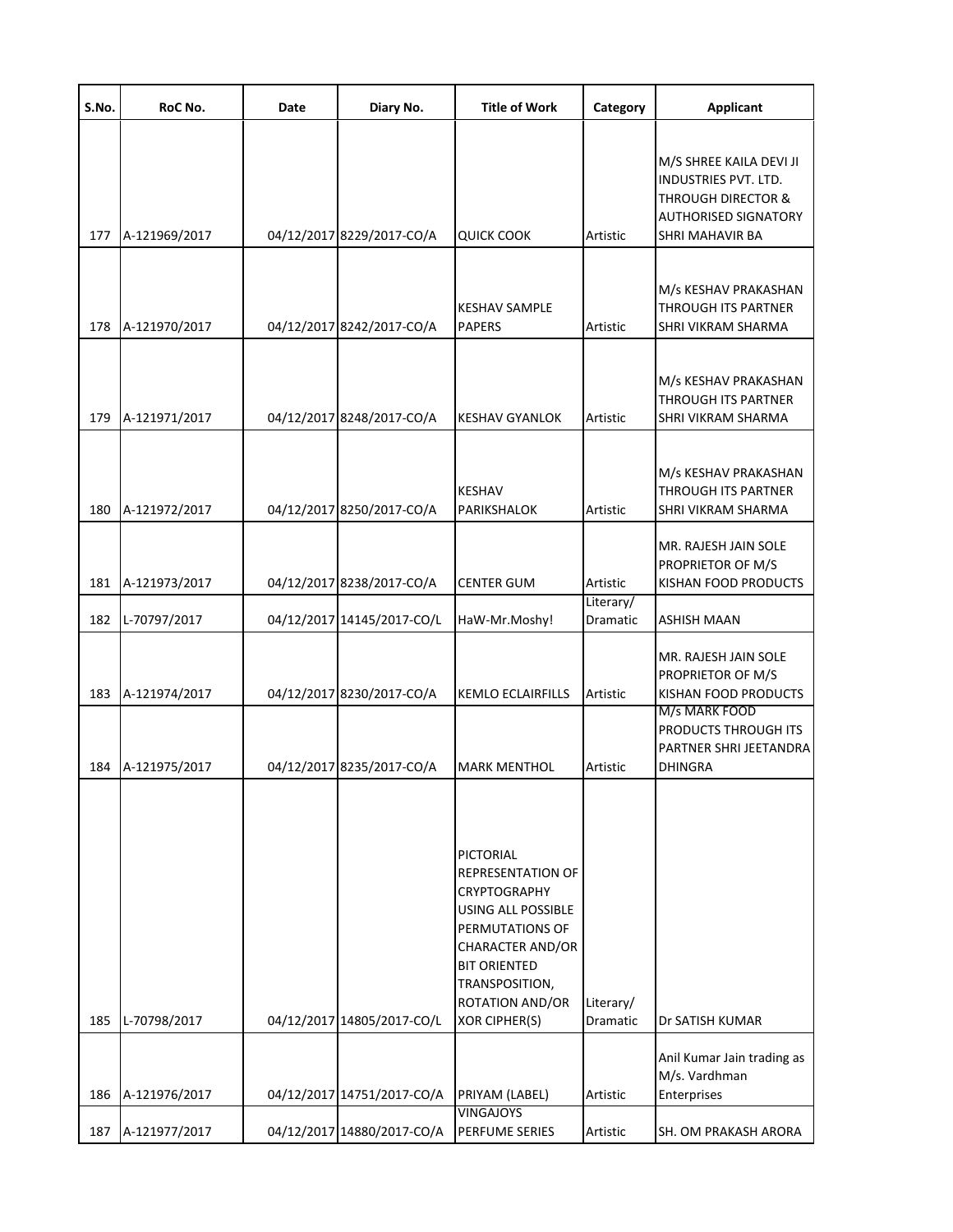| S.No. | RoC No.       | Date | Diary No.                  | <b>Title of Work</b>                                                                                                                                                                                                                                  | Category              | <b>Applicant</b>                              |
|-------|---------------|------|----------------------------|-------------------------------------------------------------------------------------------------------------------------------------------------------------------------------------------------------------------------------------------------------|-----------------------|-----------------------------------------------|
| 188   | L-70799/2017  |      | 04/12/2017 11135/2017-CO/L | AAB TUM BADI HUI<br>HO                                                                                                                                                                                                                                | Literary/<br>Dramatic | ABHISHREE EDUCATIONAL<br><b>PRODUCTS</b>      |
| 189   | L-70800/2017  |      | 04/12/2017 10844/2017-CO/L | Aatish ek aag                                                                                                                                                                                                                                         | Literary/<br>Dramatic | Amanpreet kaur sehgal                         |
| 190   | SW-9753/2017  |      | 04/12/2017 6741/2017-CO/SW | POWER AND AIR<br><b>CONDITION FAILURE</b><br>INDICATOR FOR<br><b>DATA CENTRE</b>                                                                                                                                                                      | Computer<br>Software  | <b>BHARAT HEAVY</b><br>ELECTRICALS LIMITED    |
| 191   | SW-9754/2017  |      | 04/12/2017 6758/2017-CO/SW | <b>DESIGN &amp;</b><br><b>DEVELOPMENT OF</b><br><b>UTILITY SOFTWARE</b><br>FOR AUTOMATIC<br><b>UPDATION &amp;</b><br><b>MODIFICATION OF</b><br>HARDWARE RELATED<br><b>INFORMATION IN</b><br>SIGNAL FLOW<br><b>DIAGRAM OF</b><br><b>COMPACT IO DCS</b> | Computer<br>Software  | <b>BHARAT HEAVY</b><br>ELECTRICALS LIMITED    |
| 192   | L-70801/2017  |      | 04/12/2017 14899/2017-CO/L | DRAVIDIAN                                                                                                                                                                                                                                             | Literary/<br>Dramatic | Dr. Kalyan C Kankanala                        |
| 193   | L-70802/2017  |      | 04/12/2017 14833/2017-CO/L | The Brahmastra<br>Chronicles: Book One Literary/<br>- The Artifact                                                                                                                                                                                    | Dramatic              | Kumar Aditya                                  |
| 194   | A-121978/2017 |      | 04/12/2017 10245/2017-CO/A | <b>EATEROO</b>                                                                                                                                                                                                                                        | Artistic              | M/S. EATEROO                                  |
| 195   | L-70803/2017  |      | 04/12/2017 8019/2017-CO/L  | Computer<br>Programming in C                                                                                                                                                                                                                          | Literary/<br>Dramatic | DnyanPath Publication                         |
| 196   | L-70804/2017  |      | 04/12/2017 14236/2017-CO/L | <b>DESIGN AND</b><br><b>FABRICATION OF</b><br>SOLAR OPERATED<br>HORTICULTURAL<br>MACHINE BY USING<br><b>MECHATRONICS</b><br><b>SYSTEM</b>                                                                                                             | Literary/<br>Dramatic | RAHUL ANIL LEKURWALE                          |
| 197   | L-70805/2017  |      | 04/12/2017 10160/2016-CO/L | All the Singing Birds                                                                                                                                                                                                                                 | Literary/<br>Dramatic | Pragadish Kirubakaran                         |
| 198   | A-121979/2017 |      | 04/12/2017 11636/2016-CO/A | <b>REDFORT</b>                                                                                                                                                                                                                                        | Artistic              | <b>STANDARD FIREWORKS (P)</b><br>LTD          |
| 199   | A-121980/2017 |      | 04/12/2017 7024/2017-CO/A  | <b>EXPRESSUPAY</b>                                                                                                                                                                                                                                    | Artistic              | Mr. Anand Natarajan                           |
| 200   | L-70806/2017  |      | 04/12/2017 10163/2017-CO/L | <b>Neonatal Nursing</b><br>Care                                                                                                                                                                                                                       | Literary/<br>Dramatic | Astron Institute of Social<br>Sciences        |
| 201   | L-70807/2017  |      | 04/12/2017 10154/2017-CO/L | Radiology Technician                                                                                                                                                                                                                                  | Literary/<br>Dramatic | astron institute of social<br>sciences        |
| 202   | L-70808/2017  |      | 05/12/2017 11331/2017-CO/L | Ishk baaki n ishk<br>faani hai                                                                                                                                                                                                                        | Literary/<br>Dramatic | Dr. Prabha Sharma                             |
| 203   | A-121981/2017 |      | 05/12/2017 14076/2015-CO/A | VRI LOGO                                                                                                                                                                                                                                              | Artistic              | V. R. INDUSTRIES PRIVATE<br>LTD               |
| 204   | L-70809/2017  |      | 05/12/2017 11646/2015-CO/L | THE LAST JUDGMENT                                                                                                                                                                                                                                     | Literary/<br>Dramatic | <b>JAMES MATHEW, PEN</b><br>NAME JAMES PULLAT |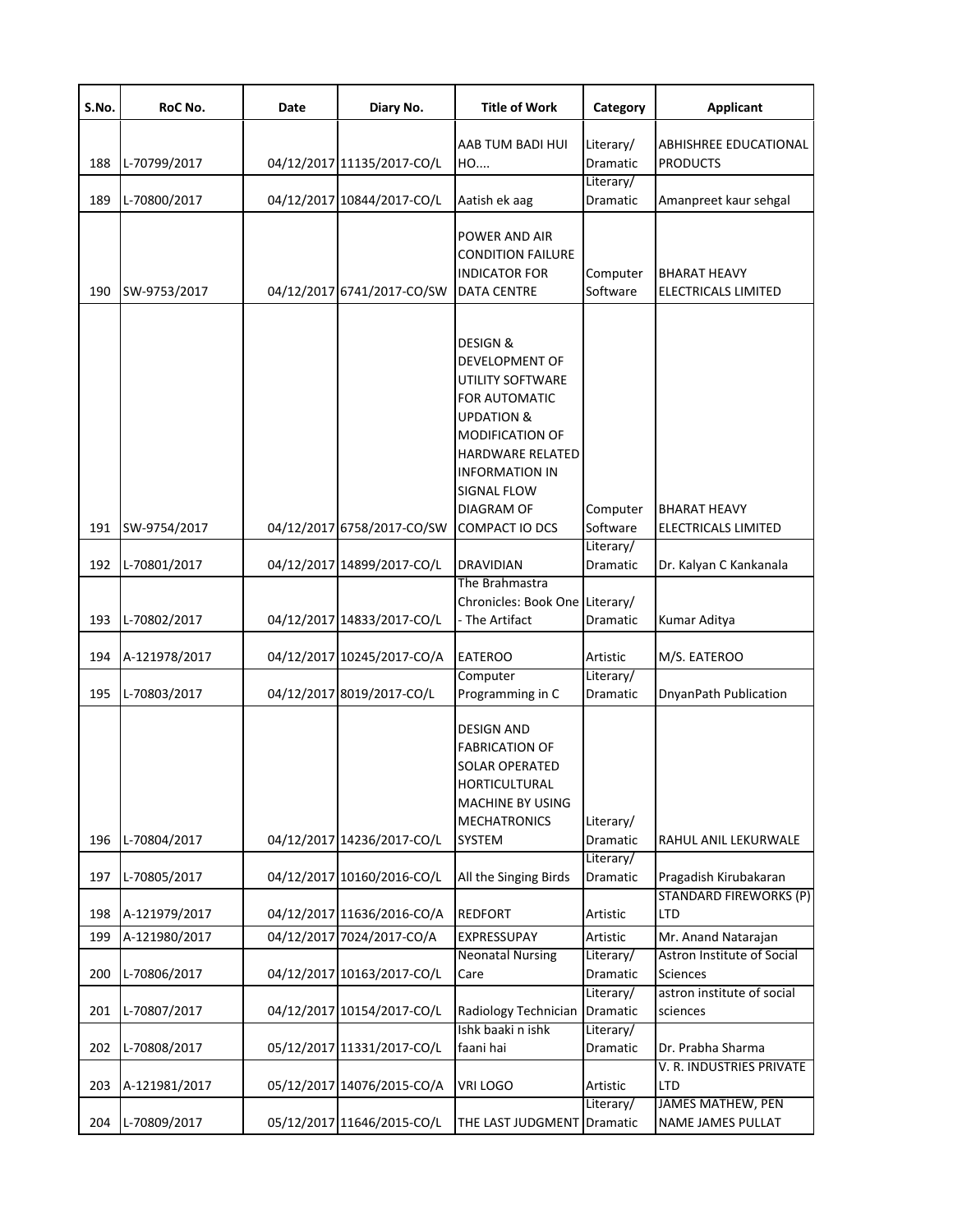| S.No. | RoC No.       | Date             | Diary No.                  | <b>Title of Work</b>                                                                                                                      | Category                     | <b>Applicant</b>                                                                                    |
|-------|---------------|------------------|----------------------------|-------------------------------------------------------------------------------------------------------------------------------------------|------------------------------|-----------------------------------------------------------------------------------------------------|
| 205   | L-70810/2017  |                  | 05/12/2017 14013/2017-CO/L | <b>PHS113</b><br>PHARMACEUTICS - I Dramatic                                                                                               | Literary/                    | Lovely Professional<br>University                                                                   |
| 206   | A-121982/2017 |                  | 05/12/2017 3361/2015-CO/A  | ZI-FU SWEET & SOUR Artistic                                                                                                               |                              | M/S. TRDP HAPPY WORLD<br>PVT. LTD.                                                                  |
| 207   | A-121983/2017 |                  | 05/12/2017 3363/2015-CO/A  | <b>ZI-FU HOT GARLIC</b>                                                                                                                   | Artistic                     | M/S. TRDP HAPPY WORLD<br>PVT. LTD.                                                                  |
| 208   | A-121984/2017 |                  | 05/12/2017 3365/2015-CO/A  | <b>ZI-FU CHINESE</b><br><b>MASALA WITH</b><br><b>INDIAN TADKA</b>                                                                         | Artistic                     | M/S. TRDP HAPPY WORLD<br>PVT. LTD.                                                                  |
| 209   | L-70811/2017  |                  | 05/12/2017 3774/2015-CO/L  | <b>PANKHHEEN</b><br><b>PARINDA</b>                                                                                                        | Literary/<br>Dramatic        | PT GOPAL AWASTHI                                                                                    |
| 210   | SW-9755/2017  | 05/12/2017 CO/SW | 13265/2017-                | <b>MICON Website</b>                                                                                                                      | Computer<br>Software         | Prof. Vishnu Vardhan<br>Budati, Shri Ramdeobaba<br>College of Engineering and<br>Management, Nagpur |
| 211   | L-70812/2017  |                  | 05/12/2017 13378/2015-CO/L | <b>BHARTIY SANGEET</b><br><b>NO KHAJANO</b>                                                                                               | Literary/<br><b>Dramatic</b> | SHRI JAYKISHAN<br>HARIHARBHAI KAPDI                                                                 |
| 212   | L-70814/2017  |                  | 05/12/2017 11276/2017-CO/L | Offerings To My<br>Master                                                                                                                 | Literary/<br>Dramatic        | Priyanka Singh                                                                                      |
| 213   | L-70813/2017  |                  | 05/12/2017 8582/2016-CO/L  | Attos An Introduction<br>To The Accessories,<br>Its Uses, The Game<br>Rules And The Match Literary/<br>by Sandeep Singh                   | Dramatic                     | Sandeep Singh                                                                                       |
| 214   | L-70815/2017  |                  | 05/12/2017 10370/2017-CO/L | The Pontin Secret                                                                                                                         | Literary/<br>Dramatic        | Sushila Fonseca                                                                                     |
| 215   | L-70816/2017  |                  | 05/12/2017 13997/2017-CO/L | <b>Activity Journal 6</b>                                                                                                                 | Literary/<br>Dramatic        | <b>Dissect EduSolutions Pvt</b><br>Ltd                                                              |
| 216   | L-70817/2017  |                  | 05/12/2017 14471/2017-CO/L | Powerpoint<br>Presentation (DTEL)<br>for subject Mobile<br>Computing                                                                      | Literary/<br>Dramatic        | Vikas Rameshrao Palekar                                                                             |
| 217   | A-121985/2017 |                  | 05/12/2017 14237/2017-CO/A | Shailja                                                                                                                                   | Artistic                     | Rajender Prasad                                                                                     |
| 218   | L-70818/2017  |                  | 05/12/2017 2889/2017-CO/L  | <b>GUIDELINES ON</b><br>VALUATION OF REAL<br><b>ESTATE</b>                                                                                | Literary/<br>Dramatic        | <b>CENTRE FOR VALUATION</b><br>STUDIES, RESEARCH &<br>TRAINING ASSOCIATION,<br>INDIA                |
| 219   | L-70819/2017  |                  | 05/12/2017 14394/2017-CO/L | CRITICAL ANALYSIS<br>OF REGULAR<br><b>BUILDINGS WITH</b><br><b>DIFFERENT PLAN</b><br><b>CONFIGURATIONS</b><br>ON SLOPING<br><b>GROUND</b> | Literary/<br>Dramatic        | Sangita Meshram<br>Mr. VIRENDRA KUMAR                                                               |
| 220   | A-121986/2017 |                  | 05/12/2017 14073/2017-CO/A | SHRADDHA SABURI<br>LABEL                                                                                                                  | Artistic                     | <b>GUPTA</b>                                                                                        |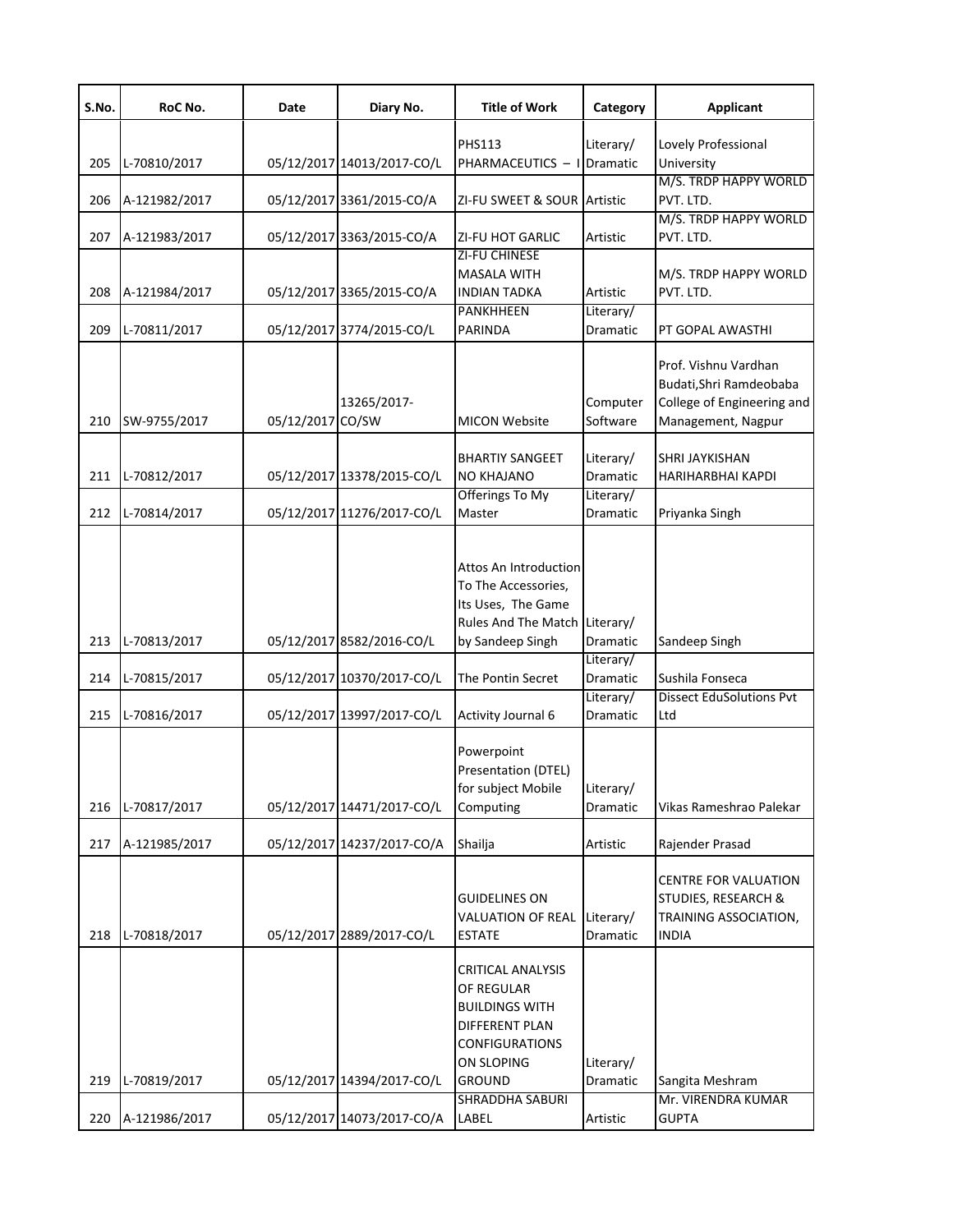| S.No. | RoC No.       | Date             | Diary No.                  | <b>Title of Work</b>                                              | Category  | <b>Applicant</b>                      |
|-------|---------------|------------------|----------------------------|-------------------------------------------------------------------|-----------|---------------------------------------|
|       |               |                  |                            | Study of Removal of                                               |           |                                       |
|       |               |                  |                            | Metal Ions by Using                                               |           |                                       |
|       |               |                  |                            | Calotropis Procera                                                | Literary/ |                                       |
| 221   | L-70820/2017  |                  | 05/12/2017 14456/2017-CO/L | Plant                                                             | Dramatic  | Sudhir V.Ambekar                      |
|       |               |                  |                            | "SALIENCY MAP                                                     |           |                                       |
|       |               |                  |                            | DETECTION IN                                                      |           |                                       |
|       |               |                  |                            | <b>COLOR IMAGES</b>                                               |           |                                       |
|       |               |                  |                            | <b>USING TEXTURE</b>                                              | Literary/ |                                       |
| 222   | L-70821/2017  |                  | 05/12/2017 14353/2017-CO/L | SALIENCY"<br>Lab Manual - Digital                                 | Dramatic  | AMOL K SAPKAL                         |
|       |               |                  |                            | Circuits &                                                        |           |                                       |
|       |               |                  |                            |                                                                   |           | Prof. Khushboo Jain, Shri             |
|       |               |                  |                            | Fundamentals of                                                   |           | Ramdeobaba College of                 |
|       |               |                  |                            | Microprocessor                                                    | Literary/ | Engineering and                       |
| 223   | L-70822/2017  |                  | 05/12/2017 14052/2017-CO/L | <b>ITP202</b>                                                     | Dramatic  | Management, Nagpur                    |
| 224   | A-121987/2017 |                  | 05/12/2017 5958/2016-CO/A  | <b>MEESO</b>                                                      | Artistic  | <b>GO GO FOODS PRIVATE</b><br>LIMITED |
|       |               |                  |                            |                                                                   |           |                                       |
|       |               |                  |                            | <b>IMPLEMENTATION</b>                                             |           |                                       |
|       |               |                  |                            |                                                                   |           |                                       |
|       |               |                  |                            | OF BRAIN MR IMAGE                                                 |           |                                       |
|       |               |                  |                            | <b>SEGMENTATION</b>                                               | Literary/ |                                       |
| 225   | L-70823/2017  |                  | 05/12/2017 14296/2017-CO/L | <b>ALGORITHM ON DSP</b>                                           | Dramatic  | Milind Mushrif                        |
|       |               |                  |                            | Rise Today, Lead                                                  | Literary/ |                                       |
| 226   | L-70824/2017  |                  | 05/12/2017 10279/2016-CO/L | Tomorrow                                                          | Dramatic  | Deepak Singh                          |
|       |               |                  |                            | Emotional                                                         | Literary/ |                                       |
| 227   | L-70825/2017  |                  | 05/12/2017 11693/2016-CO/L | Persecution - 2                                                   | Dramatic  | Vikrant Dwivedi                       |
|       |               |                  | 10054/2016-                |                                                                   | Literary/ | <b>MS INNOVARE IT</b>                 |
| 228   | L-70826/2017  | 05/12/2017 CO/SW |                            | <b>SCIFIKIDS</b>                                                  | Dramatic  | SOLUTIONS PVT LTD                     |
|       |               |                  |                            |                                                                   | Literary/ |                                       |
| 229   | L-70827/2017  |                  | 05/12/2017 7007/2016-CO/L  | 5HO                                                               | Dramatic  | <b>MANIPAL UNIVERSITY</b>             |
|       |               |                  |                            | NAAVU MAADUVA                                                     | Literary/ |                                       |
| 230   | L-70828/2017  |                  | 05/12/2017 7008/2016-CO/L  | NIRVAHANE                                                         | Dramatic  | MANIPAL UNIVERSITY                    |
|       |               |                  | 11812/2016-                |                                                                   | Literary/ |                                       |
| 231   | L-70829/2017  | 05/12/2017 CO/SW |                            | Click Idea                                                        | Dramatic  | Abhishek Dinkar Ekal                  |
| 232   | A-121988/2017 |                  | 05/12/2017 4696/2016-CO/A  | LONG LEGGED ANU                                                   | Artistic  | ANU AGGARWAL                          |
|       |               |                  |                            | <b>CELEBRATE YOUR</b>                                             | Literary/ |                                       |
| 233   | L-70830/2017  |                  | 05/12/2017 3228/2016-CO/L  | LIFE                                                              | Dramatic  | <b>BIRBAL JHA</b>                     |
| 234   | A-121989/2017 |                  | 05/12/2017 4689/2016-CO/A  | <b>FEARLESS ANU</b>                                               | Artistic  | ANU AGGARWAL                          |
|       |               |                  |                            |                                                                   |           |                                       |
| 235   | A-121990/2017 |                  | 05/12/2017 4681/2016-CO/A  | CHILDHOOD PIC.TIF                                                 | Artistic  | ANU AGGARWAL                          |
|       |               |                  |                            | <b>REMOVAL OF HAND</b><br><b>DRAWN</b><br><b>ANNOTATION LINES</b> |           | <b>INDIAN ISTITUTE OF</b>             |
|       |               |                  | 11319/2017-                | <b>FROM DOCUMENT</b>                                              | Computer  | <b>TECHNOLOGY</b>                     |
| 236   | SW-9756/2017  | 05/12/2017       | CO/SW                      | <b>IMAGES</b>                                                     | Software  | <b>KHARAGPUR</b>                      |
|       |               |                  |                            |                                                                   |           |                                       |
|       |               |                  |                            | <b>SKEW CORRECTION</b>                                            |           |                                       |
|       |               |                  |                            | OF DOCUMENT                                                       |           | <b>INDIAN ISTITUTE OF</b>             |
|       |               |                  | 11317/2017-                | <b>IMAGES WITH</b>                                                | Computer  | <b>TECHNOLOGY</b>                     |
| 237   | SW-9757/2017  | 05/12/2017 CO/SW |                            | <b>INDIAN SCRIPT</b>                                              | Software  | KHARAGPUR                             |
|       |               |                  |                            |                                                                   | Literary/ | Abhijeet Madhukar                     |
| 238   | L-70831/2017  |                  | 05/12/2017 9400/2016-CO/L  | <b>GARTER BELT</b>                                                | Dramatic  | Deshpande                             |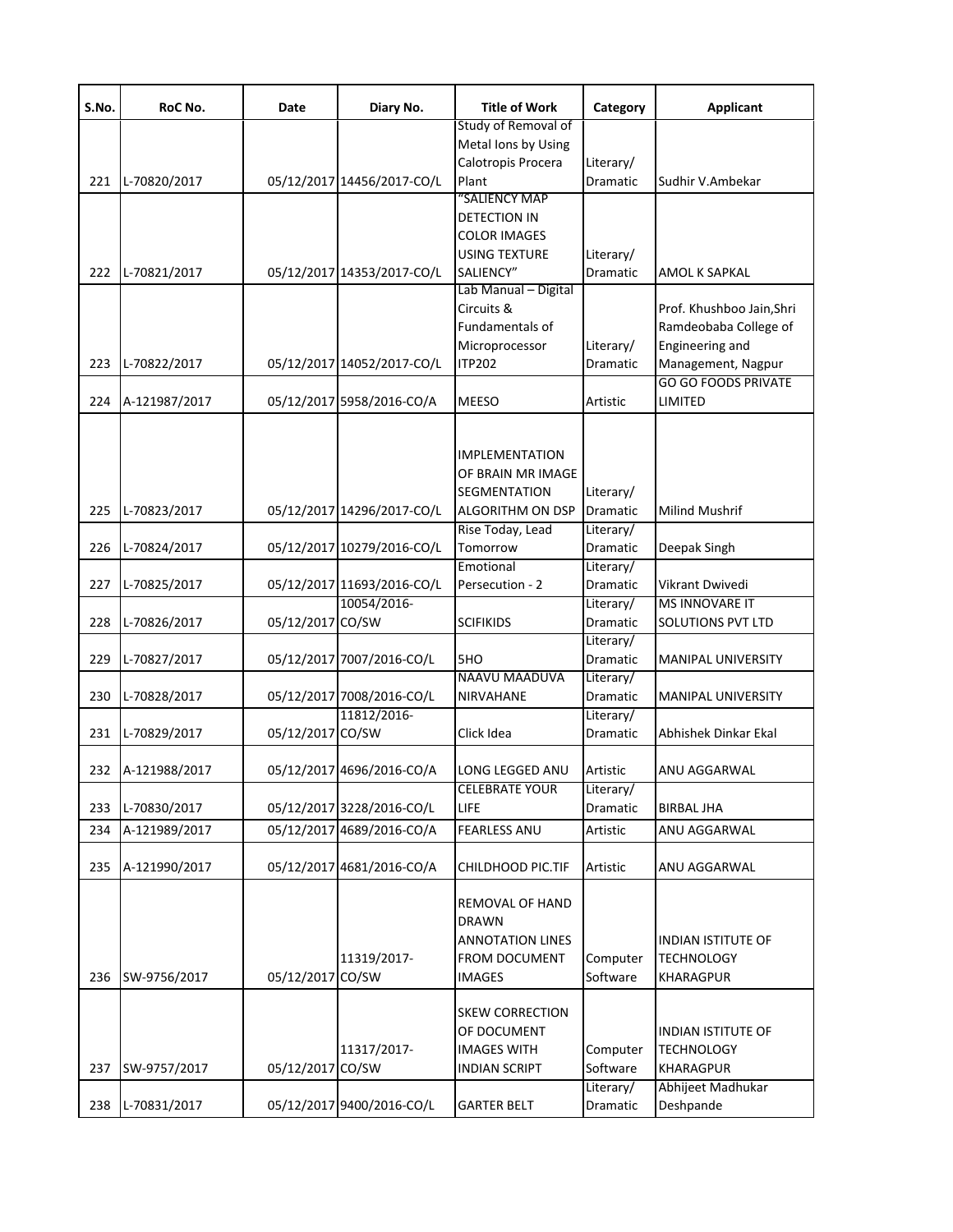| S.No. | RoC No.       | Date       | Diary No.                  | <b>Title of Work</b>                                                                                                                         | Category                     | Applicant                                         |
|-------|---------------|------------|----------------------------|----------------------------------------------------------------------------------------------------------------------------------------------|------------------------------|---------------------------------------------------|
| 239   | L-70832/2017  |            | 05/12/2017 11795/2016-CO/L | HIGHWAY - MY WAY                                                                                                                             | Literary/<br>Dramatic        | Abhijeet Madhukar<br>Deshpande                    |
| 240   | L-70833/2017  |            | 05/12/2017 13020/2017-CO/L | PUDHUKKURAL                                                                                                                                  | Literary/<br>Dramatic        | P.SOLOMON                                         |
| 241   | L-70834/2017  |            | 05/12/2017 3586/2015-CO/L  | <b>INDIAN</b><br><b>ENTERTAINMENT</b><br><b>SHOW</b>                                                                                         | Literary/<br><b>Dramatic</b> | <b>SUMIT ROY</b>                                  |
| 242   | M-482/2017    |            | 05/12/2017 6493/2016-CO/M  | SHE IS GONE                                                                                                                                  | <b>Music</b>                 | JAYANTA DAS GUPTA                                 |
| 243   | SR-12988/2017 |            | 05/12/2017 3671/2015-CO/SR | AKHAAN DA<br><b>KHUMAAR</b>                                                                                                                  | Sound<br>Recording           | STEELBIRD HI-TECH INDIA<br>LTD.                   |
| 244   | L-70835/2017  |            | 05/12/2017 14870/2017-CO/L | 'Jassa Singh<br>Ahluwalia 1718-1783<br>The Forgotten Hero<br>of Punjab'                                                                      | Literary/<br>Dramatic        | Sumant Dhamija                                    |
| 245   | SW-9758/2017  | 05/12/2017 | 14792/2017-<br>CO/SW       | <b>EQUATE-GST Billing</b><br>& Invoicing<br>Application                                                                                      | Computer<br>Software         | Sharveya V Sirdeshpande                           |
| 246   | CF-3935/2017  |            | 05/12/2017 3672/2015-CO/CF | <b>AKHAAN DA</b><br><b>KHUMAAR</b>                                                                                                           | aph Film                     | Cinematogr STEELBIRD HI-TECH INDIA<br>LTD.        |
| 247   | L-70836/2017  |            | 05/12/2017 14840/2017-CO/L | <b>IS SOMEONE SPYING</b><br>ON YOU? HARASSING Literary/<br>YOU?                                                                              | Dramatic                     | <b>SUSAMMA VERGHESE</b>                           |
| 248   | L-70837/2017  |            | 05/12/2017 14920/2017-CO/L | Handbook on<br>Manufacture of<br>Indian Kitchen Spices<br>(Masala Powder)<br>with Formulations,<br>Processes and<br><b>Machinery Details</b> | Literary/<br>Dramatic        | Niir Project Consultancy<br><b>Services</b>       |
| 249   | L-70838/2017  |            | 05/12/2017 14834/2017-CO/L | Owlets - Exponential<br><b>Speed Multi</b><br>Maneuverability Air<br>And Limited Space<br><b>Flight Craft</b>                                | Literary/<br><b>Dramatic</b> | Abhijeet Madhukar<br>Deshpande                    |
| 250   | L-70839/2017  |            | 05/12/2017 14823/2017-CO/L | SEAL STEAM PIPING<br>LAYOUT FOR 660<br><b>MW SUPERCRITICAL</b><br><b>THERMAL POWER</b><br><b>PLANT</b>                                       | Literary/<br>Dramatic        | <b>BHARAT HEAVY</b><br><b>ELECTRICALS LIMITED</b> |
| 251   | L-70840/2017  |            | 05/12/2017 14898/2017-CO/L | <b>BIP Manual</b>                                                                                                                            | Literary/<br>Dramatic        | <b>BananalP Counsels</b>                          |
| 252   | L-70841/2017  |            | 05/12/2017 14768/2017-CO/L | 3 L Live Learn & Lead<br>(Leadership & High<br>Performance @<br><b>Work Training</b><br>Programs)                                            | Literary/<br>Dramatic        | Halim Jung                                        |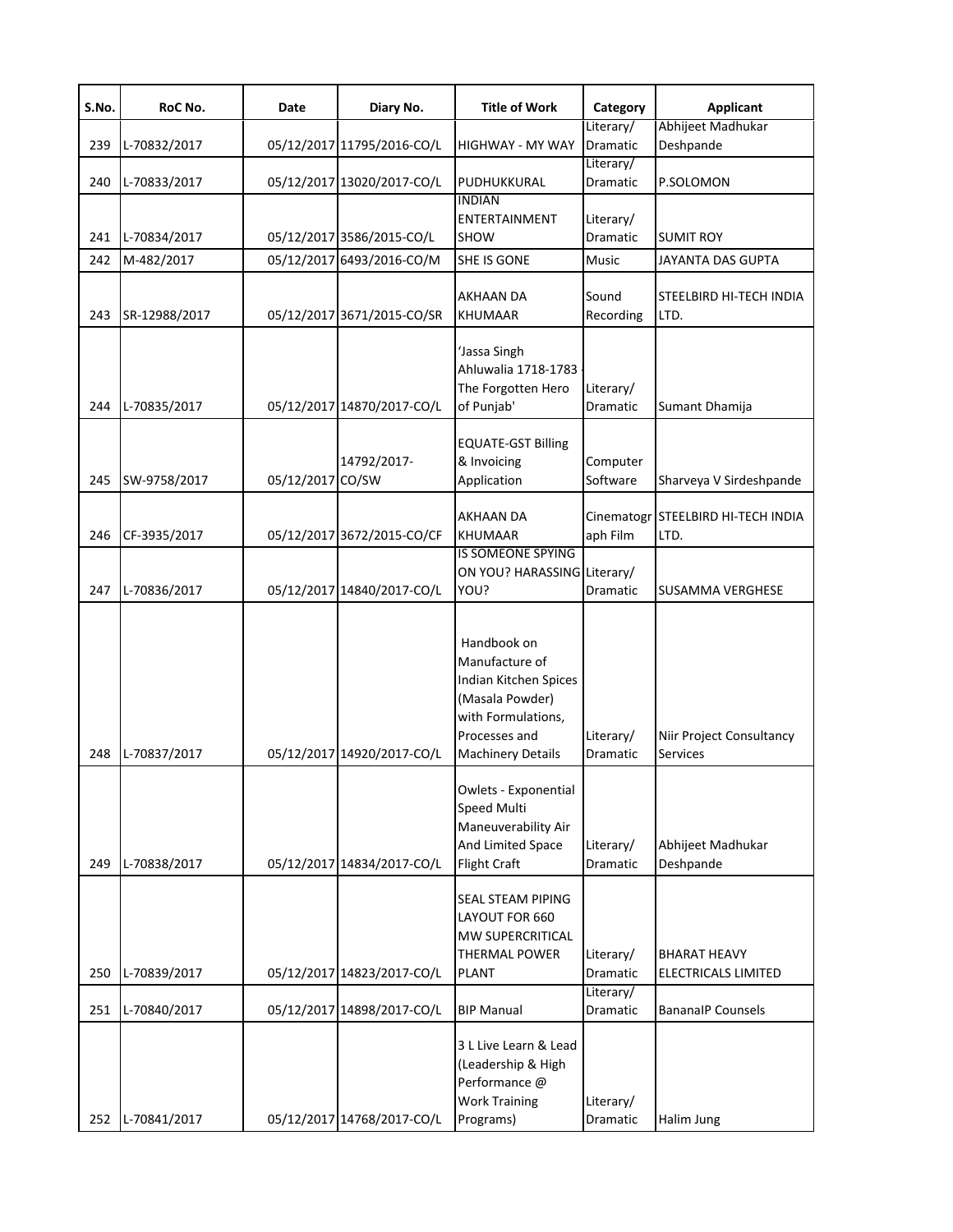| S.No. | RoC No.       | Date | Diary No.                  | <b>Title of Work</b>                                                                                            | Category              | <b>Applicant</b>                                      |
|-------|---------------|------|----------------------------|-----------------------------------------------------------------------------------------------------------------|-----------------------|-------------------------------------------------------|
| 253   | L-70842/2017  |      | 05/12/2017 14819/2017-CO/L | PHYSICS ON YOUR<br><b>TIPS 1 &amp; 2</b>                                                                        | Literary/<br>Dramatic | NOOTAN KUMAR                                          |
| 254   | L-70843/2017  |      | 05/12/2017 3708/2015-CO/L  | <b>Test Standards for</b><br>Fourball                                                                           | Literary/<br>Dramatic | NARENDRA MOHAN DUBE                                   |
| 255   | L-70844/2017  |      | 05/12/2017 14868/2016-CO/A | <b>TENPOINTS BRAILLE</b>                                                                                        | Literary/<br>Dramatic | RAJDEEPGIRI GOSWAMI                                   |
| 256   | L-70845/2017  |      | 05/12/2017 7748/2016-CO/L  | A Novel Dictionary<br>Learning Method For<br>Image Annotation<br>And Retrieval                                  | Literary/<br>Dramatic | 1) Vaishali Subhash Garud<br>2) Mr. Niranjan L. Bhale |
| 257   | L-70846/2017  |      | 05/12/2017 10913/2017-CO/L | ANALOG INPUT<br><b>OUTPUT CARD FOR</b><br>PM MOTOR DRIVES                                                       | Literary/<br>Dramatic | <b>BHARAT HEAVY</b><br>ELECTRICALS LIMITED            |
| 258   | L-70847/2017  |      | 05/12/2017 10918/2017-CO/L | MECHANICAL<br>ASSEMBLY<br>PROCEDURE FOR<br><b>HIGH TEMPERATURE</b><br><b>SUPERCONDUCTING</b><br><b>ROTOR</b>    | Literary/<br>Dramatic | <b>BHARAT HEAVY</b><br><b>ELECTRICALS LIMITED</b>     |
| 259   | L-70848/2017  |      | 05/12/2017 14055/2017-CO/L | THE SPIRITUAL<br><b>GUIDE PERSPECTIVES</b><br>& TRADITIONS (SET<br>OF 2 VOLUMES)                                | Literary/<br>Dramatic | RADHA SOAMI SATSANG<br><b>BEAS</b>                    |
| 260   | L-70849/2017  |      | 05/12/2017 14457/2017-CO/L | <b>MPPT</b> for Grid<br>Connected Hybrid<br>Wind Driven PMSG-<br>PV System using Low<br><b>Cost Controllers</b> | Literary/<br>Dramatic | Dr.S.P.Adhau                                          |
| 261   | L-70850/2017  |      | 05/12/2017 14344/2017-CO/L | CRYPTOGRAPHY<br>USING CHARACTER<br>ORIENTED<br>TRANSPOSITION AND Literary/<br><b>XOR CIPHERS</b>                | Dramatic              | Dr SATISH KUMAR                                       |
| 262   | L-70851/2017  |      | 05/12/2017 14057/2017-CO/L | CRYPTOGRAPHY<br><b>USING BIT ORIENTED</b><br><b>TRANSPOSITION</b><br><b>CIPHER</b>                              | Literary/<br>Dramatic | Dr SATISH KUMAR<br>M/S ZEW ENGINEERING                |
| 263   | A-121991/2017 |      | 05/12/2017 38445/2013-CO/A | ZEW<br><b>COLOR MATE HAIR</b>                                                                                   | Artistic              | <b>WORKS</b>                                          |
| 264   | A-121992/2017 |      | 05/12/2017 35750/2013-CO/A | <b>COLOR-NATURAL</b><br><b>BLACK</b>                                                                            | Artistic              | HENNA INDUSTRIES PVT.<br>LTD.                         |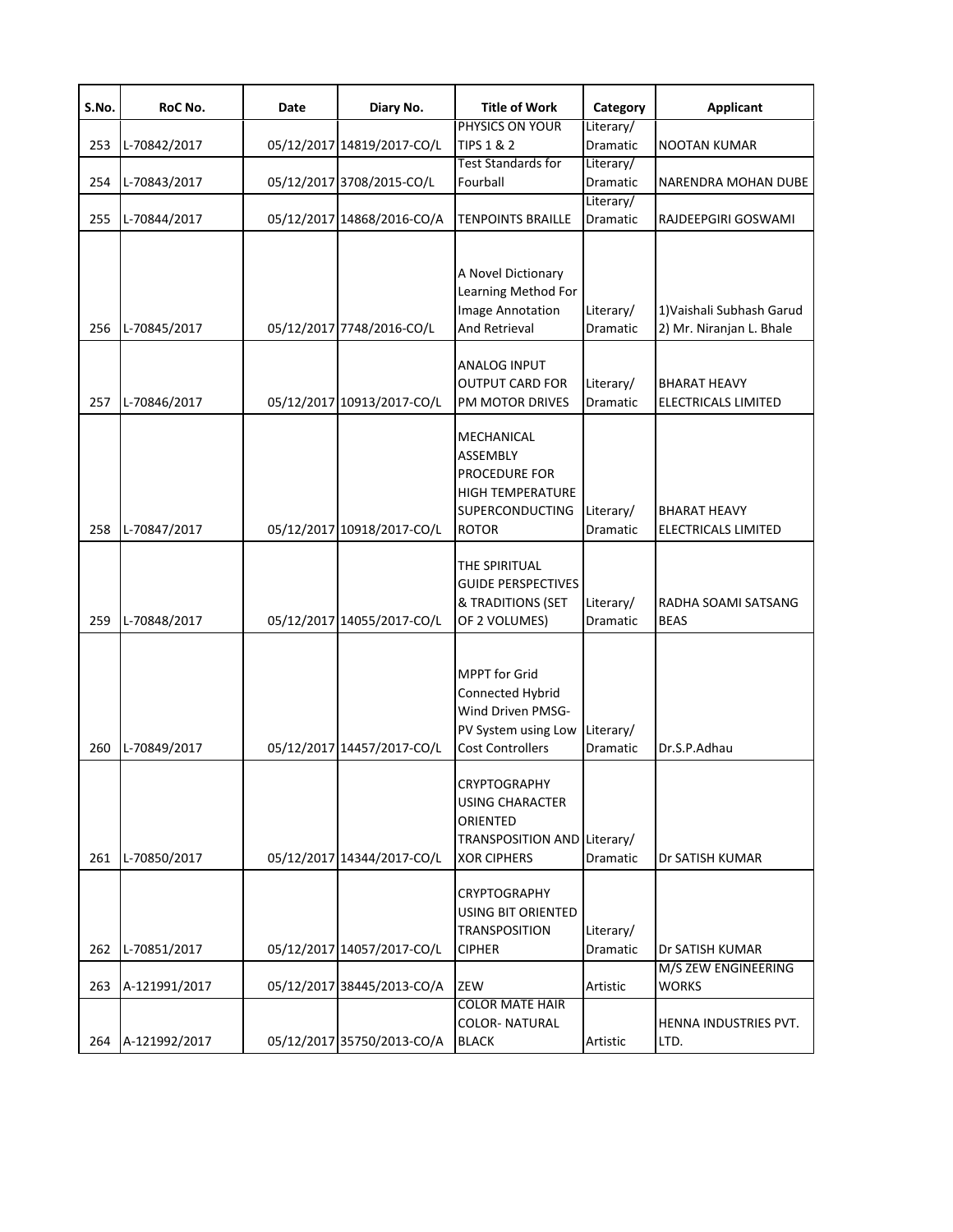| S.No. | RoC No.       | Date | Diary No.                  | <b>Title of Work</b>                          | Category              | <b>Applicant</b>                       |
|-------|---------------|------|----------------------------|-----------------------------------------------|-----------------------|----------------------------------------|
|       |               |      |                            |                                               |                       |                                        |
|       |               |      |                            | <b>CRYPTOGRAPHY</b>                           |                       |                                        |
|       |               |      |                            | <b>USING CHARACTER</b>                        |                       |                                        |
|       |               |      |                            | <b>ORIENTED ROTATION Literary/</b>            |                       | Dr SATISH KUMAR                        |
| 265   | L-70852/2017  |      | 05/12/2017 14350/2017-CO/L | <b>AND XOR CIPHERS</b><br><b>IMAGE IN</b>     | Dramatic<br>Literary/ |                                        |
| 266   | L-70853/2017  |      | 05/12/2017 14674/2017-CO/L | COMPANION                                     | Dramatic              | KANCHAN VISHWAKARMA                    |
|       |               |      |                            |                                               | Literary/             |                                        |
| 267   | L-70854/2017  |      | 05/12/2017 5744/2016-CO/L  | Malayalee                                     | Dramatic              | Dr.Subramonian                         |
|       |               |      |                            |                                               |                       |                                        |
|       |               |      |                            | CRYPTOGRAPHY<br>USING BIT ORIENTED            |                       |                                        |
|       |               |      |                            | TRANSPOSITION AND Literary/                   |                       |                                        |
| 268   | L-70855/2017  |      | 05/12/2017 14493/2017-CO/L | <b>ROTATION CIPHERS</b>                       | Dramatic              | Dr SATISH KUMAR                        |
|       |               |      |                            | <b>FUTURE DICZOL</b>                          |                       | <b>FUTURE</b>                          |
| 269   | A-121993/2017 |      | 05/12/2017 13939/2015-CO/A | EXTRA 550                                     | Artistic              | PHARMACEUTICAL CO.                     |
|       |               |      |                            |                                               |                       |                                        |
|       |               |      |                            | <b>CRYPTOGRAPHY</b><br><b>USING CHARACTER</b> |                       |                                        |
|       |               |      |                            | ORIENTED                                      |                       |                                        |
|       |               |      |                            | TRANSPOSITION,                                |                       |                                        |
|       |               |      |                            | <b>ROTATION AND XOR</b>                       | Literary/             |                                        |
| 270   | L-70856/2017  |      | 05/12/2017 14496/2017-CO/L | <b>CIPHERS</b>                                | Dramatic              | Dr SATISH KUMAR                        |
|       |               |      |                            |                                               | Literary/             |                                        |
| 271   | L-70857/2017  |      | 05/12/2017 11730/2016-CO/L | Smart Child Program                           | Dramatic              | Saghayamary Arokiasamy                 |
| 272   | L-70858/2017  |      | 05/12/2017 13992/2017-CO/L | <b>Activity Journal 3</b>                     | Literary/<br>Dramatic | <b>Dissect EduSolutions Pvt</b><br>Ltd |
|       |               |      |                            |                                               |                       |                                        |
|       |               |      |                            |                                               |                       | Prof. Nishat A. Ansari, Shri           |
|       |               |      |                            |                                               |                       | Ramdeobaba College of                  |
|       |               |      |                            | Lab Manual-                                   | Literary/             | Engineering and                        |
| 273   | L-70859/2017  |      | 05/12/2017 14053/2017-CO/L | <b>Computer Networks</b>                      | Dramatic              | Management, Nagpur                     |
| 274   | A-121994/2017 |      | 05/12/2017 10214/2017-CO/A | <b>REAL MANGO</b><br><b>CARTON</b>            | Artistic              | <b>DABUR INDIA LIMITED</b>             |
|       |               |      |                            | YAAR BINA CHAIN                               | Literary/             |                                        |
| 275   | L-70860/2017  |      | 05/12/2017 7323/2017-CO/L  | <b>KANHA</b>                                  | Dramatic              | <b>SHOBHIT KUMAR</b>                   |
|       |               |      |                            | RAHASYA - THE                                 |                       |                                        |
|       |               |      |                            | <b>BEGINNING OF</b>                           | Literary/             |                                        |
| 276   | L-70861/2017  |      | 05/12/2017 10930/2017-CO/L | <b>REVENGE</b>                                | <b>Dramatic</b>       | ashish sain                            |
|       |               |      |                            |                                               |                       |                                        |
|       |               |      |                            | CORPORATE                                     |                       |                                        |
|       |               |      |                            | <b>QUALITY ASSURANCE</b>                      |                       |                                        |
|       |               |      |                            | <b>GUIDELINES ON</b>                          |                       |                                        |
|       |               |      |                            | <b>QUALITY</b>                                |                       |                                        |
|       |               |      |                            | <b>REQUIREMENTS FOR</b>                       | Literary/             | <b>HINDUSTAN</b>                       |
| 277   | L-70862/2017  |      | 05/12/2017 9509/2017-CO/L  | <b>SUB CONTRACTORS</b>                        | Dramatic              | <b>AERONAUTICS LIMITED</b>             |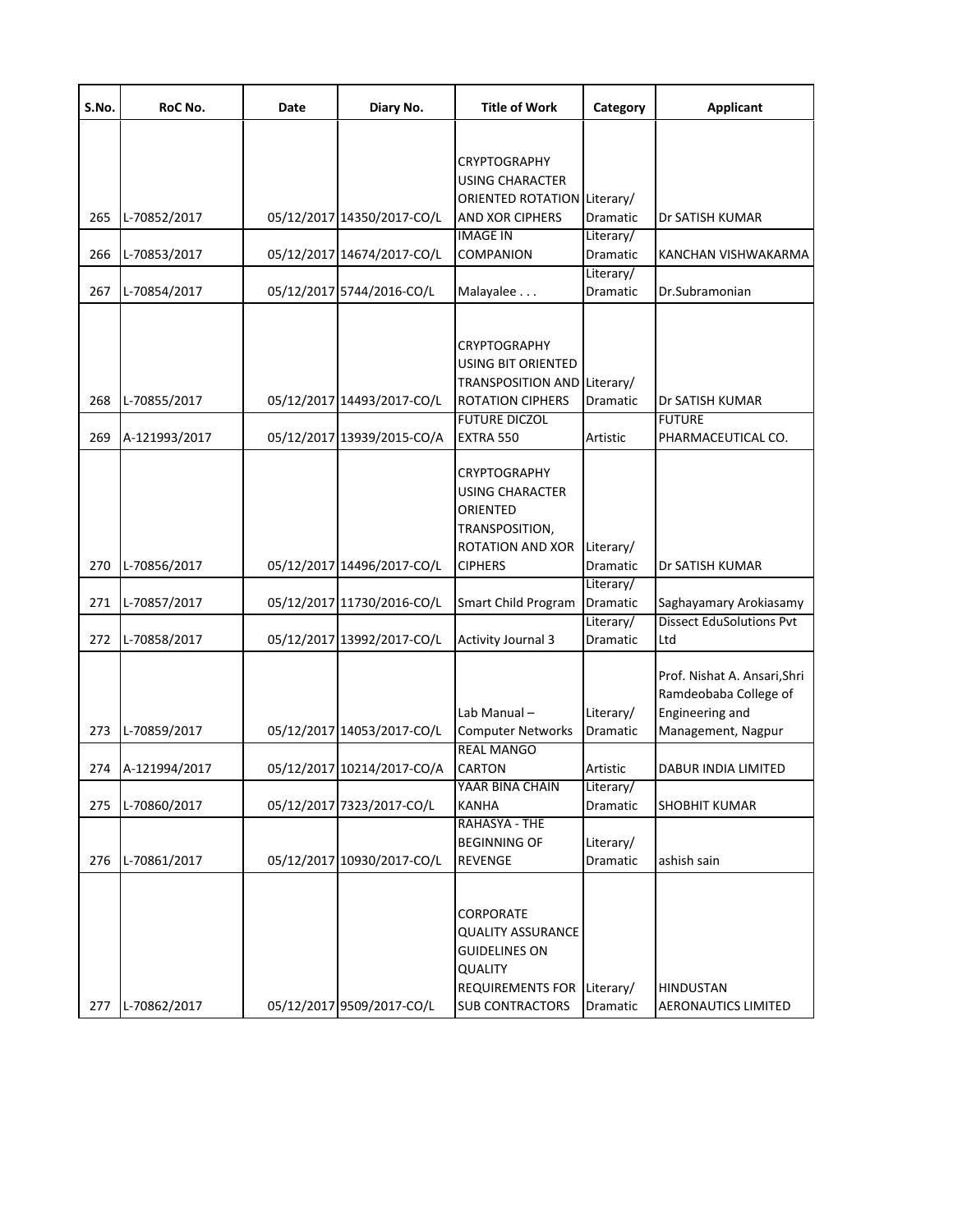| S.No.      | RoC No.                       | Date | Diary No.                                               | <b>Title of Work</b>                                                                                                                                                                    | Category                           | <b>Applicant</b>                                      |
|------------|-------------------------------|------|---------------------------------------------------------|-----------------------------------------------------------------------------------------------------------------------------------------------------------------------------------------|------------------------------------|-------------------------------------------------------|
| 278<br>279 | L-70863/2017<br>A-121995/2017 |      | 05/12/2017 11224/2017-CO/L<br>06/12/2017 7088/2015-CO/A | <b>HEALTH CARE AND</b><br>MOBILE MEDICAL<br><b>DEVICES:</b><br><b>IMPROVING HEALTH</b><br><b>CARE SERVICES</b><br>THROUGH MOBILE<br>AND CLOUD<br><b>ASSISTED SYSTEMS</b><br>CHANDAN PAN | Literary/<br>Dramatic<br>Artistic  | Pawan Wawage<br>STC INDIA PVT. LTD.                   |
| 280        | L-70864/2017                  |      | 06/12/2017 14443/2017-CO/L                              | Departmental Affairs<br>Management<br>System(DAMS)                                                                                                                                      | Literary/<br>Dramatic              | KAVITA SINGH                                          |
| 281        | L-70865/2017                  |      | 06/12/2017 14322/2017-CO/L                              | <b>BUSINESS MODEL</b><br>WITH CONSUMER<br><b>SERVICES &amp; BRAND</b><br><b>TIE-UP TERMS</b>                                                                                            | Literary/<br>Dramatic              | Komal Vinod<br>Gokakakar, Vinod<br>Bacharam Gokakakar |
| 282        | L-70866/2017                  |      | 06/12/2017 14438/2017-CO/L                              | Detection of<br>Malicious node by<br><b>Black Hole attack in</b><br><b>Wireless Sensor</b><br>Network based on<br>Data Mining                                                           | Literary/<br>Dramatic              | NILESH SAMBHE                                         |
| 283        | L-70867/2017                  |      | 06/12/2017 11298/2017-CO/L                              | <b>Desert Christmas</b>                                                                                                                                                                 | Literary/<br>Dramatic              | George Jacob                                          |
| 284        | L-70868/2017                  |      | 06/12/2017 7194/2015-CO/L                               | Class 6 Computer<br><b>Science Text Book</b><br><b>DESIGN OF</b><br>COMPACT<br><b>MICROSTRIP</b><br><b>ANTENNA FOR GSM</b>                                                              | Literary/<br>Dramatic<br>Literary/ | K.S.Arvind                                            |
| 285        | L-70869/2017                  |      | 06/12/2017 14324/2017-CO/L                              | <b>APPLICATION</b><br><b>Temptation the</b>                                                                                                                                             | Dramatic                           | Ms. Pranjali Jumle                                    |
| 286        | L-70870/2017                  |      | 06/12/2017 10800/2017-CO/L                              | Uncontrollable<br>Syndrome                                                                                                                                                              | Literary/<br>Dramatic              | M.M.Johnson                                           |
| 287        | A-121996/2017                 |      | 06/12/2017 14470/2017-CO/A                              | <b>SAI GROUP</b>                                                                                                                                                                        | Artistic                           | SHREE AMBA INDUSTRIES                                 |
| 288        | L-70871/2017                  |      | 06/12/2017 14468/2017-CO/L                              | Investigation into<br>behavior of<br>Polypropylene Fibre<br>Reinforced Concrete                                                                                                         | Literary/<br>Dramatic              | Sanjay P.Raut                                         |
| 289        | A-121997/2017                 |      | 06/12/2017 7952/2015-CO/A                               | Artistic Label with<br>words FRUTELI in<br>specific writing style.                                                                                                                      | Artistic                           | Adinath Agro Processed<br>Foods Pvt.Ltd.              |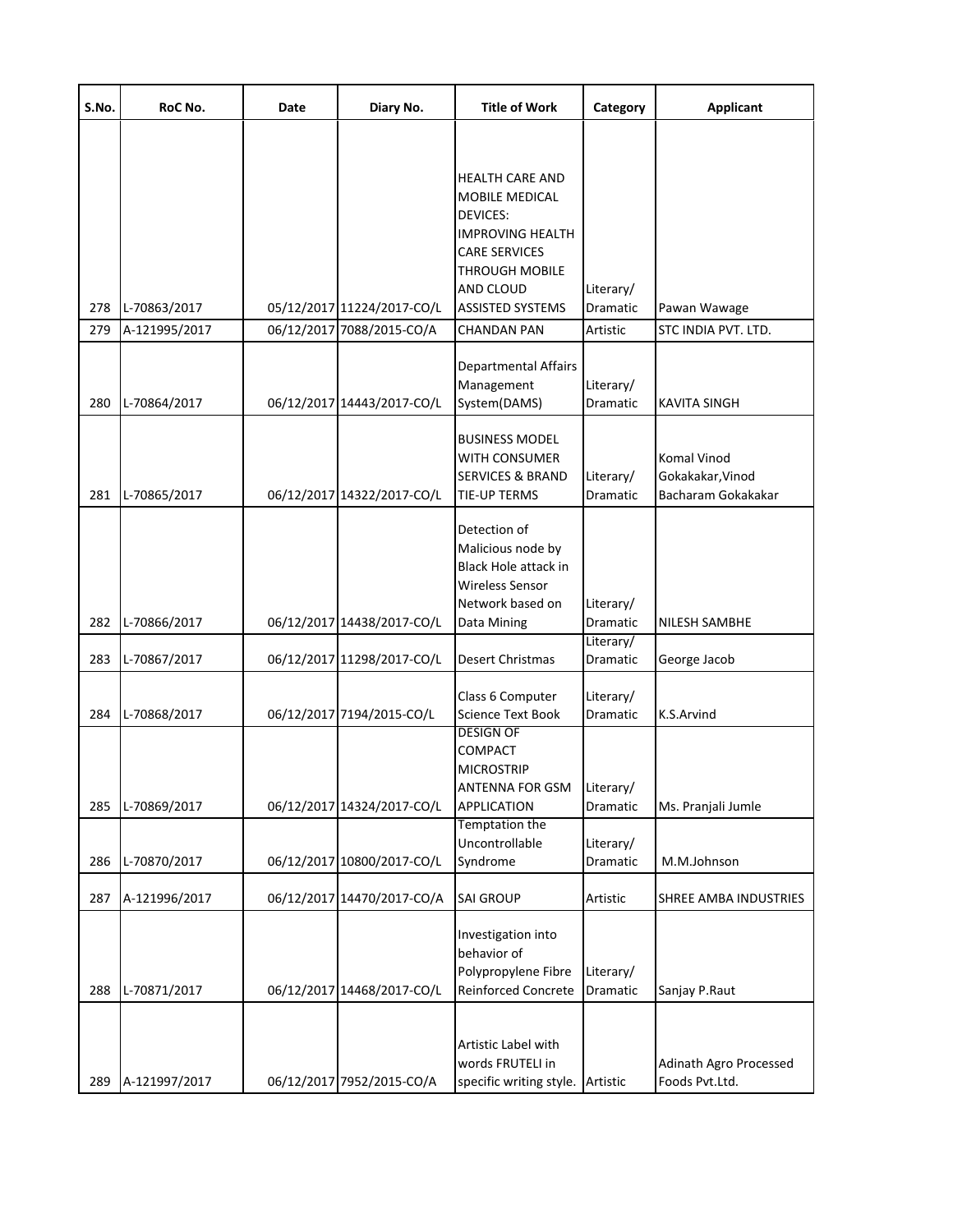| S.No.      | RoC No.                      | Date             | Diary No.                                 | <b>Title of Work</b>                                                                                                                               | Category                         | <b>Applicant</b>                            |
|------------|------------------------------|------------------|-------------------------------------------|----------------------------------------------------------------------------------------------------------------------------------------------------|----------------------------------|---------------------------------------------|
| 290        | L-70872/2017                 |                  | 06/12/2017 14003/2017-CO/L                | Improvements in<br><b>Routing Algorithms</b><br>to Enhance Lifetime<br>of Wireless Sensor<br><b>Networks</b>                                       | Literary/<br>Dramatic            | D NAGA RAVIKIRAN                            |
|            |                              |                  |                                           | <b>Efficient Multimodal</b><br><b>Biometric Approach</b><br>for Person                                                                             | Literary/                        |                                             |
| 291<br>292 | L-70873/2017<br>SW-9759/2017 | 06/12/2017 CO/SW | 06/12/2017 14382/2017-CO/L<br>12536/2017- | Authentication<br>www.trickc.com                                                                                                                   | Dramatic<br>Computer<br>Software | Praful Barekar<br>Tridipta Ghosh            |
| 293        | L-70874/2017                 |                  | 06/12/2017 14278/2017-CO/L                | Laws of<br>Neuroplasticity                                                                                                                         | Literary/<br>Dramatic            | Chirag Jain                                 |
| 294        | A-121998/2017                |                  | 06/12/2017 14210/2017-CO/A                | <b>MIRAJ JEERA</b><br>PARATHA LABEL                                                                                                                | Artistic                         | MIRAJ BUSINESS<br>DEVELOPMENT PVT LTD       |
| 295        | L-70875/2017                 |                  | 06/12/2017 7856/2016-CO/L                 | The Illusionary World                                                                                                                              | Literary/<br><b>Dramatic</b>     | Saurabh Srivastava                          |
| 296        | L-70876/2017                 |                  | 06/12/2017 14300/2017-CO/L                | <b>AUTOMATIC</b><br><b>RATIONING SYSTEM</b>                                                                                                        | Literary/<br>Dramatic            | <b>Minal Patil</b>                          |
| 297        | L-70877/2017                 |                  | 06/12/2017 3990/2016-CO/L                 | Microprocessor and<br>Microcontroller<br>Laboratory Manual                                                                                         | Literary/<br>Dramatic            | S.Vivek, V. Radhika, Y. Dhars<br>han        |
| 298        | L-70878/2017                 |                  | 06/12/2017 14396/2017-CO/L                | <b>Assistance Tool for</b><br><b>WEKA</b>                                                                                                          | Literary/<br><b>Dramatic</b>     | Praful Barekar                              |
| 299        | L-70879/2017                 |                  | 06/12/2017 14200/2017-CO/L                | TRAINING COURSE<br><b>MANUAL ON NON</b><br>DESTRUCTIVE<br><b>TESTING (NDT) LEVEL</b><br>II CERTIFICATION ON<br>MAGNETIC PARTICLE<br><b>TESTING</b> | Literary/<br>Dramatic            | DR.R.RAMESH KUMAR,S<br><b>ARUL ANGAPPAN</b> |
| 300        | L-70880/2017                 |                  | 06/12/2017 14441/2017-CO/L                | CAMPUS COMMUNE Literary/<br><b>NAVIGATION SYSTEM Dramatic</b>                                                                                      |                                  | LALIT B. DAMAHE                             |
| 301        | L-70881/2017                 |                  | 06/12/2017 14444/2017-CO/L                | Sentiment Analysis<br>On Unstructured<br>Data                                                                                                      | Literary/<br>Dramatic            | Rupa Fadnavis                               |
| 302        | L-70882/2017                 |                  | 06/12/2017 13994/2017-CO/L                | Beyond the Sins                                                                                                                                    | Literary/<br>Dramatic            | Rahul Nakra                                 |
| 303        | M-483/2017                   |                  | 06/12/2017 14250/2017-CO/M                | SODA POP (Original<br>Mix) By Arjun Nair                                                                                                           | Music                            | Arjun Nair                                  |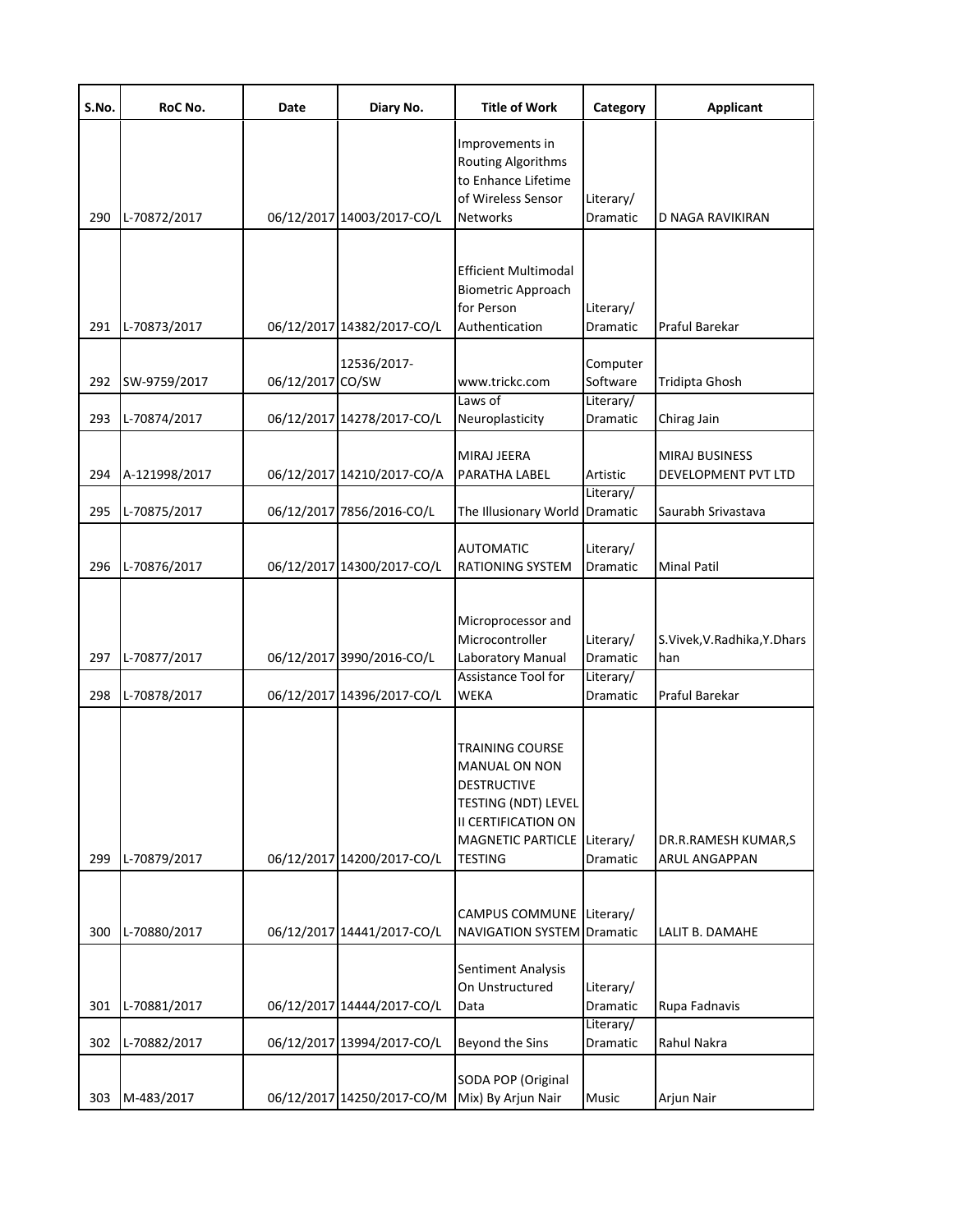| S.No. | RoC No.       | Date | Diary No.                  | <b>Title of Work</b>                                                                                            | Category                           | <b>Applicant</b>                                  |  |
|-------|---------------|------|----------------------------|-----------------------------------------------------------------------------------------------------------------|------------------------------------|---------------------------------------------------|--|
| 304   | L-70883/2017  |      | 06/12/2017 14435/2017-CO/L | <b>Optimal Placement</b><br>of Distributed<br><b>Generators Using</b><br>Optimization<br>Technique              | Literary/<br>Dramatic              | B.Y.Bagde                                         |  |
|       |               |      |                            | SIMULATION OF THE<br><b>GRID CONNECTED PV</b>                                                                   |                                    |                                                   |  |
| 305   | L-70884/2017  |      | 06/12/2017 14332/2017-CO/L | <b>SYSTEM USING CUK</b><br><b>CONVERTER</b><br><b>CADET BABUL</b>                                               | Literary/<br>Dramatic              | PRASAD BHASKAR JOSHI                              |  |
| 306   | L-70885/2017  |      | 06/12/2017 14206/2017-CO/L | <b>SHUNEYA SE SAPNE</b><br><b>TAK</b>                                                                           | Literary/<br>Dramatic<br>Literary/ | <b>BABU ABHISHEK KR SINGH</b>                     |  |
| 307   | L-70886/2017  |      | 06/12/2017 14259/2017-CO/L | EK JIVAN EK KOSHIS                                                                                              | Dramatic                           | Yogesh Kumar                                      |  |
| 308   | L-70887/2017  |      | 06/12/2017 14474/2017-CO/L | <b>AARAKSHAN 3</b>                                                                                              | Literary/<br>Dramatic              | <b>MANOJ KUMAR</b>                                |  |
| 309   | L-70888/2017  |      | 06/12/2017 14390/2017-CO/L | POWER POINT<br>PRESENTATION ON<br><b>INDUSTRIAL</b><br>MANAGEMENT                                               | Literary/<br>Dramatic              | <b>MANISH M DAKHORE</b>                           |  |
|       |               |      |                            | DESIGN AND<br>PERFORMANCE<br><b>ANALYSIS OF</b><br><b>REFERENCE POINT</b><br>GROUP MOBILITY<br>MODEL FOR MOBILE | Literary/                          |                                                   |  |
| 310   | L-70890/2017  |      | 06/12/2017 14279/2017-CO/L | AD HOC NETWORK                                                                                                  | Dramatic<br>Literary/              | Prabhakar Dorge                                   |  |
| 311   | L-70889/2017  |      | 06/12/2017 11457/2017-CO/L | Iktara                                                                                                          | Dramatic                           | Anindita Baidya                                   |  |
| 312   | L-70891/2017  |      | 06/12/2017 9920/2015-CO/L  | 9th Class Maths<br>Content                                                                                      | Literary/<br>Dramatic              | Unfold U Online Solutions<br>Pvt. Ltd.            |  |
| 313   | L-70892/2017  |      | 06/12/2017 14406/2017-CO/L | Face Attendance<br><b>Based System</b>                                                                          | Literary/<br>Dramatic              | MANISH HADAP                                      |  |
| 314   | A-121999/2017 |      | 06/12/2017 14478/2017-CO/A | POD PALATE OF<br><b>DELHI LABEL</b>                                                                             | Artistic                           | <b>MACSEN CONSULTANCY</b><br><b>INDIA PVT LTD</b> |  |
| 315   | L-70893/2017  |      | 06/12/2017 14375/2017-CO/L | E-RTO(Regional<br>Transport Office)                                                                             | Literary/<br>Dramatic              | <b>SWATI KALE</b>                                 |  |
| 316   | L-70894/2017  |      | 06/12/2017 14372/2017-CO/L | To Develop And<br>Implement Text-To-<br>Speech Wireless<br>Communication<br><b>System Using</b><br>Raspberry Pi | Literary/<br>Dramatic              | Dr. Rajendra M. Rewatkar                          |  |
| 317   | L-70895/2017  |      | 06/12/2017 14380/2017-CO/L | POWER POINT<br>PRESENTATION ON<br>APPLIED<br>THERMODYNAMICS                                                     | Literary/<br>Dramatic              | RAJESH BODKHE, SUNIL<br><b>AKANT</b>              |  |
| 318   | L-70896/2017  |      | 06/12/2017 14347/2017-CO/L | SP's Songs and Gazals Dramatic                                                                                  | Literary/                          | Satyapal D Dudeja                                 |  |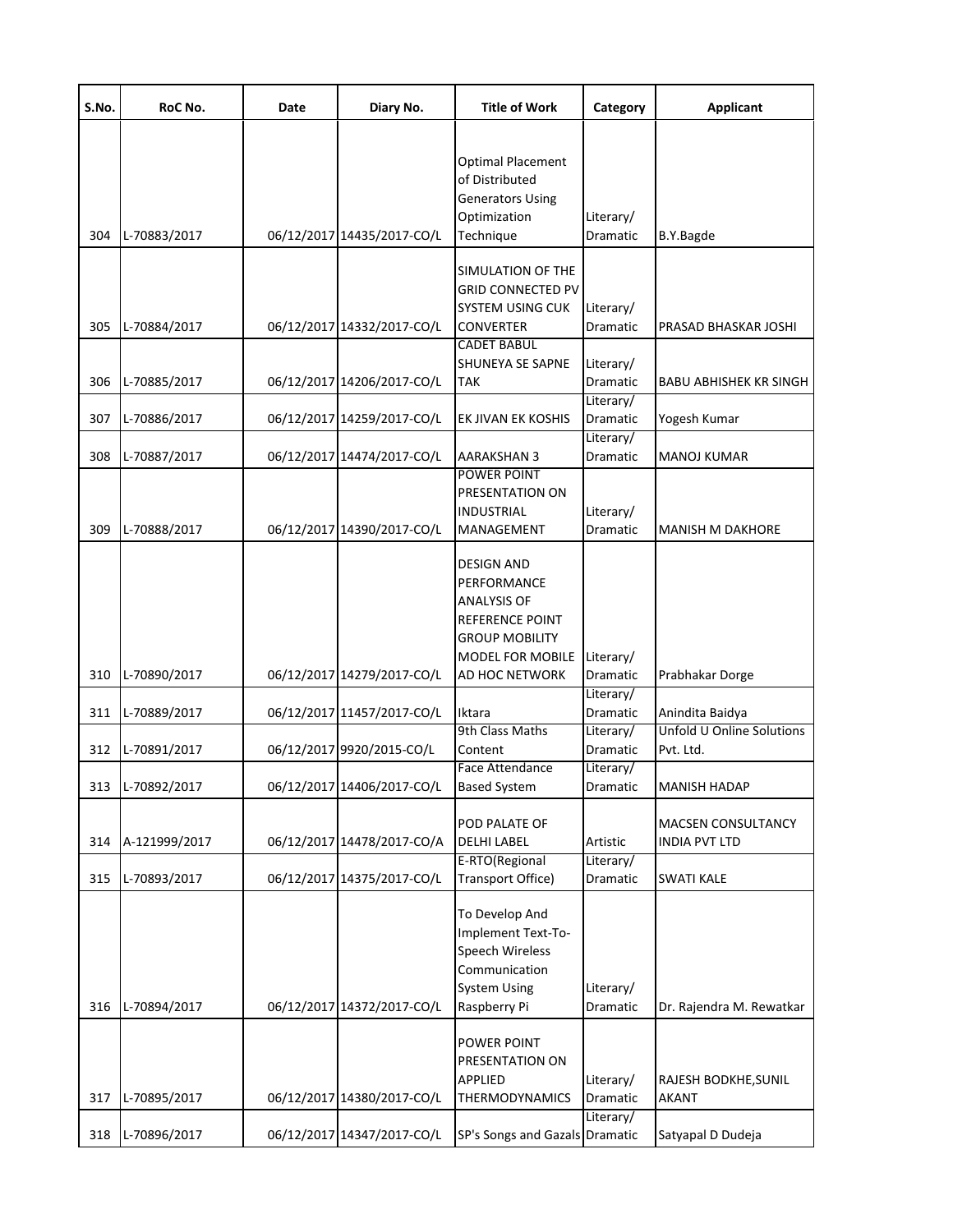| S.No. | RoC No.       | Date | Diary No.                                    | <b>Title of Work</b>                                             | Category                     | <b>Applicant</b>                                           |
|-------|---------------|------|----------------------------------------------|------------------------------------------------------------------|------------------------------|------------------------------------------------------------|
| 319   | L-70897/2017  |      | 06/12/2017 14466/2017-CO/L                   | Poster of project on"<br><b>Online Shopping</b><br>System"       | Literary/<br><b>Dramatic</b> | ASHVINKUMAR<br><b>KRUSHNRAO SELOKAR</b>                    |
| 320   | A-122000/2017 |      | 06/12/2017 14301/2017-CO/A                   | <b>PRINCE CATERERS</b><br>(LABEL)                                | Artistic                     | Yash Tekwani                                               |
| 321   | SR-12989/2017 |      | 06/12/2017 14563/2017-CO/SR ALLAH            |                                                                  | Sound<br>Recording           | Sony Music Entertainment<br>India Pvt.Ltd.                 |
| 322   | SR-12990/2017 |      | 06/12/2017 14620/2017-CO/SR VANDHANAM        | VANDHANAM                                                        | Sound<br>Recording           | Sony Music Entertainment<br>India Pvt.Ltd.                 |
| 323   | SR-12991/2017 |      | 06/12/2017 14604/2017-CO/SR MEGAM ILLAAMAL   |                                                                  | Sound<br>Recording           | Sony Music Entertainment<br>India Pvt Ltd.                 |
| 324   | SR-12992/2017 |      | 06/12/2017 14119/2017-CO/SR HEY VETRI VELAA  |                                                                  | Sound<br>Recording           | <b>SONY MUSIC</b><br>ENTERTAINMENT INDIA<br><b>PVT LTD</b> |
| 325   | A-122001/2017 |      | 06/12/2017 14338/2017-CO/A                   | <b>DEVICE OF CROWN</b>                                           | Artistic                     | Yash Tekwani trading as<br>M/s. G. K. Prince Pan Shop      |
| 326   | SR-12993/2017 |      | 06/12/2017 14595/2017-CO/SR THE CLASH        |                                                                  | Sound<br>Recording           | Sony Music Entertainment<br>India Pvt. Ltd.                |
| 327   | SR-12994/2017 |      |                                              | <b>KANNAMOOCHI</b><br>06/12/2017 14590/2017-CO/SR AATAM NADAKKUM | Sound<br>Recording           | Sony Music Entertainment<br>India Pvt. Ltd.                |
| 328   | A-122002/2017 |      | 06/12/2017 14306/2017-CO/A                   | AAP KA COLA (LABEL) Artistic                                     |                              | Shri Brahm Shakti Prince<br>Beverages Pvt. Ltd.            |
| 329   | SR-12995/2017 |      | 06/12/2017 14597/2017-CO/SR THE CHASE        |                                                                  | Sound<br>Recording           | Sony Music Entertainment<br>India Pvt. Ltd.                |
| 330   | SR-12996/2017 |      | 06/12/2017 14616/2017-CO/SR ONNAPPOLA        |                                                                  | Sound<br>Recording           | Sony Music Entertainment<br>India Pvt Ltd.                 |
| 331   | SR-12997/2017 |      | 06/12/2017 14601/2017-CO/SR THINAM           | <b>MANGALAM</b><br><b>PONGIDUME</b>                              | Sound<br>Recording           | Sony Music Entertainment<br>India Pvt Ltd.                 |
| 332   | SR-12998/2017 |      | 06/12/2017 14594/2017-CO/SR NEW LIFE         |                                                                  | Sound<br>Recording           | Sony Music Entertainment<br>India Pvt. Ltd.                |
| 333   | SR-12999/2017 |      |                                              | 06/12/2017 14580/2017-CO/SR KOOTHAADU MACHI                      | Sound<br>Recording           | Sony Music Entertainment<br>India Pvt. Ltd.                |
| 334   | SR-13000/2017 |      | 06/12/2017 14588/2017-CO/SR ITHU             | <b>VEERAPANDI BOOMI</b>                                          | Sound<br>Recording           | Sony Music Entertainment<br>India Pvt. Ltd.                |
| 335   | SR-13001/2017 |      | 06/12/2017 14608/2017-CO/SR HINDUSTANI       | VALLAMAI<br><b>THAARAAYO</b>                                     | Sound<br>Recording           | Sony Music Entertainment<br>India Pvt Ltd.                 |
| 336   | SR-13002/2017 |      | 06/12/2017 14613/2017-CO/SR KOVAKKARA KILIYE |                                                                  | Sound<br>Recording           | Sony Music Entertainment<br>India Pvt Ltd.                 |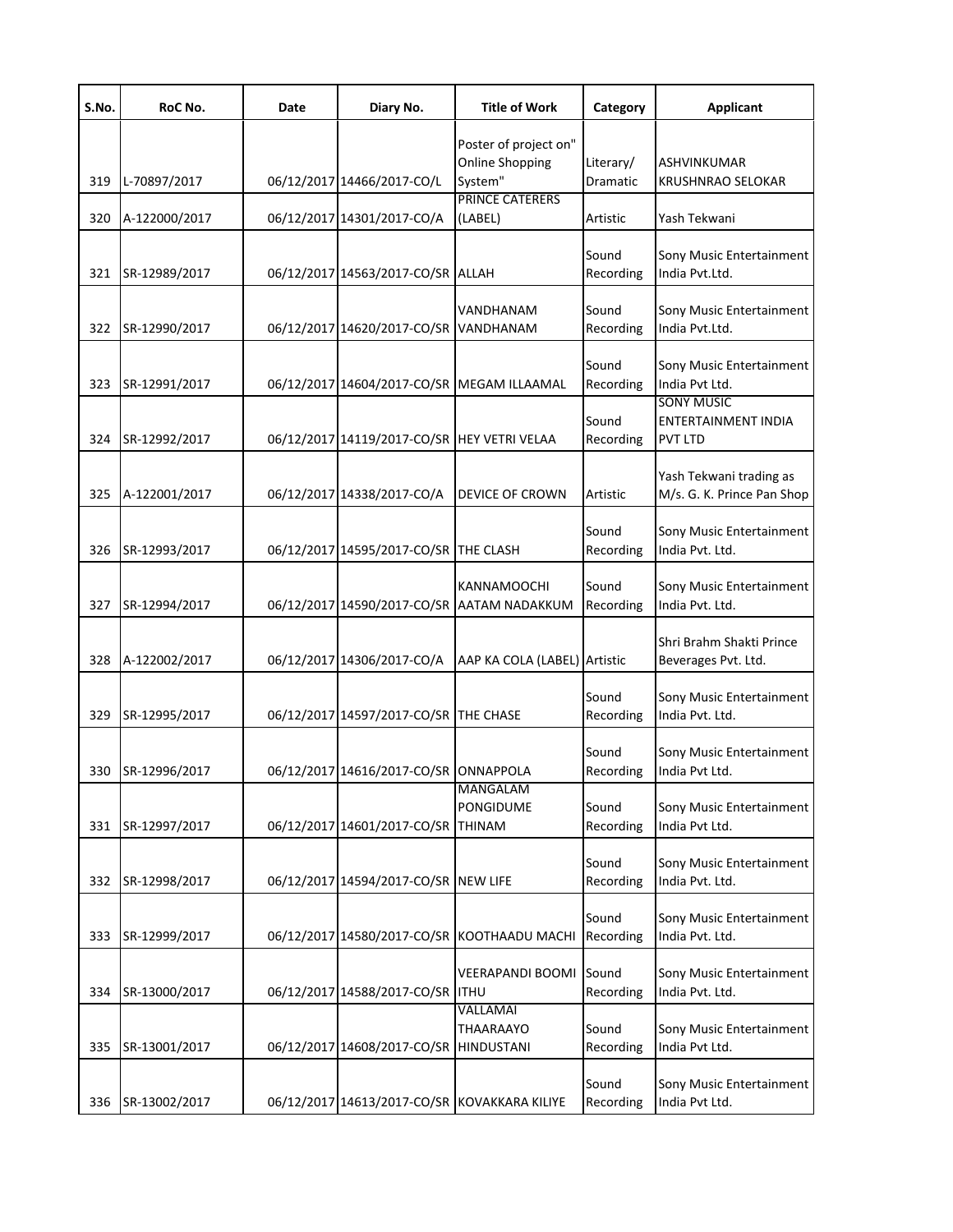| S.No. | RoC No.       | Date | Diary No.                                     | <b>Title of Work</b>             | Category           | <b>Applicant</b>                                                                           |
|-------|---------------|------|-----------------------------------------------|----------------------------------|--------------------|--------------------------------------------------------------------------------------------|
| 337   | SR-13003/2017 |      | 06/12/2017 14507/2017-CO/SR AASA MACHAANE     |                                  | Sound<br>Recording | Sony Music Entertainment<br>India Pvt. Ltd.                                                |
| 338   | SR-13004/2017 |      | 06/12/2017 14573/2017-CO/SR VETRI KODI YETTRU |                                  | Sound<br>Recording | Sony Music Entertainment<br>India Pvt Ltd.                                                 |
| 339   | SR-13005/2017 |      | 06/12/2017 14105/2017-CO/SR KADHAL SALAI      |                                  | Sound<br>Recording | <b>SONY MUSIC</b><br>ENTERTAINMENT INDIA<br><b>PVT LTD</b>                                 |
| 340   | SR-13006/2017 |      | 06/12/2017 14582/2017-CO/SR YENNAI YAAR       |                                  | Sound<br>Recording | Sony Music Entertainment<br>India Pvt. Ltd.                                                |
| 341   | SR-13007/2017 |      | 06/12/2017 14581/2017-CO/SR YAARADI           |                                  | Sound<br>Recording | Sony Music Entertainment<br>India Pvt. Ltd, Sony Music<br>Entertainment India Pvt.<br>Ltd. |
| 342   | SR-13008/2017 |      | 06/12/2017 14505/2017-CO/SR RAJA SINGAM       |                                  | Sound<br>Recording | Sony Music Entertainment<br>India Pvt. Ltd.                                                |
| 343   | SR-13009/2017 |      | 06/12/2017 14498/2017-CO/SR                   | VELLAIKKARI                      | Sound<br>Recording | Sony Music Entertainment<br>India Pvt. Ltd.                                                |
| 344   | SR-13010/2017 |      | 06/12/2017 14618/2017-CO/SR KABADI KABADI     |                                  | Sound<br>Recording | Sony Music Entertainment<br>India Pvt.Ltd.                                                 |
| 345   | A-122003/2017 |      | 06/12/2017 14302/2017-CO/A                    | MAJJA (LABEL)                    | Artistic           | Shri Brahm Shakti Prince<br>Beverages Pvt. Ltd.                                            |
| 346   | SR-13011/2017 |      | 06/12/2017 14529/2017-CO/SR                   | NEE KADHALIKKUM<br>PONNU         | Sound<br>Recording | Sony Music Entertainment<br>India Pvt. Ltd.                                                |
| 347   | SR-13012/2017 |      | 06/12/2017 14508/2017-CO/SR                   | <b>ORU VARAM</b>                 | Sound<br>Recording | Sony Music Entertainment<br>India Pvt. Ltd.                                                |
| 348   | SR-13013/2017 |      | 06/12/2017 14599/2017-CO/SR EN VEETIL         |                                  | Sound<br>Recording | Sony Music Entertainment<br>India Pvt Ltd.                                                 |
| 349   | SR-13014/2017 |      | 06/12/2017 17380/2017-CO/SR SEXY LADY         |                                  | Sound<br>Recording | <b>SONY MUSIC</b><br>ENTERTAINMENT INDIA<br>PRIVATE LTD                                    |
| 350   | SR-13015/2017 |      | 06/12/2017 14504/2017-CO/SR                   | <b>KANNA NEE ENNAI</b>           | Sound<br>Recording | Sony Music Entertainment<br>India Pvt. Ltd.                                                |
| 351   | A-122004/2017 |      | 06/12/2017 14304/2017-CO/A                    | PRINCE MAJJA<br>MANGO (LABEL)    | Artistic           | Shri Brahm Shakti Prince<br>Beverages Pvt. Ltd.                                            |
| 352   | A-122005/2017 |      | 06/12/2017 14208/2017-CO/A                    | MIRAJ AJWAIN<br>PARATHA LABEL    | Artistic           | MIRAJ BUSINESS<br>DEVELOPMENT PVT LTD                                                      |
| 353   | A-122006/2017 |      | 06/12/2017 14299/2017-CO/A                    | <b>GK PRINCE PAAN</b><br>(LABEL) | Artistic           | Yash Tekwani trading as<br>M/s. G. K. Prince Pan Shop                                      |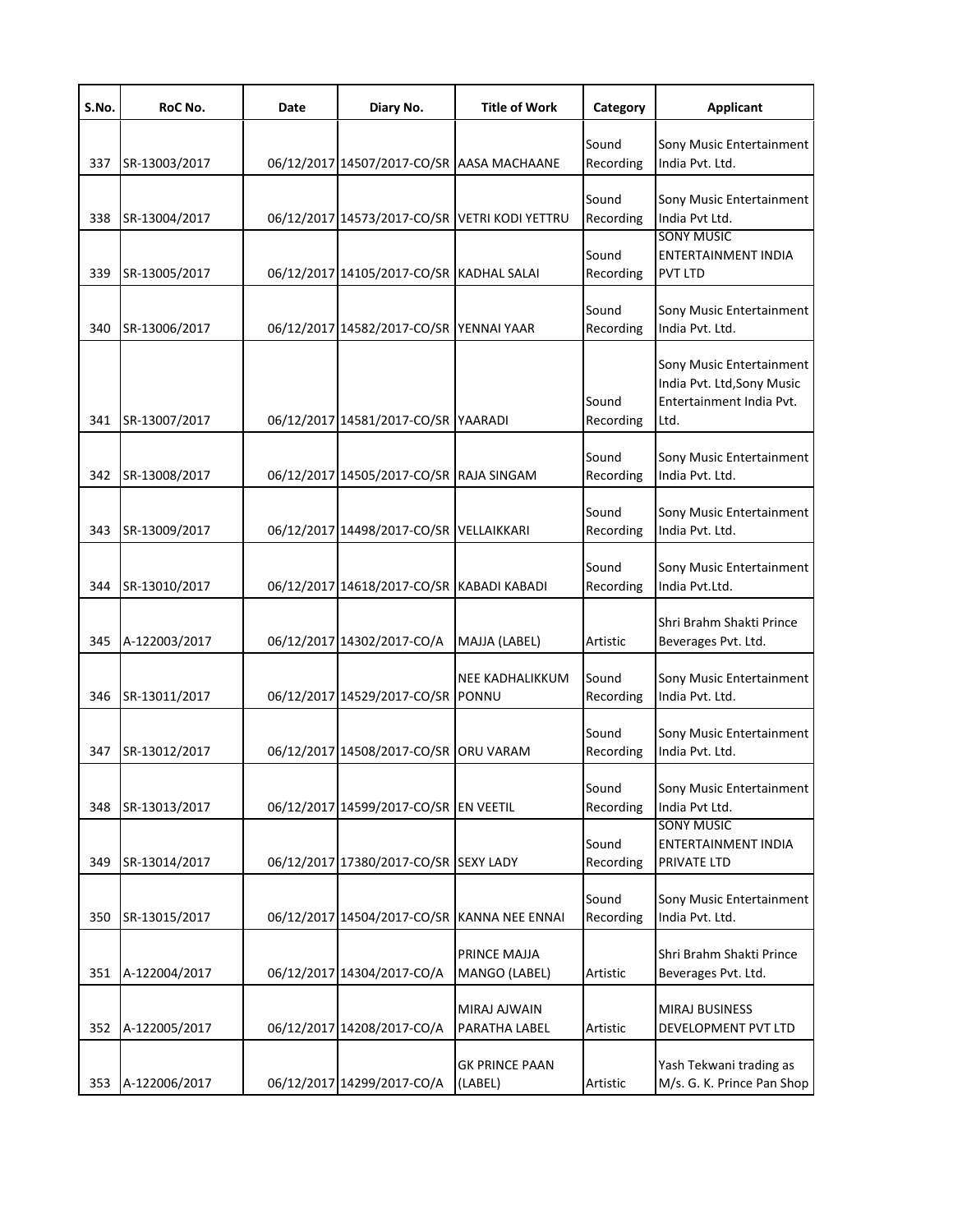| S.No. | RoC No.       | Date | Diary No.                  | <b>Title of Work</b>                                                               | Category                           | <b>Applicant</b>                           |
|-------|---------------|------|----------------------------|------------------------------------------------------------------------------------|------------------------------------|--------------------------------------------|
| 354   | SR-13016/2017 |      | 06/12/2017 3574/2017-CO/SR | UNNAL MUDIYUME                                                                     | Sound<br>Recording                 | Mrs. Mathangi Jagdish                      |
| 355   | L-70898/2017  |      | 06/12/2017 14402/2017-CO/L | <b>Hybrid Architecture</b><br>For Cloud Security                                   | Literary/<br>Dramatic              | <b>BHUSHAN BAWANKAR</b>                    |
| 356   | L-70899/2017  |      | 06/12/2017 14473/2017-CO/L | <b>ADHURA PYAR</b>                                                                 | Literary/<br>Dramatic              | <b>MANOJ KUMAR</b>                         |
| 357   | L-70900/2017  |      | 06/12/2017 14166/2017-CO/L | <b>PATHIK</b>                                                                      | Literary/<br>Dramatic              | HARI SHANKAR SHUKLA                        |
| 358   | L-70901/2017  |      | 06/12/2017 14395/2017-CO/L | POWER POINT<br>PRESENTATION ON<br><b>ARTIFICIAL</b><br>INTELLIGENCE                | Literary/<br>Dramatic              | <b>CHETAN AMBADAS</b><br><b>MAHATME</b>    |
| 359   | L-70902/2017  |      | 06/12/2017 14401/2017-CO/L | POWER POINT<br>PRESENTATION ON<br><b>MECHATRONICS</b>                              | Literary/<br>Dramatic<br>Literary/ | <b>CHETAN AMBADAS</b><br><b>MAHATME</b>    |
| 360   | L-70903/2017  |      | 06/12/2017 17417/2017-CO/L | VED VIGYAN ALOK                                                                    | Dramatic                           | ACHARYA AGNIVRAT                           |
| 361   | L-70904/2017  |      | 06/12/2017 14403/2017-CO/L | <b>WEBFARM</b>                                                                     | Literary/<br>Dramatic              | AMOL GAIKWAD                               |
| 362   | L-70905/2017  |      | 06/12/2017 2973/2015-CO/L  | Shri Sai Handwriting<br>Classes                                                    | Literary/<br>Dramatic              | Shri Sai Handwriting<br>Classes            |
| 363   | A-122007/2017 |      | 06/12/2017 14794/2017-CO/A | <b>AUTOBATICS</b>                                                                  | Artistic                           | Autobatics Pvt. Ltd.                       |
| 364   | L-70906/2017  |      | 06/12/2017 14731/2017-CO/L | <b>TUJHE YAAD KARKE</b><br>MEI JEETA MARTA<br><b>HOON</b><br><b>MATHEMATICS ON</b> | Literary/<br>Dramatic<br>Literary/ | <b>SHANKAR KHILLO</b>                      |
| 365   | L-70907/2017  |      | 06/12/2017 14815/2017-CO/L | <b>YOUR TIPS</b><br><b>TUJHE DEKHO TAU</b>                                         | Dramatic                           | NOOTAN KUMAR RANA                          |
| 366   | L-70908/2017  |      | 06/12/2017 14732/2017-CO/L | <b>MERA DIL</b><br>DHADAKTA HAI                                                    | Literary/<br>Dramatic              | SHANKAR KHILLO                             |
| 367   | L-70909/2017  |      | 06/12/2017 14726/2017-CO/L | TU MUJHE BHOOLA<br>DENA PHIL SE MUJHE Literary/<br>TUM RULAA DENA                  | Dramatic                           |                                            |
| 368   | L-70910/2017  |      | 06/12/2017 14724/2017-CO/L | PYAR SE LIKH DUNGA Literary/<br><b>MEI TERE CHEHRE PE</b>                          | Dramatic                           | SHANKAR KHILLO                             |
| 369   | L-70911/2017  |      | 06/12/2017 14725/2017-CO/L | MUSHKIL SE HUA HAI<br><b>TERE DIL SE MERA</b><br><b>CONNECTION</b>                 | Literary/<br>Dramatic              | SHANKAR KHILLO                             |
| 370   | L-70912/2017  |      | 06/12/2017 14078/2017-CO/L | Design and<br><b>Fabrication of Plastic</b><br><b>Bottle Crusher</b>               | Literary/<br>Dramatic              | YOGESH<br>NANDURKAR, SUNIL<br><b>AKANT</b> |
| 371   | L-70913/2017  |      | 06/12/2017 14721/2017-CO/L | <b>KARTE HAI HUM</b><br>PARTY FROM DAY<br><b>TONIGHT AAJ</b>                       | Literary/<br>Dramatic              |                                            |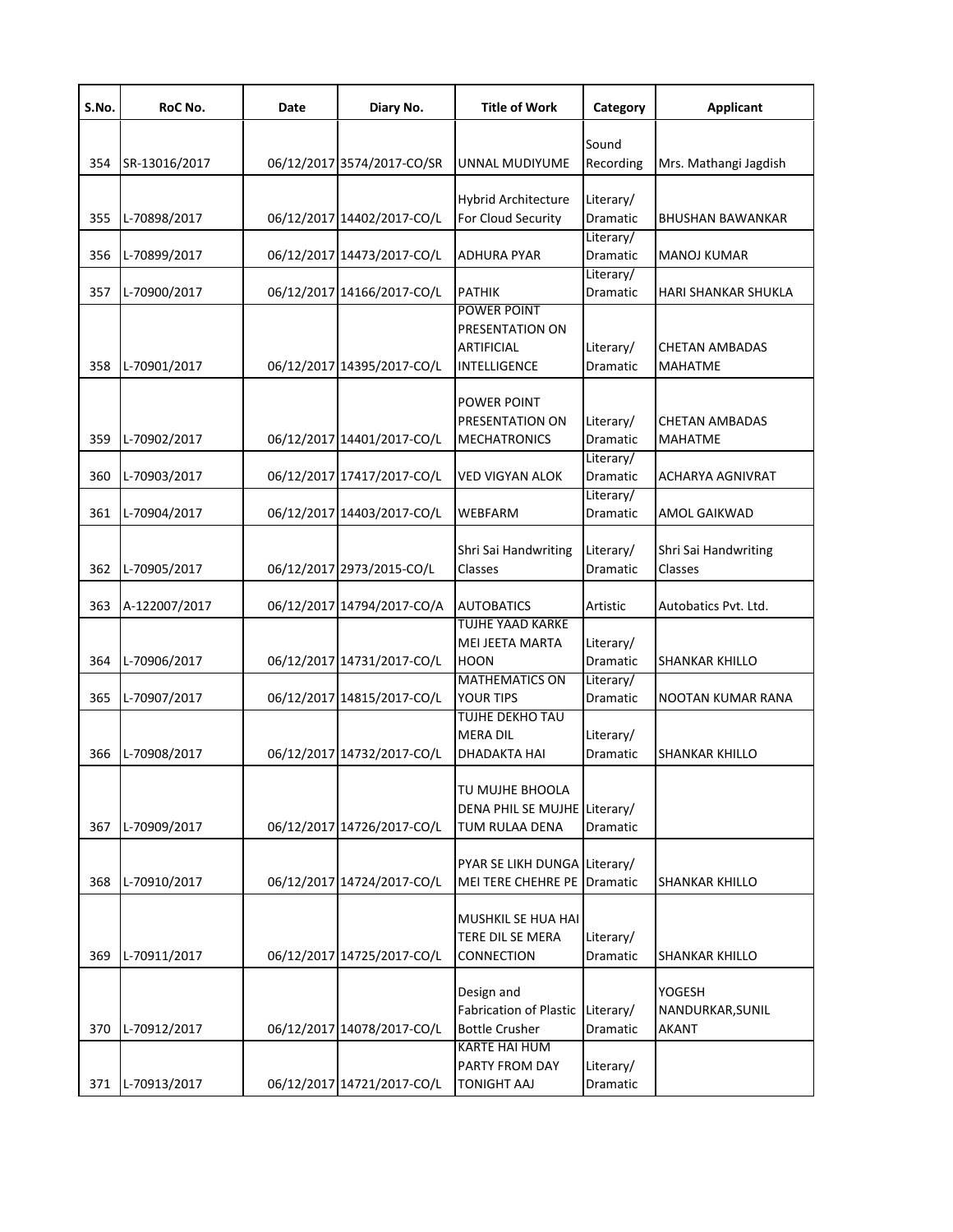| S.No. | RoC No.       | Date | Diary No.                  | <b>Title of Work</b>                                                                                                            | Category                     | <b>Applicant</b>                                                   |
|-------|---------------|------|----------------------------|---------------------------------------------------------------------------------------------------------------------------------|------------------------------|--------------------------------------------------------------------|
|       |               |      |                            | TU MERE HARPAL                                                                                                                  |                              |                                                                    |
|       |               |      |                            | <b>MAI HAI TU MERE</b>                                                                                                          | Literary/                    |                                                                    |
| 372   | L-70914/2017  |      | 06/12/2017 14722/2017-CO/L | AAJKAL MAI HAI<br>AANKHE HAI AAJ                                                                                                | Dramatic                     | <b>SHANKAR KHILLO</b>                                              |
| 373   | L-70915/2017  |      | 06/12/2017 14729/2017-CO/L | <b>NAM MERA</b>                                                                                                                 | Literary/<br>Dramatic        | <b>SHANKAR KHILLO</b>                                              |
|       |               |      |                            | AIRWAY PROJECT                                                                                                                  | Literary/                    |                                                                    |
| 374   | L-70916/2017  |      | 06/12/2017 14737/2017-CO/L | <b>FOR UTTAR PRADESH</b>                                                                                                        | Dramatic                     | DR RAKESH SRIVASTAVA                                               |
| 375   | L-70917/2017  |      | 06/12/2017 14432/2017-CO/L | SOME<br><b>INVESTIGATION IN</b><br><b>FAULT TOLERANT</b><br><b>STRATEGY FOR</b><br>MULTILEVEL<br><b>CONVERTERS</b>              | Literary/<br>Dramatic        | Dr.P.M.Meshram                                                     |
| 376   | A-122008/2017 |      | 06/12/2017 9779/2017-CO/A  | STUFF'S FOOD                                                                                                                    | Artistic                     | JASBIR SINGH B. BHATIA,<br>PARAS CONSULTANTS,<br><b>PROPRIETOR</b> |
| 377   | L-70918/2017  |      | 06/12/2017 14280/2017-CO/L | Textile Antenna<br><b>Based on Composite</b><br>Right/Left Handed<br><b>Transmission Line</b><br>(CRLH-TL)                      | Literary/<br>Dramatic        | Prasanna Zade                                                      |
| 378   | L-70919/2017  |      | 06/12/2017 8916/2017-CO/L  | Competency based<br>learning and training<br>program (COBALT)<br>for postgraduates in<br>medicine<br><b>Choice Based Credit</b> | Literary/<br>Dramatic        | SRI BALAJI VIDYAPEETH                                              |
| 379   | L-70920/2017  |      | 06/12/2017 9305/2017-CO/L  | Courses in Yoga<br>Therapy                                                                                                      | Literary/<br>Dramatic        | SRI BALAJI VIDYAPEETH                                              |
| 380   | SW-9760/2017  |      | 06/12/2017 6568/2017-CO/SW | <b>HOTSPOT EXPRESS</b><br>SOFTWARE                                                                                              | Computer<br>Software         | M VADIVEL                                                          |
| 381   | L-70921/2017  |      | 06/12/2017 14462/2017-CO/L | <b>Study of Direct</b><br>Torque Control of<br>Two-Phase<br>Synchronous Motor<br>using Four-leg<br>Inverter                     | Literary/<br>Dramatic        | Mrs A.Y.FADNIS                                                     |
| 382   | L-70922/2017  |      | 06/12/2017 14398/2017-CO/L | Product<br>Management System                                                                                                    | Literary/<br><b>Dramatic</b> | ROSHAN BHANUSE                                                     |
| 383   | L-70923/2017  |      | 06/12/2017 10968/2015-CO/L | 24 Geberas a tale of<br>togetherness, love<br>and hope                                                                          | Literary/<br>Dramatic        | Neha Jain                                                          |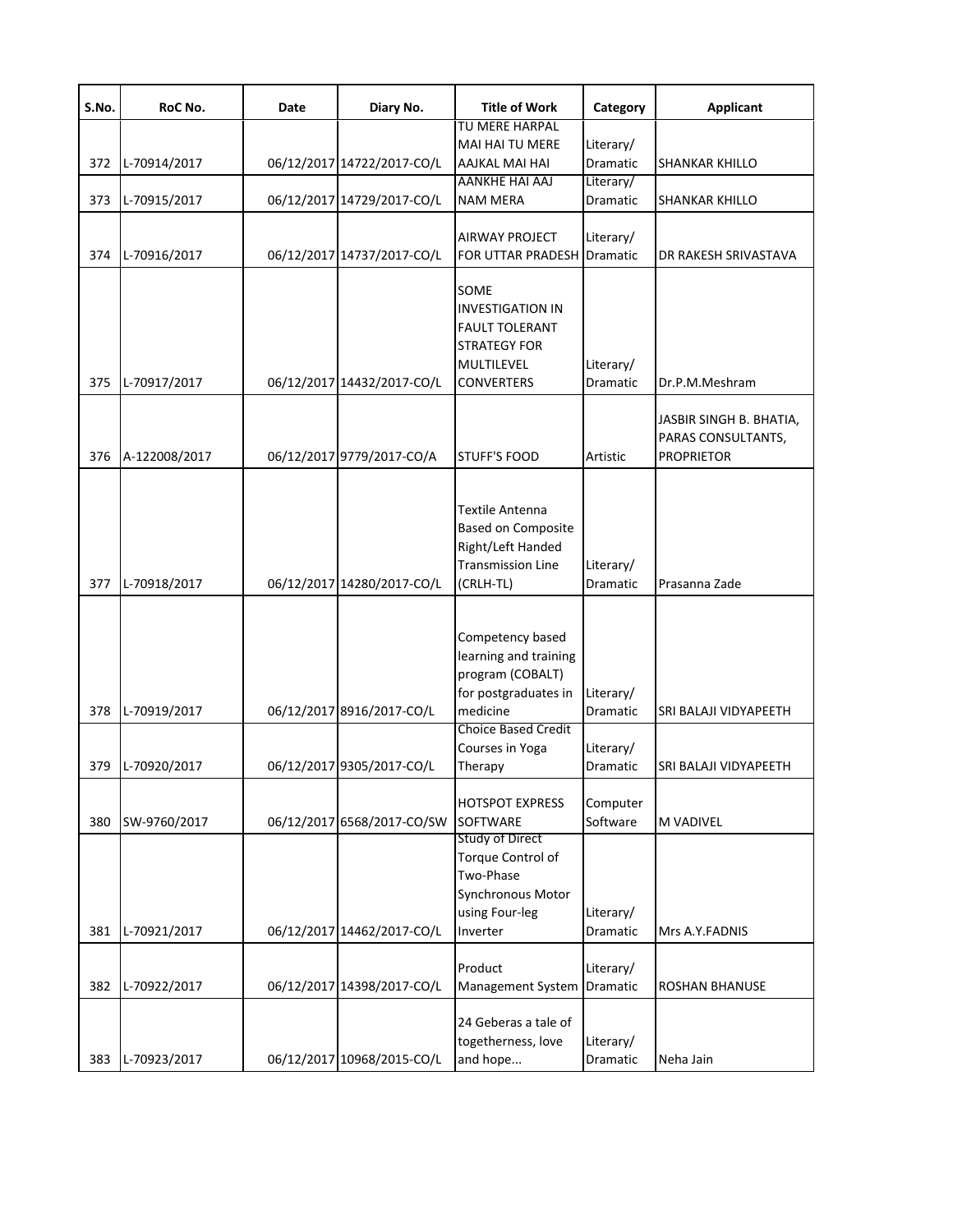| S.No. | RoC No.          | Date | Diary No.                  | <b>Title of Work</b>                                                                                                                                                | Category              | <b>Applicant</b>                               |
|-------|------------------|------|----------------------------|---------------------------------------------------------------------------------------------------------------------------------------------------------------------|-----------------------|------------------------------------------------|
|       |                  |      |                            | Compensation of<br>Voltage Sags/Swells<br>by using Dynamic<br>Voltage Restorer                                                                                      | Literary/             |                                                |
| 384   | L-70924/2017     |      | 06/12/2017 14266/2017-CO/L | (DVR)                                                                                                                                                               | Dramatic              | Sumit A Borakhade                              |
|       |                  |      |                            | "TANU PRAGYA -<br><b>SKIN KNOWLEDGE &amp;</b>                                                                                                                       | Literary/             |                                                |
| 385   | L-70925/2017     |      | 06/12/2017 10304/2015-CO/L | CARE"                                                                                                                                                               | Dramatic              | KIRTI KALARIYA                                 |
|       |                  |      |                            | THE RESCUE A real                                                                                                                                                   | Literary/             |                                                |
| 386   | L-70926/2017     |      | 06/12/2017 14896/2017-CO/L | story of ADF<br><b>DESIGN &amp;</b>                                                                                                                                 | Dramatic              | SANESH P K                                     |
| 387   | L-70927/2017     |      | 06/12/2017 14310/2017-CO/L | <b>IMPLEMENTATION</b><br>OF HIERARCHICAL<br><b>SCHEDULING</b><br><b>ALGORITHM FOR</b><br><b>GRID COMPUTING</b><br><b>ENVIRONMENT</b>                                | Literary/<br>Dramatic | Mr. Ashish Golghate                            |
|       |                  |      |                            | NENO THIYARI OF<br><b>FLIGHT NASA KO</b><br>CHELENJ KARANE<br>VALI THIYARI 112<br>SAAL BAD EK<br>BHARATIYA<br>STUDANT PAYLOT NE<br>KHOJA AEROPLANE<br>UDANE KA SAHI | Literary/             | <b>HARESH HARSHADRAY</b>                       |
| 388   | L-70928/2017     |      | 06/12/2017 9748/2015-CO/L  | <b>KARAN!</b>                                                                                                                                                       | Dramatic              | <b>MEHTA</b>                                   |
| 389   | L-70929/2017     |      | 06/12/2017 14758/2017-CO/L | Poster of Project<br>titled as "E-Invoicing<br>Inventory System"                                                                                                    | Literary/<br>Dramatic | Kaustubh S. Satpute                            |
|       |                  |      |                            | <b>SMART FARMING</b><br>USING ARM7                                                                                                                                  | Literary/             |                                                |
|       | 390 L-70930/2017 |      | 06/12/2017 14329/2017-CO/L | <b>PROCESSOR</b>                                                                                                                                                    | Dramatic              | Mr. Yeshwant Deodhe                            |
| 391   | L-70931/2017     |      | 06/12/2017 12094/2015-CO/L | <b>PRANGON</b>                                                                                                                                                      | Literary/<br>Dramatic | Uttam Kumar Das                                |
| 392   | L-70932/2017     |      | 06/12/2017 14714/2017-CO/L | "Mulyavardhan<br>Programme<br>Framework-English"                                                                                                                    | Literary/<br>Dramatic | <b>Shantilal Muttha</b><br>Foundation          |
|       |                  |      |                            | <b>NOVEL SELF</b><br>LUBRICATING NANO<br><b>COMPOSITE</b><br>CaF2+ZTA CUTTING                                                                                       | Literary/             | <b>COUNCIL OF SCIENTIFIC</b><br>AND INDUSTRIAL |
| 393   | L-70933/2017     |      | 06/12/2017 14807/2017-CO/L | <b>INSERTS</b>                                                                                                                                                      | Dramatic              | <b>RESEARCH</b>                                |
| 394   | L-70934/2017     |      | 06/12/2017 14282/2017-CO/L | Design and<br>Implementation of<br>Reed Solomon Code<br>for WiMAX                                                                                                   | Literary/<br>Dramatic | Megha Dorle                                    |
| 395   | A-122009/2017    |      | 06/12/2017 6100/2015-CO/A  | Corporate Logo                                                                                                                                                      | Artistic              | <b>MAHINDRA AND</b><br>MAHINDRA LIMITED        |
| 396   | A-122010/2017    |      | 06/12/2017 11038/2015-CO/A | <b>DINO</b>                                                                                                                                                         | Artistic              | PIRAMAL ENTERPRISES<br>LIMITED                 |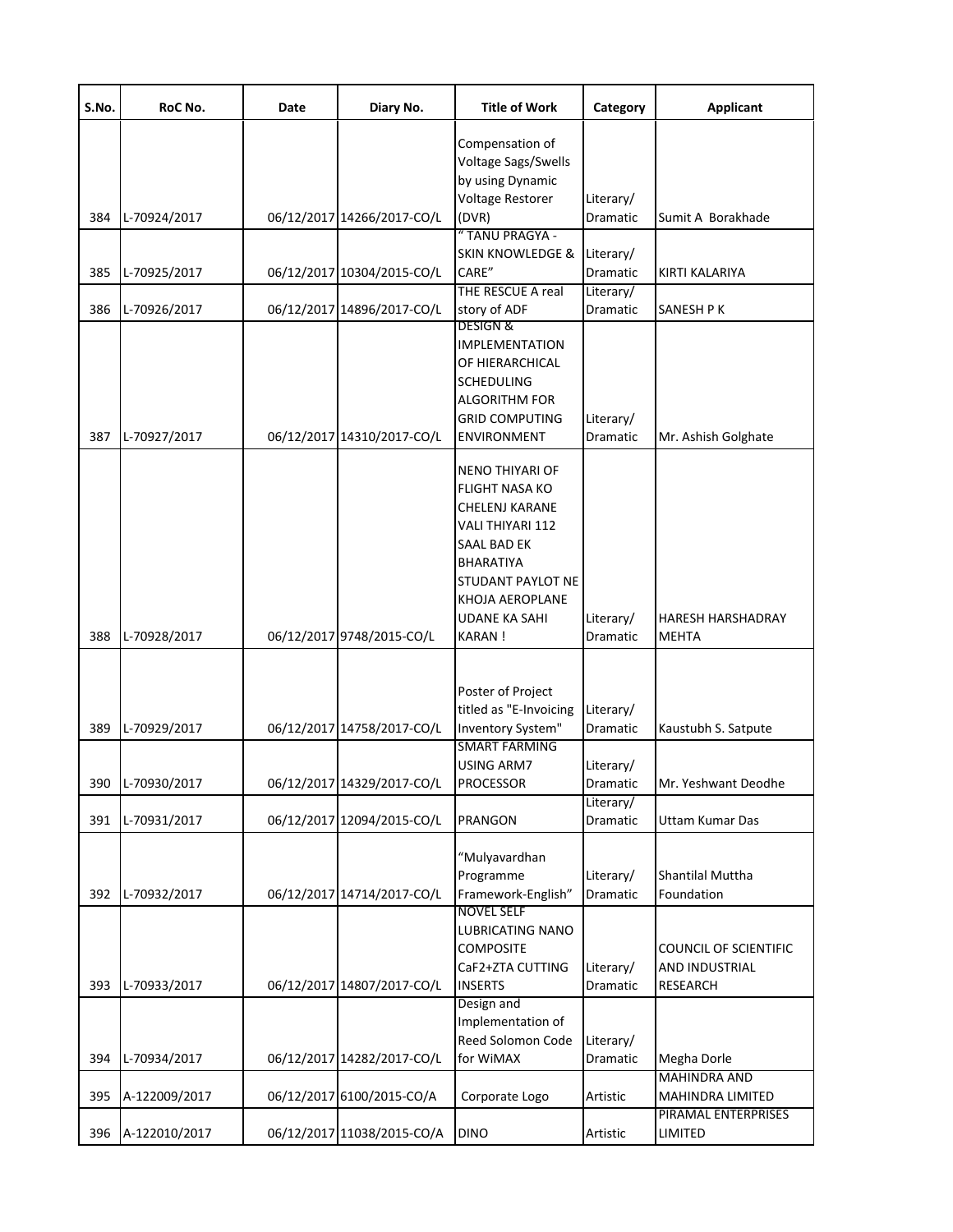| S.No. | RoC No.       | Date | Diary No.                  | <b>Title of Work</b>                                                                                                                                                            | Category              | <b>Applicant</b>                                                         |
|-------|---------------|------|----------------------------|---------------------------------------------------------------------------------------------------------------------------------------------------------------------------------|-----------------------|--------------------------------------------------------------------------|
| 397   | L-70935/2017  |      | 06/12/2017 14346/2017-CO/L | #micronicle                                                                                                                                                                     | Literary/<br>Dramatic | Rahul Nakra                                                              |
| 398   | SR-13017/2017 |      | 06/12/2017 3662/2015-CO/SR | <b>Mobinet Music</b><br>Therapy-2                                                                                                                                               | Sound<br>Recording    | Mobinet Innovations Pvt.<br>Ltd.                                         |
| 399   | L-70936/2017  |      | 06/12/2017 14255/2017-CO/L | Design and<br>Fabrication of<br>Automatic air filter<br>cleaning machine                                                                                                        | Literary/<br>Dramatic | PRAMAR PRAMODRAO<br><b>BAKANE</b>                                        |
| 400   | L-70937/2017  |      | 06/12/2017 14284/2017-CO/L | DEVELOPMENT AND<br><b>FABRICATION OF</b><br><b>AUTOMATED PAPER</b><br><b>RECYCLING MACHINE Dramatic</b>                                                                         | Literary/             | Rupesh Ganeshrao<br>Telrandhe                                            |
| 401   | L-70938/2017  |      | 06/12/2017 14809/2017-CO/L | A METHOD FOR<br><b>ASSESSMENT OF</b><br><b>CORROSION RISK OF</b><br><b>CONCRETE</b><br><b>STRUCTURE</b><br><b>THROUGH</b><br><b>CHARACTERISTIC</b><br><b>RESISTIVITY VALUES</b> | Literary/<br>Dramatic | <b>COUNCIL OF SCIENTIFIC</b><br><b>AND INDUSTRIAL</b><br><b>RESEARCH</b> |
| 402   | L-70939/2017  |      | 06/12/2017 5490/2016-CO/L  | <b>SANKSHIPT SHIV</b><br><b>MAHAPURAN</b>                                                                                                                                       | Literary/<br>Dramatic | DR KAMESHWAR PRASAD<br><b>SINGH</b>                                      |
| 403   | A-122011/2017 |      | 07/12/2017 11584/2015-CO/A | <b>STELCO</b>                                                                                                                                                                   | Artistic              | M/S. SIMCOR STEEL<br>PRIVATE LIMITED                                     |
| 404   | A-122012/2017 |      | 07/12/2017 12235/2015-CO/A | <b>MANSA</b>                                                                                                                                                                    | Artistic              | M/S. P.K. OVERSEAS PVT.<br>LTD.                                          |
| 405   | A-122013/2017 |      | 07/12/2017 11488/2015-CO/A | <b>ANGLE DEVICE OF</b><br><b>BULB</b>                                                                                                                                           | Artistic              | Angel Pumps Pvt. Ltd.                                                    |
| 406   | L-70940/2017  |      | 07/12/2017 11284/2015-CO/L | The Official Guide for<br><b>GMAT Quantitative</b><br>Review 2015                                                                                                               | Literary/<br>Dramatic | <b>Graduate Management</b><br><b>Admission Council</b>                   |
| 407   | L-70941/2017  |      | 07/12/2017 11208/2015-CO/L | <b>SCIENCE</b><br><b>TECHNOLOGY &amp;</b><br><b>SOCIETY</b>                                                                                                                     | Literary/<br>Dramatic | KISALAYA PUBLICATIONS<br><b>PVT LTD</b>                                  |
| 408   | L-70942/2017  |      | 07/12/2017 5824/2015-CO/L  | <b>GLITTER A SKILL</b><br><b>BASED COURSE IN</b><br>COMMUNICATIVE<br><b>ENGLISH 2</b>                                                                                           | Literary/<br>Dramatic | ZIAUL ISLAM KHAN<br>SHERWANI                                             |
| 409   | L-70943/2017  |      | 07/12/2017 5827/2015-CO/L  | <b>GLITTER A SKILL</b><br><b>BASED COURSE IN</b><br>COMMUNICATIVE<br><b>ENGLISH 5</b>                                                                                           | Literary/<br>Dramatic | ZIAUL ISLAM KHAN<br>SHERWANI                                             |
| 410   | L-70944/2017  |      | 07/12/2017 5828/2015-CO/L  | <b>GLITTER A SKILL</b><br><b>BASED COURSE IN</b><br>COMMUNICATIVE<br><b>ENGLISH 6</b>                                                                                           | Literary/<br>Dramatic | ZIAUL ISLAM KHAN<br>SHERWANI                                             |
| 411   | L-70945/2017  |      | 07/12/2017 9061/2015-CO/L  | <b>TEACHING GUIDE</b><br>FOR THE YOUNG<br><b>ENTREPRENEUR</b><br><b>STANDARD III</b>                                                                                            | Literary/<br>Dramatic | <b>HINASHOK CHARITABLE</b><br><b>TRUST</b>                               |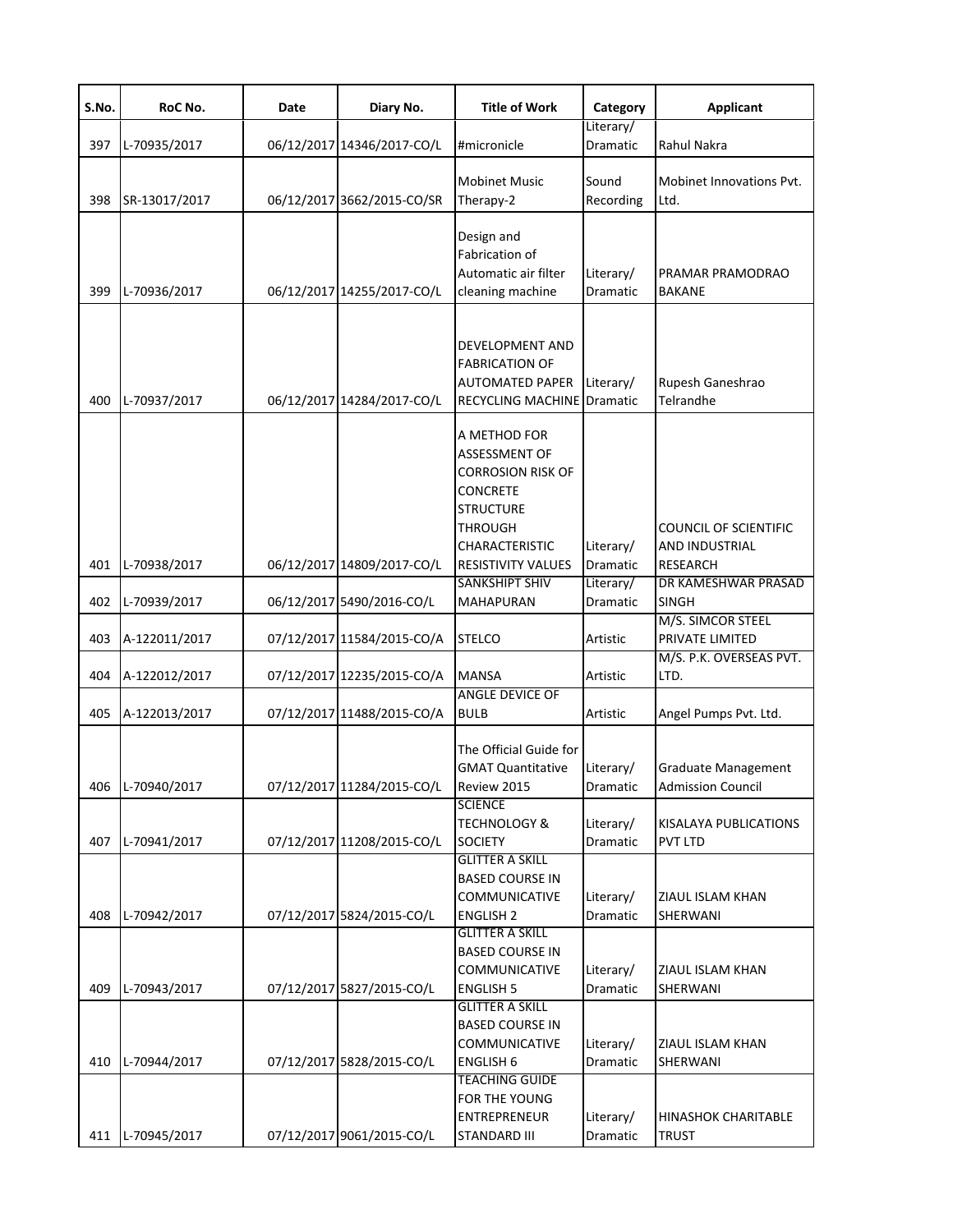| S.No. | RoC No.      | Date | Diary No.                  | <b>Title of Work</b>        | Category        | <b>Applicant</b>               |
|-------|--------------|------|----------------------------|-----------------------------|-----------------|--------------------------------|
|       |              |      |                            | <b>WORKBOOK FOR THE</b>     |                 |                                |
|       |              |      |                            | <b>YOUNG</b>                |                 |                                |
|       |              |      |                            | <b>ENTREPRENEUR</b>         | Literary/       | <b>HINASHOK CHARITABLE</b>     |
| 412   | L-70946/2017 |      | 07/12/2017 9054/2015-CO/L  | <b>STANDARD V</b>           | Dramatic        | <b>TRUST</b>                   |
|       |              |      |                            | <b>WORKBOOK FOR THE</b>     |                 |                                |
|       |              |      |                            | <b>YOUNG</b>                |                 |                                |
|       |              |      |                            | <b>ENTREPRENEUR</b>         | Literary/       | <b>HINASHOK CHARITABLE</b>     |
| 413   | L-70947/2017 |      | 07/12/2017 8465/2015-CO/L  | STANDARD III                | <b>Dramatic</b> | <b>TRUST</b>                   |
|       |              |      |                            | <b>WORKBOOK FOR THE</b>     |                 |                                |
|       |              |      |                            | YOUNG                       |                 |                                |
|       |              |      |                            | <b>ENTREPRENEUR</b>         | Literary/       | <b>HINASHOK CHARITABLE</b>     |
| 414   | L-70948/2017 |      | 07/12/2017 7114/2015-CO/L  | STANDARD I                  | Dramatic        | <b>TRUST</b>                   |
|       |              |      |                            | <b>TEACHING GUIDE</b>       |                 |                                |
|       |              |      |                            |                             |                 |                                |
|       |              |      |                            | FOR THE YOUNG               |                 |                                |
|       |              |      |                            | <b>ENTREPRENEUR</b>         | Literary/       | <b>HINASHOK CHARITABLE</b>     |
| 415   | L-70949/2017 |      | 07/12/2017 6692/2015-CO/L  | STANDARD-I                  | Dramatic        | <b>TRUST</b>                   |
|       |              |      |                            | <b>WORKBOOK FOR THE</b>     |                 |                                |
|       |              |      |                            | <b>YOUNG</b>                |                 |                                |
|       |              |      |                            | <b>ENTREPRENEUR</b>         | Literary/       | <b>HINASHOK CHARITABLE</b>     |
| 416   | L-70950/2017 |      | 07/12/2017 6347/2015-CO/L  | STANDARD IV                 | Dramatic        | <b>TRUST</b>                   |
|       |              |      |                            | <b>TEACHING GUIDE</b>       |                 |                                |
|       |              |      |                            | <b>FOR THE YOUNG</b>        |                 |                                |
|       |              |      |                            | <b>ENTREPRENEUR</b>         | Literary/       | <b>HINASHOK CHARITABLE</b>     |
| 417   | L-70951/2017 |      | 07/12/2017 5564/2015-CO/L  | STANDARD V                  | Dramatic        | <b>TRUST</b>                   |
|       |              |      |                            | <b>TEACHING GUIDE</b>       |                 |                                |
|       |              |      |                            | FOR THE YOUNG               |                 |                                |
|       |              |      |                            | <b>ENTREPRENEUR</b>         | Literary/       | <b>HINASHOK CHARITABLE</b>     |
|       |              |      |                            |                             |                 |                                |
| 418   | L-70952/2017 |      | 07/12/2017 5456/2015-CO/L  | <b>STANDARD VI</b>          | <b>Dramatic</b> | <b>TRUST</b>                   |
|       |              |      |                            | <b>BOLLYWOOD MUSIC</b>      | Literary/       |                                |
| 419   | L-70953/2017 |      | 07/12/2017 14863/2017-CO/L | <b>PROJECT</b>              | Dramatic        | DEEPAK CHOUDHARY               |
|       |              |      |                            | Ponniyin Selvan             | Literary/       | PSN Entertainment Pvt.         |
| 420   | L-70954/2017 |      | 07/12/2017 14904/2017-CO/L | Comics                      | Dramatic        | Ltd                            |
|       |              |      |                            |                             |                 |                                |
|       |              |      |                            | Poster of Project           |                 |                                |
|       |              |      |                            | titled as "Bus Depot        |                 |                                |
|       |              |      |                            | store and Daily             | Literary/       |                                |
| 421   | L-70955/2017 |      | 07/12/2017 14241/2017-CO/L | Vehicle position"           | Dramatic        | Vikas Rameshrao Palekar        |
|       |              |      |                            |                             |                 |                                |
|       |              |      |                            | <b>MISSION &amp; VISION</b> | Literary/       | <b>BTW Visa Services India</b> |
| 422   | L-70956/2017 |      | 07/12/2017 14006/2017-CO/L | <b>STATEMENT</b>            | Dramatic        | Pvt. Ltd.                      |
|       |              |      |                            |                             |                 |                                |
|       |              |      |                            | <b>FULLY AUTOMATED</b>      |                 |                                |
|       |              |      |                            |                             |                 |                                |
|       |              |      |                            | UNDERGROUND                 |                 |                                |
|       |              |      |                            | <b>MINE SECURITY</b>        | Literary/       |                                |
| 423   | L-70957/2017 |      | 07/12/2017 14352/2017-CO/L | SYSTEM                      | Dramatic        | PRADNYA MOREY                  |
|       |              |      |                            |                             | Literary/       |                                |
| 424   | L-70958/2017 |      | 07/12/2017 14281/2017-CO/L | <b>SMART CAR SYSTEM</b>     | Dramatic        | Nita Rehpade                   |
|       |              |      |                            |                             |                 |                                |
|       |              |      |                            | <b>Motivational Quotes</b>  |                 |                                |
|       |              |      |                            | By Charneet Kaur            | Literary/       |                                |
| 425   | L-70959/2017 |      | 07/12/2017 14472/2017-CO/L | Banga                       | Dramatic        | Charneet Kaur Banga            |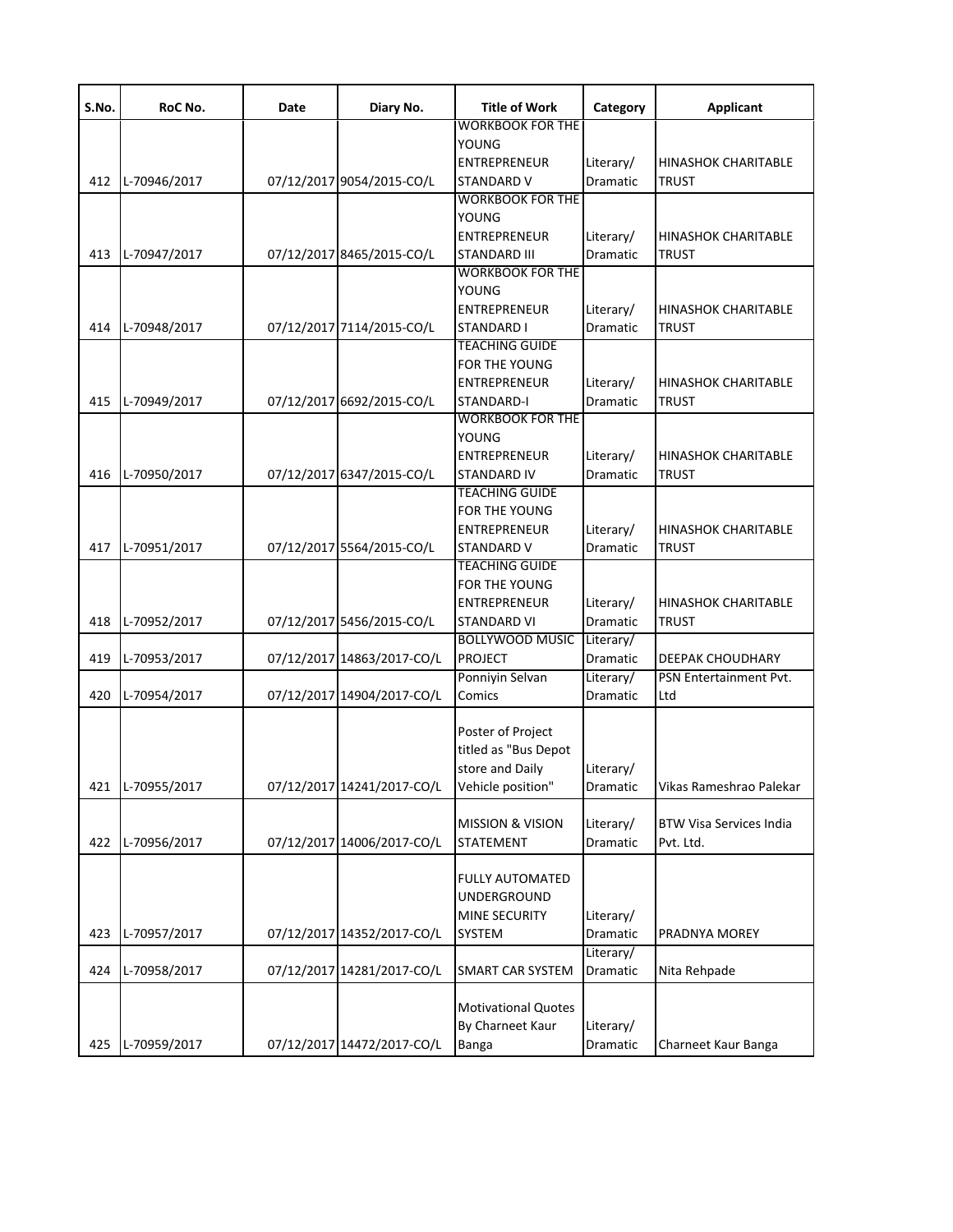| S.No. | RoC No.           | Date | Diary No.                  | <b>Title of Work</b>                                                                                             | Category                     | <b>Applicant</b>                                                                                                   |
|-------|-------------------|------|----------------------------|------------------------------------------------------------------------------------------------------------------|------------------------------|--------------------------------------------------------------------------------------------------------------------|
| 426   | L-70960/2017      |      | 07/12/2017 14303/2017-CO/L | Attendance System<br><b>Using Face</b><br>Recognition and<br><b>Class Monitoring</b><br>System                   | Literary/<br>Dramatic        | Arun Katara                                                                                                        |
| 427   | L-70962/2017      |      | 07/12/2017 14400/2017-CO/L | <b>STUDY ON BEHAVIOR</b><br>OF RC FRAMED<br><b>BUILDING WITH</b><br>EFFECT OF MASONRY Literary/<br><b>INFILL</b> | Dramatic                     | Vaishali Mendhe                                                                                                    |
| 428   | L-70963/2017      |      | 07/12/2017 14308/2017-CO/L | A Secure Health Care<br>E Prescription System Literary/<br>by using RFID                                         | Dramatic                     | Sheetal Chopade                                                                                                    |
| 429   | L-70964/2017      |      | 07/12/2017 14272/2017-CO/L | Play Boy The<br>Ending                                                                                           | Literary/<br>Dramatic        | <b>ABIRAJ P R</b>                                                                                                  |
| 430   | L-70965/2017      |      | 07/12/2017 14405/2017-CO/L | <b>MULTI POUF</b>                                                                                                | Literary/<br>Dramatic        | Worldfa Exports Pvt. Ltd.                                                                                          |
| 431   | L-70966/2017      |      | 07/12/2017 14273/2017-CO/L | "A NEW<br>PERSPECTIVE TO<br><b>VARIOUS</b><br>MUSCULOSKELETAL<br>DISEASES"                                       | Literary/<br>Dramatic        | Dr. Chandanwale Ajay<br>Sahebrao, Dr. Kabre Dinesh<br>Ramesh                                                       |
| 432   | L-70967/2017      |      | 07/12/2017 13995/2017-CO/L | <b>Activity Journal 4</b>                                                                                        | Literary/<br>Dramatic        | <b>Dissect EduSolutions Pvt</b><br>Ltd                                                                             |
| 433   | L-70961/2017      |      | 07/12/2017 14828/2017-CO/L | <b>SANT MARG</b>                                                                                                 | Literary/<br><b>Dramatic</b> | RADHA SOAMI SATSANG<br><b>BEAS</b>                                                                                 |
| 434   | L-70968/2017      |      | 07/12/2017 14700/2017-CO/L | NUMERO FRIENDLY -<br>Let Us Play With<br><b>Numbers</b>                                                          | Literary/<br>Dramatic        | Ms. Pratima Patil                                                                                                  |
| 435   | A-122014/2017     |      | 07/12/2017 14416/2017-CO/A | PETPUJA KHAO PIO<br><b>TOMATO SCOOP</b>                                                                          | Artistic                     | Thakkar Vijya S, Thakkar<br>Rajiv S, Thakkar Chintan<br>S, Partner of SATKAR<br>STORES, Indian Partnership<br>Firm |
| 436   | A-122015/2017     |      | 07/12/2017 14243/2017-CO/A | PETPUJA KHAO PIO<br><b>MASALA BISCUIT</b>                                                                        | Artistic                     | Thakkar Vijya S, Thakkar<br>Rajiv S, Thakkar Chintan<br>S, Partner of SATKAR<br>STORES, Indian<br>Partnership Firm |
| 437   | A-122016/2017     |      | 07/12/2017 14244/2017-CO/A | PETPUJA KHAO PIO<br><b>CHINESE NOODLES</b>                                                                       | Artistic                     | Thakkar Vijya S, Thakkar<br>Rajiv S, Thakkar Chintan S,<br>Partner of SATKAR<br>STORES, Indian Partnership<br>Firm |
|       | 438 A-122017/2017 |      | 07/12/2017 14298/2017-CO/A | <b>GET GORGEOUS</b><br>(LABEL)                                                                                   | Artistic                     | Ghanshyam Das Nasa<br>trading as M/s. Max<br>Fashion                                                               |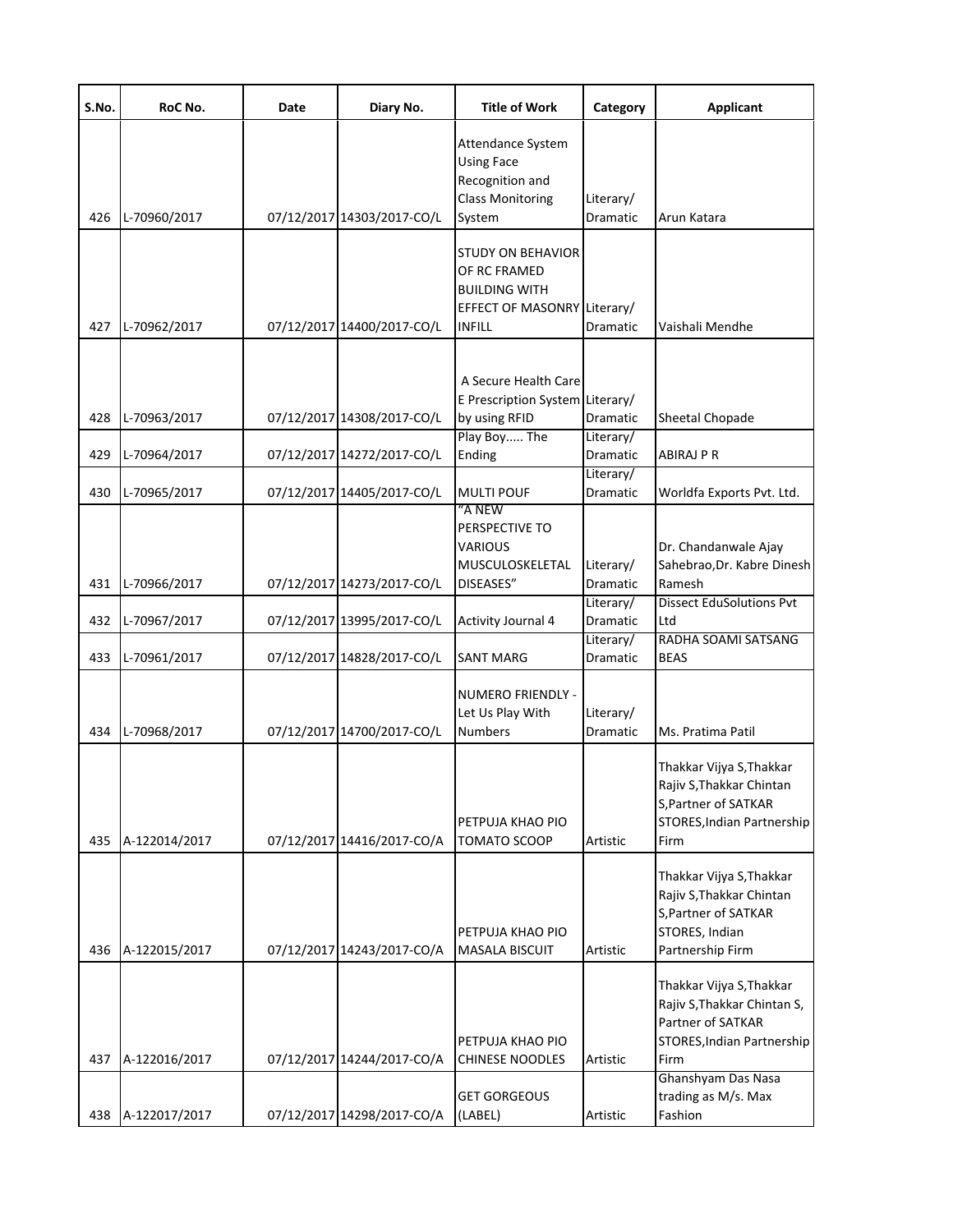| S.No. | RoC No.       | Date             | Diary No.                  | <b>Title of Work</b>                                                                                                                                                | Category              | <b>Applicant</b>                                                                                           |
|-------|---------------|------------------|----------------------------|---------------------------------------------------------------------------------------------------------------------------------------------------------------------|-----------------------|------------------------------------------------------------------------------------------------------------|
|       |               |                  |                            |                                                                                                                                                                     |                       | Thakkar Vijya S, Thakkar<br>Rajiv S, Thakkar Chintan S,<br>Partner of SATKAR<br>STORES, Indian Partnership |
| 439   | A-122018/2017 |                  | 07/12/2017 14245/2017-CO/A | PETPUJA IKKA BIKKA                                                                                                                                                  | Artistic              | Firm                                                                                                       |
| 440   | A-122019/2017 |                  | 07/12/2017 13989/2017-CO/A | Rani ki Vav<br>REAL HME                                                                                                                                             | Artistic              | Harshi Shah                                                                                                |
|       |               |                  | 13557/2017-                | <b>DIAGNOSTIC</b><br>SOFTWARE SUITE<br><b>FOR POWER</b><br><b>CONVERTER FAULT</b><br><b>ANALYSIS AND</b><br><b>PROTECTION USING</b><br><b>HYBRID</b><br>PROGRAMMING | Computer              | <b>BHARAT HEAVY</b>                                                                                        |
| 441   | SW-9761/2017  | 07/12/2017 CO/SW |                            | <b>APPROACH</b>                                                                                                                                                     | Software              | <b>ELECTRICALS LIMITED</b>                                                                                 |
| 442   | A-122020/2017 |                  | 07/12/2017 272/2016-CO/A   | <b>GARBAGE TIPPER ON</b><br><b>E-RICKSHAW</b>                                                                                                                       | Artistic              | <b>TPS INFRASTRUCTURE</b><br>LTD.                                                                          |
| 443   | SW-9762/2017  | 07/12/2017 CO/SW | 13554/2017-                | <b>GROUP</b><br><b>MANUFACTURING</b><br>SPECIFICATION<br>(GMS) GENERATION<br><b>SYSTEM FOR BOILER</b><br><b>PRODUCTS</b>                                            | Computer<br>Software  | <b>BHARAT HEAVY</b><br>ELECTRICALS LIMITED                                                                 |
| 444   | SW-9763/2017  | 07/12/2017 CO/SW | 13640/2017-                | ALERTS, REMINDERS<br>& MONITORING<br>SYSTEM (ARMS)                                                                                                                  | Computer<br>Software  | <b>BHARAT HEAVY</b><br>ELECTRICALS LIMITED                                                                 |
| 445   | SW-9764/2017  | 07/12/2017       | 13624/2017-<br>CO/SW       | <b>GENERATOR DRIVES</b><br><b>WITH DCS</b><br><b>INTERFACE OF CXW</b><br>AND ANK02 PANELS<br>FOR 500MW R&M<br>PROJECT FOR KWU<br><b>STEAM TURBINE</b>               | Computer<br>Software  | <b>BHARAT HEAVY</b><br>ELECTRICALS LIMITED                                                                 |
| 446   | A-122021/2017 | 07/12/2017       | 7090/2015-CO/A             | <b>FRESHMINT</b>                                                                                                                                                    | Artistic              | STC INDIA PVT. LTD.                                                                                        |
| 447   | L-70969/2017  |                  | 07/12/2017 2257/2015-CO/L  | <b>Standard operating</b><br>procedure for<br>effictive operation of<br><b>Melting Point</b><br>Apparatus.                                                          | Literary/<br>Dramatic | Dr.Suresh Jain, Prof. Vipin<br>Saini                                                                       |
| 448   | L-70970/2017  |                  | 07/12/2017 2263/2015-CO/L  | <b>Standard operating</b><br>procedure for<br>effictive operation of Literary/<br>Multi Mill.                                                                       | Dramatic              | Dr.Suresh Jain, Prof. Vipin<br>Saini                                                                       |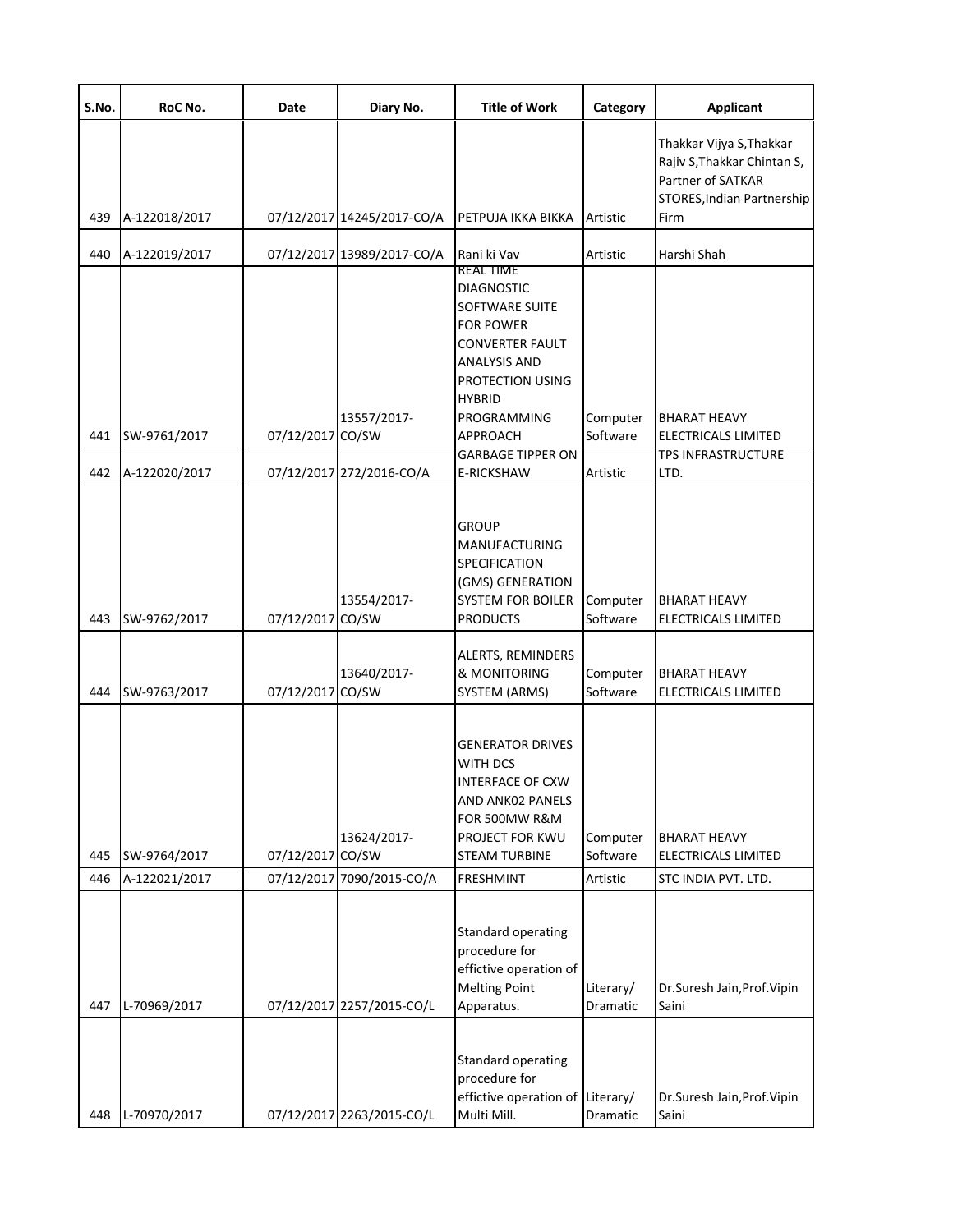| S.No. | RoC No.       | Date             | Diary No.                  | <b>Title of Work</b>                                                                            | Category              | <b>Applicant</b>                                                                                       |
|-------|---------------|------------------|----------------------------|-------------------------------------------------------------------------------------------------|-----------------------|--------------------------------------------------------------------------------------------------------|
| 449   | L-70971/2017  |                  | 07/12/2017 2264/2015-CO/L  | Standard operating<br>procedure for<br>effictive operation of<br>Rapid Mixer<br>Granulator.     | Literary/<br>Dramatic | Dr.Suresh Jain, Prof. Vipin<br>Saini                                                                   |
| 450   | L-70972/2017  |                  | 07/12/2017 2274/2015-CO/L  | <b>Standard Operating</b><br>Procedure for<br>effective operation<br>of Double Cone<br>Blender. | Literary/<br>Dramatic | Dr. Suresh Jain, Prof. Vipin<br>Saini                                                                  |
| 451   | SW-9765/2017  | 07/12/2017 CO/SW | 13536/2017-                | <b>AUTOMATED FARE</b><br><b>COLLECTION SYSTEM</b>                                               | Computer<br>Software  | M/S. AUM INFOTECH PVT<br><b>LTD</b>                                                                    |
| 452   | SW-9766/2017  | 07/12/2017 CO/SW | 13476/2017-                | <b>TELEOPIA</b>                                                                                 | Computer<br>Software  | <b>WELCARE HEALTH</b><br>SYSTEMS PVT. LTD.,                                                            |
| 453   | L-70973/2017  |                  | 07/12/2017 14149/2017-CO/L | The Fall of Tripura                                                                             | Literary/<br>Dramatic | Ganesan Venkataraman                                                                                   |
| 454   | SW-9767/2017  | 07/12/2017 CO/SW | 13206/2017-                | <b>I-RAKSHAN</b>                                                                                | Computer<br>Software  | S.SOMASUNDARAM                                                                                         |
| 455   | A-122022/2017 |                  | 07/12/2017 14964/2017-CO/A | <b>SIMCO FAIR &amp; ME</b><br>(LABEL)                                                           | Artistic              | Simla Chemicals Pvt. Ltd.                                                                              |
| 456   | A-122023/2017 |                  | 07/12/2017 14963/2017-CO/A | SIMCO OXYVEDA<br><b>HONEY &amp; ALMOND</b><br>(LABEL)                                           | Artistic              | Simla Chemicals Pvt. Ltd.                                                                              |
| 457   | A-122024/2017 |                  | 07/12/2017 14962/2017-CO/A | SIMCO OXYVEDA<br>ALOE GLOW (LABEL)                                                              | Artistic              | Simla Chemicals Pvt. Ltd.                                                                              |
| 458   | A-122025/2017 |                  | 07/12/2017 14961/2017-CO/A | SIMCO OXYVEDA<br><b>CLEANSING APRICOT</b><br><b>FACE WASH GEL</b><br>(LABEL)                    | Artistic              | Simla Chemicals Pvt. Ltd.                                                                              |
|       |               |                  |                            |                                                                                                 |                       | 1. PARESHBHAI<br>RAGHAVJIBHAI<br>KASUNDRA, 2.<br>RAJESHBHAI<br>RAGHAVJIBHAI<br>KASUNDRA,, 3. BIPINBHAI |
| 459   | A-122026/2017 |                  | 07/12/2017 7279/2015-CO/A  | <b>KING</b>                                                                                     | Artistic<br>Literary/ | RAGHAVJIBHAI KASUNDRA                                                                                  |
| 460   | L-70974/2017  |                  | 07/12/2017 10954/2015-CO/L | <b>CREATE XPLORE</b><br><b>LAB MANUAL</b>                                                       | Dramatic              | Tarun Aggarwal                                                                                         |
| 461   | L-70975/2017  |                  | 07/12/2017 15270/2017-CO/L | <b>DISTRIBUTED</b><br>SYSTEMS                                                                   | Literary/<br>Dramatic | SHAILENDRA SHENDE                                                                                      |
| 462   | A-122027/2017 |                  | 07/12/2017 14927/2017-CO/A | <b>BELLISSA</b>                                                                                 | Artistic              | <b>BELLISSA</b><br>PHARMACEUTICALS<br>PRIVATE LIMITED                                                  |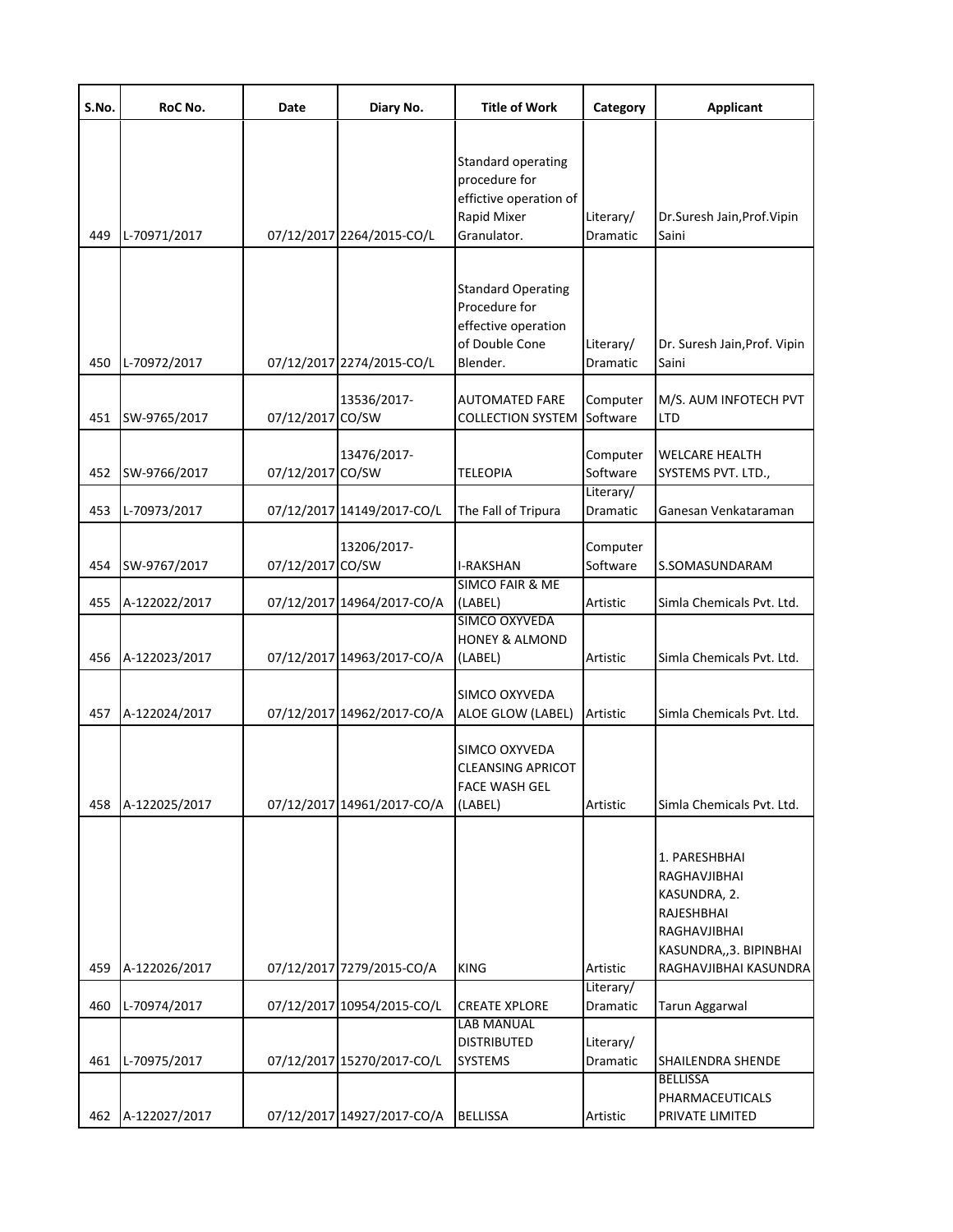| S.No. | RoC No.          | Date | Diary No.                  | <b>Title of Work</b>                                                                                                                                                        | Category                           | <b>Applicant</b>                                                                            |
|-------|------------------|------|----------------------------|-----------------------------------------------------------------------------------------------------------------------------------------------------------------------------|------------------------------------|---------------------------------------------------------------------------------------------|
| 463   | L-70976/2017     |      | 07/12/2017 14334/2017-CO/L | <b>CRYPTOGRAPHY</b><br><b>USING CHARACTER</b><br>ORIENTED ROTATION<br>AND TRANSPOSITION Literary/<br><b>CIPHERS</b>                                                         | Dramatic                           | Dr SATISH KUMAR                                                                             |
| 464   | L-70977/2017     |      | 07/12/2017 14039/2017-CO/L | <b>MISSION &amp; VISION</b><br><b>STATEMENT</b><br>Mattrangal                                                                                                               | Literary/<br>Dramatic<br>Literary/ | Travind Institute of Travel<br>& Tourism Management I<br>Pvt. Ltd.                          |
| 465   | L-70978/2017     |      | 07/12/2017 14399/2017-CO/L | Malarattum                                                                                                                                                                  | Dramatic                           | Rajasekaran G                                                                               |
| 466   | L-70979/2017     |      | 07/12/2017 14388/2017-CO/L | A Real-time Desktop<br>Communication<br><b>Application Using</b><br>WebSocket and<br>Intranet                                                                               | Literary/<br>Dramatic              | Rakhi Wajgi                                                                                 |
| 467   | A-122028/2017    |      | 07/12/2017 14211/2017-CO/A | MIRAJ MASALA<br>PARATHA LABEL                                                                                                                                               | Artistic                           | MIRAJ BUSINESS<br>DEVELOPMENT PVT LTD                                                       |
| 468   | L-70980/2017     |      | 07/12/2017 14800/2017-CO/L | <b>I THE INCEPTION OF</b><br><b>JIRIKI</b>                                                                                                                                  | Literary/<br>Dramatic              | JAGRITI SHIVPURI                                                                            |
| 469   | L-70981/2017     |      | 07/12/2017 14054/2017-CO/L | An Innovative<br>Methodology For<br><b>Inculcation Of Soft</b><br>Skills-Technical<br>Paper Writing And<br>Presentation                                                     | Literary/<br>Dramatic              | Dr. V. S. Deshpande, Shri<br>Ramdeobaba College of<br>Engineering and<br>Management, Nagpur |
|       | 470 L-70982/2017 |      | 07/12/2017 14822/2017-CO/L | LUBE OIL PIPING 3D<br>LAYOUT FOR 800<br>MW SUPERCRITICAL<br><b>THERMAL POWER</b><br><b>PLANT</b><br><b>LOGIC FOR REMOTE</b><br><b>CONTROL OF</b><br><b>STARTUP SOLENOID</b> | Literary/<br>Dramatic              | <b>BHARAT HEAVY</b><br>ELECTRICALS LIMITED                                                  |
| 471   | L-70983/2017     |      | 07/12/2017 14821/2017-CO/L | VALVE FOR AC & DC<br>JOP                                                                                                                                                    | Literary/<br>Dramatic              | <b>BHARAT HEAVY</b><br>ELECTRICALS LIMITED                                                  |
| 472   | L-70984/2017     |      | 07/12/2017 14895/2017-CO/L | wellnwill CORE JAVA                                                                                                                                                         | Literary/<br>Dramatic              | DHEERAJ BAJPAI                                                                              |
| 473   | A-122029/2017    |      | 07/12/2017 14170/2017-CO/A | SSAMBHAR                                                                                                                                                                    | Artistic                           | <b>TRADESAFE</b>                                                                            |
| 474   | A-122030/2017    |      | 07/12/2017 14744/2017-CO/A | <b>BLUE JAY LABEL</b>                                                                                                                                                       | Artistic                           | <b>BLUE JAY ENTERPRISES</b><br><b>PVT LTD</b>                                               |
| 475   | L-70985/2017     |      | 07/12/2017 14712/2017-CO/L | <b>OPERATION</b><br>MANAGEMENT<br><b>HUM HONGE</b>                                                                                                                          | Literary/<br>Dramatic<br>Literary/ | SHYAN K.FARDALE                                                                             |
| 476   | L-70986/2017     |      | 07/12/2017 14955/2017-CO/L | <b>KAMYAB</b>                                                                                                                                                               | Dramatic                           | Hasan Ali Razvi                                                                             |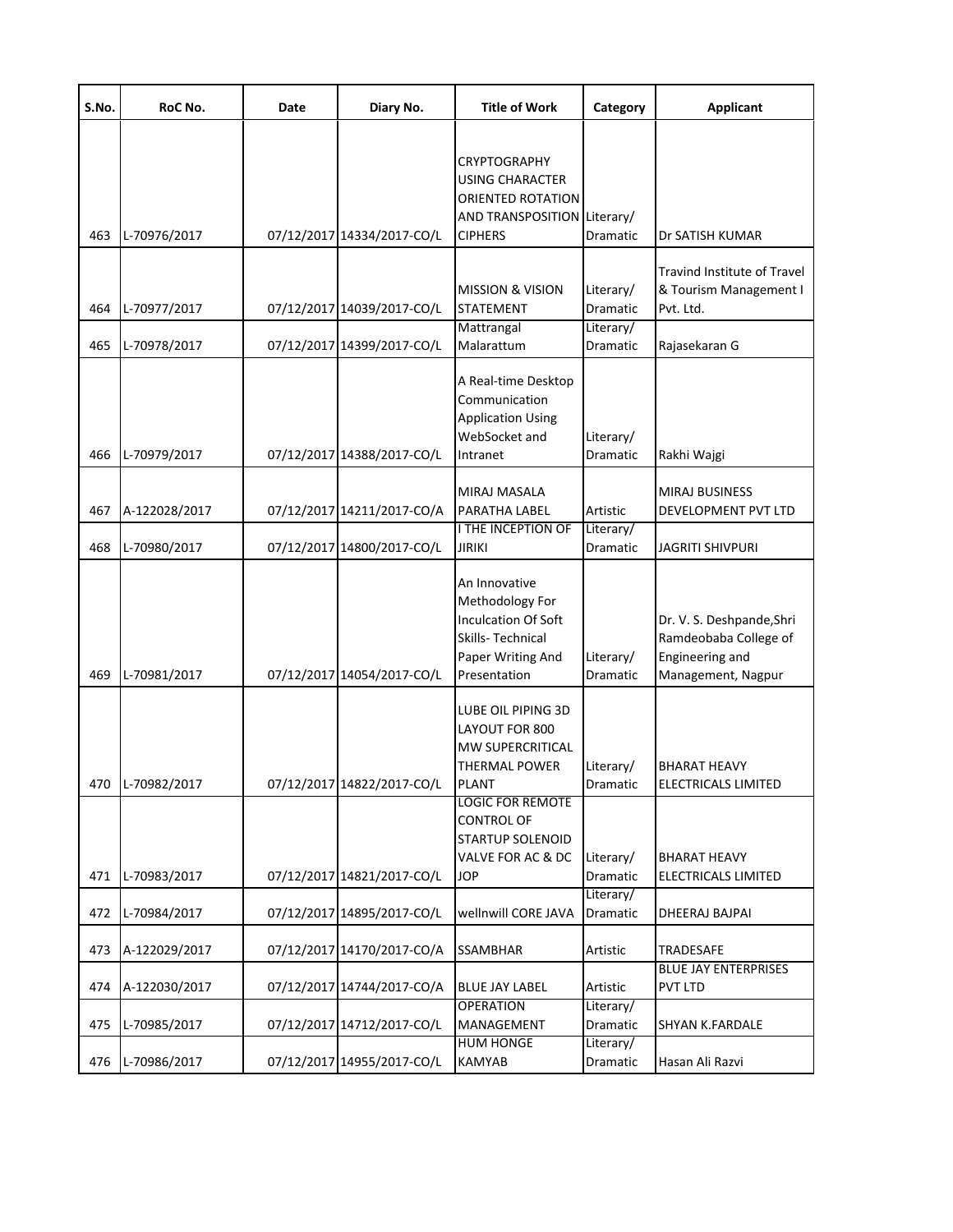| S.No. | RoC No.       | Date             | Diary No.                                    | <b>Title of Work</b>                                                                                                                                        | Category               | <b>Applicant</b>                                  |
|-------|---------------|------------------|----------------------------------------------|-------------------------------------------------------------------------------------------------------------------------------------------------------------|------------------------|---------------------------------------------------|
|       |               |                  |                                              | AN EFFICIENT<br><b>METHOD FOR AXIAL</b><br><b>THRUST</b><br><b>CALCULATIONS AND</b><br><b>BALANCING PISTON</b><br><b>SIZING FOR HIGHER</b><br><b>RATING</b> | Literary/              | <b>BHARAT HEAVY</b>                               |
| 477   | L-70987/2017  |                  | 07/12/2017 14856/2017-CO/L                   | <b>SUPERCRITICAL SETS</b><br><b>UBON GROOVE</b>                                                                                                             | Dramatic               | ELECTRICALS LIMITED                               |
| 478   | A-122031/2017 |                  | 07/12/2017 14884/2017-CO/A                   | <b>SERIES</b>                                                                                                                                               | Artistic               | SH. RAVINDER MALIK                                |
| 479   | A-122032/2017 |                  | 07/12/2017 37720/2013-CO/A                   | NOOROOZZAMAN                                                                                                                                                | Artistic               | NOOROOZZAMAN                                      |
| 480   | A-122033/2017 |                  | 07/12/2017 40201/2013-CO/A                   | <b>FLYING EAGLE</b>                                                                                                                                         | Artistic               | AEO MANAGEMENT CO.                                |
| 481   | A-122034/2017 |                  | 07/12/2017 39287/2013-CO/A                   | <b>STOP NOT FACES</b>                                                                                                                                       | Artistic               | PERFETTI VAN MELLE<br>S.P.A.                      |
| 482   | L-70988/2017  |                  | 07/12/2017 34397/2013-CO/L                   | "BRAMHAXRI"                                                                                                                                                 | Literary/<br>Dramatic  | SANTOSH KUMAR PATEL                               |
| 483   | SW-9768/2017  | 07/12/2017 CO/SW | 35709/2013-                                  | <b>MATH MASTERY</b>                                                                                                                                         | Computer<br>Software   | Mr. R.THENNARASU                                  |
| 484   | L-70989/2017  |                  | 07/12/2017 37680/2013-CO/L                   | haun jeevaan naam<br>dhiaa'e                                                                                                                                | Literary/<br>Dramatic  | RADHA SOAMI SATSANG<br><b>BEAS</b>                |
| 485   | L-70990/2017  |                  | 07/12/2017 37675/2013-CO/L                   | <b>HAUN JEEVAAN</b><br>NAAM DHIAA'É                                                                                                                         | Literary/<br>Dramatic  | RADHA SOAMI SATSANG<br><b>BEAS</b>                |
| 486   | L-70991/2017  |                  | 07/12/2017 10275/2017-CO/L                   | <b>PURAATAN</b><br><b>GURMUKHEE</b>                                                                                                                         | Literary/<br>Dramatic  | HARJINDER SINGH                                   |
| 487   | L-70992/2017  |                  | 07/12/2017 14865/2017-CO/L                   | <b>Master Business</b><br><b>Health Quotient</b><br>(MBHQ)                                                                                                  | Literary/<br>Dramatic  | Sankara Ramnath                                   |
| 488   | L-70993/2017  |                  | 07/12/2017 14864/2017-CO/L                   | Leadership Quotient<br>for Individuals (LQ)                                                                                                                 | Literary/<br>Dramatic  | Sankara Ramnath                                   |
| 489   | A-122035/2017 |                  | 07/12/2017 14788/2017-CO/A                   | <b>Solid Energy</b>                                                                                                                                         | Artistic               | Arabian Nights Private<br>Limited                 |
| 490   | A-122036/2017 |                  | 07/12/2017 14787/2017-CO/A                   | Solid Energy                                                                                                                                                | Artistic               | <b>Arabian Nights Private</b><br>Limited          |
| 491   | CF-3936/2017  |                  | 07/12/2017 14675/2017-CO/CF                  | MACHALI JAL KI RANI<br>- 2                                                                                                                                  | aph Film               | Cinematogr CRAZY CUB ANIMATION<br>STUDIO PVT. LTD |
| 492   | CF-3937/2017  |                  | 07/12/2017 14688/2017-CO/CF EK MANDARI AYA   |                                                                                                                                                             | Cinematogr<br>aph Film | CRAZY CUB ANIMATION<br>STUDIO PVT. LTD            |
| 493   | CF-3938/2017  |                  | 07/12/2017 14687/2017-CO/CF YOGA             |                                                                                                                                                             | aph Film               | Cinematogr CRAZY CUB ANIMATION<br>STUDIO PVT. LTD |
| 494   | CF-3939/2017  |                  | 07/12/2017 14682/2017-CO/CF DO CHUHE THE - 2 |                                                                                                                                                             | Cinematogr<br>aph Film | <b>CRAZY CUB ANIMATION</b><br>STUDIO PVT. LTD     |
| 495   | L-70994/2017  |                  | 07/12/2017 14837/2017-CO/L                   | <b>AJAY ALAUKIK</b>                                                                                                                                         | Literary/<br>Dramatic  | Ajay Sharma                                       |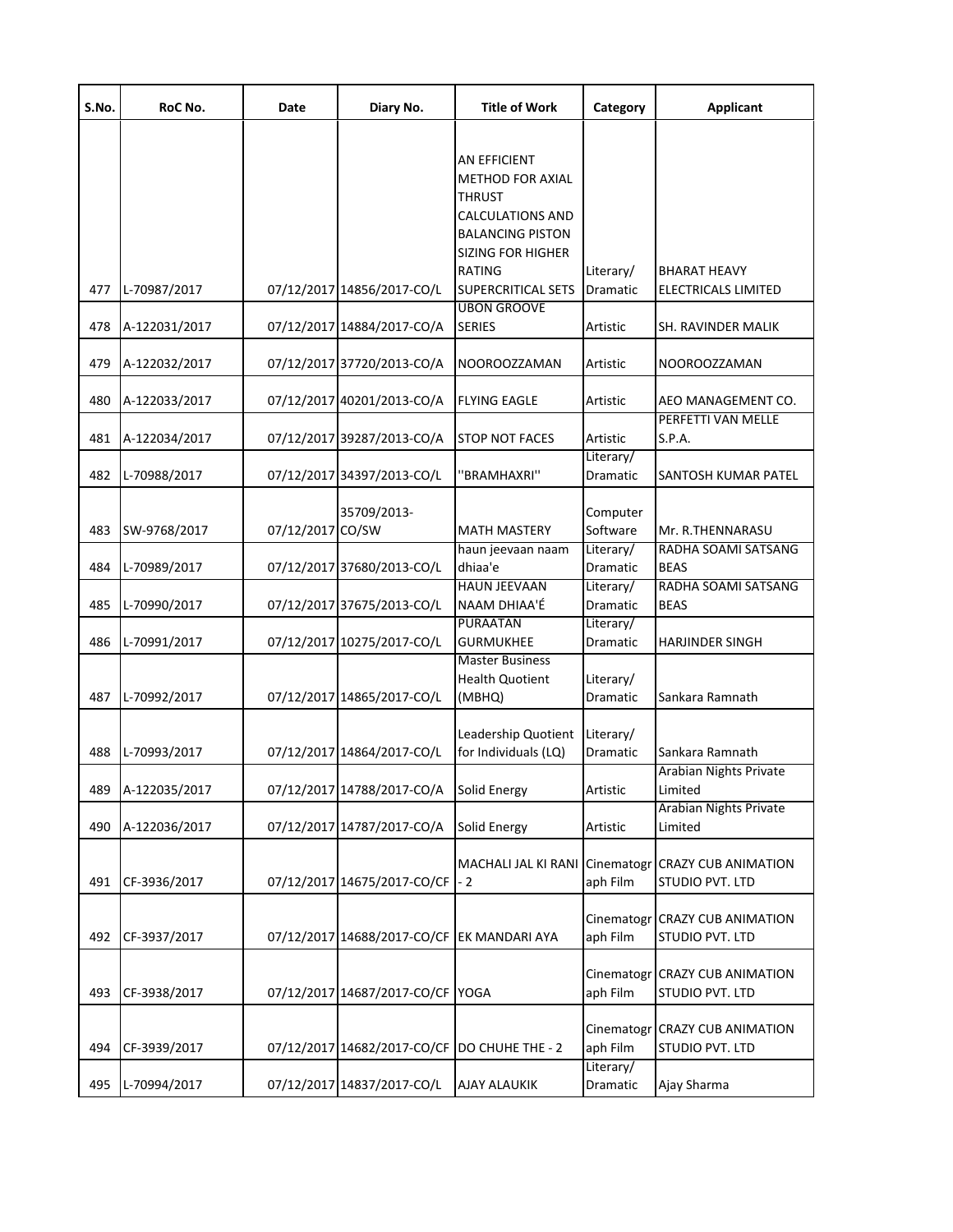| S.No. | RoC No.       | Date       | Diary No.                  | <b>Title of Work</b>                        | Category              | <b>Applicant</b>                           |
|-------|---------------|------------|----------------------------|---------------------------------------------|-----------------------|--------------------------------------------|
|       |               |            |                            |                                             |                       | 1. SYED IBRAHIM 2.SYED                     |
|       |               |            |                            | <b>SULTAN BEEDI RING</b>                    |                       | IYUOOB, 3. SYED FAIYAZ,                    |
| 496   | A-122037/2017 |            | 07/12/2017 8601/2017-CO/A  | <b>BUNDLE WRAPPER</b><br>IF YOU MISS THE    | Artistic              | 4. SYED ZAMEERUDDIN                        |
| 497   | L-70995/2017  |            | 07/12/2017 14867/2017-CO/L | TRAIN HE'S ON                               | Literary/<br>Dramatic | Raj Sinha                                  |
| 498   | A-122038/2017 |            | 07/12/2017 6495/2015-CO/A  | <b>MALAKI</b>                               | Artistic              | ASHISH HIRA BHATIA                         |
|       |               |            |                            |                                             |                       |                                            |
| 499   | A-122039/2017 |            | 07/12/2017 2500/2015-CO/A  | VI                                          | Artistic              | G. KRISHNA KENDHOLE                        |
| 500   | A-122040/2017 |            | 07/12/2017 9453/2016-CO/A  | <b>POSTPICKLE LABEL</b>                     | Artistic              | DB INFOMEDIA PVT LTD                       |
|       |               |            |                            | To Study the Spray                          |                       |                                            |
|       |               |            |                            | Characteristics of                          | Literary/             |                                            |
| 501   | L-70996/2017  |            | 07/12/2017 14436/2017-CO/L | <b>Biofuel</b>                              | Dramatic              | BHOJRAJ N KALE                             |
|       |               |            |                            | <b>WORDS OF WISDOM</b>                      |                       | SRI SRI SITARAM SEVA                       |
| 502   | A-122041/2017 |            | 07/12/2017 9902/2015-CO/A  | <b>FROM THE PURANAS Artistic</b>            |                       | <b>TRUST</b>                               |
|       |               |            |                            | <b>WEB SERVICE FOR</b>                      |                       |                                            |
|       |               |            |                            | <b>ASME STRESS</b><br><b>VALUES OF BHEL</b> |                       |                                            |
|       |               |            |                            | <b>APPLICABLE</b>                           | Computer              | <b>BHARAT HEAVY</b>                        |
| 503   | SW-9769/2017  |            | 07/12/2017 4147/2015-CO/SW | <b>MATERIALS</b>                            | Software              | ELECTRICALS LIMITED                        |
|       |               |            |                            | <b>UTILITY LIBRARY</b>                      |                       |                                            |
| 504   | SW-9770/2017  |            | 07/12/2017 4138/2015-CO/SW | IN.NET-<br><b>DNREFLECTRON</b>              | Computer<br>Software  | <b>BHARAT HEAVY</b><br>ELECTRICALS LIMITED |
|       |               |            |                            |                                             |                       |                                            |
|       |               |            |                            | <b>DESIGN</b>                               |                       |                                            |
|       |               |            |                            | <b>AUTOMATION OF</b>                        | Computer              | BHARAT HEAVY                               |
| 505   | SW-9771/2017  |            | 07/12/2017 4219/2015-CO/SW | RADIAL FAN DAMPER Software                  |                       | ELECTRICALS LIMITED                        |
|       |               |            |                            | <b>SUBJECT NOTES FOR</b>                    |                       |                                            |
|       |               |            |                            | " FINANCE AND COST                          |                       |                                            |
|       |               |            |                            | MANAGEMENT UNIT-Literary/                   |                       | AJINKYA P. EDLABADKAR,                     |
| 506   | L-70997/2017  |            | 08/12/2017 15034/2017-CO/L | i "                                         | Dramatic              | DIPTI N. KASHYAP                           |
| 507   | A-122042/2017 |            | 08/12/2017 15012/2017-CO/A | Startupwala                                 | Artistic              | Bala Murugan Nadar                         |
|       |               |            |                            |                                             |                       | <b>SUPERON</b>                             |
|       |               |            |                            | <b>SUPERON SUPER 6</b>                      |                       | SCHWEISSTECHNIK INDIA                      |
| 508   | A-122043/2017 |            | 08/12/2017 15286/2017-CO/A | LABEL                                       | Artistic<br>Literary/ | <b>LTD</b>                                 |
| 509   | L-70998/2017  |            | 08/12/2017 15135/2017-CO/L | Roles of Imagination                        | Dramatic              | Vikas Gupta                                |
|       |               |            |                            |                                             |                       | Mr. RAJESH KUMAR SINGH                     |
|       |               |            |                            |                                             |                       | <b>CHAUHAN &amp; Mr. MANTA</b>             |
| 510   | A-122044/2017 |            | 08/12/2017 14928/2017-CO/A | <b>SANTRAJ</b>                              | Artistic              | SINGH                                      |
|       |               |            |                            | Design and Analysis                         | Literary/             |                                            |
| 511   | L-70999/2017  |            | 08/12/2017 15273/2017-CO/L | of Algorithms                               | Dramatic              | BHUSHAN BAWANKAR                           |
|       |               |            |                            |                                             |                       |                                            |
|       |               |            | 13933/2017-                |                                             | Computer              |                                            |
| 512   | SW-9772/2017  | 08/12/2017 | CO/SW                      | WAKE UP CALL                                | Software              | Dr. Kamal Jain                             |
|       |               |            | 13526/2017-                | CampusVisionAccoun Computer                 |                       |                                            |
| 513   | SW-9773/2017  | 08/12/2017 | CO/SW                      | t                                           | Software              | Atul Kumar Singla                          |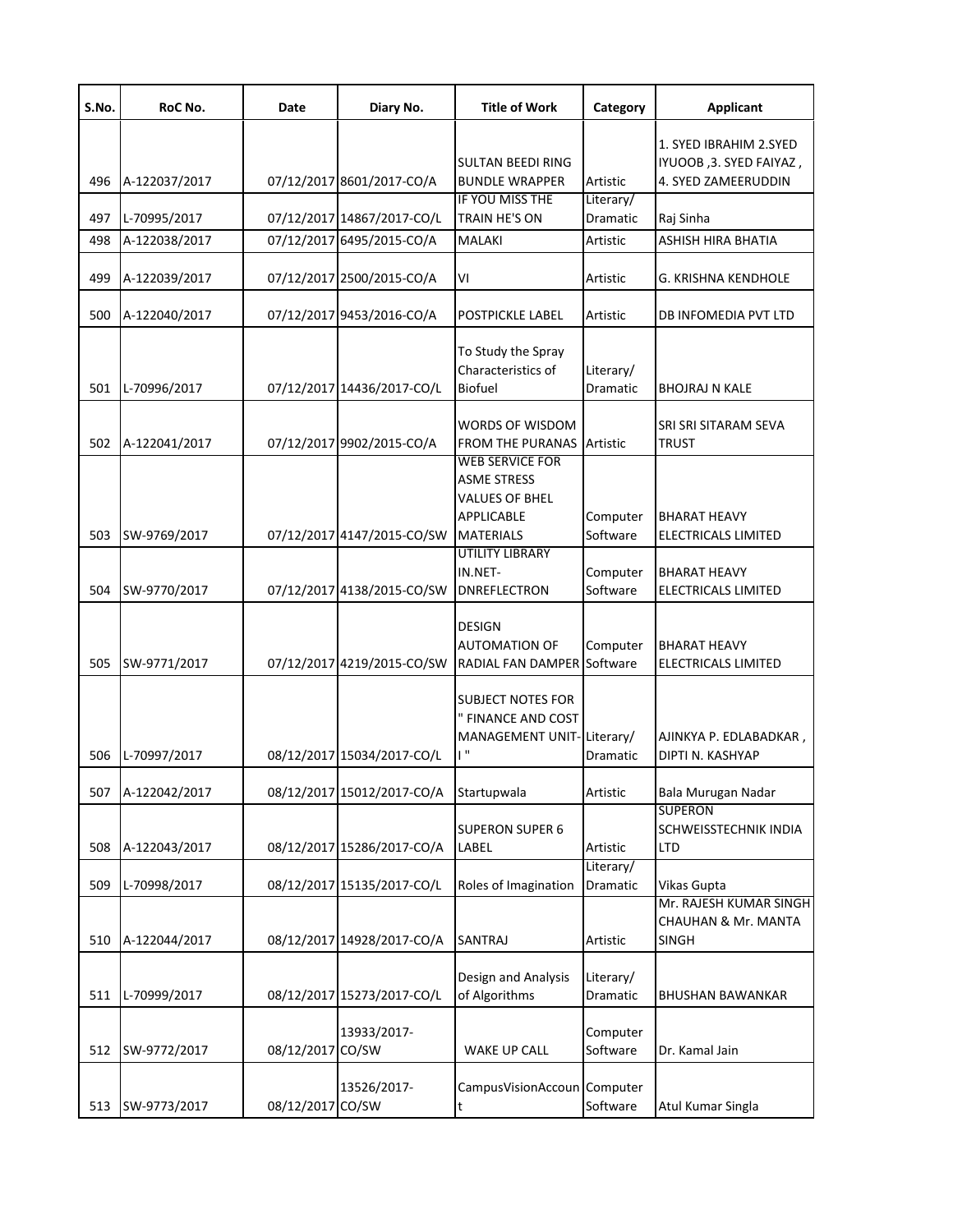| S.No. | RoC No.       | Date             | Diary No.                  | <b>Title of Work</b>              | Category              | <b>Applicant</b>            |
|-------|---------------|------------------|----------------------------|-----------------------------------|-----------------------|-----------------------------|
|       |               |                  |                            | RAILWAY TRACK                     |                       |                             |
|       |               |                  |                            | <b>FAULT FINDING</b>              | Literary/             |                             |
| 514   | L-71000/2017  |                  | 08/12/2017 15187/2017-CO/L | <b>ROBOT</b>                      | Dramatic              | Ms. Vaishali B. Niranjane   |
| 515   | L-71001/2017  |                  | 08/12/2017 14966/2017-CO/L | Sengol Vetkai                     | Literary/<br>Dramatic | Pramodh                     |
|       |               |                  |                            |                                   |                       |                             |
|       |               |                  |                            | <b>MULTINGUAL E-</b>              |                       |                             |
|       |               |                  |                            | PROCUREMENT                       |                       |                             |
|       |               |                  |                            | SYSTEMS-CONTOURS                  |                       |                             |
|       |               |                  |                            | AND RELATED                       | Literary/             |                             |
| 516   | L-71002/2017  |                  | 08/12/2017 15051/2017-CO/L | CHALLENGES                        | Dramatic              | Jitendra Kohli              |
|       |               |                  |                            |                                   |                       |                             |
|       |               |                  |                            | <b>POSTER</b>                     |                       |                             |
|       |               |                  |                            | PRESENTATION ON                   |                       |                             |
|       |               |                  |                            | EXPERIMENTAL                      |                       |                             |
|       |               |                  |                            | <b>INVESTIGATION OF</b>           |                       |                             |
|       |               |                  |                            | ADHESIVELY                        |                       |                             |
|       |               |                  |                            | <b>BONDED SINGLE LAP</b>          |                       |                             |
|       |               |                  |                            | <b>JOINTS FOR</b>                 |                       |                             |
|       |               |                  |                            | <b>DISSIMILAR</b>                 |                       | RAJKUMAR B.                 |
|       |               |                  |                            |                                   | Literary/             |                             |
| 517   | L-71003/2017  |                  | 08/12/2017 15190/2017-CO/L | <b>MATERIALS</b><br><b>POSTER</b> | Dramatic              | CHADGE, ROHIT MAMDE         |
|       |               |                  |                            | PRESENTATION ON                   |                       |                             |
|       |               |                  |                            | DESIGN AND                        |                       |                             |
|       |               |                  |                            |                                   |                       |                             |
|       |               |                  |                            | DEVELOPMENT OF                    |                       |                             |
|       |               |                  |                            | CNC TABLE USING                   |                       | Dr. Rakesh                  |
|       |               |                  |                            | <b>FANUC 5 AXIS</b>               | Literary/             | L.Shrivastava, Dr.Jayant.P. |
| 518   | L-71004/2017  |                  | 08/12/2017 15197/2017-CO/L | CONTROLLER                        | Dramatic              | Giri                        |
|       |               |                  |                            | <b>POWER</b>                      |                       |                             |
|       |               |                  |                            | <b>MONITORING</b>                 | Literary/             |                             |
| 519   | L-71005/2017  |                  | 08/12/2017 15146/2017-CO/L | SYSTEM                            | Dramatic              | Ms. Apurva Ganar            |
|       |               |                  |                            | CASE STUDY OF VFD                 |                       |                             |
|       |               |                  |                            | <b>FED 3 PHASE</b>                | Literary/             |                             |
| 520   | L-71006/2017  |                  | 08/12/2017 15145/2017-CO/L | <b>INDUCTION MOTOR</b>            | Dramatic              | Mr. Sagar Lanjewar          |
|       |               |                  |                            |                                   |                       |                             |
|       |               |                  |                            | God Makes The Way Literary/       |                       |                             |
| 521   | L-71007/2017  |                  | 08/12/2017 15111/2017-CO/L | For One And All                   | Dramatic              | Sandeep Ravidutt Sharma     |
|       |               |                  |                            |                                   |                       |                             |
|       |               |                  | 13379/2017-                |                                   | Computer              |                             |
| 522   | SW-9774/2017  | 08/12/2017 CO/SW |                            | Squareroot improved               | Software              | Manish Rai                  |
|       |               |                  |                            |                                   |                       |                             |
|       |               |                  |                            |                                   |                       |                             |
|       |               |                  |                            | MONITORING OF                     |                       |                             |
|       |               |                  |                            | SOLAR PANEL BASED                 | Literary/             |                             |
| 523   | L-71008/2017  |                  | 08/12/2017 15124/2017-CO/L | <b>IRRIGATION SYSTEM</b>          | Dramatic              | Mrs. Sarika Patil           |
|       |               |                  |                            |                                   |                       | M/s. ALPHA MALTS PVT.       |
| 524   | A-122045/2017 |                  | 08/12/2017 13040/2016-CO/A | AM                                | Artistic              | LTD.                        |
|       |               |                  |                            |                                   |                       |                             |
|       |               |                  |                            |                                   |                       |                             |
|       |               |                  |                            | Power Management                  |                       |                             |
|       |               |                  |                            | Controller For                    |                       |                             |
|       |               |                  |                            | Standalone Wind                   | Literary/             |                             |
| 525   | L-71009/2017  |                  | 08/12/2017 14431/2017-CO/L | <b>Energy System</b>              | Dramatic              | Dr.R.M.Moharil              |
|       |               |                  |                            | <b>Formulations</b>               | Literary/             | MESTECH SERVICES PVT.       |
| 526   | L-71010/2017  |                  | 08/12/2017 2039/2015-CO/L  | Solution                          | Dramatic              | LTD.                        |
|       |               |                  |                            |                                   |                       |                             |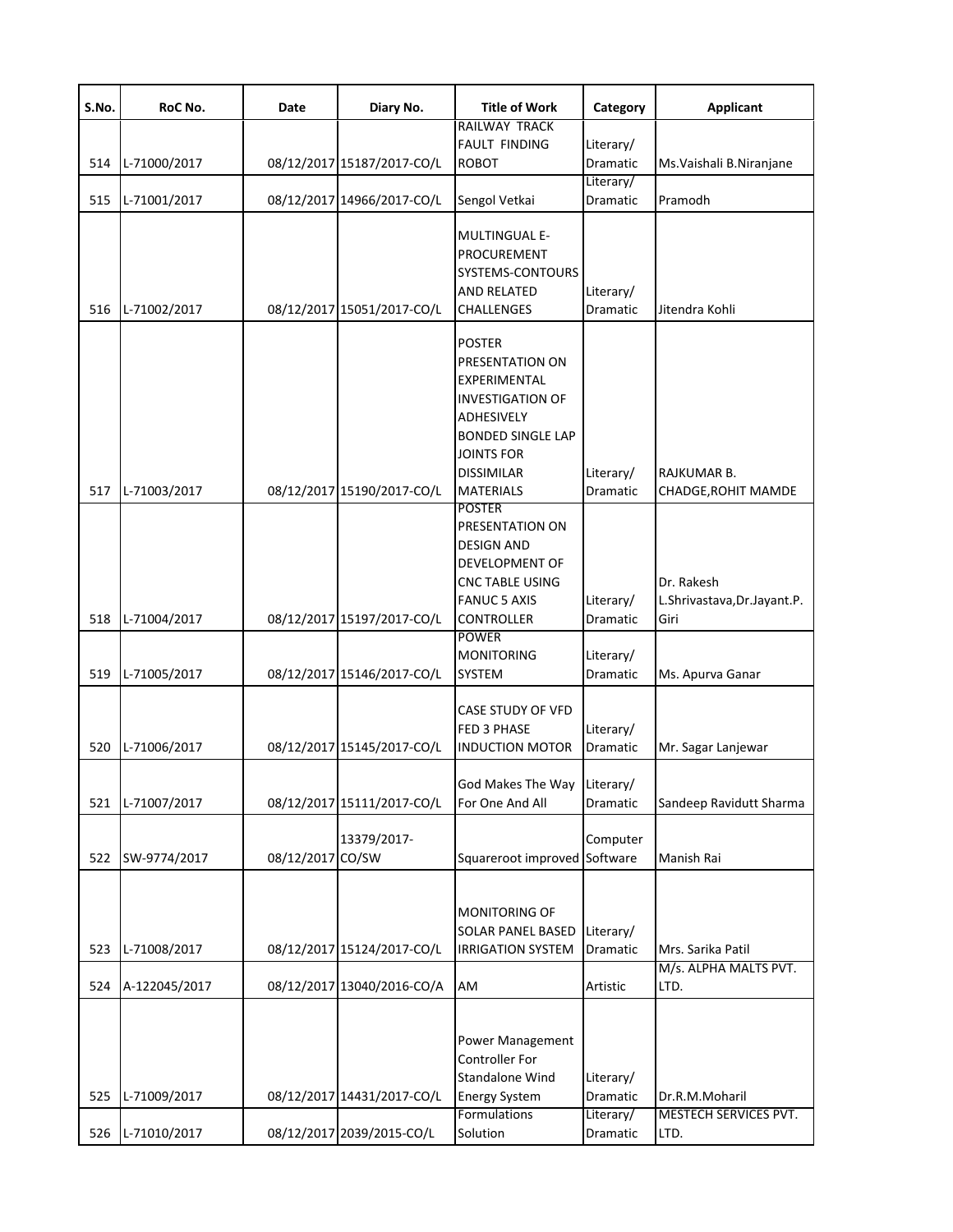| S.No. | RoC No.       | Date | Diary No.                                   | <b>Title of Work</b>                                                                | Category                           | <b>Applicant</b>                                     |
|-------|---------------|------|---------------------------------------------|-------------------------------------------------------------------------------------|------------------------------------|------------------------------------------------------|
| 527   | L-71011/2017  |      | 08/12/2017 14175/2017-CO/L                  | <b>UJALE KE AUR EK</b><br><b>KADAM</b>                                              | Literary/<br>Dramatic              | <b>VIRENDER SINGH</b>                                |
| 528   | L-71012/2017  |      | 08/12/2017 14422/2017-CO/L                  | <b>SHIRIDI MAHAN</b><br>CHARITHRAM                                                  | Literary/<br>Dramatic              | K.THIRUMURUGAN                                       |
| 529   | SR-13018/2017 |      | 08/12/2017 45385/2014-CO/SR MUZIK TRAVELLER |                                                                                     | Sound<br>Recording                 | <b>ASHOK MANDA</b>                                   |
| 530   | SR-13019/2017 |      | 08/12/2017 45388/2014-CO/SR DIL DA QARAAR   |                                                                                     | Sound<br>Recording                 | <b>ASHOK MANDA</b>                                   |
| 531   | SR-13020/2017 |      | 08/12/2017 45390/2014-CO/SR DHOL WAJDA      |                                                                                     | Sound<br>Recording                 | <b>ASHOK MANDA</b>                                   |
| 532   | SR-13021/2017 |      | 08/12/2017 45391/2014-CO/SR BAALAM STYLE    |                                                                                     | Sound<br>Recording                 | <b>ASHOK MANDA</b>                                   |
| 533   | SR-13022/2017 |      | 08/12/2017 45393/2014-CO/SR AAJ ROVAAN KI   |                                                                                     | Sound<br>Recording                 | <b>ASHOK MANDA</b>                                   |
| 534   | SR-13023/2017 |      | 08/12/2017 45395/2014-CO/SR                 | <b>TONAY MONAY JALDI</b>                                                            | Sound<br>Recording                 | <b>ASHOK MANDA</b>                                   |
| 535   | A-122046/2017 |      | 08/12/2017 14741/2017-CO/A                  | <b>SWITCH MODA</b><br>(LABEL)                                                       | Artistic                           | Ghanshyam Das Nasa<br>trading as M/s. Max<br>Fashion |
| 536   | A-122047/2017 |      | 08/12/2017 14740/2017-CO/A                  | <b>GEM MINES (LABEL)</b>                                                            | Artistic                           | Eti Gupta trading as M/s.<br><b>Admantine Jewels</b> |
| 537   | L-71013/2017  |      | 08/12/2017 4738/2015-CO/L                   | Learn Cell Phone<br>Repairs                                                         | Literary/<br>Dramatic              | Shuaib Sogay                                         |
| 538   | L-71014/2017  |      | 08/12/2017 15355/2017-CO/L                  | Frontier Men and the<br>Talwars of<br>Pathanland<br><b>AUTO VILLAGE AND</b>         | Literary/<br>Dramatic<br>Literary/ | Vikram Talwar<br>HIMANSHU BHUSHAN                    |
| 539   | L-71015/2017  |      | 08/12/2017 15096/2017-CO/L                  | <b>AUTO CHAIN</b>                                                                   | Dramatic                           | <b>NARAYAN</b>                                       |
| 540   | L-71016/2017  |      | 08/12/2017 15088/2017-CO/L                  | AN APPROACH FOR<br><b>DATA INTEGRITY ON</b><br><b>CLOUD STORAGE</b><br>MATHEMATICAL | Literary/<br>Dramatic              | Mr. Parag Dhawan                                     |
|       |               |      |                                             | MODELING OF<br>SOLAR AND WIND<br><b>HYBRID SYSTEM FOR</b><br>STANDALONE             | Literary/                          |                                                      |
| 541   | L-71017/2017  |      | 08/12/2017 15136/2017-CO/L                  | <b>APPLICATIONS</b>                                                                 | Dramatic                           | Mr. Rahul Jawale                                     |
| 542   | L-71018/2017  |      | 08/12/2017 15263/2017-CO/L                  | Lab Manual Design<br>and Analysis of<br>Algorithms                                  | Literary/<br>Dramatic              | NISHA R. WANKHADE                                    |
| 543   | L-71019/2017  |      | 08/12/2017 15271/2017-CO/L                  | Heaven & Earth                                                                      | Literary/<br>Dramatic              | Neelima Mathur                                       |
| 544   | A-122048/2017 |      | 08/12/2017 15036/2017-CO/A                  | <b>EASTERN KUTTY</b><br><b>BAND</b>                                                 | Artistic                           | M/S EASTERN<br><b>CONDIMENTS P LIMITED</b>           |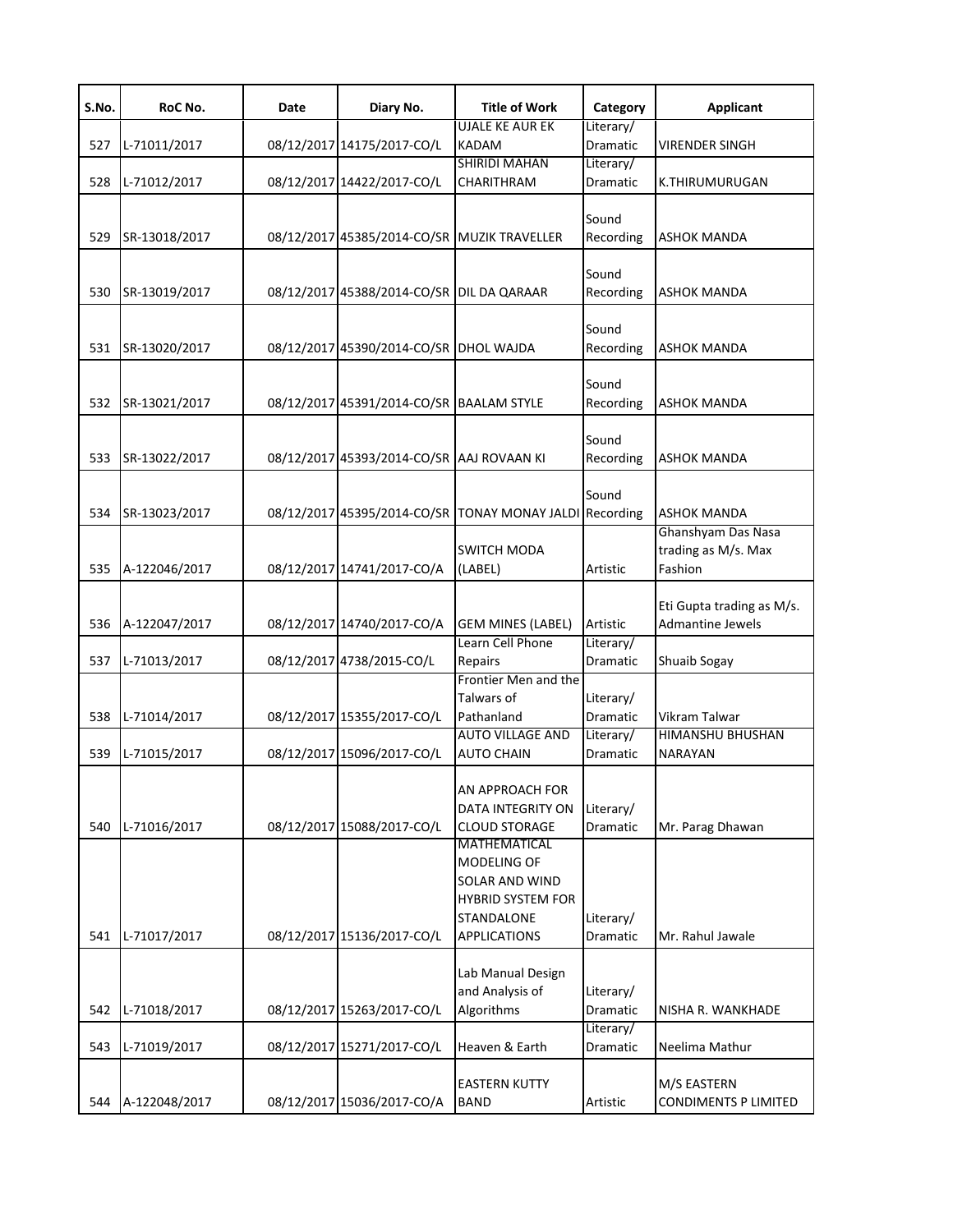| S.No.             | RoC No.                                      | Date | Diary No.                                                                             | <b>Title of Work</b>                                                                                                                         | Category                                                   | <b>Applicant</b>                                                                                                                         |
|-------------------|----------------------------------------------|------|---------------------------------------------------------------------------------------|----------------------------------------------------------------------------------------------------------------------------------------------|------------------------------------------------------------|------------------------------------------------------------------------------------------------------------------------------------------|
| 545               | L-71020/2017                                 |      | 08/12/2017 15147/2017-CO/L                                                            | ROOHANI SHAM                                                                                                                                 | Literary/<br>Dramatic                                      | Hemraj Kori                                                                                                                              |
| 546               | L-71021/2017                                 |      | 08/12/2017 15107/2017-CO/L                                                            | <b>Fault location tracker</b><br>by using GSM with<br>password protection<br>system                                                          | Literary/<br>Dramatic                                      | PRACHI M. PALPANKAR                                                                                                                      |
|                   |                                              |      |                                                                                       | PERIYAR BHARAT KA                                                                                                                            | Literary/                                                  |                                                                                                                                          |
| 547               | L-71022/2017                                 |      | 08/12/2017 15264/2017-CO/L                                                            | <b>BHOOGOL</b>                                                                                                                               | Dramatic                                                   | <b>ARVIND KUMAR</b>                                                                                                                      |
| 548               | L-71023/2017                                 |      | 08/12/2017 15180/2017-CO/L                                                            | Size Reduction of<br>Cognitive Radio<br>Antenna                                                                                              | Literary/<br>Dramatic                                      | <b>Milind Narlawar</b><br><b>USHA INTERNATIONAL</b>                                                                                      |
| 549               | A-122049/2017                                |      | 08/12/2017 3054/2016-CO/A                                                             | <b>USHA JOY</b>                                                                                                                              | Artistic                                                   | LIMITED                                                                                                                                  |
| 550               | L-71024/2017                                 |      | 08/12/2017 15211/2017-CO/L                                                            | A Simple And Cost<br><b>Effective Approach</b><br>To Robotics For<br>Monitoring Using IOT                                                    | Literary/<br>Dramatic                                      | <b>MINAL KEOTE</b>                                                                                                                       |
| 551               | L-71025/2017                                 |      | 08/12/2017 15205/2017-CO/L                                                            | <b>POSTER</b><br>PRESENTATION ON<br>"MODIFICATION IN<br>AGLO MACHINE: A<br><b>CASE STUDY"</b>                                                | Literary/<br>Dramatic                                      | ANIL V. KALE , SAGAR T.<br><b>GAIKWAD</b>                                                                                                |
| 552               | L-71026/2017                                 |      | 08/12/2017 15125/2017-CO/L                                                            | DEVELOPING A USER-<br><b>FRIENDLY</b><br><b>APPLICATION</b><br><b>INTERFACE FOR HIGH</b><br>THROUGHPUT MASS<br>SPECTROMETRY<br>DATA ANALYSIS | Literary/<br>Dramatic                                      | Ms. Ashwini Yerlekar                                                                                                                     |
| 553               | L-71027/2017                                 |      | 08/12/2017 9015/2016-CO/L                                                             | Design of Inteligent<br>controller for<br>controlled switching<br>of circuit breaker                                                         | Literary/<br><b>Dramatic</b>                               | Bhavana Madhukar<br>Sawant                                                                                                               |
|                   |                                              |      |                                                                                       |                                                                                                                                              | Literary/                                                  | VAIBHAV VERMA S/o UDAI                                                                                                                   |
| 554<br>555<br>556 | L-71028/2017<br>L-71029/2017<br>L-71030/2017 |      | 08/12/2017 14321/2017-CO/L<br>08/12/2017 3017/2016-CO/L<br>09/12/2017 14187/2017-CO/L | <b>FUTTKR</b><br>Tajreed Saheeh<br><b>Bukhari Shareef</b><br>Dhole                                                                           | Dramatic<br>Literary/<br>Dramatic<br>Literary/<br>Dramatic | <b>KUMAR VERMA</b><br>Huda Publications,<br>represented by its<br>partners 1. S.A.Basit 2.<br>Mohammed Azharuddin<br>Ganesh P Kolambakar |
| 557               | SW-9775/2017                                 |      | 09/12/2017 3012/2015-CO/SW                                                            | RIAG : Retinal Image<br>Annotation and<br><b>Grading Software</b>                                                                            | Computer<br>Software                                       | <b>REGISTRAR</b>                                                                                                                         |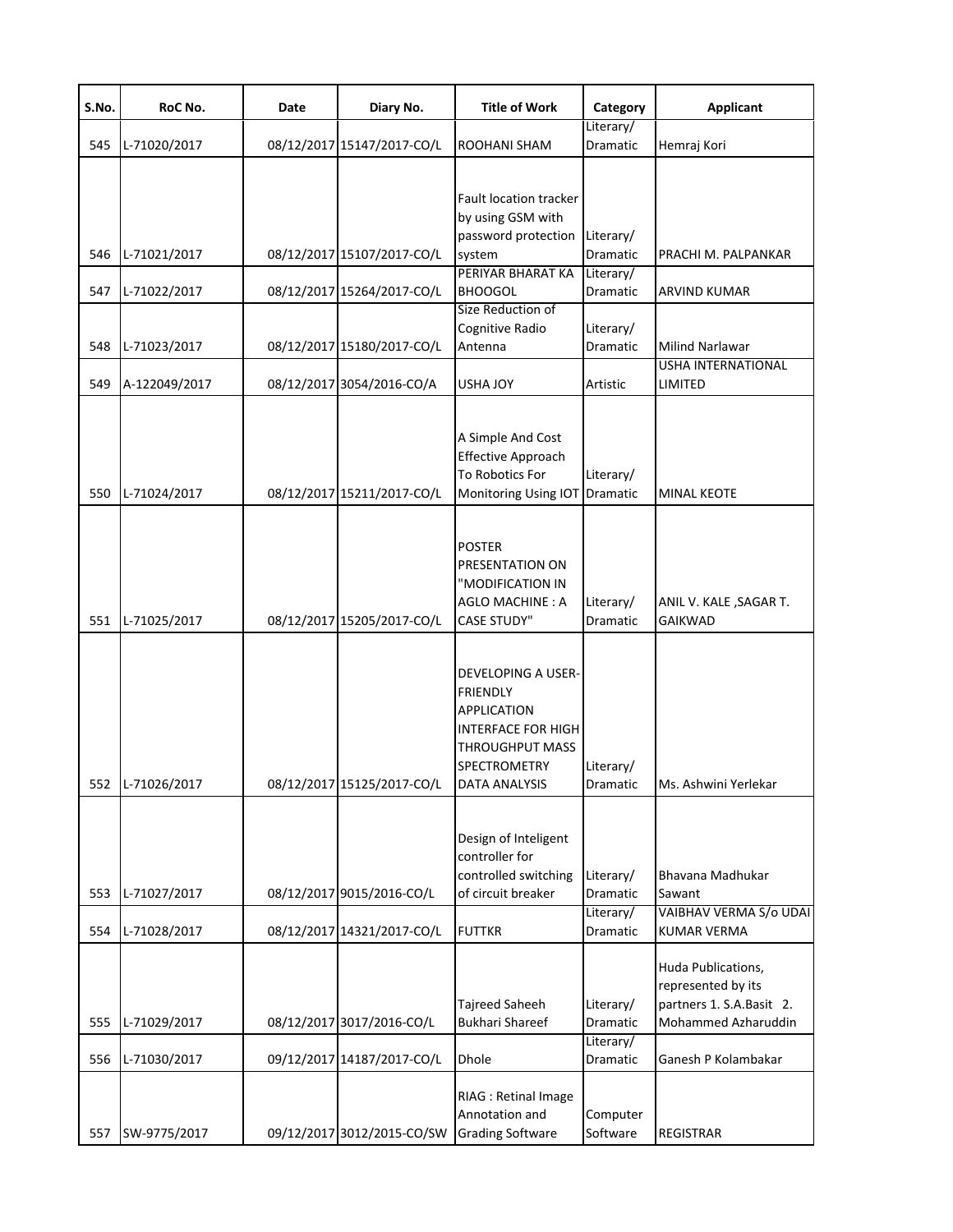| S.No. | RoC No.       | Date             | Diary No.                  | <b>Title of Work</b>                                                                                                                    | Category              | <b>Applicant</b>                                                       |
|-------|---------------|------------------|----------------------------|-----------------------------------------------------------------------------------------------------------------------------------------|-----------------------|------------------------------------------------------------------------|
| 558   | L-71031/2017  |                  | 09/12/2017 14373/2017-CO/L | <b>FACILITY MAPPING</b><br>APPLICATION                                                                                                  | Literary/<br>Dramatic | <b>SHAILENDRA SHENDE</b>                                               |
| 559   | SW-9776/2017  | 09/12/2017 CO/SW | 10084/2015-                | <b>Web Enabled Trusts</b><br>Management<br>Software Application                                                                         | Computer<br>Software  | GDA Trusteeship Ltd.                                                   |
| 560   | A-122050/2017 |                  | 09/12/2017 7331/2015-CO/A  | Logo                                                                                                                                    | Artistic              | <b>BIJU GEORGE</b>                                                     |
| 561   | L-71032/2017  |                  | 09/12/2017 13685/2015-CO/L | <b>MARE NAZZER</b>                                                                                                                      | Literary/<br>Dramatic | S D BHATT                                                              |
| 562   | A-122051/2017 |                  | 09/12/2017 14295/2017-CO/A | <b>LOTUS</b>                                                                                                                            | Artistic              | M/s. Sohan Lal Nem Chand<br>Jain A Partnership Concern                 |
| 563   | L-71033/2017  |                  | 09/12/2017 2675/2015-CO/L  | Pilot Study to<br>Develop an<br>Alternative<br>Methodology for<br>estimation of area<br>and production of<br><b>Horticultural Crops</b> | Literary/<br>Dramatic | DR. U.C. SUD, DIRECTOR                                                 |
| 564   | L-71034/2017  |                  | 09/12/2017 14433/2017-CO/L | SOME STUDIES ON<br><b>ELECTRIC SPRING</b><br>FOR POWER QUALITY Literary/<br><b>IMPROVEMENT</b>                                          | <b>Dramatic</b>       | Dr. S.P. Gawande                                                       |
| 565   | A-122052/2017 |                  | 09/12/2017 14750/2017-CO/A | RLF (LABEL)                                                                                                                             | Artistic              | Roshan Lal Gupta trading<br>as M/s. R.L. Foods                         |
| 566   | A-122053/2017 |                  | 09/12/2017 7810/2015-CO/A  | Club's Choice                                                                                                                           | Artistic              | M/S. UNISTIL ACLOBLENDS<br>PVT. LTD.                                   |
| 567   | A-122054/2017 |                  | 09/12/2017 9422/2015-CO/A  | <b>REALITY EXTRA</b>                                                                                                                    | Artistic              | M/S. RONAK EXIM PVT.<br>LTD.                                           |
| 568   | A-122055/2017 |                  | 09/12/2017 14293/2017-CO/A | <b>KUCHKAHE LEGS2</b>                                                                                                                   | Artistic              | Sagar Kumar Chauhan<br>trading as M/s. Sainath<br><b>Food Products</b> |
| 569   | A-122056/2017 |                  | 09/12/2017 14292/2017-CO/A | RAMA KRISHNA<br>JEWELLERS PVT. LTD.                                                                                                     | Artistic              | Rama Krishna Jewellers<br>Pvt. Ltd.                                    |
| 570   | L-71035/2017  |                  | 09/12/2017 11698/2015-CO/L | <b>SHREE KRISHNA</b><br>CHALISA                                                                                                         | Literary/<br>Dramatic | DR. SNEH, MR.<br>DIPAKKUMAR<br>PUNAMCHAND ANAND                        |
| 571   | A-122057/2017 |                  | 09/12/2017 14745/2017-CO/A | AROVIDA (LABEL)                                                                                                                         | Artistic              | Solar Sales India A<br>Partnership Concern                             |
| 572   | A-122058/2017 |                  | 09/12/2017 14049/2017-CO/A | <b>HANS</b>                                                                                                                             | Artistic              | M/s. Sohan Lal Nem Chand<br>Jain A Partnership Concern                 |
| 573   | L-71036/2017  |                  | 09/12/2017 14420/2017-CO/L | Daily Dose of<br>Motivation                                                                                                             | Literary/<br>Dramatic | Sandeep Ravidutt Sharma                                                |
| 574   | A-122059/2017 |                  | 09/12/2017 5120/2015-CO/A  | SATYA NAG CHAMPA Artistic                                                                                                               |                       | K S NAGARAJ SETTY, KOTA<br>SATYAM NAGRAJ SETTY                         |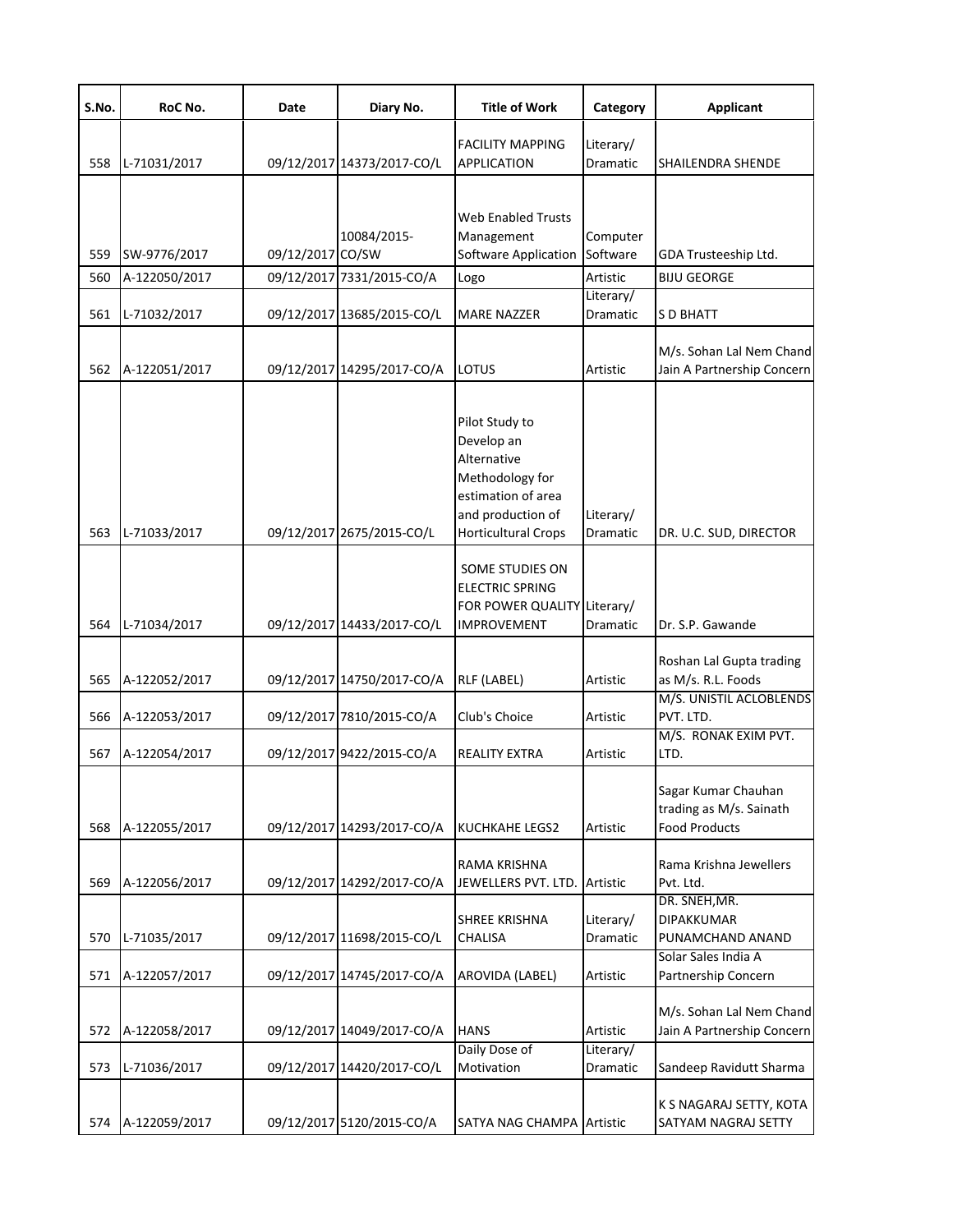| S.No. | RoC No.       | Date | Diary No.                           | <b>Title of Work</b>                                                                                                                           | Category                     | <b>Applicant</b>                                |
|-------|---------------|------|-------------------------------------|------------------------------------------------------------------------------------------------------------------------------------------------|------------------------------|-------------------------------------------------|
| 575   | A-122060/2017 |      | 09/12/2017 14748/2017-CO/A          | PLAST IPC (LABEL)                                                                                                                              | Artistic                     | M/s. Kapal Enterprises A<br>Partnership Concern |
| 576   | A-122061/2017 |      | 09/12/2017 14743/2017-CO/A          | <b>MORINGA BITTERS</b><br>(LABEL)                                                                                                              | Artistic                     | Varni Exim Pvt. Ltd.                            |
| 577   | L-71037/2017  |      | 09/12/2017 14335/2017-CO/L          | <b>CLICK BASED</b><br><b>AUTHENTICATION</b><br>FOR ACCESSING WEB Literary/<br><b>ACCOUNT</b>                                                   | Dramatic                     | <b>DINESH GAWANDE</b>                           |
| 578   | L-71038/2017  |      | 09/12/2017 4077/2015-CO/L           | Mulya                                                                                                                                          | Literary/<br>Dramatic        | Mr. Santosh Nair                                |
| 579   | L-71039/2017  |      | 09/12/2017 4081/2015-CO/L           | <b>Foundation Gurukul</b><br>Session 4                                                                                                         | Literary/<br>Dramatic        | Mr. Santosh Nair                                |
| 580   | L-71040/2017  |      | 09/12/2017 4082/2015-CO/L           | <b>Foundation Gurukul</b><br>Session 5                                                                                                         | Literary/<br><b>Dramatic</b> | Mr. Santosh Nair                                |
| 581   | L-71041/2017  |      | 09/12/2017 4084/2015-CO/L           | <b>Foundation Gurukul</b><br>Session 6                                                                                                         | Literary/<br><b>Dramatic</b> | Mr. Santosh Nair                                |
| 582   | L-71042/2017  |      | 09/12/2017 4085/2015-CO/L           | <b>Foundation Gurukul</b><br>Session 7                                                                                                         | Literary/<br>Dramatic        | Mr. Santosh Nair                                |
| 583   | L-71043/2017  |      | 09/12/2017 14364/2017-CO/L          | Design and<br><b>Fabrication of Four</b><br>Way Hacksaw<br>Machine                                                                             | Literary/<br>Dramatic        | VIJAY R KHAWALE                                 |
| 584   | A-122062/2017 |      | 09/12/2017 8552/2015-CO/A           | <b>DEVICE OF TWO</b><br><b>PHOTOS</b>                                                                                                          | Artistic                     | M/S. HARILAL PRINTING<br><b>PRESS</b>           |
| 585   | L-71044/2017  |      | 09/12/2017 14357/2017-CO/L          | Optimization of<br><b>Casting Components</b><br>by Minimization of<br><b>Casting Defects</b><br><b>KALEVA DIET-BITE</b><br><b>HEALTHY-FOOD</b> | Literary/<br>Dramatic        | Vinod Borikar<br>M/s. Kaleva A Partnership      |
| 586   | A-122063/2017 |      | 09/12/2017 14754/2017-CO/A          | (LABEL)                                                                                                                                        | Artistic                     | Concern<br><b>MOHIT SURENDRA</b>                |
| 587   | A-122064/2017 |      | 09/12/2017 14019/2017-CO/A          | <b>TIMES VACANZA</b>                                                                                                                           | Artistic                     | AGRAWAL                                         |
| 588   | L-71045/2017  |      | 09/12/2017 14359/2017-CO/L          | Design and<br>Fabrication of Cotton Literary/<br><b>Boll Picker Machine</b>                                                                    | Dramatic                     | SANDEEP V LUTADE                                |
| 589   | L-71046/2017  |      | 09/12/2017 14460/2017-CO/L          | <b>FLYING CAPACITOR</b><br>MULTILEVEL<br><b>INVERTER BASED</b><br><b>DSTATCOM FOR</b><br><b>SHUNT</b><br><b>APPLICATIONS</b>                   | Literary/<br>Dramatic        | Dr. S.P. Gawande                                |
| 590   | SR-13024/2017 |      | 09/12/2017 15037/2017-CO/SR FACE IT |                                                                                                                                                | Sound<br>Recording           | ANEESH CHENGAPPA                                |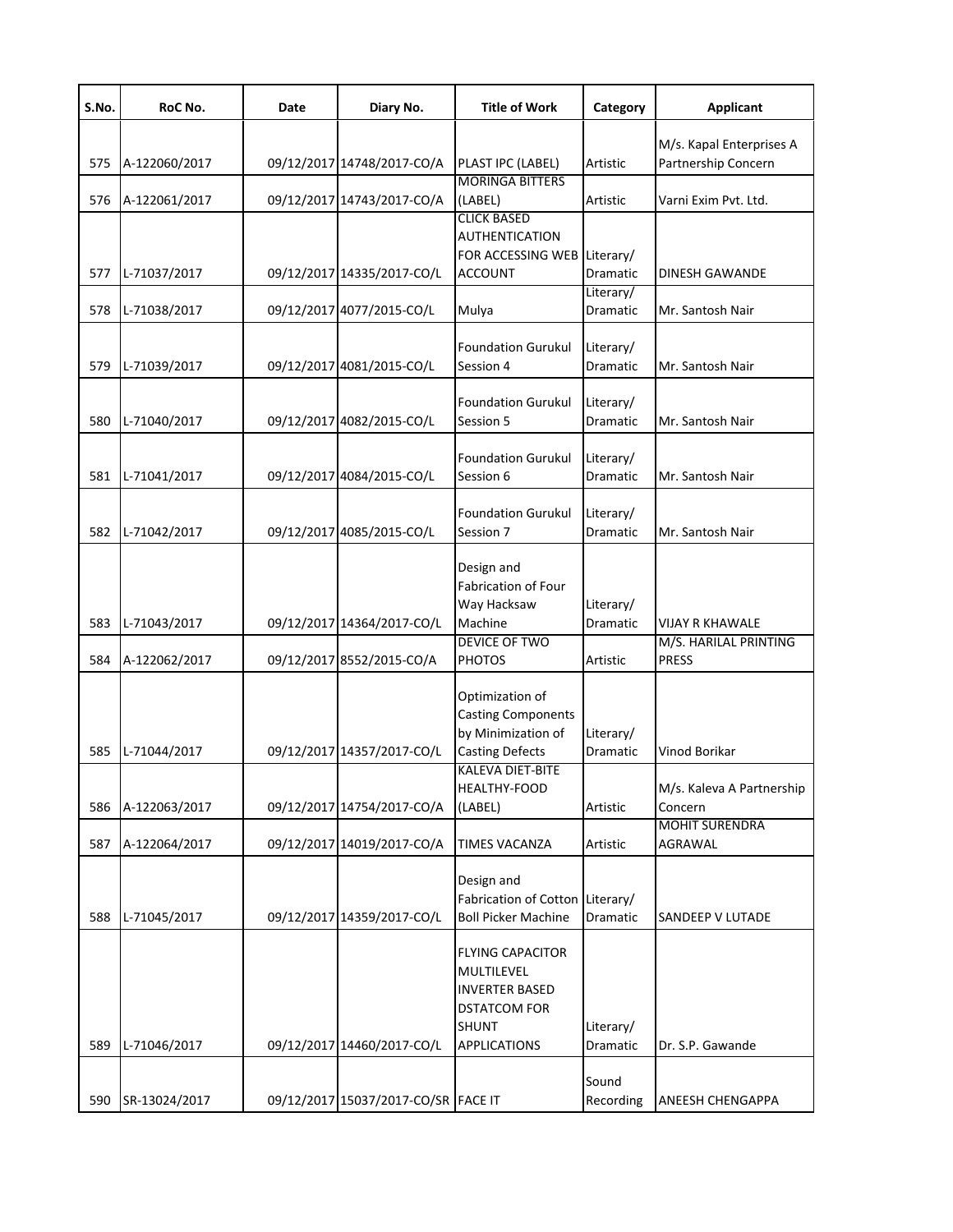| S.No. | RoC No.       | Date | Diary No.                  | <b>Title of Work</b>                                                                                       | Category                           | <b>Applicant</b>                  |
|-------|---------------|------|----------------------------|------------------------------------------------------------------------------------------------------------|------------------------------------|-----------------------------------|
| 591   | L-71047/2017  |      | 09/12/2017 9114/2015-CO/L  | Lokraj Bill                                                                                                | Literary/<br>Dramatic              | Budhi Nath Prajapati              |
| 592   | L-71048/2017  |      | 09/12/2017 15169/2017-CO/L | <b>ADVANCED AIRPORT</b><br><b>BAGGAGE SYSTEM</b>                                                           | Literary/<br>Dramatic              | Mamta Panchariya                  |
| 593   | L-71049/2017  |      | 09/12/2017 14921/2017-CO/L | <b>TREASURE</b>                                                                                            | Literary/<br>Dramatic              | S. SARAVANAN                      |
| 594   | L-71050/2017  |      | 09/12/2017 15137/2017-CO/L | Deep Tapered Beam<br>Analysis Using Iso-<br>parametric Elements-Literary/<br>A Parametric study            | Dramatic                           | Harshal R.Nikhade                 |
| 595   | L-71051/2017  |      | 09/12/2017 15195/2017-CO/L | Data Extraction of<br>Automobiles using<br><b>Image Processing</b><br>A SMART<br>GOVERNANCE &              | Literary/<br>Dramatic              | Chetan Gode                       |
| 596   | L-71052/2017  |      | 09/12/2017 15242/2017-CO/L | ANALYSIS SYSTEM<br>FOR TRAFFIC POLICE<br><b>OFFICERS</b><br><b>ELECTRICITY</b>                             | Literary/<br>Dramatic              | PRARTHANA DESHKAR                 |
| 597   | L-71053/2017  |      | 09/12/2017 15196/2017-CO/L | <b>GENERATION</b><br><b>THROUGH WEIRS</b><br><b>FOR RURAL</b><br><b>ELECTRIFICATION</b><br><b>COMPUTER</b> | Literary/<br>Dramatic<br>Literary/ | Dhiraj G.Agrawal                  |
| 598   | L-71054/2017  |      | 09/12/2017 15287/2017-CO/L | <b>NETWORK</b><br>Mannewar Aur                                                                             | Dramatic<br>Literary/              | NILOFER SHOIAB KHAN               |
| 599   | L-71055/2017  |      | 09/12/2017 2970/2017-CO/L  | Manvshatra                                                                                                 | Dramatic                           | Omprakash S Bone                  |
| 600   | L-71056/2017  |      | 09/12/2017 14454/2017-CO/L | <b>ANALYSIS OF QUASI-</b><br><b>Z-SOURCE INVERTER</b><br><b>FOR GRID TIED</b><br><b>SYSTEM</b>             | Literary/<br>Dramatic              | Dr. S. G. Kadwane<br>Hrishikesh   |
| 601   | L-71057/2017  |      | 09/12/2017 14351/2017-CO/L | A Journey to the Old<br>Harbors                                                                            | Literary/<br>Dramatic              | Narayanaswamy                     |
| 602   | L-71058/2017  |      | 09/12/2017 14369/2017-CO/L | Poster on Design<br>Multi-valued Source-<br>coupled logic circuit                                          | Literary/<br>Dramatic              | Ankita Tijare                     |
| 603   | L-71059/2017  |      | 09/12/2017 14194/2017-CO/L | RFID based<br>automated traffic<br>challan generation<br>system                                            | Literary/<br>Dramatic              | Bhupesh Bhauraoji Lonkar          |
| 604   | L-71060/2017  |      | 09/12/2017 252/2017-CO/L   | <b>WELCOME SONGS</b>                                                                                       | Literary/<br>Dramatic              | <b>SANJAY BHAUSAHEB</b><br>AKHADE |
| 605   | A-122065/2017 |      | 09/12/2017 459/2017-CO/A   | R/N LOGO                                                                                                   | Artistic                           | MR. RAJEEV JAIN<br>[PROPRIETOR]   |
| 606   | A-122066/2017 |      | 09/12/2017 440/2017-CO/A   | DOHAN LOGO                                                                                                 | Artistic                           | MR MADAN LAL, PROP                |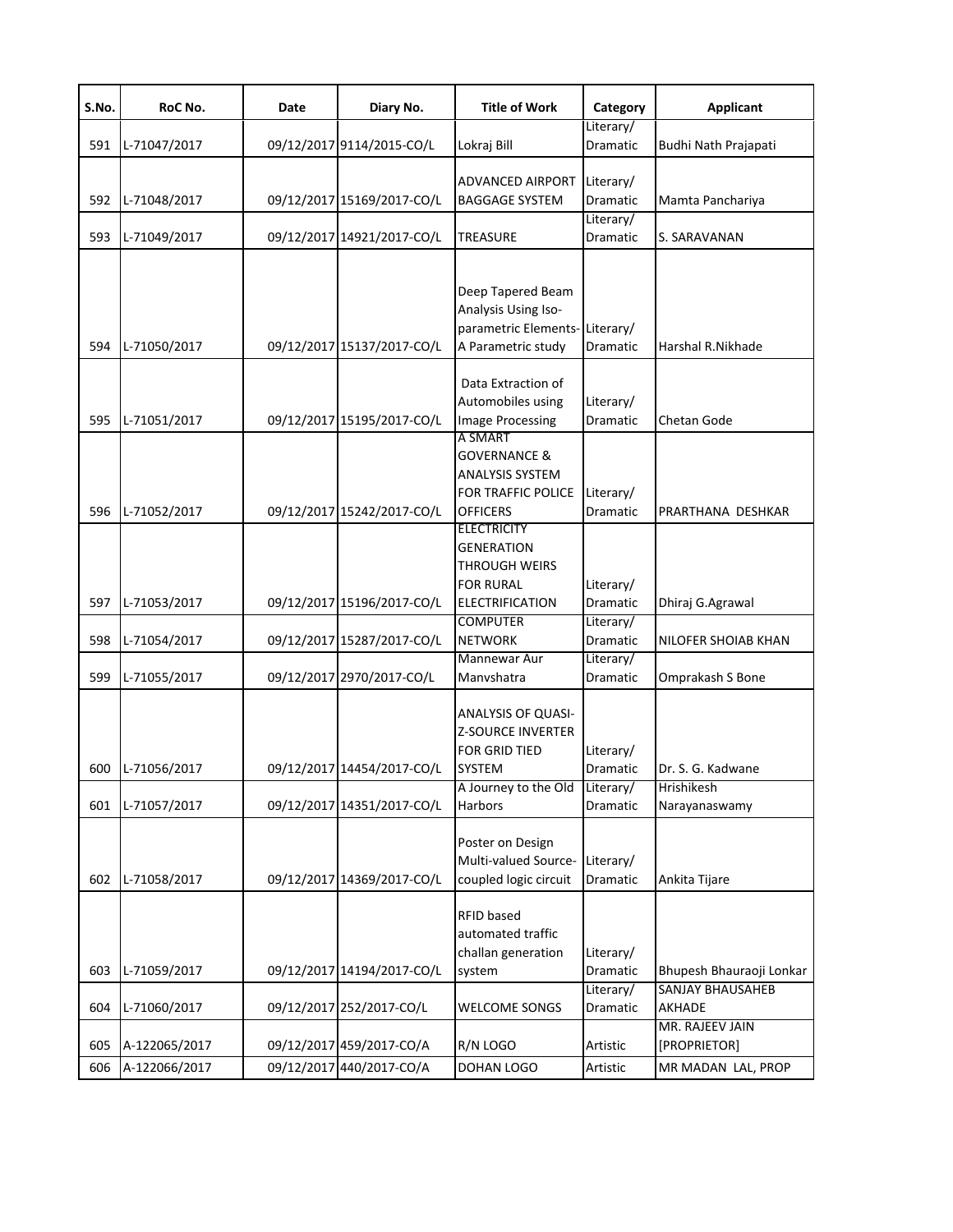| S.No. | RoC No.       | Date | Diary No.                  | <b>Title of Work</b>      | Category        | <b>Applicant</b>            |
|-------|---------------|------|----------------------------|---------------------------|-----------------|-----------------------------|
|       |               |      |                            | <b>ONLINE SINGLE</b>      |                 |                             |
|       |               |      |                            | <b>TENDER</b>             |                 |                             |
|       |               |      |                            | <b>GENERATION</b>         | Computer        | <b>BHARAT HEAVY</b>         |
| 607   | SW-9777/2017  |      | 09/12/2017 885/2017-CO/SW  | SYSTEM                    | Software        | <b>ELECTRICALS LIMITED</b>  |
|       |               |      |                            | Neurotherapy The          |                 |                             |
|       |               |      |                            | Complete Health           |                 |                             |
|       |               |      |                            | Prevention &              |                 | In-Solutions Global Private |
| 608   | A-122067/2017 |      | 09/12/2017 1307/2017-CO/A  | Solution                  | Artistic        | Limited                     |
|       |               |      |                            |                           |                 |                             |
|       |               |      |                            |                           |                 | OSWAL FIBROTEX MILLS        |
| 609   | A-122068/2017 |      | 09/12/2017 1065/2017-CO/A  | OSIAN STAR                | Artistic        | INDIA PRIVATE LIMITED       |
|       |               |      |                            |                           |                 |                             |
|       |               |      |                            | <b>DEVA CROPSCIENCE</b>   |                 |                             |
| 610   | A-122069/2017 |      | 09/12/2017 1362/2017-CO/A  | PVT. LTD.                 | Artistic        | Deva Cropscience Pvt. Ltd.  |
|       |               |      |                            | Your Life Isn't All       | Literary/       |                             |
| 611   | L-71061/2017  |      | 09/12/2017 14004/2017-CO/L | <b>Yours Alone</b>        | <b>Dramatic</b> | M C Sudhakar                |
|       |               |      |                            |                           |                 |                             |
| 612   | A-122070/2017 |      | 09/12/2017 13828/2016-CO/A | <b>KEAVION (LABEL)</b>    | Artistic        | Parth Kava                  |
|       |               |      |                            |                           |                 |                             |
|       |               |      |                            | <b>OSWAL SEEDS</b>        |                 | Oswal Seeds & Chemicals     |
| 613   | A-122071/2017 |      | 09/12/2017 13832/2016-CO/A | (LABEL)                   | Artistic        | (A Partnership Concern)     |
|       |               |      |                            |                           |                 |                             |
|       |               |      |                            |                           |                 |                             |
|       |               |      |                            | <b>TRAINING COURSE</b>    |                 |                             |
|       |               |      |                            | <b>MANUAL ON NON</b>      |                 |                             |
|       |               |      |                            | <b>DESTRUCTIVE</b>        |                 |                             |
|       |               |      |                            | <b>TESTING NDT LEVEL</b>  |                 |                             |
|       |               |      |                            | II CERTIFICATION ON       |                 |                             |
|       |               |      |                            | <b>LIQUID PENETRANT</b>   | Literary/       |                             |
| 614   | L-71062/2017  |      | 09/12/2017 14176/2017-CO/L | <b>TESTING IN ENGLISH</b> | Dramatic        | ARUL ANGAPPAN               |
|       |               |      |                            |                           |                 | Annona IT Solutions Pvt.    |
| 615   | A-122072/2017 |      | 09/12/2017 7979/2016-CO/A  | Tasthana                  | Artistic        | Ltd.                        |
|       |               |      |                            |                           |                 |                             |
|       |               |      |                            |                           |                 | PARESHBHAI DAYABHAI         |
|       |               |      |                            |                           |                 | PATEL, MANISHKUMAR          |
|       |               |      |                            |                           |                 | ARVINDBHAI PATEL,           |
|       |               |      |                            | <b>SUPER TAPE WITH</b>    |                 | ASHWINBHAI DAYABHAI         |
| 616   | A-122073/2017 |      | 09/12/2017 13213/2016-CO/A | <b>SPL LOGO</b>           | Artistic        | SANTOKI, ALPESHKUMAR        |
|       |               |      |                            | <b>WWW</b>                |                 |                             |
|       |               |      |                            | MAHARISHIMAHESH           | Literary/       | MAHARISHI VED VIGYAN        |
| 617   | L-71063/2017  |      | 09/12/2017 3327/2016-CO/L  | <b>YOGI IN</b>            | Dramatic        | VISHWA VIDYA PEETHAM        |
|       |               |      |                            | <b>MEHTA SERVICES -</b>   |                 |                             |
|       |               |      |                            | manufacturing             |                 |                             |
| 618   | A-122074/2017 |      | 09/12/2017 8487/2016-CO/A  | success                   | Artistic        | AMIT DILIP MEHTA            |
|       |               |      |                            |                           |                 |                             |
|       |               |      |                            | <b>TERI NIGAHON KE</b>    | Sound           |                             |
| 619   | SR-13025/2017 |      | 09/12/2017 1402/2016-CO/SR | <b>DARMIYAN</b>           | Recording       | <b>VIBHU TREHAN</b>         |
|       |               |      |                            |                           | Literary/       |                             |
| 620   | L-71064/2017  |      | 09/12/2017 1793/2016-CO/L  | <b>GREEN PASSION</b>      | Dramatic        | Pradeep Cholayil            |
|       |               |      |                            |                           | Literary/       |                             |
| 621   | L-71065/2017  |      | 09/12/2017 13161/2017-CO/L | A Tale Of Devils          | Dramatic        | Arun Kumar Vashistha        |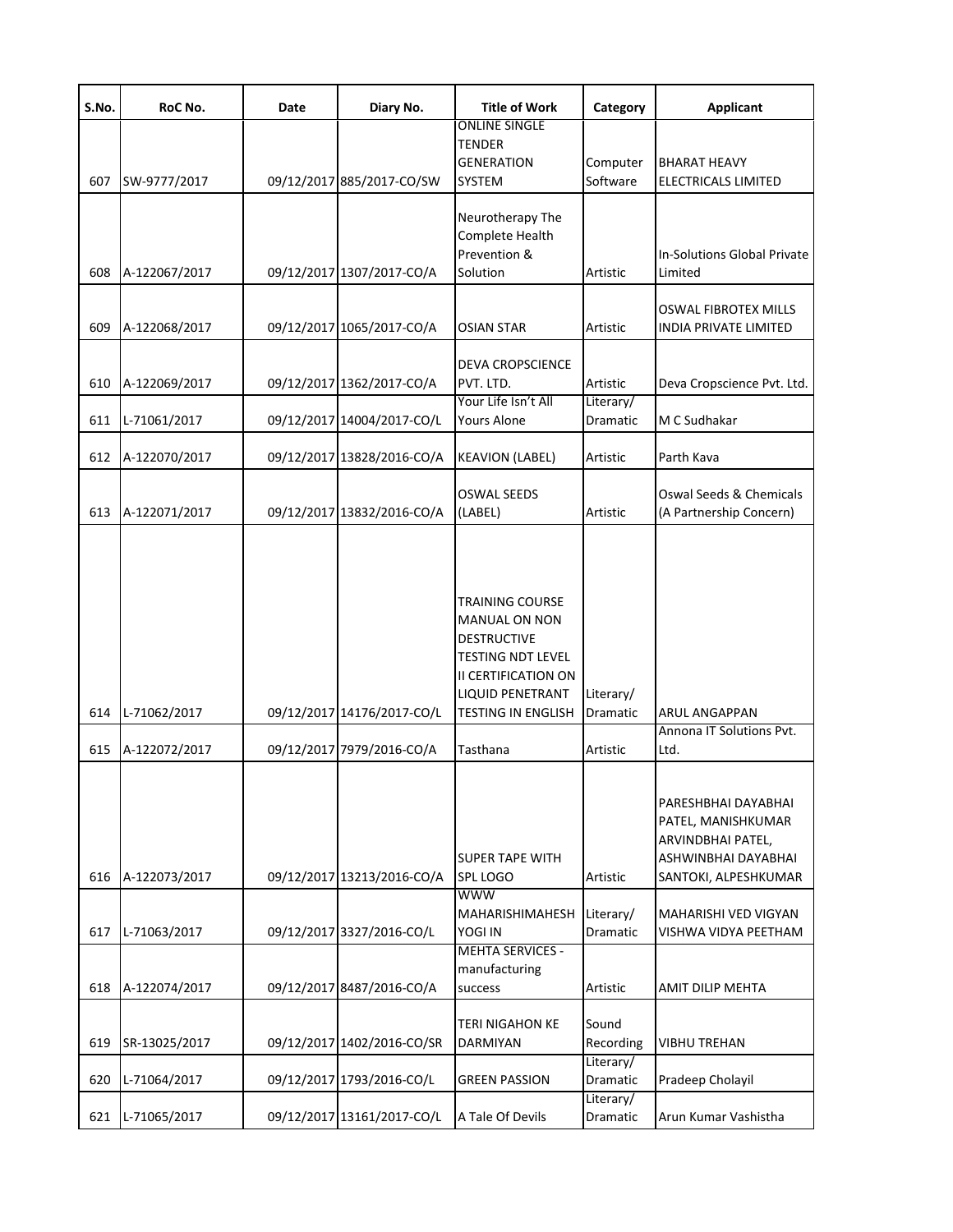| S.No. | RoC No.       | Date | Diary No.                  | <b>Title of Work</b>                                                                                                                                                                     | Category              | <b>Applicant</b>                                             |
|-------|---------------|------|----------------------------|------------------------------------------------------------------------------------------------------------------------------------------------------------------------------------------|-----------------------|--------------------------------------------------------------|
|       |               |      |                            | Maharatratil<br>Rajkaran<br>(Lokpratinidhi<br>Nivadnuk                                                                                                                                   | Literary/             |                                                              |
| 622   | L-71066/2017  |      | 11/12/2017 12046/2015-CO/L | Margadarshak)                                                                                                                                                                            | Dramatic              | Chandrakant Bhujbal                                          |
| 623   | SW-9778/2017  |      | 11/12/2017 7717/2015-CO/SW | <b>ENGINEERING</b><br><b>DESIGN</b><br><b>AUTOMATION OF</b><br><b>AXIAL REACTION</b><br><b>CLEAN AIR SINGLE</b><br><b>STAGE FAN-HOUSING</b><br><b>ASSEMBLY USING</b><br>VISUAL BASIC.NET | Computer<br>Software  | <b>BHARAT HEAVY</b><br>ELECTRICALS LIMITED                   |
| 624   | A-122075/2017 |      | 11/12/2017 13203/2015-CO/A | <b>RUNGG</b>                                                                                                                                                                             | Artistic              | <b>RUNGG</b>                                                 |
| 625   | A-122076/2017 |      | 11/12/2017 7272/2015-CO/A  | MB ULTIMATE                                                                                                                                                                              | Artistic              | M/s Sani Medicos                                             |
| 626   | A-122077/2017 |      | 11/12/2017 4916/2015-CO/A  | <b>GLASSCRAFT</b>                                                                                                                                                                        | Artistic              | RAJEEV GUPTA, RAJENDRA<br>GUPTA, SMT. ANJANA<br><b>GUPTA</b> |
| 627   | L-71067/2017  |      | 11/12/2017 7106/2015-CO/L  | <b>KHUSAR PHUSAR</b>                                                                                                                                                                     | Literary/<br>Dramatic | <b>KULJEET SINGH</b>                                         |
| 628   | L-71068/2017  |      | 11/12/2017 10314/2015-CO/L | Anubhavon ka<br>Sangrahalay                                                                                                                                                              | Literary/<br>Dramatic | DR. ARUN KHEVARIYA                                           |
| 629   | L-71069/2017  |      | 11/12/2017 2297/2015-CO/L  | <b>Standard operating</b><br>procedure for<br>effictive operation of<br>Sphygmomanometer Literary/                                                                                       | Dramatic              | Dr.Suresh Jain, Prof. Vipin<br>Saini                         |
| 630   | L-71070/2017  |      | 11/12/2017 2300/2015-CO/L  | <b>Standard operating</b><br>procedure for<br>effictive operation of Literary/<br>Zone Reader.                                                                                           | Dramatic              | Dr.Suresh Jain, Prof. Vipin<br>Saini                         |
| 631   | L-71071/2017  |      | 11/12/2017 2301/2015-CO/L  | <b>Standard operating</b><br>procedure for<br>effictive operation of<br>Bacteriological<br>Incubator.                                                                                    | Literary/<br>Dramatic | Dr.Suresh Jain, Prof. Vipin<br>Saini                         |
| 632   | L-71072/2017  |      | 11/12/2017 2302/2015-CO/L  | Standard operating<br>procedure for<br>effictive operation of Literary/<br>Colony Counter.                                                                                               | Dramatic              | Dr.Suresh Jain, Prof. Vipin<br>Saini                         |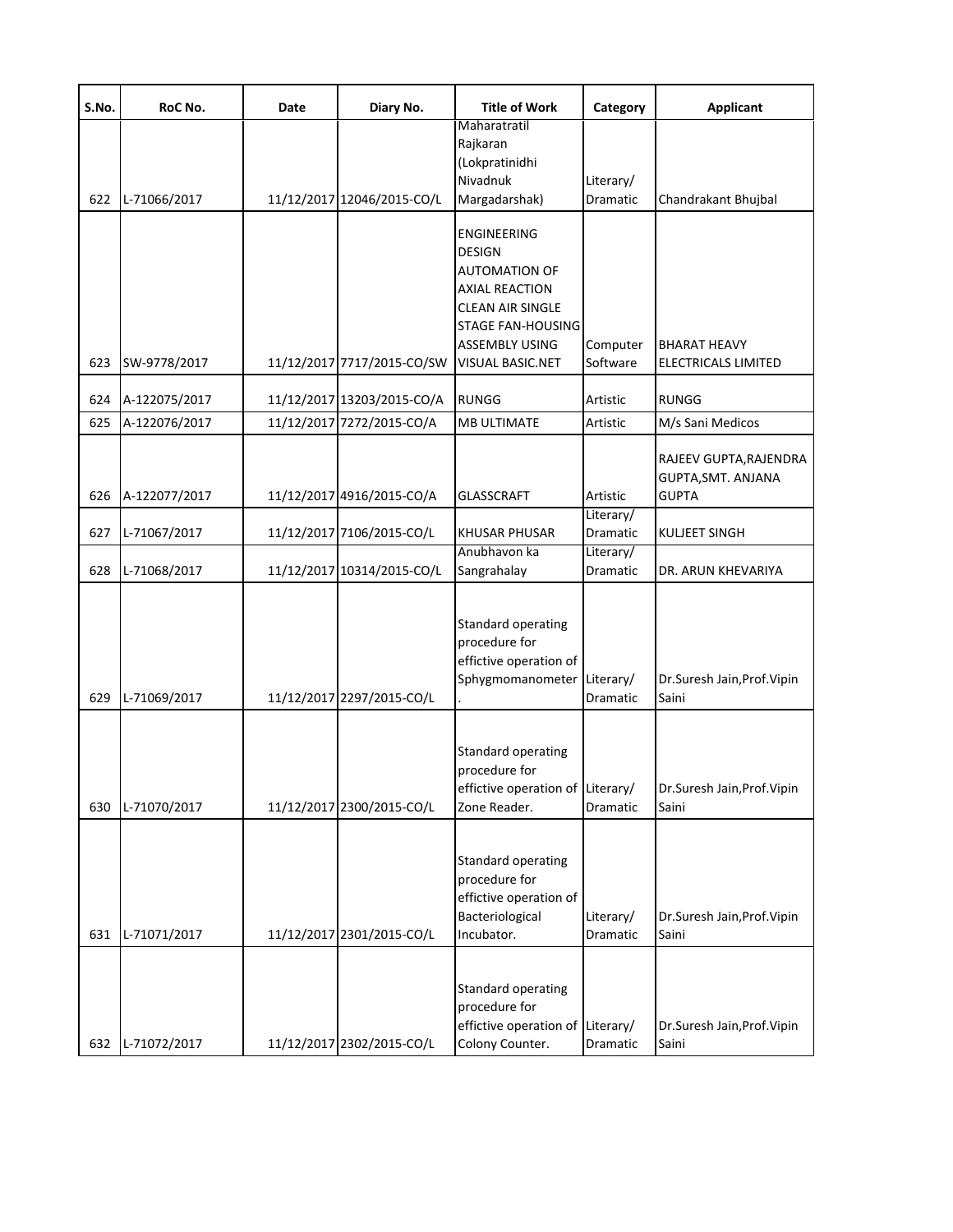| S.No. | RoC No.       | Date | Diary No.                  | <b>Title of Work</b>                                                                                                           | Category                     | <b>Applicant</b>                                |
|-------|---------------|------|----------------------------|--------------------------------------------------------------------------------------------------------------------------------|------------------------------|-------------------------------------------------|
| 633   | L-71073/2017  |      | 11/12/2017 2307/2015-CO/L  | <b>Standard operating</b><br>procedure for<br>effictive operation of Literary/<br>Tray Dryer.                                  | Dramatic                     | Dr.Suresh Jain, Prof. Vipin<br>Saini            |
| 634   | L-71074/2017  |      | 11/12/2017 2309/2015-CO/L  | Standard operating<br>procedure for<br>effictive operation of Literary/<br>Muffle Furnace.                                     | Dramatic                     | Dr.Suresh Jain, Prof. Vipin<br>Saini            |
| 635   | L-71075/2017  |      | 11/12/2017 2312/2015-CO/L  | Standard operating<br>procedure for<br>efficient operation of<br><b>High Performance</b><br>Liquid<br>Chromatograph(HPL<br>C). | Literary/<br><b>Dramatic</b> | Dr.Suresh Jain, Prof. Vipin<br>Saini            |
| 636   | L-71076/2017  |      | 11/12/2017 2314/2015-CO/L  | Standard operating<br>procedure for<br>effictive operation of<br>UV.Visible<br>Spectrophotometer.                              | Literary/<br>Dramatic        | Dr.Suresh Jain, Prof. Vipin<br>Saini            |
| 637   | A-122078/2017 |      | 11/12/2017 12254/2015-CO/A | <b>Our core Values</b><br>Synapse India Label                                                                                  | Artistic                     | Mr Shamit Khemka                                |
| 638   | SW-9779/2017  |      | 11/12/2017 6314/2015-CO/SW | Valuvox 'Action' Tool                                                                                                          | Computer<br>Software         | Arun Prabhu<br>Zee Entertainment                |
| 639   | L-71077/2017  |      | 11/12/2017 4478/2015-CO/L  | 321Go!                                                                                                                         | Literary/<br>Dramatic        | <b>Enterprises Limited</b>                      |
| 640   | L-71078/2017  |      | 11/12/2017 4477/2015-CO/L  | IDDARAMMAILU                                                                                                                   | Literary/<br>Dramatic        | Zee Entertainment<br><b>Enterprises Limited</b> |
| 641   | L-71079/2017  |      | 11/12/2017 14387/2017-CO/L | POWER POINT<br>PRESENTATION ON<br><b>OPTIMIZATION</b><br><b>TECHNIQUES</b>                                                     | Literary/<br>Dramatic        | PURUSHOTTAM<br>SHRIDHAR BARVE                   |
| 642   | L-71080/2017  |      | 11/12/2017 15274/2017-CO/L | www.intellisearchonl<br>ine.net                                                                                                | Literary/<br>Dramatic        | PAMESH CHANDRA SINGH                            |
| 643   | L-71081/2017  |      | 11/12/2017 15224/2017-CO/L | <b>POSTER</b><br>PRESENTATION ON<br>"DESIGN AND<br>DEVELOPMENT OF<br>POTTERY BITS AND<br><b>STRIP EXTRUDER</b><br>MACHINE"     | Literary/<br>Dramatic        | Dr.S.S.Chaudhari                                |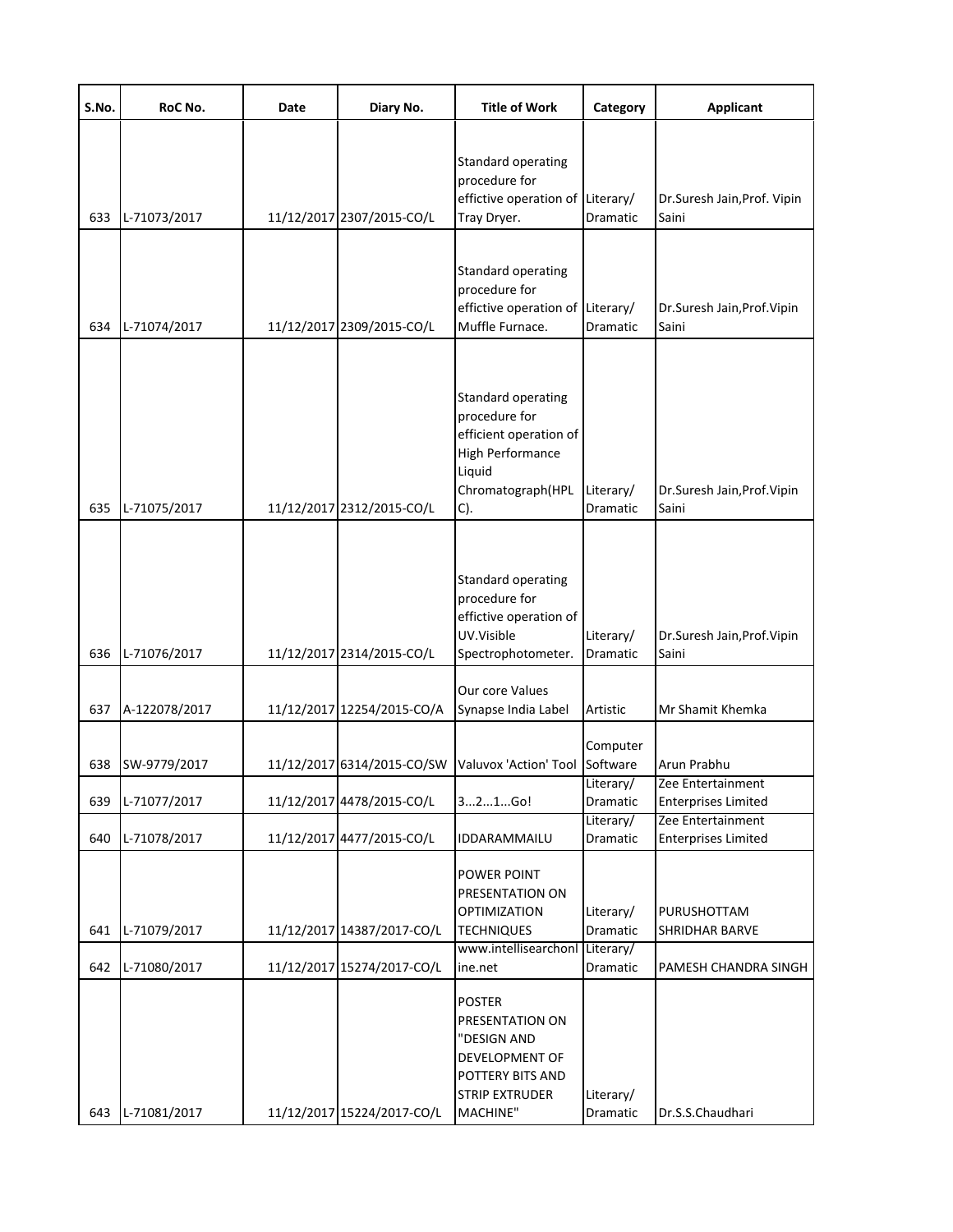| S.No. | RoC No.       | Date | Diary No.                  | <b>Title of Work</b>                                                                                                                      | Category                     | <b>Applicant</b>                                                                                                                   |
|-------|---------------|------|----------------------------|-------------------------------------------------------------------------------------------------------------------------------------------|------------------------------|------------------------------------------------------------------------------------------------------------------------------------|
| 644   | L-71082/2017  |      | 11/12/2017 14993/2017-CO/L | Prakash ka Mahattv                                                                                                                        | Literary/<br>Dramatic        | Rashmi Agnihotri                                                                                                                   |
| 645   | L-71083/2017  |      | 11/12/2017 15279/2017-CO/L | <b>INFORMATION</b><br><b>SECURITY</b>                                                                                                     | Literary/<br><b>Dramatic</b> | AMOL GAIKWAD, APURVA<br><b>NAIK</b>                                                                                                |
|       |               |      |                            | Design and<br>Fabrication of Solar<br>Still Water                                                                                         | Literary/                    |                                                                                                                                    |
| 646   | L-71084/2017  |      | 11/12/2017 15177/2017-CO/L | Purification                                                                                                                              | Dramatic                     | YOGESH S KAPNICHOR                                                                                                                 |
| 647   | A-122079/2017 |      | 11/12/2017 15202/2017-CO/A | <b>GAI CHHAP CHAKKI</b><br>FRESH ATTA (LABEL)                                                                                             | Artistic                     | Radha Kishan Gobind Ram<br>Ltd.                                                                                                    |
| 648   | A-122080/2017 |      | 11/12/2017 15199/2017-CO/A | <b>GAI CHHAP PURE</b><br>MUSTARD OIL<br>(LABEL)                                                                                           | Artistic                     | Radha Kishan Gobind Ram<br>Ltd.                                                                                                    |
| 649   | L-71085/2017  |      | 11/12/2017 14991/2017-CO/L |                                                                                                                                           | Literary/<br><b>Dramatic</b> | Apurb Anand                                                                                                                        |
| 650   | L-71086/2017  |      | 11/12/2017 10758/2017-CO/L | <b>CONTROL SCHEME</b><br><b>FOR STALL</b><br>PROTECTION OF<br>AXIAL FANS (ID, FD &<br>PA FANS) IN<br><b>THERMAL POWER</b><br><b>PLANT</b> | Literary/<br>Dramatic        | <b>BHARAT HEAVY</b><br><b>ELECTRICALS LIMITED</b>                                                                                  |
|       |               |      |                            | <b>SUPER TAPE WITH</b>                                                                                                                    |                              | ALPESHKUMAR<br><b>ARVINDBHAI</b><br>PATEL, ASHINBHAI<br>DAYABHAI<br>SANTOKI, MANISHKUMAR<br><b>ARVINDBHAI</b><br>PATEL, PARESHBHAI |
| 651   | A-122081/2017 |      | 11/12/2017 13222/2016-CO/A | <b>SPL LOGO</b><br><b>KINARE SE KINARE</b>                                                                                                | Artistic<br>Literary/        | DAYABHAI PATEL                                                                                                                     |
| 652   | L-71087/2017  |      | 11/12/2017 15296/2017-CO/L | <b>TAK</b><br><b>SOFTWARE</b>                                                                                                             | Dramatic<br>Literary/        | <b>DEVKARAN SINGH</b>                                                                                                              |
| 653   | L-71088/2017  |      | 11/12/2017 15258/2017-CO/L | <b>ENGINEERING</b>                                                                                                                        | Dramatic                     | AMOL D GAIKWAD                                                                                                                     |
|       |               |      |                            | DEVELOPMENT OF<br><b>IMAGE</b><br>SEGMENTATION<br>ALGORITHM USING<br><b>IMAGE STITCHING</b>                                               | Literary/                    |                                                                                                                                    |
| 654   | L-71089/2017  |      | 11/12/2017 14285/2017-CO/L | <b>TECHNIQUES</b>                                                                                                                         | Dramatic<br>Literary/        | Amoli Belsare                                                                                                                      |
| 655   | L-71090/2017  |      | 11/12/2017 14341/2017-CO/L | <b>BRILLIANT STREET</b>                                                                                                                   | Dramatic                     | P. SRIDHAR,                                                                                                                        |
| 656   | A-122082/2017 |      | 11/12/2017 7203/2016-CO/A  | ABCDESI                                                                                                                                   | Artistic                     | <b>MS PRITI PAUL</b>                                                                                                               |
| 657   | A-122083/2017 |      | 11/12/2017 13798/2016-CO/A | WUD WORLD<br>UNIVERSITY OF<br><b>DESIGN</b>                                                                                               | Artistic                     | OM PARKASH BANSAL<br>EDUCATIONAL & SOCIAL<br><b>WELFARE TRUST</b>                                                                  |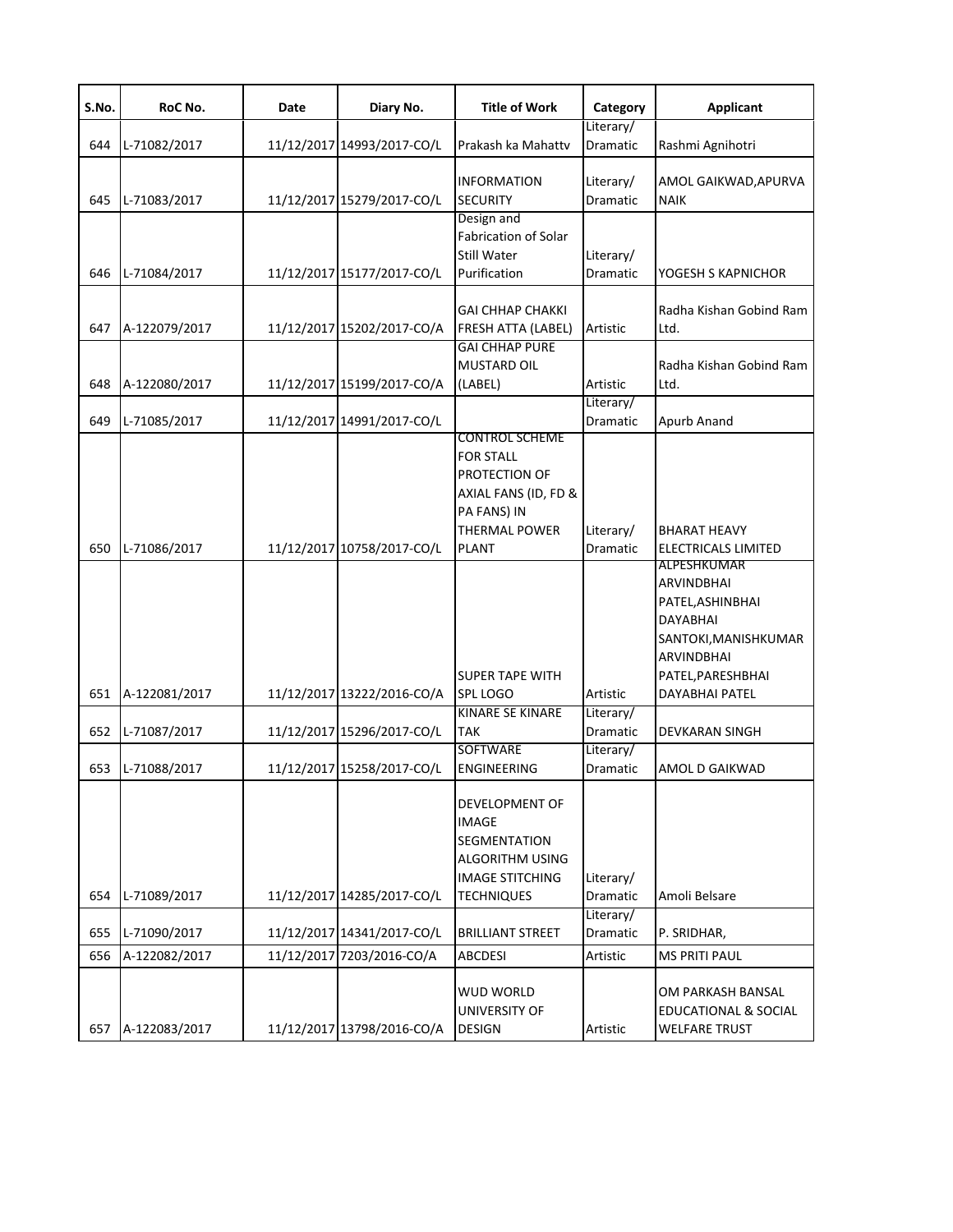| S.No.      | RoC No.                    | Date | Diary No.                                               | <b>Title of Work</b>                                                                                          | Category                           | <b>Applicant</b>                                                       |
|------------|----------------------------|------|---------------------------------------------------------|---------------------------------------------------------------------------------------------------------------|------------------------------------|------------------------------------------------------------------------|
| 658        | L-71091/2017               |      | 11/12/2017 14391/2017-CO/L                              | <b>FACE RECOGNITION</b><br>FOR BIOMETRIC<br><b>DOOR UNLOCKING</b><br><b>SYSTEM</b>                            | Literary/<br>Dramatic              | Mrs. Sukeshini P.Balwir                                                |
| 659        | L-71092/2017               |      | 11/12/2017 7407/2016-CO/L                               | <b>JAGUAR</b>                                                                                                 | Literary/<br><b>Dramatic</b>       | <b>MRS SHANTA ARNOLD</b>                                               |
| 660        | L-71093/2017               |      | 11/12/2017 14333/2017-CO/L                              | <b>RFID Based Student</b><br>Attendance System                                                                | Literary/<br>Dramatic              | RUPESH WAGH                                                            |
| 661        | L-71094/2017               |      | 11/12/2017 14459/2017-CO/L                              | Comparative Study of<br>Lateral Load<br>Resistivity System of<br>Multistoried<br><b>Buildings</b>             | Literary/<br><b>Dramatic</b>       | Vilas G. Meshram                                                       |
| 662        | L-71095/2017               |      | 11/12/2017 14056/2017-CO/L                              | EK NAAM TAARE<br>SANSAAR                                                                                      | Literary/<br>Dramatic              | RADHA SOAMI SATSANG<br><b>BEAS</b>                                     |
| 663        | L-71096/2017               |      | 11/12/2017 14386/2017-CO/L                              | Treatment of<br>Domestic<br>Wastewater By Using Literary/<br><b>Graded Media Filter</b><br><b>AN APPROACH</b> | Dramatic                           | Charuta Waghmare                                                       |
| 664        | L-71097/2017               |      | 11/12/2017 14309/2017-CO/L                              | <b>TOWARDS HOME</b><br><b>AUTOMATION</b>                                                                      | Literary/<br>Dramatic              | Mr. Chandu Vaidya                                                      |
| 665        | L-71098/2017               |      | 11/12/2017 14331/2017-CO/L                              | <b>GSM BASED ATM</b><br><b>SECURITY SYSTEM</b><br><b>USING FACE</b><br><b>RECOGNITION</b>                     | Literary/<br>Dramatic<br>Literary/ | Mr. Shashant Jaykar                                                    |
| 666        | L-71099/2017               |      | 11/12/2017 14060/2017-CO/L                              | Hidden Hero                                                                                                   | Dramatic<br>Literary/              | Mr.Hardik Solanki                                                      |
| 667        | L-71100/2017               |      | 12/12/2017 13860/2016-CO/L                              | PULVERIZED<br>Chandre Di Nazar                                                                                | Dramatic                           | Pranav Chaturvedi<br><b>Pride Motion Pictures</b>                      |
| 668<br>669 | M-484/2017<br>L-71101/2017 |      | 12/12/2017 3081/2016-CO/M<br>12/12/2017 54985/2014-CO/L | Buri<br><b>KOMPKIN MSSSC</b><br><b>TUTOR</b>                                                                  | Music<br>Literary/<br>Dramatic     | <b>Private Limited</b><br><b>SUMCONCEPTS</b><br>TECHNOLOGIES PVT. LTD. |
| 670        | M-485/2017                 |      | 12/12/2017 3080/2016-CO/M                               | Ishq Ishq                                                                                                     | Music                              | <b>Pride Motion Pictures</b><br>Private Limited                        |
| 671        | M-486/2017                 |      | 12/12/2017 3083/2016-CO/M                               | Aatishbaazi Ishq                                                                                              | Music                              | <b>Pride Motion Pictures</b><br>Private Limited                        |
| 672        | M-487/2017                 |      | 12/12/2017 3084/2016-CO/M                               | Tere Ser Chad ke<br>Marjaungi                                                                                 | Music                              | <b>Pride Motion Pictures</b><br>Private Limited                        |
| 673        | L-71102/2017               |      | 12/12/2017 14906/2017-CO/L                              | Live Show: THE NEXT<br><b>SUPERSTAR</b>                                                                       | Literary/<br>Dramatic              | Prashant Aggrawal                                                      |
| 674        | L-71103/2017               |      | 12/12/2017 14727/2017-CO/L                              | CHU LUNGA MEI<br>AASMAN                                                                                       | Literary/<br>Dramatic              | SHANKAR KHILLO                                                         |
| 675        | M-488/2017                 |      | 12/12/2017 13491/2017-CO/M                              | <b>JIYAARA</b>                                                                                                | Music                              | Abhishek Pandey, aka K S<br>Abhishek                                   |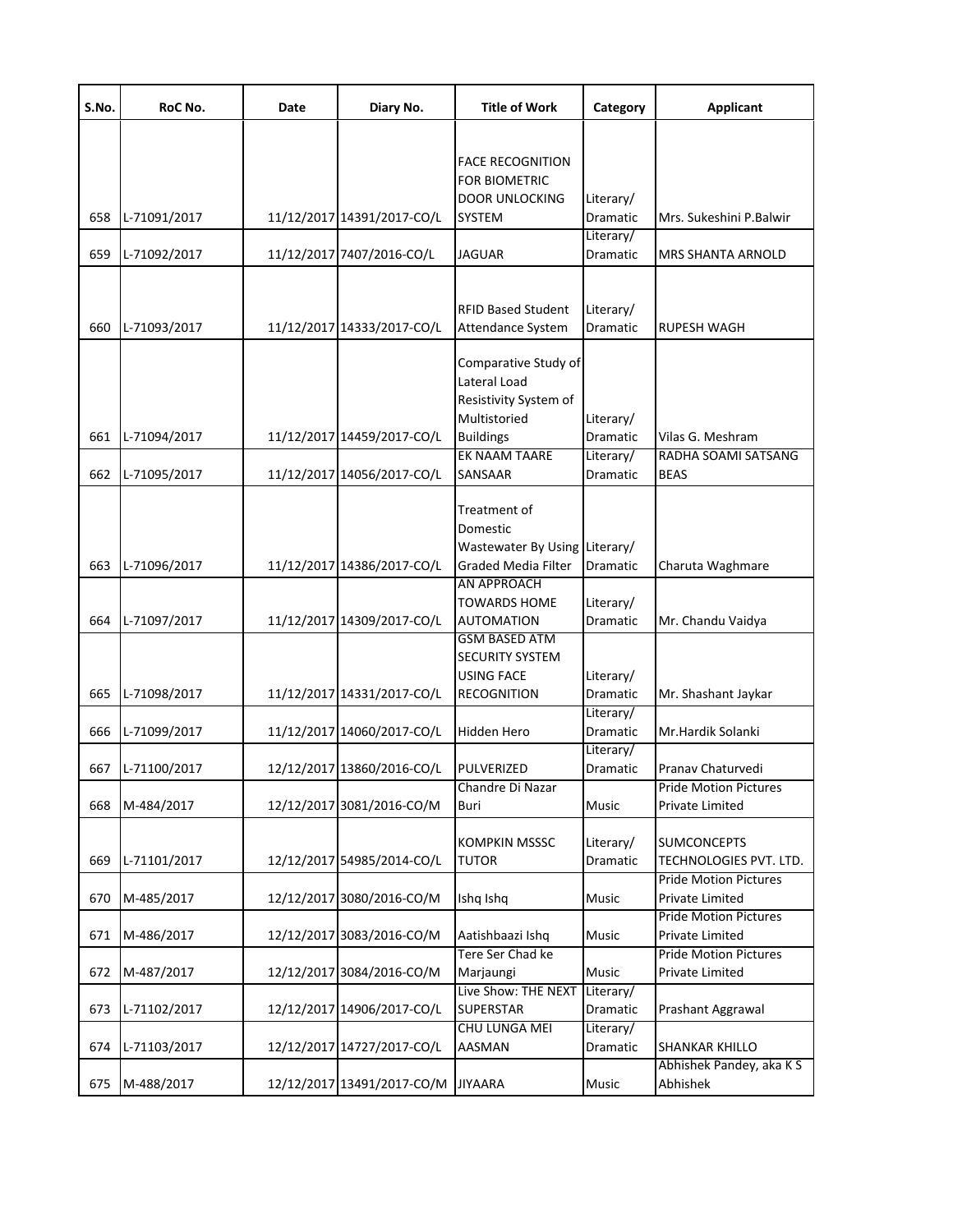| S.No.      | RoC No.                    | Date | Diary No.                                               | <b>Title of Work</b>                                                                                         | Category                       | <b>Applicant</b>                                                         |
|------------|----------------------------|------|---------------------------------------------------------|--------------------------------------------------------------------------------------------------------------|--------------------------------|--------------------------------------------------------------------------|
| 676        | L-71104/2017               |      | 12/12/2017 14528/2017-CO/L                              | An investigation into<br>rural water supply<br>and sanitation<br>conditions in villages<br>Raipur and Hingna | Literary/<br>Dramatic          | Shantanu R.Khandeshwar                                                   |
| 677        | A-122084/2017              |      | 12/12/2017 14643/2017-CO/A                              | CLICK ART MUSEUM                                                                                             | Artistic                       | P. SRIDHAR, SOLE<br>PROPRIETOR, TRADING AS<br><b>CLICK ART MUSEUM</b>    |
| 678        | L-71105/2017               |      | 12/12/2017 11745/2017-CO/L                              | 7C'S INSTRUCTIONAL Literary/<br><b>MODEL</b>                                                                 | Dramatic                       | AMANDEEP KAUR                                                            |
| 679<br>680 | L-71106/2017<br>M-489/2017 |      | 12/12/2017 14708/2017-CO/L<br>12/12/2017 3082/2016-CO/M | MIND ACTIVATION<br>THROUGH<br><b>EDUCATION (MATE)</b><br>Dil De Meharma Ve                                   | Literary/<br>Dramatic<br>Music | <b>DR. NAND KUMAR</b><br><b>Pride Motion Pictures</b><br>Private Limited |
| 681        | A-122085/2017              |      | 12/12/2017 14796/2017-CO/A                              | NEW GOUTAM ANKH<br>KHAINI NO 112 WITH<br>PHOTOGRAPH OF<br>PROPRIETOR LABEL                                   | Artistic                       | SAJJAN KUMAR SINGH                                                       |
| 682        | L-71107/2017               |      | 12/12/2017 4400/2016-CO/L                               | Dr.BABASHEB<br>AMBEDKAR-<br>JEEVANPRAVAS                                                                     | Literary/<br>Dramatic          | RAKESH SHIVRAM BHISE                                                     |
| 683        | L-71108/2017               |      | 12/12/2017 14728/2017-CO/L                              | TU PAAS HAI YEH PAL Literary/<br>KUCH KHAS HAI                                                               | Dramatic                       | SHANKAR KHILLO                                                           |
| 684        | L-71109/2017               |      | 12/12/2017 13443/2017-CO/L                              | Efficient FIR Filter<br>Architecture for<br>Fixed and<br>Reconfigurable<br><b>Applications</b>               | Literary/<br>Dramatic          | Vilas                                                                    |
| 685        | CF-3940/2017               |      | 12/12/2017 14680/2017-CO/CF                             | <b>UPAR PANKHA</b><br>CHALTA HAI-2                                                                           | Cinematogr<br>aph Film         | <b>CRAZY CUB ANIMATION</b><br>STUDIO PVT. LTD                            |
| 686        | CF-3941/2017               |      | 12/12/2017 14686/2017-CO/CF BAARISH AAYI                |                                                                                                              | Cinematogr<br>aph Film         | <b>CRAZY CUB ANIMATION</b><br>STUDIO PVT. LTD                            |
| 687        | CF-3942/2017               |      | 12/12/2017 14683/2017-CO/CF DHOBI AAYA                  |                                                                                                              | Cinematogr<br>aph Film         | <b>CRAZY CUB ANIMATION</b><br>STUDIO PVT. LTD.                           |
| 688        | CF-3943/2017               |      |                                                         | 12/12/2017 14679/2017-CO/CF AAJ MANGALVAR HAI aph Film                                                       | Cinematogr                     | <b>CRAZY CUB ANIMATION</b><br>STUDIO PVT. LTD                            |
| 689        | CF-3944/2017               |      | 12/12/2017 14684/2017-CO/CF MUMY KI ROTI                |                                                                                                              | Cinematogr<br>aph Film         | <b>CRAZY CUB ANIMATION</b><br>STUDIO PVT. LTD                            |
| 690        | L-71110/2017               |      | 12/12/2017 5085/2016-CO/L                               | Bhargav                                                                                                      | Literary/<br>Dramatic          | Anita Prajapati                                                          |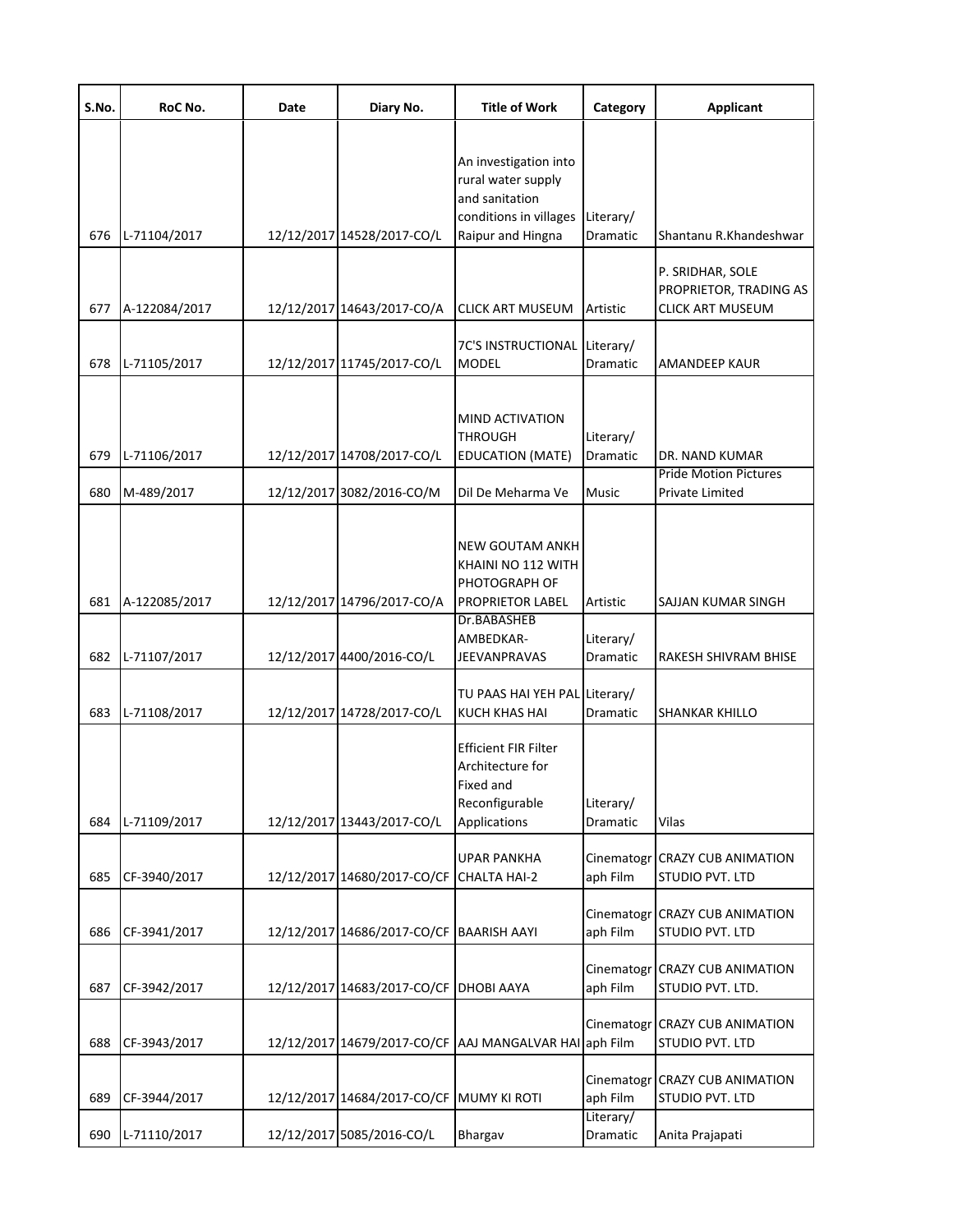| S.No. | RoC No.       | Date | Diary No.                   | <b>Title of Work</b>                       | Category              | <b>Applicant</b>                           |
|-------|---------------|------|-----------------------------|--------------------------------------------|-----------------------|--------------------------------------------|
|       |               |      |                             | Madhur Nathyanchi                          | Literary/             |                                            |
| 691   | L-71111/2017  |      | 12/12/2017 5211/2016-CO/L   | Saptpadi                                   | Dramatic              | Anita Prajapati                            |
|       |               |      |                             | Jawaai Maajha Guna                         | Literary/             |                                            |
| 692   | L-71112/2017  |      | 12/12/2017 5210/2016-CO/L   | Cha                                        | Dramatic              | Anita Prajapati                            |
| 693   | L-71113/2017  |      | 12/12/2017 6126/2016-CO/L   | Mandal Pura filmy<br>Hai                   | Literary/<br>Dramatic | Anita Prajapati                            |
|       |               |      |                             |                                            |                       |                                            |
|       |               |      |                             |                                            |                       | INTEGRATED<br><b>ASSOCIATION OF MICRO</b>  |
|       |               |      |                             |                                            |                       | SMALL AND MEDIUM                           |
| 694   | A-122086/2017 |      | 12/12/2017 9129/2016-CO/A   | altoofaltoo.com                            | Artistic              | <b>ENTERPRISES OF INDIA</b>                |
|       |               |      |                             | <b>EIS EVOLUTION</b>                       |                       |                                            |
|       |               |      |                             | <b>INTERNATIONAL</b>                       |                       | DEEN DYAL CHAUDHARY [                      |
| 695   | A-122087/2017 |      | 12/12/2017 12905/2016-CO/A  | <b>SCHOOL</b>                              | Artistic              | PROP.]                                     |
|       |               |      |                             | Country<br>Development Plan -              | Literary/             | Abhijeet Madhukar                          |
| 696   | L-71114/2017  |      | 12/12/2017 11760/2016-CO/L  | <b>INDIA</b>                               | Dramatic              | Deshpande                                  |
|       |               |      |                             | Reminiscence of A                          | Literary/             |                                            |
| 697   | L-71115/2017  |      | 12/12/2017 10494/2016-CO/L  | Seeker                                     | Dramatic              | Kapil Kumar Bhaskar                        |
|       |               |      |                             | D DISCOVERY and                            |                       | Discovery                                  |
| 698   | A-122088/2017 |      | 12/12/2017 13277/2016-CO/A  | Globe Logo                                 | Artistic              | Communications, LLC                        |
|       |               |      |                             | <b>ANIMAL PLANET</b>                       |                       | Discovery                                  |
| 699   | A-122089/2017 |      | 12/12/2017 13278/2016-CO/A  | LOGO                                       | Artistic              | Communications, LLC                        |
| 700   | A-122090/2017 |      | 12/12/2017 12332/2017-CO/A  | <b>SHINE</b>                               | Artistic              | RAVI KUMAR BANSAL                          |
|       |               |      |                             | <b>DISCOVERY</b> and                       |                       | Discovery                                  |
| 701   | A-122091/2017 |      | 12/12/2017 13279/2016-CO/A  | Globe Logo                                 | Artistic              | Communications, LLC                        |
|       |               |      |                             |                                            |                       | T.CHANDRASHEKHAR,C.U                       |
|       |               |      |                             | <b>SUNDARA TAMIL</b><br>ELAKKANA PAYIRCHI- | Literary/             | MA MAHESHWARI,C.<br><b>GOWTHAM RAJ AND</b> |
| 702   | L-71116/2017  |      | 12/12/2017 5182/2016-CO/L   | STANDARD-IV                                | Dramatic              | <b>C.AJITH SHIVKUMAR</b>                   |
| 703   | A-122092/2017 |      | 12/12/2017 6212/2016-CO/A   | <b>FB RW 5442 CP</b>                       | Artistic              | <b>ROBY FRANCIS</b>                        |
| 704   | A-122093/2017 |      | 12/12/2017 6210/2016-CO/A   | <b>FW RB 5441 CP</b>                       | Artistic              | <b>ROBY FRANCIS</b>                        |
| 705   | A-122094/2017 |      | 12/12/2017 9149/2016-CO/A   | <b>GAJIWALA</b>                            | Artistic              | <b>GAJIWALA SAREES</b>                     |
|       |               |      |                             |                                            |                       |                                            |
| 706   | A-122095/2017 |      | 12/12/2017 6192/2016-CO/A   | <b>FW RB 5110 CP</b>                       | Artistic              | <b>ROBY FRANCIS</b>                        |
|       |               |      |                             | <b>Intelligent Traffic</b>                 |                       |                                            |
|       |               |      |                             | Control System For                         | Literary/             |                                            |
| 707   | L-71117/2017  |      | 12/12/2017 14291/2017-CO/L  | Emergency                                  | Dramatic              | Abhishek Madankar                          |
|       |               |      |                             |                                            |                       |                                            |
|       |               |      | 12/12/2017 14584/2017-CO/SR | <b>MUDHAL PENN</b>                         | Sound                 | Sony Music Entertainment                   |
| 708   | SR-13026/2017 |      |                             | <b>NEEYE</b>                               | Recording             | India Pvt. Ltd.                            |
| 709   | A-122096/2017 |      | 12/12/2017 6190/2016-CO/A   | <b>FW RB 5456</b>                          | Artistic<br>Literary/ | <b>ROBY FRANCIS</b>                        |
| 710   | L-71118/2017  |      | 12/12/2017 4400/2017-CO/L   | The Nectar                                 | Dramatic              | Abhijit Dwivedi                            |
|       |               |      |                             |                                            |                       |                                            |
|       |               |      |                             |                                            | Computer              |                                            |
| 711   | SW-9780/2017  |      | 12/12/2017 9350/2017-CO/SW  | Technas Framework                          | Software              | <b>Technas Solution</b>                    |
| 712   | L-71119/2017  |      | 12/12/2017 13165/2017-CO/L  | TaNjun                                     | Literary/<br>Dramatic | Ram Sampath                                |
|       |               |      |                             |                                            |                       |                                            |
| 713   | A-122097/2017 |      | 12/12/2017 6189/2016-CO/A   | FW RB 5240 CP & SL                         | Artistic              | <b>ROBY FRANCIS</b>                        |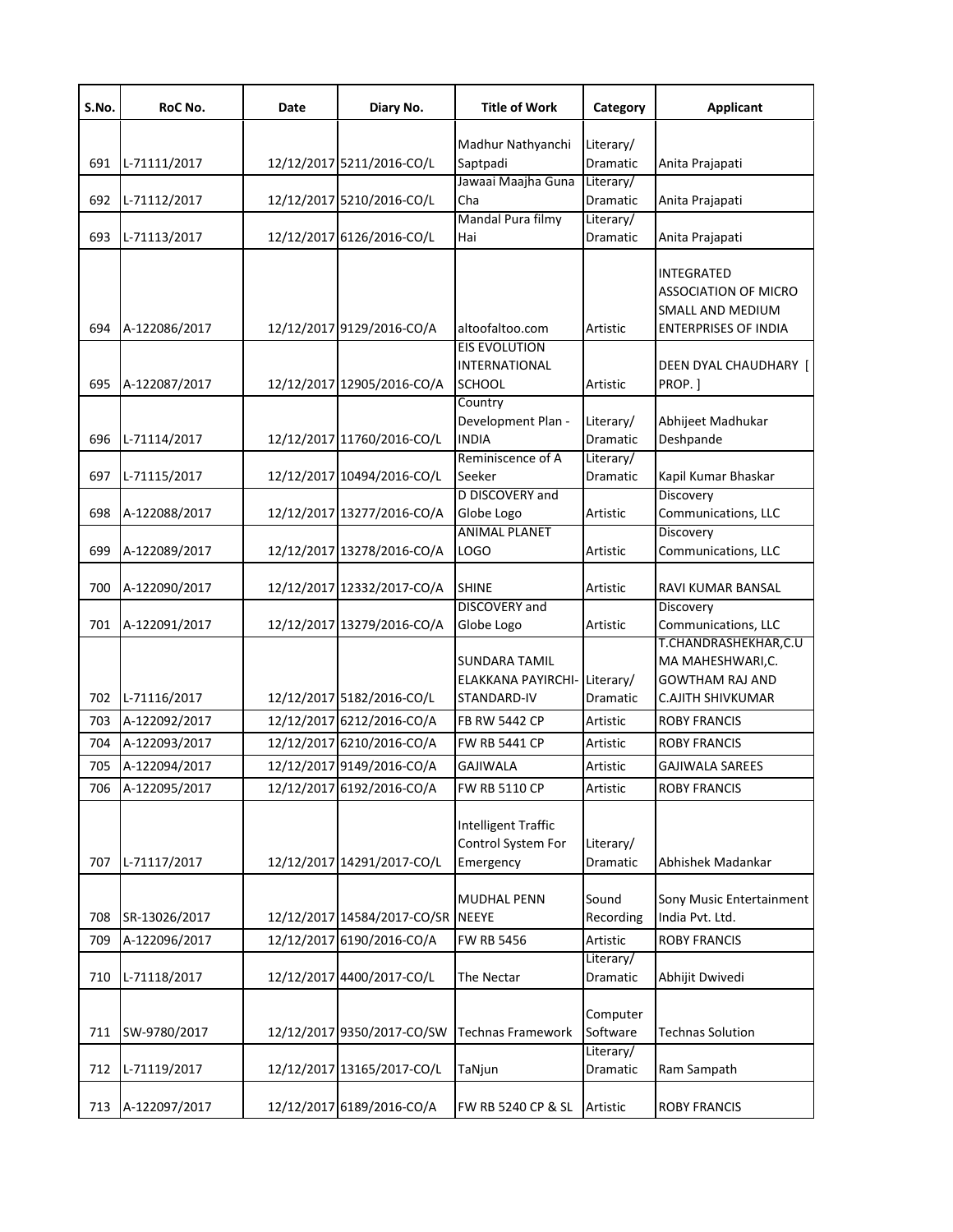| S.No.      | RoC No.                      | Date | Diary No.                                                | <b>Title of Work</b>                                                   | Category                           | <b>Applicant</b>                                             |
|------------|------------------------------|------|----------------------------------------------------------|------------------------------------------------------------------------|------------------------------------|--------------------------------------------------------------|
| 714        | A-122098/2017                |      | 12/12/2017 13715/2017-CO/A                               | <b>MARUTI GENUINE</b><br>PARTS KA SAMPARK<br>ABHIYAAN 2.0<br>(ENGLISH) | Artistic                           | MARUTI SUZUKI INDIA<br>LIMITED                               |
| 715        | A-122099/2017                |      | 12/12/2017 13708/2017-CO/A                               | <b>MARUTI GENUINE</b><br>PARTS KA SAMPARK<br>ABHIYAAN 2.0<br>(HINDI)   | Artistic                           | MARUTI SUZUKI INDIA<br>LIMITED                               |
| 716        | SW-9781/2017                 |      | 12/12/2017 90/2017-CO/SW                                 | <b>MAKING THING</b><br><b>EASIER</b>                                   | Computer<br>Software               | BASANT CHAWLA                                                |
| 717        | L-71120/2017                 |      | 12/12/2017 13520/2017-CO/L                               | <b>STRATEGIC</b><br><b>INVENTOR MANUAL</b><br><b>MANUFACTURE OF</b>    | Literary/<br>Dramatic<br>Literary/ | <b>BananalP Counsels</b><br><b>MEXUS EDUCATION</b>           |
| 718<br>719 | L-71121/2017<br>L-71122/2017 |      | 12/12/2017 15627/2012-CO/L<br>12/12/2017 15620/2012-CO/L | <b>CANE SUGAR</b><br><b>WJEEL ACLE SCTEW</b><br><b>JACK AND GEARS</b>  | Dramatic<br>Literary/<br>Dramatic  | PRIVATE LIMITED<br><b>MEXUS EDUCATION</b><br>PRIVATE LIMITED |
| 720        | A-122100/2017                |      | 12/12/2017 6110/2016-CO/A                                | FW RB 5299 CP & SL                                                     | Artistic                           | ROBY FRANCIS                                                 |
| 721        | A-122101/2017                |      | 12/12/2017 6109/2016-CO/A                                | FW RB 5552 CP & SL                                                     | Artistic                           | ROBY FRANCIS                                                 |
| 722        | SR-13027/2017                |      | 12/12/2017 14619/2017-CO/SR LESA PARAKKUDHU              |                                                                        | Sound<br>Recording                 | Sony Music Entertainment<br>India Pvt.Ltd.                   |
| 723        | A-122102/2017                |      | 12/12/2017 6108/2016-CO/A                                | FW RB 5164 CP & SL                                                     | Artistic                           | <b>ROBY FRANCIS</b>                                          |
| 724        | A-122103/2017                |      | 12/12/2017 9121/2017-CO/A                                | <b>CLIK GREEN</b>                                                      | Artistic                           | NATURELAND ORGANIC<br><b>FOODS PRIVATE LIMITED</b>           |
| 725        | SR-13028/2017                |      | 12/12/2017 14510/2017-CO/SR AASAI                        | ADA ENGENGUM                                                           | Sound<br>Recording                 | Sony Music Entertainment<br>India Pvt. Ltd.                  |
| 726        | L-71123/2017                 |      | 12/12/2017 6956/2016-CO/L                                | THE LADY WHO<br><b>FOUND PURPOSE IN</b><br>LIFE                        | Literary/<br>Dramatic              | Rajan Aggarwal                                               |
| 727        | A-122104/2017                |      | 12/12/2017 13947/2017-CO/A                               | Padmini Jasmine<br>Ultimo                                              | Artistic                           | Mr.Ravikiran N.Vemulkar                                      |
| 728        | A-122105/2017                |      | 12/12/2017 1100/2016-CO/A                                | <b>TOC Touch Of Class</b>                                              | Artistic                           | <b>GAURAV KHATRI</b>                                         |
| 729        | L-71124/2017                 |      | 12/12/2017 13428/2017-CO/L                               | The Adventures of<br>the Gutsy Six                                     | Literary/<br>Dramatic              | AARYAN KAMDAR                                                |
| 730        | SR-13029/2017                |      | 12/12/2017 14623/2017-CO/SR                              | PULI URUMUDHU                                                          | Sound<br>Recording                 | Sony Music Entertainment<br>India Pvt Ltd.                   |
| 731        | A-122106/2017                |      | 12/12/2017 6253/2016-CO/A                                | <b>INSPIRED</b><br>ENTERTAINMENT<br><b>LOGO</b>                        | Artistic                           | PERIMETERS MEDIA<br>PRIVATE LIMITED                          |
| 732        | L-71125/2017                 |      | 12/12/2017 2582/2016-CO/L                                | K CLASS CLASS 10<br><b>BOOK 1 CIVICS</b>                               | Literary/<br>Dramatic              | M/S. IL &FS EDUCATION &<br>TECHNOLOGY SERVICES<br>LIMITED    |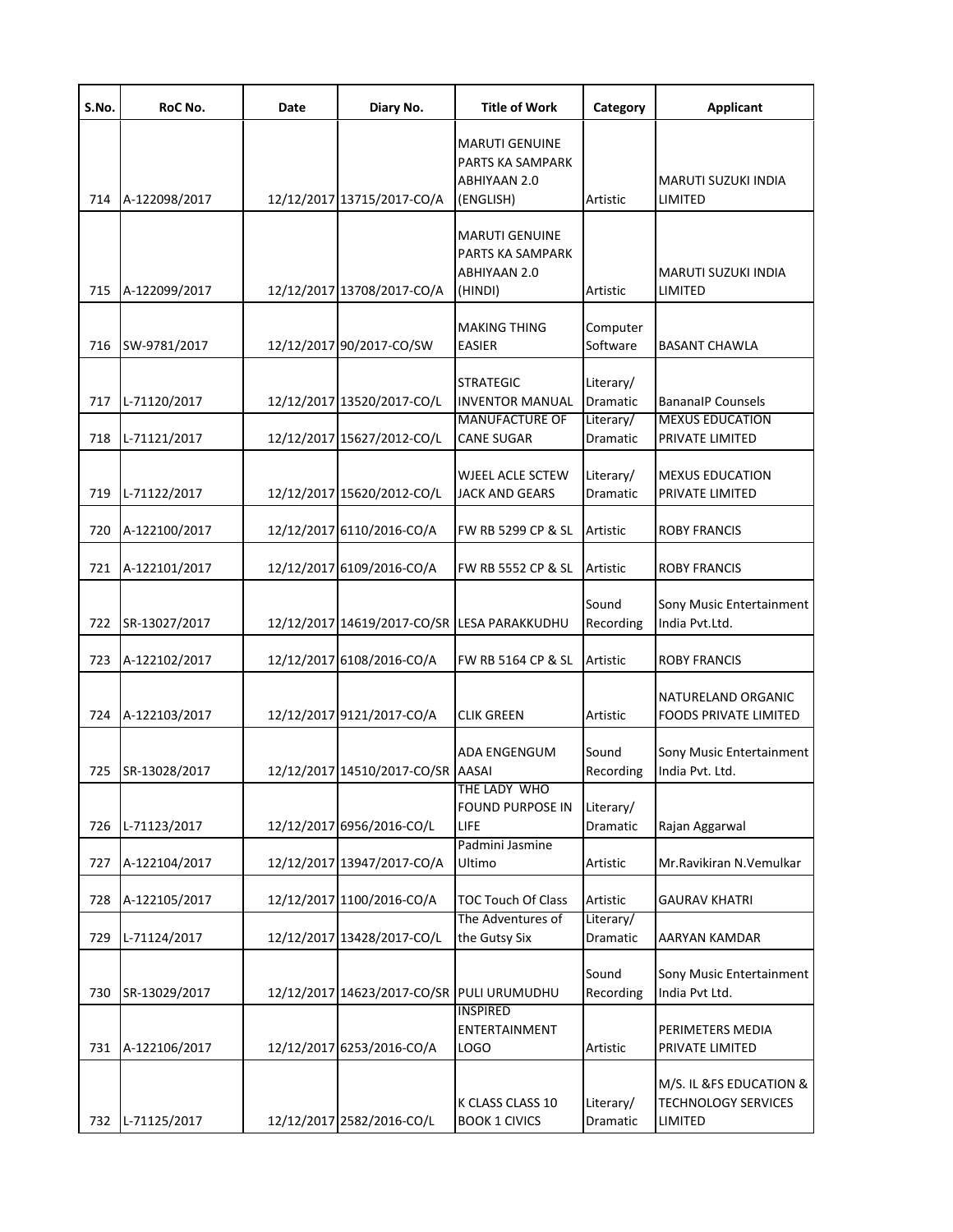| S.No. | RoC No.       | Date | Diary No.                                   | <b>Title of Work</b>                                                                                                                                                 | Category              | <b>Applicant</b>                                                  |
|-------|---------------|------|---------------------------------------------|----------------------------------------------------------------------------------------------------------------------------------------------------------------------|-----------------------|-------------------------------------------------------------------|
| 733   | A-122107/2017 |      | 12/12/2017 11336/2017-CO/A                  | <b>CASHMERE CRAFT</b><br>(LABEL)                                                                                                                                     | Artistic              | Parmindar Singh Gulati<br>Trading As M/s. Old Village<br>Overseas |
| 734   | L-71126/2017  |      | 12/12/2017 4849/2016-CO/L                   | <b>IMPLEMENTATION</b><br>OF SEQUENCE USING<br>THE CONCEPT OF<br><b>MAIN SEQUENCE</b><br><b>TRIGGERING THE</b><br><b>DYNAMIC</b><br>NUMBERED SUB-<br><b>SEQUENCES</b> | Literary/<br>Dramatic | <b>BHARAT HEAVY</b><br>ELECTRICALS LIMITED                        |
| 735   | CF-3945/2017  |      | 12/12/2017 14026/2016-CO/CF                 | <b>IDD MUBARAK</b>                                                                                                                                                   | aph Film              | Cinematogr MR SANJAY RAMESH<br><b>MALHOTRA</b>                    |
| 736   | L-71127/2017  |      | 12/12/2017 14048/2017-CO/L                  | <b>Motivational Quotes</b><br>for one and all<br><b>DIVYA GEORGE</b>                                                                                                 | Literary/<br>Dramatic | Sandeep Ravidutt Sharma                                           |
| 737   | A-122108/2017 |      | 12/12/2017 9513/2016-CO/A                   | <b>ILLUSTRATION FOLIO-</b><br>2015                                                                                                                                   | Artistic              | DIVYA GEORGE VETTATH                                              |
| 738   | L-71128/2017  |      | 12/12/2017 14312/2017-CO/L                  | Design of A Wireless<br><b>Medical Monitoring</b><br><b>System Using Zigbee</b><br>Technology                                                                        | Literary/<br>Dramatic | Pravin W. Jaronde                                                 |
| 739   | L-71129/2017  |      | 12/12/2017 14315/2017-CO/L                  | <b>Digital Electronics</b><br>And Fundamental of<br>Microprocessor                                                                                                   | Literary/<br>Dramatic | Pravin W. Jaronde                                                 |
| 740   | L-71130/2017  |      | 12/12/2017 12690/2016-CO/L                  | <b>VRICA: Comic Book</b><br>Series                                                                                                                                   | Literary/<br>Dramatic | Aniruddho Chakraborty                                             |
| 741   | SR-13030/2017 |      |                                             | 12/12/2017 14542/2017-CO/SR KADHAL THANDORA                                                                                                                          | Sound<br>Recording    | Sony music entertainment<br>India pvt ltd. A<br><b>INFOSCOPE</b>  |
| 742   | A-122109/2017 |      | 12/12/2017 14064/2017-CO/A                  | <b>FAIRDECOR 01</b>                                                                                                                                                  | Artistic              | <b>TECHSOLUTIONS PRIVATE</b><br>LIMITED                           |
| 743   | L-71131/2017  |      | 12/12/2017 14163/2017-CO/L                  | <b>ASHIS' HYPOTENUSE-</b><br><b>PERIMETER</b><br><b>FORMULA</b>                                                                                                      | Literary/<br>Dramatic | Ashis Agarwal                                                     |
| 744   | SR-13031/2017 |      | 12/12/2017 14603/2017-CO/SR AAYIRAM VANAVIL |                                                                                                                                                                      | Sound<br>Recording    | Sony Music Entertainment<br>India Pvt Ltd.                        |
| 745   | L-71132/2017  |      | 12/12/2017 14068/2017-CO/L                  | ANMOLJEEWAN RJ-<br>35-PRATAPGARH                                                                                                                                     | Literary/<br>Dramatic | <b>RAKHI ARORA</b><br>PROPRIETOR OF VISHVAS<br><b>PRODUCTIONS</b> |
| 746   | A-122110/2017 |      | 12/12/2017 7727/2015-CO/A                   | <b>MDOM LABEL</b>                                                                                                                                                    | Artistic              | M/S MATRUMAL<br>DHANNALAL OIL MILL                                |
| 747   | L-71133/2017  |      | 12/12/2017 15276/2017-CO/L                  | Antenna Theory and<br>Design                                                                                                                                         | Literary/<br>Dramatic | Sachin Khade                                                      |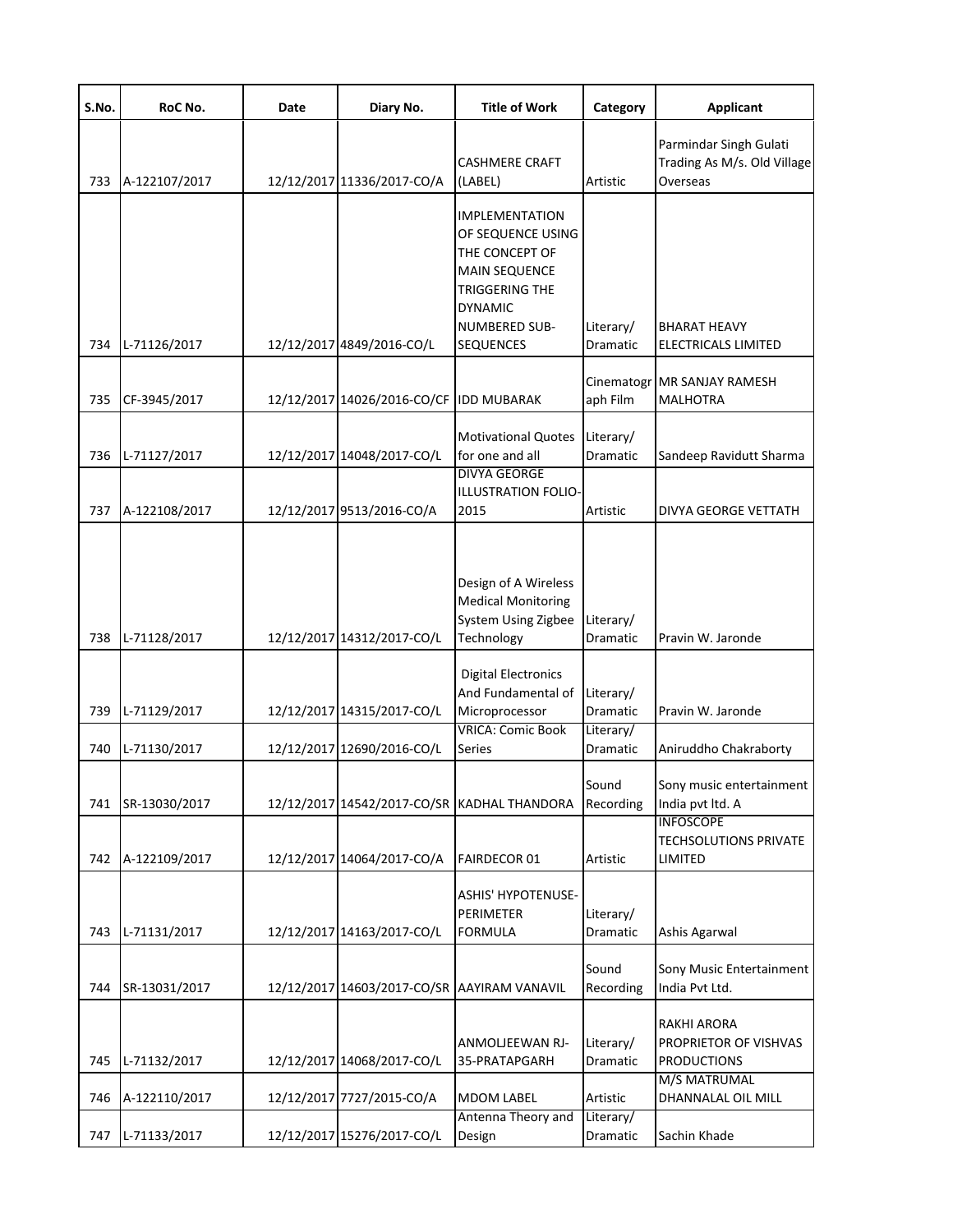| S.No. | RoC No.       | Date | Diary No.                          | <b>Title of Work</b>                                                                            | Category                     | <b>Applicant</b>                                           |
|-------|---------------|------|------------------------------------|-------------------------------------------------------------------------------------------------|------------------------------|------------------------------------------------------------|
|       |               |      |                                    |                                                                                                 |                              | M/S NATWARLAL                                              |
| 748   | A-122111/2017 |      | 12/12/2017 11511/2016-CO/A         | <b>NMJ LABEL</b>                                                                                | Artistic                     | MORARJI JARIWALA, adult                                    |
| 749   | L-71134/2017  |      | 12/12/2017 15090/2017-CO/L         | <b>AUTOMATED TOLL</b><br><b>BOOTH SYSTEM</b>                                                    | Literary/<br>Dramatic        | Mr. Alok Chauhan                                           |
|       |               |      |                                    | Moringa Oleifera -                                                                              |                              |                                                            |
|       |               |      |                                    | The Natural                                                                                     | Literary/                    |                                                            |
| 750   | L-71135/2017  |      | 12/12/2017 15040/2017-CO/L         | Coagulant                                                                                       | Dramatic                     | Pallavi S. Chakole                                         |
| 751   | L-71136/2017  |      | 12/12/2017 14978/2017-CO/L         | Design of MPPT<br>based Stand-alone<br>Solar PV System for<br>Small Load<br>Applications        | Literary/<br>Dramatic        | PRASHANT MESHRAM                                           |
|       |               |      |                                    |                                                                                                 |                              | <b>SUPERON</b>                                             |
|       |               |      |                                    | SUPERON VAC-PAC                                                                                 |                              | SCHWEISSTECHNIK INDIA                                      |
| 752   | A-122112/2017 |      | 12/12/2017 15265/2017-CO/A         | LABEL                                                                                           | Artistic                     | <b>LTD</b>                                                 |
| 753   | A-122113/2017 |      | 12/12/2017 15026/2017-CO/A         | <b>JEWEL FARMER CHIA</b><br>SEED (LABEL)                                                        | Artistic                     | TBJ Impex Private Limited                                  |
|       |               |      |                                    | <b>JEWEL FARMER</b>                                                                             |                              |                                                            |
|       |               |      |                                    | ROASTED & SALTED<br><b>PUMPKIN SEEDS</b>                                                        |                              |                                                            |
| 754   | A-122114/2017 |      | 12/12/2017 15027/2017-CO/A         | (LABEL)<br><b>JEWEL FARMER</b>                                                                  | Artistic                     | TBJ Impex Private Limited                                  |
|       |               |      |                                    | <b>CALIFORNIA PRUNES</b>                                                                        |                              |                                                            |
| 755   | A-122115/2017 |      | 12/12/2017 15028/2017-CO/A         | (LABEL)                                                                                         | Artistic                     | TBJ Impex Private Limited                                  |
|       |               |      |                                    | S.V. Scientifical                                                                               |                              |                                                            |
| 756   | A-122116/2017 |      | 12/12/2017 14697/2016-CO/A         | Pathology                                                                                       | Artistic                     | SHIKHA VYAS                                                |
|       |               |      |                                    | <b>JEWEL FARMER</b>                                                                             |                              |                                                            |
| 757   | A-122117/2017 |      | 12/12/2017 15029/2017-CO/A         | QUINOA (LABEL)                                                                                  | Artistic                     | TBJ Impex Private Limited                                  |
| 758   | A-122118/2017 |      | 12/12/2017 15030/2017-CO/A         | JEWEL FARMER<br>WHITE CHIA (LABEL)                                                              | Artistic                     | TBJ Impex Private Limited                                  |
| 759   | A-122119/2017 |      | 12/12/2017 15048/2017-CO/A         | <b>UBON BOMB SERIES</b>                                                                         | Artistic                     | SH RAVINDER MALIK                                          |
| 760   | L-71137/2017  |      | 12/12/2017 14059/2017-CO/L         | ANMOLJEEWAN RJ-<br>23-SIKAR                                                                     | Literary/<br><b>Dramatic</b> | RAKHI ARORA<br>PROPRIETOR OF VISHVAS<br><b>PRODUCTIONS</b> |
| 761   | A-122120/2017 |      | 12/12/2017 15047/2017-CO/A         | <b>UBON 2017 EDITION</b>                                                                        | Artistic                     | SH RAVINDER MALIK                                          |
|       |               |      |                                    |                                                                                                 |                              |                                                            |
| 762   | SR-13032/2017 |      | 12/12/2017 14539/2017-CO/SR NEPALI | THE WORDS OF                                                                                    | Sound<br>Recording           | Sony Music Entertainment<br>India Pvt. Ltd.                |
| 763   | L-71138/2017  |      | 12/12/2017 15089/2017-CO/L         | <b>POSTER</b><br>PRESENTATION ON<br><b>FAILURE ANALYSIS</b><br>OF TRACTOR PEDAL<br><b>SHAFT</b> | Literary/<br>Dramatic        | 1. PRASHANT D. KAMBLE<br>2. SHILPA P. KAMBLE               |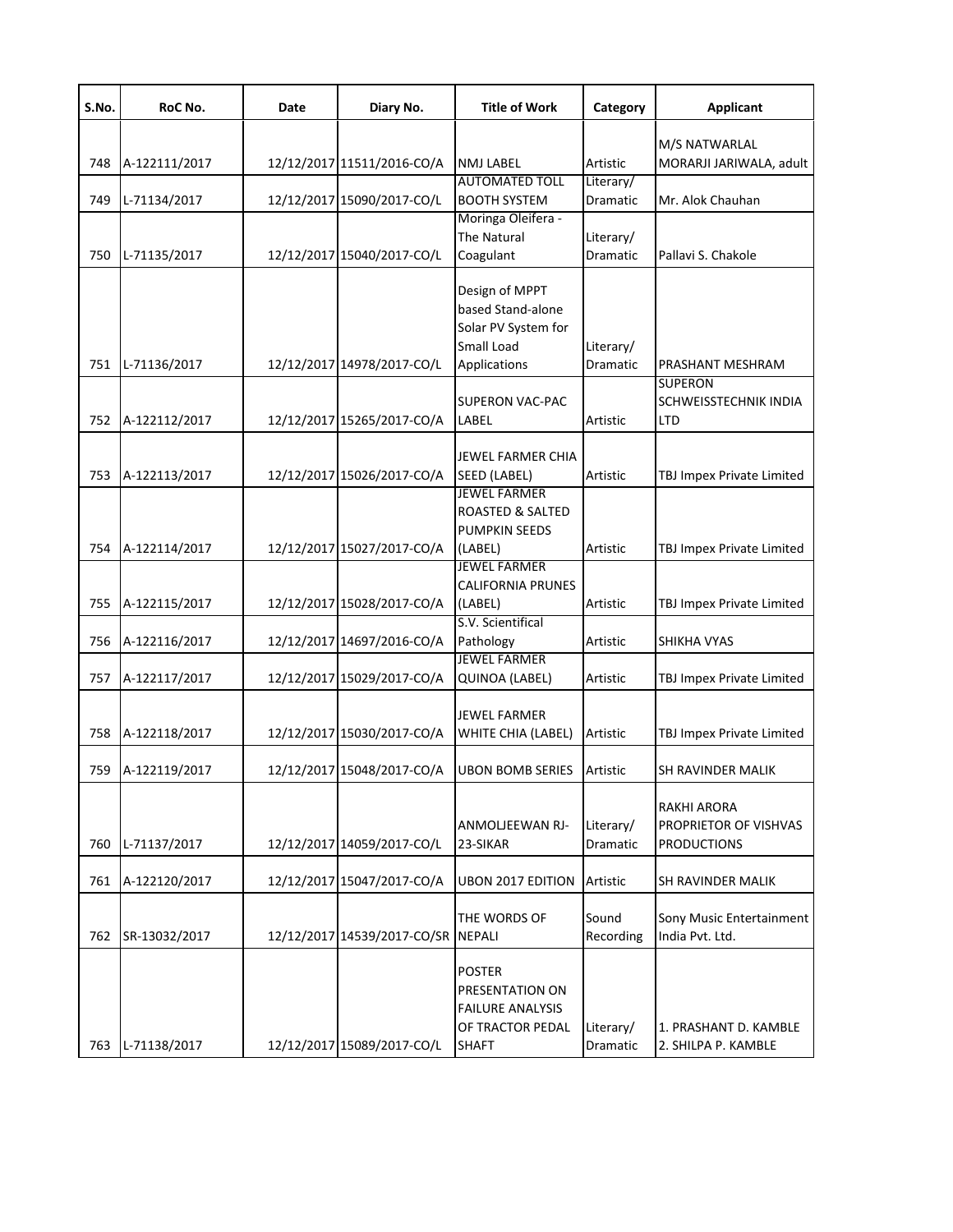| S.No. | RoC No.       | Date             | Diary No.                                   | <b>Title of Work</b>                                                                                                                               | Category                     | <b>Applicant</b>                                                  |
|-------|---------------|------------------|---------------------------------------------|----------------------------------------------------------------------------------------------------------------------------------------------------|------------------------------|-------------------------------------------------------------------|
|       |               |                  |                                             | <b>POSTER</b><br>PRESENTATION ON<br>"DESIGN OF PLANT<br>LAYOUT &<br>SELECTION OF<br><b>APPROPRIATE</b><br>M.H.SYSTEM FOR                           |                              | 1. Dr.Surendra D.                                                 |
| 764   | L-71139/2017  |                  | 12/12/2017 15240/2017-CO/L                  | MANUFACTURING<br><b>INDUSTRIES"</b>                                                                                                                | Literary/<br><b>Dramatic</b> | Kshirsagar 2. Nilesh D.<br>Vaidya                                 |
|       |               |                  |                                             | <b>GESTURE</b><br><b>CONTROLLED BOT</b><br>WITH ROBOTIC ARM<br>AND VIDEO                                                                           | Literary/                    |                                                                   |
| 765   | L-71140/2017  |                  | 12/12/2017 15465/2017-CO/L                  | <b>STREAMING</b>                                                                                                                                   | Dramatic                     | Sujata Chiwande                                                   |
| 766   | A-122121/2017 |                  | 12/12/2017 12903/2016-CO/A                  | <b>PMS</b><br><b>ROOPALI BLACK</b>                                                                                                                 | Artistic                     | <b>MULA RAM BHADU</b>                                             |
| 767   | A-122122/2017 |                  | 12/12/2017 13912/2015-CO/A                  | GOLD                                                                                                                                               | Artistic                     | <b>RANJITH SINGH</b>                                              |
| 768   | L-71141/2017  |                  | 12/12/2017 14062/2017-CO/L                  | ANMOLJEEWAN RJ-<br>26-TONK                                                                                                                         | Literary/<br>Dramatic        | <b>RAKHI ARORA</b><br>PROPRIETOR OF VISHVAS<br><b>PRODUCTIONS</b> |
| 769   | L-71142/2017  |                  | 12/12/2017 12975/2016-CO/L                  | Phonology of Tibeto-<br><b>Burman Languages</b>                                                                                                    | Literary/<br>Dramatic        | Debajit Deb                                                       |
| 770   | SR-13033/2017 |                  | 12/12/2017 14610/2017-CO/SR MUZHUVATHUM     | VANAM                                                                                                                                              | Sound<br>Recording           | Sony Music Entertainment<br>India Pvt. Ltd.                       |
| 771   | L-71143/2017  |                  | 12/12/2017 14058/2017-CO/L                  | ANMOLJEEWAN RJ-<br>22-PALI                                                                                                                         | Literary/<br>Dramatic        | RAKHI ARORA<br>PROPRIETOR OF VISHVAS<br><b>PRODUCTIONS</b>        |
| 772   | SW-9782/2017  | 12/12/2017 CO/SW | 14549/2016-                                 | AN IMPROVED<br><b>VERSION OF</b><br><b>AUTOMATION TOOL</b><br><b>FOR GENERATING</b><br><b>GEOMETRIC MODEL</b><br>OF FOUR LEGGED<br><b>TRESTLES</b> | Computer<br>Software         | <b>BHARAT HEAVY</b><br>ELECTRICALS LIMITED                        |
| 773   | L-71144/2017  |                  | 12/12/2017 5348/2016-CO/L                   | The Grandfather                                                                                                                                    | Literary/<br>Dramatic        | Anwar Huda                                                        |
| 774   | SR-13034/2017 |                  | 12/12/2017 14530/2017-CO/SR YAARO EN NENJAI |                                                                                                                                                    | Sound<br>Recording           | Sony Music Entertainment<br>India Pvt. Ltd.                       |
| 775   | L-71145/2017  |                  | 12/12/2017 14190/2017-CO/L                  | <b>IMPASSC</b>                                                                                                                                     | Literary/<br>Dramatic        | <b>RUMI JAFRY</b>                                                 |
| 776   | L-71146/2017  |                  | 12/12/2017 12755/2016-CO/L                  | Numerology for All                                                                                                                                 | Literary/<br>Dramatic        | Anuj Bhatt [ANUJ OM<br><b>KUMAR BHAT</b>                          |
| 777   | SR-13035/2017 |                  | 12/12/2017 14611/2017-CO/SR                 | <b>INDHA OORIL</b><br>EPPAVUME                                                                                                                     | Sound<br>Recording           | Sony Music Entertainment<br>India Pvt Ltd.                        |
| 778   | L-71147/2017  |                  | 12/12/2017 14067/2017-CO/L                  | ANMOLJEEWAN RJ-<br>31-HANUMANGARH                                                                                                                  | Literary/<br>Dramatic        | RAKHI ARORA<br>PROPRIETOR OF VISHVAS<br><b>PRODUCTIONS</b>        |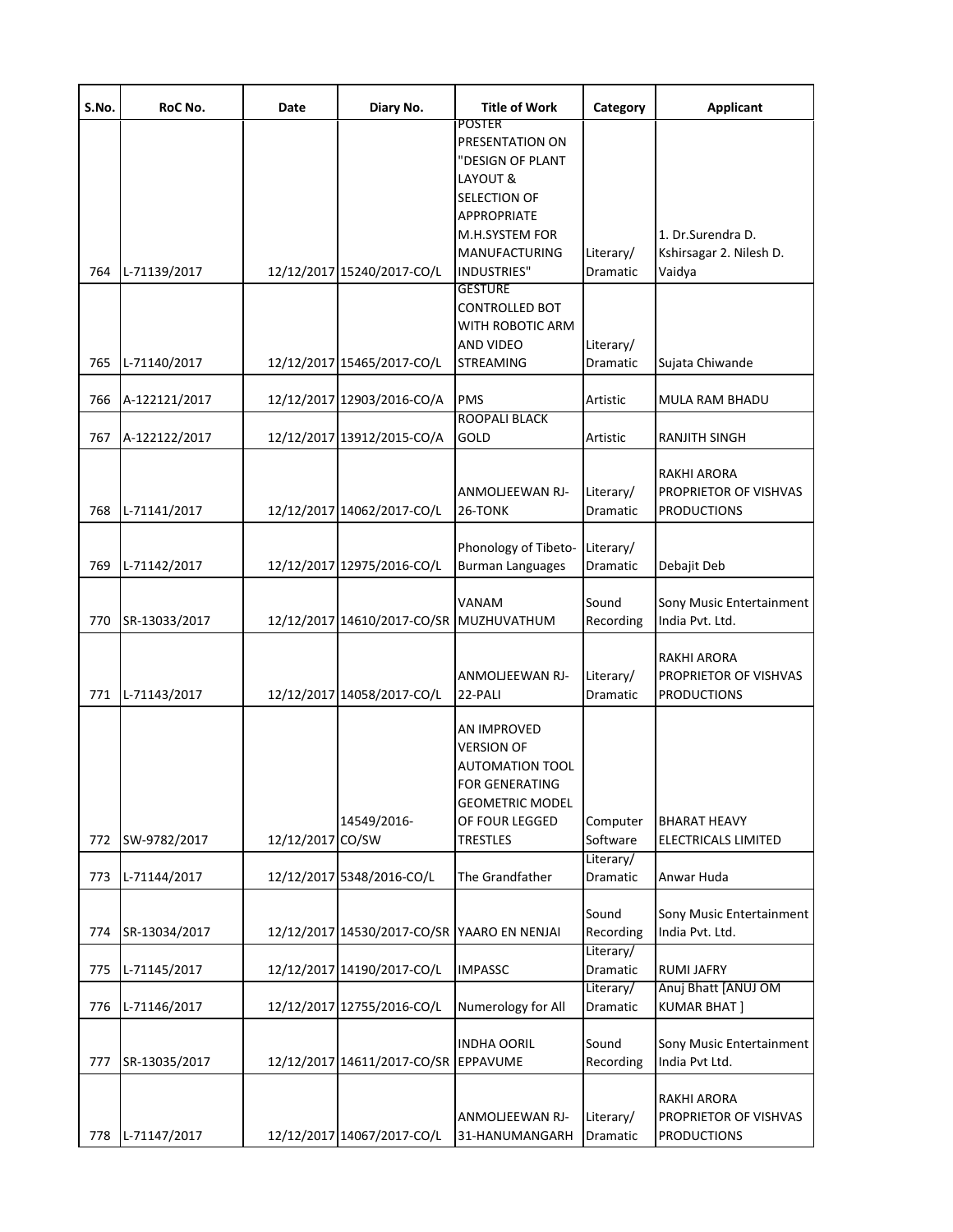| S.No. | RoC No.       | Date | Diary No.                              | <b>Title of Work</b>                                                                        | Category              | <b>Applicant</b>                                                  |
|-------|---------------|------|----------------------------------------|---------------------------------------------------------------------------------------------|-----------------------|-------------------------------------------------------------------|
| 779   | A-122123/2017 |      | 12/12/2017 14171/2017-CO/A             | WOK N ROCK                                                                                  | Artistic              | SHREE YADUNANDAN<br><b>FOODS PVT LTD</b>                          |
| 780   | L-71148/2017  |      | 12/12/2017 13012/2016-CO/L             | Scorapp - Sport<br>Profile & Personal<br>Scoreboard                                         | Literary/<br>Dramatic | <b>GAJJAR JIGNESH</b><br>RAMESHBHAI                               |
| 781   | L-71149/2017  |      | 12/12/2017 14061/2017-CO/L             | <b>ANMOLIEEWAN RJ-</b><br>24-SIROHI                                                         | Literary/<br>Dramatic | <b>RAKHI ARORA</b><br>PROPRIETOR OF VISHVAS<br><b>PRODUCTIONS</b> |
| 782   | A-122124/2017 |      | 12/12/2017 14214/2017-CO/A             | <b>MAYURI</b>                                                                               | Artistic              | FULAJI DIPAJI PRAJAPATI                                           |
| 783   | A-122125/2017 |      | 12/12/2017 13776/2016-CO/A             | CHAI HO JAYE.                                                                               | Artistic              | <b>INDIAN TEA ASSOCIATION</b>                                     |
| 784   | A-122126/2017 |      | 12/12/2017 14169/2017-CO/A             | FOOD ZON                                                                                    | Artistic              | <b>SHREE YADUNANDAN</b><br><b>FOODS PVT LTD</b>                   |
| 785   | A-122127/2017 |      | 12/12/2017 14203/2017-CO/A             | POWER PLUS LABEL                                                                            | Artistic              | S P GOEL TRADING                                                  |
| 786   | SR-13036/2017 |      | 12/12/2017 14614/2017-CO/SR            | AAYIRAM JANNAL<br><b>VEEDU</b>                                                              | Sound<br>Recording    | Sony Music Entertainment<br>India Pvt Ltd.                        |
| 787   | L-71150/2017  |      | 12/12/2017 14066/2017-CO/L             | ANMOLJEEWAN RJ-<br>30-RAJSAMAND                                                             | Literary/<br>Dramatic | <b>RAKHI ARORA</b><br>PROPRIETOR OF VISHVAS<br><b>PRODUCTIONS</b> |
| 788   | L-71151/2017  |      | 12/12/2017 14354/2017-CO/L             | doHow<br>Transformation<br>Game                                                             | Literary/<br>Dramatic | Samuthána<br>Consultancoaching LLP                                |
| 789   | A-122128/2017 |      | 12/12/2017 14209/2017-CO/A             | <b>MIRAJ METHI</b><br>PARATHA LABEL<br><b>INDIAN PEOPLES</b>                                | Artistic              | <b>MIRAJ BUSINESS</b><br>DEVELOPMENT PVT LTD                      |
| 790   | L-71152/2017  |      | 12/12/2017 14483/2017-CO/L             | <b>PARTY</b>                                                                                | Literary/<br>Dramatic | <b>NAVINDER OBEROI</b>                                            |
| 791   | L-71153/2017  |      | 12/12/2017 14235/2017-CO/L             | History and Culture<br>of Modern Andhra<br>(From Ancient to<br>2014AD)                      | Literary/<br>Dramatic | M/s Spectrum Telugu<br><b>Publishing House</b>                    |
| 792   | L-71154/2017  |      | 12/12/2017 14379/2017-CO/L             | Random Thoughts                                                                             | Literary/<br>Dramatic | Sandeep Ravidutt Sharma                                           |
| 793   | SR-13037/2017 |      | 12/12/2017 14593/2017-CO/SR            | DANGAA DUNGAA                                                                               | Sound<br>Recording    | Sony Music Entertainment<br>India Pvt. Ltd.                       |
| 794   | L-71155/2017  |      | 12/12/2017 13369/2016-CO/L             | SDD.Net                                                                                     | Literary/<br>Dramatic | Mr. Rajen M Shah                                                  |
| 795   | A-122129/2017 |      | 12/12/2017 8667/2016-CO/A              | MINI PARTHA BIRI<br>WITH MPB LOGO<br><b>FLOWER AND BUST</b><br>PHOTO OF<br>PROPRIETOR LABEL | Artistic              | MR. KARTICK SAHA                                                  |
| 796   | SR-13038/2017 |      | 12/12/2017 14628/2017-CO/SR UCHIMANDAI |                                                                                             | Sound<br>Recording    | Sony Music Entertainment<br>India Pvt.Ltd.                        |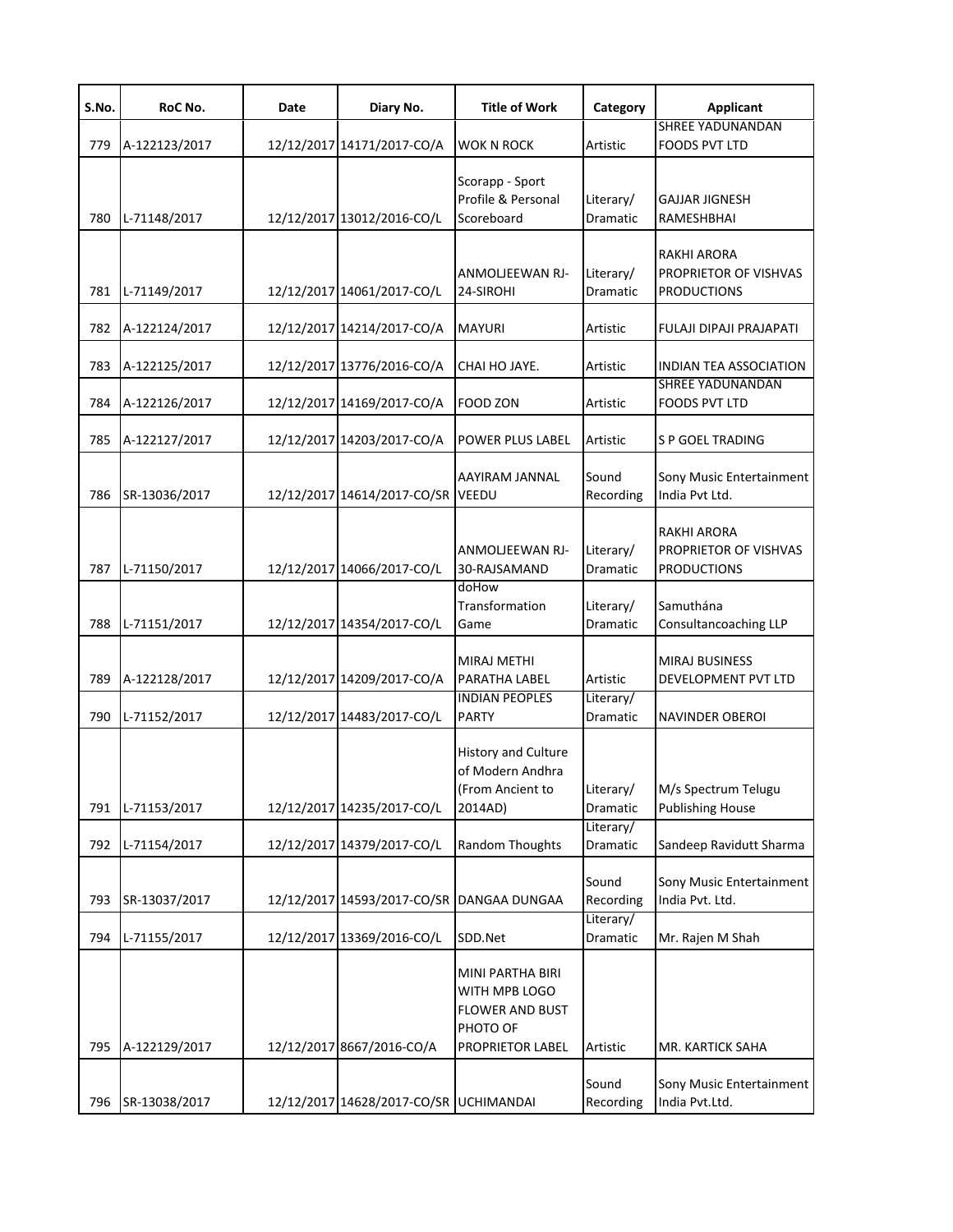| S.No. | RoC No.       | Date | Diary No.                             | <b>Title of Work</b>                                                                                   | Category              | <b>Applicant</b>                                                                         |
|-------|---------------|------|---------------------------------------|--------------------------------------------------------------------------------------------------------|-----------------------|------------------------------------------------------------------------------------------|
| 797   | A-122130/2017 |      | 12/12/2017 14930/2016-CO/A            | 'S S SPECIAL GUL'<br>WITH BUST PHOTO<br>OF APPLICANT'S                                                 | Artistic              | MD USMAN GANI ANSARI,<br><b>PROP</b>                                                     |
| 798   | A-122131/2017 |      | 12/12/2017 14477/2017-CO/A            | POD PALATE OF<br>DELHI LABEL                                                                           | Artistic              | <b>MACSEN CONSULTANCY</b><br>INDIA PVT LTD                                               |
| 799   | SR-13039/2017 |      | 12/12/2017 14551/2017-CO/SR NMV THEME |                                                                                                        | Sound<br>Recording    | Sony Music Entertainment<br>India Pvt Ltd.                                               |
| 800   | A-122132/2017 |      | 12/12/2017 14928/2016-CO/A            | CHAND TARA MARKA<br>S S DELUXE GUL<br>WITH BUST<br>PHOTOGRAPH OF<br><b>APPLICANT'S FATHER Artistic</b> |                       | MD. USMAN GANI<br>ANSARI, PROP                                                           |
| 801   | SR-13040/2017 |      | 12/12/2017 14543/2017-CO/SR UMMACHI   |                                                                                                        | Sound<br>Recording    | Sony Music Entertainment<br>India Pvt. Ltd.                                              |
| 802   | A-122133/2017 |      | 12/12/2017 14933/2016-CO/A            | 705 NO LUCI BIRI<br>WITH BUST PHOTO<br>OF THE APPLICANT                                                | Artistic              | MD. USMAN GANI<br>ANSARI, PROP                                                           |
| 803   | SR-13041/2017 |      | 12/12/2017 14576/2017-CO/SR THAMIZHAN | THAMIZHAN VEERA                                                                                        | Sound<br>Recording    | Sony Music Entertainment<br>India Pvt Ltd.                                               |
| 804   | A-122134/2017 |      | 12/12/2017 14934/2016-CO/A            | S S SPECIAL KARA<br><b>GUL WITH BUST</b><br>PHOTOGRAPH OF<br><b>APPLICANT'S FATHER Artistic</b>        |                       | MD. USMAN GANI<br>ANSARI, PROP                                                           |
| 805   | A-122135/2017 |      | 12/12/2017 14935/2016-CO/A            | TEGI KA GUL DELUXE<br>ALONG WITH BUST<br>PHOTGRAPH OF<br><b>APPLICANT'S FATHER Artistic</b>            |                       | MD. USMAN GANI<br>ANSARI, PROP                                                           |
| 806   | SR-13042/2017 |      | 12/12/2017 14564/2017-CO/SR NAGARNTHU | NAATKAL                                                                                                | Sound<br>Recording    | Sony Music Entertainment<br>India Pvt.Ltd                                                |
| 807   | A-122136/2017 |      | 12/12/2017 6388/2016-CO/A             | <b>NAVKETTAN</b>                                                                                       | Artistic              | NAVKETTAN<br><b>AGRICULTURE</b><br><b>MARKETINGCOOPERATIVE</b><br><b>SOCIETY LIMITED</b> |
| 808   | A-122137/2017 |      | 12/12/2017 14936/2016-CO/A            | S S CHAND TARA<br><b>MARKA KARA GUL</b><br>WITH DEVICE OF<br><b>CHAND TARA</b>                         | Artistic              | MD. USMAN GANI<br>ANSARI, PROP                                                           |
| 809   | L-71156/2017  |      | 12/12/2017 14475/2017-CO/L            | <b>TERE BAGALE KE</b><br><b>PICHE</b>                                                                  | Literary/<br>Dramatic | <b>MANOJ KUMAR</b>                                                                       |
| 810   | SR-13043/2017 |      | 12/12/2017 14572/2017-CO/SR KAARI     | THANJAVOOR JILLA                                                                                       | Sound<br>Recording    | Sony Music Entertainment<br>India Pvt Ltd.                                               |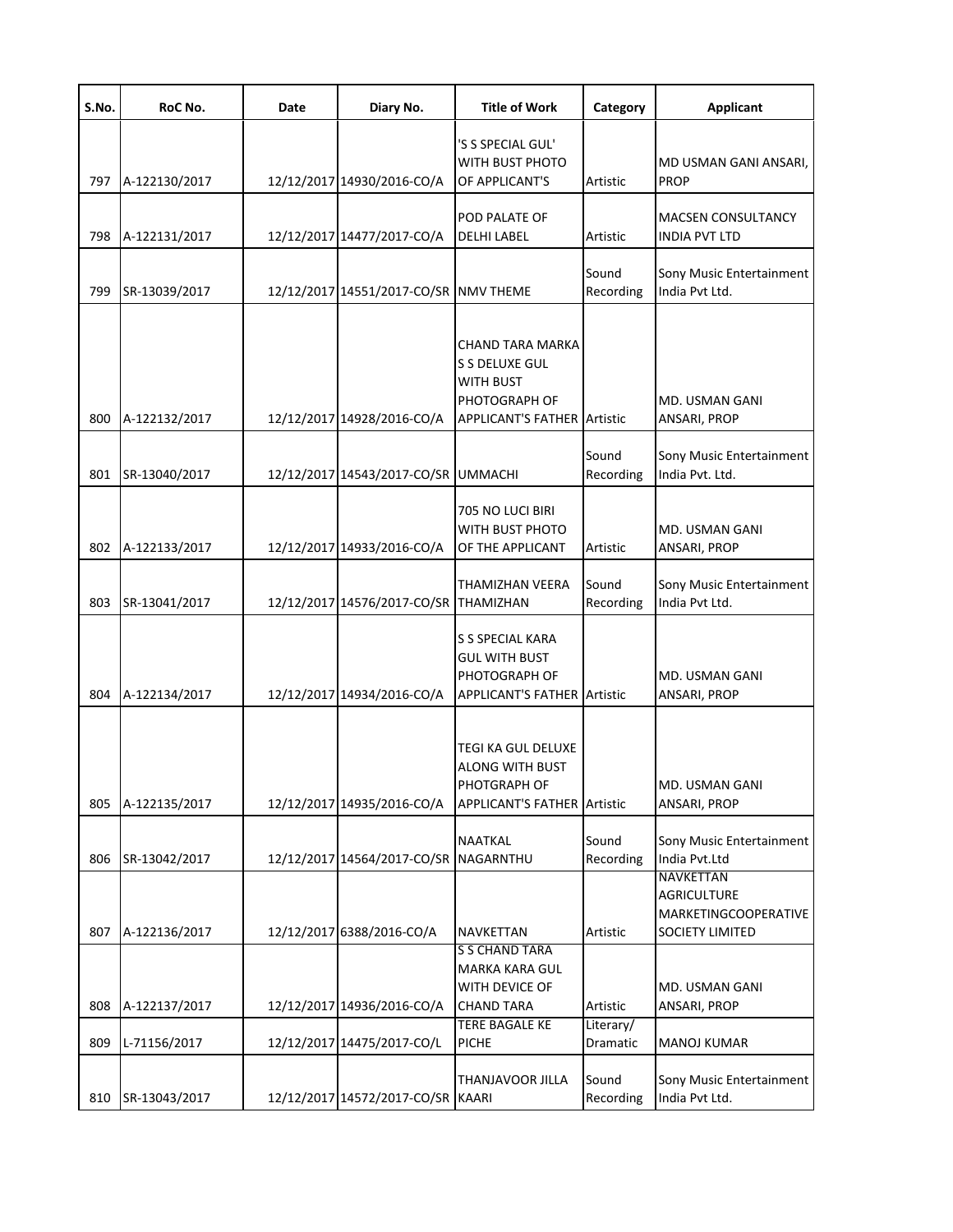| S.No.      | RoC No.                      | Date             | Diary No.                                               | <b>Title of Work</b>                                                                                                                 | Category                          | <b>Applicant</b>                            |
|------------|------------------------------|------------------|---------------------------------------------------------|--------------------------------------------------------------------------------------------------------------------------------------|-----------------------------------|---------------------------------------------|
|            |                              |                  |                                                         | SUKURULLA KA GUL<br>DANT MARKA WITH<br><b>BUST PHOTOGRAPH</b><br>OF APPLICANT'S                                                      |                                   | MD. USMAN GANI                              |
| 811        | A-122138/2017                |                  | 12/12/2017 14937/2016-CO/A                              | <b>FATHER</b>                                                                                                                        | Artistic                          | ANSARI, PROP                                |
| 812        | SW-9783/2017                 | 12/12/2017 CO/SW | 12315/2016-                                             | SHRI NARAYAM<br>NIDHI LTD                                                                                                            | Computer<br>Software              | SHRI NARAYAM NIDHI LTD                      |
| 813        | SR-13044/2017                |                  | 12/12/2017 14500/2017-CO/SR ILLANTHAMIZHA               |                                                                                                                                      | Sound<br>Recording                | Sony Music Entertainment<br>India Pvt. Ltd. |
| 814        | A-122139/2017                |                  | 12/12/2017 2607/2016-CO/A                               | K NINE DEVICE                                                                                                                        | Artistic                          | K- NINE SPARES PRIVATE<br>LTD.              |
| 815        | SW-9784/2017                 | 12/12/2017 CO/SW | 12415/2016-                                             | "JUVO DISKONTS<br>PROGRAM"<br>(MERCHANT PHASE +<br><b>CUSTOMER PHASE +</b><br><b>WALLET AND</b><br>PAYMENT<br>SETTLEMENT<br>PROGRAM) | Computer<br>Software              | JUVO MARKETING PVT.<br>LTD.                 |
|            |                              |                  |                                                         | Research Scholar                                                                                                                     | Literary/                         | Dr. Varsha H. Patil 2. Swati                |
| 816<br>817 | L-71157/2017<br>L-71158/2017 |                  | 12/12/2017 7557/2016-CO/L<br>12/12/2017 15149/2017-CO/L | Handbook<br><b>GET MARRIED?</b><br><b>EXCUSE ME!!!</b>                                                                               | Dramatic<br>Literary/<br>Dramatic | K. Bhavsar<br>MIRZA HASSANUZZAMAN           |
| 818        | A-122140/2017                |                  | 12/12/2017 2604/2016-CO/A                               | <b>JUST FOR CLOCKS</b>                                                                                                               | Artistic                          | S.T. UNICON (P) LTD.                        |
| 819        | SR-13045/2017                |                  | 12/12/2017 14544/2017-CO/SR MUDHAL MURAI                |                                                                                                                                      | Sound<br>Recording                | Sony music entertainment<br>India pvt Ltd   |
| 820        | A-122141/2017                |                  | 12/12/2017 2602/2016-CO/A                               | <b>JUST FOR</b>                                                                                                                      | Artistic                          | S.T. UNICON (P) LTD.                        |
| 821        | L-71159/2017                 |                  | 12/12/2017 15237/2017-CO/L                              | <b>Object Tracking Using</b><br><b>Block Matching</b><br><b>Motion Estimation</b><br>Algorithm                                       | Literary/<br>Dramatic             | SHAILESH D. KAMBLE                          |
| 822        | A-122142/2017                |                  | 12/12/2017 2601/2016-CO/A                               | <b>JUST FOR DECOR</b>                                                                                                                | Artistic                          | S.T. UNICON (P) LTD.                        |
|            |                              |                  |                                                         | <b>DULALI BIRI LABEL</b><br>DEVICE OF BUST OF                                                                                        |                                   |                                             |
| 823        | A-122143/2017                |                  | 12/12/2017 14178/2017-CO/A                              | <b>MAN</b>                                                                                                                           | Artistic                          | N D KUNDU AND SONS<br><b>GIRIDHARBHAI</b>   |
| 824        | A-122144/2017                |                  | 12/12/2017 14168/2017-CO/A                              | <b>NANDAN</b>                                                                                                                        | Artistic                          | <b>JAMANBHAI AKABARI</b>                    |
| 825        | A-122145/2017                |                  | 12/12/2017 14811/2016-CO/A                              | "Pipal Leaf of Saibaba<br><b>Blessings 3d Plate</b><br>Mural"                                                                        | Artistic                          | Mr. Manoj Jagdish Dodiya                    |
| 826        | A-122146/2017                |                  | 12/12/2017 14810/2016-CO/A                              | "Saibaba Two Hands<br><b>Blessings 3d Plate</b><br>Mural"                                                                            | Artistic                          | Mr. Manoj Jagdish Dodiya                    |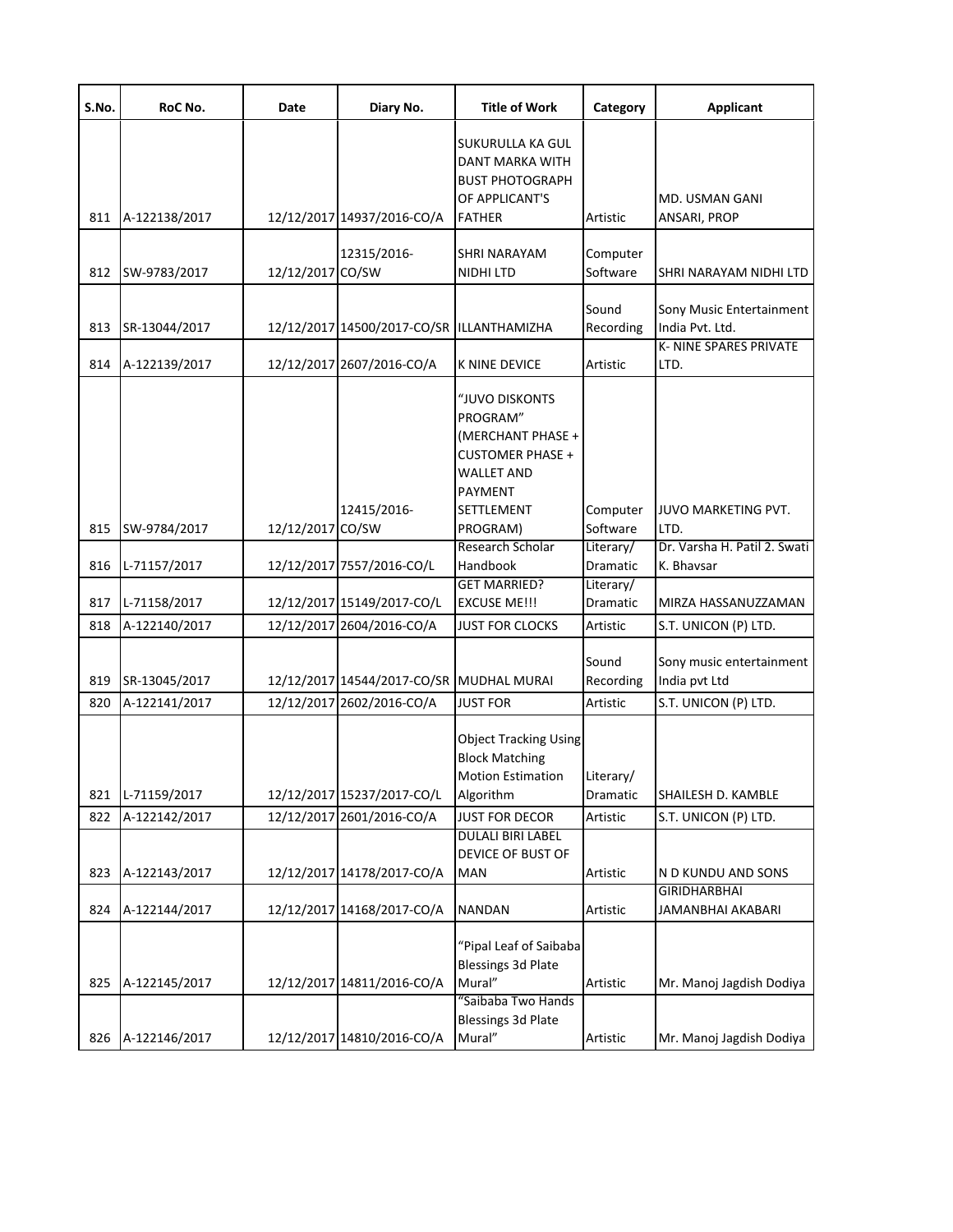| S.No. | RoC No.          | Date       | Diary No.                  | <b>Title of Work</b>       | Category              | <b>Applicant</b>         |
|-------|------------------|------------|----------------------------|----------------------------|-----------------------|--------------------------|
|       |                  |            |                            |                            |                       |                          |
|       |                  |            |                            |                            |                       |                          |
|       |                  |            |                            | Biological Cellular,       |                       |                          |
|       |                  |            |                            | Molecular, and             |                       |                          |
|       |                  |            |                            | <b>Tissue Regeneration</b> |                       |                          |
|       |                  |            |                            | using Antibody,            |                       |                          |
|       |                  |            |                            | Antigen Principle and      |                       |                          |
|       |                  |            |                            | principle of LEGS -        |                       |                          |
|       |                  |            |                            | <b>Laser Emission Gun</b>  | Literary/             | Abhijeet Madhukar        |
| 827   | L-71160/2017     |            | 12/12/2017 11761/2016-CO/L | System                     | Dramatic              | Deshpande                |
| 828   | L-71161/2017     |            | 12/12/2017 11005/2016-CO/L | <b>REFORM</b>              | Literary/<br>Dramatic | MR. SRIRAM KANURI        |
|       |                  |            |                            |                            |                       |                          |
| 829   | A-122147/2017    |            | 12/12/2017 10209/2016-CO/A | <b>TASKARA</b>             | Artistic              | Kiriti Rambhatla         |
|       |                  |            |                            | <b>NEW AND EASSY</b>       |                       |                          |
|       |                  |            |                            | <b>SYSTEM OF RICE</b>      | Literary/             | MAHENDRA KUMAR           |
| 830   | L-71162/2017     |            | 12/12/2017 11270/2016-CO/L | <b>PLANTATION</b>          | <b>Dramatic</b>       | <b>TIWARI</b>            |
|       |                  |            |                            | <b>Image Super</b>         |                       |                          |
|       |                  |            |                            | <b>Resolution Using</b>    | Literary/             |                          |
| 831   | L-71163/2017     |            | 12/12/2017 10077/2016-CO/L | <b>Wavelet Analysis</b>    | Dramatic              | Radhika Sharadrao Karpe  |
|       |                  |            |                            | <b>UNDIQUE LIFE SAVER</b>  |                       |                          |
|       |                  |            |                            | - HEALTH CARE              |                       |                          |
|       |                  |            |                            | <b>SOLUTION WITH</b>       | Literary/             | <b>GAJALAKSHMI</b>       |
|       | 832 L-71164/2017 |            | 12/12/2017 2348/2016-CO/L  | <b>AADHAR</b>              | Dramatic              | CHANDRASHEKAR            |
|       |                  |            |                            |                            |                       | <b>VENKATA POORNA</b>    |
|       |                  |            |                            |                            | Literary/             | CHANDRA RAO              |
| 833   | L-71165/2017     | 13/12/2017 | 13068/2016-CO/L            | <b>QUIKK ADS APP</b>       | Dramatic              | MYNAMPATI                |
|       |                  |            |                            |                            | Literary/             | Mr. Parag Vijaykant      |
| 834   | L-71166/2017     | 13/12/2017 | 13271/2016-CO/L            | www.indaslab.com           | Dramatic              | Kulkarni                 |
|       |                  |            |                            |                            |                       |                          |
|       |                  |            |                            | AN ONLINE SYSTEM           |                       |                          |
|       |                  |            |                            | FOR OCCUPATIONAL           |                       |                          |
|       |                  |            |                            | <b>HEALTH SERVICES</b>     | Literary/             | <b>BHARAT HEAVY</b>      |
| 835   | L-71167/2017     | 13/12/2017 | 6031/2016-CO/L             | MANAGEMENT                 | Dramatic              | ELECTRICALS LIMITED      |
|       |                  |            |                            | Inside Out -A              |                       |                          |
|       |                  |            |                            | Philosophical enquiry      | Literary/             | Vishwanathan Kolazhi     |
| 836   | L-71168/2017     | 13/12/2017 | 14842/2017-CO/L            | of Hindu Dharma            | Dramatic              | Vaidyyanathan            |
|       |                  |            |                            |                            | Literary/             |                          |
| 837   | L-71169/2017     | 13/12/2017 | 14878/2017-CO/L            | <b>Tobu Mone Rekho</b>     | Dramatic              | Pinaki Ganguly           |
|       |                  |            |                            |                            |                       |                          |
|       |                  |            |                            |                            | Sound                 | Sony Music Entertainment |
| 838   | SR-13046/2017    | 13/12/2017 | 14554/2017-CO/SR PIA  PIA  |                            | Recording             | India Pvt.Ltd.           |
|       |                  |            |                            | A BIRDSEYE VIEW            |                       |                          |
| 839   | A-122148/2017    | 13/12/2017 | 2825/2016-CO/A             | <b>EXPRESSWAY IV</b>       | Artistic              | SHRIBALA CHORDIA         |
|       |                  |            |                            | EK NAAM TAARE              | Literary/             | RADHA SOAMI SATSANG      |
| 840   | L-71170/2017     | 13/12/2017 | 14826/2017-CO/L            | SANSAAR                    | Dramatic              | <b>BEAS</b>              |
|       |                  |            |                            | <b>DESIGN &amp;</b>        |                       |                          |
|       |                  |            |                            | <b>IMPLEMENTATION</b>      |                       |                          |
|       |                  |            |                            | OF SEMANTICALLY            |                       |                          |
|       |                  |            |                            | <b>ENHANCED</b>            |                       |                          |
|       |                  |            |                            | <b>INFORMATION</b>         |                       | PRADIP M.                |
|       |                  |            | 10822/2017-                | <b>RETRIEVAL USING</b>     | Computer              | JAWANDHIYA, SHILPA       |
| 841   | SW-9785/2017     | 13/12/2017 | CO/SW                      | <b>ONTOLOGY</b>            | Software              | SATISHKUMAR LADDHA       |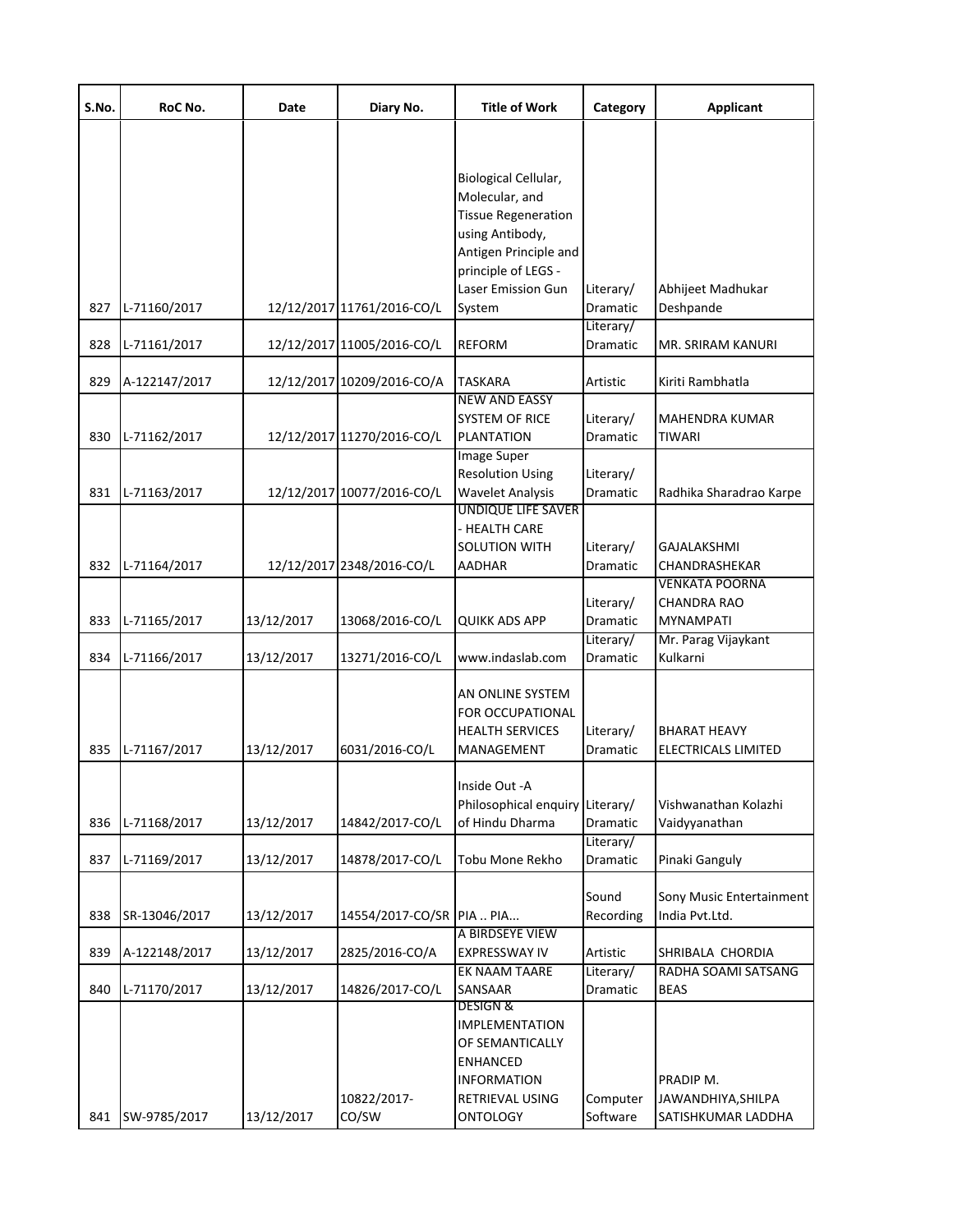| S.No.      | RoC No.                      | Date                     | Diary No.                          | <b>Title of Work</b>                                                                                                                                             | Category                                       | <b>Applicant</b>                               |
|------------|------------------------------|--------------------------|------------------------------------|------------------------------------------------------------------------------------------------------------------------------------------------------------------|------------------------------------------------|------------------------------------------------|
| 842        | L-71171/2017                 | 13/12/2017               | 52323/2014-CO/L                    | WIG                                                                                                                                                              | Literary/<br>Dramatic                          | KAMAL KANT CHANDRA                             |
| 843        | L-71172/2017                 | 13/12/2017               | 15109/2017-CO/L                    | YOUR INSPIRATION<br><b>FOREVER</b>                                                                                                                               | Literary/<br>Dramatic                          | Sandeep Ravidutt Sharma                        |
| 844        | L-71173/2017                 | 13/12/2017               | 15110/2017-CO/L                    | Good Thoughts For<br>One And All<br>Feasibility Study of                                                                                                         | Literary/<br>Dramatic                          | Sandeep Ravidutt Sharma                        |
| 845        | L-71174/2017                 | 13/12/2017               | 15039/2017-CO/L                    | Mini Hydro Power on Literary/<br>Canal                                                                                                                           | Dramatic                                       | Dr. Rajendra R. Dighade                        |
| 846        | L-71175/2017                 | 13/12/2017               | 15143/2017-CO/L                    | <b>SERVER BASED</b><br><b>HOME AUTOMATION</b>                                                                                                                    | Literary/<br><b>Dramatic</b>                   | Mr. Ashish Charbe                              |
| 847<br>848 | L-71176/2017<br>L-71177/2017 | 13/12/2017<br>13/12/2017 | 15001/2017-CO/L<br>14984/2017-CO/L | <b>Utilization of SCBA</b><br>and Ceramic Waste<br>to Make Economic<br><b>High Performance</b><br>Concrete<br>Mazhya Aayushyat<br>Tu                             | Literary/<br>Dramatic<br>Literary/<br>Dramatic | SAGAR W. DHENGARE<br>Apurva Anand Bhogle       |
|            |                              |                          |                                    | A Novel Approach to<br>Communicate with<br>Deaf Dumb and Blind Literary/                                                                                         |                                                |                                                |
| 849        | L-71178/2017                 | 13/12/2017               | 15134/2017-CO/L                    | Person<br>We will be with you                                                                                                                                    | Dramatic                                       | <b>MINAL GHUTE</b>                             |
| 850        | L-71179/2017                 | 13/12/2017               | 1598/2016-CO/L                     | till Love and affection Literary/<br>Exist                                                                                                                       | Dramatic                                       | Vijaya Kumar Vuppula                           |
| 851        | L-71180/2017                 | 13/12/2017               | 14974/2017-CO/L                    | mylegacy.in                                                                                                                                                      | Literary/<br>Dramatic                          | Nitin Balchandani                              |
| 852        | L-71181/2017                 | 13/12/2017               | 15178/2017-CO/L                    | <b>POSTER</b><br>PRESENTATION ON<br><b>TOTAL PRODUCTIVE</b><br>MAINTENANCE AND<br>ITS<br><b>IMPLEMENTATION</b><br>AT MANUFACTURING Literary/<br>INDUSTRY, NAGPUR | Dramatic                                       | PRASHANT N. SHENDE,<br><b>DILIP I.SANGOTRA</b> |
| 853        | L-71182/2017                 | 13/12/2017               | 15094/2017-CO/L                    | CREATIVE<br><b>CONSTRUCTION</b><br>Using Waste and<br>Residual Materials in<br><b>Cement Bricks</b>                                                              | Literary/<br>Dramatic                          | Snehal K.Kamble                                |
|            | 854 L-71183/2017             | 13/12/2017               | 15100/2017-CO/L                    | <b>GUIDELINES FOR</b><br>USING A<br>MULTIPURPOSE<br>ALTERNATIVE DEVICE<br>FOR CHUCK VICE<br><b>SETTING</b>                                                       | Literary/<br>Dramatic                          | <b>BHARAT HEAVY</b><br>ELECTRICALS LIMITED     |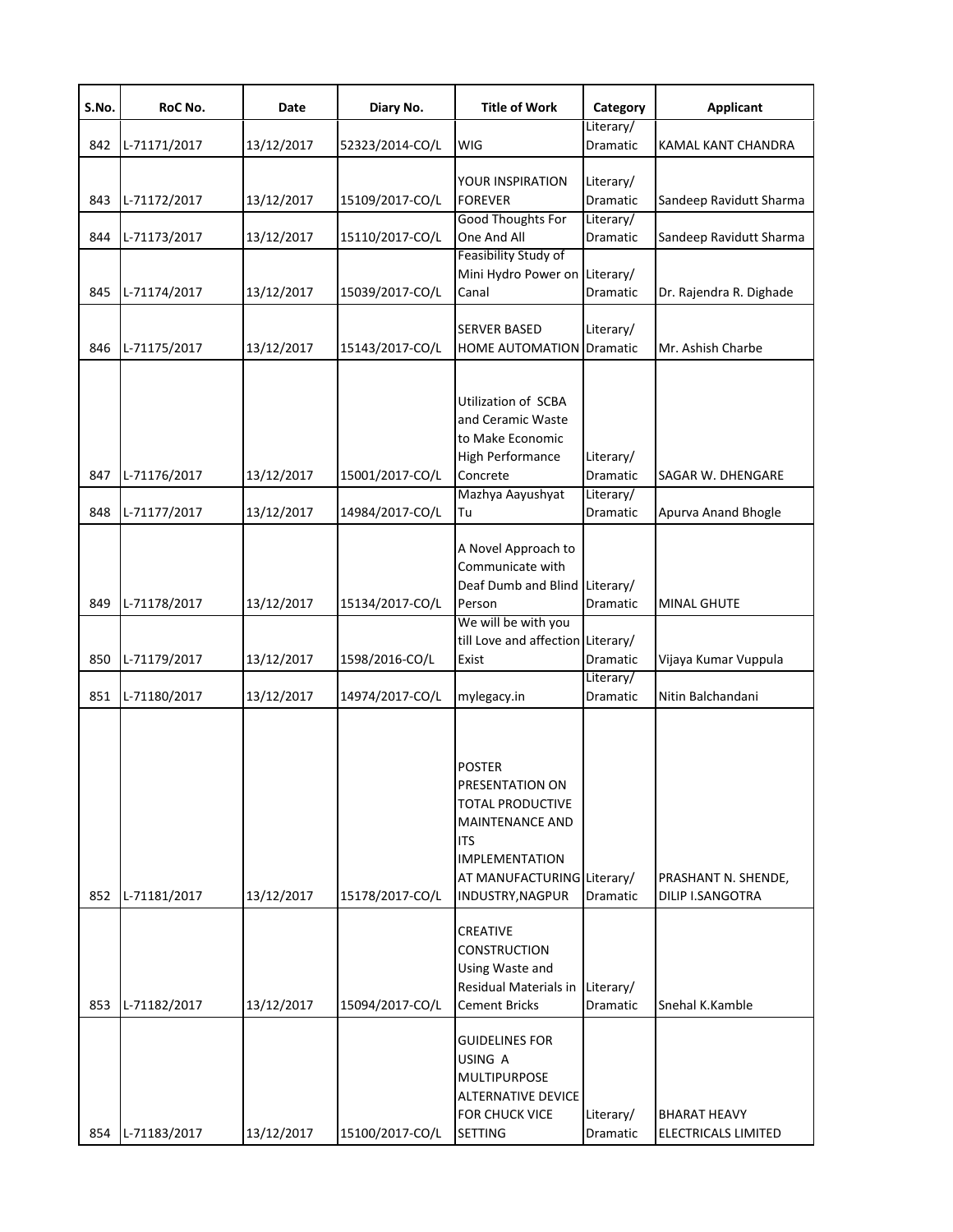| S.No. | RoC No.       | Date       | Diary No.                     | <b>Title of Work</b>                                                                                            | Category              | <b>Applicant</b>                                                  |
|-------|---------------|------------|-------------------------------|-----------------------------------------------------------------------------------------------------------------|-----------------------|-------------------------------------------------------------------|
| 855   | L-71184/2017  | 13/12/2017 | 15128/2017-CO/L               | <b>BRAIN COMPUTER</b><br><b>INTERFACE AND ITS</b><br><b>APPLICATION</b>                                         | Literary/<br>Dramatic | Anagha Choudhari                                                  |
| 856   | L-71185/2017  | 13/12/2017 | 15226/2017-CO/L               | Cost Effective Home<br><b>Automation System</b>                                                                 | Literary/<br>Dramatic | SHIVKUMAR KARALE                                                  |
| 857   | A-122149/2017 | 13/12/2017 | 15269/2017-CO/A               | <b>LOGO OF GANESH</b><br><b>MARKETING</b>                                                                       | Artistic              | <b>Ganesh Marketing</b>                                           |
| 858   | L-71186/2017  | 13/12/2017 | 15182/2017-CO/L               | <b>Trial on Centrifugal</b><br>Blower                                                                           | Literary/<br>Dramatic | Narendra J Giradkar, Vivek<br>M Korde                             |
| 859   | A-122150/2017 | 13/12/2017 | 12484/2015-CO/A               | DOMMY (MASCOT)                                                                                                  | Artistic              | Writefine Products Pvt.<br>Ltd.                                   |
| 860   | SR-13047/2017 | 13/12/2017 | 43385/2014-CO/SR              | katein na raatein aur<br>ye din                                                                                 | Sound<br>Recording    | Amit Kumar Dwivedi                                                |
| 861   | A-122151/2017 | 13/12/2017 | 4298/2016-CO/A                | ROMAIN ONE STOP<br><b>SHOP FOR MEN</b>                                                                          | Artistic              | M/S IHA FASHIONS                                                  |
| 862   | A-122152/2017 | 13/12/2017 | 4296/2016-CO/A                | <b>REFRESH N CUP</b><br><b>OFFER</b>                                                                            | Artistic              | PRIME COMFORT<br>PRODUCTS PVT LTD                                 |
| 863   | A-122153/2017 | 13/12/2017 | 4297/2016-CO/A                | ROMAIN ONE STOP<br><b>SHOP FOR MEN</b><br>UNIQUE 20                                                             | Artistic              | M/S I H A FASHIONS                                                |
| 864   | L-71187/2017  | 13/12/2017 | 123/2016-CO/L                 | <b>QUESTIONS &amp;</b><br><b>ANSWERS TRUST,</b><br><b>EQUITY AND</b><br><b>FIDUCIARY</b><br><b>RELATIONSHIP</b> | Literary/<br>Dramatic | Maya Sharma, trading as<br>M/s. Nitin Prakashan                   |
| 865   | L-71188/2017  | 13/12/2017 | 13492/2017-CO/L               | <b>JIYAARA</b>                                                                                                  | Literary/<br>Dramatic | Abhishek Pandey, aka K S<br>Abhishek,                             |
| 866   | A-122154/2017 | 13/12/2017 | 6813/2017-CO/A                | <b>STW</b>                                                                                                      | Artistic              | <b>ESS ESS INDUSTRIES</b>                                         |
| 867   | SR-13048/2017 | 13/12/2017 | 12983/2017-CO/SR PEPS         |                                                                                                                 | Sound<br>Recording    | Peps Industries Pvt. Ltd                                          |
| 868   | A-122155/2017 | 13/12/2017 | 11548/2017-CO/A               | REFRESH SMARTMAT<br>(LABEL)                                                                                     | Artistic              | PRIME COMFORT<br>PRODUCTS PVT. LTD.,                              |
| 869   | L-71189/2017  | 13/12/2017 | 14024/2017-CO/L               | <b>WEBSITE</b>                                                                                                  | Literary/<br>Dramatic | <b>WITSYNC SOFT</b><br><b>SOLUTIONS PRIVATE</b><br><b>LIMITED</b> |
| 870   | L-71190/2017  | 13/12/2017 | 13939/2017-CO/L               | <b>BASANT PLUS 6</b>                                                                                            | Literary/<br>Dramatic | <b>VIDYA PRAKASHAN</b><br><b>MANDIR P LTD</b>                     |
| 871   | A-122156/2017 | 13/12/2017 | 7370/2016-CO/A                | <b>BERGER RED OXIDE</b><br>PRIMER LABEL                                                                         | Artistic              | BERGER PAINTS INDIA LTD                                           |
| 872   | SR-13049/2017 | 13/12/2017 | 14527/2017-CO/SR FEEL MY LOVE |                                                                                                                 | Sound<br>Recording    | Sony Music Entertainment<br>India Pvt. Ltd.                       |
| 873   | SR-13050/2017 | 13/12/2017 |                               | 14592/2017-CO/SR KADHAL VANDHAAL                                                                                | Sound<br>Recording    | Sony Music Entertainment<br>India Pvt. Ltd.                       |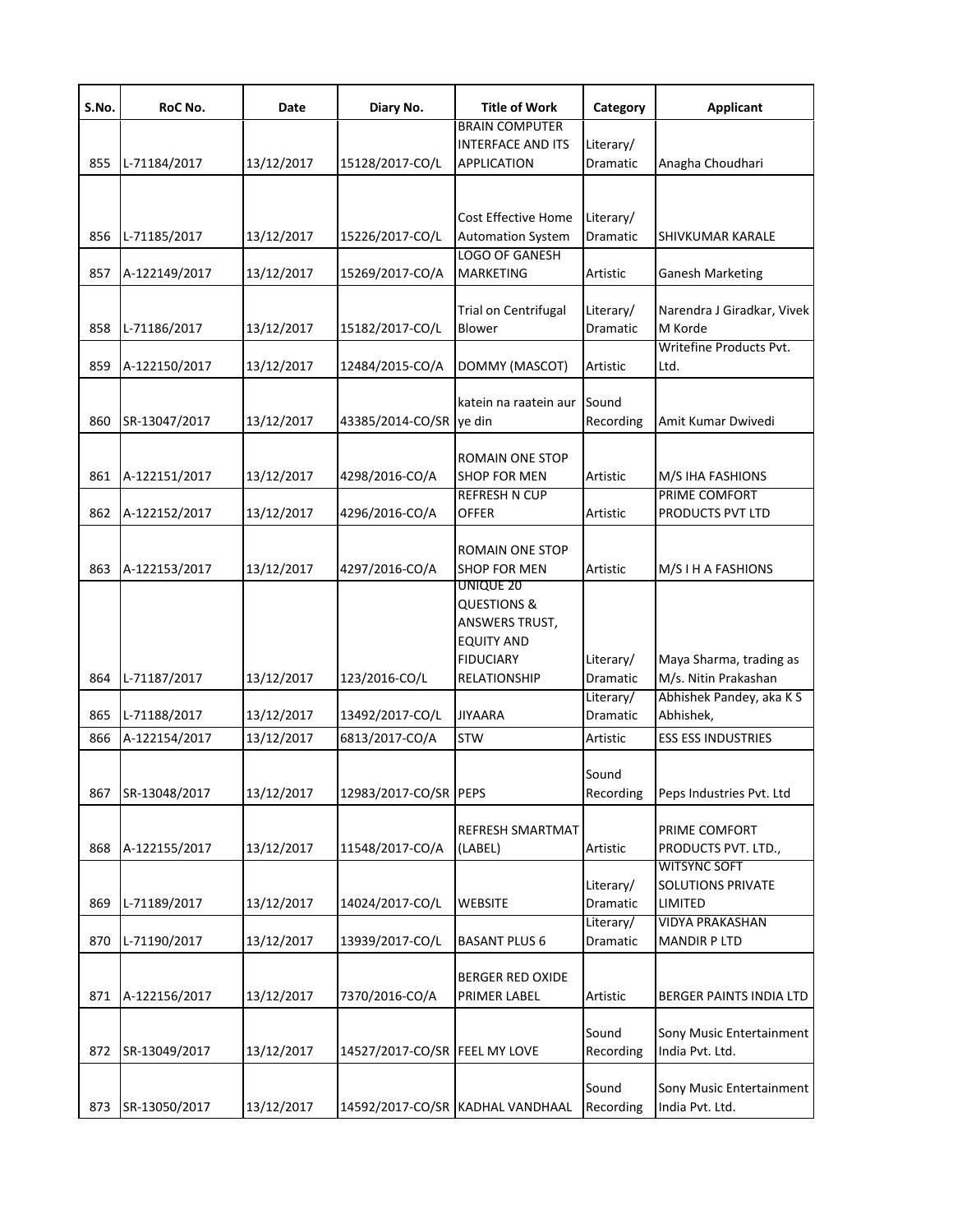| S.No. | RoC No.       | Date       | Diary No.                        | <b>Title of Work</b>                                                                                                                                                                                                     | Category              | <b>Applicant</b>                               |
|-------|---------------|------------|----------------------------------|--------------------------------------------------------------------------------------------------------------------------------------------------------------------------------------------------------------------------|-----------------------|------------------------------------------------|
| 874   | SR-13051/2017 | 13/12/2017 | 14516/2017-CO/SR                 | <b>UNNAI KANDA</b><br>KANGAL                                                                                                                                                                                             | Sound<br>Recording    | Sony Music Entertainment<br>India Pvt. Ltd.    |
| 875   | SR-13052/2017 | 13/12/2017 | 14525/2017-CO/SR LIFEY JOLLYDA   |                                                                                                                                                                                                                          | Sound<br>Recording    | Sony Music Entertainment<br>India Pvt. Ltd.    |
| 876   | SR-13053/2017 | 13/12/2017 | 14541/2017-CO/SR SOUND OF ACTION |                                                                                                                                                                                                                          | Sound<br>Recording    | Sony Music Entertainment<br>India Pvt. Ltd.    |
| 877   | L-71191/2017  | 13/12/2017 | 13941/2017-CO/L                  | <b>BASANT PLUS 7</b>                                                                                                                                                                                                     | Literary/<br>Dramatic | <b>VIDYA PRAKASHAN</b><br><b>MANDIR P LTD</b>  |
| 878   | L-71192/2017  | 13/12/2017 | 8047/2016-CO/L                   | ZAMEER                                                                                                                                                                                                                   | Literary/<br>Dramatic | Jatinder Singh Brar                            |
| 879   | L-71193/2017  | 13/12/2017 | 14485/2017-CO/L                  | <b>NAMAN SHAHEEDAN</b><br>NOO                                                                                                                                                                                            | Literary/<br>Dramatic | <b>NATHU RAM</b>                               |
| 880   | M-490/2017    | 13/12/2017 | 12660/2016-CO/M                  | Aaja Mere Rang me                                                                                                                                                                                                        | Sound<br>Recording    | Sujay Kar                                      |
| 881   | L-71194/2017  | 13/12/2017 | 11310/2017-CO/L                  | GARBHA VIDYA                                                                                                                                                                                                             | Literary/<br>Dramatic | Dr. S. Andal Bhaskar, Dr. S.<br><b>Bhaskar</b> |
| 882   | L-71195/2017  | 13/12/2017 | 13915/2017-CO/L                  | RIMJHIM PLUS 4                                                                                                                                                                                                           | Literary/<br>Dramatic | <b>VIDYA PRAKASHAN</b><br><b>MANDIR P LTD</b>  |
| 883   | L-71196/2017  | 13/12/2017 | 14831/2017-CO/L                  | <b>JEO'S DISCOVERY</b>                                                                                                                                                                                                   | Literary/<br>Dramatic | MADHUMITA PODDAR                               |
| 884   | L-71197/2017  | 13/12/2017 | 12351/2017-CO/L                  | EK THA MAHAVAT                                                                                                                                                                                                           | Literary/<br>Dramatic | RAJEEV CHAURASIA                               |
| 885   | A-122157/2017 | 13/12/2017 | 14879/2017-CO/A                  | <b>STN</b>                                                                                                                                                                                                               | Artistic              | <b>STANDARD AGENCIES</b>                       |
| 886   | L-71198/2017  | 13/12/2017 | 14832/2017-CO/L                  | Concept of Auto<br>Wire Design Cutting<br>Machine                                                                                                                                                                        | Literary/<br>Dramatic | Ravindra Yashwant Sutar                        |
| 887   | L-71199/2017  | 13/12/2017 | 14901/2017-CO/L                  | <b>BOOK - A 1ST LEVEL</b>                                                                                                                                                                                                | Literary/<br>Dramatic | SURESH BABU.R.G                                |
| 888   | L-71200/2017  | 13/12/2017 | 14869/2017-CO/L                  | <b>AUTOMOTIVE</b><br><b>UNIFIED</b>                                                                                                                                                                                      | Literary/<br>Dramatic | Jampana Siva Ramakrishna<br>Varma              |
| 889   | L-71201/2017  | 13/12/2017 | 14598/2017-CO/L                  | <b>INVESTIGATION ON</b><br><b>DURABILITY ASPECT</b><br>WITH REFERENCE TO<br><b>FORMATION OF</b><br>PERMEABLE VOIDS<br>AND LEACHING OF<br><b>CHEMICALS IN</b><br><b>CURING WATER FOR</b><br>MANUFACTURED<br>SAND CONCRETE | Literary/<br>Dramatic | Rajendra S.Deotale                             |
| 890   | L-71202/2017  | 13/12/2017 | 14718/2017-CO/L                  | "Mulyavardhan<br>Programme<br>Framework-Marathi"                                                                                                                                                                         | Literary/<br>Dramatic | <b>Shantilal Muttha</b><br>Foundation          |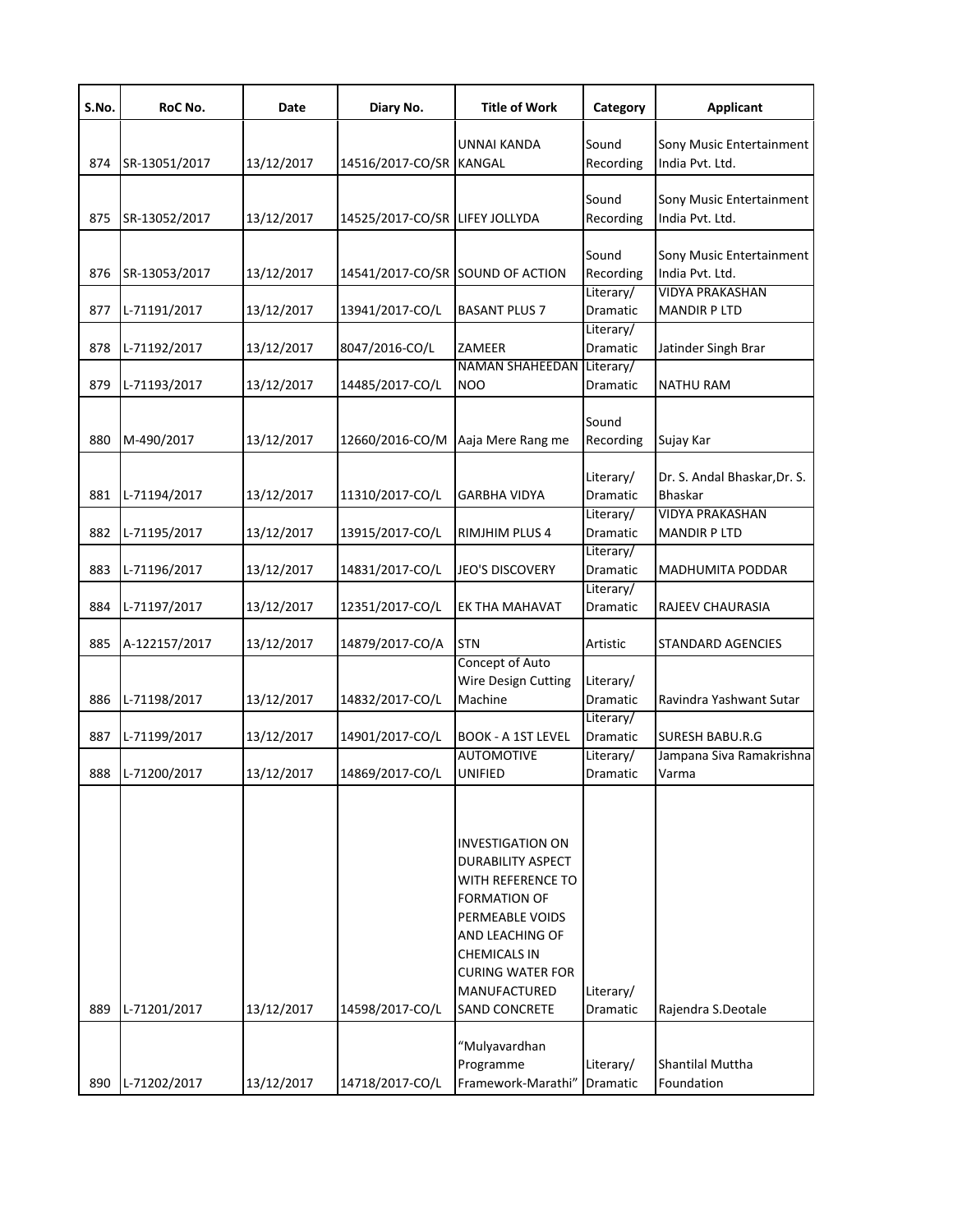| S.No. | RoC No.       | Date       | Diary No.                    | <b>Title of Work</b>                                                                                                         | Category                     | <b>Applicant</b>                              |
|-------|---------------|------------|------------------------------|------------------------------------------------------------------------------------------------------------------------------|------------------------------|-----------------------------------------------|
| 891   | L-71203/2017  | 13/12/2017 | 14860/2017-CO/L              | VAGBHATTA AROGYA<br>MANTRA (SWADESHI<br>CHIKITSA BHAG 2)<br>LMEDU605                                                         | Literary/<br>Dramatic        | RAJIV DIXIT MEMORIAL<br><b>TRUST</b>          |
| 892   | L-71204/2017  | 13/12/2017 | 14501/2017-CO/L              | PSYCHOLOGY OF<br>LEARNING AND<br><b>DEVELOPMENT -</b><br>PRACTICAL                                                           | Literary/<br>Dramatic        | Lovely Professional<br>University             |
| 893   | L-71205/2017  | 13/12/2017 | 14617/2017-CO/L              | Experimental<br>Investigations into<br>strength and<br><b>Behavior of Concrete</b><br>And mortar Using<br><b>Glass Fiber</b> | Literary/<br>Dramatic        | Abhay V.Patil                                 |
| 894   | L-71206/2017  | 13/12/2017 | 12501/2017-CO/L              | <b>AKIMI ANGTON</b>                                                                                                          | Literary/<br><b>Dramatic</b> | <b>BIBLE SOCIETY OF INDIA</b>                 |
| 895   | SR-13054/2017 | 13/12/2017 | 14615/2017-CO/SR SONTHAMONNU | THOPPUL KODI                                                                                                                 | Sound<br>Recording           | Sony Music Entertainment<br>India Pvt Ltd.    |
| 896   | SR-13055/2017 | 13/12/2017 | 14577/2017-CO/SR ADHIRADI    | NAAN NADANDHAL                                                                                                               | Sound<br>Recording           | Sony Music Entertainment<br>India Pvt Ltd.    |
| 897   | L-71207/2017  | 13/12/2017 | 14861/2017-CO/L              | VAGBHATTA AROGYA<br>MANTRA (SWADESHI Literary/<br>CHIKITSA BHAG 3)                                                           | Dramatic                     | RAJIV DIXIT MEMORIAL<br><b>TRUST</b>          |
| 898   | SR-13056/2017 | 13/12/2017 | 14515/2017-CO/SR THAGA THAGA |                                                                                                                              | Sound<br>Recording           | Sony Music Entertainment<br>India Pvt. Ltd.   |
| 899   | L-71208/2017  | 13/12/2017 | 14358/2017-CO/L              | Main tha, Main hun<br>aur Main rahunga                                                                                       | Literary/<br><b>Dramatic</b> | JITENDRA VERMA                                |
| 900   | L-71209/2017  | 13/12/2017 | 14886/2017-CO/L              | <b>APPA LOVES HIS</b><br><b>FAMILY</b>                                                                                       | Literary/<br>Dramatic        | RANJIT NATANA PRASAD                          |
| 901   | L-71210/2017  | 13/12/2017 | 12499/2017-CO/L              | <b>Tsangla NT</b>                                                                                                            | Literary/<br>Dramatic        | <b>BIBLE SOCIETY OF INDIA</b>                 |
| 902   | L-71211/2017  | 13/12/2017 | 14859/2017-CO/L              | VAGBHATTA AROGYA<br>MANTRA (SWADESHI<br>CHIKITSA BHAG 1)                                                                     | Literary/<br>Dramatic        | RAJIV DIXIT MEMORIAL<br><b>TRUST</b>          |
| 903   | SR-13057/2017 | 13/12/2017 | 14536/2017-CO/SR             | KANAVILAE<br>KANAVILAE                                                                                                       | Sound<br>Recording           | Sony Music Entertainment<br>India Pvt. Ltd.   |
| 904   | SR-13058/2017 | 13/12/2017 | 14625/2017-CO/SR NAN ADHICHA |                                                                                                                              | Sound<br>Recording           | Sony Music Entertainment<br>India Pvt.Ltd.    |
| 905   | A-122158/2017 | 13/12/2017 | 8819/2017-CO/A               | EASTMADE LABEL                                                                                                               | Artistic                     | <b>EASTMADE SPICES AND</b><br>HERBS PVT. LTD. |
| 906   | L-71212/2017  | 13/12/2017 | 8817/2017-CO/L               | THERAPY CHARTS                                                                                                               | Literary/<br>Dramatic        | PERCARE INDUSTRIES                            |
| 907   | L-71213/2017  | 13/12/2017 | 14383/2017-CO/L              | <b>BECAUSE I AM</b><br><b>JITENDRA</b>                                                                                       | Literary/<br>Dramatic        | JITENDRA VERMA                                |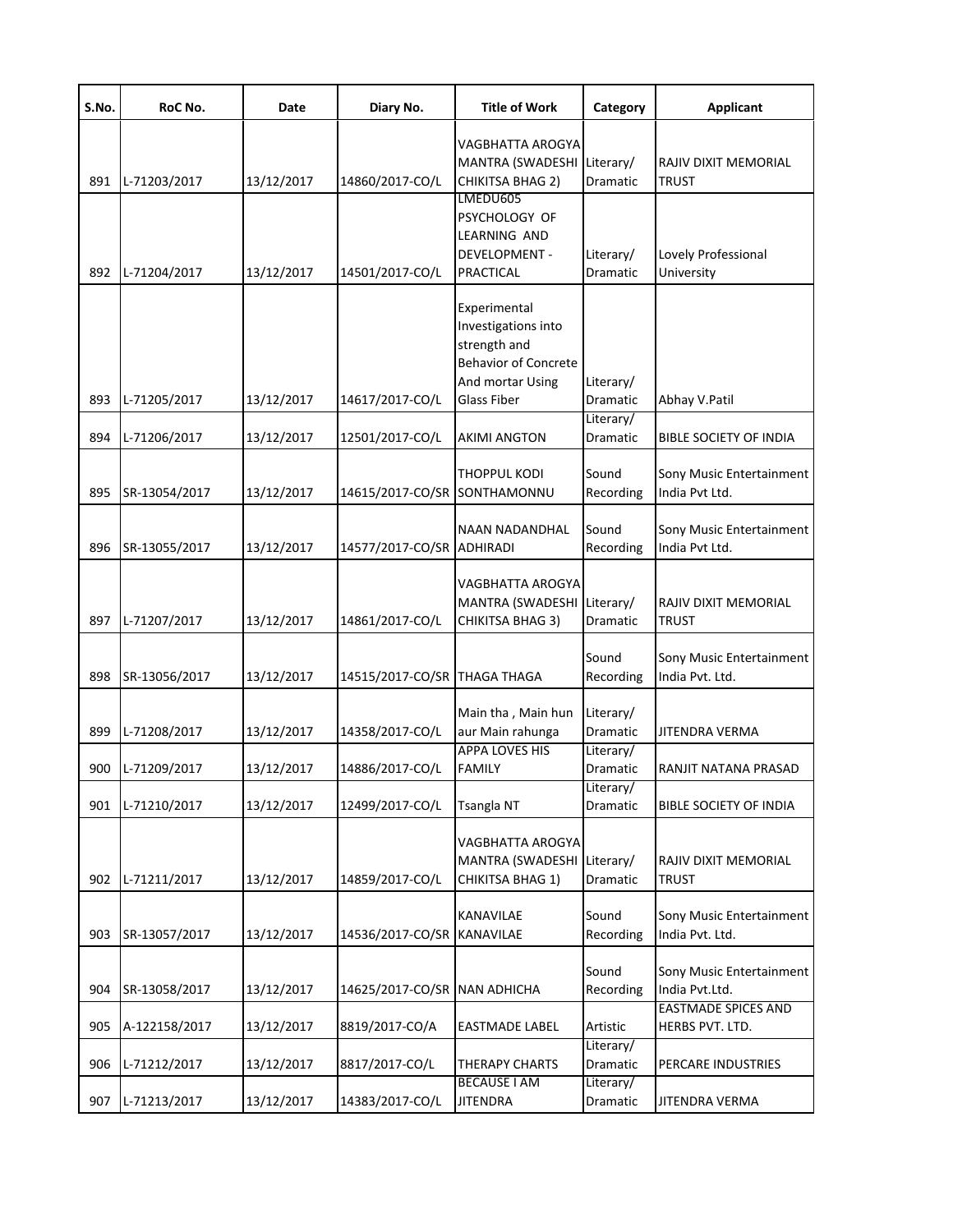| S.No. | RoC No.       | Date       | Diary No.                      | <b>Title of Work</b>                                                                                                       | Category              | <b>Applicant</b>                                                                                         |
|-------|---------------|------------|--------------------------------|----------------------------------------------------------------------------------------------------------------------------|-----------------------|----------------------------------------------------------------------------------------------------------|
| 908   | SR-13059/2017 | 13/12/2017 | 14565/2017-CO/SR               | EN KANAVIN<br>SNETHITIYAE                                                                                                  | Sound<br>Recording    | Sony Music Entertainment<br>India Pvt. Ltd.                                                              |
| 909   | L-71214/2017  | 13/12/2017 | 13893/2017-CO/L                | <b>MARIGOLD PLUS 2</b>                                                                                                     | Literary/<br>Dramatic | <b>VIDYA PRAKASHAN</b><br><b>MANDIR P LTD</b>                                                            |
| 910   | SR-13060/2017 | 13/12/2017 | 14518/2017-CO/SR YAARO NEEYO   |                                                                                                                            | Sound<br>Recording    | Sony Music Entertainment<br>India Pvt. Ltd.                                                              |
| 911   | SR-13061/2017 | 13/12/2017 | 14506/2017-CO/SR I K M S THEME |                                                                                                                            | Sound<br>Recording    | Sony Music Entertainment<br>India Pvt. Ltd.                                                              |
| 912   | SR-13062/2017 | 13/12/2017 |                                | 14624/2017-CO/SR CHINNA THAMARAI                                                                                           | Sound<br>Recording    | Sony Music Entertainment<br>India Pvt.Ltd.                                                               |
| 913   | L-71215/2017  | 13/12/2017 | 13944/2017-CO/L                | <b>BASANT PLUS 8</b>                                                                                                       | Literary/<br>Dramatic | <b>VIDYA PRAKASHAN</b><br><b>MANDIR P LTD</b>                                                            |
| 914   | SR-13063/2017 | 13/12/2017 | 14519/2017-CO/SR VAA EN VASAM  |                                                                                                                            | Sound<br>Recording    | Sony Music Entertainment<br>India Pvt. Ltd.                                                              |
| 915   | L-71216/2017  | 13/12/2017 | 14185/2017-CO/L                | <b>DAMYANTI</b><br>MAHAKAVYA                                                                                               | Literary/<br>Dramatic | HARI SHANKAR SHUKLA                                                                                      |
| 916   | A-122159/2017 | 13/12/2017 | 10181/2017-CO/A                | WONDER CEMENT<br><b>SAATH 7 CRICKET</b><br><b>MAHOTSAV LABEL</b>                                                           | Artistic              | WONDER CEMENT<br>LIMITED                                                                                 |
| 917   | A-122160/2017 | 13/12/2017 | 14690/2017-CO/A                | <b>SHRADDHA SABURI</b>                                                                                                     | Artistic              | Mr. VIRENDRA KUMAR<br><b>GUPTA</b>                                                                       |
| 918   | L-71217/2017  | 13/12/2017 | 14872/2017-CO/L                | Corporate Diva: A<br>platform, celebrating<br>Women at work for<br>their strength,<br>substance, intellect<br>and caliber. | Literary/<br>Dramatic | The Health.Of.Women.<br>Forum                                                                            |
| 919   | L-71218/2017  | 13/12/2017 | 14747/2017-CO/L                | Poster of Project<br>titled as "<br>Malnutrition<br>Monitoring"                                                            | Literary/<br>Dramatic | Ruchika A. Sinhal                                                                                        |
| 920   | SW-9786/2017  | 13/12/2017 | 6138/2016-CO/SW                | <b>Virtual Police Station</b><br>APAN NAV PURAN KA Literary/                                                               | Computer<br>Software  | Commonwealth Human<br>Rights Initiative (A society<br>registered under Society<br>Registration Act 1860) |
| 921   | L-71219/2017  | 13/12/2017 | 10082/2016-CO/L                | <b>EK JHALAK</b>                                                                                                           | Dramatic              | AJAY KUMAR JHA                                                                                           |
| 922   | L-71220/2017  | 13/12/2017 | 46648/2014-CO/L                | <b>STARTERS - ABACUS</b><br><b>TUTOR TRAINING</b><br>MANUAL - LEVEL 1                                                      | Literary/<br>Dramatic | N BASHEER AHMED                                                                                          |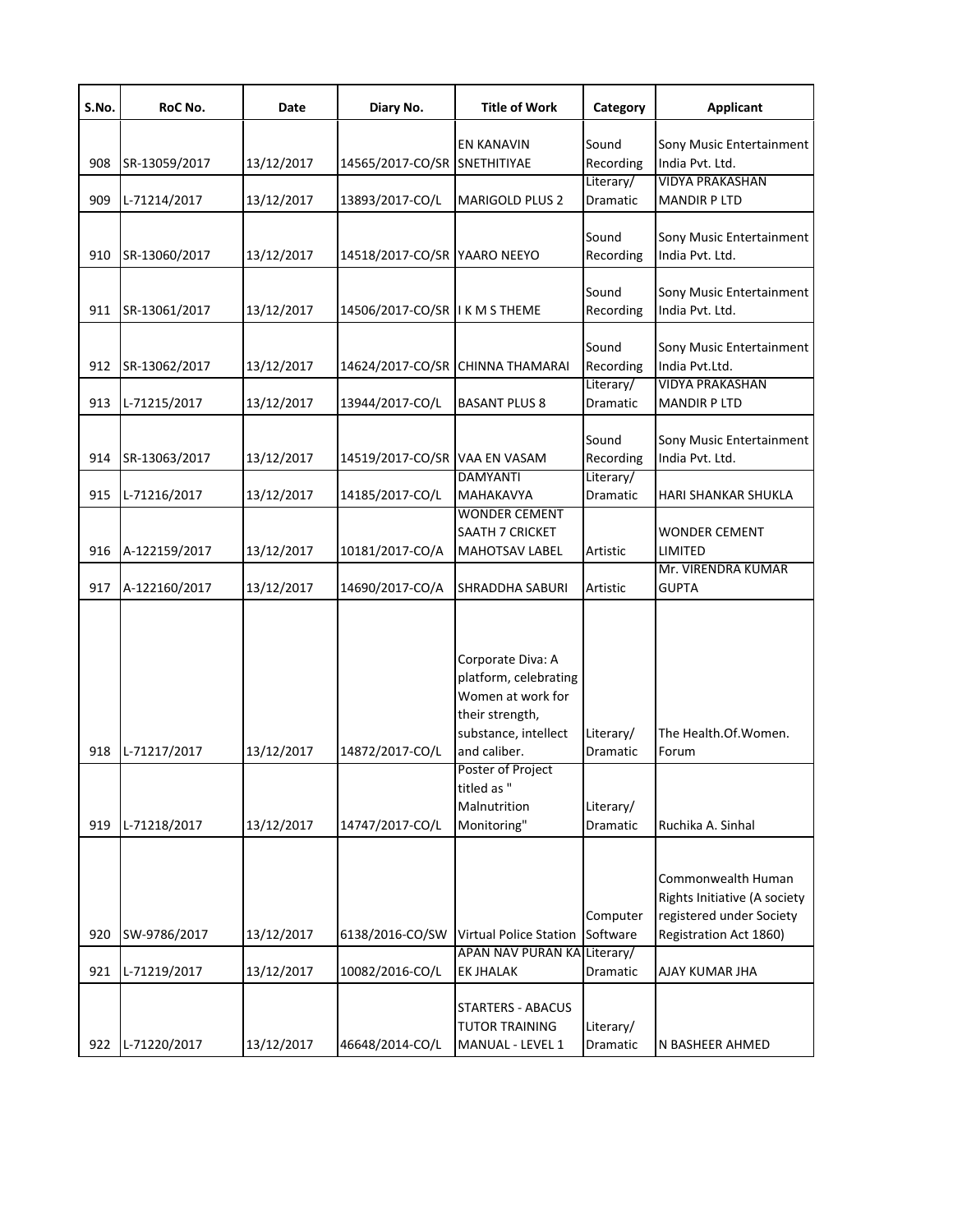| S.No. | RoC No.       | Date       | Diary No.       | <b>Title of Work</b>                                                                                                                                                                                                                                                | Category              | <b>Applicant</b>                                                                                                 |
|-------|---------------|------------|-----------------|---------------------------------------------------------------------------------------------------------------------------------------------------------------------------------------------------------------------------------------------------------------------|-----------------------|------------------------------------------------------------------------------------------------------------------|
| 923   | L-71221/2017  | 13/12/2017 | 14843/2017-CO/L | <b>EXPERIMENTAL</b><br><b>INVESTIGATIONS ON</b><br><b>SUBCOOLING AND</b><br><b>HEAT TRANSFER</b><br><b>ENHANCEMENT</b><br><b>DURING</b><br>SOLIDIFICATION<br>PROCESS IN A<br><b>SPHERICAL CAPSULE</b><br>FOR COOL THERMAL<br><b>ENERGY STORAGE</b><br><b>SYSTEM</b> | Literary/<br>Dramatic | <b>SRM University</b>                                                                                            |
|       |               |            |                 | <b>MOVERS - ABACUS</b>                                                                                                                                                                                                                                              |                       |                                                                                                                  |
| 924   | L-71222/2017  | 13/12/2017 | 46656/2014-CO/L | <b>TUTOR TRAINING</b><br><b>MANUAL - LEVEL 2</b>                                                                                                                                                                                                                    | Literary/<br>Dramatic | N BASHEER AHMED                                                                                                  |
| 925   | L-71223/2017  | 13/12/2017 | 46643/2014-CO/L | <b>RIDERS - ABACUS</b><br><b>TUTOR TRAINING</b><br><b>MANUAL - LEVEL 3</b>                                                                                                                                                                                          | Literary/<br>Dramatic | N BASHEER AHMED                                                                                                  |
| 926   | A-122161/2017 | 13/12/2017 | 14797/2017-CO/A | <b>FCT FASHION CITY</b><br><b>LABEL WITH LOGO</b>                                                                                                                                                                                                                   | Artistic              | Baazar Retail Limited                                                                                            |
| 927   | A-122162/2017 | 13/12/2017 | 14042/2017-CO/A | <b>ROTOGRAVURE</b><br>PRINTING MACHINE                                                                                                                                                                                                                              | Artistic              | UFLEX LTD                                                                                                        |
| 928   | A-122163/2017 | 13/12/2017 | 14799/2017-CO/A | <b>TANUJA GOLD TEA</b><br>LABEL                                                                                                                                                                                                                                     | Artistic              | MD USMAN GANI ANSARI                                                                                             |
| 929   | L-71224/2017  | 13/12/2017 | 14825/2017-CO/L | VaSu method of<br>manual prediction of<br>surgical outcome of<br>Orthognathic surgical<br>cases                                                                                                                                                                     | Literary/<br>Dramatic | Dr. Vasudevan S.D                                                                                                |
| 930   | A-122164/2017 | 13/12/2017 | 15004/2017-CO/A | <b>NVS Label</b>                                                                                                                                                                                                                                                    | Artistic              | Valakati Koteshwar                                                                                               |
| 931   | A-122165/2017 | 13/12/2017 | 7261/2016-CO/A  | <b>DIAMOND Device</b>                                                                                                                                                                                                                                               | Artistic              | Mrs.Amrita Haresh<br>Sachdev, Miss.Jyoti<br>Mahesh Alimchandani and<br>Ms.Priyanka Haresh<br>Sachdev             |
| 932   | A-122166/2017 | 13/12/2017 | 14742/2017-CO/A | <b>TD HOUSING LABEL</b>                                                                                                                                                                                                                                             | Artistic              | DAYANANDA RAJENDRA                                                                                               |
| 933   | A-122167/2017 | 13/12/2017 | 7304/2016-CO/A  | <b>BAL RAJ SETHI</b><br>PHOTOGRAPH AND<br>SIGNATURE                                                                                                                                                                                                                 | Artistic              | M/S.KALINGA CABLE<br>COMPANY, PARTNERSHIP<br>FIRM WITH PARTNERS AS:<br>SUDHIR SETHI, RAJIV<br>SETHI, ATUL SETHI, |
| 934   | A-122168/2017 | 13/12/2017 | 14891/2016-CO/A | <b>ECOSURE</b>                                                                                                                                                                                                                                                      | Artistic              | <b>CDE Asia Limited</b>                                                                                          |
| 935   | A-122169/2017 | 13/12/2017 | 10346/2015-CO/A | <b>LAADO LEMON</b>                                                                                                                                                                                                                                                  | Artistic              | SHYAM JI VARSHNEY                                                                                                |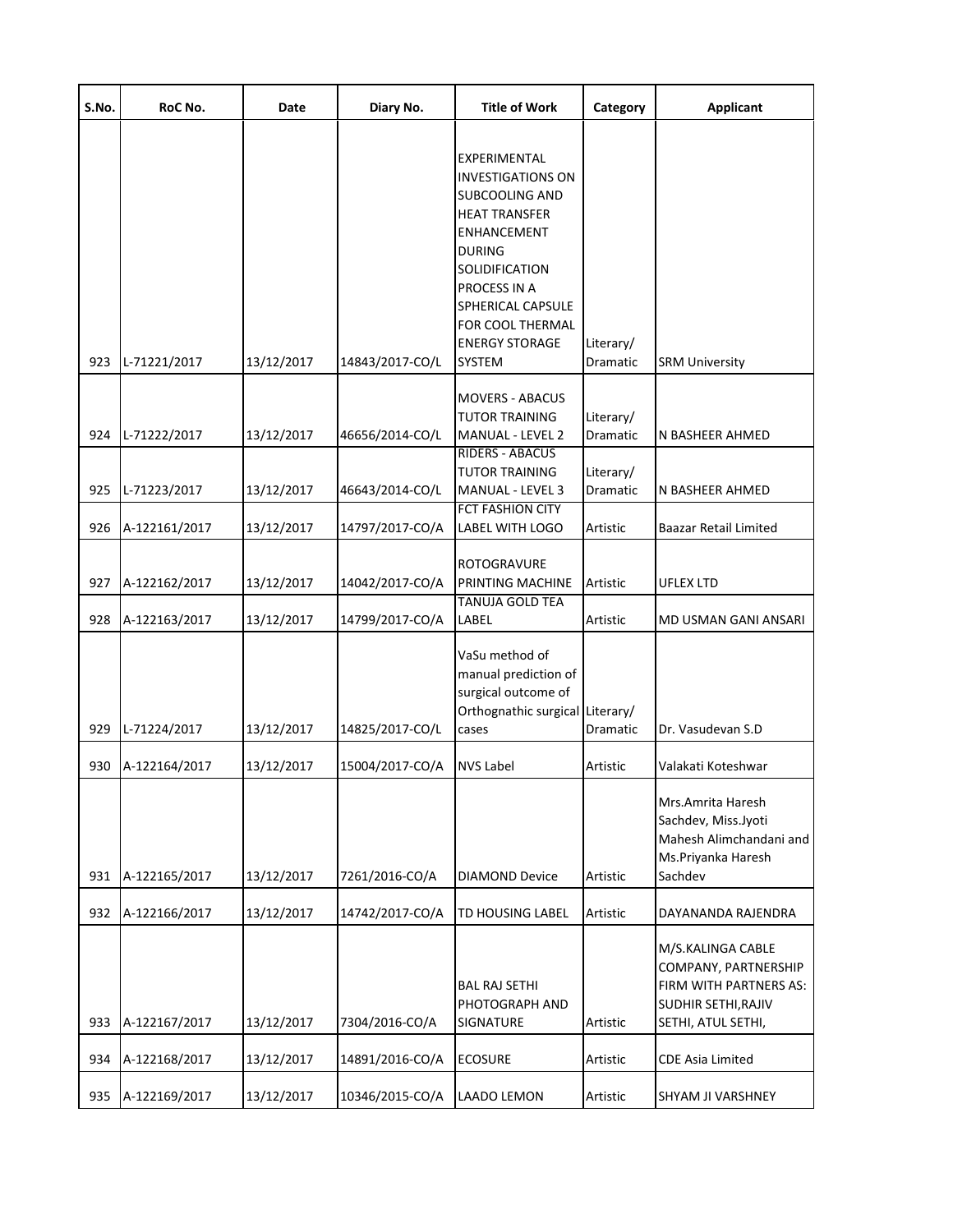| S.No. | RoC No.       | Date       | Diary No.       | <b>Title of Work</b>                                                                                | Category              | <b>Applicant</b>                                                              |
|-------|---------------|------------|-----------------|-----------------------------------------------------------------------------------------------------|-----------------------|-------------------------------------------------------------------------------|
| 936   | A-122170/2017 | 13/12/2017 | 8972/2015-CO/A  | <b>COMMON CONTROL</b><br>ROOM LAYOUT FOR<br>THREE UNITS OF<br><b>SUPER CRITICAL</b><br><b>PLANT</b> | Artistic              | <b>BHARAT HEAVY</b><br><b>ELECTRICALS LIMITED</b>                             |
| 937   | A-122171/2017 | 13/12/2017 | 8811/2015-CO/A  | MASTANA AAM<br>LANGARA                                                                              | Artistic              | <b>RAM CHANDER GUPTA</b><br>TRADING AS AJANTA<br><b>ENTERPRISES</b>           |
| 938   | A-122172/2017 | 13/12/2017 | 12798/2015-CO/A | Well's Almond Oil<br>B.P. with device of W Artistic                                                 |                       | Pradeep Singh                                                                 |
| 939   | L-71225/2017  | 13/12/2017 | 13696/2017-CO/L | Fourier Mellin<br><b>Transform Based</b><br>Optimization in<br><b>Image Compression</b>             | Literary/<br>Dramatic | Ms. Tejaswini Panse                                                           |
| 940   | A-122173/2017 | 14/12/2017 | 774/2016-CO/A   | Human Tree with<br>Flower combination                                                               | Artistic              | AYURWIN PHARMA<br>PRIVATE LIMITED                                             |
| 941   | A-122174/2017 | 14/12/2017 | 8331/2017-CO/A  | <b>JANTA ROADWAYS</b><br>(P) LTD                                                                    | Artistic              | M/S. JANTA ROADWAYS<br>PVT LTD.                                               |
| 942   | A-122175/2017 | 14/12/2017 | 8333/2017-CO/A  | RISE AND SHINE BEST<br>PRE-SCHOOL                                                                   | Artistic              | M/S. RISE AND SHINE                                                           |
| 943   | L-71226/2017  | 14/12/2017 | 11139/2016-CO/L | PCI Corporate Vision<br>Statement                                                                   | Literary/<br>Dramatic | ANIL S. RAO                                                                   |
| 944   | A-122176/2017 | 14/12/2017 | 7496/2017-CO/A  | <b>MML LOGISTICS</b>                                                                                | Artistic              | M/S. MML LOGISTICS                                                            |
| 945   | A-122177/2017 | 14/12/2017 | 7497/2017-CO/A  | POPULAR MART-<br>LOGO                                                                               | Artistic              | LOGUESVARAN<br>MANIVANNAN                                                     |
| 946   | A-122178/2017 | 14/12/2017 | 6688/2017-CO/A  | ANAND MANGAL                                                                                        | Artistic              | LOKESH B JAIN                                                                 |
| 947   | A-122179/2017 | 14/12/2017 | 11864/2015-CO/A | DARD SHIFA                                                                                          | Artistic              | DR. SULTAN SHEIKH RAJ                                                         |
| 948   | A-122180/2017 | 14/12/2017 | 11865/2015-CO/A | <b>ISMAIL PHARMA</b>                                                                                | Artistic              | DR. SULTAN SHEIKH RAJ                                                         |
| 949   | A-122181/2017 | 14/12/2017 | 11866/2015-CO/A | <b>RAJ KESH</b>                                                                                     | Artistic              | DR. SULTAN SHEIKH RAJ                                                         |
| 950   | A-122182/2017 | 14/12/2017 | 11867/2015-CO/A | <b>RE-CHARGE GOLD</b>                                                                               | Artistic              | DR. SULTAN SHEIKH RAJ                                                         |
| 951   | A-122183/2017 | 14/12/2017 | 11642/2015-CO/A | PRESIDENT<br><b>GOLD(CUP OF TEA</b><br>DEVICE)                                                      | Artistic              | MR. RAJKUMAR<br>GANGWANI, PROPRIETOR                                          |
| 952   | SR-13064/2017 | 14/12/2017 | 306/2015-CO/M   | Ek arjun Sabke<br>bhitar hai jaan lo                                                                | Sound<br>Recording    | <b>BIRLA SUN LIFE</b><br><b>INSURANCE COMPANY</b><br>LIMITED                  |
| 953   | L-71227/2017  | 14/12/2017 | 6020/2015-CO/L  | PANCHAMRUT OF<br><b>SUCCESS</b>                                                                     | Literary/<br>Dramatic | DR. SHINEY CHIB                                                               |
| 954   | L-71228/2017  | 14/12/2017 | 1747/2015-CO/L  | <b>TREASURES OF</b><br>MATH Grade 2                                                                 | Literary/<br>Dramatic | <b>BEANSTALK LEARNING, a</b><br>Division of Podar Software<br>Private Limited |
| 955   | L-71229/2017  | 14/12/2017 | 4348/2015-CO/L  | English Project File-1<br>Part-1                                                                    | Literary/<br>Dramatic | <b>EDUCATION QUALITY</b><br>FOUNDATION OF INDIA                               |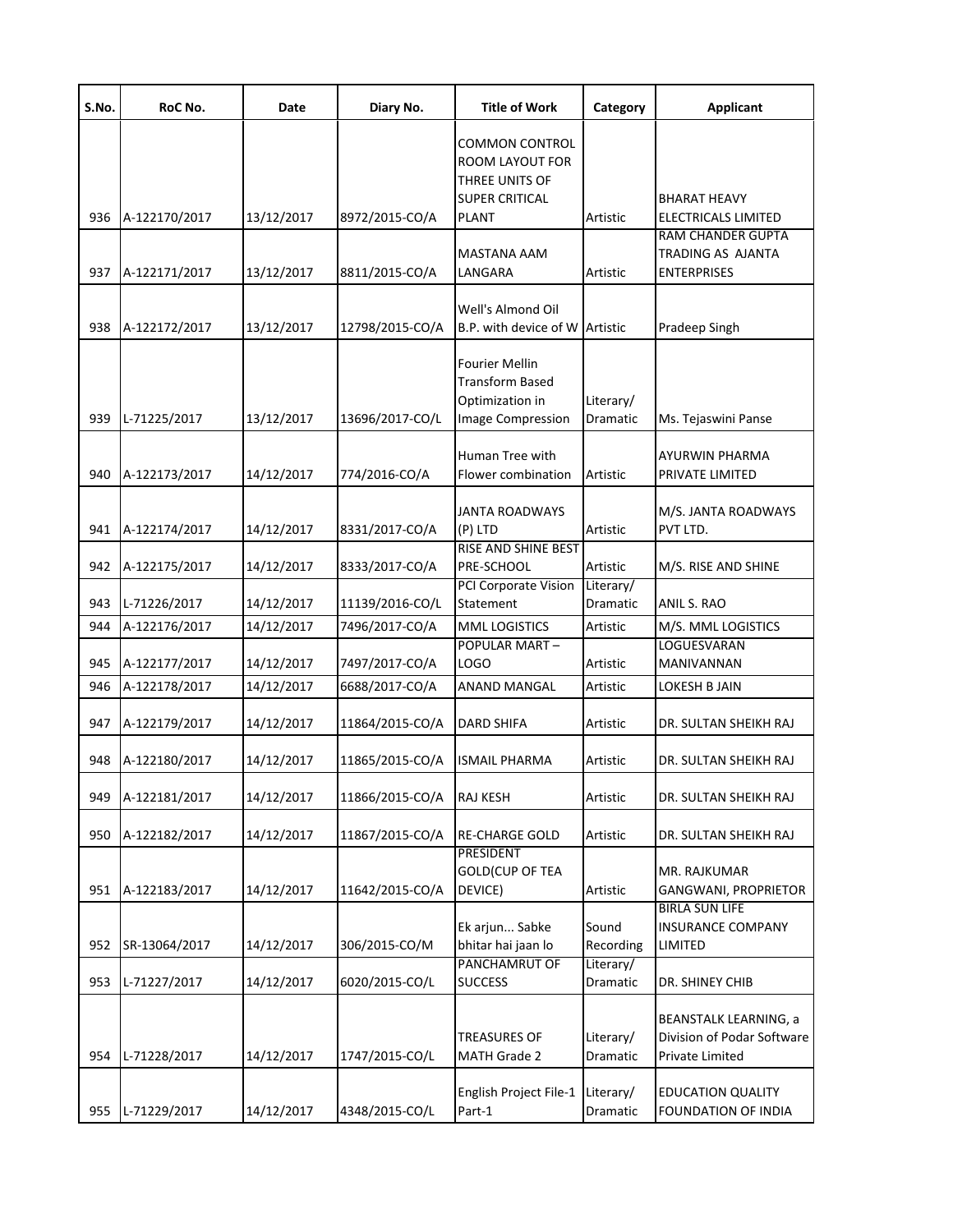| S.No. | RoC No.       | Date       | Diary No.                       | <b>Title of Work</b>                                                                                                  | Category                     | <b>Applicant</b>                                         |
|-------|---------------|------------|---------------------------------|-----------------------------------------------------------------------------------------------------------------------|------------------------------|----------------------------------------------------------|
| 956   | L-71230/2017  | 14/12/2017 | 4351/2015-CO/L                  | Math Project File-1<br>Part-1                                                                                         | Literary/<br><b>Dramatic</b> | <b>EDUCATION QUALITY</b><br><b>FOUNDATION OF INDIA</b>   |
| 957   | L-71231/2017  | 14/12/2017 | 4360/2015-CO/L                  | <b>HINDI Pariyojana</b><br>Sanchika 1 Bhag 2                                                                          | Literary/<br>Dramatic        | <b>EDUCATION QUALITY</b><br>FOUNDATION OF INDIA          |
| 958   | L-71232/2017  | 14/12/2017 | 2047/2015-CO/L                  | Ranked                                                                                                                | Literary/<br>Dramatic        | Akshay Abhay Rangnekar                                   |
| 959   | A-122184/2017 | 14/12/2017 | 9908/2015-CO/A                  | <b>FAME</b>                                                                                                           | Artistic                     | <b>PRINCE INDUSTRIES</b>                                 |
| 960   | A-122185/2017 | 14/12/2017 | 9913/2015-CO/A                  | BKT                                                                                                                   | Artistic                     | <b>B.K. TRADERS</b>                                      |
| 961   | L-71233/2017  | 14/12/2017 | 12445/2015-CO/L                 | <b>SUKTI SUDHA</b>                                                                                                    | Literary/<br>Dramatic        | Chinmaya International<br>Foundation (CIF)               |
| 962   | A-122186/2017 | 14/12/2017 | 12480/2017-CO/A                 | <b>BLACK KNIGHT</b>                                                                                                   | Artistic                     | M/s MINI BOY PRODUCTS                                    |
| 963   | A-122187/2017 | 14/12/2017 | 11758/2017-CO/A                 | Pelstra creating a<br>pest free world                                                                                 | Artistic                     | <b>PELSTRA</b><br><b>MANUFACTURING</b><br><b>COMPANY</b> |
| 964   | A-122188/2017 | 14/12/2017 | 12442/2016-CO/A                 | <b>TVUM</b>                                                                                                           | Artistic                     | Chiranjeev Restaurants &<br>Foods Pvt. Ltd.              |
| 965   | A-122189/2017 | 14/12/2017 | 8312/2017-CO/A                  | <b>T-LOGO</b>                                                                                                         | Artistic                     | <b>DINESH MAHAJAN</b>                                    |
| 966   | L-71234/2017  | 14/12/2017 | 7459/2016-CO/L                  | LOVE FAITH AND<br>LITTLE BIT OF<br><b>KINDNESS</b>                                                                    | Literary/<br>Dramatic        | ABHISHEK JHAVERI                                         |
| 967   | L-71235/2017  | 14/12/2017 | 10913/2016-CO/L                 | THE NEW GLOBAL<br>ORDER                                                                                               | Literary/<br>Dramatic        | <b>NAVEEN TOMAR</b>                                      |
| 968   | CF-3946/2017  | 14/12/2017 | 13031/2017-CO/CF PEPS           |                                                                                                                       | Cinematogr<br>aph Film       | Peps Industries Pvt. Ltd                                 |
| 969   | SR-13065/2017 | 14/12/2017 | 12982/2017-CO/SR PEPS Hindi     |                                                                                                                       | Sound<br>Recording           | Peps Industries Pvt. Ltd                                 |
| 970   | L-71236/2017  | 14/12/2017 | 12442/2017-CO/L                 | Swasth Bachche-<br>Swasth Bharat                                                                                      | Literary/<br>Dramatic        | Kendriya Vidyalaya<br>Sangathan                          |
| 971   | SR-13066/2017 | 14/12/2017 | 12978/2017-CO/SR PEPS Malayalam |                                                                                                                       | Sound<br>Recording           | Peps Industries Pvt. Ltd                                 |
| 972   | SR-13067/2017 | 14/12/2017 | 13210/2017-CO/SR PEPS TELUGU    |                                                                                                                       | Sound<br>Recording           | M/s. Peps Industries Pvt.<br>Ltd                         |
| 973   | M-491/2017    | 14/12/2017 | 14021/2017-CO/M                 | SWACCHA NIRMAL<br><b>SUSTHO BANGLA</b>                                                                                | Music                        | DAFFODIL DIAGNOSTIC<br><b>PVT LTD</b>                    |
| 974   | A-122190/2017 | 14/12/2017 | 14018/2017-CO/A                 | PM MODI BADSHA                                                                                                        | Artistic                     | <b>MOHD ANEES</b>                                        |
| 975   | SW-9787/2017  | 14/12/2017 | 2455/2016-CO/SW                 | A novel technique to<br>identify transmission<br>gear-pair responsible<br>for gear rattle noise<br>in passenger cabin | Computer<br>Software         | <b>Tata Motors Limited</b>                               |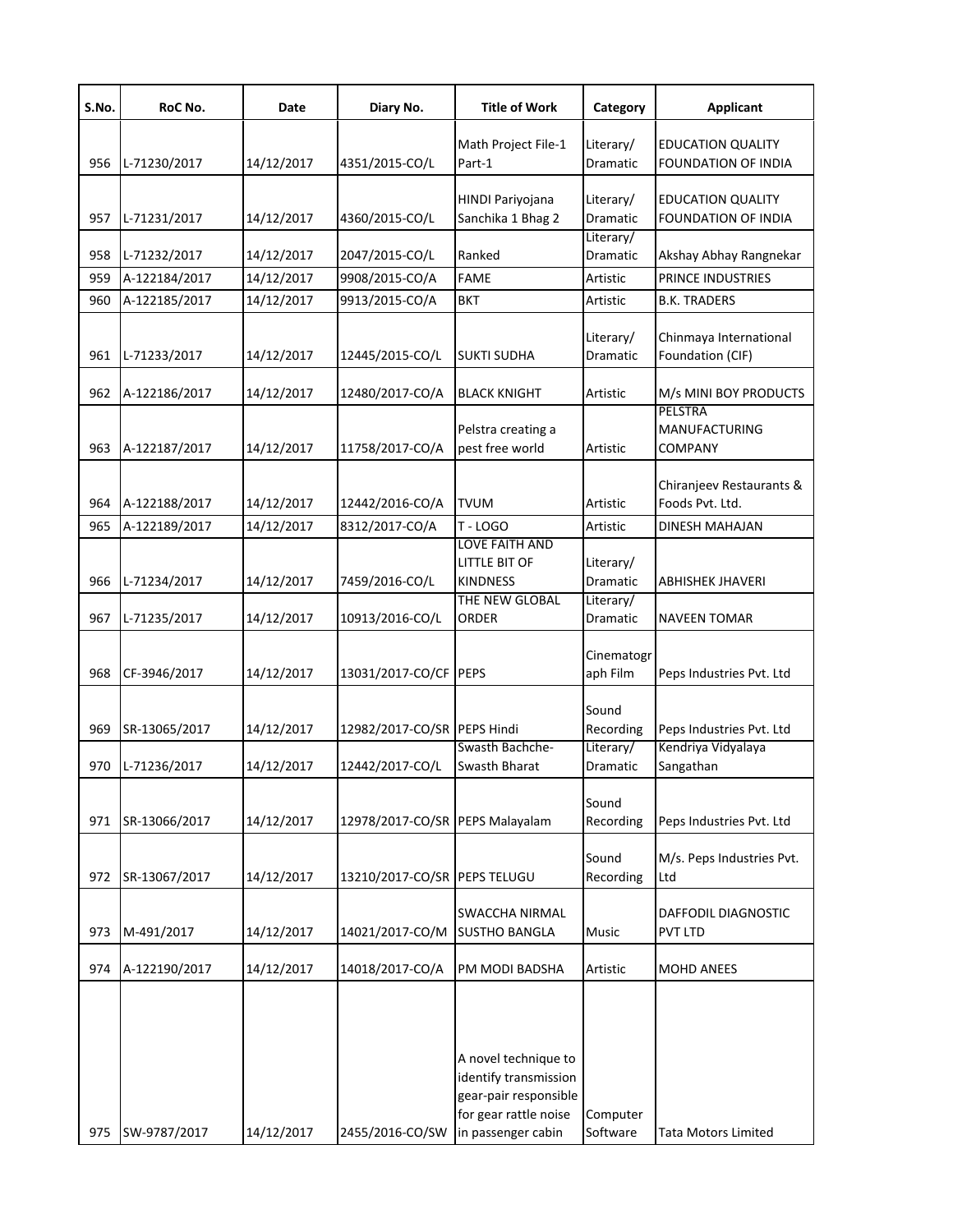| S.No.      | RoC No.                       | Date                     | Diary No.                         | <b>Title of Work</b>                                                                                                                             | Category                          | <b>Applicant</b>                                      |
|------------|-------------------------------|--------------------------|-----------------------------------|--------------------------------------------------------------------------------------------------------------------------------------------------|-----------------------------------|-------------------------------------------------------|
| 976        | L-71237/2017                  | 14/12/2017               | 14397/2017-CO/L                   | PALLET                                                                                                                                           | Literary/<br>Dramatic             | Worldfa Exports Pvt. Ltd.                             |
| 977        | SW-9788/2017                  | 14/12/2017               | 3811/2016-CO/SW                   | <b>MS-EXCEL BASED</b><br>TOOL FOR<br><b>AUTOMATIC</b><br><b>GENERATION OF</b><br><b>PIPING</b><br>SPECIFICATION FOR<br><b>PDMS SOFTWARE</b>      | Computer<br>Software              | <b>BHARAT HEAVY</b><br>ELECTRICALS LIMITED            |
| 978        | SR-13068/2017                 | 14/12/2017               | 12979/2017-CO/SR                  | <b>PEPS Tamil</b>                                                                                                                                | Sound<br>Recording                | Peps Industries Pvt. Ltd                              |
| 979        | SW-9789/2017                  | 14/12/2017               | 14858/2016-<br>CO/SW              | SOFTWARE UTILITY<br><b>FOR BOILER O&amp;M</b><br><b>MANUALS</b><br>COMPILATION,<br><b>BINDING AND</b><br><b>DESPATCH</b><br>PREPARATORY<br>WORKS | Computer<br>Software              | <b>BHARAT HEAVY</b><br>ELECTRICALS LIMITED            |
| 980        | SW-9790/2017                  | 14/12/2017               | 14860/2016-<br>CO/SW              | SOFTWARE FOR RLA<br><b>TECHNICAL SCOPE</b><br>OFFER PREPARATION                                                                                  | Computer<br>Software              | <b>BHARAT HEAVY</b><br>ELECTRICALS LIMITED            |
| 981        | SW-9791/2017                  | 14/12/2017               | 5350/2016-CO/SW                   | <b>Transit Software</b>                                                                                                                          | Computer<br>Software              | M/s. Sonata Software<br>Limited                       |
| 982        | L-71238/2017                  | 14/12/2017               | 14014/2017-CO/L                   | A NEW SYSTEM OF<br>SELFLESS SERVICE<br><b>FOR HAPPINESS</b><br><b>FORMATION</b>                                                                  | Literary/<br>Dramatic             | <b>SWAMI HARDAS</b>                                   |
|            | 983 L-71239/2017              | 14/12/2017               | 14318/2017-CO/L                   | <b>WEB APPLICATION</b><br>FOR FOOD SERVICE                                                                                                       | Literary/<br>Dramatic             | Mr Yogesh M Narekar                                   |
| 984        | L-71240/2017                  | 14/12/2017               | 13740/2017-CO/L                   | <b>GOLDEN JUBLIEE</b><br>MEET KGMC-67                                                                                                            | Literary/<br>Dramatic             | AKHILESH GAUMAT                                       |
| 985        | L-71241/2017                  | 14/12/2017               | 14238/2017-CO/L                   | <b>MATH MASTER 4</b>                                                                                                                             | Literary/<br><b>Dramatic</b>      | VIDYA JAYARAMAN                                       |
| 986        | CF-3947/2017                  | 14/12/2017               | 13030/2017-CO/CF                  | <b>PEPS</b>                                                                                                                                      | Cinematogr<br>aph Film            | Peps Industries Pvt. Ltd                              |
| 987<br>988 | L-71242/2017<br>A-122191/2017 | 14/12/2017<br>14/12/2017 | 14368/2017-CO/L<br>2204/2016-CO/A | Design and<br>Development of<br>Hand Talk for Deaf-<br>Mute in Haptic<br>Environment<br><b>MOON</b>                                              | Literary/<br>Dramatic<br>Artistic | Shyam D. Bawankar<br>HIREN NARSHIBHAI<br>VASOYA, PROP |
| 989        | L-71243/2017                  | 14/12/2017               | 14016/2017-CO/L                   | <b>SWACCHA NIRMAL</b><br><b>SUSTHO BANGLA</b>                                                                                                    | Literary/<br>Dramatic             | DAFFODIL DIAGNOSTIC<br>PVT LTD                        |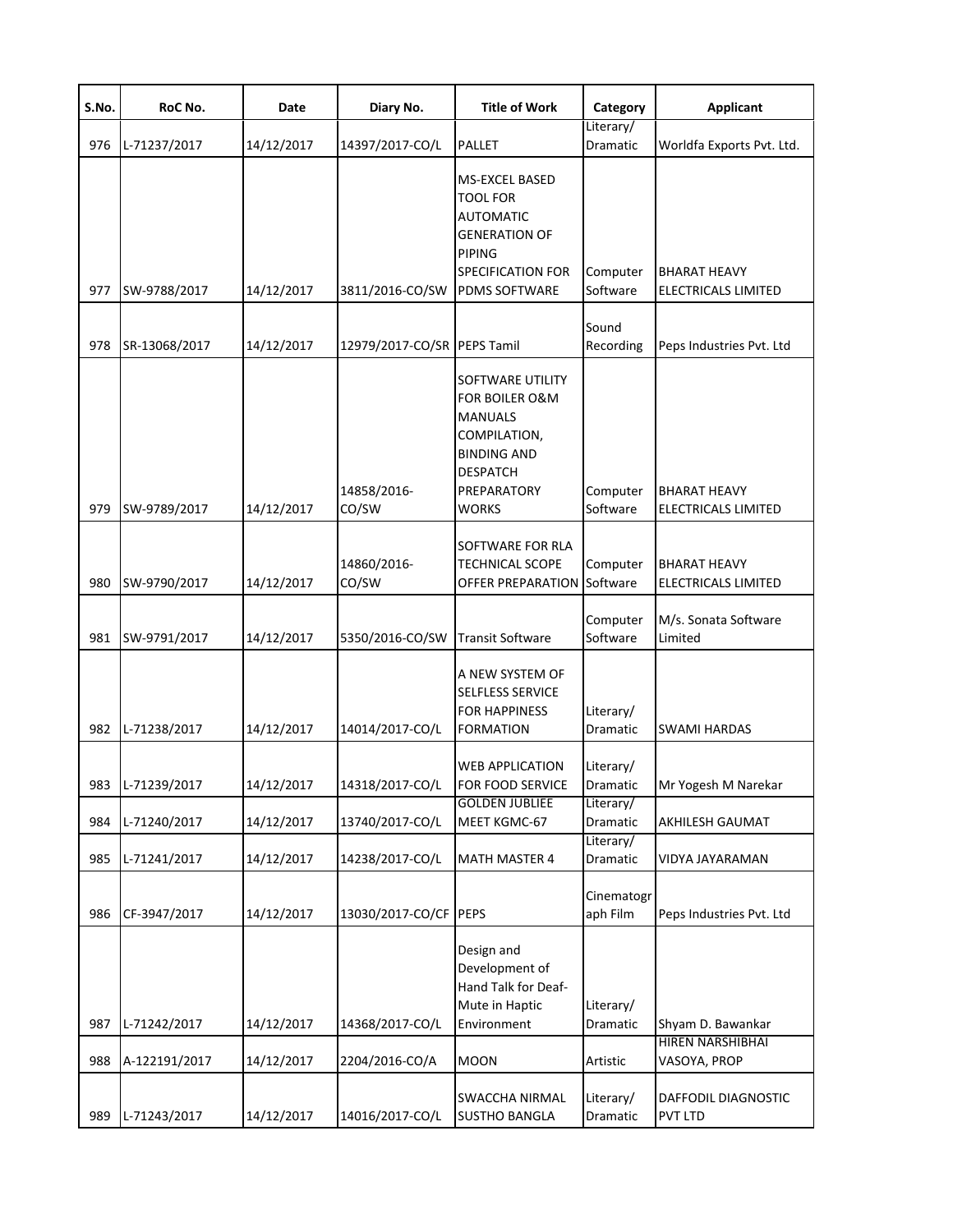| S.No. | RoC No.            | Date       | Diary No.             | <b>Title of Work</b>                                                                                             | Category               | Applicant                                                         |
|-------|--------------------|------------|-----------------------|------------------------------------------------------------------------------------------------------------------|------------------------|-------------------------------------------------------------------|
| 990   | L-71244/2017       | 14/12/2017 | 14366/2017-CO/L       | Poster                                                                                                           | Literary/<br>Dramatic  | Kavita Katole                                                     |
| 991   | CF-3948/2017       | 14/12/2017 | 13032/2017-CO/CF      | PEPS<br><b>BHARTIYA</b><br>PASHUPALAN NIGAM                                                                      | Cinematogr<br>aph Film | Peps Industries Pvt. Ltd                                          |
| 992   | L-71245/2017       | 14/12/2017 | 14385/2017-CO/L       | <b>LIMITED</b><br><b>DUDHDHARA</b>                                                                               | Literary/<br>Dramatic  | BHARTIYA PASHUPALAN<br>NIGAM LIMITED                              |
| 993   | L-71246/2017       | 14/12/2017 | 14065/2017-CO/L       | ANMOLJEEWAN RJ-<br>29-DAUSA                                                                                      | Literary/<br>Dramatic  | <b>RAKHI ARORA</b><br>PROPRIETOR OF VISHVAS<br><b>PRODUCTIONS</b> |
| 994   | CF-3949/2017       | 14/12/2017 | 13029/2017-CO/CF PEPS |                                                                                                                  | Cinematogr<br>aph Film | Peps Industries Pvt Ltd                                           |
| 995   | A-122192/2017      | 14/12/2017 | 5727/2016-CO/A        | <b>SARVOTKRUST</b><br>NAGPURI ZARDA                                                                              | Artistic               | M/S SHREE G. M<br><b>THAOKAR</b>                                  |
| 996   | A-122193/2017      | 14/12/2017 | 5993/2016-CO/A        | <b>NAZISH DULHAN</b><br><b>MAHANDHI KON</b>                                                                      | Artistic               | MR. ABDUL HAKEEM                                                  |
| 997   | A-122194/2017      | 14/12/2017 | 5517/2016-CO/A        | <b>INSTUS DRY</b>                                                                                                | Artistic               | <b>Torque Pharmaceuticals</b><br>Private Limited                  |
| 998   | L-71247/2017       | 14/12/2017 | 7078/2016-CO/L        | Online Rozgaar ke<br>Zaraye                                                                                      | Literary/<br>Dramatic  | ANJUM HUSAIN                                                      |
| 999   | A-122195/2017      | 14/12/2017 | 5723/2016-CO/A        | Artistic Label with<br>words ACCURATE<br><b>Engineering Quality</b><br>in specific writing<br>style.             | Artistic               | Accurate Engineering Co<br>Pvt Ltd                                |
|       | 1000 A-122196/2017 | 14/12/2017 | 6602/2016-CO/A        | <b>GENEX-Your health</b><br>record in your pocket Artistic                                                       |                        | Genex Interactive                                                 |
|       | 1001 A-122197/2017 | 14/12/2017 | 6143/2016-CO/A        | Nylo Bryte                                                                                                       | Artistic               | Singhson International<br>Private Limited                         |
|       | 1002 SR-13069/2017 | 14/12/2017 | 5113/2016-CO/SR       | <b>KISHORI KUCH AISA</b><br><b>INTEZAAM HOJAYE</b>                                                               | Sound<br>Recording     | Gaurav Krishna Goswami                                            |
|       | 1003 SR-13070/2017 | 14/12/2017 | 5118/2016-CO/SR       | <b>TU KI JAANE</b><br><b>SANWARIYA</b>                                                                           | Sound<br>Recording     | Gaurav Krishna Goswami                                            |
|       | 1004 SW-9792/2017  | 14/12/2017 | 6359/2016-CO/SW       | <b>3D ENGINEERING</b><br><b>AUTOMATION OF</b><br><b>HRSG MODULES</b><br><b>USING AUTODESK</b><br><b>INVENTOR</b> | Computer<br>Software   | <b>BHARAT HEAVY</b><br>ELECTRICALS LIMITED                        |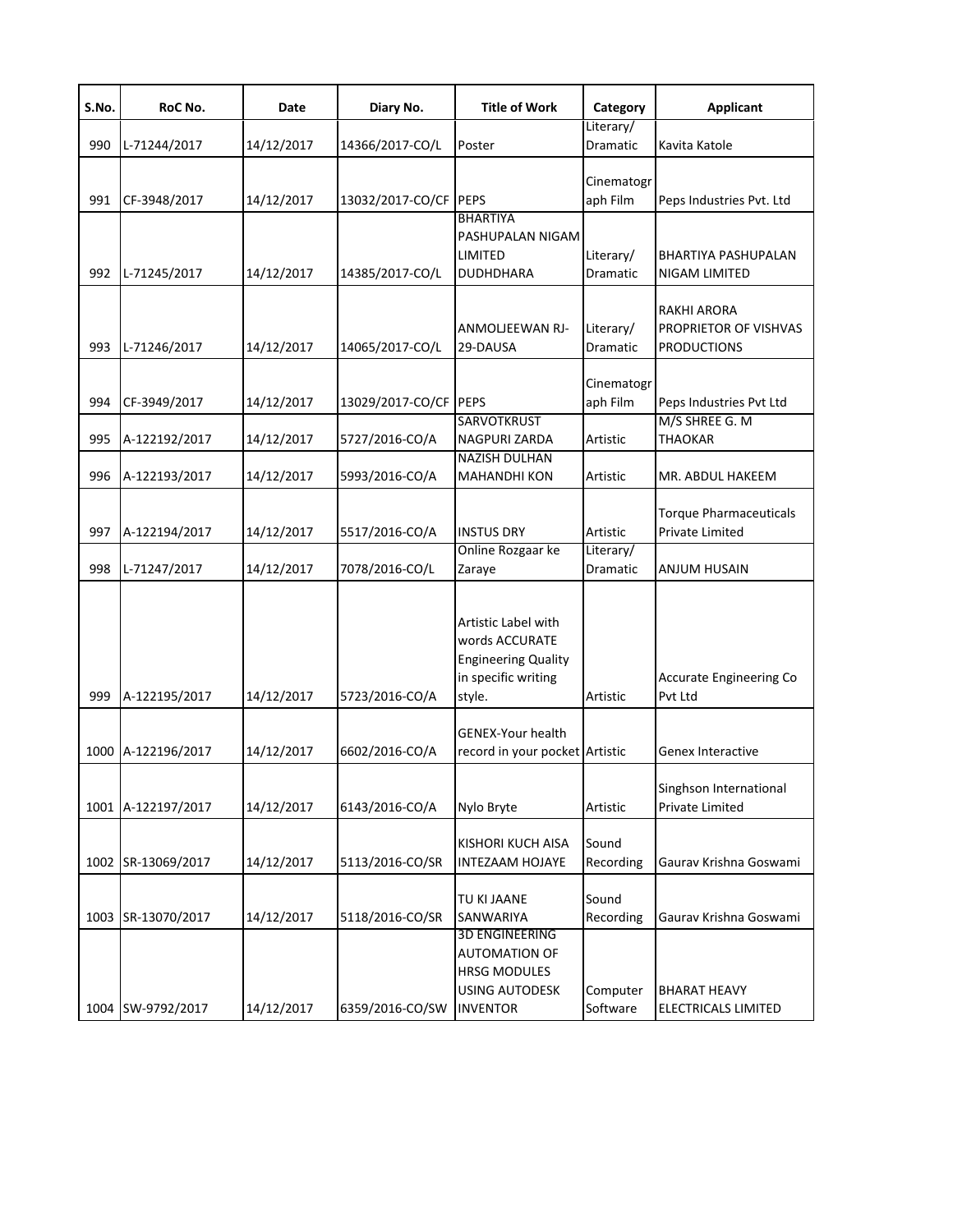| S.No. | RoC No.                            | Date                     | Diary No.                          | <b>Title of Work</b>                                                                                                                           | Category                         | <b>Applicant</b>                                                                |
|-------|------------------------------------|--------------------------|------------------------------------|------------------------------------------------------------------------------------------------------------------------------------------------|----------------------------------|---------------------------------------------------------------------------------|
|       |                                    |                          |                                    | PROGRAM FOR<br><b>AUTOMATIC</b><br><b>GENERATION OF</b><br>MANUFACTURING<br>AND ERECTION<br><b>DRAWINGS FOR SEAL</b>                           |                                  |                                                                                 |
| 1005  | SW-9368/2017                       | 14/12/2017               | 6283/2016-CO/SW                    | <b>AIR PIPINGS FOR</b><br><b>GATES &amp; DAMPERS</b>                                                                                           | Computer<br>Software             | <b>BHARAT HEAVY</b><br>ELECTRICALS LIMITED                                      |
| 1006  | SW-9793/2017                       | 14/12/2017               | 6259/2016-CO/SW                    | <b>SOFTWARE</b><br><b>FEEDBACK</b><br><b>RECORDING</b><br><b>APPLICATION</b>                                                                   | Computer<br>Software             | <b>BHARAT HEAVY</b><br><b>ELECTRICALS LIMITED</b>                               |
| 1007  | SW-9794/2017                       | 14/12/2017               | 6221/2016-CO/SW                    | Development of<br>Control Software for<br>advanced PLL for<br>500kW Grid<br><b>Connected Power</b><br><b>Conditioning Unit</b>                 | Computer<br>Software             | <b>Bharat Heavy Electricals</b><br>Limited                                      |
| 1008  | SW-9795/2017                       | 14/12/2017               | 6255/2016-CO/SW                    | WEB BASED GUI FOR<br>THE DESIGN OF<br>CYLINDRICAL ROTOR<br><b>SYNCHRONOUS</b><br><b>MACHINES</b>                                               | Computer<br>Software             | <b>BHARAT HEAVY</b><br><b>ELECTRICALS LIMITED</b>                               |
| 1009  | SW-9796/2017<br>1010 A-122198/2017 | 14/12/2017<br>14/12/2017 | 6224/2016-CO/SW<br>11827/2015-CO/A | Database, Web and<br>File Server Design<br>Architecture in<br>Development of GUI<br>for Salient Pole<br>Synchronous motor<br><b>HEART ZONE</b> | Computer<br>Software<br>Artistic | <b>Bharat Heavy Electricals</b><br>Limited<br>M/S H.P. NUTRITIONS<br>PVT. LT D. |
| 1011  | SW-9797/2017                       | 14/12/2017               | 10584/2017-<br>CO/SW               | <b>INTERVIEW DESK-</b><br><b>SOURCE CODE</b>                                                                                                   | Computer<br>Software             | PICHUMANI DURAIRAJ                                                              |
|       | 1012 SR-13071/2017                 | 14/12/2017               | 14534/2017-CO/SR                   | WANNA SEXY LADY<br><b>BOMB</b>                                                                                                                 | Sound<br>Recording               | Sony Music Entertainment<br>India Pvt. Ltd.                                     |
|       | 1013 SR-13072/2017                 | 14/12/2017               | 14511/2017-CO/SR                   | POOTTI VAITHA<br><b>VAIRAM</b>                                                                                                                 | Sound<br>Recording               | Sony Music Entertainment<br>India Pvt. Ltd.                                     |
|       | 1014 SR-13073/2017                 | 14/12/2017               | 14600/2017-CO/SR KOLAATTAM         |                                                                                                                                                | Sound<br>Recording               | Sony Music Entertainment<br>India Pvt Ltd.                                      |
|       | 1015 SR-13074/2017                 | 14/12/2017               | 14575/2017-CO/SR                   | SIRAGADIKKUM<br>NILAVU                                                                                                                         | Sound<br>Recording               | Sony Music Entertainment<br>India Pvt Ltd.                                      |
| 1016  | SR-13075/2017                      | 14/12/2017               | 14587/2017-CO/SR UNNAI MALE        | UNNAI THAAN                                                                                                                                    | Sound<br>Recording               | Sony Music Entertainment<br>India Pvt Ltd.                                      |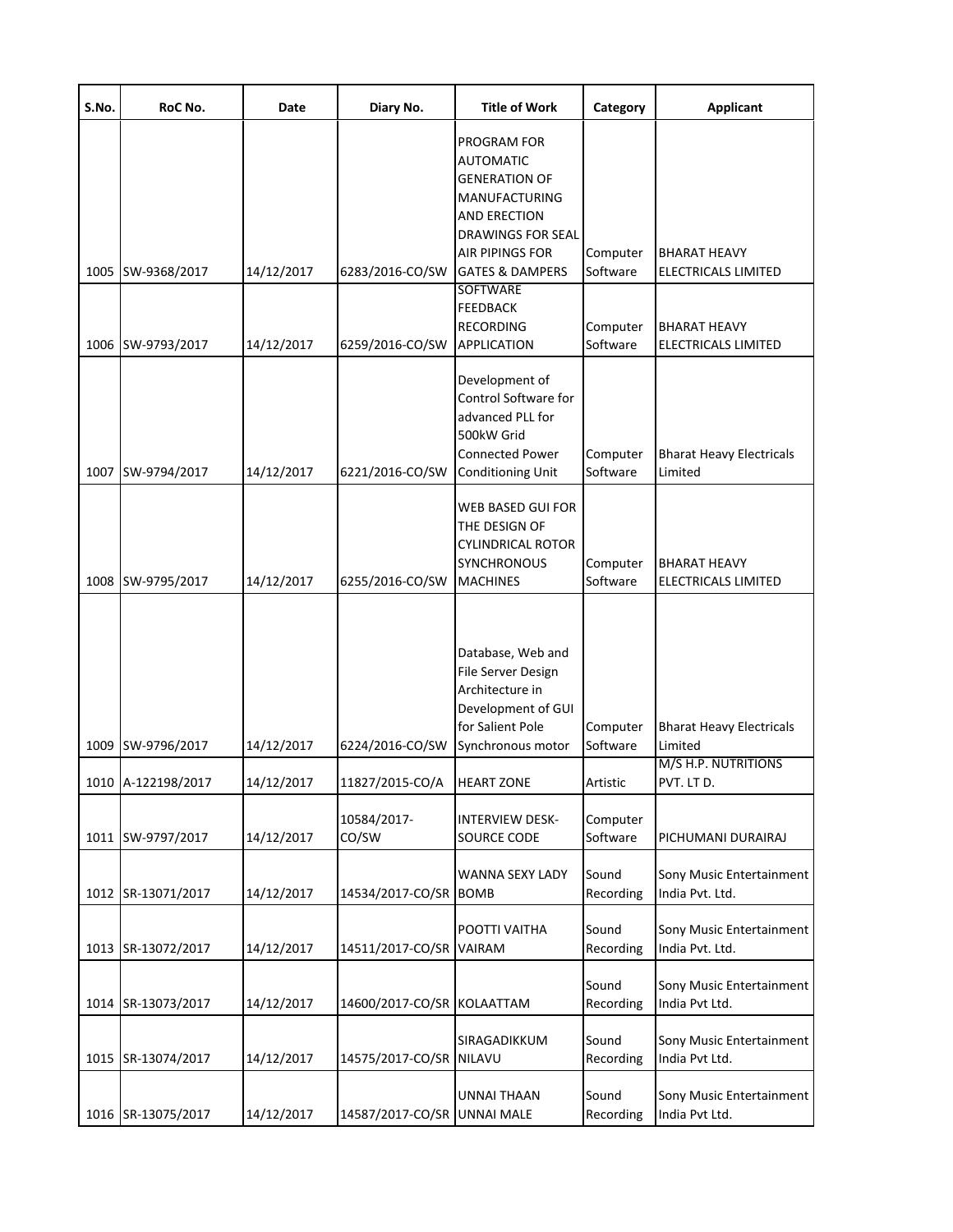| S.No. | RoC No.            | Date       | Diary No.       | <b>Title of Work</b>                            | Category              | <b>Applicant</b>                          |
|-------|--------------------|------------|-----------------|-------------------------------------------------|-----------------------|-------------------------------------------|
|       | 1017 L-71248/2017  | 14/12/2017 | 3788/2015-CO/L  | <b>CELEBRITY</b><br><b>IMPOSTOR</b>             | Literary/<br>Dramatic | <b>SUMEET HUKAMCHAND</b><br><b>MITTAL</b> |
|       |                    |            |                 | JYOTI JALAI DILL ME                             |                       |                                           |
|       |                    |            |                 | <b>MAINE BABA TERE</b>                          | Literary/             |                                           |
|       | 1018 L-71249/2017  | 14/12/2017 | 10878/2015-CO/L | <b>NAM KI</b>                                   | Dramatic              | sanjeev kumar sharma                      |
|       |                    |            | 13686/2016-     |                                                 | Computer              | IL & FS TRANSPORTATION                    |
|       | 1019 SW-9798/2017  | 14/12/2017 | CO/SW           | SAFE-I-RIDE                                     | Software              | NETWORKS LIMITED.                         |
|       |                    |            |                 |                                                 | Literary/             |                                           |
| 1020  | L-71250/2017       | 14/12/2017 | 6142/2015-CO/L  | <b>CALL CENTER</b>                              | Dramatic<br>Literary/ | Prakshi Tyagi                             |
|       | 1021 L-71251/2017  | 14/12/2017 | 6143/2015-CO/L  | <b>ANSUNI</b>                                   | Dramatic              | Prakshi Tyagi                             |
|       |                    |            |                 |                                                 | Literary/             |                                           |
|       | 1022 L-71252/2017  | 14/12/2017 | 15063/2017-CO/L | Deceptions                                      | Dramatic              | Saloni Hazela                             |
|       |                    |            |                 |                                                 |                       |                                           |
|       |                    |            |                 | Instant Important                               | Literary/             |                                           |
|       | 1023 L-71253/2017  | 14/12/2017 | 15241/2017-CO/L | <b>Messaging Platform</b>                       | Dramatic              | MUKESH RAGHUWANSHI                        |
|       |                    |            |                 | Business Intelligence Literary/                 |                       | PRARTHANA A.                              |
|       | 1024 L-71254/2017  | 14/12/2017 | 15283/2017-CO/L | and its Applications                            | Dramatic              | DESHKAR, SHWETA GODE                      |
|       |                    |            |                 |                                                 |                       |                                           |
|       |                    |            |                 | PALM PATTERN                                    |                       |                                           |
|       |                    |            |                 | <b>RECOGNITION USING</b><br><b>CONTACTLESS</b>  | Literary/             |                                           |
|       | 1025 L-71255/2017  | 14/12/2017 | 15185/2017-CO/L | <b>IMAGES</b>                                   | Dramatic              | Kanchan Kamble                            |
|       |                    |            |                 |                                                 |                       |                                           |
|       |                    |            |                 | <b>SOLAR PV</b>                                 |                       |                                           |
|       |                    |            |                 | <b>GENERATION WITH</b><br><b>SUPERCAPACITOR</b> |                       |                                           |
|       |                    |            |                 | <b>FOR STANDALONE</b>                           | Literary/             |                                           |
|       | 1026 L-71256/2017  | 14/12/2017 | 15133/2017-CO/L | <b>APPLICATION</b>                              | Dramatic              | Mr. Akshay Deshmukh                       |
|       |                    |            |                 | <b>DATABASE</b>                                 |                       |                                           |
|       | 1027 L-71257/2017  | 14/12/2017 | 15284/2017-CO/L | <b>MANAGEMENT</b><br><b>SYSTEM</b>              | Literary/<br>Dramatic | <b>SAGAR LACHURE</b>                      |
|       |                    |            |                 |                                                 |                       |                                           |
|       |                    |            |                 |                                                 |                       | Superon Schweisstechnik                   |
|       | 1028 A-122199/2017 | 14/12/2017 | 15290/2017-CO/A | <b>SUPERON LABEL</b>                            | Artistic              | India Ltd.                                |
|       |                    |            |                 | <b>POSTER</b>                                   |                       |                                           |
|       |                    |            |                 | PRESENTATION ON                                 |                       |                                           |
|       |                    |            |                 | <b>DESIGN AND</b>                               |                       |                                           |
|       |                    |            |                 | DEVELOPMENT OF                                  |                       | <b>GOPALDAS</b>                           |
|       |                    |            |                 | PULVERIZER FOR                                  | Literary/             | WAGHMARE, DIPTI N.                        |
|       | 1029 L-71258/2017  | 14/12/2017 | 15176/2017-CO/L | <b>NON FERRIC ALUM</b><br><b>MUSHROOM</b>       | Dramatic              | <b>KASHYAP</b>                            |
|       |                    |            |                 | <b>ENVIRONMENT</b>                              | Literary/             |                                           |
|       | 1030 L-71259/2017  | 14/12/2017 | 15144/2017-CO/L | <b>CONTROL</b>                                  | Dramatic              | Mr. Prashant Wanjari                      |
|       |                    |            |                 |                                                 |                       |                                           |
|       |                    |            |                 | <b>Effect of Curing Cycle</b>                   |                       |                                           |
|       |                    |            |                 | on Compressive                                  | Literary/             |                                           |
|       | 1031 L-71260/2017  | 14/12/2017 | 15191/2017-CO/L | <b>Strength of Mortar</b>                       | Dramatic              | Pawan K.Hinge                             |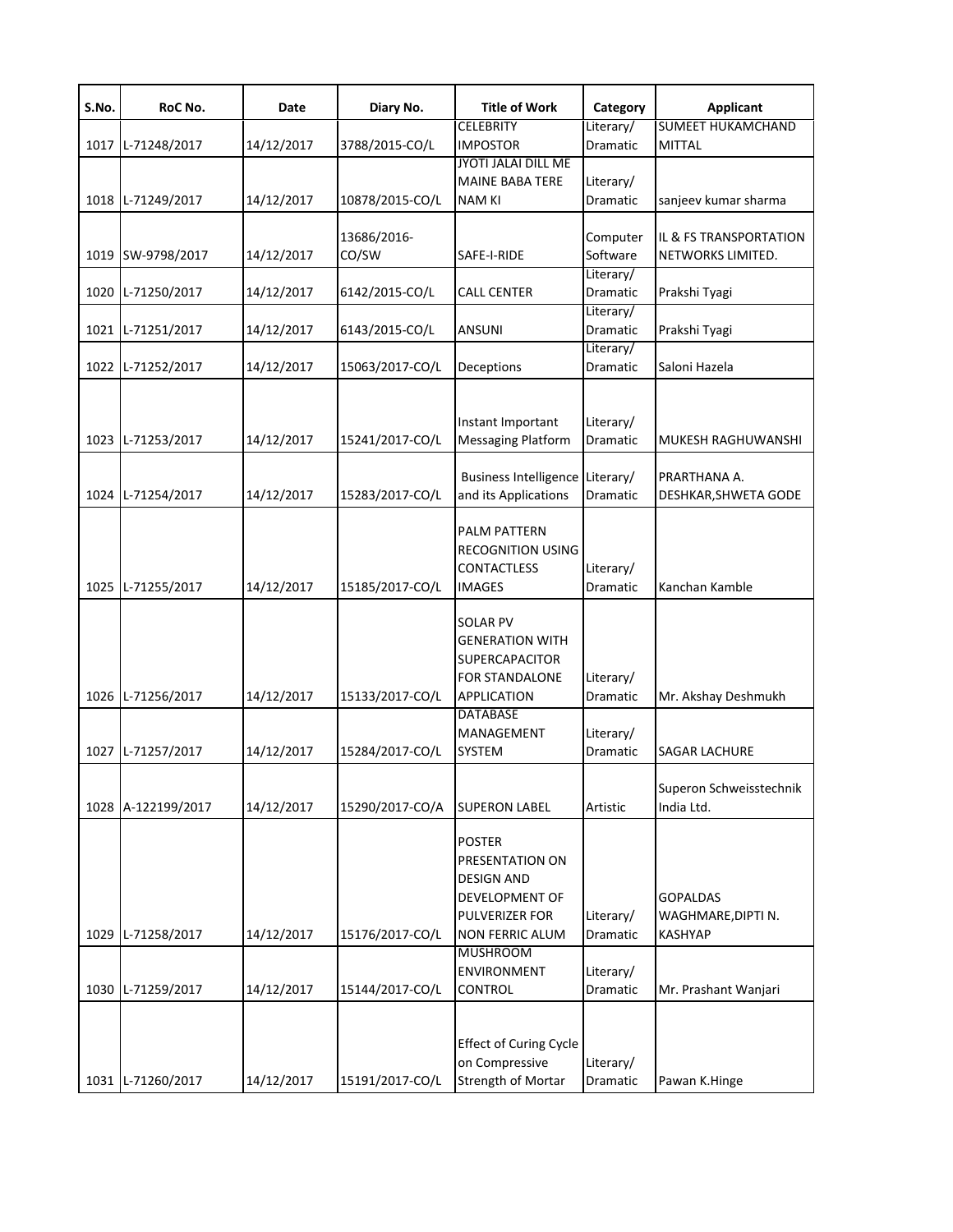| S.No. | RoC No.            | Date       | Diary No.       | <b>Title of Work</b>                                                                                                                             | Category              | <b>Applicant</b>                                  |
|-------|--------------------|------------|-----------------|--------------------------------------------------------------------------------------------------------------------------------------------------|-----------------------|---------------------------------------------------|
|       | 1032 L-71261/2017  | 14/12/2017 | 15000/2017-CO/L | Use fo Coconut<br>Fibres to enhance the<br>properties of<br>concrete                                                                             | Literary/<br>Dramatic | Dr.Ajay R.Gajbhiye                                |
| 1033  | L-71262/2017       | 14/12/2017 | 14972/2017-CO/L | Line Loss<br>Minimization in<br>Distribution System<br>by using D-STATCOM                                                                        | Literary/<br>Dramatic | RAHUL UKA GHANMARE                                |
| 1034  | L-71263/2017       | 14/12/2017 | 15091/2017-CO/L | <b>CHILD TRACKER</b>                                                                                                                             | Literary/<br>Dramatic | Mr. Manish Goswami                                |
|       | 1035 L-71264/2017  | 14/12/2017 | 15102/2017-CO/L | INTEGRATION OF<br>SOUND SIGNATURE<br>WITH CAPTCHA AS A<br>GRAPHICAL<br>PASSWORD                                                                  | Literary/<br>Dramatic | Mr. Abhijit Pande                                 |
| 1036  | A-122200/2017      | 14/12/2017 | 15049/2017-CO/A | I LOVE UBON                                                                                                                                      | Artistic              | RAVINDER MALIK                                    |
|       | 1037 A-122201/2017 | 14/12/2017 | 12506/2015-CO/A | <b>KAVARI</b>                                                                                                                                    | Artistic              | ANKUSH JAIN TRADING AS<br><b>ESS ESS PRODUCTS</b> |
|       | 1038 L-71265/2017  | 14/12/2017 | 11772/2015-CO/L | <b>ELEMENTS OF</b><br><b>MODERN</b><br><b>STRUCTURAL</b><br><b>ANALYSIS</b>                                                                      | Literary/<br>Dramatic | <b>K A PATEL</b>                                  |
|       | 1039 L-71266/2017  | 15/12/2017 | 126/2016-CO/L   | UNIQUE 20<br><b>QUESTIONS &amp;</b><br>ANSWERS<br>PROFESSIONAL<br><b>ETHICS</b><br>ACCOUNTABILITY OF<br>LAWYERS AND BAR<br><b>BENCH RELATION</b> | Literary/<br>Dramatic | Maya Sharma, trading as<br>M/s. Nitin Prakashan   |
|       |                    |            |                 | UNIQUE 30<br><b>QUESTIONS &amp;</b><br>ANSWERS LABOUR                                                                                            | Literary/             | Maya Sharma, trading as                           |
|       | 1040 L-71267/2017  | 15/12/2017 | 105/2016-CO/L   | LAW<br>UNIQUE 30<br><b>QUESTIONS &amp;</b>                                                                                                       | Dramatic              | M/s. Nitin Prakashan                              |
|       | 1041 L-71268/2017  | 15/12/2017 | 116/2016-CO/L   | ANSWERS CONTRACT Literary/<br>$-2$                                                                                                               | Dramatic              | Maya Sharma, trading as<br>M/s. Nitin Prakashan   |
|       | 1042 L-71269/2017  | 15/12/2017 | 141/2016-CO/L   | UNIQUE 20<br><b>QUESTIONS &amp;</b><br>ANSWERS<br>CRIMINOLOGY AND<br>PENOLOGY                                                                    | Literary/<br>Dramatic | Maya Sharma, trading as<br>M/s. Nitin Prakashan   |
|       | 1043 L-71270/2017  | 15/12/2017 | 109/2016-CO/L   | UNIQUE 30<br><b>QUESTIONS &amp;</b><br>ANSWERS HINDU<br>LAW                                                                                      | Literary/<br>Dramatic | Maya Sharma, trading as<br>M/s. Nitin Prakashan   |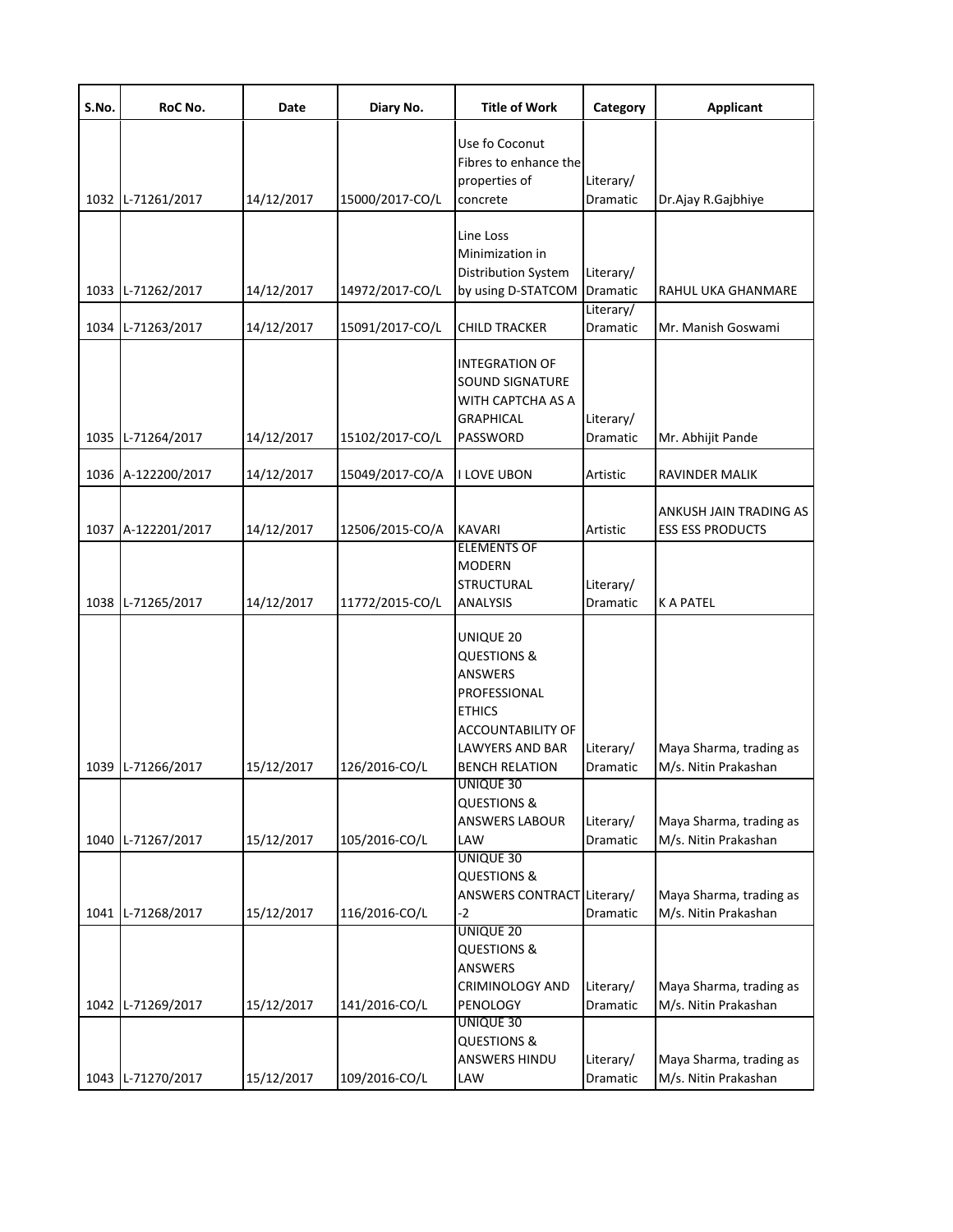| S.No. | RoC No.           | Date       | Diary No.       | <b>Title of Work</b>                                                                                                                                                  | Category              | <b>Applicant</b>                                                     |
|-------|-------------------|------------|-----------------|-----------------------------------------------------------------------------------------------------------------------------------------------------------------------|-----------------------|----------------------------------------------------------------------|
|       |                   |            |                 | UNIQUE 20<br><b>QUESTIONS &amp;</b>                                                                                                                                   |                       |                                                                      |
|       |                   |            |                 | <b>ANSWERS LAW OF</b>                                                                                                                                                 | Literary/             | Maya Sharma, trading as                                              |
| 1044  | L-71271/2017      | 15/12/2017 | 135/2016-CO/L   | <b>CRIMES</b>                                                                                                                                                         | Dramatic              | M/s. Nitin Prakashan                                                 |
| 1045  | L-71272/2017      | 15/12/2017 | 111/2016-CO/L   | UNIQUE 30<br><b>QUESTIONS &amp;</b><br><b>ANSWERS DRAFTNG</b><br>PLEADING &<br><b>CONVEYANCING</b>                                                                    | Literary/<br>Dramatic | Maya Sharma, trading as<br>M/s. Nitin Prakashan                      |
| 1046  | L-71273/2017      | 15/12/2017 | 133/2016-CO/L   | UNIQUE 20<br><b>QUESTIONS &amp;</b><br>ANSWERS LAW OF<br>PROPERTY AND<br>EASEMENT<br><b>UNIQUE 20</b>                                                                 | Literary/<br>Dramatic | Maya Sharma, trading as<br>M/s. Nitin Prakashan                      |
| 1047  | L-71274/2017      | 15/12/2017 | 132/2016-CO/L   | <b>QUESTIONS &amp;</b><br><b>ANSWERS LAW OF</b><br><b>TAXATION</b>                                                                                                    | Literary/<br>Dramatic | Maya Sharma, trading as<br>M/s. Nitin Prakashan                      |
| 1048  | L-71275/2017      | 15/12/2017 | 14207/2017-CO/L | <b>BEEJ PYAR KE</b>                                                                                                                                                   | Literary/<br>Dramatic | <b>MANOJ</b>                                                         |
|       | 1049 L-71276/2017 | 15/12/2017 | 89/2016-CO/L    | UNIQUE 30<br><b>QUESTIONS &amp;</b><br><b>ANSWERS</b><br>PROFESSIONAL<br><b>ETHICS</b><br><b>ACCOUNTABILITY OF</b><br><b>LAWYERS AND BAR</b><br><b>BENCH RELATION</b> | Literary/<br>Dramatic | Maya Sharma, trading as<br>M/s. Nitin Prakashan                      |
| 1050  | L-71277/2017      | 15/12/2017 | 4291/2015-CO/L  | <b>BLOUSE AND</b><br>PUNJABI DRESSES<br>with color catalog for Literary/<br>katori style blouse                                                                       | Dramatic              | <b>DILIP KARAMPURI</b>                                               |
|       | 1051 L-71278/2017 | 15/12/2017 | 11521/2015-CO/L | THE ZERO GROUND                                                                                                                                                       | Literary/<br>Dramatic | LOKESH SAHOO                                                         |
| 1052  | L-71279/2017      | 15/12/2017 | 143/2016-CO/L   | <b>UNIQUE 20</b><br><b>QUESTIONS &amp;</b><br>ANSWERS CONTRACT-Literary/<br>$\overline{a}$                                                                            | Dramatic              | Maya Sharma, trading as<br>M/s. Nitin Prakashan                      |
| 1053  | SW-9799/2017      | 15/12/2017 | 5810/2015-CO/SW | <b>RUJULERP</b>                                                                                                                                                       | Computer<br>Software  | RNR DATALEX PRIVATE<br>LIMITED                                       |
| 1054  | SW-9800/2017      | 15/12/2017 | 5811/2015-CO/SW | RUJULCRM - LEGAL<br><b>UNIQUE 20</b>                                                                                                                                  | Computer<br>Software  | RNR DATALEX PRIVATE<br>LIMITED                                       |
| 1055  | L-71280/2017      | 15/12/2017 | 150/2016-CO/L   | <b>QUESTIONS &amp;</b><br>ANSWERS<br>ADMINISTRATIVE<br>LAW<br>VEGETARIAN                                                                                              | Literary/<br>Dramatic | Maya Sharma, trading as<br>M/s. Nitin Prakashan<br>THE BHAKTIVEDANTA |
| 1056  | A-122202/2017     | 15/12/2017 | 9274/2015-CO/A  | <b>COOKING</b>                                                                                                                                                        | Artistic              | <b>BOOK TRUST</b>                                                    |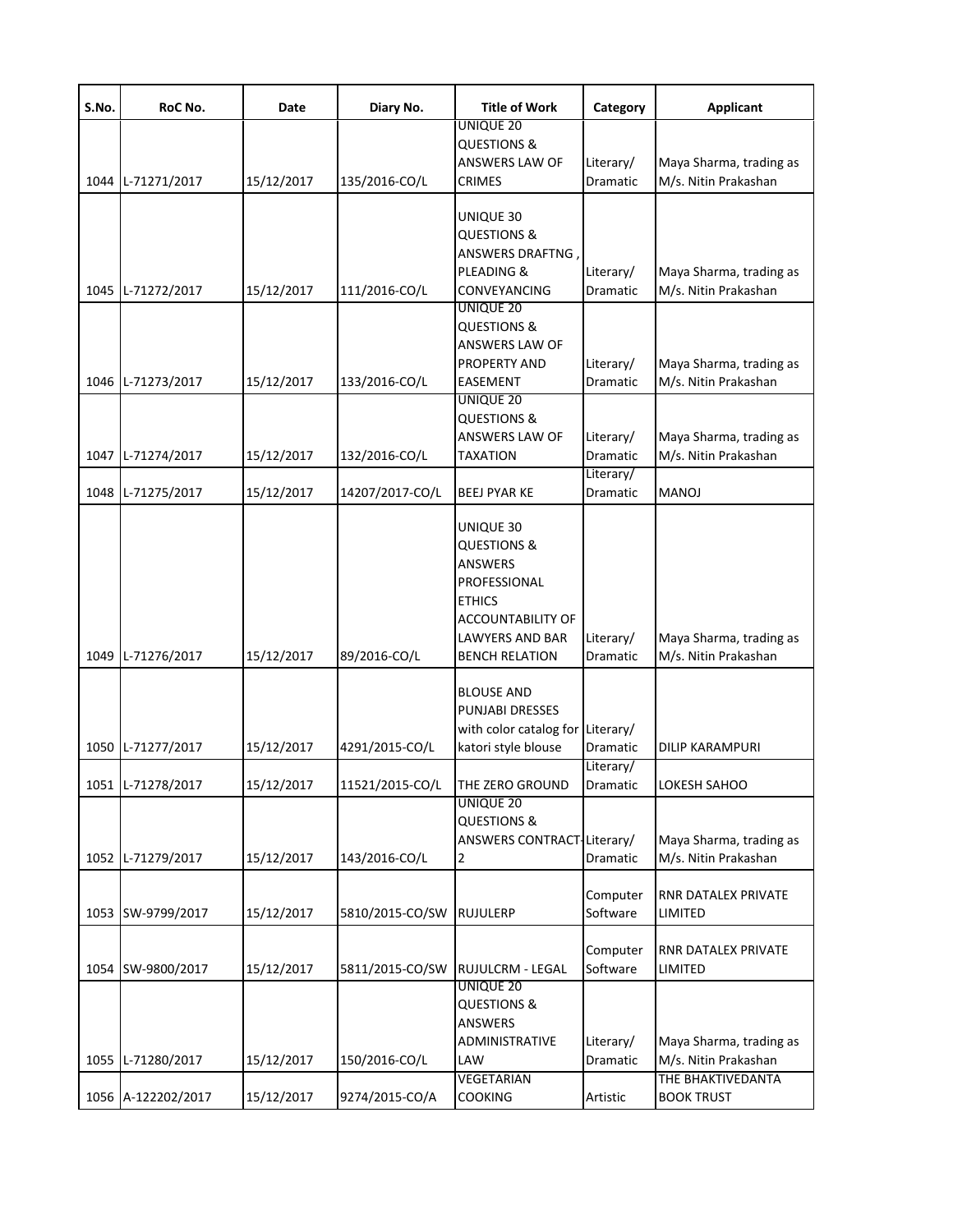| S.No. | RoC No.            | Date       | Diary No.       | <b>Title of Work</b>                                                                                                                    | Category                           | <b>Applicant</b>                                                           |
|-------|--------------------|------------|-----------------|-----------------------------------------------------------------------------------------------------------------------------------------|------------------------------------|----------------------------------------------------------------------------|
| 1057  | L-71281/2017       | 15/12/2017 | 127/2016-CO/L   | UNIQUE 20<br><b>QUESTIONS &amp;</b><br>ANSWERS MOOT<br><b>COURT PRE-TRIAL</b><br>PREPARATION &<br>PARTICIPATION IN<br>TRIAL PROCEEDINGS | Literary/<br>Dramatic              | Maya Sharma, trading as<br>M/s. Nitin Prakashan                            |
|       |                    |            |                 |                                                                                                                                         |                                    | M/S GARNIER SEEDS I PVT.                                                   |
| 1058  | A-122203/2017      | 15/12/2017 | 2686/2015-CO/A  | GARNIER SEEDS                                                                                                                           | Artistic                           | <b>LTD</b>                                                                 |
| 1059  | A-122204/2017      | 15/12/2017 | 11718/2016-CO/A | <b>JUST MILK DOUBLE</b><br><b>TONED MILK</b><br><b>UNIQUE 20</b>                                                                        | Artistic                           | <b>AMRIT CORP LTD</b>                                                      |
| 1060  | L-71282/2017       | 15/12/2017 | 130/2016-CO/L   | <b>QUESTIONS &amp;</b><br>ANSWERS LEGAL<br><b>HISTORY</b>                                                                               | Literary/<br>Dramatic              | Maya Sharma, trading as<br>M/s. Nitin Prakashan                            |
| 1061  | L-71283/2017       | 15/12/2017 | 12830/2015-CO/L | HOW TO<br>UNDERSTAND<br>PEOPLE THROUGH<br><b>COMMUNICATION</b><br>FOR SUCCESS YOU<br><b>ARE UNKNOWN</b><br><b>ENGLISH</b>               | Literary/<br>Dramatic              | MR. SWADESH<br>CHAKRABARTY                                                 |
|       | 1062 A-122205/2017 | 15/12/2017 | 8643/2015-CO/A  | PAN-E-SHAHI sada<br>pan masala                                                                                                          | Artistic                           | J M J ADVERTISING AND<br><b>MARKETING PVT LTD</b>                          |
| 1063  | L-71284/2017       | 15/12/2017 | 152/2016-CO/L   | UNIQUE 30<br>QUESTIONS &<br>ANSWERS LAW OF<br><b>EVIDENCE</b>                                                                           | Literary/<br>Dramatic<br>Literary/ | Maya Sharma, trading as<br>M/s. Nitin Prakashan<br><b>SHRI. TARUNKUMAR</b> |
| 1064  | L-71285/2017       | 15/12/2017 | 12864/2015-CO/L | <b>BHAJAN MADHURI</b>                                                                                                                   | Dramatic                           | RAMNIKLAL SUCHAK                                                           |
| 1065  | L-71286/2017       | 15/12/2017 | 97/2016-CO/L    | UNIQUE 30<br><b>QUESTIONS &amp;</b><br>ANSWERS LEGAL<br>LANGUAGE, LEGAL<br><b>WRITING AND</b><br><b>GENERAL ENGLISH</b>                 | Literary/<br>Dramatic              | Maya Sharma, trading as<br>M/s. Nitin Prakashan                            |
|       |                    |            |                 |                                                                                                                                         |                                    | YACOOBALI VENTURE                                                          |
| 1066  | A-122206/2017      | 15/12/2017 | 7634/2015-CO/A  | YVCBPL WITH Y                                                                                                                           | Artistic                           | <b>COMMODITY BROKING</b><br><b>PVT LTD</b>                                 |
| 1067  | L-71287/2017       | 15/12/2017 | 151/2016-CO/L   | UNIQUE 30<br><b>QUESTIONS &amp;</b><br>ANSWERS LAW OF<br>CRIMES                                                                         | Literary/<br>Dramatic              | Maya Sharma trading as<br>M/s Nitin Prakashan                              |
| 1068  | L-71288/2017       | 15/12/2017 | 139/2016-CO/L   | UNIQUE 20<br><b>QUESTIONS &amp;</b><br>ANSWERS HINDU<br>LAW                                                                             | Literary/<br>Dramatic              | Maya Sharma, trading as<br>M/s. Nitin Prakashan                            |
| 1069  | A-122207/2017      | 15/12/2017 | 8778/2015-CO/A  | <b>SAGAR with Device</b><br>of Flower                                                                                                   | Artistic                           | M/S-PAUL BROS & CO.                                                        |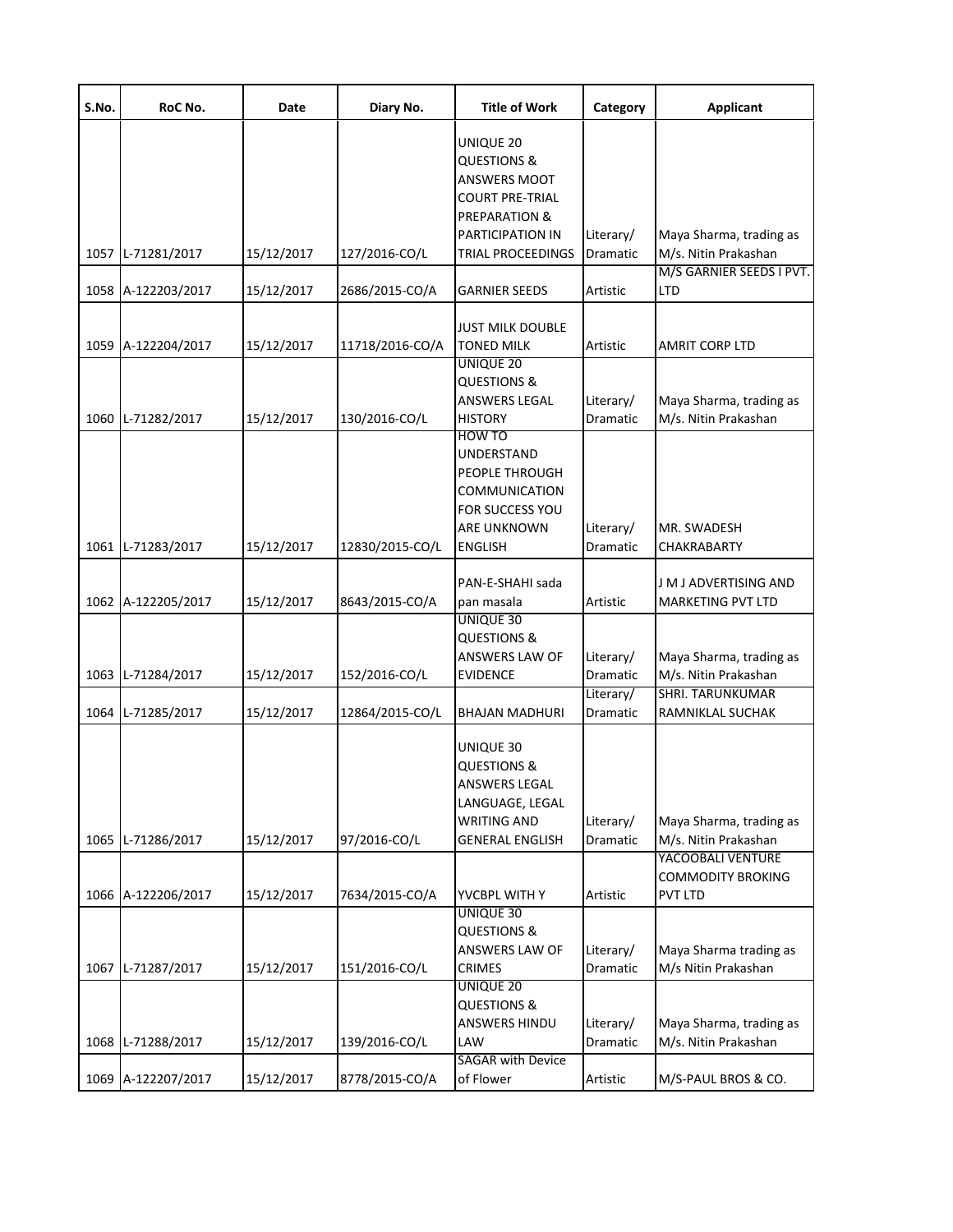| S.No. | RoC No.            | Date       | Diary No.       | Title of Work                                                                                                                           | Category              | <b>Applicant</b>                                                   |
|-------|--------------------|------------|-----------------|-----------------------------------------------------------------------------------------------------------------------------------------|-----------------------|--------------------------------------------------------------------|
| 1070  | L-71289/2017       | 15/12/2017 | 108/2016-CO/L   | UNIQUE 30<br><b>QUESTIONS &amp;</b><br><b>ANSWERS</b><br>INTELLECTUAL<br><b>PROPERTY LAW</b>                                            | Literary/<br>Dramatic | Maya Sharma, trading as<br>M/s. Nitin Prakashan                    |
| 1071  | L-71290/2017       | 15/12/2017 | 1512/2016-CO/L  | <b>BURNING SOUL</b>                                                                                                                     | Literary/<br>Dramatic | Sanjay Arora                                                       |
| 1072  | L-71291/2017       | 15/12/2017 | 131/2016-CO/L   | UNIQUE 20<br><b>QUESTIONS &amp;</b><br>ANSWERS LAW OF<br><b>TORTS &amp; CONSUMER</b><br><b>PROTECTION</b>                               | Literary/<br>Dramatic | Maya Sharma, trading as<br>M/s. Nitin Prakashan                    |
| 1073  | A-122208/2017      | 15/12/2017 | 9702/2015-CO/A  | <b>FUTURE OSTLIDE</b>                                                                                                                   | Artistic              | <b>FUTURE</b><br>PHARMACEUTICAL CO.                                |
| 1074  | A-122209/2017      | 15/12/2017 | 8995/2015-CO/A  | <b>BHAGAVAD GITA AS</b><br>IT IS (DELUXE)                                                                                               | Artistic              | THE BHAKTIVEDANTA<br><b>BOOK TRUST</b>                             |
| 1075  | A-122210/2017      | 15/12/2017 | 9223/2015-CO/A  | A WORLD OF<br>ETERNAL WISDOM                                                                                                            | Artistic              | THE BHAKTIVEDANTA<br><b>BOOK TRUST</b>                             |
| 1076  | L-71292/2017       | 15/12/2017 | 104/2016-CO/L   | UNIQUE 30<br><b>QUESTIONS &amp;</b><br><b>ANSWERS LAND</b><br>LAWS (INCLUDING<br><b>REVENUE AND</b><br>CEILING LAWS)                    | Literary/<br>Dramatic | Maya Sharma trading as<br>M/s Nitin Prakashan<br>THE BHAKTIVEDANTA |
| 1077  | A-122211/2017      | 15/12/2017 | 9266/2015-CO/A  | <b>SRI NAMAMRTA</b>                                                                                                                     | Artistic              | <b>BOOK TRUST</b>                                                  |
|       | 1078 A-122212/2017 | 15/12/2017 | 9268/2015-CO/A  | <b>SONGS OF</b><br>VAISHNAVA<br><b>ACHARYAS</b>                                                                                         | Artistic              | THE BHAKTIVEDANTA<br><b>BOOK TRUST</b>                             |
|       | 1079 A-122213/2017 | 15/12/2017 | 9271/2015-CO/A  | SRI ISOPANISHAD                                                                                                                         | Artistic              | THE BHAKTIVEDANTA<br><b>BOOK TRUST</b>                             |
|       | 1080 A-122214/2017 | 15/12/2017 | 9273/2015-CO/A  | SRIMAD<br><b>BHAGAVATAM 1ST</b><br>CANTO<br>THE TOPMOST YOGA                                                                            | Artistic              | THE BHAKTIVEDANTA<br><b>BOOK TRUST</b><br>THE BHAKTIVEDANTA        |
| 1081  | A-122215/2017      | 15/12/2017 | 9276/2015-CO/A  | <b>SYSTEM</b>                                                                                                                           | Artistic              | <b>BOOK TRUST</b>                                                  |
| 1082  | SW-9801/2017       | 15/12/2017 | 7508/2016-CO/SW | <b>EASY TOLL</b>                                                                                                                        | Computer<br>Software  | <b>EASY TOLL SOLUTIONS</b><br>PVT. LTD.                            |
| 1083  | L-71293/2017       | 15/12/2017 | 14283/2017-CO/L | DEVELOPMENT OF<br><b>ALGORITHMS FOR</b><br><b>COTTON LEAF</b><br>DISEASES DETECTION Literary/<br><b>AND CLASSIFICATION Dramatic</b>     |                       | Yogita Chitriv Dubey                                               |
|       | 1084 L-71294/2017  | 15/12/2017 | 95/2016-CO/L    | UNIQUE 30<br><b>QUESTIONS &amp;</b><br>ANSWERS MOOT<br><b>COURT PRE-TRIAL</b><br>PREPARATION &<br>PARTICIPATION IN<br>TRIAL PROCEEDINGS | Literary/<br>Dramatic | Maya Sharma, trading as<br>M/s. Nitin Prakashan                    |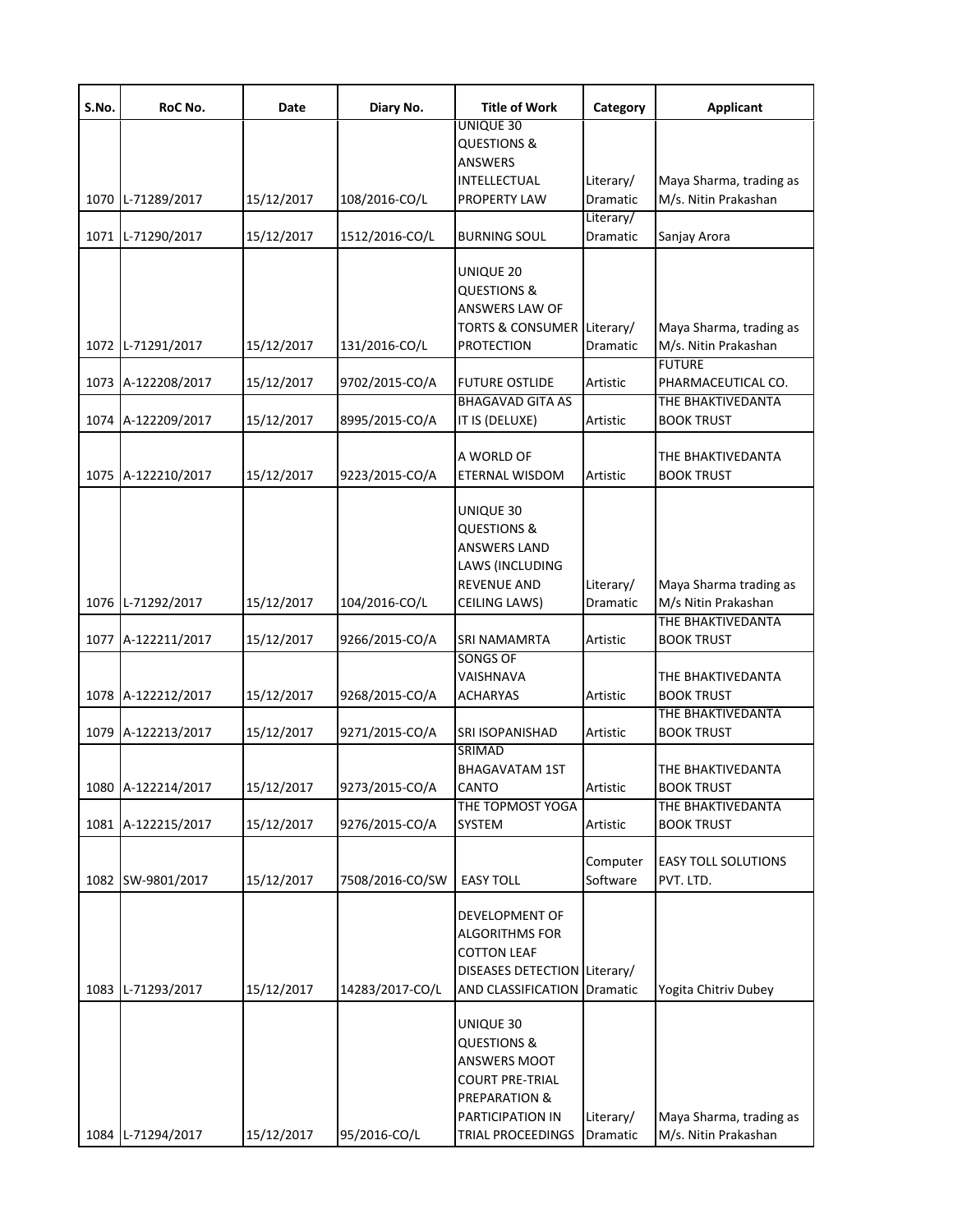| S.No. | RoC No.            | Date       | Diary No.       | <b>Title of Work</b>                                                                                                                                         | Category                           | <b>Applicant</b>                    |
|-------|--------------------|------------|-----------------|--------------------------------------------------------------------------------------------------------------------------------------------------------------|------------------------------------|-------------------------------------|
|       | 1085 L-71295/2017  | 15/12/2017 | 15261/2017-CO/L | E Commerce                                                                                                                                                   | Literary/<br>Dramatic              | <b>GANESH KESHAORAO</b><br>YENURKAR |
|       | 1086 L-71296/2017  | 15/12/2017 | 15022/2017-CO/L | Design of<br>Transformerless<br>Dynamic Voltage<br>Restorer with U-Cap<br>for Power Quality<br>Improvement                                                   | Literary/<br>Dramatic              | NIRAJKUMAR MAURYA                   |
|       | 1087 L-71297/2017  | 15/12/2017 | 15038/2017-CO/L | Design and<br>Fabrication of<br>Machine to Extract<br>Base Oil from Waste<br>Plastic                                                                         | Literary/<br>Dramatic              | RAHUL D GORLE                       |
|       | 1088 L-71298/2017  | 15/12/2017 | 15170/2017-CO/L | <b>TRISHULKRIYA</b><br><b>Digital</b>                                                                                                                        | Literary/<br>Dramatic<br>Literary/ | sangamesh chitti                    |
| 1089  | L-71299/2017       | 15/12/2017 | 15239/2017-CO/L | Graamasabhaa                                                                                                                                                 | Dramatic                           | GAURI DHOPAVKAR                     |
|       | 1090 L-71300/2017  | 15/12/2017 | 15214/2017-CO/L | EXPERIMENTAL<br><b>STUDY ON</b><br><b>COMPRESSIVE</b><br><b>STRENGTH OF</b><br><b>CONCRETE BY USING</b><br><b>MARBLE POWDER &amp;</b><br><b>STEEL FIBERS</b> | Literary/<br>Dramatic              | SANKET G. KALAMKAR                  |
|       | 1091 A-122216/2017 | 15/12/2017 | 5799/2016-CO/A  | <b>JD STAGE LIGHTING</b><br>AND SOUND PVT LTD<br>LABEL                                                                                                       | Artistic                           | JD STAGE LIGHT & SOUND<br>PVT. LTD. |
|       | 1092 A-122217/2017 | 15/12/2017 | 2507/2015-CO/A  | <b>GAURI</b>                                                                                                                                                 | Artistic                           | M/S. SHAKTI TRADERS                 |
|       | 1093 A-122218/2017 | 15/12/2017 | 2505/2015-CO/A  | SAIRA BANU                                                                                                                                                   | Artistic                           | M/S. SHAKT TRADERS                  |
| 1094  | A-122219/2017      | 15/12/2017 | 2508/2015-CO/A  | SHAHI BARAT                                                                                                                                                  | Artistic                           | M/S. SHAKTI TRADERS                 |
|       | 1095 A-122220/2017 | 15/12/2017 | 968/2015-CO/A   | <b>OVERHAULING IAI</b><br><b>SHOCK ABSORBER</b>                                                                                                              | Artistic                           | India Auto Industries (P)<br>Ltd    |
|       | 1096 A-122221/2017 | 15/12/2017 | 969/2015-CO/A   | <b>DOUBLE ACTING</b><br><b>HYDRAULIC SHOCK</b><br><b>ABSORBERS FOR</b><br>VERTICAL<br>APPLICATION                                                            | Artistic                           | India Auto Industries (P)<br>Ltd.   |
|       | 1097 A-122222/2017 | 15/12/2017 | 971/2015-CO/A   | VERTICAL<br>HYDRAULIC DAMPER Artistic                                                                                                                        |                                    | India Auto Industries (P)<br>Ltd.   |
|       | 1098 A-122223/2017 | 15/12/2017 | 972/2015-CO/A   | VERTICAL<br><b>HYDRAULIC DAMPER Artistic</b><br>YA NO ESTOY                                                                                                  |                                    | India Auto Industries (P)<br>Ltd.   |
|       | 1099 L-71301/2017  | 15/12/2017 | 8087/2016-CO/L  | <b>ENOJADO - VALORES</b><br><b>BASICOS</b>                                                                                                                   | Literary/<br>Dramatic              | <b>VANI MEHRA</b>                   |
|       | 1100 A-122224/2017 | 15/12/2017 | 973/2015-CO/A   | LATERAL HYDRAULIC<br><b>DAMPER</b>                                                                                                                           | Artistic                           | India Auto Industries (P)<br>Ltd.   |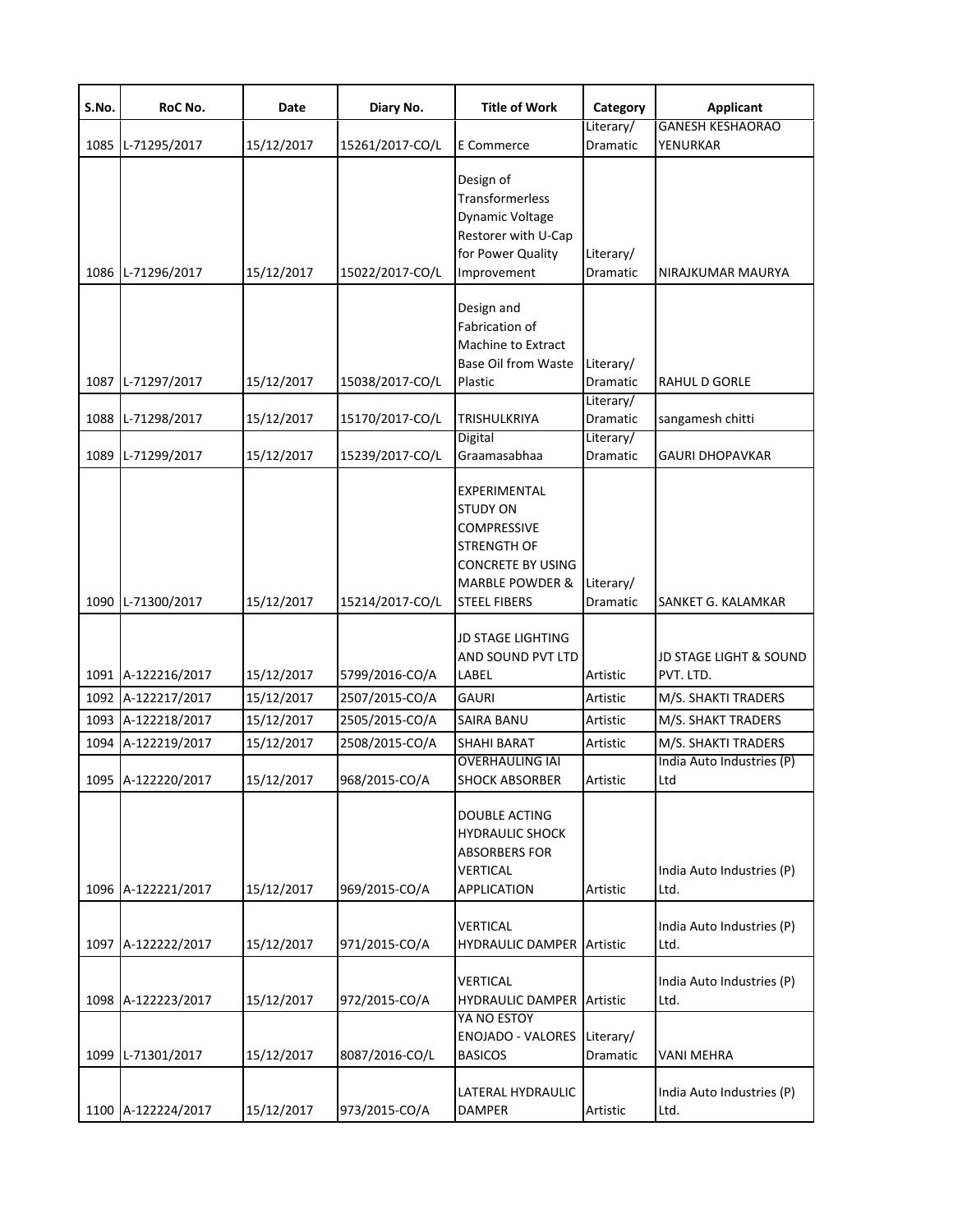| S.No. | RoC No.            | Date       | Diary No.       | <b>Title of Work</b>                                                                             | Category                     | <b>Applicant</b>                       |
|-------|--------------------|------------|-----------------|--------------------------------------------------------------------------------------------------|------------------------------|----------------------------------------|
|       | 1101 A-122225/2017 | 15/12/2017 | 974/2015-CO/A   | <b>LATERAL DAMPER</b><br>FOR SECONDARY-<br><b>AIR SPRING</b><br><b>SUSPENSION</b><br>ARRANGEMENT | Artistic                     | India Auto Industries (P)<br>Ltd.      |
|       | 1102 A-122226/2017 | 15/12/2017 | 975/2015-CO/A   | <b>HYDRAULIC</b><br><b>DAMPERS</b>                                                               | Artistic                     | India Auto Industries (P)<br>Ltd.      |
|       | 1103 A-122227/2017 | 15/12/2017 | 977/2015-CO/A   | VERTICAL DAMPER<br>FOR SECONDARY –<br>AIR SPRING<br>SUSPENSION<br>ARRANGEMENT                    | Artistic                     | India Auto Industries (P)<br>Ltd.      |
|       | 1104 A-122228/2017 | 15/12/2017 | 979/2015-CO/A   | <b>LATERAL HYD</b><br>DAMPER(SECONDAR<br>Y)                                                      | Artistic                     | India Auto Industries (P)<br>Ltd.      |
|       | 1105 A-122229/2017 | 15/12/2017 | 978/2015-CO/A   | VERTICAL HYD<br>DAMPER (PRIMARY)                                                                 | Artistic                     | India Auto Industries (P)<br>Ltd.      |
|       | 1106 A-122230/2017 | 15/12/2017 | 967/2015-CO/A   | HYDRAULIC DAMPER                                                                                 | Artistic                     | India Auto Industries (P)<br>Ltd.      |
| 1107  | L-71302/2017       | 15/12/2017 | 5274/2015-CO/L  | DabbaAdda<br>I AM NO LONGER                                                                      | Literary/<br><b>Dramatic</b> | Nayana Gitay, Rahim<br>Quamar          |
|       | 1108 L-71303/2017  | 15/12/2017 | 8065/2016-CO/L  | UNKIND - BASIC<br>VALUES                                                                         | Literary/<br>Dramatic        | <b>VANI MEHRA</b>                      |
| 1109  | L-71304/2017       | 15/12/2017 | 13991/2017-CO/L | <b>Activity Journal 2</b>                                                                        | Literary/<br>Dramatic        | <b>Dissect EduSolutions Pvt</b><br>Ltd |
|       | 1110 L-71305/2017  | 15/12/2017 | 8084/2016-CO/L  | LA BRUJULA DE<br><b>ALBERTO - CUENTOS</b><br><b>SOBRE CIENCIA</b><br><b>GLOBAL SPICE</b>         | Literary/<br>Dramatic        | VANI MEHRA                             |
|       | 1111 A-122231/2017 | 15/12/2017 | 11792/2015-CO/A | <b>COMPANY</b><br><b>TIME TO SAVE</b>                                                            | Artistic                     | <b>ISHAN GUPTA</b>                     |
|       | 1112 L-71306/2017  | 15/12/2017 | 8064/2016-CO/L  | <b>WATER - EARLY</b><br>VALUES                                                                   | Literary/<br>Dramatic        | <b>VANI MEHRA</b>                      |
|       | 1113 L-71307/2017  | 15/12/2017 | 8069/2016-CO/L  | SONIDOS - CUENTOS<br>SOBRE CIENCIA                                                               | Literary/<br>Dramatic        | VANI MEHRA                             |
| 1114  | L-71308/2017       | 15/12/2017 | 14330/2017-CO/L | Design and<br>Implementation of<br>Planar Antenna for<br><b>WLAN Application</b>                 | Literary/<br>Dramatic        | Ashwin Shinde                          |
|       | 1115 L-71309/2017  | 15/12/2017 | 8079/2016-CO/L  | ES MOMENTO DE<br><b>AHORRAR AGUA -</b><br>PRIMEROS VALORES                                       | Literary/<br>Dramatic        | VANI MEHRA                             |
|       | 1116 L-71310/2017  | 15/12/2017 | 8080/2016-CO/L  | ES MOMENTO DE<br><b>AHORRAR DINERO -</b><br>PRIMEROS VALORES                                     | Literary/<br>Dramatic        | <b>VANI MEHRA</b>                      |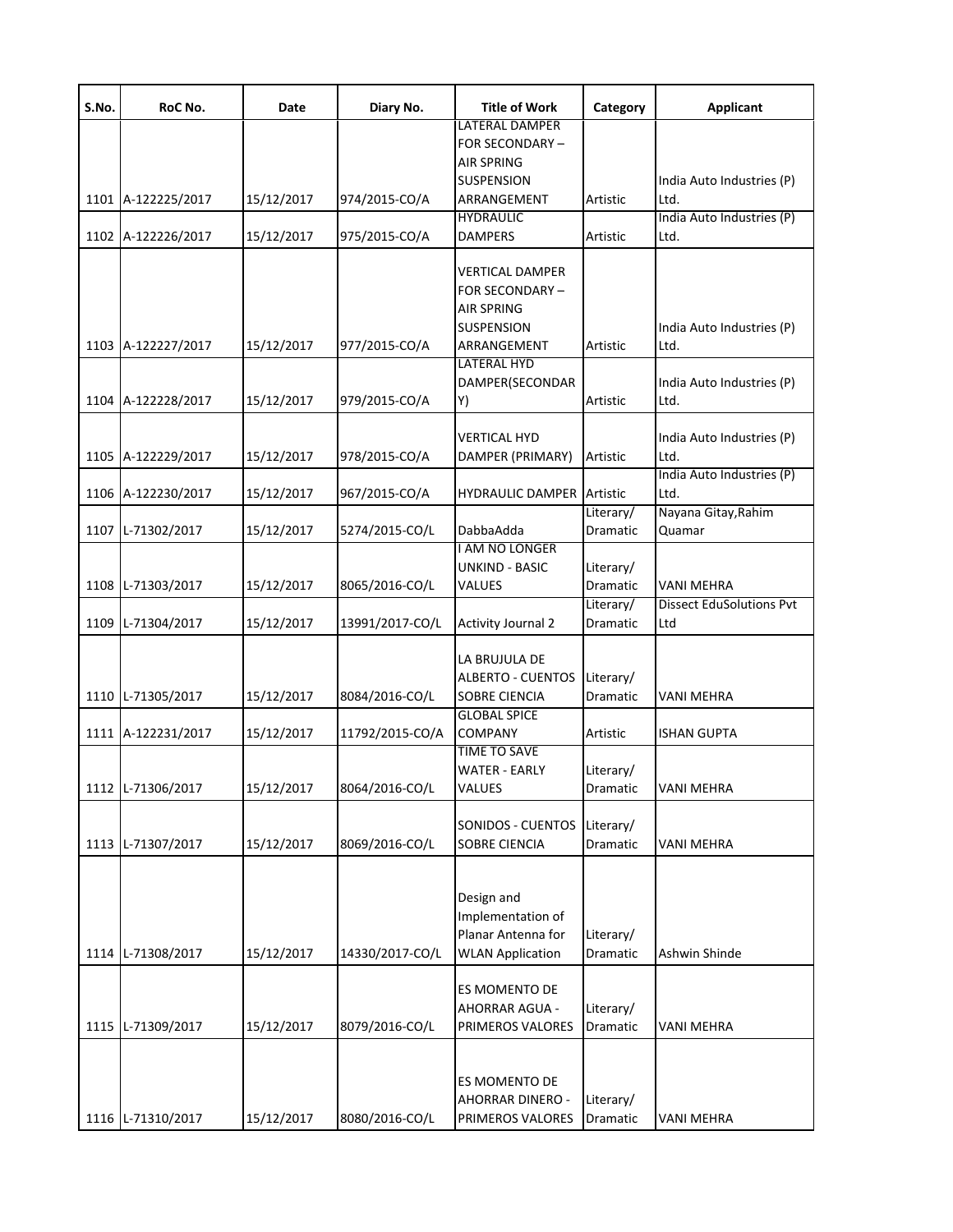| S.No. | RoC No.            | Date       | Diary No.            | <b>Title of Work</b>                                                                                                       | Category                           | <b>Applicant</b>                        |
|-------|--------------------|------------|----------------------|----------------------------------------------------------------------------------------------------------------------------|------------------------------------|-----------------------------------------|
|       |                    |            |                      | ES MOMENTO DE<br><b>AHORRAR</b><br>ELECTRICIDAD -                                                                          | Literary/                          |                                         |
|       | 1117 L-71311/2017  | 15/12/2017 | 8085/2016-CO/L       | PRIMEROS VALORES                                                                                                           | <b>Dramatic</b>                    | VANI MEHRA                              |
|       | 1118 CF-3950/2017  | 15/12/2017 | 10255/2015-CO/CF WHY | <b>MODALES Y</b>                                                                                                           | Cinematogr<br>aph Film             | MR. MANOJ E. S.                         |
| 1119  | L-71312/2017       | 15/12/2017 | 8086/2016-CO/L       | PERSONALIDAD -<br><b>MODALES</b><br><b>TEMPRANOS</b>                                                                       | Literary/<br>Dramatic<br>Literary/ | VANI MEHRA                              |
| 1120  | L-71313/2017       | 15/12/2017 | 14365/2017-CO/L      | RF and Microwave                                                                                                           | Dramatic                           | Abhinav PArkhi                          |
|       | 1121 A-122232/2017 | 15/12/2017 | 10266/2015-CO/A      | LISINOPRIL 10MG<br><b>TABLET</b>                                                                                           | Artistic                           | <b>BHUMIT PHARMA</b><br>PRIVATE LIMITED |
|       | 1122 L-71314/2017  | 15/12/2017 | 15174/2017-CO/L      | <b>HOME SECURITY</b><br><b>SYSTEM USING</b><br><b>BIOMETRIC</b><br><b>FEATURES</b>                                         | Literary/<br>Dramatic              | Nivedita Pande                          |
|       | 1123 L-71315/2017  | 15/12/2017 | 8077/2016-CO/L       | YA NO SOY<br><b>DESOBEDIENTE -</b><br><b>VALORES BASICOS</b>                                                               | Literary/<br>Dramatic              | VANI MEHRA                              |
|       | 1124 L-71316/2017  | 15/12/2017 | 15209/2017-CO/L      | <b>ICSE BOARD PAPER</b><br><b>SOLUTION FOR</b><br><b>COMPUTER</b><br><b>APPLICATION</b>                                    | Literary/<br>Dramatic              | DR PRAKASH PITRODA                      |
|       | 1125 L-71317/2017  | 15/12/2017 | 9843/2016-CO/L       | <b>HOW TO MEMORIZE</b><br>VALENCY IN 1 DAY<br><b>AND WRITE</b><br><b>FORMULA</b><br>SUCCESSFULLY                           | Literary/<br><b>Dramatic</b>       | <b>SURESH MENON</b>                     |
|       | 1126 L-71318/2017  | 15/12/2017 | 15118/2017-CO/L      | Effect on<br>characteristics<br>strength of Concrete<br>using Non-<br>biodegradable<br>material and<br>demolished Concrete | Literary/<br><b>Dramatic</b>       | Sourabh M.Amrodiya                      |
|       | 1127 L-71319/2017  | 15/12/2017 | 8063/2016-CO/L       | <b>TIME TO SAVE</b><br><b>ELECTRICITY - EARLY</b><br>VALUES                                                                | Literary/<br>Dramatic              | <b>VANI MEHRA</b>                       |
|       |                    |            |                      | <b>BORDER SECURITY</b>                                                                                                     | Literary/                          |                                         |
|       | 1128 L-71320/2017  | 15/12/2017 | 15256/2017-CO/L      | <b>BOT</b>                                                                                                                 | Dramatic                           | DHIRAJ K THOTE                          |
|       | 1129 L-71321/2017  | 15/12/2017 | 8067/2016-CO/L       | ¿ESTUDIAR ES<br>ABURRIDO? -<br><b>MODALES</b><br><b>TEMPRANOS</b>                                                          | Literary/<br>Dramatic              | <b>VANI MEHRA</b>                       |
|       | 1130 L-71322/2017  | 15/12/2017 | 15141/2017-CO/L      | <b>KAMIL DARVESH</b><br>KHWAJA GHULAM<br><b>FARID</b>                                                                      | Literary/<br>Dramatic              | RADHA SOAMI SATSANG<br><b>BEAS</b>      |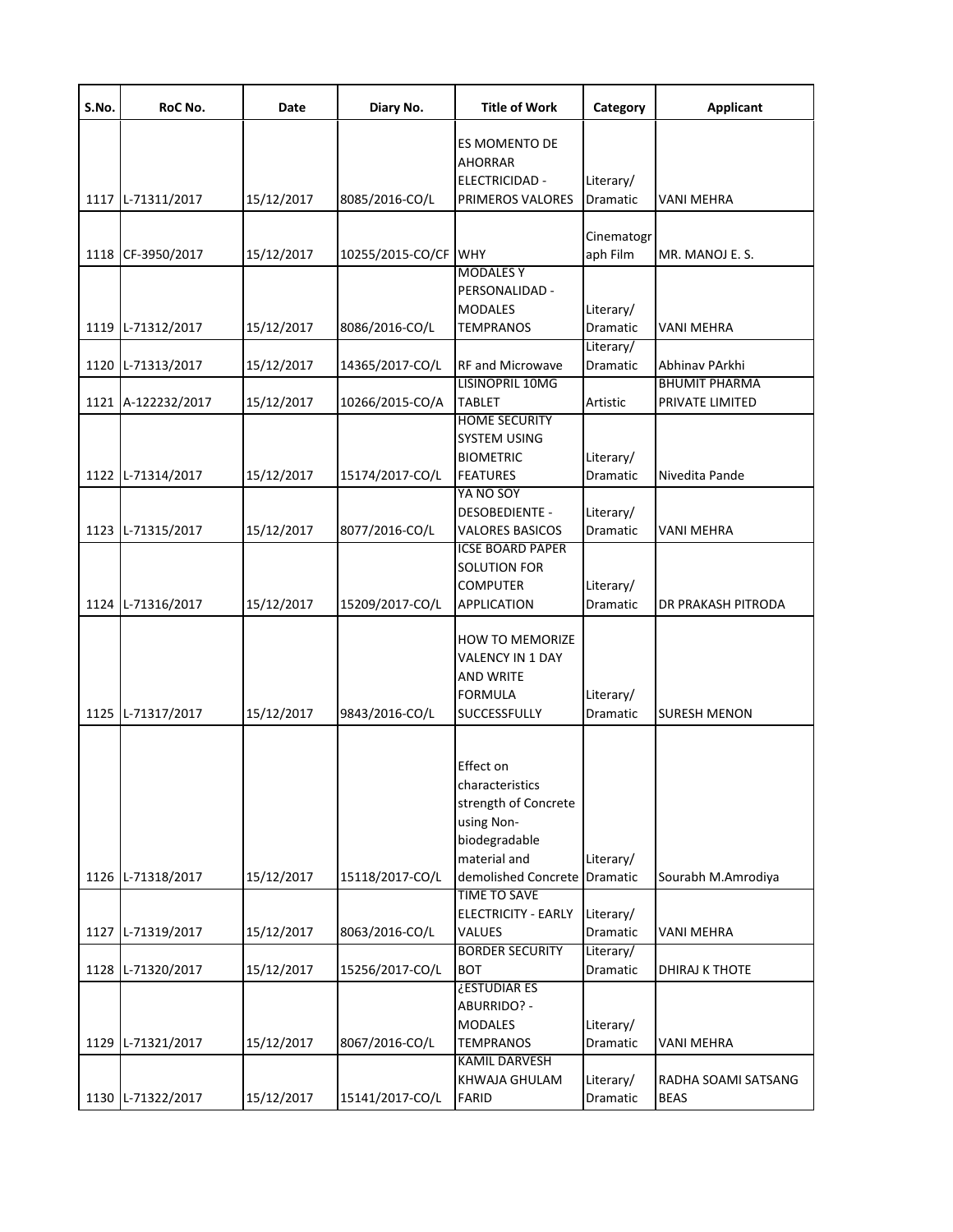| S.No. | RoC No.      | Date       | Diary No.       | <b>Title of Work</b>                                                                                                                                                                                                                                                                                                                                                           | Category                     | <b>Applicant</b>                                |
|-------|--------------|------------|-----------------|--------------------------------------------------------------------------------------------------------------------------------------------------------------------------------------------------------------------------------------------------------------------------------------------------------------------------------------------------------------------------------|------------------------------|-------------------------------------------------|
| 1131  | L-71323/2017 | 15/12/2017 | 14371/2017-CO/L | Poster on A Fractal<br>Image Compression<br>Using Huber M-<br>estimation Method                                                                                                                                                                                                                                                                                                | Literary/<br>Dramatic        | Rupali Balpande                                 |
| 1132  | L-71324/2017 | 15/12/2017 | 15140/2017-CO/L | Mobile and Desktop<br>Application for Civil<br>Engineering and<br>Structural<br>Engineering related<br>inspection check lists,<br>tests & test<br>certificates,<br>machinery<br>management,<br>manpower<br>management,<br>material<br>management, money<br>management and<br>documents<br>management<br>between contractors<br>and clients in a<br><b>Construction Project</b> | Literary/<br>Dramatic        | Naveen Raja Kannamala                           |
| 1133  | L-71325/2017 | 15/12/2017 | 15210/2017-CO/L | <b>POSTER</b><br>PRESENTATION ON "<br><b>DESIGN</b><br>,FABRICATION AND<br>EXPERIMENTAL<br><b>ANALYSIS OF</b><br><b>VIBRATING TABLE</b><br>FOR COMPACTION<br>OF CONCRETE"                                                                                                                                                                                                      | Literary/<br><b>Dramatic</b> | DILIP I.<br>SANGOTRA, MOHAN K.<br><b>MENDHE</b> |
| 1134  | L-71326/2017 | 15/12/2017 | 8071/2016-CO/L  | <b>BUENOS HABITOS</b><br>DESDE LA INFANCIA -<br><b>MODALES</b><br><b>TEMPRANOS</b>                                                                                                                                                                                                                                                                                             | Literary/<br>Dramatic        | VANI MEHRA                                      |
| 1135  | SW-9802/2017 | 15/12/2017 | 8559/2015-CO/L  | Cloud Connect                                                                                                                                                                                                                                                                                                                                                                  | Computer<br>Software         | <b>REGISTRAR</b>                                |
| 1136  | L-71327/2017 | 15/12/2017 | 7060/2016-CO/L  | Ace The Race: CSIR-<br>UGC NET Life<br>Sciences (JRF & LS)<br>2nd Edition                                                                                                                                                                                                                                                                                                      | Literary/<br>Dramatic        | Nitin Sharma                                    |
| 1137  | L-71328/2017 | 15/12/2017 | 8083/2016-CO/L  | YA NO SOY GROSERO Literary/<br>VALORES BASICOS                                                                                                                                                                                                                                                                                                                                 | Dramatic                     | <b>VANI MEHRA</b>                               |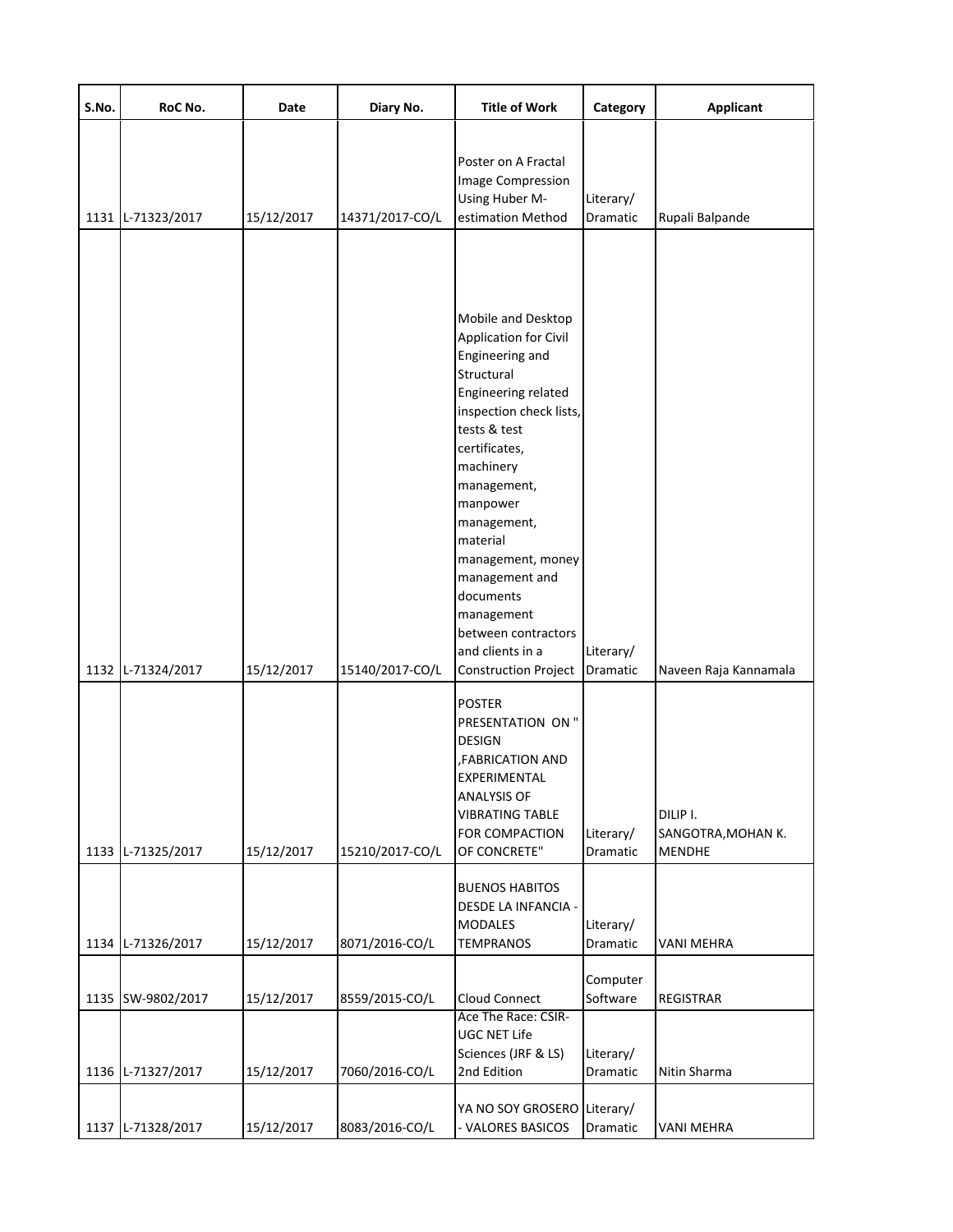| S.No. | RoC No.            | Date       | Diary No.       | <b>Title of Work</b>                                                                           | Category                     | <b>Applicant</b>                                |
|-------|--------------------|------------|-----------------|------------------------------------------------------------------------------------------------|------------------------------|-------------------------------------------------|
|       |                    |            |                 | YOGA MULTIPLE<br><b>CHOICE QUESTIONS</b>                                                       |                              |                                                 |
|       |                    |            |                 | (BAHU-VIKALPIYA                                                                                | Literary/                    |                                                 |
|       | 1138 L-71329/2017  | 15/12/2017 | 15114/2017-CO/L | PARSHAN)                                                                                       | Dramatic                     | SATPAL KHICHER                                  |
|       | 1139 L-71330/2017  | 15/12/2017 | 14374/2017-CO/L | Car Black Box                                                                                  | Literary/<br>Dramatic        | Ms. Rashmi Keote                                |
|       | 1140 L-71331/2017  | 15/12/2017 | 15267/2017-CO/L | UDATI ROSHNI                                                                                   | Literary/<br>Dramatic        | PRAKASH SAPKAL                                  |
|       | 1141 A-122233/2017 | 15/12/2017 | 14774/2017-CO/A | <b>CHAND LABEL</b>                                                                             | Artistic                     | AKHIL BANSAL                                    |
|       | 1142 L-71332/2017  | 15/12/2017 | 124/2016-CO/L   | <b>UNIQUE 20</b><br><b>QUESTIONS &amp;</b><br>ANSWERS PUBLIC<br>INTERNATIONAL<br>LAW           | Literary/<br>Dramatic        | Maya Sharma, trading as<br>M/s. Nitin Prakashan |
|       |                    |            |                 | YES I CAN ! LEVEL 2<br><b>BOOK 2 OF 2. HIDNI</b><br>LANGUAGE AND                               | Literary/                    |                                                 |
|       | 1143 L-71333/2017  | 15/12/2017 | 9598/2016-CO/L  | LITERATURE                                                                                     | Dramatic                     | DR SUNITA GANDHI                                |
|       | 1144 L-71334/2017  | 15/12/2017 | 15193/2017-CO/L | Liver Disease<br>Diagnosis: Hepatitis<br>& Cirrhosis By<br><b>Artificial Neural</b><br>Network | Literary/<br>Dramatic        | Shraddha Sangewar                               |
|       | 1145 L-71335/2017  | 15/12/2017 | 14196/2017-CO/L | Buniyad - Sankhya<br>Bodh II - Shikshak<br>Pustika                                             | Literary/<br><b>Dramatic</b> | <b>JODO GYAN</b><br><b>EDUCATIONAL SERVICES</b> |
|       |                    |            |                 | YES I CAN ! LEVEL 4<br><b>BOOK 1 OF 2. HINDI</b>                                               |                              |                                                 |
|       | 1146 L-71336/2017  | 15/12/2017 | 9591/2016-CO/L  | LANGUAGE AND<br>LITERATURE                                                                     | Literary/<br>Dramatic        | DR SUNITA GANDHI                                |
|       | 1147 L-71337/2017  | 15/12/2017 | 15086/2017-CO/L | <b>Duster Cleaning</b><br>Machine                                                              | Literary/<br>Dramatic        | NISCHAL P MUNGLE                                |
|       |                    |            |                 | YES I CAN ! LEVEL 1<br><b>BOOK 2 OF 2</b>                                                      | Literary/                    |                                                 |
|       | 1148 L-71338/2017  | 15/12/2017 | 9627/2016-CO/L  | <b>MATHEMATICS</b>                                                                             | Dramatic                     | DR SUNITA GANDHI                                |
|       | 1149 L-71339/2017  | 15/12/2017 | 15085/2017-CO/L | Effect of Wavy Tube<br>on Heat Transfer in a<br>Concentric Tube Heat Literary/<br>Exchanger    | Dramatic                     | <b>MAHENDRA P NIMKAR</b>                        |
|       |                    |            |                 | UNIQUE 30<br><b>QUESTIONS &amp;</b>                                                            |                              |                                                 |
|       |                    |            |                 | ANSWERS COMPANY                                                                                | Literary/                    | Maya Sharma, trading as                         |
|       | 1150 L-71340/2017  | 15/12/2017 | 119/2016-CO/L   | LAW                                                                                            | Dramatic                     | M/s. Nitin Prakashan                            |
|       |                    |            |                 | <b>SUSTAINABLE</b><br><b>AGRICULTURE</b>                                                       | Literary/                    |                                                 |
|       | 1151 L-71341/2017  | 15/12/2017 | 15252/2017-CO/L | <b>STANDARD (SAS)</b><br><b>HOTS IN MATHS</b>                                                  | Dramatic                     | Jayprakash Jaukumar Sakle                       |
|       | 1152 L-71342/2017  | 15/12/2017 | 9618/2016-CO/L  | LEVEL 4<br><b>MATHEMATICS</b>                                                                  | Literary/<br>Dramatic        | DR SUNITA GANDHI                                |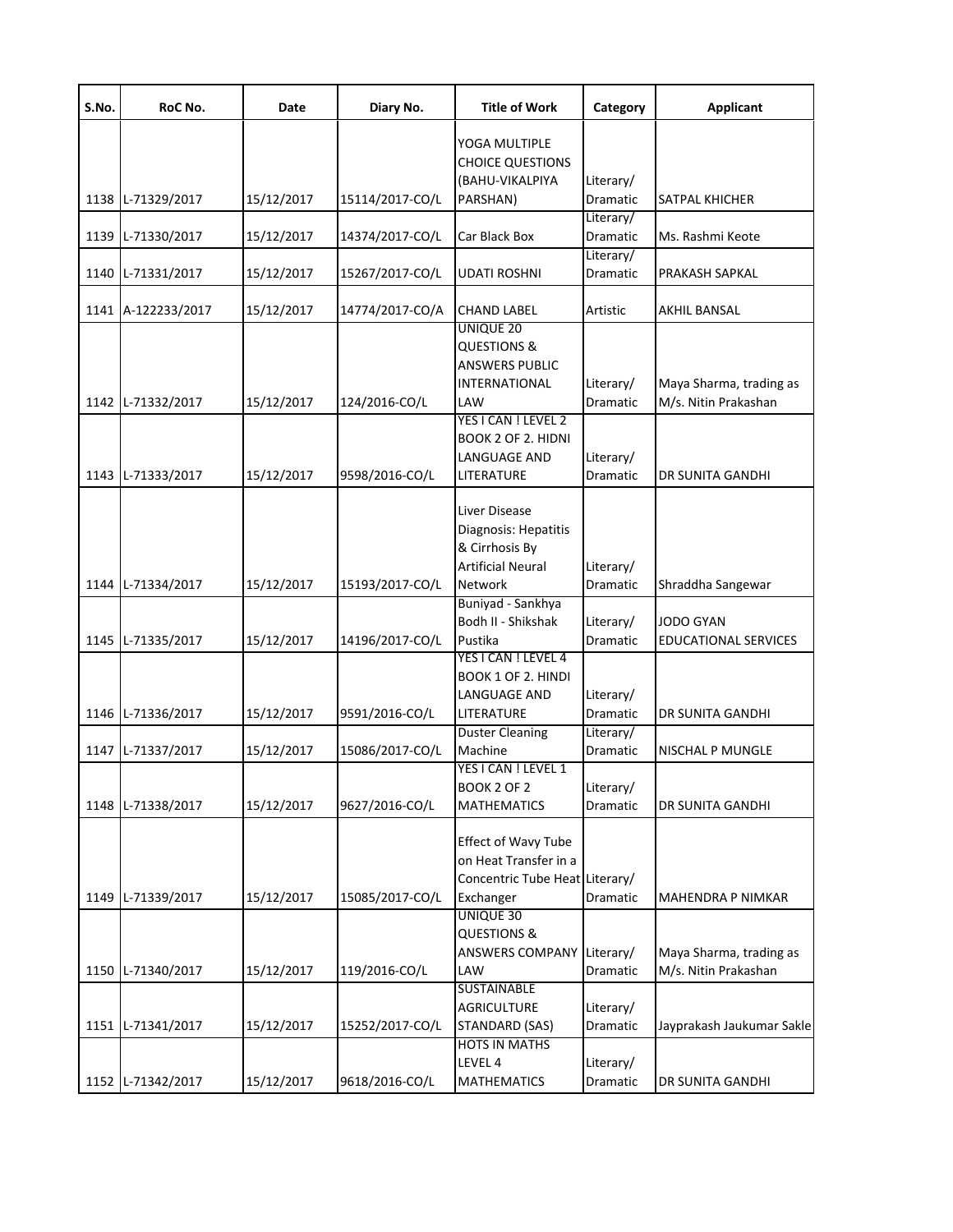| S.No. | RoC No.           | Date       | Diary No.       | <b>Title of Work</b>                                                                          | Category                     | <b>Applicant</b>                                |
|-------|-------------------|------------|-----------------|-----------------------------------------------------------------------------------------------|------------------------------|-------------------------------------------------|
|       |                   |            |                 | UNIQUE 30<br><b>QUESTIONS &amp;</b><br>ANSWERS LAW OF                                         |                              |                                                 |
|       | 1153 L-71343/2017 | 15/12/2017 | 102/2016-CO/L   | PROPERTY AND<br><b>EASEMENT</b>                                                               | Literary/<br>Dramatic        | Maya Sharma trading as<br>M/s Nitin Prakashan   |
|       | 1154 L-71344/2017 | 15/12/2017 | 9625/2016-CO/L  | <b>HOTS IN MATHS</b><br>LEVEL 2<br><b>MATHEMATICS</b>                                         | Literary/<br>Dramatic        | DR SUNITA GANDHI                                |
| 1155  | L-71345/2017      | 15/12/2017 | 15235/2017-CO/L | Genome<br>Subsequence<br>Searching using<br>MapReduce and<br>Hadoop                           | Literary/<br>Dramatic        | <b>KAVITA SINGH</b>                             |
|       | 1156 L-71346/2017 | 15/12/2017 | 120/2016-CO/L   | UNIQUE 30<br><b>QUESTIONS &amp;</b><br><b>ANSWERS CIVIL</b><br>PROCEDURE AND<br>LIMITATION    | Literary/<br>Dramatic        | Maya Sharma, trading as<br>M/s. Nitin Prakashan |
|       | 1157 L-71347/2017 | 15/12/2017 | 9624/2016-CO/L  | YES I CAN ! LEVEL 3<br><b>BOOK 1 OF 2</b><br><b>MATHEMATICS</b><br>YES I CAN ! LEVEL 2        | Literary/<br><b>Dramatic</b> | <b>DR SUNITA GANDHI</b>                         |
|       | 1158 L-71348/2017 | 15/12/2017 | 9623/2016-CO/L  | <b>BOOK 2 OF 2.</b><br><b>MATHEMATICS</b>                                                     | Literary/<br>Dramatic        | DR SUNITA GANDHI                                |
|       | 1159 L-71349/2017 | 15/12/2017 | 9621/2016-CO/L  | YES I CAN ! LEVEL 5<br>BOOK 2 OF 2. HINDI<br><b>LANGUAGE AND</b><br>LITERATURE                | Literary/<br><b>Dramatic</b> | DR SUNITA GANDHI                                |
|       | 1160 L-71350/2017 | 15/12/2017 | 9617/2016-CO/L  | YES I CAN ! LEVEL 1<br><b>BOOK 2 OF 2.</b><br><b>ENGLISH LANGUAGE</b><br>AND LITERATURE       | Literary/<br>Dramatic        | <b>DR SUNITA GANDHI</b>                         |
| 1161  | L-71351/2017      | 15/12/2017 | 9616/2016-CO/L  | YES I CAN ! LEVEL 2<br><b>BOOK 2 OF 2.</b><br><b>ENGLISH LANGUAGE</b><br>AND LITERATURE       | Literary/<br>Dramatic        | DR SUNITA GANDHI                                |
|       | 1162 L-71352/2017 | 15/12/2017 | 9615/2016-CO/L  | YES I CAN ! LEVEL 4<br><b>BOOK 1 OF 2.</b><br><b>ENGLISH LANGUAGE</b><br>AND LITERATURE       | Literary/<br>Dramatic        | DR SUNITA GANDHI                                |
|       | 1163 L-71353/2017 | 15/12/2017 | 9614/2016-CO/L  | YES I CAN ! LEVEL 4<br><b>BOOK 2 OF 2.</b><br><b>ENGLISH LANGUAGE</b><br>AND LITERATURE       | Literary/<br>Dramatic        | DR SUNITA GANDHI                                |
| 1164  | L-71354/2017      | 15/12/2017 | 14424/2017-CO/L | NATURAL DISASTER                                                                              | Literary/<br>Dramatic        | SHRI VASANTHI                                   |
|       | 1165 L-71355/2017 | 15/12/2017 | 14389/2017-CO/L | Implementation Of<br>An Intelligent For<br>Web Page<br>Personalization And<br>Link Prediction | Literary/<br>Dramatic        | Nilima Jichkar                                  |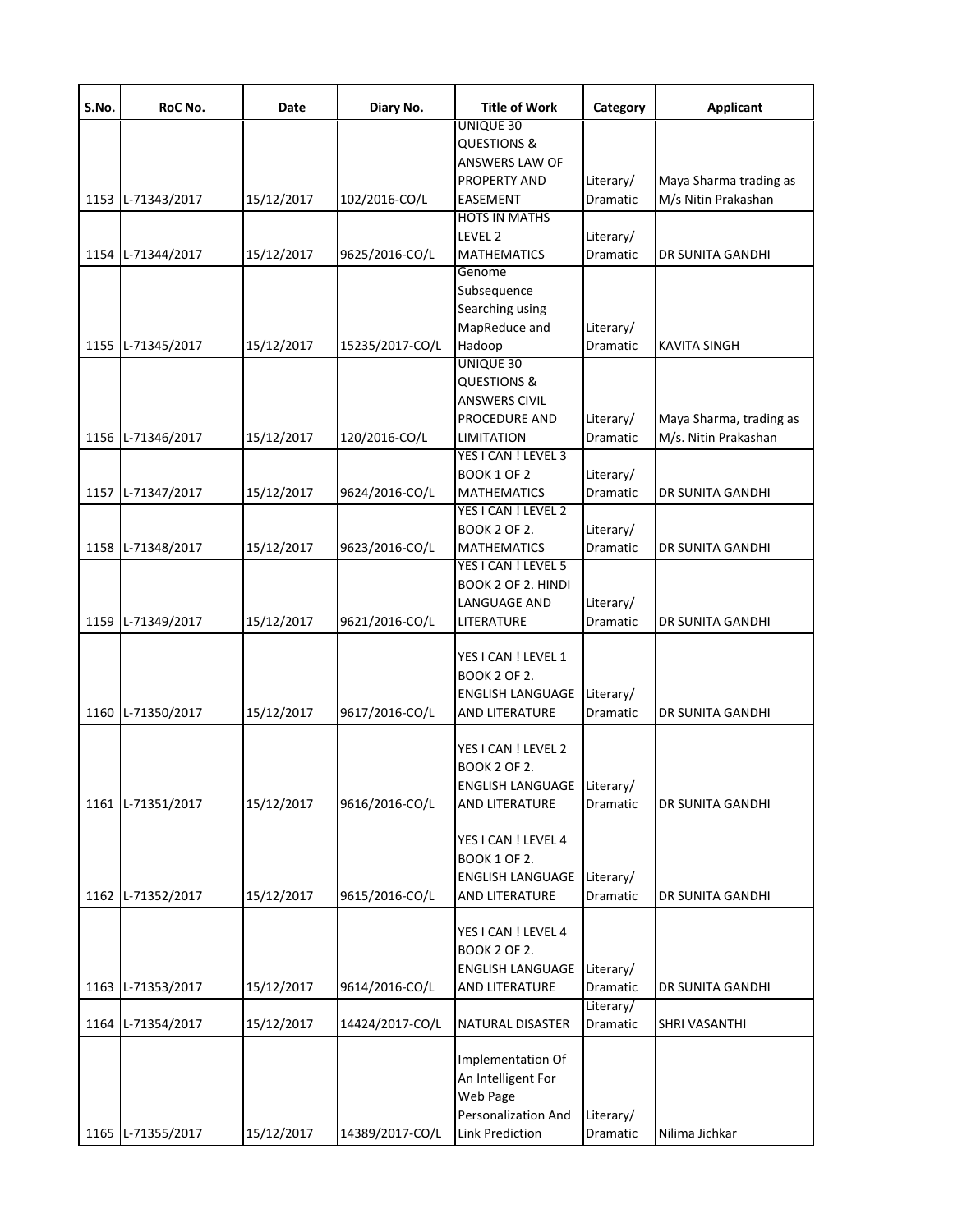| S.No. | RoC No.                                 | Date                     | Diary No.                          | <b>Title of Work</b>                                                                                                                                    | Category                          | <b>Applicant</b>                                                                     |
|-------|-----------------------------------------|--------------------------|------------------------------------|---------------------------------------------------------------------------------------------------------------------------------------------------------|-----------------------------------|--------------------------------------------------------------------------------------|
| 1166  | L-71356/2017                            | 15/12/2017               | 4555/2015-CO/L                     | <b>Handwriting Express</b><br>to Impress Level 3                                                                                                        | Literary/<br>Dramatic             | Mrs. Anitha Stephen                                                                  |
| 1167  | L-71357/2017                            | 15/12/2017               | 4552/2015-CO/L                     | <b>Handwriting Express</b><br>to Impress Level 2                                                                                                        | Literary/<br>Dramatic             | Mrs. Anitha Stephen                                                                  |
| 1168  | L-71358/2017                            | 15/12/2017               | 9926/2015-CO/L                     | A Journey Across the<br>Grammar World -<br>Grade III                                                                                                    | Literary/<br>Dramatic             | Vandana Mohite                                                                       |
| 1169  | L-71359/2017                            | 15/12/2017               | 7638/2017-CO/L                     | <b>FOUR PILLARS</b>                                                                                                                                     | Literary/<br>Dramatic             | NARASIMHAMURTY<br><b>GURURAJRAO BADAGANDI</b><br><b>ALIAS ANAND</b>                  |
|       | 1170 L-71360/2017                       | 15/12/2017               | 876/2015-CO/L                      | Surplus Power:<br>Cogeneration in<br>Sugar Industry                                                                                                     | Literary/<br>Dramatic             | DIRECTOR GENERAL                                                                     |
|       | 1171 SW-9803/2017                       | 15/12/2017               | 10624/2017-<br>CO/SW               | HEALTHBUZZ                                                                                                                                              | Computer<br>Software              | Gopal Verma                                                                          |
|       | 1172 A-122234/2017                      | 15/12/2017               | 44604/2014-CO/A                    | G265WG - ADAPTOR<br><b>FOR SPLINE</b><br>CRANKSHAFT-<br><b>MACHINED (PTO</b><br>WITH 6 STUD AND 60<br><b>DEG ENGINE</b><br>ARRANGEMENT)<br>(E06M140003) | Artistic                          | <b>Greaves Cotton Limited</b>                                                        |
|       |                                         |                          |                                    | G265WG - ADAPTOR<br>GEARBOX (60 degree<br><b>FRONT MOUNTED</b><br>ENGINE)                                                                               |                                   |                                                                                      |
|       | 1173 A-122235/2017                      | 15/12/2017               | 44615/2014-CO/A                    | (E06M140009)<br>G265WG - COVER -<br><b>BELT (FRONT)</b>                                                                                                 | Artistic                          | <b>Greaves Cotton Limited</b>                                                        |
|       | 1174 A-122236/2017                      | 15/12/2017               | 44623/2014-CO/A                    | (E06P110001)<br>G265WG - COVER<br><b>CAMSHAFT PULLEY</b>                                                                                                | Artistic                          | <b>Greaves Cotton Limited</b>                                                        |
|       | 1175 A-122237/2017<br>1176 L-71361/2017 | 15/12/2017<br>15/12/2017 | 44639/2014-CO/A<br>46972/2014-CO/L | BACK (E06P110002)<br><b>EARLY CHILDHOOD</b><br><b>CARE AND</b><br><b>EDUCATION</b>                                                                      | Artistic<br>Literary/<br>Dramatic | <b>Greaves Cotton Limited</b><br><b>VERACIOUS FOUNDATION,</b><br>MRS. RUPA CHOUDHARY |
|       | 1177 SR-13076/2017                      | 15/12/2017               | 1762/2017-CO/SR                    | DHIP DHIP BUKER<br><b>MAJHE BLACK</b>                                                                                                                   | Sound<br>Recording                | <b>SUPER CASSETTES</b><br><b>INDUSTRIES PVT LTD</b>                                  |
|       | 1178 SR-13077/2017                      | 15/12/2017               | 1763/2017-CO/SR                    | HALKA HALKA BLACK Recording                                                                                                                             | Sound                             | <b>SUPER CASSETTES</b><br><b>INDUSTRIES PVT LTD</b>                                  |
|       | 1179 SR-13078/2017                      | 15/12/2017               | 1761/2017-CO/SR                    | MOYNA CHOLAT<br><b>CHOLAT BLACK</b>                                                                                                                     | Sound<br>Recording                | <b>SUPER CASSETTES</b><br><b>INDUSTRIES PVT LTD</b>                                  |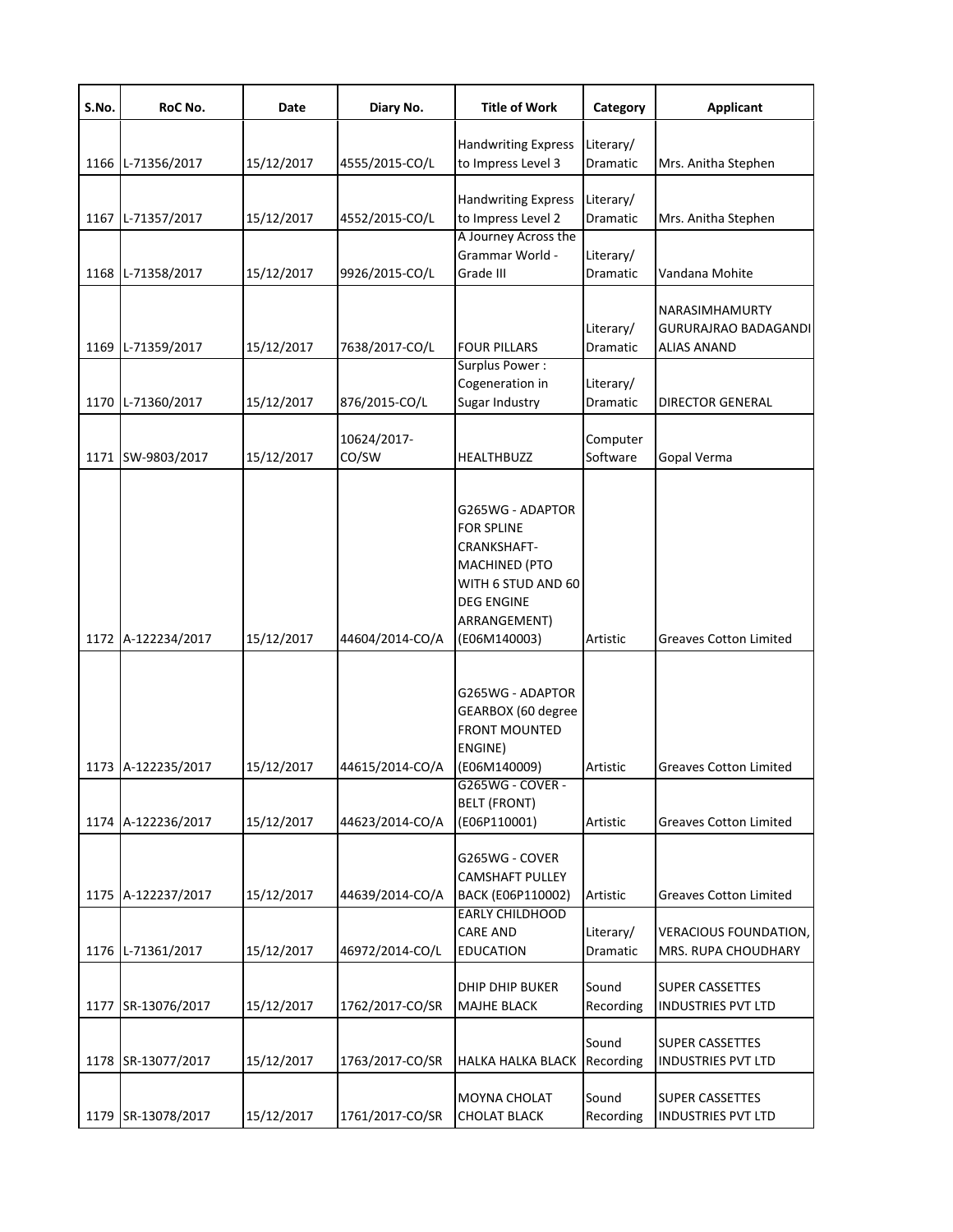| S.No. | RoC No.            | Date       | Diary No.                      | <b>Title of Work</b>                                  | Category           | <b>Applicant</b>                                    |
|-------|--------------------|------------|--------------------------------|-------------------------------------------------------|--------------------|-----------------------------------------------------|
| 1180  | SR-13079/2017      | 15/12/2017 |                                | 11412/2017-CO/SR IK VAARI AA RAABTA                   | Sound<br>Recording | <b>SUPER CASSETTES</b><br>INDUSTRIES PVT. LTD.      |
| 1181  | SR-13080/2017      | 15/12/2017 | 11413/2017-CO/SR RAABTA RAABTA |                                                       | Sound<br>Recording | <b>SUPER CASSETTES</b><br>INDUSTRIES PVT. LTD.      |
| 1182  | SR-13081/2017      | 15/12/2017 | 11414/2017-CO/SR RAABTA        | SADDA MOVE                                            | Sound<br>Recording | <b>SUPER CASSETTES</b><br>INDUSTRIES PVT. LTD.      |
| 1183  | SR-13082/2017      | 15/12/2017 |                                | LAMBIYAAN SI<br>11415/2017-CO/SR JUDAIYAAN RAABTA     | Sound<br>Recording | <b>SUPER CASSETTES</b><br>INDUSTRIES PVT. LTD.      |
|       | 1184 SR-13083/2017 | 15/12/2017 | 11416/2017-CO/SR               | <b>MAIN TERA</b><br><b>BOYFRIEND RAABTA</b>           | Sound<br>Recording | <b>SUPER CASSETTES</b><br>INDUSTRIES PVT. LTD.      |
| 1185  | SR-13084/2017      | 15/12/2017 | 11417/2017-CO/SR               | DARASAL RAABTA                                        | Sound<br>Recording | <b>SUPER CASSETTES</b><br>INDUSTRIES PVT. LTD.      |
| 1186  | SR-13085/2017      | 15/12/2017 | 11418/2017-CO/SR               | IK VAARI AA JUBIN<br><b>VERSION RAABTA</b>            | Sound<br>Recording | <b>SUPER CASSETTES</b><br>INDUSTRIES PVT. LTD.      |
| 1187  | SR-13086/2017      | 15/12/2017 | 10203/2017-CO/SR               | <b>SUIT SUIT HINDI</b><br><b>MEDIUM</b>               | Sound<br>Recording | <b>SUPER CASSETTES</b><br><b>INDUSTRIES PVT LTD</b> |
| 1188  | SR-13087/2017      | 15/12/2017 | 10204/2017-CO/SR MEDIUM        | <b>HOOR HINDI</b>                                     | Sound<br>Recording | <b>SUPER CASSETTES</b><br><b>INDUSTRIES PVT LTD</b> |
| 1189  | SR-13088/2017      | 15/12/2017 | 10205/2017-CO/SR               | ОН НО НО НО НО<br><b>REMIX HINDI</b><br><b>MEDIUM</b> | Sound<br>Recording | <b>SUPER CASSETTES</b><br><b>INDUSTRIES PVT LTD</b> |
|       | 1190 SR-13089/2017 | 15/12/2017 | 14585/2017-CO/SR OORU          | THAMBIKKU INDHA                                       | Sound<br>Recording | Sony Music Entertainment<br>India Pvt. Ltd.         |
|       | 1191 SR-13090/2017 | 15/12/2017 | 4139/2017-CO/SR                | <b>RANGOON THEME</b><br><b>RANGOON</b>                | Sound<br>Recording | <b>SUPER CASSETES</b><br>INDUSTRIES PRIVATE LTD.    |
|       | 1192 SR-13091/2017 | 15/12/2017 | 4140/2017-CO/SR                | <b>BE STILL RANGOON</b>                               | Sound<br>Recording | <b>SUPER CASSETES</b><br>INDUSTRIES PRIVATE LTD.    |
| 1193  | SR-13092/2017      | 15/12/2017 | 4141/2017-CO/SR                | <b>SHIMMY SHAKE</b><br><b>RANGOON</b>                 | Sound<br>Recording | <b>SUPER CASSETES</b><br>INDUSTRIES PRIVATE LTD.    |
| 1194  | SR-13093/2017      | 15/12/2017 | 4131/2017-CO/SR                | YEH ISHQ HAI<br><b>RANGOON</b>                        | Sound<br>Recording | <b>SUPER CASSETES</b><br>INDUSTRIES PRIVATE LTD.    |
| 1195  | SR-13094/2017      | 15/12/2017 | 4132/2017-CO/SR                | <b>MERE MIYAN GAYE</b><br><b>ENGLAND RANGOON</b>      | Sound<br>Recording | <b>SUPER CASSETES</b><br>INDUSTRIES PRIVATE LTD.    |
| 1196  | SR-13095/2017      | 15/12/2017 | 4133/2017-CO/SR                | <b>TIPPA RANGOON</b>                                  | Sound<br>Recording | <b>SUPER CASSETES</b><br>INDUSTRIES PRIVATE LTD.    |
| 1197  | SR-13096/2017      | 15/12/2017 | 4134/2017-CO/SR                | EK DOONI DO<br><b>RANGOON</b>                         | Sound<br>Recording | <b>SUPER CASSETES</b><br>INDUSTRIES PRIVATE LTD.    |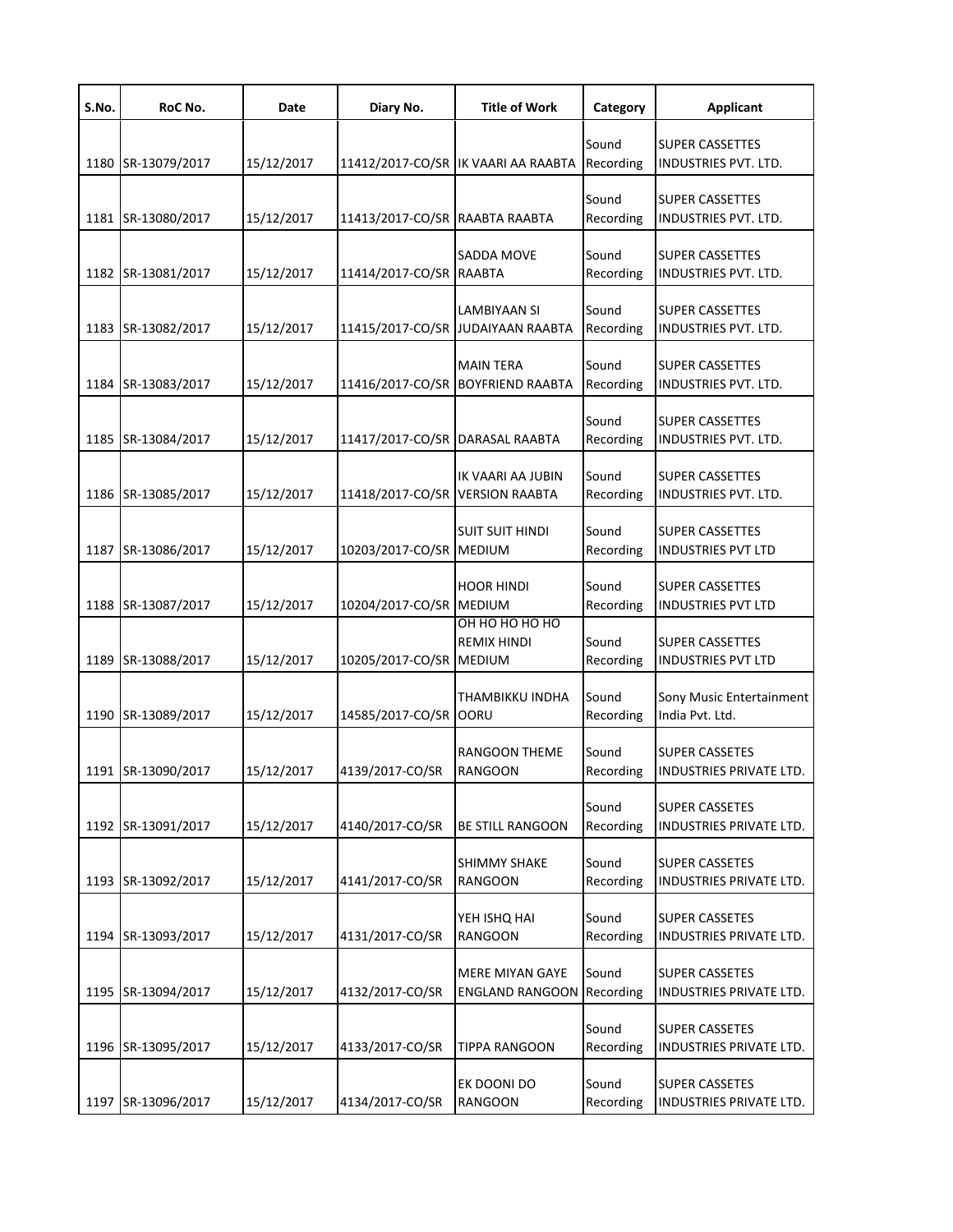| S.No. | RoC No.            | Date       | Diary No.       | <b>Title of Work</b>                                    | Category              | <b>Applicant</b>                                        |
|-------|--------------------|------------|-----------------|---------------------------------------------------------|-----------------------|---------------------------------------------------------|
|       | 1198 SR-13097/2017 | 15/12/2017 | 4135/2017-CO/SR | ALVIDA RANGOON                                          | Sound<br>Recording    | <b>SUPER CASSETES</b><br>INDUSTRIES PRIVATE LTD.        |
|       | 1199 SR-13098/2017 | 15/12/2017 | 4136/2017-CO/SR | JULIA RANGOON                                           | Sound<br>Recording    | <b>SUPER CASSETES</b><br><b>INDUSTRIES PRIVATE LTD.</b> |
| 1200  | SR-13099/2017      | 15/12/2017 | 4130/2017-CO/SR | <b>BLOODY HELL</b><br><b>RANGOON</b>                    | Sound<br>Recording    | <b>SUPER CASSETES</b><br><b>INDUSTRIES PRIVATE LTD.</b> |
|       | 1201 SR-13100/2017 | 15/12/2017 | 4138/2017-CO/SR | YEH ISHQ HAI 2<br>RANGOON                               | Sound<br>Recording    | <b>SUPER CASSETES</b><br>INDUSTRIES PRIVATE LTD.        |
|       | 1202 SR-13101/2017 | 15/12/2017 | 4137/2017-CO/SR | CHORI CHORI<br><b>RANGOON</b>                           | Sound<br>Recording    | <b>SUPER CASSETES</b><br>INDUSTRIES PRIVATE LTD.        |
|       | 1203 L-71362/2017  | 15/12/2017 | 13645/2017-CO/L | OF LoveLife and<br>everything in<br>between             | Literary/<br>Dramatic | SONALI AMIT GUPTA                                       |
|       | 1204 A-122238/2017 | 15/12/2017 | 12555/2017-CO/A | <b>GHARI DETERGENT</b><br><b>POWDER</b>                 | Artistic              | <b>RSPL Limited</b>                                     |
|       | 1205 A-122239/2017 | 15/12/2017 | 12565/2017-CO/A | <b>VENUS WHITE</b><br>LEMON                             | Artistic              | <b>RSPL Limited</b>                                     |
|       | 1206 A-122240/2017 | 15/12/2017 | 12564/2017-CO/A | <b>VENUS NATURAL</b><br><b>CREME</b>                    | Artistic              | <b>RSPL Limited</b>                                     |
|       | 1207 A-122241/2017 | 15/12/2017 | 13540/2017-CO/A | Barkha's Brand Clinic Artistic                          |                       | Barkha's Innovations                                    |
| 1208  | A-122242/2017      | 15/12/2017 | 12563/2017-CO/A | <b>VENUS DEEP</b><br><b>MOISTURE</b>                    | Artistic              | <b>RSPL Limited</b>                                     |
| 1209  | A-122243/2017      | 15/12/2017 | 12557/2017-CO/A | <b>GHARI DETERGENT</b><br>POWDER                        | Artistic              | <b>RSPL Limited</b>                                     |
|       | 1210 A-122244/2017 | 15/12/2017 | 12556/2017-CO/A | <b>GHARI DETERGENT</b><br><b>POWDER</b>                 | Artistic              | <b>RSPL Limited</b>                                     |
|       | 1211 A-122245/2017 | 15/12/2017 | 12569/2017-CO/A | <b>NAMASTE INDIA</b><br><b>GOLD STANDARD</b>            | Artistic              | <b>NIF Private Limited</b>                              |
|       | 1212 A-122246/2017 | 15/12/2017 | 12566/2017-CO/A | <b>FACE OF NAMASTE</b><br><b>INDIA</b>                  | Artistic              | <b>NIF Private Limited</b>                              |
|       | 1213 A-122247/2017 | 15/12/2017 | 12567/2017-CO/A | <b>NAMASTE INDIA</b><br><b>CREAMY DELICIOUS</b><br>DAHI | Artistic              | <b>NIF Private Limited</b>                              |
|       | 1214 A-122248/2017 | 15/12/2017 | 12570/2017-CO/A | <b>NAMASTE INDIA DESI</b><br><b>GHEE</b>                | Artistic              | <b>NIF Private Limited</b>                              |
|       | 1215 A-122249/2017 | 15/12/2017 | 12571/2017-CO/A | <b>NAMASTE INDIA DESI</b><br>GHEE                       | Artistic              | <b>NIF Private Limited</b>                              |
|       | 1216 A-122250/2017 | 15/12/2017 | 12562/2017-CO/A | <b>GHADI DETERGENT</b><br>CAKE                          | Artistic              | <b>RSPL Limited</b>                                     |
|       | 1217 A-122251/2017 | 15/12/2017 | 12558/2017-CO/A | <b>GHADI DETERGENT</b><br>POWDER                        | Artistic              | <b>RSPL Limited</b>                                     |
|       | 1218 A-122252/2017 | 15/12/2017 | 12524/2017-CO/A | WINGS (LABEL)                                           | Artistic              | M/s. Wings Shoes A<br>Partnership Firm                  |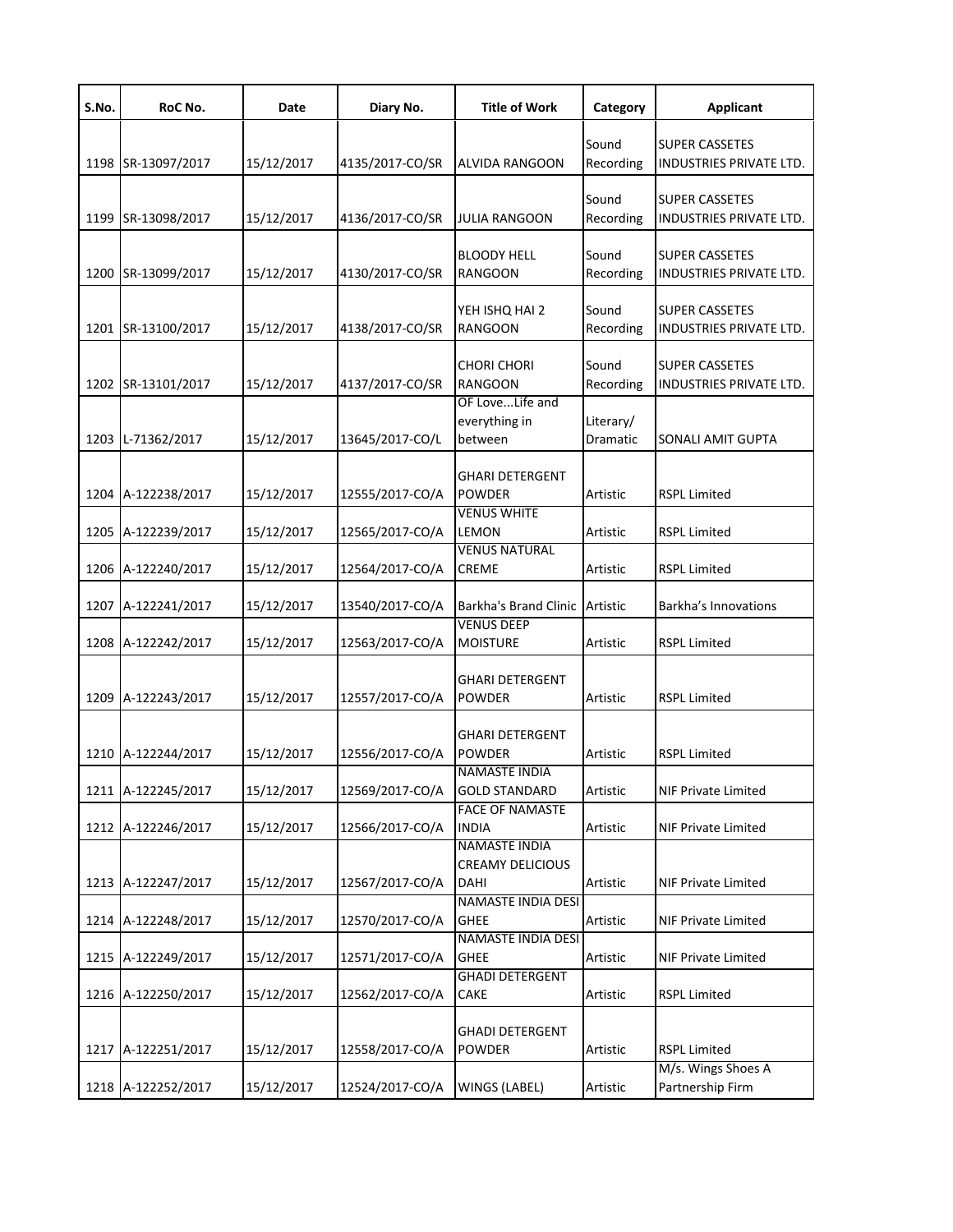| S.No. | RoC No.            | Date       | Diary No.            | <b>Title of Work</b>                                                                                                   | Category                     | <b>Applicant</b>                                                  |
|-------|--------------------|------------|----------------------|------------------------------------------------------------------------------------------------------------------------|------------------------------|-------------------------------------------------------------------|
|       | 1219 A-122253/2017 | 15/12/2017 | 12550/2017-CO/A      | TARBOLYN (LABEL)                                                                                                       | Artistic                     | Shiv Kumar Garg trading as<br>Shree Shyam Petro<br>Chemicals      |
|       | 1220 SW-9804/2017  | 15/12/2017 | 9344/2017-CO/SW      | PARAMETRIC DESIGN<br>OF CONDENSER<br>SHELL INTERNAL FOR<br>STRUCTURAL<br><b>CALCULATION</b>                            | Computer<br>Software         | <b>BHARAT HEAVY</b><br>ELECTRICALS LIMITED                        |
|       | 1221 L-71363/2017  | 15/12/2017 | 13772/2017-CO/L      | Poster on Techniques<br>for Minimizing Area<br>and Power<br>Consumption in Test<br><b>Pattern Generation</b>           | Literary/<br><b>Dramatic</b> | Sandeep Kakde                                                     |
|       | 1222 A-122254/2017 | 15/12/2017 | 11163/2015-CO/A      | <b>COPPER SCISSORS</b><br>LABEL                                                                                        | Artistic                     | ASHISH BHASIN TRADING<br>AS COPPER SCISSORS                       |
|       | 1223 L-71364/2017  | 15/12/2017 | 12437/2017-CO/L      | Club Goldiy                                                                                                            | Literary/<br>Dramatic        | <b>Prashant Raval</b>                                             |
|       | 1224 SW-9805/2017  | 15/12/2017 | 11654/2017-<br>CO/SW | One stop support                                                                                                       | Computer<br>Software         | lovely professional<br>university                                 |
|       | 1225 CF-3951/2017  | 15/12/2017 | 14677/2017-CO/CF     | <b>CHUK CHUK RAIL</b><br><b>GADI</b>                                                                                   | Cinematogr<br>aph Film       | <b>CRAZY CUB ANIMATION</b><br>STUDIO PVT. LTD                     |
|       | 1226 L-71365/2017  | 15/12/2017 | 14862/2017-CO/L      | VAGBHATTA AROGYA<br>MANTRA (SWADESHI Literary/<br><b>CHIKITSA BHAG 4)</b>                                              | Dramatic                     | RAJIV DIXIT MEMORIAL<br><b>TRUST</b>                              |
|       | 1227 L-71366/2017  | 15/12/2017 | 14810/2017-CO/L      | <b>ESTABLISHMENT OF</b><br><b>3D WORKING PDMS</b><br>PLATFORM FOR<br><b>THERMAL POWER</b><br><b>PLANTS</b>             | Literary/<br>Dramatic        | <b>BHARAT HEAVY</b><br>ELECTRICALS LIMITED                        |
|       | 1228 L-71367/2017  | 15/12/2017 | 14818/2017-CO/L      | <b>CONTROL FLUID</b><br>PIPING 3D LAYOUT<br><b>FOR 800 MW</b><br>SUPERCRITICAL<br><b>THERMAL POWER</b><br><b>PLANT</b> | Literary/<br>Dramatic        | <b>BHARAT HEAVY</b><br>ELECTRICALS LIMITED                        |
|       | 1229 L-71368/2017  | 15/12/2017 | 14559/2017-CO/L      | IN-SITU WELD<br><b>REPAIR OF STEEL</b><br><b>CASTING OF GRADE</b><br>C12A ASTM A 217M                                  | Literary/<br>Dramatic        | <b>BHARAT HEAVY</b><br>ELECTRICALS LIMITED                        |
|       | 1230 L-71369/2017  | 15/12/2017 | 14801/2017-CO/L      | <b>OWNER'S MANUAL</b><br>OF KRISHISHAKTI<br><b>TRACTOR</b>                                                             | Literary/<br>Dramatic        | <b>COUNCIL OF SCIENTIFIC</b><br><b>AND INDUSTRIAL</b><br>RESEARCH |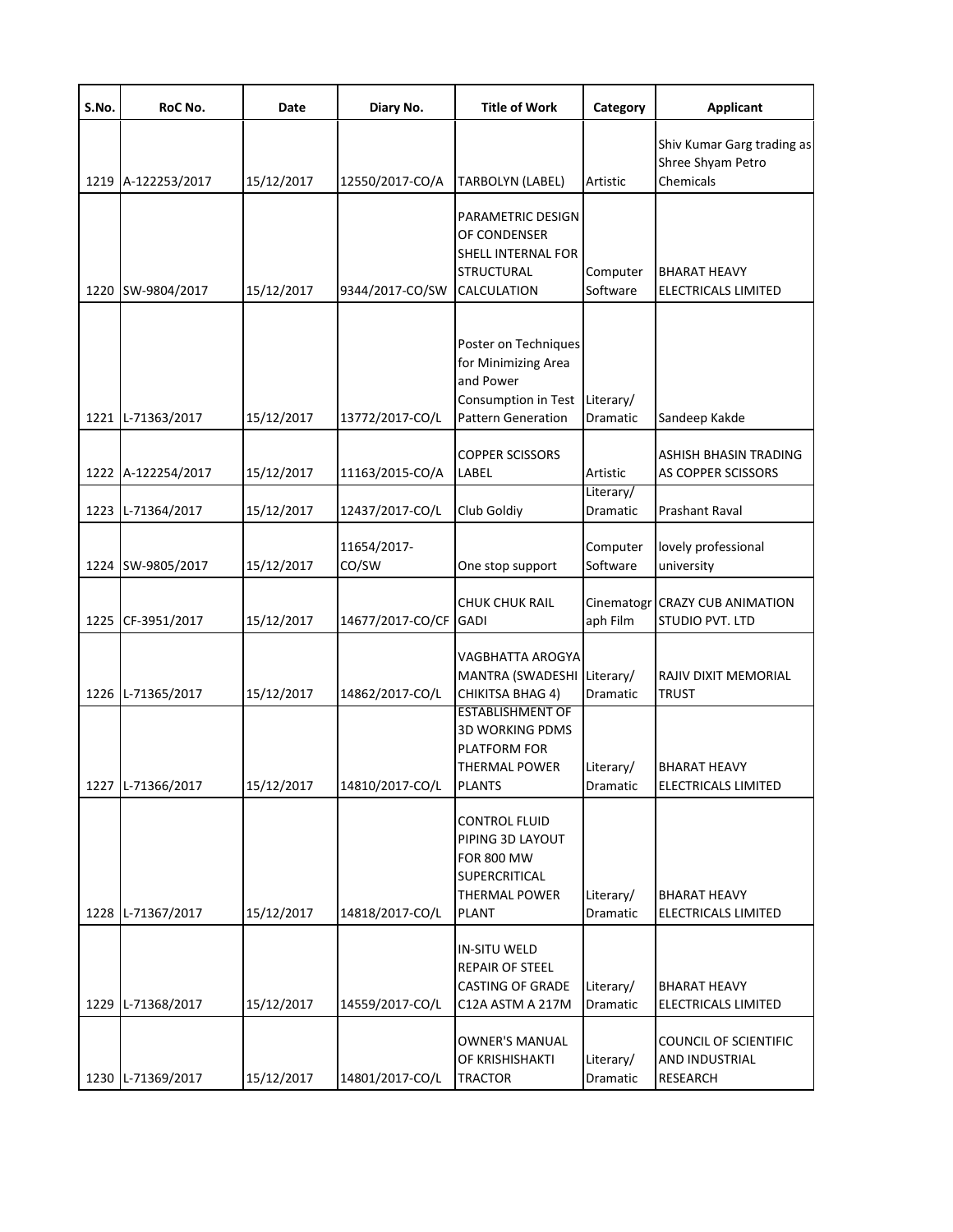| S.No. | RoC No.            | Date       | Diary No.                      | <b>Title of Work</b>                                                                              | Category                           | <b>Applicant</b>                                      |
|-------|--------------------|------------|--------------------------------|---------------------------------------------------------------------------------------------------|------------------------------------|-------------------------------------------------------|
|       | 1231 SW-9806/2017  | 15/12/2017 | 13458/2017-<br>CO/SW           | SMEpred workbench:<br>a web server for<br>predicting efficacy of<br>chemically modified<br>siRNAs | Computer<br>Software               | COUNCIL OF SCIENTIFIC &<br><b>INDUSTRIAL RESEARCH</b> |
|       | 1232 SR-13102/2017 | 15/12/2017 | 14552/2017-CO/SR               | <b>AZHAGAAI</b><br><b>POOKKUTHEY</b>                                                              | Sound<br>Recording                 | Sony Music Entertainment<br>India Pvt.Ltd.            |
|       | 1233 SR-13103/2017 | 15/12/2017 | 14535/2017-CO/SR HEY YOU WOW   |                                                                                                   | Sound<br>Recording                 | Sony Music Entertainment<br>India Pvt. Ltd.           |
|       | 1234 SR-13104/2017 | 15/12/2017 | 14622/2017-CO/SR UYIRIL YEDHO  |                                                                                                   | Sound<br>Recording                 | Sony Music Entertainment<br>India Pvt.Ltd.            |
|       | 1235 L-71370/2017  | 15/12/2017 | 15338/2017-CO/L                | PRACTICAL ASPECTS<br>OF FINANCIAL<br>MANAGEMENT                                                   | Literary/<br>Dramatic              | Sekar Vedaraman                                       |
|       | 1236 SR-13105/2017 | 15/12/2017 |                                | 14555/2017-CO/SR NANBANAI PARTHA                                                                  | Sound<br>Recording                 | Sony Music Entertainment<br>India Pvt.Ltd.            |
|       | 1237 SR-13106/2017 | 15/12/2017 | 10206/2017-CO/SR MEDIUM        | EK JINDARI HINDI                                                                                  | Sound<br>Recording                 | <b>SUPER CASSETTES</b><br><b>INDUSTRIES PVT LTD</b>   |
|       | 1238 SR-13107/2017 | 15/12/2017 | 14499/2017-CO/SR NENJAM NENJAM |                                                                                                   | Sound<br>Recording                 | Sony Music Entertainment<br>India Pvt. Ltd.           |
|       | 1239 SR-13108/2017 | 15/12/2017 | 14562/2017-CO/SR KALLOORI      |                                                                                                   | Sound<br>Recording                 | Sony Music Entertainment<br>India Pvt.Ltd.            |
|       | 1240 L-71371/2017  | 15/12/2017 | 14709/2017-CO/L                | Kinematics Of<br>Machine                                                                          | Literary/<br>Dramatic              | Nilesh Dnyaneshwarrao<br>Dhote                        |
|       | 1241 SR-13109/2017 | 15/12/2017 | 14591/2017-CO/SR VANDHAAL      | MUNIYA KADHAL                                                                                     | Sound<br>Recording                 | Sony Music Entertainment<br>India Pvt. Ltd.           |
|       | 1242 SR-13110/2017 | 15/12/2017 | 14627/2017-CO/SR KARIGALAN     |                                                                                                   | Sound<br>Recording                 | Sony Music Entertainment<br>India Pvt.Ltd.            |
|       | 1243 L-71372/2017  | 15/12/2017 | 14738/2017-CO/L                | <b>SHUBH LABH TOTAL</b><br>REWARD<br>COMMUNICATION<br>CHANNEL                                     | Literary/<br>Dramatic              | RELIANCE INDUSTRIES<br>LIMITED                        |
|       | 1244 SR-13111/2017 | 15/12/2017 |                                | 14574/2017-CO/SR VANGAKADAL YELLAI                                                                | Sound<br>Recording                 | Sony Music Entertainment<br>India Pvt Ltd.            |
|       | 1245 L-71373/2017  | 15/12/2017 | 14719/2017-CO/L                | Advanced<br><b>Production Process</b><br><b>TALBA KE TEEN</b>                                     | Literary/<br>Dramatic<br>Literary/ | Roshan P. Ghodkhande                                  |
|       | 1246 L-71374/2017  | 15/12/2017 | 14858/2017-CO/L                | <b>DUSHMAN</b>                                                                                    | Dramatic                           | Mr. Farooq Mohammed                                   |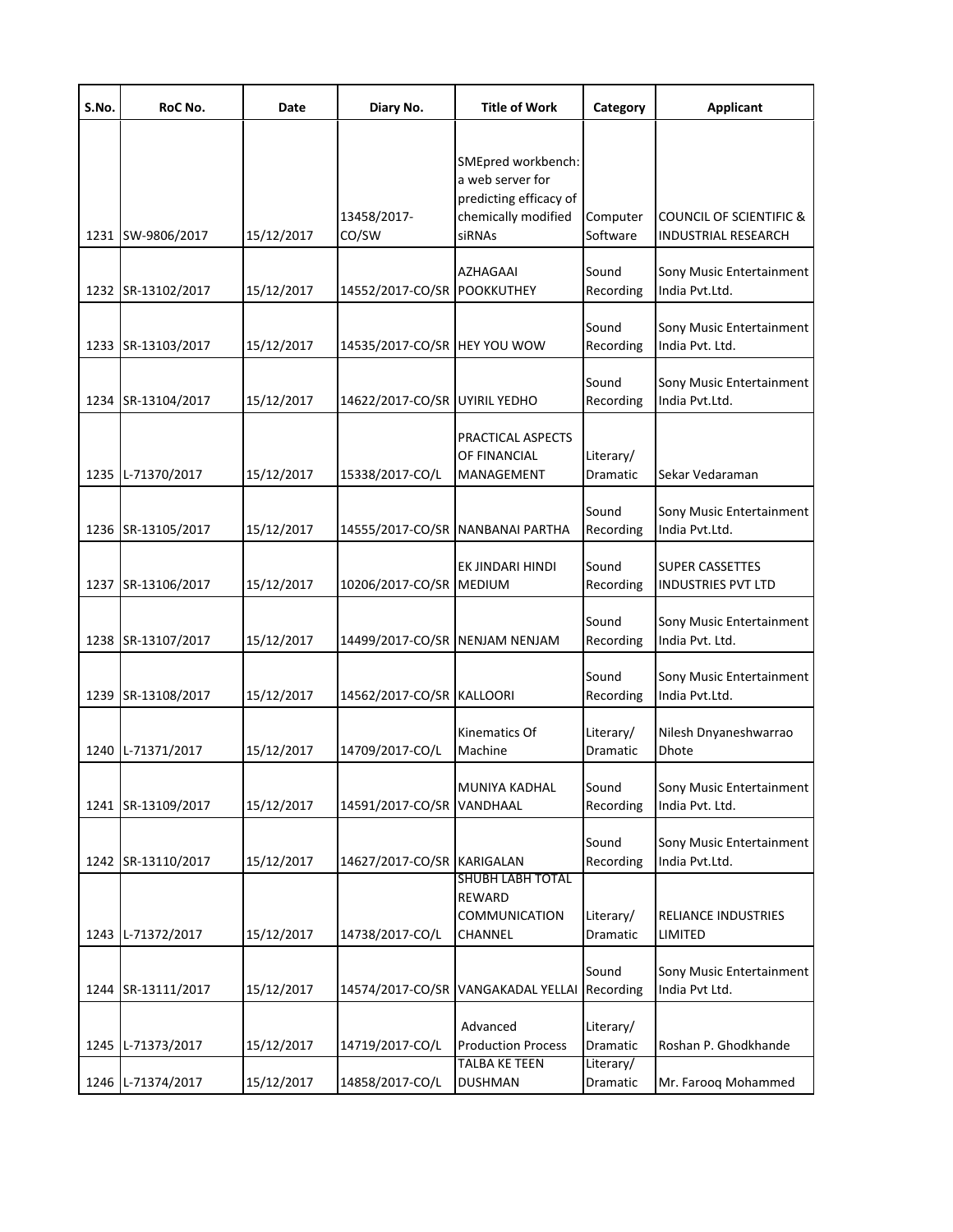| S.No. | RoC No.            | Date       | Diary No.                      | <b>Title of Work</b>                                                                                                           | Category              | <b>Applicant</b>                                                 |
|-------|--------------------|------------|--------------------------------|--------------------------------------------------------------------------------------------------------------------------------|-----------------------|------------------------------------------------------------------|
|       | 1247 SR-13112/2017 | 15/12/2017 | 14545/2017-CO/SR PARAPARAKKURA |                                                                                                                                | Sound<br>Recording    | Sony Music Entertainment<br>India Pvt Ltd.                       |
|       | 1248 L-71375/2017  | 15/12/2017 | 8455/2017-CO/L                 | <b>FLOWERING</b><br>ALLERGIC PLANTS OF<br><b>DHANBAD DISTRICT</b>                                                              | Literary/<br>Dramatic | <b>COUNCIL OF SCIENTIFIC &amp;</b><br><b>INDUSTRIAL RESEARCH</b> |
|       | 1249 L-71376/2017  | 15/12/2017 | 8457/2017-CO/L                 | <b>FLOWERING EXOTIC</b><br><b>PLANTS OF</b><br><b>DHANBAD DISTRICT</b>                                                         | Literary/<br>Dramatic | <b>COUNCIL OF SCIENTIFIC &amp;</b><br><b>INDUSTRIAL RESEARCH</b> |
|       | 1250 L-71377/2017  | 15/12/2017 | 8458/2017-CO/L                 | <b>FLOWERING GARDEN</b><br><b>PLANTS OF</b><br><b>DHANBAD DISTRICT</b>                                                         | Literary/<br>Dramatic | Council of Scientific &<br><b>Industrial Research</b>            |
|       | 1251 L-71378/2017  | 15/12/2017 | 8462/2017-CO/L                 | <b>FLOWERING</b><br><b>GRASSES OF</b><br><b>DHANBAD DISTRICT</b>                                                               | Literary/<br>Dramatic | <b>COUNCIL OF SCIENTIFIC &amp;</b><br><b>INDUSTRIAL RESEARCH</b> |
|       | 1252 L-71379/2017  | 15/12/2017 | 8463/2017-CO/L                 | <b>FLOWERING HERBS</b><br>OF DHANBAD<br><b>DISTRICT</b>                                                                        | Literary/<br>Dramatic | <b>COUNCIL OF SCIENTIFIC &amp;</b><br><b>INDUSTRIAL RESEARCH</b> |
|       | 1253 L-71380/2017  | 15/12/2017 | 8464/2017-CO/L                 | <b>FLOWERING SHRUBS</b><br>OF DHANBAD                                                                                          | Literary/<br>Dramatic | COUNCIL OF SCIENTIFIC &<br><b>INDUSTRIAL RESEARCH</b>            |
|       | 1254 L-71381/2017  | 15/12/2017 | 8466/2017-CO/L                 | <b>CALENDAR FOR</b><br>AIRBORNE ALGAE OF<br><b>DHANBAD CITY</b>                                                                | Literary/<br>Dramatic | <b>COUNCIL OF SCIENTIFIC &amp;</b><br><b>INDUSTRIAL RESEARCH</b> |
|       | 1255 L-71382/2017  | 15/12/2017 | 8467/2017-CO/L                 | <b>CALENDAR FOR</b><br><b>ALLERGIC PLANT</b><br><b>SPECIES OF</b><br><b>DHANBAD CITY</b>                                       | Literary/<br>Dramatic | <b>COUNCIL OF SCIENTIFIC &amp;</b><br><b>INDUSTRIAL RESEARCH</b> |
|       | 1256 L-71383/2017  | 15/12/2017 | 8469/2017-CO/L                 | <b>CALENDAR FOR</b><br><b>AIRBORNE FUNGAL</b><br><b>SPORES OF</b><br>DHANBAD CITY                                              | Literary/<br>Dramatic | <b>COUNCIL OF SCIENTIFIC &amp;</b><br><b>INDUSTRIAL RESEARCH</b> |
|       | 1257 L-71384/2017  | 15/12/2017 | 8472/2017-CO/L                 | CALENDAR FOR<br><b>HOUSE DUST MITE</b><br>OF DHANBAD CITY                                                                      | Literary/<br>Dramatic | <b>COUNCIL OF SCIENTIFIC &amp;</b><br><b>INDUSTRIAL RESEARCH</b> |
|       | 1258 L-71385/2017  | 15/12/2017 | 8474/2017-CO/L                 | <b>CALENDAR FOR</b><br>POLLINATION<br>PATTERN OF SOME<br><b>IMPORTANT</b><br>ANGIOSPERMIC<br>PLANTS SPECIES OF<br>DHANBAD CITY | Literary/<br>Dramatic | <b>COUNCIL OF SCIENTIFIC &amp;</b><br>INDUSTRIAL RESEARCH        |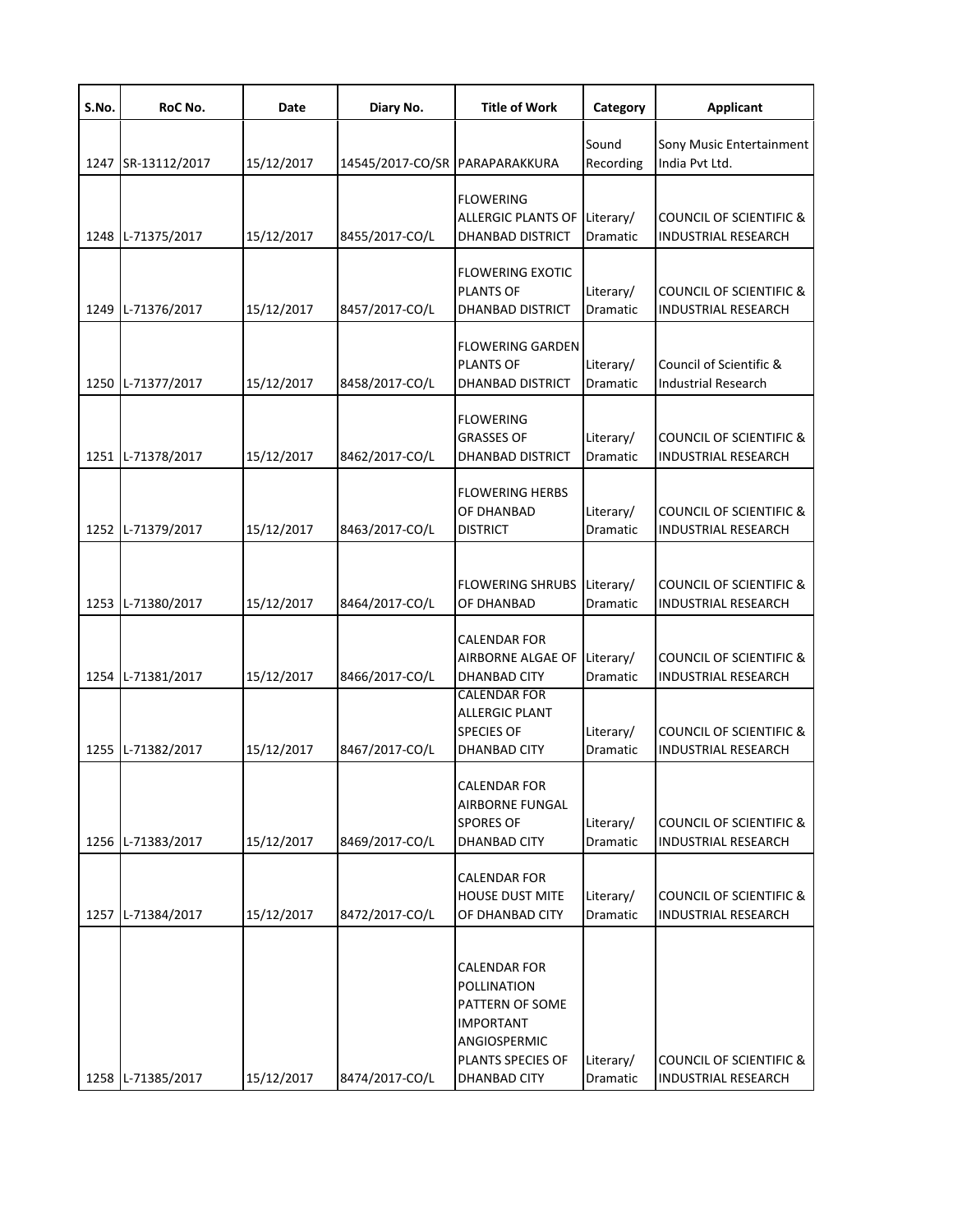| S.No. | RoC No.            | Date       | Diary No.                        | <b>Title of Work</b>                                                    | Category                           | <b>Applicant</b>                                                 |
|-------|--------------------|------------|----------------------------------|-------------------------------------------------------------------------|------------------------------------|------------------------------------------------------------------|
|       | 1259 L-71386/2017  | 15/12/2017 | 8475/2017-CO/L                   | <b>FLOWERING</b><br><b>ALLERGIC PLANTS OF</b><br><b>BOKARO DISTRICT</b> | Literary/<br>Dramatic              | <b>COUNCIL OF SCIENTIFIC &amp;</b><br>INDUSTRIAL RESEARCH        |
|       | 1260 L-71387/2017  | 15/12/2017 | 8478/2017-CO/L                   | <b>FLOWERING</b><br><b>CLIMBERS OF</b><br><b>BOKARO DISTRICT</b>        | Literary/<br>Dramatic              | <b>COUNCIL OF SCIENTIFIC &amp;</b><br><b>INDUSTRIAL RESEARCH</b> |
|       | 1261 L-71388/2017  | 15/12/2017 | 8487/2017-CO/L                   | <b>FLOWERING SHRUBS</b><br>OF BOKARO DISTRICT                           | Literary/<br>Dramatic              | <b>COUNCIL OF SCIENTIFIC &amp;</b><br><b>INDUSTRIAL RESEARCH</b> |
|       | 1262 L-71389/2017  | 15/12/2017 | 8489/2017-CO/L                   | <b>FLOWERING TREES</b><br>OF BOKARO DISTRICT                            | Literary/<br>Dramatic              | <b>COUNCIL OF SCIENTIFIC &amp;</b><br><b>INDUSTRIAL RESEARCH</b> |
|       | 1263 L-71390/2017  | 15/12/2017 | 8479/2017-CO/L                   | <b>FLOWERING EXOTIC</b><br>PLANTS OF BOKARO<br><b>DISTRICT</b>          | Literary/<br>Dramatic              | <b>COUNCIL OF SCIENTIFIC &amp;</b><br><b>INDUSTRIAL RESEARCH</b> |
|       | 1264 L-71391/2017  | 15/12/2017 | 8486/2017-CO/L                   | <b>FLOWERING HERBS</b><br>OF BOKARO DISTRICT<br><b>SARV DHARMA</b>      | Literary/<br>Dramatic<br>Literary/ | <b>COUNCIL OF SCIENTIFIC &amp;</b><br><b>INDUSTRIAL RESEARCH</b> |
|       | 1265 L-71392/2017  | 18/12/2017 | 14192/2017-CO/L                  | SAMBHAV                                                                 | Dramatic                           | <b>RUMI JAFRY</b>                                                |
|       | 1266 L-71393/2017  | 18/12/2017 | 14177/2017-CO/L                  | <b>CRYPTOGRAPHY</b><br><b>USING XOR CIPHER</b>                          | Literary/<br>Dramatic              | SATISH KUMAR                                                     |
|       | 1267 L-71394/2017  | 18/12/2017 | 14445/2017-CO/L                  | MOBILE BASED<br>NAVIGATION SYSTEM Literary/<br>FOR BLIND PEOPLE         | Dramatic                           | <b>SUPRIYA THOMBRE</b>                                           |
|       | 1268 SR-13113/2017 | 18/12/2017 | 14566/2017-CO/SR RENDUDI         | ONNU ONNU                                                               | Sound<br>Recording                 | Sony Music Entertainment<br>India Pvt. Ltd.                      |
|       | 1269 SR-13114/2017 | 18/12/2017 |                                  | 14569/2017-CO/SR NEE PAARTHADHUM                                        | Sound<br>Recording                 | Sony Music Entertainment<br>India Pvt. Ltd.                      |
|       | 1270 SR-13115/2017 | 18/12/2017 | 14540/2017-CO/SR LOVE IN A MINOR |                                                                         | Sound<br>Recording                 | Sony Music Entertainment<br>India Pvt. Ltd.                      |
|       | 1271 SR-13116/2017 | 18/12/2017 | 14502/2017-CO/SR WAR THEME       |                                                                         | Sound<br>Recording                 | Sony Music Entertainment<br>India Pvt. Ltd.                      |
|       | 1272 L-71395/2017  | 18/12/2017 | 14480/2017-CO/L                  | <b>BHARTIYA KALA ANI</b><br>SANSKRUTI                                   | Literary/<br>Dramatic              | <b>BHUSHAN</b><br>DESHMUKH, NIKHIL DATE                          |
|       | 1273 SR-13117/2017 | 18/12/2017 | 14586/2017-CO/SR THAARAAYO       | VALLAMAI                                                                | Sound<br>Recording                 | Sony Music Entertainment<br>India Pvt Ltd.                       |
|       | 1274 A-122255/2017 | 18/12/2017 | 9544/2017-CO/A                   | SHIVA TEXTILES                                                          | Artistic                           | N. RAVICHANDRAN                                                  |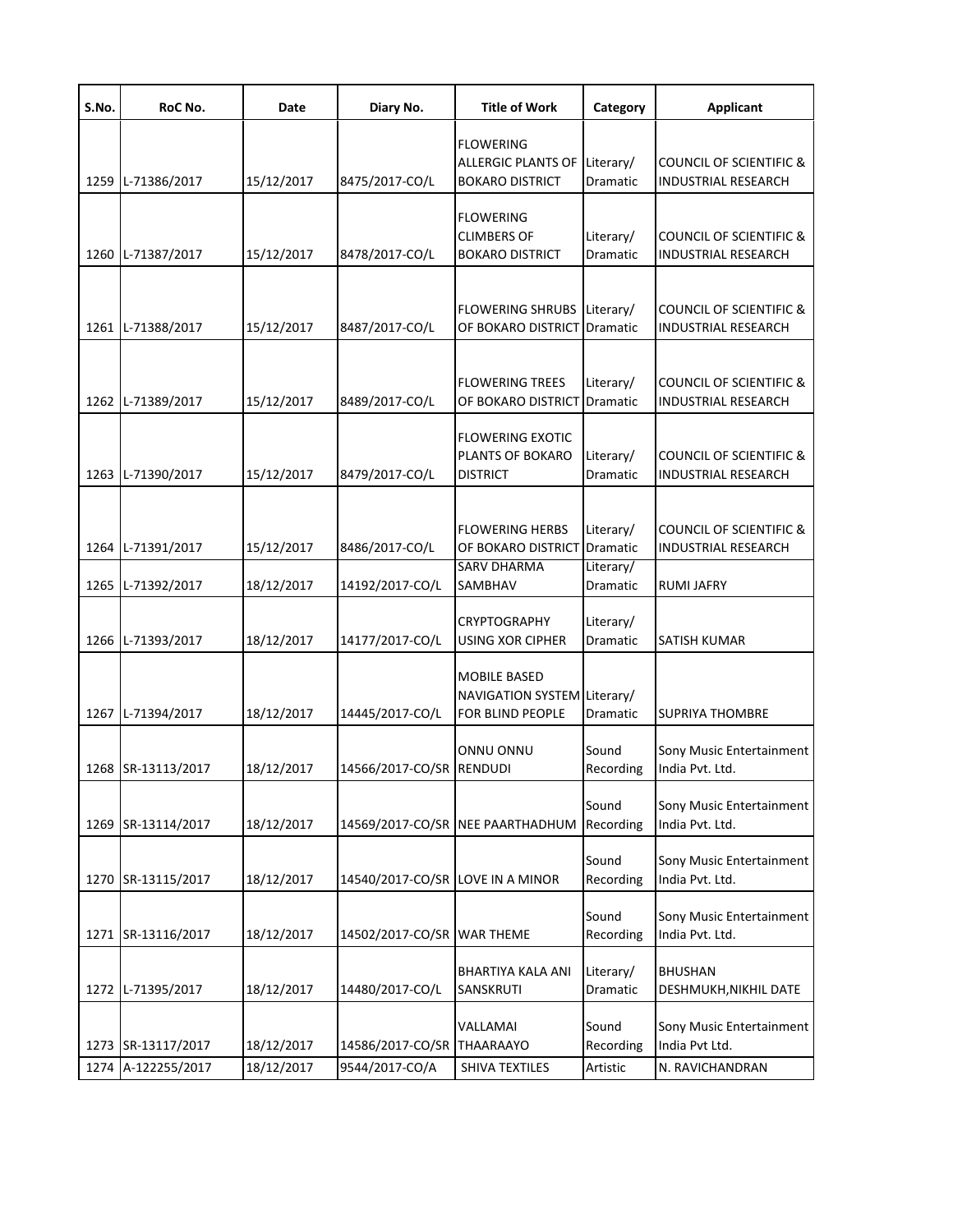| S.No. | RoC No.            | Date       | Diary No.                       | <b>Title of Work</b>                                                                                                                                    | Category              | <b>Applicant</b>                            |
|-------|--------------------|------------|---------------------------------|---------------------------------------------------------------------------------------------------------------------------------------------------------|-----------------------|---------------------------------------------|
|       |                    |            |                                 | Multipurpose<br><b>Garbage Monitoring</b>                                                                                                               | Literary/             |                                             |
| 1275  | L-71396/2017       | 18/12/2017 | 14349/2017-CO/L                 | System Using IOT                                                                                                                                        | Dramatic              | Dipti Bhade                                 |
| 1276  | L-71397/2017       | 18/12/2017 | 14326/2017-CO/L                 | <b>ADAPTIVE TEST</b><br><b>MACHINE</b>                                                                                                                  | Literary/<br>Dramatic | Mr. Akhil Anjikar                           |
|       |                    |            |                                 | <b>NAAN ROMBA</b>                                                                                                                                       | Sound                 | Sony Music Entertainment                    |
| 1277  | SR-13118/2017      | 18/12/2017 | 14567/2017-CO/SR KETTAPAYYAN    |                                                                                                                                                         | Recording             | India Pvt. Ltd.                             |
| 1278  | SR-13119/2017      | 18/12/2017 | 14531/2017-CO/SR KANNU RENDUM   |                                                                                                                                                         | Sound<br>Recording    | Sony Music Entertainment<br>India Pvt. Ltd. |
| 1279  | SR-13120/2017      | 18/12/2017 | 14570/2017-CO/SR YEPPADI ENNUL  |                                                                                                                                                         | Sound<br>Recording    | Sony Music Entertainment<br>India Pvt. Ltd. |
| 1280  | L-71398/2017       | 18/12/2017 | 14316/2017-CO/L                 | DC LINK VOLTAGE<br><b>CONTROL USING</b><br><b>BUCK CONVERTER</b>                                                                                        | Literary/<br>Dramatic | Ms. Medha Giri                              |
|       | 1281 SR-13121/2017 | 18/12/2017 | 14520/2017-CO/SR POLICE POLICE  |                                                                                                                                                         | Sound<br>Recording    | Sony Music Entertainment<br>India Pvt. Ltd. |
|       | 1282 SR-13122/2017 | 18/12/2017 | 14612/2017-CO/SR OTTRAIKKANNALE |                                                                                                                                                         | Sound<br>Recording    | Sony Music Entertainment<br>India Pvt Ltd.  |
|       | 1283 SR-13123/2017 | 18/12/2017 | 14538/2017-CO/SR                | <b>SUTHUDHEY</b><br><b>SUTHUDHEY</b>                                                                                                                    | Sound<br>Recording    | Sony Music Entertainment<br>India Pvt. Ltd. |
|       | 1284 SR-13124/2017 | 18/12/2017 | 14621/2017-CO/SR PADA PADA      |                                                                                                                                                         | Sound<br>Recording    | Sony Music Entertainment<br>India Pvt.Ltd.  |
|       | 1285 A-122256/2017 | 18/12/2017 | 14212/2017-CO/A                 | <b>MIRAJ PARATHA</b><br>LABEL                                                                                                                           | Artistic              | MIRAJ BUSINESS<br>DEVELOPMENT PVT LTD       |
|       |                    |            |                                 | eBIDDING &<br>eLINKAGE eAUCTION                                                                                                                         | Computer              |                                             |
|       | 1286 SW-9807/2017  | 18/12/2017 | 5589/2017-CO/SW SYSTEM          | <b>SPEED BREAKER</b>                                                                                                                                    | Software<br>Literary/ | CDAC, KOLKATA                               |
| 1287  | L-71399/2017       | 18/12/2017 | 14313/2017-CO/L                 | <b>GENERATOR</b>                                                                                                                                        | Dramatic              | Mr. Abhay Dalal                             |
|       | 1288 SW-9808/2017  | 18/12/2017 | 5865/2017-CO/SW                 | Make Dream Homes                                                                                                                                        | Computer<br>Software  | <b>Gurinder Pal</b>                         |
|       |                    |            |                                 | <b>TRAINING COURSE</b><br><b>MANUAL ON ASNT</b><br><b>NON DESTRUCTIVE</b>                                                                               |                       |                                             |
| 1289  | L-71400/2017       | 18/12/2017 | 14186/2017-CO/L                 | <b>TESTING NDT LEVEL</b><br>II CERTIFICATION ON<br><b>RADIOGRAPHIC</b><br><b>TESTING IS FULLY</b><br><b>EXPRESSED IN THE</b><br><b>ENGLISH LANUGAGE</b> | Literary/<br>Dramatic | ARUL ANGAPPAN                               |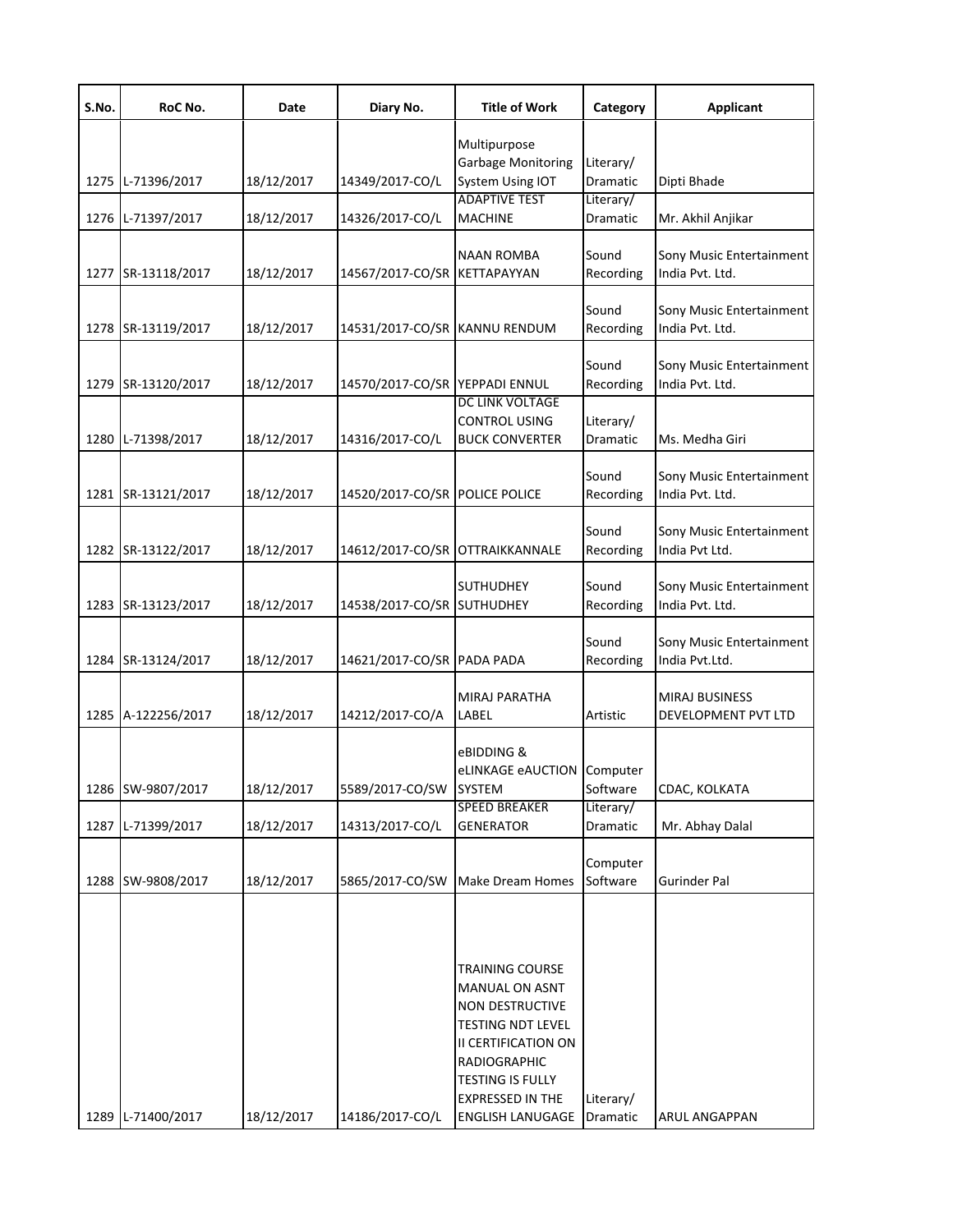| S.No. | RoC No.            | Date       | Diary No.                  | <b>Title of Work</b>                                                                                                                                                         | Category              | <b>Applicant</b>                                   |
|-------|--------------------|------------|----------------------------|------------------------------------------------------------------------------------------------------------------------------------------------------------------------------|-----------------------|----------------------------------------------------|
| 1290  | L-71401/2017       | 18/12/2017 | 14419/2017-CO/L            | <b>GNANA AMIRDHAM</b>                                                                                                                                                        | Literary/<br>Dramatic | K.THIRUMURUGAN                                     |
|       | 1291 L-71402/2017  | 18/12/2017 | 14339/2017-CO/L            | E-StartupIndia<br>Service Guide                                                                                                                                              | Literary/<br>Dramatic | <b>DUTCHUNCLE TECH</b><br>SOLUTIONS PVT LTD        |
|       | 1292 SW-9809/2017  | 18/12/2017 | 7586/2017-CO/SW            | <b>CAFETERIA PERKS</b><br><b>DECLARATION</b><br><b>SYSTEM</b>                                                                                                                | Computer<br>Software  | <b>BHARAT HEAVY</b><br><b>ELECTRICALS LIMITED</b>  |
|       | 1293 SW-9810/2017  | 18/12/2017 | 9232/2017-CO/SW            | <b>CALCULATION AND</b><br><b>GRAPHICAL</b><br><b>REPRESENTATION OF</b><br><b>CREEP-FATIGUE</b><br>DAMAGE<br><b>INTERACTION IN</b><br><b>FINITE ELEMENT</b><br><b>PACKAGE</b> | Computer<br>Software  | <b>BHARAT HEAVY</b><br>ELECTRICALS LIMITED         |
|       | 1294 SW-9811/2017  | 18/12/2017 | 9248/2017-CO/SW            | <b>ONLINE LIFE</b><br><b>ESTIMATION</b><br><b>PROGRAM FOR</b><br><b>THICK WALLED</b><br><b>BOILER</b><br><b>COMPONENTS</b>                                                   | Computer<br>Software  | <b>BHARAT HEAVY</b><br><b>ELECTRICALS LIMITED</b>  |
|       | 1295 L-71403/2017  | 18/12/2017 | 14198/2017-CO/L            | <b>TRAINING COURSE</b><br><b>MANUAL ON NDT</b><br><b>NON DESTRUCTIVE</b><br><b>TESTING LEVEL II</b><br><b>CERTIFICATION ON</b><br><b>ULTRASONIC</b><br><b>TESTING</b>        | Literary/<br>Dramatic | DR R RAMESH KUMAR,S<br>ARUL ANGAPPAN               |
|       | 1296 A-122257/2017 | 18/12/2017 | 2815/2015-CO/A             | <b>SIPLO</b>                                                                                                                                                                 | Artistic              | M/S ENDICO POWER<br><b>TOOLS</b>                   |
|       | 1297 SR-13125/2017 | 18/12/2017 | 11187/2015-CO/SR SATH MERE |                                                                                                                                                                              | Sound<br>Recording    | STEELBIRD HI-TECH INDIA<br>LTD.                    |
|       | 1298 L-71404/2017  | 18/12/2017 | 14305/2017-CO/L            | <b>3D-DCT VIDEO</b><br><b>COMPRESSION</b><br>USING HDL                                                                                                                       | Literary/<br>Dramatic | Bharati Masram                                     |
|       | 1299 CF-3952/2017  | 18/12/2017 | 8184/2017-CO/A             | THE COLORS SONG                                                                                                                                                              | aph Film              | Cinematogr CRAZY CUB ANIMATION<br>STUDIO PVT. LTD. |
|       | 1300 L-71405/2017  | 18/12/2017 | 4425/2015-CO/L             | <b>ENGLISH BOOK 4</b><br>PART <sub>1</sub>                                                                                                                                   | Literary/<br>Dramatic | <b>EDUCATION QUALITY</b><br>FOUNDATION OF INDIA    |
|       | 1301 L-71406/2017  | 18/12/2017 | 4429/2015-CO/L             | <b>EVS</b><br>ENVIRONMENTAL<br><b>SCIENCES BOOK 4</b><br>PART <sub>1</sub>                                                                                                   | Literary/<br>Dramatic | <b>EDUCATION QUALITY</b><br>FOUNDATION OF INDIA    |
|       | 1302 L-71407/2017  | 18/12/2017 | 4430/2015-CO/L             | EVS<br>ENVIRONMENTAL<br><b>SCIENCES BOOK 4</b><br>PART <sub>2</sub>                                                                                                          | Literary/<br>Dramatic | <b>EDUCATION QUALITY</b><br>FOUNDATION OF INDIA    |
|       | 1303 SR-13126/2017 | 18/12/2017 | 7293/2017-CO/SR            | Teri Akhan da Noor<br>vekhke                                                                                                                                                 | Sound<br>Recording    | Manny singh                                        |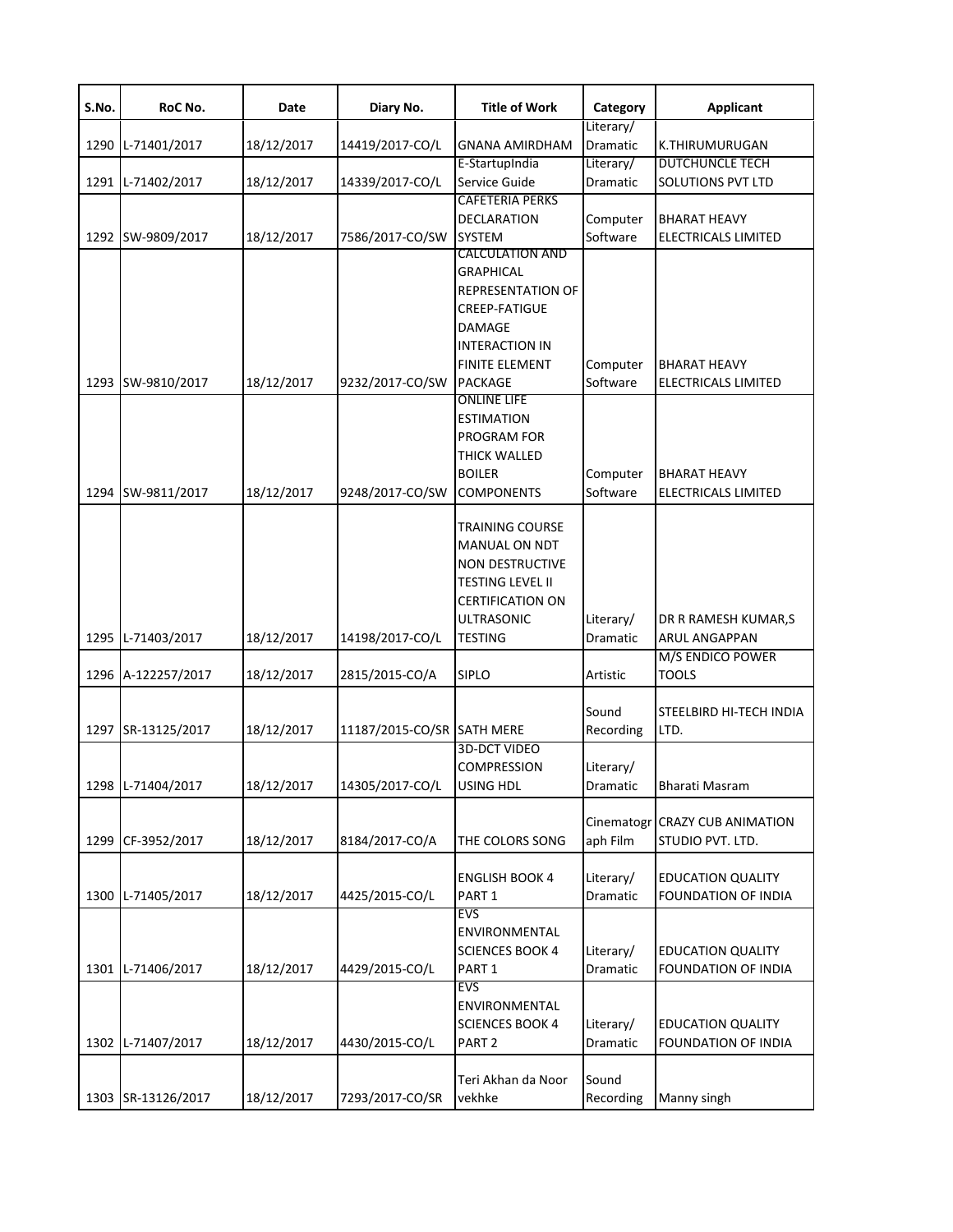| S.No. | RoC No.            | Date       | Diary No.                    | <b>Title of Work</b>                                                                                          | Category              | <b>Applicant</b>                           |
|-------|--------------------|------------|------------------------------|---------------------------------------------------------------------------------------------------------------|-----------------------|--------------------------------------------|
|       |                    |            |                              | <b>ARUN MOVIE</b>                                                                                             | Cinematogr            |                                            |
| 1304  | CF-3953/2017       | 18/12/2017 | 14274/2017-CO/CF PROJECT # 2 |                                                                                                               | aph Film              | ARUN CHIDABARAM                            |
|       |                    |            |                              | <b>VILLAGE NUMBER 1</b>                                                                                       | Literary/             |                                            |
|       | 1305 L-71408/2017  | 18/12/2017 | 940/2017-CO/L                | <b>STUDIO</b>                                                                                                 | Dramatic              | <b>NAVINDER OBEROI</b>                     |
|       |                    |            |                              | <b>DESIGN</b>                                                                                                 |                       |                                            |
|       | 1306 SW-9812/2017  | 18/12/2017 | 14970/2017-<br>CO/SW         | <b>AUTOMATION OF</b><br><b>STEEL CHIMNEY</b>                                                                  | Computer<br>Software  | BHARAT HEAVY<br><b>ELECTRICALS LIMITED</b> |
|       |                    |            |                              |                                                                                                               |                       |                                            |
|       |                    |            |                              | <b>INTERACTIVE CHART</b><br><b>GENERATION IN WEB</b>                                                          |                       |                                            |
|       |                    |            |                              | <b>BROWSER FOR</b><br>PERFORMANCE OF                                                                          |                       |                                            |
|       |                    |            |                              | <b>MULTISTAGE</b>                                                                                             |                       |                                            |
|       | 1307 SW-9813/2017  | 18/12/2017 | 14971/2017-<br>CO/SW         | <b>CENTRIFUGAL</b><br><b>COMPRESSOR</b>                                                                       | Computer<br>Software  | BHARAT HEAVY<br>ELECTRICALS LIMITED        |
|       |                    |            |                              | <b>JOB WORK ORDER</b>                                                                                         |                       |                                            |
|       |                    |            |                              | <b>GATE PASS SYSTEM</b>                                                                                       |                       |                                            |
|       |                    |            | 14980/2017-                  | WITH GST                                                                                                      | Computer              | <b>BHARAT HEAVY</b>                        |
|       | 1308 SW-9814/2017  | 18/12/2017 | CO/SW                        | <b>COMPLIANCE</b>                                                                                             | Software              | ELECTRICALS LIMITED                        |
|       |                    |            | 14976/2017-                  | PROGRAM FOR<br><b>SIZING OF STAINLESS</b><br><b>STEEL DAMPER</b><br><b>SHAFT BASED ON</b><br><b>OPERATING</b> | Computer              | BHARAT HEAVY                               |
|       | 1309 SW-9815/2017  | 18/12/2017 | CO/SW                        | TEMPERATURE                                                                                                   | Software              | ELECTRICALS LIMITED                        |
|       | 1310 L-71409/2017  | 18/12/2017 | 14437/2017-CO/L              | Compressive Image<br>Mining For Modified<br>Query                                                             | Literary/<br>Dramatic | LALIT B. DAMAHE                            |
|       |                    |            |                              |                                                                                                               | Literary/             |                                            |
|       | 1311 L-71410/2017  | 18/12/2017 | 5966/2017-CO/L               | Bhashini                                                                                                      | Dramatic              | Vidyadhar Brahme                           |
|       | 1312 L-71411/2017  | 18/12/2017 | 15108/2017-CO/L              | Two Words                                                                                                     | Literary/<br>Dramatic | Sandeep Ravidutt Sharma                    |
|       |                    |            |                              |                                                                                                               | Literary/             | Ratnadeep Rudra, Soma                      |
|       | 1313 L-71412/2017  | 18/12/2017 | 15055/2017-CO/L              | Phir ek Baar                                                                                                  | Dramatic              | Bose                                       |
|       | 1314 L-71413/2017  | 18/12/2017 | 15282/2017-CO/L              | <b>Real Estate</b><br>Investment &<br><b>Financial Analysis</b>                                               | Literary/<br>Dramatic | Gaurav Jain                                |
|       | 1315 L-71414/2017  | 18/12/2017 | 5967/2017-CO/L               | Tu Aalam Aara                                                                                                 | Literary/<br>Dramatic | Vidyadhar Brahme                           |
|       |                    |            |                              |                                                                                                               | Literary/             |                                            |
|       | 1316 L-71415/2017  | 18/12/2017 | 15035/2017-CO/L              | <b>HYBRID LOVE</b>                                                                                            | Dramatic              | VIVEKANAND                                 |
|       | 1317 A-122258/2017 | 18/12/2017 | 9305/2015-CO/A               | <b>PREM PRADEEP</b>                                                                                           | Artistic              | THE BHAKTIVEDANTA<br><b>BOOK TRUST</b>     |
|       | 1318 A-122259/2017 | 18/12/2017 | 9306/2015-CO/A               | <b>BEYOND ILLUSION</b><br>AND DOUBT                                                                           | Artistic              | THE BHAKTIVEDANTA<br><b>BOOK TRUST</b>     |
|       | 1319 L-71416/2017  | 18/12/2017 | 15291/2017-CO/L              | <b>HAZRAT SULTAN</b><br><b>BAHU</b>                                                                           | Literary/<br>Dramatic | RADHA SOAMI SATSANG<br>BEAS                |
|       | 1320 A-122260/2017 | 18/12/2017 | 9307/2015-CO/A               | JAYA JAGANNATHA                                                                                               | Artistic              | THE BHAKTIVEDANTA<br><b>BOOK TRUST</b>     |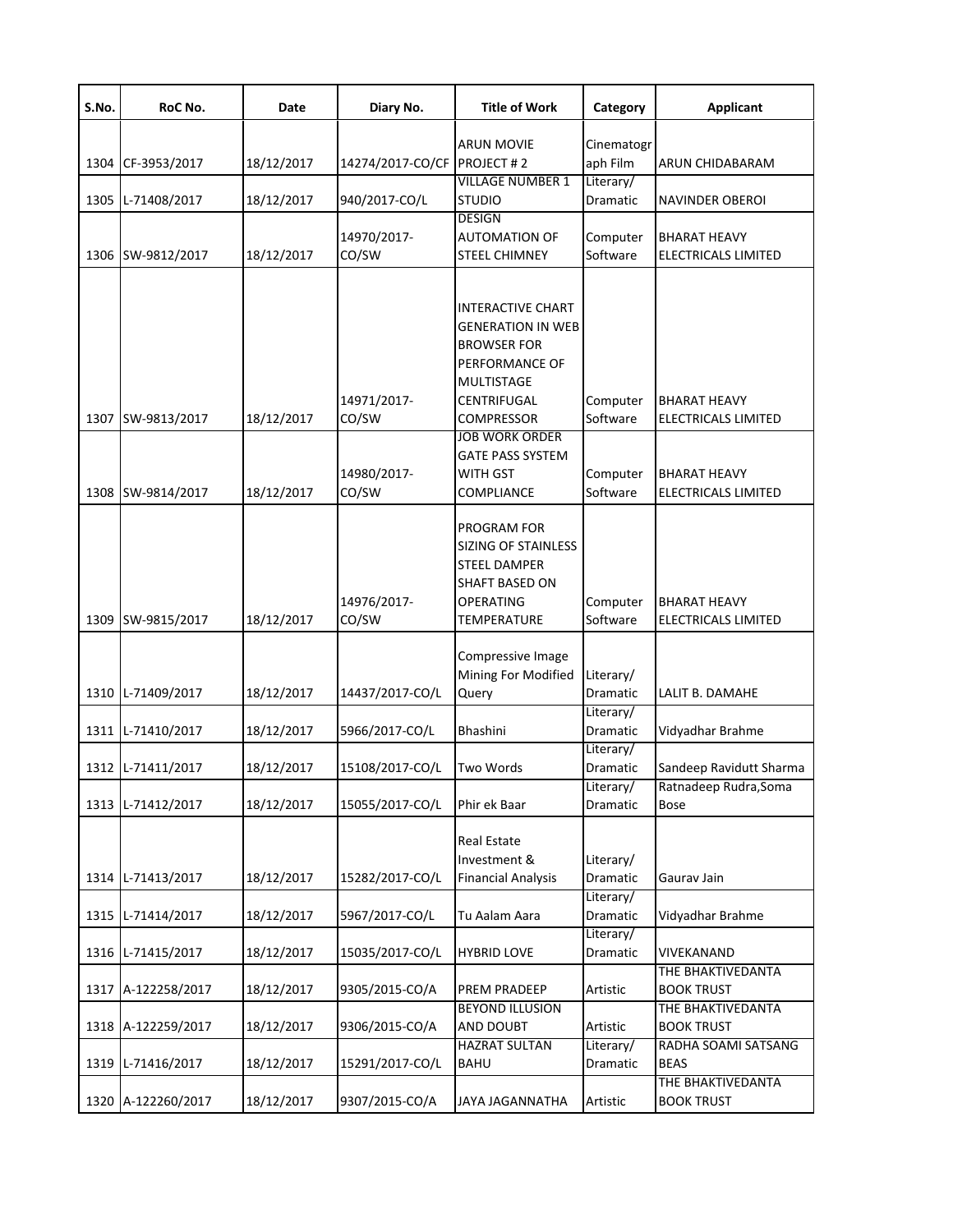| S.No. | RoC No.            | Date       | Diary No.       | <b>Title of Work</b>      | Category  | <b>Applicant</b>                       |
|-------|--------------------|------------|-----------------|---------------------------|-----------|----------------------------------------|
|       |                    |            |                 | <b>BEYOND BIRTH &amp;</b> |           | THE BHAKTIVEDANTA                      |
|       | 1321 A-122261/2017 | 18/12/2017 | 9308/2015-CO/A  | <b>DEATH</b>              | Artistic  | <b>BOOK TRUST</b>                      |
|       |                    |            |                 | <b>BHAKTI RASAMRIT</b>    |           | THE BHAKTIVEDANTA                      |
|       | 1322 A-122262/2017 | 18/12/2017 | 9309/2015-CO/A  | SINDHU                    | Artistic  | <b>BOOK TRUST</b>                      |
|       |                    |            |                 |                           |           | THE BHAKTIVEDANTA                      |
|       | 1323 A-122263/2017 | 18/12/2017 | 9311/2015-CO/A  | <b>COMING BACK</b>        | Artistic  | <b>BOOK TRUST</b>                      |
|       |                    |            |                 | <b>CHANT AND BE</b>       |           | THE BHAKTIVEDANTA                      |
|       | 1324 A-122264/2017 | 18/12/2017 | 9312/2015-CO/A  | <b>HAPPY</b>              | Artistic  | <b>BOOK TRUST</b>                      |
|       |                    |            |                 | <b>FINDING OUR LOST</b>   |           | THE BHAKTIVEDANTA                      |
|       | 1325 A-122265/2017 | 18/12/2017 | 9326/2015-CO/A  | <b>HAPPINESS</b>          | Artistic  | <b>BOOK TRUST</b>                      |
|       |                    |            |                 | <b>EASY JOURNEY TO</b>    |           | THE BHAKTIVEDANTA                      |
|       | 1326 A-122266/2017 | 18/12/2017 | 9327/2015-CO/A  | <b>OTHER PLANETS</b>      | Artistic  | <b>BOOK TRUST</b>                      |
|       | 1327 A-122267/2017 | 18/12/2017 | 9332/2015-CO/A  | <b>DHARMA</b>             | Artistic  | THE BHAKTIVEDANTA<br><b>BOOK TRUST</b> |
|       |                    |            |                 |                           |           |                                        |
|       |                    |            |                 |                           |           | Mr. Prateek                            |
|       |                    |            |                 | Helmet controlled         | Literary/ | Chaturvedi, Prof. Anish                |
|       | 1328 L-71417/2017  | 18/12/2017 | 9098/2017-CO/L  | Ignition System           | Dramatic  | Gupta, Prof. Gurinder Singh            |
|       |                    |            |                 |                           |           |                                        |
|       |                    |            |                 |                           |           | M/s. ASHOK GRIHA                       |
| 1329  | A-122268/2017      | 18/12/2017 | 15216/2017-CO/A | <b>ASHOK EAZY COOK</b>    | Artistic  | UDYOG KENDRA PVT. LTD.                 |
|       |                    |            |                 |                           |           |                                        |
|       | 1330 A-122269/2017 | 18/12/2017 | 15218/2017-CO/A | DHAMAAL                   | Artistic  | M/s. SATYAM FOODS                      |
|       | 1331 A-122270/2017 | 18/12/2017 | 15219/2017-CO/A | <b>GLOW STAR</b>          | Artistic  | M/S MOHIT ENTERPRISES                  |
|       |                    |            |                 |                           |           | M/S. WESBOOK LIFESTYLE                 |
|       | 1332 A-122271/2017 | 18/12/2017 | 15234/2017-CO/A | <b>WESBOK</b>             | Artistic  | PVT. LTD.                              |
|       |                    |            |                 |                           |           | M/S PARSVNATH                          |
|       | 1333 A-122272/2017 | 18/12/2017 | 15231/2017-CO/A | PARAS ULTRA               | Artistic  | SANITARY APPLIANCES                    |
|       |                    |            |                 |                           |           |                                        |
| 1334  | A-122273/2017      | 18/12/2017 | 15232/2017-CO/A | <b>VEEBO</b>              | Artistic  | M/S D M INTERNATIONAL                  |
|       |                    |            |                 |                           |           | M/S ORSONS HOME                        |
|       | 1335 A-122274/2017 | 18/12/2017 | 15221/2017-CO/A | <b>K KWALITY</b>          | Artistic  | <b>APPLIANCES</b><br>M/S. PARAS RICE   |
|       | 1336 A-122275/2017 | 18/12/2017 | 15222/2017-CO/A | KHANA KHAZANA             | Artistic  | PRODUCTS PVT. LTD.                     |
|       |                    |            |                 |                           |           | M/S. MOTIF CAPACITORS                  |
| 1337  | A-122276/2017      | 18/12/2017 | 15223/2017-CO/A | MOTIF THINK DO            | Artistic  | PVT. LTD.                              |
|       |                    |            |                 | <b>MYRA SKIN AND</b>      |           | M/S MYRA SKIN AND HAIR                 |
|       | 1338 A-122277/2017 | 18/12/2017 | 15225/2017-CO/A | <b>HAIR SOLUTIONS</b>     | Artistic  | SOLUTIONS                              |
|       |                    |            |                 |                           |           | M/s Sports Unity Private               |
| 1339  | A-122278/2017      | 18/12/2017 | 7618/2017-CO/A  | SPORTSUNITY               | Artistic  | Limited                                |
|       |                    |            |                 |                           |           | M/S JF GALLERY RETAIL                  |
|       | 1340 A-122279/2017 | 18/12/2017 | 15229/2017-CO/A | <b>OJOY</b>               | Artistic  | <b>INDIA PVT LTD</b>                   |
|       |                    |            |                 | <b>ORBIT</b>              |           | M/s. ORBIT SHOES PVT.                  |
|       | 1341 A-122280/2017 | 18/12/2017 | 15230/2017-CO/A |                           | Artistic  | LTD.                                   |
|       |                    |            |                 | <b>GPS BASED</b>          |           |                                        |
|       |                    |            |                 | <b>AUTOMATIC</b>          |           |                                        |
|       |                    |            |                 | <b>VEHICULAR SYSTEM</b>   |           |                                        |
|       |                    |            |                 | <b>FOR EMERGENCY</b>      | Literary/ |                                        |
|       | 1342 L-71418/2017  | 18/12/2017 | 15213/2017-CO/L | <b>SERVICES</b>           | Dramatic  | <b>VIPIN BONDRE</b>                    |
|       |                    |            |                 |                           |           |                                        |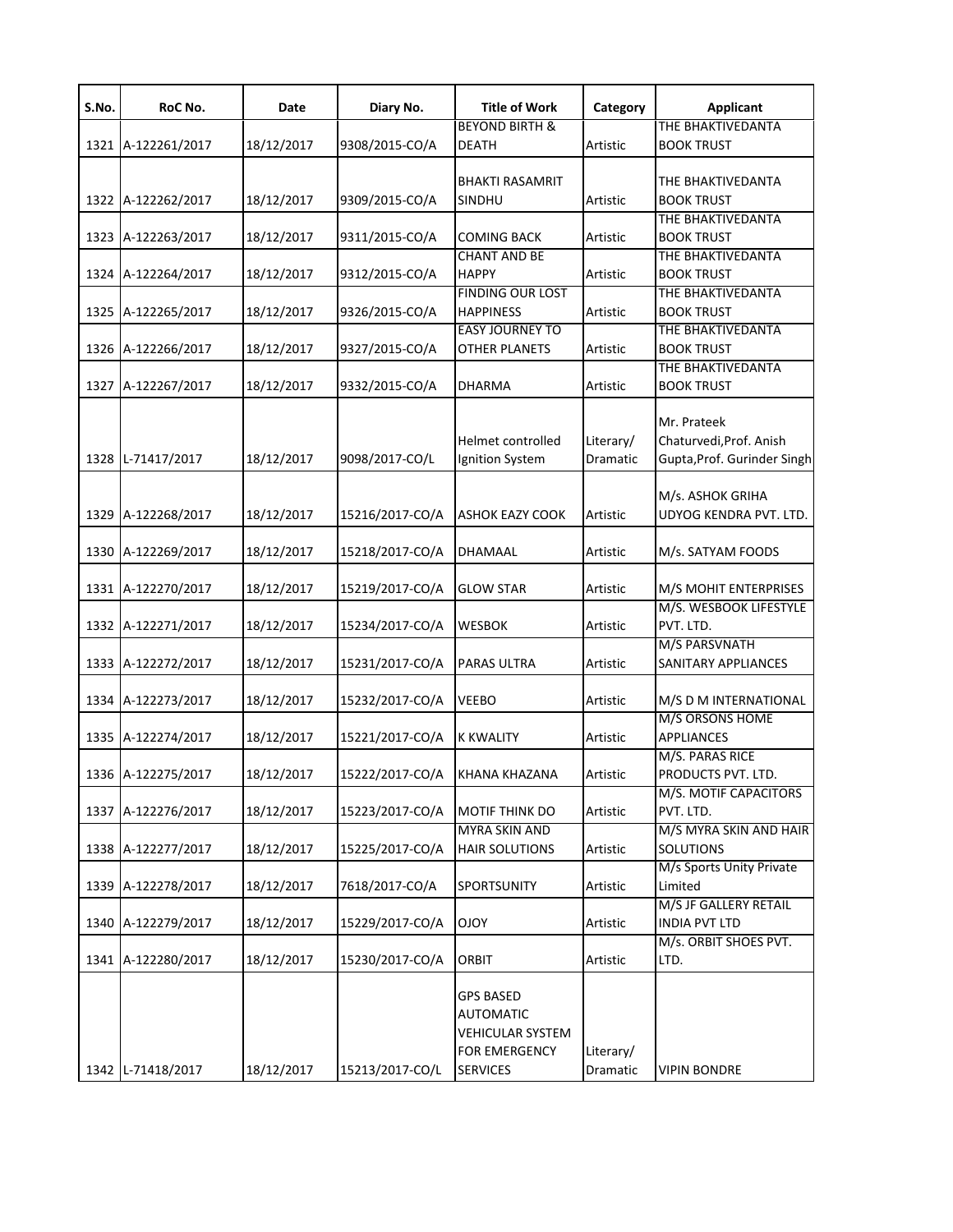| S.No. | RoC No.            | Date       | Diary No.                      | <b>Title of Work</b>                                                                                                | Category                     | <b>Applicant</b>                                                         |
|-------|--------------------|------------|--------------------------------|---------------------------------------------------------------------------------------------------------------------|------------------------------|--------------------------------------------------------------------------|
|       |                    |            |                                | <b>SMART FIRE</b>                                                                                                   |                              |                                                                          |
|       |                    |            |                                | <b>SECURITY SYSTEM</b>                                                                                              | Literary/                    |                                                                          |
|       | 1343 L-71419/2017  | 18/12/2017 | 15184/2017-CO/L                | USING GSM MODULE<br><b>PROJECT POSTER OF</b>                                                                        | Dramatic                     | YOGESH KALE                                                              |
|       | 1344 L-71420/2017  | 18/12/2017 | 14458/2017-CO/L                | "Targeted<br><b>Advertisement Using</b><br>BSL"                                                                     | Literary/<br><b>Dramatic</b> | LUKESHKUMAR<br><b>MADHUKAR BARAPATRE</b>                                 |
|       |                    |            |                                | Mr. and Mrs.                                                                                                        | Literary/                    |                                                                          |
|       | 1345 L-71421/2017  | 18/12/2017 | 15247/2017-CO/L                | Poonawala                                                                                                           | Dramatic                     | Shashank Chepuri                                                         |
|       | 1346 L-71422/2017  | 18/12/2017 | 15189/2017-CO/L                | Poster on Design Of<br>Polar Code For 5g<br>Communication<br><b>Using Crc</b>                                       | Literary/<br>Dramatic        | Somulu Gugulothu                                                         |
|       | 1347 L-71423/2017  | 18/12/2017 | 15183/2017-CO/L                | Analog<br>Communication                                                                                             | Literary/<br><b>Dramatic</b> | Milind Narlawar, Rajesh<br>Deshmukh                                      |
|       | 1348 L-71424/2017  | 18/12/2017 | 15173/2017-CO/L                | <b>ANALYSIS AND</b><br><b>IMPLEMENTATION</b><br>OF VARIABLE<br><b>FREQUENCY DRIVE</b><br>(VFD)                      | Literary/<br>Dramatic        | SHIVPAL R. VERMA                                                         |
|       | 1349 L-71425/2017  | 18/12/2017 | 15119/2017-CO/L                | Solar Energy with<br><b>Multiple Farming</b>                                                                        | Literary/<br>Dramatic        | HIMANSHU BHUSHAN<br><b>NARAYAN</b>                                       |
|       | 1350 L-71426/2017  | 18/12/2017 | 8553/2017-CO/L                 | <b>SHRERLOCK</b><br><b>HOLMESIN</b><br>SAAGASANGAL-<br>MUTHALAAM<br>PAAGAM                                          | Literary/<br>Dramatic        | J. CHANDRASEKARAN                                                        |
|       | 1351 L-71427/2017  | 18/12/2017 | 15227/2017-CO/L                | <b>SMART CITY</b><br>SIGNALING SYSTEM                                                                               | Literary/<br>Dramatic        | PRAVIN MAWALE                                                            |
|       | 1352 SW-9816/2017  | 18/12/2017 | 1698/2017-CO/SW                | <b>INCLUZIV ERP</b><br>SOFTWARE                                                                                     | Computer<br>Software         | TISLIN DANNY NAINAN                                                      |
|       | 1353 L-71428/2017  | 18/12/2017 | 14197/2017-CO/L                | C PROGRAMMING<br><b>LABORATORY</b><br>MANUAL                                                                        | Literary/<br>Dramatic        | A. Kayalvizhi, Dr. M.<br>Senthamil Selvi, J. Angel<br><b>Ida Chellam</b> |
|       | 1354 SR-13127/2017 | 18/12/2017 | 14097/2017-CO/SR THEME MUSIC   | <b>AGAM PURAM</b>                                                                                                   | Sound<br>Recording           | <b>SONY MUSIC</b><br><b>ENTERTAINMENT INDIA</b><br>PVT. LTD.             |
|       | 1355 SR-13128/2017 | 18/12/2017 | 14122/2017-CO/SR HEY ROSU ROSU |                                                                                                                     | Sound<br>Recording           | <b>SONY MUSIC</b><br><b>ENTERTAINMENT PVT LTD</b>                        |
|       | 1356 SW-9817/2017  | 18/12/2017 | 3965/2017-CO/SW                | A METHOD FOR<br>PREDICTING THE<br><b>UNBURNT CARBON</b><br>IN FLY ASH IN<br>PULVERISED COAL<br><b>FIRED BOILERS</b> | Computer<br>Software         | <b>BHARAT HEAVY</b><br>ELECTRICALS LIMITED                               |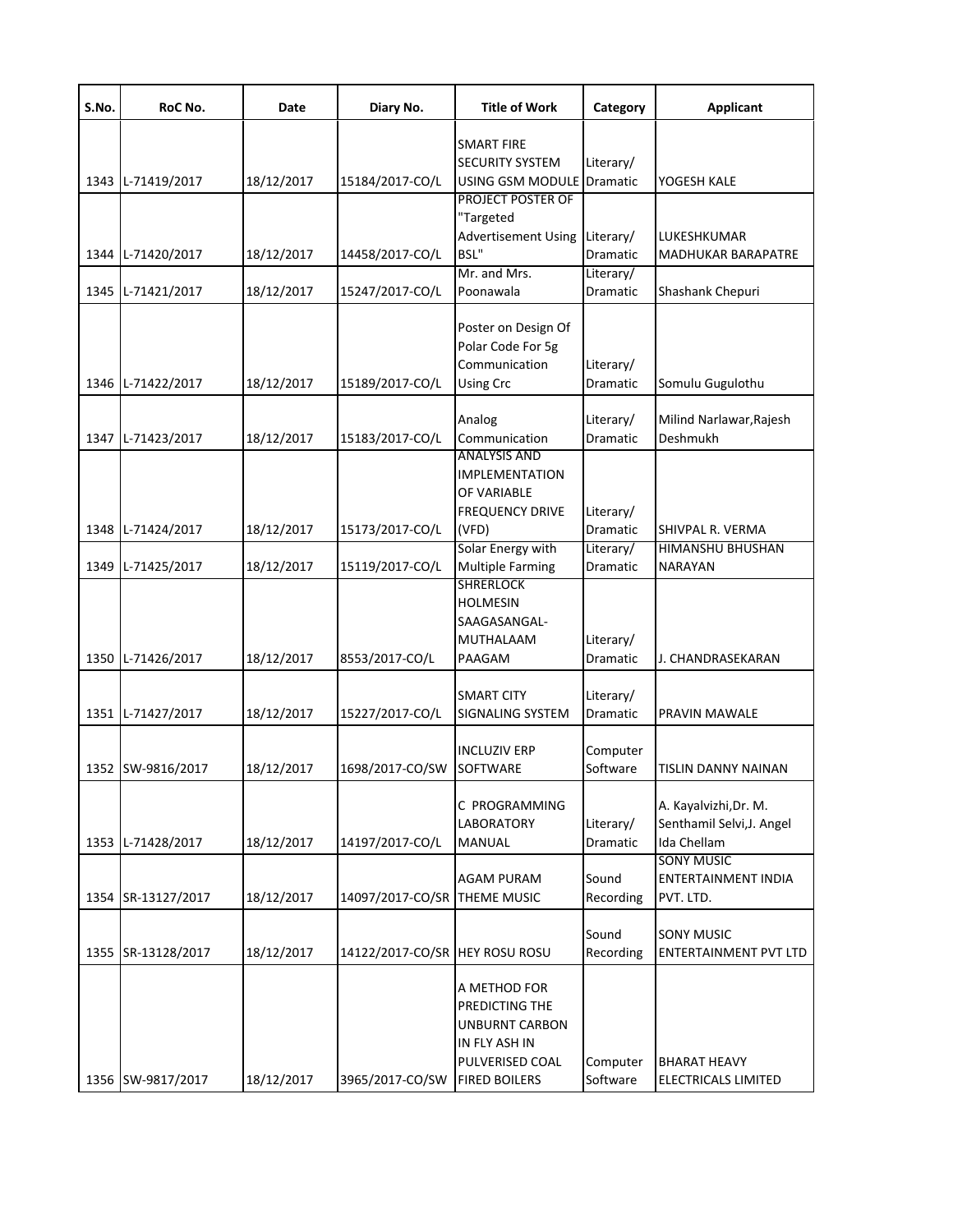| S.No. | RoC No.            | Date       | Diary No.       | <b>Title of Work</b>                                                                                                               | Category              | <b>Applicant</b>                                                                               |
|-------|--------------------|------------|-----------------|------------------------------------------------------------------------------------------------------------------------------------|-----------------------|------------------------------------------------------------------------------------------------|
|       | 1357 SW-9818/2017  | 18/12/2017 | 3960/2017-CO/SW | <b>DESIGN</b><br><b>AUTOMATION OF</b><br><b>ESP EMITTING</b><br><b>SYSTEM SUSPENSION</b><br>(X13) USING VISUAL<br><b>BASIC.NET</b> | Computer<br>Software  | <b>BHARAT HEAVY</b><br>ELECTRICALS LIMITED                                                     |
|       | 1358 L-71429/2017  | 18/12/2017 | 2066/2017-CO/L  | <b>STANDARDIZATION</b><br>OF METHODOLOGY<br>OF BLOWING<br><b>SHANKH FOR</b><br><b>RESEARCH AND</b><br><b>OTHER PURPOSES</b>        | Literary/<br>Dramatic | <b>RAJEEV SHARMA</b>                                                                           |
|       | 1359 A-122281/2017 | 18/12/2017 | 10593/2016-CO/A | OM IN STYLIZED<br><b>MANNER WITH SIGN</b><br>OF CHRISTIANITY &<br><b>ISLAM</b>                                                     | Artistic              | Omkar Puvvada                                                                                  |
|       | 1360 L-71430/2017  | 18/12/2017 | 11103/2015-CO/L | 6 RAY O MARTINE,<br>PARIBESH O<br><b>BIGGYAN SHOBAR</b><br><b>SHOHAIKA</b>                                                         | Literary/<br>Dramatic | MR. NILANJAN MONDAL                                                                            |
|       | 1361 A-122282/2017 | 18/12/2017 | 7654/2015-CO/A  | <b>KHAITAN L P G</b><br><b>STOVE LABEL</b>                                                                                         | Artistic              | PANKAJ BAHL & PRABHAT<br><b>BHAL PARTNERS OF M/S</b><br>NEW ALLIED L.P.G.<br><b>APPLIANCES</b> |
|       | 1362 L-71431/2017  | 18/12/2017 | 5040/2015-CO/L  | Self Encounter-Self<br>Development to Self<br>Realisation<br>Paramahansachi                                                        | Literary/<br>Dramatic | Tejgyan Global Foundation                                                                      |
|       | 1363 L-71432/2017  | 18/12/2017 | 5031/2015-CO/L  | Bharari-Sandesh<br>Kabirancha                                                                                                      | Literary/<br>Dramatic | Tejgyan Global Foundation                                                                      |
|       | 1364 A-122283/2017 | 18/12/2017 | 6736/2017-CO/A  | V Logo                                                                                                                             | Artistic              | VASAVIVICTORY PHARMA<br><b>INDIA PRIVATE LIMITED</b>                                           |
|       | 1365 L-71433/2017  | 18/12/2017 | 1711/2015-CO/L  | <b>COMPUTER BUZZ</b><br>Grade 5                                                                                                    | Literary/<br>Dramatic | <b>BEANSTALK LEARNING, a</b><br>Division of Podar Software<br>Private Limited                  |
|       | 1366 L-71434/2017  | 18/12/2017 | 1707/2015-CO/L  | <b>COMPUTER BUZZ</b><br>Grade 4                                                                                                    | Literary/<br>Dramatic | <b>BEANSTALK LEARNING, a</b><br>Division of Podar Software<br>Private Limited                  |
| 1367  | L-71435/2017       | 18/12/2017 | 2110/2017-CO/L  | HAMSAYEIN                                                                                                                          | Literary/<br>Dramatic | <b>MOHD ARIF</b>                                                                               |
| 1368  | L-71436/2017       | 18/12/2017 | 13804/2016-CO/L | The Guardian                                                                                                                       | Literary/<br>Dramatic | Kross Pictures India<br>Private Limited                                                        |
|       | 1369 L-71437/2017  | 18/12/2017 | 1041/2017-CO/L  | Jump Start Your<br>Mind- Amazing Facts! Dramatic                                                                                   | Literary/             | Aparajita P. Sinha, Prabir<br>Basu                                                             |
|       | 1370 L-71438/2017  | 18/12/2017 | 13123/2017-CO/L | Life                                                                                                                               | Literary/<br>Dramatic | Faizur Rahman                                                                                  |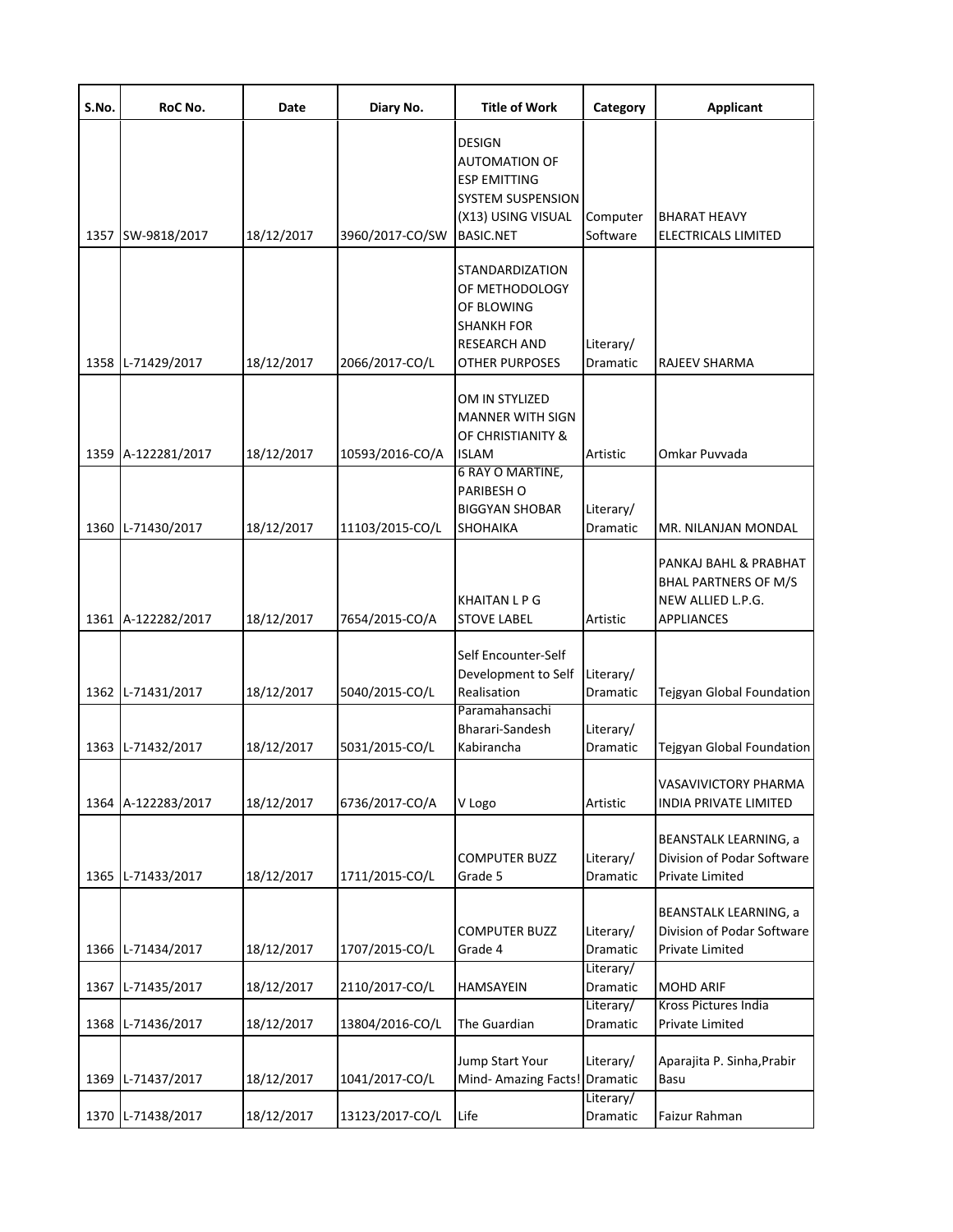| S.No. | RoC No.            | Date       | Diary No.       | <b>Title of Work</b>                                                                                                 | Category              | <b>Applicant</b>                                            |
|-------|--------------------|------------|-----------------|----------------------------------------------------------------------------------------------------------------------|-----------------------|-------------------------------------------------------------|
|       | 1371 A-122284/2017 | 18/12/2017 | 14137/2016-CO/A | SHIVDATA 355                                                                                                         | Artistic              | KISHORE ZARDA FACTORY<br>PVT LTD                            |
|       | 1372 L-71439/2017  | 18/12/2017 | 2172/2017-CO/L  | Chai and Biscuits<br>with 1001 Haikus                                                                                | Literary/<br>Dramatic | Usha Meenakshi                                              |
|       | 1373 L-71440/2017  | 18/12/2017 | 9695/2015-CO/L  | Global Frozen Food<br>Market Analysis by<br>Products Type & By<br>Geography - Trends<br>& Forecasts (2010 -<br>2015) | Literary/<br>Dramatic | <b>MARKETS AND MARKETS</b>                                  |
|       | 1374 A-122285/2017 | 18/12/2017 | 15013/2016-CO/A | <b>DROLIA SPECIAL</b><br><b>BINTEX SINDUR</b>                                                                        | Artistic              | VIKAS KUMAR DROLIA<br>PRO MS DROLIA COLOUR<br>AND COSMETICS |
| 1375  | L-71441/2017       | 18/12/2017 | 12966/2017-CO/L | Sals of the Valley                                                                                                   | Literary/<br>Dramatic | Pradeep Singh                                               |
|       | 1376 L-71442/2017  | 18/12/2017 | 1587/2017-CO/M  | LE CHAL TU NADIYA<br>PAAR O MANJHI                                                                                   | Literary/<br>Dramatic | LAXMI AGARWAL                                               |
|       | 1377 L-71443/2017  | 18/12/2017 | 3064/2016-CO/L  | <b>Cloud Computing</b>                                                                                               | Literary/<br>Dramatic | Shrikant B.<br>Ardhapurkar, Shweta Amar<br>Gode             |
|       | 1378 L-71444/2017  | 18/12/2017 | 13041/2017-CO/L | Mera to Dil Hi Kuch<br>Aesa Hai!                                                                                     | Literary/<br>Dramatic | Govind Gopal Sharma                                         |
|       | 1379 L-71445/2017  | 18/12/2017 | 418/2017-CO/L   | <b>CHALO BOMBAY</b><br><b>CHALEIN</b>                                                                                | Literary/<br>Dramatic | NAVINDER OBEROI                                             |
|       | 1380 A-122286/2017 | 18/12/2017 | 8722/2016-CO/A  | <b>SANDHU EXCLUSIVE</b>                                                                                              | Artistic              | <b>DAVINDER SANDHU</b><br>IMPEX LTD.                        |
|       | 1381 L-71446/2017  | 18/12/2017 | 5683/2017-CO/L  | <b>Space Satellites</b>                                                                                              | Literary/<br>Dramatic | Space Technology and<br><b>Education Pvt. Ltd.</b>          |
|       | 1382 L-71447/2017  | 18/12/2017 | 11366/2017-CO/L | THE WINNING YOU                                                                                                      | Literary/<br>Dramatic | <b>SANKET PAI</b>                                           |
|       |                    |            |                 | <b>TOWARDS</b><br>LITERATURE REVIEW<br>ON DECISION<br><b>ASPECTS</b><br>PRIORITIZATION IN<br><b>SOFTWARE</b>         | Literary/             | Dr. Varun Gupta, Siddharth                                  |
|       | 1383 L-71448/2017  | 18/12/2017 | 12959/2016-CO/L | <b>ENGINEERING</b><br>LIFE COMES FROM                                                                                | Dramatic              | Sethi<br>THE BHAKTIVEDANTA                                  |
|       | 1384 A-122287/2017 | 18/12/2017 | 9324/2015-CO/A  | LIFE<br><b>HOT AND HANSOME</b>                                                                                       | Artistic              | <b>BOOK TRUST</b><br><b>AMIT RAMCHANDRA</b>                 |
|       | 1385 A-122288/2017 | 18/12/2017 | 6332/2016-CO/A  | LABEL<br><b>LIGHT OF</b>                                                                                             | Artistic              | AHUJA<br>THE BHAKTIVEDANTA                                  |
|       | 1386 A-122289/2017 | 18/12/2017 | 9323/2015-CO/A  | BHAGAVATA                                                                                                            | Artistic              | <b>BOOK TRUST</b>                                           |
|       | 1387 A-122290/2017 | 18/12/2017 | 9321/2015-CO/A  | PERFECT QUESTIONS<br>PERFECT ANSWERS                                                                                 | Artistic              | THE BHAKTIVEDANTA<br><b>BOOK TRUST</b>                      |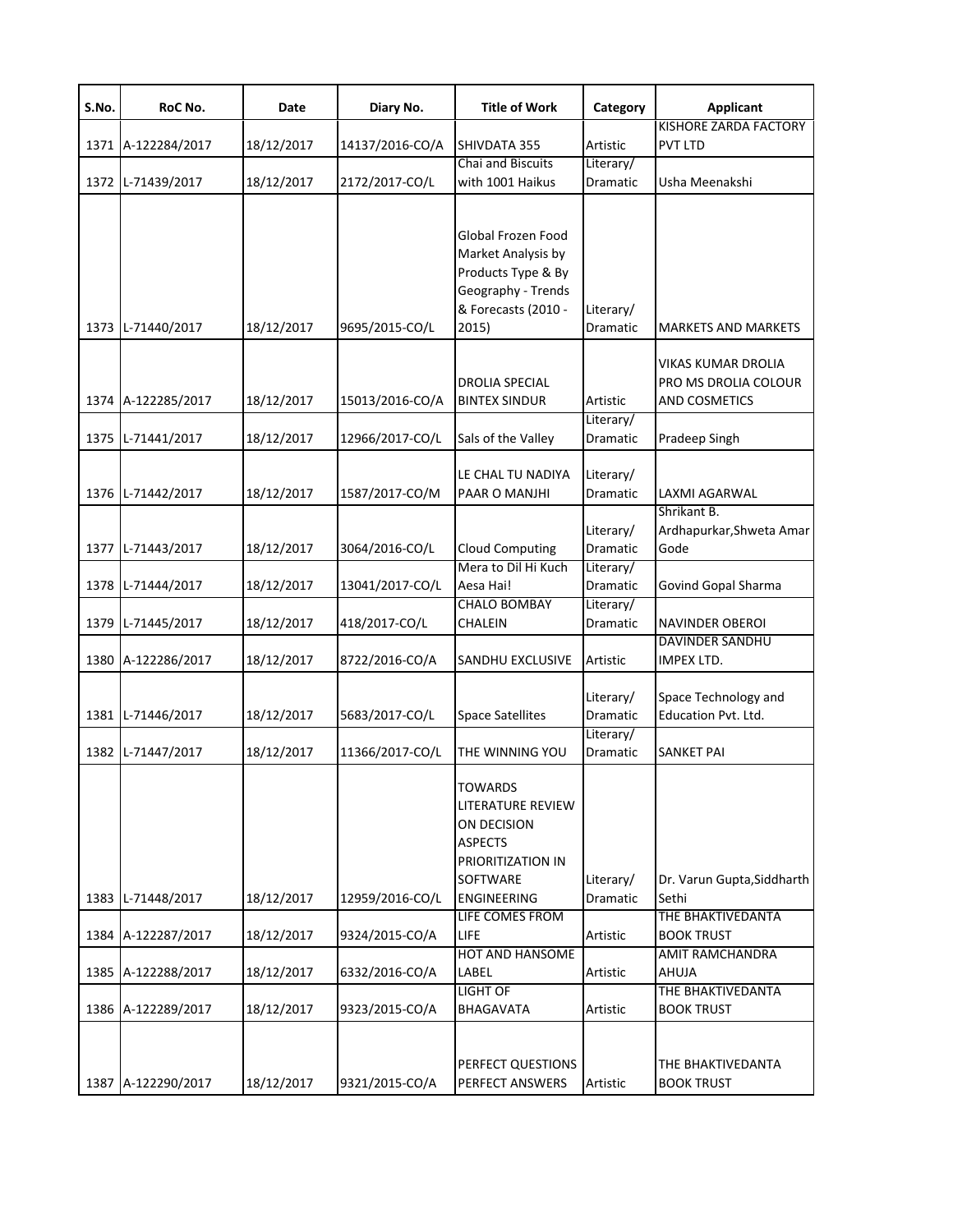| S.No. | RoC No.            | Date       | Diary No.                       | <b>Title of Work</b>                                                                      | Category                     | <b>Applicant</b>                               |
|-------|--------------------|------------|---------------------------------|-------------------------------------------------------------------------------------------|------------------------------|------------------------------------------------|
|       | 1388 A-122291/2017 | 18/12/2017 | 9319/2015-CO/A                  | <b>SELECTED VERSES</b><br><b>FROM THE VEDIC</b><br><b>SCRIPTURES</b>                      | Artistic                     | THE BHAKTIVEDANTA<br><b>BOOK TRUST</b>         |
|       | 1389 A-122292/2017 | 18/12/2017 | 9318/2015-CO/A                  | <b>CONSCIOUSNESS THE</b><br><b>MISSING LINK</b>                                           | Artistic                     | THE BHAKTIVEDANTA<br><b>BOOK TRUST</b>         |
| 1390  | A-122293/2017      | 18/12/2017 | 9316/2015-CO/A                  | DEVOTIONAL DISHES                                                                         | Artistic                     | THE BHAKTIVEDANTA<br><b>BOOK TRUST</b>         |
|       | 1391 A-122294/2017 | 18/12/2017 | 8994/2015-CO/A                  | <b>BHAGAVAD GITA AS</b><br>IT IS                                                          | Artistic                     | THE BHAKTIVEDANTA<br><b>BOOK TRUST</b>         |
|       | 1392 SR-13129/2017 | 18/12/2017 | 14892/2016-CO/SR CHAITI PROJECT |                                                                                           | Sound<br>Recording           | ABHINAV AGARWAL                                |
| 1393  | SR-13130/2017      | 18/12/2017 | 3126/2016-CO/SR                 | Aa pyar kar                                                                               | Sound<br>Recording           | Aniket Dhingra                                 |
|       | 1394 A-122295/2017 | 18/12/2017 | 6334/2016-CO/A                  | <b>RK SHIV SHANKAR</b><br><b>SYNTHETICS</b>                                               | Artistic                     | <b>RAKESH KUMAR</b><br>MEHNDIRATTA             |
|       | 1395 L-71449/2017  | 18/12/2017 | 5072/2015-CO/L                  | <b>WCC (WORLD</b><br>COMMERCE<br>CALENDAR)                                                | Literary/<br>Dramatic        | SUNIL KUMAR JAISWAL                            |
|       | 1396 L-71450/2017  | 18/12/2017 | 12798/2017-CO/L                 | Life, Two in One                                                                          | Literary/<br><b>Dramatic</b> | <b>Phool Chand Sharma</b>                      |
|       | 1397 L-71451/2017  | 18/12/2017 | 2553/2016-CO/L                  | THE INDIAN STUD<br><b>BOOK VOLUME XVII</b><br>(2011-2014) PART I<br>(A-M) & PART II (N-Z) | Literary/<br>Dramatic        | Royal Western India Turf<br>Club Ltd.          |
|       | 1398 L-71452/2017  | 18/12/2017 | 11942/2015-CO/L                 | apna dhyan                                                                                | Literary/<br>Dramatic        | jamuna prasad shrivastava                      |
| 1399  | L-71453/2017       | 18/12/2017 | 11422/2017-CO/L                 | The Secret of the<br>Sculptures                                                           | Literary/<br>Dramatic        | Monika Thakur                                  |
| 1400  | A-122296/2017      | 18/12/2017 | 8443/2015-CO/A                  | <b>WHISKERS</b>                                                                           | Artistic                     | <b>WHISKERS INFRACARE</b><br>PVT. LTD.         |
|       | 1401 L-71454/2017  | 18/12/2017 | 13040/2017-CO/L                 | The Store of Stories                                                                      | Literary/<br>Dramatic        | Asim Jaffri                                    |
| 1402  | L-71455/2017       | 18/12/2017 | 12965/2017-CO/L                 | Patthar Kii Ibaarat                                                                       | Literary/<br>Dramatic        | Harish Kumar Jharia                            |
| 1403  | CF-3954/2017       | 18/12/2017 | 11544/2015-CO/CF                | <b>Wounds Of Change</b>                                                                   | Cinematogr<br>aph Film       | Rohit Dhuliya                                  |
| 1404  | L-71456/2017       | 18/12/2017 | 3229/2016-CO/L                  | <b>Spoken Questions</b>                                                                   | Literary/<br>Dramatic        | <b>BIRBAL JHA</b>                              |
| 1405  | L-71457/2017       | 18/12/2017 | 13110/2017-CO/L                 | It's Never a Fairytale                                                                    | Literary/<br>Dramatic        | Madhuri Wankhede                               |
| 1406  | L-71458/2017       | 18/12/2017 | 9945/2015-CO/L                  | SAVDHAN                                                                                   | Literary/<br>Dramatic        | Shah Navnitlal Chhotalal                       |
| 1407  | L-71459/2017       | 18/12/2017 | 3061/2016-CO/L                  | <b>LAFDA THINK ABOUT</b><br>IT                                                            | Literary/<br>Dramatic        | MRS SADHNA MEHROTRA                            |
| 1408  | A-122297/2017      | 18/12/2017 | 1424/2016-CO/A                  | RDF ROYAL DRY<br>FRUIT WITH LOGO                                                          | Artistic                     | <b>NARESH KUMAR (Prop.)</b><br>M/s ROYAL IMPEX |
|       | 1409 A-122298/2017 | 18/12/2017 | 10436/2016-CO/A                 | Jijamata Family                                                                           | Artistic                     | Ms. Bela Shanghvi                              |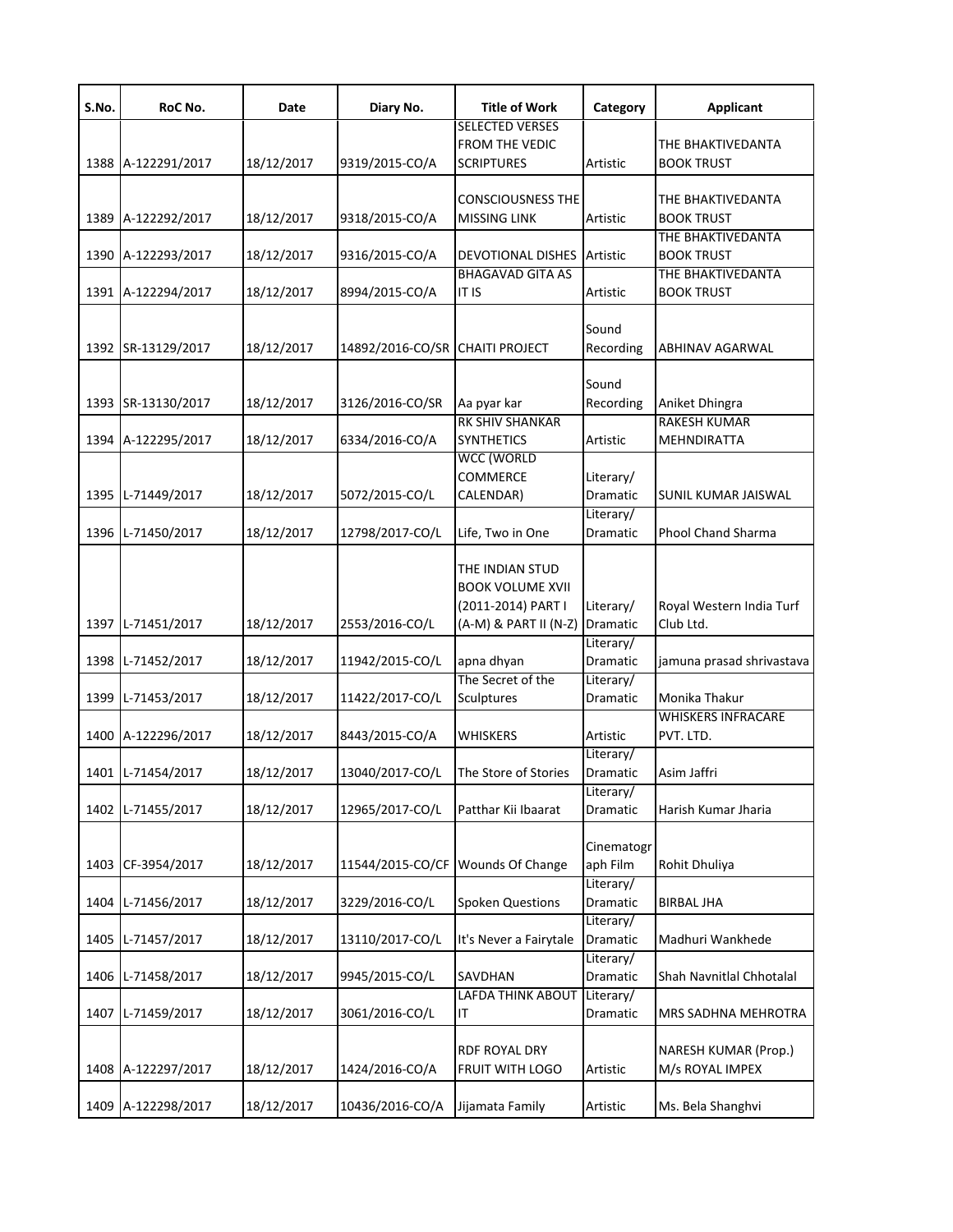| S.No. | RoC No.            | Date       | Diary No.            | <b>Title of Work</b>                                                                                                | Category              | <b>Applicant</b>                               |
|-------|--------------------|------------|----------------------|---------------------------------------------------------------------------------------------------------------------|-----------------------|------------------------------------------------|
|       |                    |            |                      | DEVELOPMENT OF<br>UNIQUE EDUCATION<br><b>NUMBER FOR</b><br>DIMINISHING THE<br>PAPER USAGE RATIO<br>IN EDUCATION AND | Literary/             |                                                |
|       | 1410 L-71460/2017  | 18/12/2017 | 4300/2016-CO/L       | <b>JOB SECTORS</b>                                                                                                  | Dramatic<br>Literary/ | RAHUL KUMAR GHOSH                              |
|       | 1411 L-71462/2017  | 18/12/2017 | 587/2016-CO/L        | THINK THEORY                                                                                                        | Dramatic<br>Literary/ | Balakumar Ravichandran                         |
|       | 1412 L-71461/2017  | 18/12/2017 | 13122/2017-CO/L      | Kavya Manjari                                                                                                       | Dramatic              | RAM, R.V.                                      |
|       | 1413 A-122299/2017 | 18/12/2017 | 9766/2017-CO/A       | Gold Flake Blue<br>Capsule Tropical<br>Flavour                                                                      | Artistic<br>Literary/ | <b>ITC Limited</b>                             |
|       | 1414 L-71463/2017  | 18/12/2017 | 14043/2017-CO/L      | Inspire one and all                                                                                                 | Dramatic              | Sandeep Ravidutt Sharma                        |
|       | 1415 A-122300/2017 | 18/12/2017 | 6186/2017-CO/A       | <b>HAPPY BACKEY</b>                                                                                                 | Artistic              | M/S. ILOVECOMPOSTING                           |
|       | 1416 L-71464/2017  | 18/12/2017 | 14370/2017-CO/L      | Virtual Machines In<br><b>Cloud Using</b><br>OpenStack                                                              | Literary/<br>Dramatic | RAJESH C DHARMIK                               |
|       | 1417 L-71465/2017  | 18/12/2017 | 14257/2017-CO/L      | It Happens                                                                                                          | Literary/<br>Dramatic | Karan Sharma                                   |
|       | 1418 A-122301/2017 | 18/12/2017 | 9985/2017-CO/A       | <b>AROMA INDUSTRIES</b><br><b>INDIA PRIVATE</b><br>LIMITED                                                          | Artistic              | M/S. AROMA INDUSTRIES<br>INDIA PRIVATE LIMITED |
|       | 1419 SW-9819/2017  | 18/12/2017 | 12304/2017-<br>CO/SW | PROGRAM FOR<br>CUSTOMIZED<br><b>EXTRACTION OF</b><br>PERFORMANCE<br>PARAMETERS FOR<br>CENTRIFUGAL<br>COMPRESSOR     | Computer<br>Software  | <b>BHARAT HEAVY</b><br>ELECTRICALS LIMITED     |
|       | 1420 L-71466/2017  | 18/12/2017 | 14071/2017-CO/L      | Million Dollar Quotes Dramatic                                                                                      | Literary/             | Sandeep Ravidutt Sharma                        |
|       | 1421 L-71467/2017  | 18/12/2017 | 14442/2017-CO/L      | Image Forgery<br><b>Detection Using</b><br>Passive Approach for Literary/<br>Composed Images                        | <b>Dramatic</b>       | Kishor K. Bhoyar                               |
|       | 1422 L-71468/2017  | 18/12/2017 | 14294/2017-CO/L      | Design of Quaternary<br><b>Multiplier Using</b><br>VHDLE                                                            | Literary/<br>Dramatic | PRASHANT SHENDE                                |
|       | 1423 L-71469/2017  | 18/12/2017 | 14376/2017-CO/L      | <b>Colour Sensing</b><br>Robotic Arm Using e<br>Yantra Robot                                                        | Literary/<br>Dramatic | Smita Nagtode                                  |
|       | 1424 L-71470/2017  | 18/12/2017 | 12805/2017-CO/L      | I Am Krishna                                                                                                        | Literary/<br>Dramatic |                                                |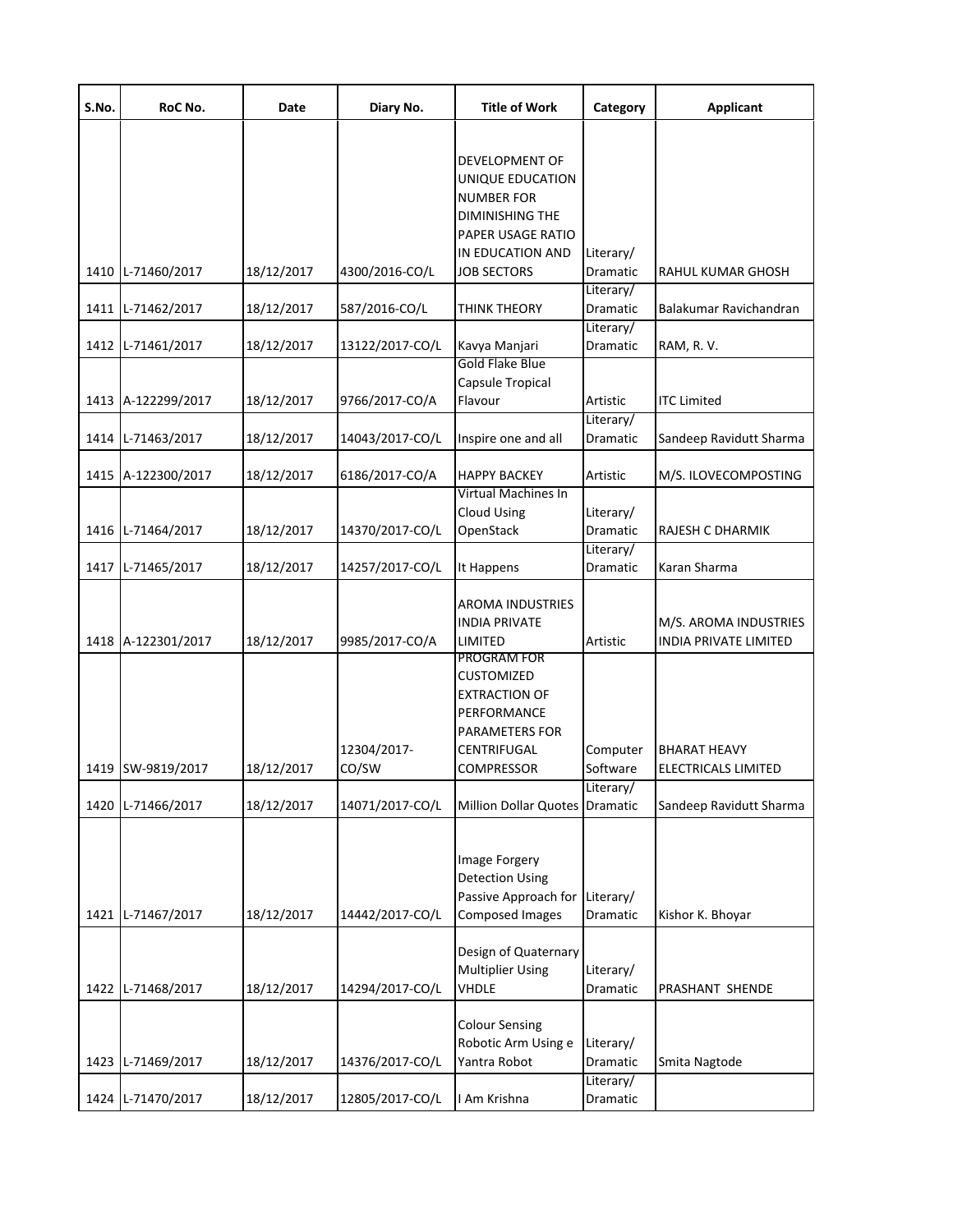| S.No. | RoC No.            | Date       | Diary No.       | <b>Title of Work</b>                                                                                                           | Category                     | <b>Applicant</b>                                                                                 |
|-------|--------------------|------------|-----------------|--------------------------------------------------------------------------------------------------------------------------------|------------------------------|--------------------------------------------------------------------------------------------------|
|       | 1425 L-71471/2017  | 18/12/2017 | 14037/2017-CO/L | <b>MAINTENANCE OF</b><br><b>TROLLEYS, PALLETS</b><br><b>AND MATERIAL</b><br><b>HANDLING</b><br><b>EQUIPMENTS BY QR</b><br>CODE | Literary/<br>Dramatic        | <b>GIRISH SHASHIKANT</b><br>MURTI, LEENA PARAG<br><b>AUTY, PRASAD GAJANAN</b><br><b>AUTY</b>     |
|       | 1426 L-71472/2017  | 18/12/2017 | 14150/2017-CO/L | <b>Secret Eyes</b>                                                                                                             | Literary/<br>Dramatic        | Chandramouli Basu                                                                                |
| 1427  | SW-9820/2017       | 18/12/2017 | 8603/2016-CO/L  | <b>Mobile Application</b><br>Software for YOU<br><b>Broadband</b><br><b>Customers &amp; Service</b><br>Representatives         | Computer<br>Software         | YOU BROADBAND INDIA<br>LIMITED                                                                   |
|       | 1428 L-71473/2017  | 18/12/2017 | 14151/2017-CO/L | Deep Forest                                                                                                                    | Literary/<br>Dramatic        | Chandramouli Basu                                                                                |
|       | 1429 SW-9821/2017  | 18/12/2017 | 2190/2016-CO/SW | QuantWiz-IQ                                                                                                                    | Computer<br>Software         | <b>Translational Health</b><br>Science and Technology<br>Institute                               |
|       | 1430 A-122302/2017 | 18/12/2017 | 2192/2016-CO/A  | <b>SHIVAM WITH</b><br>DEVICE OF OIL                                                                                            | Artistic                     | SMT HEMANDRI RAWAL                                                                               |
|       | 1431 L-71474/2017  | 18/12/2017 | 8835/2016-CO/L  | <b>MOCKTALES</b>                                                                                                               | Literary/<br><b>Dramatic</b> | Khushnoor Shaikh                                                                                 |
|       | 1432 A-122303/2017 | 18/12/2017 | 7164/2017-CO/A  | <b>GALVITA</b>                                                                                                                 | Artistic                     | <b>SANJEEV CHHIBEER</b><br>DIRECTOR, C/O M/S<br><b>GLAZE TRADING INDIA PVT</b><br>LTD,           |
|       | 1433 A-122304/2017 | 18/12/2017 | 7158/2017-CO/A  | Lean Fitz                                                                                                                      | Artistic                     | SANJEEV CHHIBEER,<br>DIRECTOR, - M/S- GLAZE<br>TRADING INDIA PVT LTD,<br><b>SANJEEV CHHIBEER</b> |
|       | 1434 A-122305/2017 | 18/12/2017 | 7163/2017-CO/A  | <b>GALWAY COLOUR</b><br>LINE                                                                                                   | Artistic                     | DIRECTOR, C/O M/S<br><b>GLAZE TRADING INDIA PVT</b><br>LTD,                                      |
|       | 1435 A-122306/2017 | 18/12/2017 | 7459/2017-CO/A  | <b>GALWAY</b><br><b>NUTRIFLOW</b>                                                                                              | Artistic                     | <b>SANJEEV CHHIBEER</b><br>DIRECTOR, C/O M/S<br><b>GLAZE TRADING INDIA PVT</b><br>LTD,           |
|       | 1436 A-122307/2017 | 18/12/2017 | 7159/2017-CO/A  | SOYWAY                                                                                                                         | Artistic                     | SANJEEV CHHIBEER,<br>DIRECTOR, C/O M/S<br><b>GLAZE TRADING INDIA PVT</b><br>LTD,                 |
| 1437  | L-71475/2017       | 18/12/2017 | 11031/2017-CO/L | <b>STOOL PIGEON</b>                                                                                                            | Literary/<br>Dramatic        | <b>ABHIK BHANU</b>                                                                               |
| 1438  | L-71476/2017       | 18/12/2017 | 10487/2017-CO/L | K1L Kumite 1 League                                                                                                            | Literary/<br>Dramatic        | Toyam Industries Limited                                                                         |
|       | 1439 A-122308/2017 | 18/12/2017 | 1823/2017-CO/A  | Embide                                                                                                                         | Artistic                     | Robert Bosch Engineering<br>and Business Solutions<br>Limited                                    |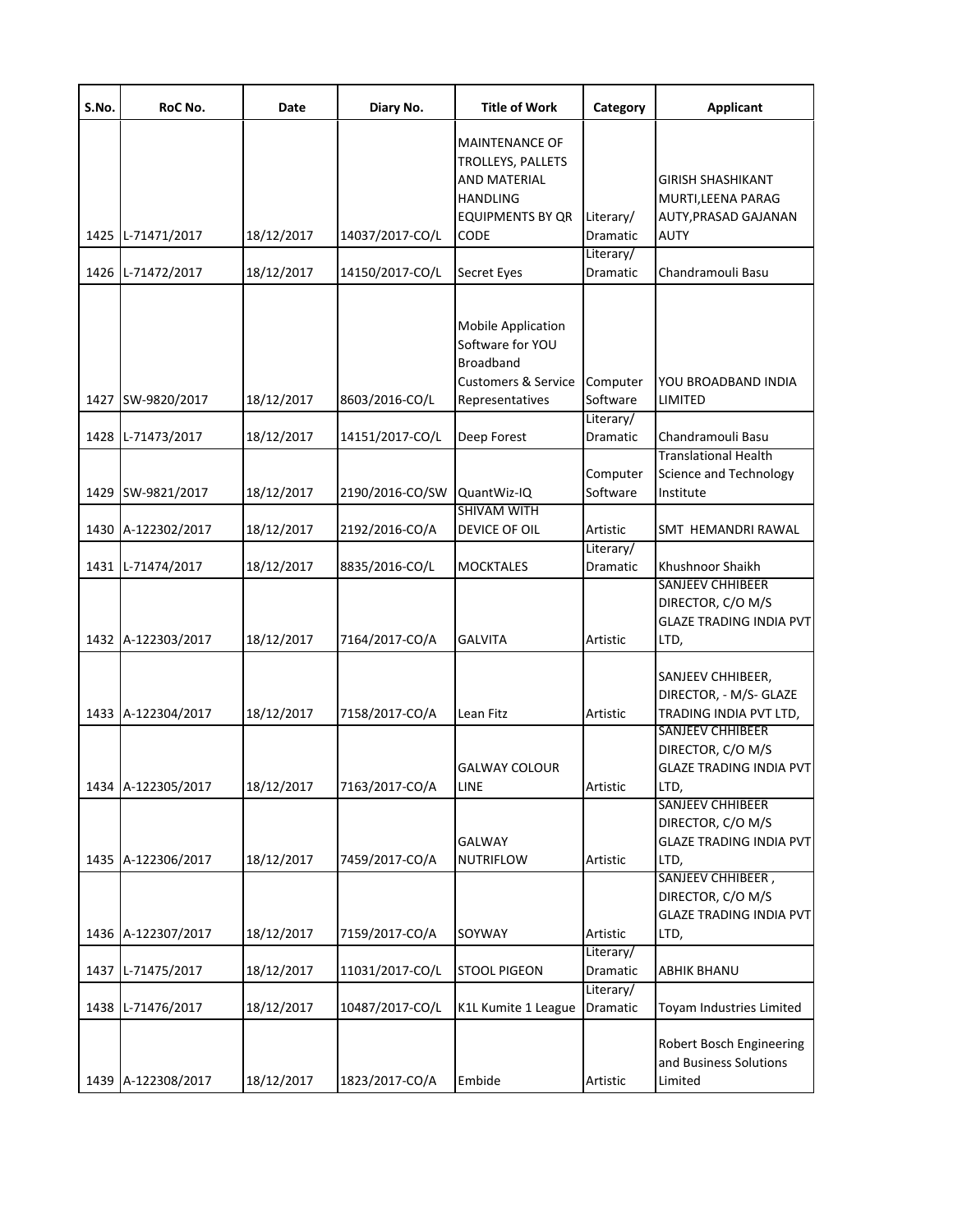| S.No. | RoC No.            | Date       | Diary No.            | <b>Title of Work</b>                                                                                | Category              | <b>Applicant</b>                                                                                                                                                                                       |
|-------|--------------------|------------|----------------------|-----------------------------------------------------------------------------------------------------|-----------------------|--------------------------------------------------------------------------------------------------------------------------------------------------------------------------------------------------------|
|       | 1440 SW-9822/2017  | 18/12/2017 | 5160/2017-CO/SW      | Advanced Technique<br>to Simulate Dynamic<br><b>CAN Signals and</b><br>Impact on Vehicle<br>Systems | Computer<br>Software  | Tata Motors Limited                                                                                                                                                                                    |
|       | 1441 L-71477/2017  | 18/12/2017 | 5417/2017-CO/L       | METALLO CERAMIC<br><b>DISC BRAKE FOR</b><br><b>SARAS AIRCRAFT</b>                                   | Literary/<br>Dramatic | ASERDC, HINDUSTAN<br>AERONAUTICS LIMITED<br><b>ACCESSORIES</b><br>DIVISION, THE DY.<br>GENERAL MANAGER,<br>EQUIPMENT ASERDC,<br><b>HINDUSTAN</b><br>AERONAUTICS LIMITED<br><b>ACCESSORIES DIVISION</b> |
|       | 1442 L-71478/2017  | 18/12/2017 | 2079/2015-CO/L       | LEHER Grade 5                                                                                       | Literary/<br>Dramatic | <b>BEANSTALK LEARNING, a</b><br>Division of Podar Software<br>Private Limited                                                                                                                          |
|       | 1443 L-71479/2017  | 18/12/2017 | 2061/2015-CO/L       | AKSHAR DIPIKA<br>Grade 5                                                                            | Literary/<br>Dramatic | BEANSTALK LEARNING, a<br>Division of Podar Software<br>Private Limited                                                                                                                                 |
|       | 1444 L-71480/2017  | 18/12/2017 | 5416/2017-CO/L       | TECHNICAL<br><b>SPECIFICATION OF</b><br>MAIN WHEEL DESIGN<br>AND DEVELOPED<br>FOR SARAS A/C         | Literary/<br>Dramatic | THE DY. GENERAL<br>MANAGER, EQUIPMENT<br>ASERDC, HINDUSTAN<br>AERONAUTICS LIMITED<br><b>ACCESSORIES DIVISION</b>                                                                                       |
|       | 1445 L-71481/2017  | 18/12/2017 | 2504/2017-CO/L       | <b>COMPUTER</b><br>SOFTWARE FOR<br><b>DIAGNOSIS OR CARE</b><br>OF NEONATES IN<br><b>NICUS</b>       | Computer<br>Software  |                                                                                                                                                                                                        |
|       | 1446 L-71482/2017  | 18/12/2017 | 10158/2017-CO/L      | <b>Nursing</b><br>Administration and<br>Management                                                  | Literary/<br>Dramatic | Astron Institute of Social<br>Science                                                                                                                                                                  |
|       | 1447 L-71483/2017  | 18/12/2017 | 11040/2017-CO/L      | MAHAUBHARATA<br>WAR AND<br><b>AYYANAVAR PRINCES Dramatic</b>                                        | Literary/             | M KUNJURAJAN<br>AYYANAVAR                                                                                                                                                                              |
|       | 1448 A-122309/2017 | 18/12/2017 | 11143/2017-CO/A      | LAXMI LABEL                                                                                         | Artistic              | 1. SHREE DINESHBHAI S.<br>SARGARA 2.SHREE<br>GOPALBHAI S. SARGARA                                                                                                                                      |
| 1449  | A-122310/2017      | 18/12/2017 | 8206/2017-CO/A       | THIRUKALYANA RAJA Artistic                                                                          |                       | S.SIVAKUMAR                                                                                                                                                                                            |
| 1450  | SW-9823/2017       | 18/12/2017 | 13664/2017-<br>CO/SW | gharbnb.com                                                                                         | Computer<br>Software  | Arun Mahajan                                                                                                                                                                                           |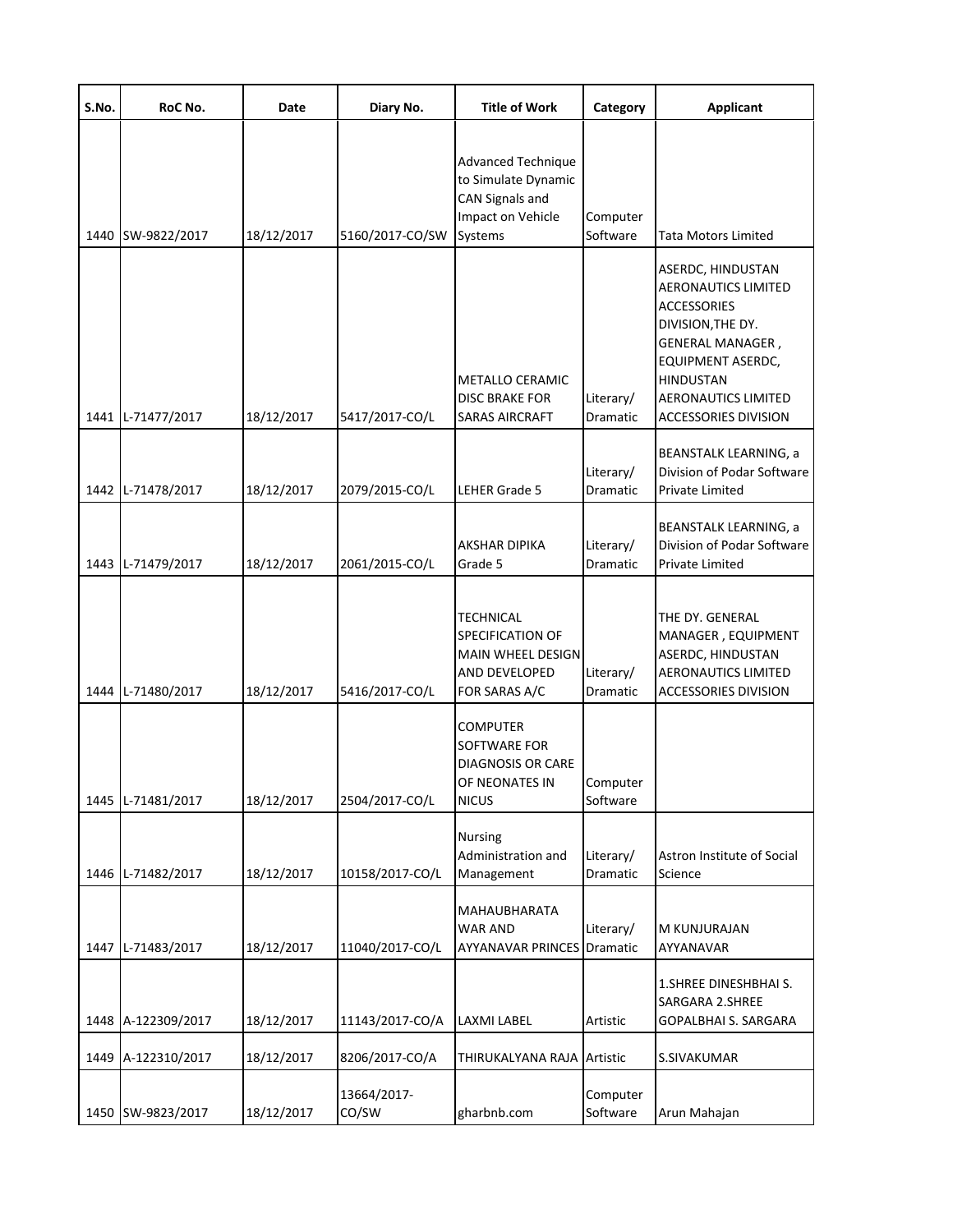| S.No. | RoC No.            | Date       | Diary No.       | <b>Title of Work</b>                                   | Category              | Applicant                                                                                      |
|-------|--------------------|------------|-----------------|--------------------------------------------------------|-----------------------|------------------------------------------------------------------------------------------------|
|       |                    |            |                 |                                                        |                       | M/S. RAJ RAJESHWARI                                                                            |
|       | 1451 A-122311/2017 | 18/12/2017 | 11133/2017-CO/A | <b>VISHWAS GOLD</b>                                    | Artistic              | SORTEX INDUTRIE P. LTD.                                                                        |
|       |                    |            |                 | Aadhunika                                              | Literary/             |                                                                                                |
|       | 1452 L-71484/2017  | 18/12/2017 | 9286/2017-CO/L  | Devalayam                                              | Dramatic              | Grandhi Ramakrishna                                                                            |
|       | 1453 A-122312/2017 | 18/12/2017 | 11131/2017-CO/A | <b>KESHAV</b>                                          | Artistic              | M/S. KESHAV PRAKASHAN                                                                          |
|       | 1454 A-122313/2017 | 18/12/2017 | 9581/2017-CO/A  | <b>HUM INDIA</b>                                       | Artistic              | Shri. Uday .v. Gokani and<br>Shri. Amrita U. Gokani<br>Directors of Hum India Fab<br>Pvt. Ltd. |
|       |                    |            |                 | YOG (Youth                                             |                       |                                                                                                |
|       | 1455 L-71485/2017  | 19/12/2017 | 9913/2016-CO/L  | Organization for<br>Governance)                        | Literary/<br>Dramatic | Abhishek Dinkar Ekal                                                                           |
|       |                    |            |                 |                                                        |                       |                                                                                                |
|       |                    |            |                 | PHYSICS FOR CLASS                                      | Literary/             |                                                                                                |
|       | 1456 L-71486/2017  | 19/12/2017 | 3846/2015-CO/L  | 11, 12 AND IIT-JEE                                     | <b>Dramatic</b>       | S. SIVARAM                                                                                     |
|       |                    |            |                 | <b>MATHEMATICS FOR</b><br><b>CLASS 11, 12 AND IIT-</b> | Literary/             |                                                                                                |
|       | 1457 L-71487/2017  | 19/12/2017 | 3848/2015-CO/L  | <b>JEE</b>                                             | Dramatic              | S. SIVARAM                                                                                     |
|       |                    |            |                 | <b>CHEMISTRY FOR</b>                                   |                       |                                                                                                |
|       |                    |            |                 | CLASS 11, 12 AND IIT-Literary/                         |                       |                                                                                                |
|       | 1458 L-71488/2017  | 19/12/2017 | 3850/2015-CO/L  | JEE                                                    | Dramatic              | S. SIVARAM                                                                                     |
|       |                    |            |                 | Class IX -<br>Channelising                             |                       |                                                                                                |
|       |                    |            |                 | Potential with                                         | Literary/             | <b>EDUCATION QUALITY</b>                                                                       |
|       | 1459 L-71489/2017  | 19/12/2017 | 8084/2015-CO/L  | History                                                | Dramatic              | FOUNDATION OF INDIA                                                                            |
|       |                    |            |                 | The Birth of a<br>Salesman with Expert Cinematogr      |                       | Knowlens Solutions Pvt.                                                                        |
|       | 1460 CF-3955/2017  | 19/12/2017 | 5305/2015-CO/CF | Analysis                                               | aph Film              | Ltd.                                                                                           |
|       |                    |            |                 |                                                        |                       |                                                                                                |
|       |                    |            |                 | SIGMA S EVER DAY                                       |                       | M/S SIGMA SPICE                                                                                |
|       | 1461 A-122314/2017 | 19/12/2017 | 3408/2016-CO/A  | SPICES WITH DEVICE                                     | Artistic              | <b>INDUSTRIES PVT. LTD.</b>                                                                    |
|       | 1462 A-122315/2017 | 19/12/2017 | 14246/2017-CO/A | <b>BOON</b>                                            | Artistic              | Amit Sharma                                                                                    |
|       |                    |            |                 | <b>SAGAR UMBRELLA</b>                                  |                       |                                                                                                |
|       |                    |            |                 | WITH UMBRELLA                                          |                       |                                                                                                |
|       | 1463 A-122316/2017 | 19/12/2017 | 14064/2016-CO/A | DEVICE, ORANGE                                         | Artistic              | SAGAR VYAPAAR PVT LTD                                                                          |
|       |                    |            |                 |                                                        | Computer              | M/S AURULENT                                                                                   |
|       | 1464 SW-9824/2017  | 19/12/2017 | 9786/2016-CO/SW | ICD                                                    | Software              | <b>TECHNOLOIGIES PVT LTD</b>                                                                   |
|       |                    |            |                 | Like A Fly on the                                      | Literary/             |                                                                                                |
|       | 1465 L-71490/2017  | 19/12/2017 | 10256/2016-CO/L | Cartwheel                                              | Dramatic              | Bhupendra Suri                                                                                 |
|       |                    |            |                 |                                                        |                       | <b>MANPASAND BEVERAGES</b>                                                                     |
|       | 1466 A-122317/2017 | 19/12/2017 | 11095/2016-CO/A | SIZNAL LABEL<br><b>MARC</b>                            | Artistic              | LTD.                                                                                           |
|       |                    |            |                 | <b>GOPALAPURAM</b>                                     |                       | MANGI BAI LAXMI CHAND                                                                          |
|       | 1467 A-122318/2017 | 19/12/2017 | 13182/2016-CO/A | <b>BROOMS</b>                                          | Artistic              | AND MOHAN GALA                                                                                 |
|       |                    |            |                 |                                                        | Literary/             | Dr Pankaj Mehta, Dr                                                                            |
|       | 1468 L-71491/2017  | 19/12/2017 | 4812/2016-CO/L  | <b>Smart Duster</b>                                    | Dramatic              | Shahid Mushtaq                                                                                 |
|       |                    |            |                 |                                                        |                       | <b>SONY MUSIC</b>                                                                              |
|       | 1469 SR-13131/2017 | 19/12/2017 | 2424/2017-CO/SR | <b>AEY VAAYAADI</b>                                    | Sound<br>Recording    | ENTERTAINMENT INDIA<br>PVT LTD                                                                 |
|       |                    |            |                 |                                                        |                       |                                                                                                |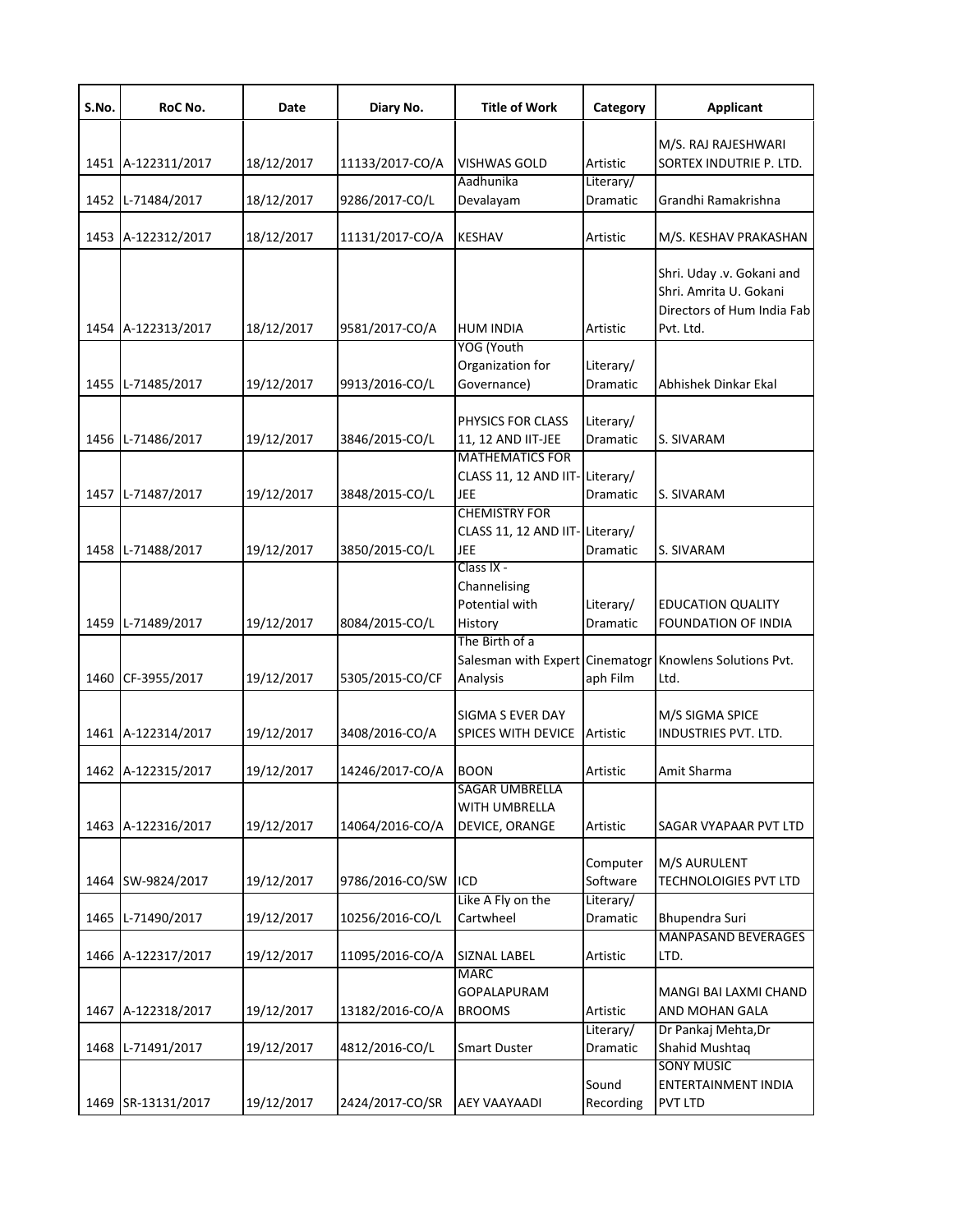| S.No. | RoC No.            | Date       | Diary No.                     | <b>Title of Work</b>                                                                                                                                                                                             | Category                     | <b>Applicant</b>                                           |
|-------|--------------------|------------|-------------------------------|------------------------------------------------------------------------------------------------------------------------------------------------------------------------------------------------------------------|------------------------------|------------------------------------------------------------|
| 1470  | L-71492/2017       | 19/12/2017 | 13178/2017-CO/L               | Symmetrilogy                                                                                                                                                                                                     | Literary/<br>Dramatic        | Biraj Krisna Roy                                           |
|       | 1471 SR-13132/2017 | 19/12/2017 | 1878/2017-CO/SR               | <b>KAUN SI DOR</b>                                                                                                                                                                                               | Sound<br>Recording           | <b>SONY MUSIC</b><br>ENTERTAINMENT INDIA<br><b>PVT LTD</b> |
|       | 1472 L-71493/2017  | 19/12/2017 | 13087/2016-CO/L               | Prioritization of Non<br>Functional<br>Requirements of<br>Incremental Software Dramatic                                                                                                                          | Literary/                    | Dr. Varun Gupta, Shivam<br>Lohia                           |
|       | 1473 SW-9825/2017  | 19/12/2017 | 6923/2017-CO/SW               | KEYA - ARTIFICIALLY<br>INTELLIGENT<br>PERSONAL<br><b>ASSISTANT</b>                                                                                                                                               | Computer<br>Software         | KUNAL AMBASTA                                              |
|       | 1474 A-122319/2017 | 19/12/2017 | 7484/2017-CO/A                | 7 LEAF ORGANIC<br><b>Grow with Basic</b>                                                                                                                                                                         | Artistic<br>Literary/        | M/S. 7 LEAF ORGANIC                                        |
|       | 1475 L-71494/2017  | 19/12/2017 | 5032/2017-CO/L                | <b>Habits and Skills</b>                                                                                                                                                                                         | Dramatic                     | Anil Sharma                                                |
|       | 1476 L-71495/2017  | 19/12/2017 | 11421/2017-CO/L               | <b>ELECTRO</b><br><b>HOMEOPATHIC</b><br>POLIO CARE                                                                                                                                                               | Literary/<br><b>Dramatic</b> | DR. HETRAM SINGH                                           |
|       | 1477 SR-13133/2017 | 19/12/2017 | 14596/2017-CO/SR FIRST LOVE   |                                                                                                                                                                                                                  | Sound<br>Recording           | Sony Music Entertainment<br>India Pvt. Ltd.                |
|       | 1478 SR-13134/2017 | 19/12/2017 | 14509/2017-CO/SR              | NOTTA KUDU<br><b>THOTTA KUDU</b>                                                                                                                                                                                 | Sound<br>Recording           | Sony Music Entertainment<br>India Pvt. Ltd.                |
|       | 1479 SR-13135/2017 | 19/12/2017 |                               | <b>KOLA KOLAYA</b><br>14512/2017-CO/SR MUNDHIRIKA THEME                                                                                                                                                          | Sound<br>Recording           | Sony Music Entertainment<br>India Pvt. Ltd.                |
|       | 1480 SR-13136/2017 | 19/12/2017 | 14583/2017-CO/SR ORE MINSARAM |                                                                                                                                                                                                                  | Sound<br>Recording           | Sony Music Entertainment<br>India Pvt. Ltd.                |
|       | 1481 SR-13137/2017 | 19/12/2017 | 14533/2017-CO/SR PRIYA        |                                                                                                                                                                                                                  | Sound<br>Recording           | Sony Music Entertainment<br>India Pvt. Ltd.                |
| 1482  | L-71496/2017       | 19/12/2017 | 12861/2015-CO/L               | WHAT TO DO AFTER<br>12TH                                                                                                                                                                                         | Literary/<br>Dramatic        | Harsh Malik                                                |
|       | 1483 L-71497/2017  | 19/12/2017 | 3681/2016-CO/L                | A SCIENTIFIC<br>METHODOLOGY FOR<br>IN SITU CASTING OF<br><b>CASTABLE</b><br>INSULATION LINING<br>IN SKID PIPES OF<br>REHEATING<br><b>FURNACES IN HOT</b><br>STRIP MILL OF<br><b>BOKARO STEEL</b><br><b>PLANT</b> | Literary/<br>Dramatic        | MS STEEL AUTHORITY OF<br><b>INDIA LIMITED</b>              |
|       | 1484 A-122320/2017 | 19/12/2017 | 6696/2017-CO/A                | <b>IRIS</b>                                                                                                                                                                                                      | Artistic                     | M/S. FRONTLINE<br><b>BUILDCOM</b>                          |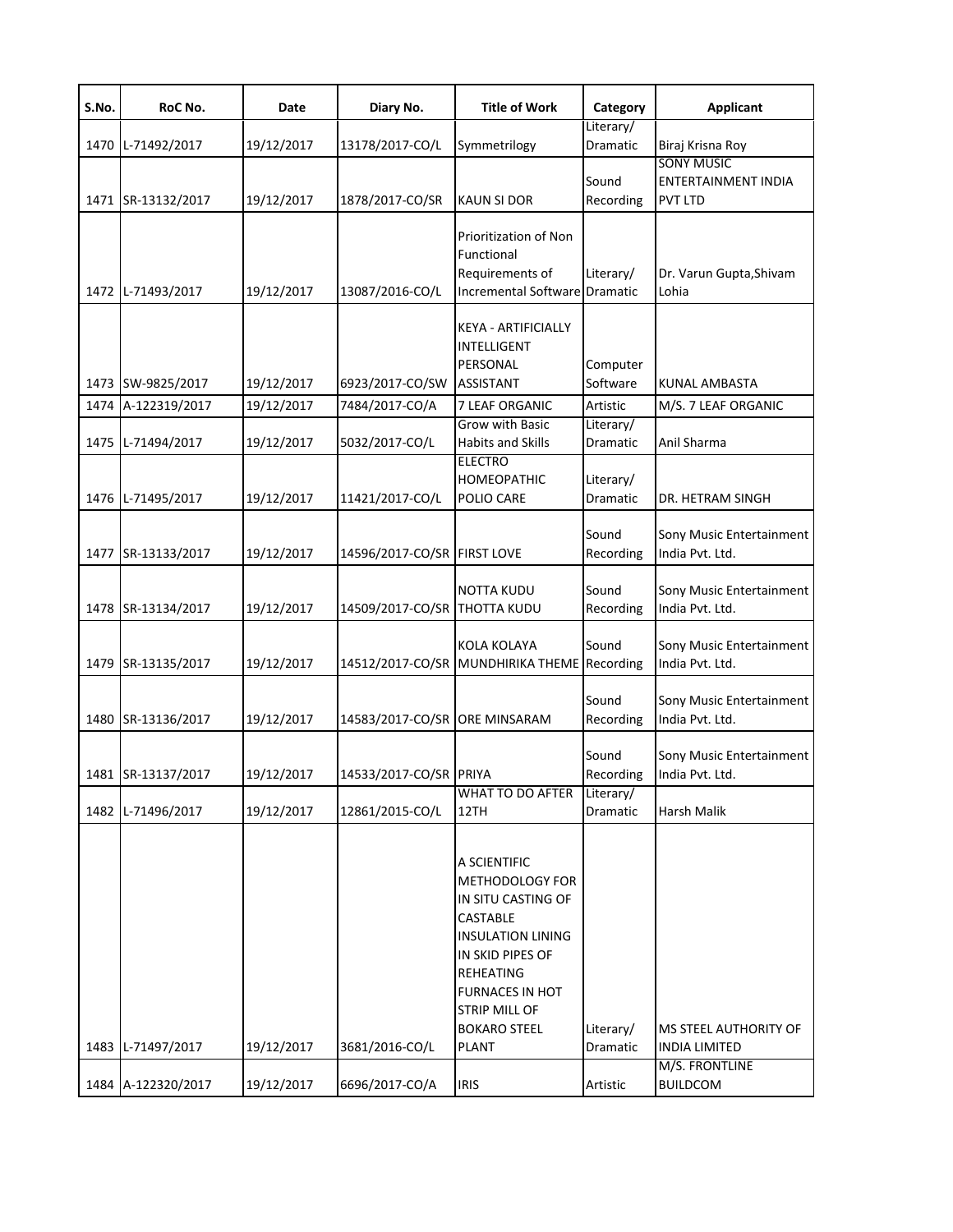| S.No. | RoC No.            | Date       | Diary No.            | <b>Title of Work</b>                                                                       | Category              | <b>Applicant</b>                                               |
|-------|--------------------|------------|----------------------|--------------------------------------------------------------------------------------------|-----------------------|----------------------------------------------------------------|
|       | 1485 A-122321/2017 | 19/12/2017 | 46880/2014-CO/A      | SAARA NUTRITION<br>(LABEL)                                                                 | Artistic              | Shahid Khan                                                    |
|       | 1486 L-71498/2017  | 19/12/2017 | 9388/2016-CO/L       | Universal Data,<br>Information<br>Integration<br><b>COMMUNICATION</b><br>System (UDIICS)   | Literary/<br>Dramatic | Abhijeet MADHUKAR<br>Deshpande                                 |
|       | 1487 A-122322/2017 | 19/12/2017 | 46885/2014-CO/A      | <b>BEV CLEAN (LABEL)</b>                                                                   | Artistic              | Acorn Chemigreen Pvt.<br>Ltd.                                  |
| 1488  | SW-9826/2017       | 19/12/2017 | 14911/2017-<br>CO/SW | Phone Reader for<br>Media and OOH<br><b>BLOOD CLEAN</b>                                    | Computer<br>Software  | Sri Veda EmSys Solutions<br>Pvt. Ltd.<br>Acorn Chemigreen Pvt. |
|       | 1489 A-122323/2017 | 19/12/2017 | 46886/2014-CO/A      | (LABEL)                                                                                    | Artistic              | Ltd.                                                           |
|       | 1490 A-122324/2017 | 19/12/2017 | 46889/2014-CO/A      | ARUTN SHETH AND<br>CO. (LABEL)                                                             | Artistic              | Arun Pitambar Sheth<br>trading as Arun Sheth And<br>Co.        |
|       | 1491 L-71499/2017  | 19/12/2017 | 5306/2015-CO/L       | Learning Time C                                                                            | Literary/<br>Dramatic | Suprabha Jha                                                   |
|       | 1492 L-71500/2017  | 19/12/2017 | 5224/2015-CO/L       | A for Alphabet                                                                             | Literary/<br>Dramatic | Suprabha Jha                                                   |
|       | 1493 L-71501/2017  | 19/12/2017 | 9392/2016-CO/L       | UNIVERSAL<br>NETWORKING DATA<br><b>INFORMATION</b><br><b>INTEGRATION</b><br>SYSTEM(UNDIIS) | Literary/<br>Dramatic | Abhijeet Madhukar<br>Deshpande                                 |
|       | 1494 L-71502/2017  | 19/12/2017 | 11373/2015-CO/L      | na prema nenu niku<br>dasoham                                                              | Literary/<br>Dramatic | G. Deepthi Raghavan pen<br>name-meenakshi                      |
|       | 1495 L-71503/2017  | 19/12/2017 | 4687/2015-CO/L       | ANALOG<br><b>COMMUNICATION</b>                                                             | Literary/<br>Dramatic | Milind narlawar, Rajesh<br>Desmukh                             |
|       | 1496 A-122325/2017 | 19/12/2017 | 6732/2017-CO/A       | Aadhaar Logo                                                                               | Artistic              | Unique Identification<br>Authority of India                    |
|       | 1497 A-122326/2017 | 19/12/2017 | 6680/2017-CO/A       | IMODUM AVEO                                                                                | Artistic              | AVEO PHARMACEUTICALS<br>PVT. LTD.                              |
|       | 1498 L-71504/2017  | 19/12/2017 | 9399/2016-CO/L       | <b>LASER EMMISSION</b><br>$GUN - (LEG)$                                                    | Literary/<br>Dramatic | Abhijeet Madhukar<br>Deshpande                                 |
|       | 1499 A-122327/2017 | 19/12/2017 | 47556/2014-CO/A      | <b>HUMAN PREGNANT</b><br>UTERUS                                                            | Artistic              | <b>JAIN, SUNIT</b>                                             |
|       | 1500 A-122328/2017 | 19/12/2017 | 47660/2014-CO/A      | <b>HUMAN TORSO</b>                                                                         | Artistic              | JAIN, SUNIT                                                    |
|       | 1501 A-122329/2017 | 19/12/2017 | 47551/2014-CO/A      | <b>HUMAN MALE</b><br><b>PELVIS</b>                                                         | Artistic              | <b>JAIN SUNIT</b>                                              |
| 1502  | L-71505/2017       | 19/12/2017 | 9526/2016-CO/L       | <b>BINARY RADIO</b><br>ACCESS SYSTEM<br>(BRAS)                                             | Literary/<br>Dramatic | Abhijeet Madhukar<br>Deshpande                                 |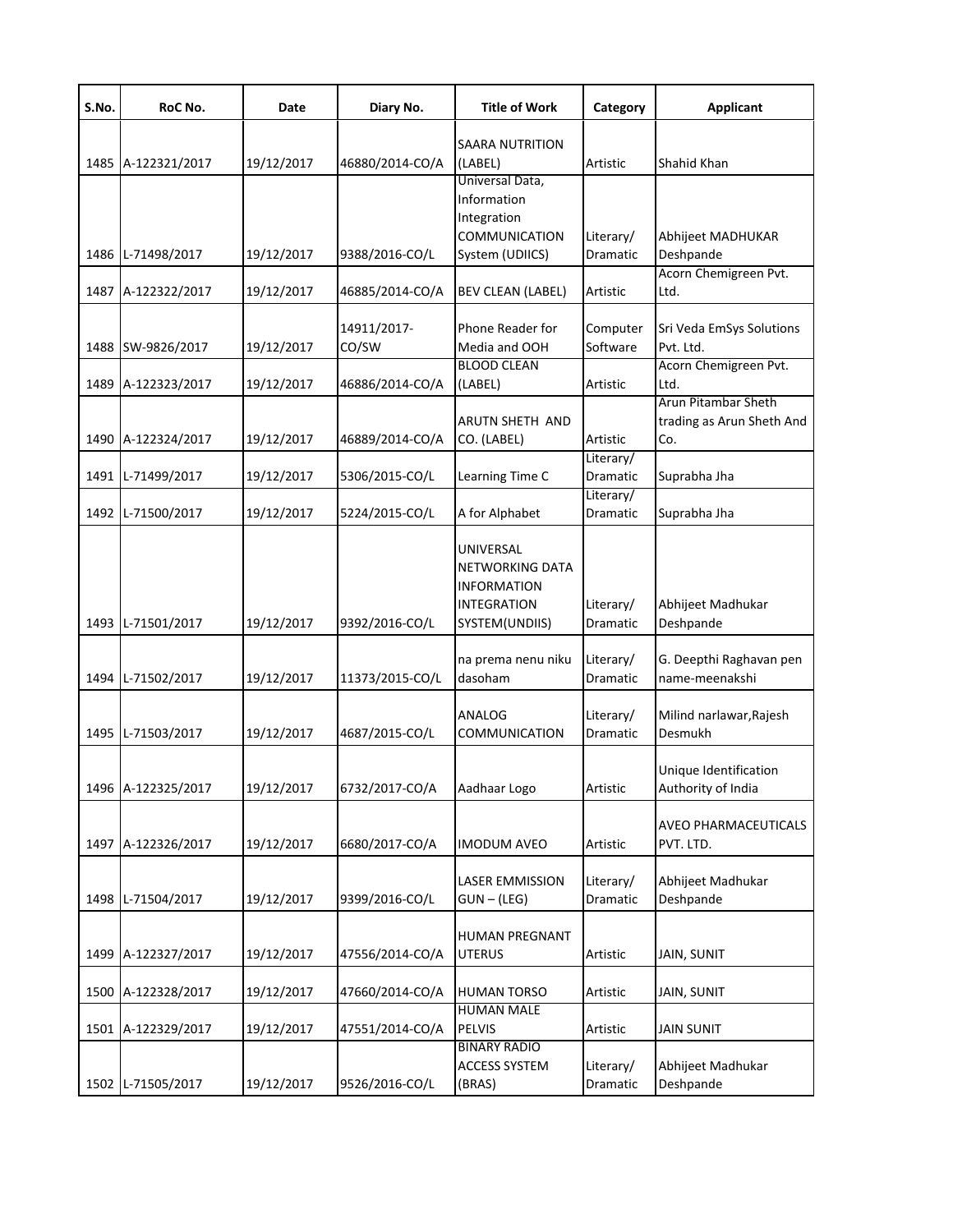| S.No. | RoC No.            | Date       | Diary No.            | <b>Title of Work</b>                                                          | Category              | <b>Applicant</b>                                                                                       |
|-------|--------------------|------------|----------------------|-------------------------------------------------------------------------------|-----------------------|--------------------------------------------------------------------------------------------------------|
|       | 1503 SR-13138/2017 | 19/12/2017 | 5233/2017-CO/SR      | Shri Vishnu<br>Sahasranama<br>Stotram & Shri Lalita<br>Sahasranama<br>Stotram | Sound<br>Recording    | Central Chinmaya Mission<br>Trust - CCMT                                                               |
|       | 1504 L-71506/2017  | 19/12/2017 | 10087/2017-CO/L      | SAFAD JIVAN NI<br>PRERNA                                                      | Literary/<br>Dramatic | Rathwa Vanraj kumar<br>Pahadsing                                                                       |
|       | 1505 SR-13139/2017 | 19/12/2017 | 5232/2017-CO/SR      | SA-SWARA                                                                      | Sound<br>Recording    | Central Chinmaya Mission<br>Trust - CCMT                                                               |
|       | 1506 SR-13140/2017 | 19/12/2017 | 5234/2017-CO/SR      | <b>VEDIC CHANTS 1</b>                                                         | Sound<br>Recording    | Central Chinmaya Mission<br>Trust - CCMT                                                               |
|       | 1507 A-122330/2017 | 19/12/2017 | 5797/2016-CO/A       | <b>BABULAL SAHA NEW</b><br>JANAPRIYA<br>CHANACHUR LABEL                       | Artistic              | <b>KANA SAHA</b>                                                                                       |
|       | 1508 A-122331/2017 | 19/12/2017 | 49174/2014-CO/A      | "ACTIZYME<br>(CARTOON)"                                                       | Artistic              | M/S. SYNTHIKO<br><b>FORMULATIONS</b>                                                                   |
|       | 1509 SW-9827/2017  | 19/12/2017 | 7946/2017-CO/SW      | Healthmed HMIS and Computer<br><b>EMR Software</b>                            | Software              | Vetrivel                                                                                               |
|       | 1510 A-122332/2017 | 19/12/2017 | 7693/2017-CO/A       | <b>KARACHI'S DOUBLE</b><br>DELIGHT                                            | Artistic              | Shri. Rajesh Ramnani; Shri.<br>Vijay Ramnani & Shri. Shri.<br>Harish Ramnani,<br>Partners: Karachi Inc |
|       | 1511 A-122333/2017 | 19/12/2017 | 9208/2017-CO/A       | <b>KARACHI'S DOUBLE</b><br><b>DELIGHT</b>                                     | Artistic              | Rajesh Ramnani; Vijay<br>Ramnani; Harish Ramnani<br>Partners of M/s. Karachi<br>Inc.                   |
|       | 1512 A-122334/2017 | 19/12/2017 | 9193/2017-CO/A       | KARACHI'S ALMOND<br><b>BISCOTTI</b>                                           | Artistic              | Rajesh Ramnani; Vijay<br>Ramnani; Harish Ramnani<br>Partners of M/s. Karachi<br>Inc.                   |
|       | 1513 A-122335/2017 | 19/12/2017 | 7604/2017-CO/A       | <b>KARACHI'S DOUBLE</b><br><b>DELIGHT PACK</b><br>DESIGN                      | Artistic              | RAJESH RAMNANI; VIJAY<br>RAMNANI ; HARISH<br>RAMNANI                                                   |
|       | 1514 L-71507/2017  | 19/12/2017 | 10151/2017-CO/L      | e-PRABESH                                                                     | Literary/<br>Dramatic | NATIONAL BOARD OF<br><b>COMPUTER EDUCATION</b>                                                         |
|       | 1515 L-71508/2017  | 19/12/2017 | 13198/2017-CO/L      | RAKSHAK                                                                       | Literary/<br>Dramatic | Jyoti Kapur Das                                                                                        |
|       | 1516 SW-9828/2017  | 19/12/2017 | 14218/2017-<br>CO/SW | <b>STORAGE AND</b><br>ARCHIVAL FOR<br><b>FINANCE</b>                          | Computer<br>Software  | NATIONAL INFORMATICS<br><b>CENTRE</b>                                                                  |
|       | 1517 SW-9829/2017  | 19/12/2017 | 11677/2017-<br>CO/SW | Aksh ITO Tool                                                                 | Computer<br>Software  | Aksh Optifibre Limited                                                                                 |
|       | 1518 SW-9830/2017  | 19/12/2017 | 14336/2017-<br>CO/SW | <b>REMOTE</b><br>SURVEILLANCE                                                 | Computer<br>Software  | Kamal Jain                                                                                             |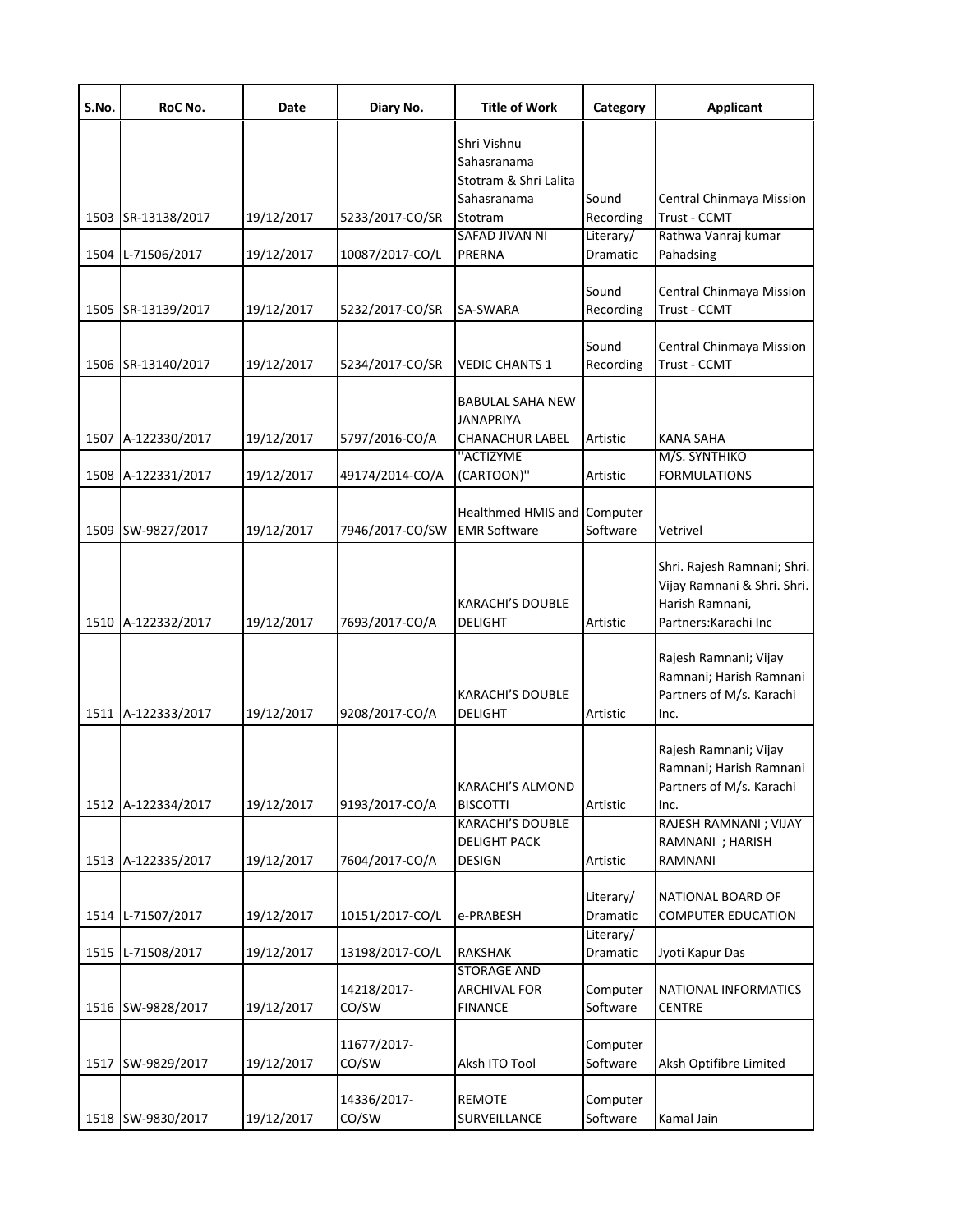| S.No. | RoC No.            | Date       | Diary No.            | <b>Title of Work</b>                                                                                                                                                         | Category              | <b>Applicant</b>                             |
|-------|--------------------|------------|----------------------|------------------------------------------------------------------------------------------------------------------------------------------------------------------------------|-----------------------|----------------------------------------------|
|       | 1519 A-122336/2017 | 19/12/2017 | 8609/2017-CO/A       | <b>VISHWAS AS</b><br>PREMIUM                                                                                                                                                 | Artistic              | SHANKARLAL OSTWAL                            |
|       | 1520 SW-9831/2017  | 19/12/2017 | 14230/2017-<br>CO/SW | <b>DND SERVICE</b><br><b>MOBILE APP</b><br><b>ANDROID</b>                                                                                                                    | Computer<br>Software  | <b>NATIONAL INFORMATICS</b><br><b>CENTRE</b> |
|       | 1521 SR-13141/2017 | 19/12/2017 | 4022/2016-CO/SR      | Goodbyes                                                                                                                                                                     | Sound<br>Recording    | Avinash Kashyap                              |
|       | 1522 L-71509/2017  | 19/12/2017 | 5649/2016-CO/L       | <b>REAL BOSS</b>                                                                                                                                                             | Literary/<br>Dramatic | <b>ANIL MAHAJAN</b>                          |
|       | 1523 A-122337/2017 | 19/12/2017 | 11166/2016-CO/A      | "Smiling Saibaba<br><b>Blessings 3d Plate</b><br>Mural"                                                                                                                      | Artistic              | Mr. Manoj Jagdish Dodiya                     |
|       | 1524 A-122338/2017 | 19/12/2017 | 11168/2016-CO/A      | "Sai Baba Divya Eyes"                                                                                                                                                        | Artistic              | Mr. Manoj Jagdish Dodiya,                    |
|       | 1525 A-122339/2017 | 19/12/2017 | 11169/2016-CO/A      | "SaiBaba Bhiksha<br>Image"                                                                                                                                                   | Artistic<br>Literary/ | Mr. Manoj Jagdish Dodiya                     |
|       | 1526 L-71510/2017  | 19/12/2017 | 14476/2017-CO/L      | AARAMBH                                                                                                                                                                      | Dramatic              | <b>AMIT MISHRA</b>                           |
|       | 1527 L-71511/2017  | 19/12/2017 | 11901/2017-CO/L      | <b>EMPOWERING</b><br>SANITATION<br><b>DECISIONS WITH</b><br><b>GLOBAL SYSTEM</b><br><b>SCIENCE FOR</b><br><b>SUSTAINABILITY</b>                                              | Literary/<br>Dramatic | ADITI VIVEK MISHAL                           |
|       | 1528 L-71512/2017  | 19/12/2017 | 9321/2017-CO/L       | Pratiyogita<br>ShikshaShastra                                                                                                                                                | Literary/<br>Dramatic | Kumar Sanjeev, Minakshi                      |
|       | 1529 L-71513/2017  | 19/12/2017 | 12727/2017-CO/L      | LAPLACE<br><b>TRANSFORMS</b><br><b>MATRICES ORDINARY</b><br>DIFFERENTIAL<br><b>EQUATIONS AND</b><br>PARTIAL<br><b>DIFFERENTIAL</b><br><b>EQUATIONS</b><br><b>THESAURUS 1</b> | Literary/<br>Dramatic | M K R S VEERA KUMAR                          |
|       | 1530 A-122340/2017 | 19/12/2017 | 7132/2017-CO/A       | <b>VENU DIAMOND</b><br>LABEL                                                                                                                                                 | Artistic              | <b>VENU PROTEINS</b><br><b>INDUSTRIES</b>    |
|       | 1531 A-122341/2017 | 19/12/2017 | 9517/2015-CO/A       | <b>BLACKCHERRY</b>                                                                                                                                                           | Artistic              | SHRI DWARIKA PRASAD<br>AGARWAL               |
|       | 1532 A-122342/2017 | 19/12/2017 | 5137/2015-CO/A       | <b>KAVIRAJ</b>                                                                                                                                                               | Artistic              | SURAJ METAL INDUSTRIES                       |
|       | 1533 A-122343/2017 | 19/12/2017 | 7134/2017-CO/A       | <b>VENU SUPER LABEL</b>                                                                                                                                                      | Artistic              | <b>VENU PROTEINS</b><br><b>INDUSTRIES</b>    |
|       | 1534 A-122344/2017 | 19/12/2017 | 7133/2017-CO/A       | <b>VENU KATHIYAW ADI LArtistic</b>                                                                                                                                           |                       | <b>VENU PROTEINS</b><br><b>INDUSTRIES</b>    |
|       | 1535 L-71514/2017  | 19/12/2017 | 14902/2017-CO/L      | <b>BOOK - B 1ST LEVEL</b>                                                                                                                                                    | Literary/<br>Dramatic | SURESH BABU R.G.                             |
|       | 1536 A-122345/2017 | 19/12/2017 | 396/2017-CO/A        | <b>TULSI AYURVEDIC</b><br>TULSI NEEM FACE<br>WASH                                                                                                                            | Artistic              | M. M AYURVEDIC PVT LTD<br><b>SHREE NAMAN</b> |
|       | 1537 A-122346/2017 | 19/12/2017 | 6249/2016-CO/A       | <b>NAMAHA</b>                                                                                                                                                                | Artistic              | <b>HEALTHCARE PRIVATE</b><br>LIMITED         |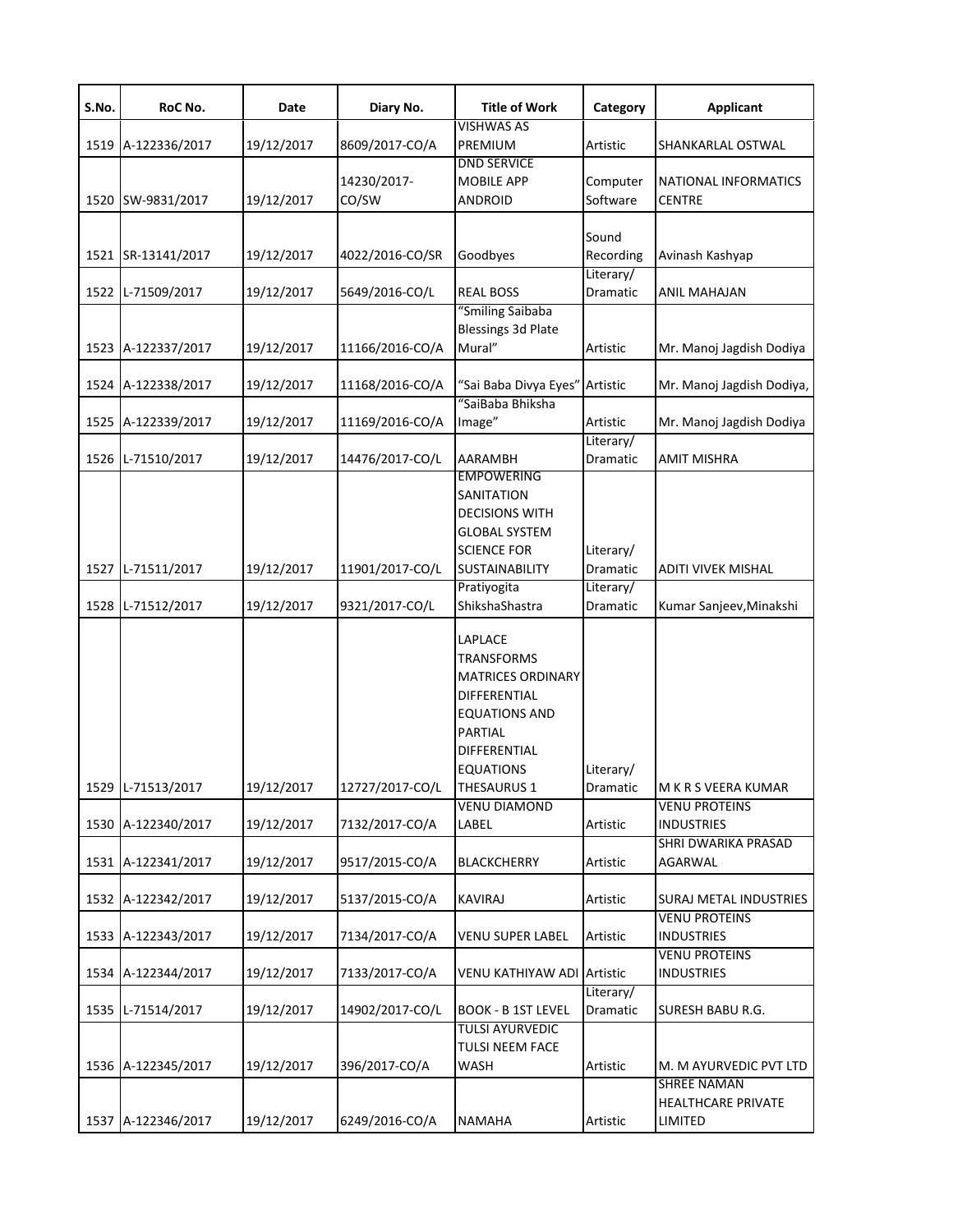| S.No. | RoC No.            | Date       | Diary No.                        | <b>Title of Work</b>                        | Category              | <b>Applicant</b>           |
|-------|--------------------|------------|----------------------------------|---------------------------------------------|-----------------------|----------------------------|
|       |                    |            |                                  | <b>VEDAM WITH DEVICE</b>                    |                       |                            |
|       | 1538 A-122347/2017 | 19/12/2017 | 394/2017-CO/A                    | OF LEAF LOGO                                | Artistic              | M. M AYURVEDIC PVT LTD     |
| 1539  | M-492/2017         | 19/12/2017 | 1401/2016-CO/M                   | <b>CHALA PHIR</b>                           | Music                 | <b>VIBHU TREHAN</b>        |
|       |                    | 19/12/2017 | 393/2017-CO/A                    | <b>TULSI'S NIRMAL</b><br><b>JASMINE OIL</b> | Artistic              | M. M AYURVEDIC PVT LTD     |
|       | 1540 A-122348/2017 |            |                                  |                                             | Literary/             |                            |
| 1541  | L-71515/2017       | 19/12/2017 | 10849/2016-CO/L                  | <b>DHRUNA</b>                               | Dramatic              | Tariqmuhammed KP           |
|       |                    |            |                                  |                                             | Literary/             | Indian Institute of        |
| 1542  | L-71516/2017       | 19/12/2017 | 9621/2017-CO/L                   | <b>KATHA</b>                                | Dramatic              | Technology, Kanpur         |
|       | 1543 A-122349/2017 | 19/12/2017 | 8045/2015-CO/A                   | ITHAKA                                      | Artistic              | M/S. ARHAM KITCHEN LLP     |
|       |                    |            |                                  |                                             |                       |                            |
| 1544  | SR-13142/2017      | 19/12/2017 | 31476/2013-CO/SR IS IT SOMETHING |                                             | Sound<br>Recording    | <b>MILI NAIR</b>           |
|       |                    |            |                                  |                                             |                       |                            |
|       |                    |            |                                  |                                             | Sound                 |                            |
|       | 1545 SR-13144/2017 | 19/12/2017 | 11159/2015-CO/SR FOOLING         |                                             | Recording             | <b>MILI NAIR</b>           |
|       |                    |            |                                  |                                             | Sound                 |                            |
|       | 1546 SR-13145/2017 | 19/12/2017 | 11158/2015-CO/SR INSIDE OUT      |                                             | Recording             | <b>MILI NAIR</b>           |
|       |                    |            |                                  |                                             |                       |                            |
| 1547  | SR-13146/2017      | 19/12/2017 | 11157/2015-CO/SR IS IT SOMETHING |                                             | Sound                 | <b>MILI NAIR</b>           |
|       |                    |            |                                  |                                             | Recording             |                            |
|       |                    |            |                                  |                                             | Sound                 |                            |
|       | 1548 SR-13147/2017 | 19/12/2017 | 11156/2015-CO/SR NEW DAY         |                                             | Recording             | <b>MILI NAIR</b>           |
| 1549  | L-71517/2017       | 19/12/2017 | 122/2015-CO/L                    | <b>KISSAN</b>                               | Literary/<br>Dramatic | <b>LALIT PRASAD</b>        |
|       |                    |            |                                  |                                             |                       |                            |
|       |                    |            |                                  | <b>Handwriting Express</b>                  | Literary/             |                            |
|       | 1550 L-71518/2017  | 19/12/2017 | 4497/2015-CO/L                   | to Impress                                  | Dramatic              | Mrs. Anitha Stephen        |
|       |                    |            |                                  |                                             |                       | <b>Mohammad Abdul</b>      |
|       |                    |            |                                  |                                             | Computer              | Razak, Saad Al             |
|       | 1551 SW-9832/2017  | 19/12/2017 | 9290/2015-CO/SW ERP ON CLOUD     |                                             | Software              | Qahtani, Yahya Shaikh      |
|       |                    |            |                                  |                                             | Sound                 |                            |
|       | 1552 SR-13148/2017 | 19/12/2017 | 11155/2015-CO/SR LONGING         |                                             | Recording             | <b>MILI NAIR</b>           |
|       |                    |            |                                  |                                             |                       |                            |
|       |                    |            |                                  |                                             | Sound                 |                            |
| 1553  | SR-13149/2017      | 19/12/2017 |                                  | 11153/2015-CO/SR Written in the stars       | Recording             | <b>MILI NAIR</b>           |
|       |                    |            |                                  | <b>SOLLA VANDADHAI</b>                      | Sound                 |                            |
| 1554  | SR-13143/2017      | 19/12/2017 | 30653/2013-CO/SR                 | SOLLAVA                                     | Recording             | <b>MILI NAIR</b>           |
|       |                    |            |                                  | <b>MARUTI SUZUKI</b>                        |                       | MARUTI SUZUKI INDIA        |
|       | 1555 A-122350/2017 | 19/12/2017 | 4861/2016-CO/A                   | COMMERCIAL LOGO                             | Artistic              | LIMITED                    |
|       |                    |            |                                  | Hindustan Ferro Alloy                       |                       |                            |
|       |                    |            |                                  | Industries Pvt. Ltd.-                       |                       | Hindustan Ferro Alloy      |
|       | 1556 A-122351/2017 | 19/12/2017 | 12937/2016-CO/A                  | <b>HFAIPL</b>                               | Artistic              | Industries Pvt. Ltd.       |
|       | 1557 A-122352/2017 | 19/12/2017 | 12935/2016-CO/A                  | <b>CADYCE</b>                               | Artistic              | KSG Technologies Pvt. Ltd. |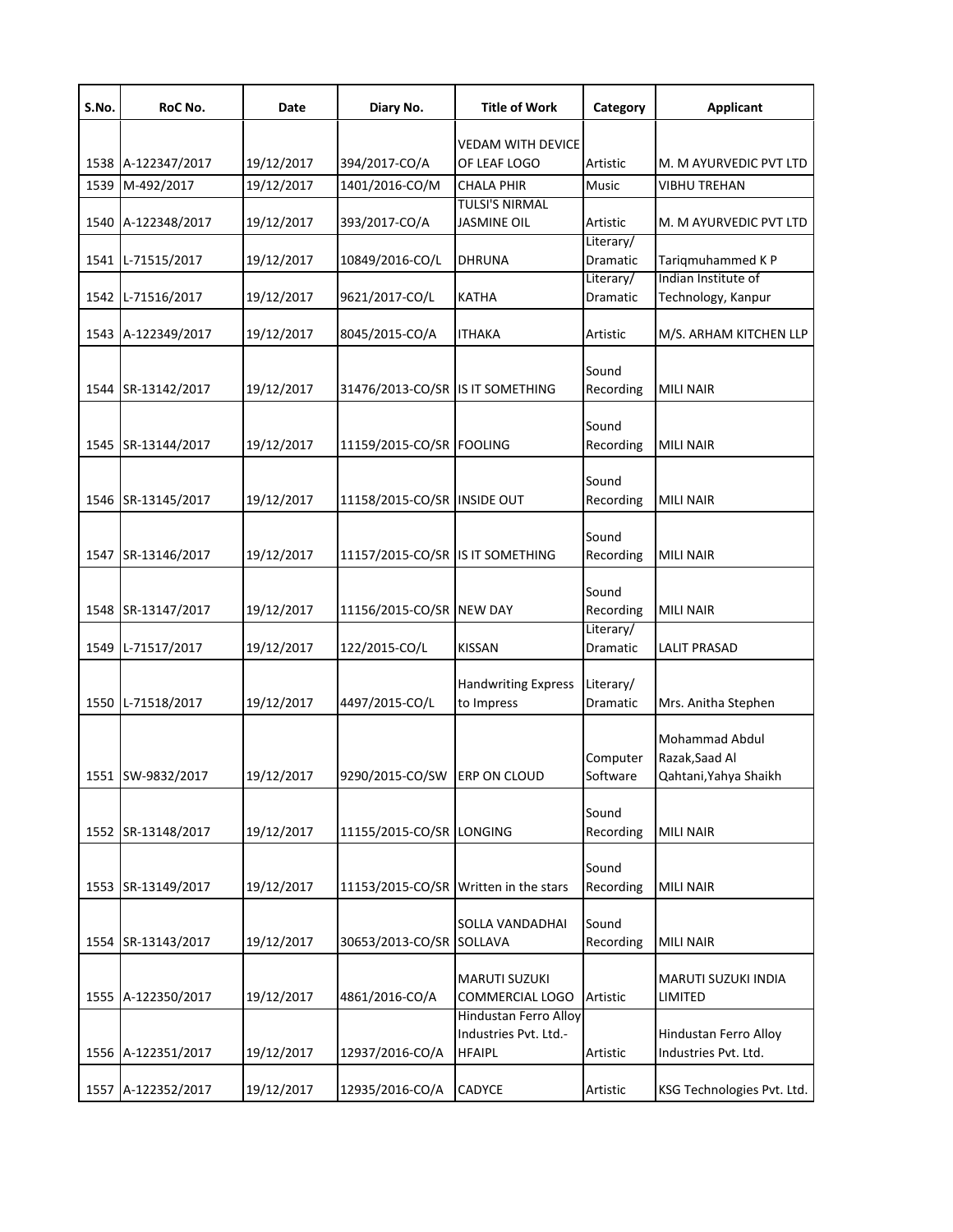| S.No. | RoC No.            | Date       | Diary No.       | <b>Title of Work</b>                      | Category  | <b>Applicant</b>                            |
|-------|--------------------|------------|-----------------|-------------------------------------------|-----------|---------------------------------------------|
|       |                    |            |                 | <b>Insurance Claims</b>                   | Computer  |                                             |
|       | 1558 SW-9833/2017  | 19/12/2017 | 1291/2017-CO/SW | Adjudication<br>Software                  | Software  | SYNTHESIS HEALTHCARE<br><b>SERVICES LLP</b> |
|       | 1559 A-122353/2017 | 19/12/2017 | 7721/2017-CO/A  | <b>CALIPSO</b>                            | Artistic  | Gaurav Rana                                 |
|       |                    |            |                 |                                           |           |                                             |
|       |                    |            |                 | GREEN MARKETING                           |           |                                             |
|       |                    |            |                 | AND SUSTAINABLE                           | Literary/ |                                             |
|       | 1560 L-71519/2017  | 19/12/2017 | 9318/2017-CO/L  | DEVELOPMENT                               | Dramatic  | S. SOUNDARANAYAKI                           |
|       |                    |            |                 | <b>System Level Testing</b>               |           |                                             |
|       |                    |            |                 | Methodology of                            |           |                                             |
|       |                    |            |                 | Auxiliary Drive Unit -                    | Computer  |                                             |
|       | 1561 SW-9834/2017  | 19/12/2017 | 5157/2017-CO/SW | AUX unit                                  | Software  | Tata Motors Limited                         |
|       |                    |            |                 |                                           |           | <b>AAYUSH NRI LEPL</b>                      |
|       |                    |            |                 |                                           |           | <b>HEALTHCARE PRIVATE</b>                   |
|       | 1562 A-122354/2017 | 19/12/2017 | 10045/2017-CO/A | Aayush Hospitals                          | Artistic  | LIMITED                                     |
|       |                    |            |                 |                                           |           | SUNIL KUMAR NARNOLIA                        |
|       |                    |            |                 |                                           |           | & PRADIP KUMAR                              |
|       | 1563 A-122355/2017 | 19/12/2017 | 10/2017-CO/A    | JALAN                                     | Artistic  | NARNOLIA, PARTERS                           |
|       |                    |            |                 | RWPF-2 - SIEVE                            |           |                                             |
|       |                    |            |                 | <b>FRAME ASSEMBLY</b>                     |           | Milltec Machinery Private                   |
|       | 1564 A-122356/2017 | 20/12/2017 | 6579/2016-CO/A  | (SILK-8028-A-01)                          | Artistic  | Limited                                     |
|       |                    |            |                 | RGTA-1 - BLOWER                           |           |                                             |
|       |                    |            |                 | <b>ASSEMBLY (GTAB-</b>                    |           | Milltec Machinery Private                   |
|       | 1565 A-122357/2017 | 20/12/2017 | 6542/2016-CO/A  | $611 - A - 01$<br>RWHA-2 - BRAKE          | Artistic  | Limited                                     |
|       |                    |            |                 | ASSY (MAXI-607-A-                         |           | Milltec Machinery Private                   |
|       | 1566 A-122358/2017 | 20/12/2017 | 5605/2016-CO/A  | 01)                                       | Artistic  | Limited                                     |
|       |                    |            |                 | RGTA-1 - CAM                              |           |                                             |
|       |                    |            |                 | <b>ASSEMBLY (GTAB-</b>                    |           | Milltec Machinery Private                   |
|       | 1567 A-122359/2017 | 20/12/2017 | 6541/2016-CO/A  | $614 - A - 01$                            | Artistic  | Limited                                     |
|       |                    |            |                 | RGTA-1 - SIEVE                            |           |                                             |
|       |                    |            |                 | <b>FRAME ASSEMBLY</b>                     |           | Milltec Machinery Private                   |
|       | 1568 A-122360/2017 | 20/12/2017 | 6540/2016-CO/A  | (GTAB-612-A-01)                           | Artistic  | Limited                                     |
|       |                    |            |                 | RGTA-1 - BLOWER<br><b>ASSEMBLY (GTAB-</b> |           | Milltec Machinery Private                   |
|       | 1569 A-122361/2017 | 20/12/2017 | 6539/2016-CO/A  | $611 - A - 02$                            | Artistic  | Limited                                     |
|       |                    |            |                 | RWPF-2-OUTLET                             |           |                                             |
|       |                    |            |                 | COMPLETE                                  |           |                                             |
|       |                    |            |                 | ASSEMBLY (SILK-606-                       |           | Milltec Machinery Private                   |
|       | 1570 A-122362/2017 | 20/12/2017 | 6591/2016-CO/A  | $A-01)$                                   | Artistic  | Limited                                     |
|       |                    |            |                 | DEST-2DB-B-N1 -                           |           |                                             |
|       |                    |            |                 | SIEVE FRAME ASSY                          |           | Milltec Machinery Private                   |
|       | 1571 A-122363/2017 | 20/12/2017 | 5417/2016-CO/A  | (DEST-957-A-01)                           | Artistic  | Limited                                     |
|       |                    |            |                 | <b>WORK OF SKARIA -</b>                   | Literary/ |                                             |
|       | 1572 L-71520/2017  | 20/12/2017 | 3960/2016-CO/L  | <b>VERSION II</b>                         | Dramatic  | SKARIA EPHREM                               |
|       |                    |            |                 | DEST-2DB-B-N1 -                           |           |                                             |
|       |                    |            |                 | RESORTING DECK                            |           |                                             |
|       |                    |            |                 | ASSY (DEST-610-A-                         |           | Milltec Machinery Private                   |
|       | 1573 A-122364/2017 | 20/12/2017 | 5418/2016-CO/A  | 01)<br>DEST-2DB-B-N1 -                    | Artistic  | Limited                                     |
|       |                    |            |                 | BLOWER, 1 HP (DEST-                       |           | Milltec Machinery Private                   |
|       | 1574 A-122365/2017 | 20/12/2017 | 5419/2016-CO/A  | RSB-A-01)                                 | Artistic  | Limited                                     |
|       |                    |            |                 |                                           |           |                                             |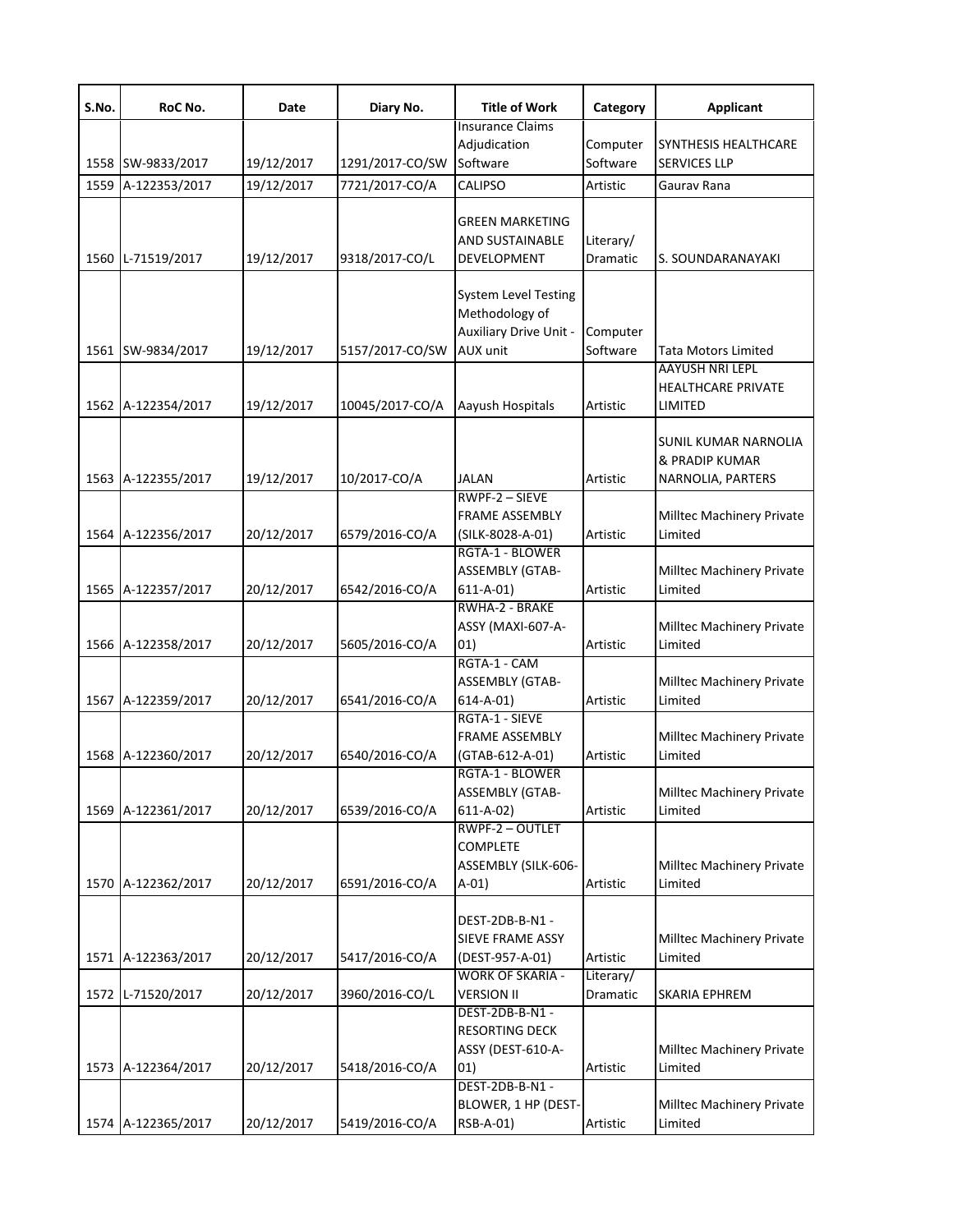| S.No. | RoC No.            | Date       | Diary No.                      | <b>Title of Work</b>                                                                                              | Category                     | <b>Applicant</b>                                       |
|-------|--------------------|------------|--------------------------------|-------------------------------------------------------------------------------------------------------------------|------------------------------|--------------------------------------------------------|
|       | 1575 SR-13150/2017 | 20/12/2017 | 5111/2016-CO/SR                | RADHE SADA<br>MUJHPAR REHMAT<br>KI NAZAR RAKHNA                                                                   | Sound<br>Recording           | Gaurav Krishna Goswami                                 |
|       | 1576 A-122366/2017 | 20/12/2017 | 5459/2016-CO/A                 | DEST-2DB-B-N1 -<br><b>SIEVE BOX ASSY</b><br>(DEST-951-A-01)                                                       | Artistic                     | Milltec Machinery Private<br>Limited                   |
|       | 1577 L-71521/2017  | 20/12/2017 | 3452/2016-CO/M                 | SANGITA<br>SVARARAGA SUDHA                                                                                        | Literary/<br>Dramatic        | <b>SHRI AKELLA</b><br>MALLIKARJUNA SHARMA              |
|       | 1578 A-122367/2017 | 20/12/2017 | 5415/2016-CO/A                 | DEST-2DB-B-N1 - AIR<br><b>HOOD BOX ASSY</b><br>(DEST-967-A-01)                                                    | Artistic                     | Milltec Machinery Private<br>Limited                   |
| 1579  | L-71522/2017       | 20/12/2017 | 11628/2016-CO/L                | Company Kayda                                                                                                     | Literary/<br>Dramatic        | Matrubhasha Prakashan                                  |
| 1580  | SR-13151/2017      | 20/12/2017 | 5104/2016-CO/SR                | <b>BRAJ CHAURASI KOS</b><br>YATRA                                                                                 | Sound<br>Recording           | Gaurav Krishna Goswami                                 |
|       | 1581 A-122368/2017 | 20/12/2017 | 5461/2016-CO/A                 | RDSF-1 - BLOWER<br><b>WITH SIEVE</b><br>ASSEMBLY (RIDE-601-<br>$A-01$                                             | Artistic                     | <b>Milltec Machinery Private</b><br>Limited            |
|       | 1582 A-122369/2017 | 20/12/2017 | 5468/2016-CO/A                 | RDSF-1 - DECK<br>MOVEMENT CAM<br>ASSEMBLY (RIDE-619-<br>$A-01)$                                                   | Artistic                     | <b>Milltec Machinery Private</b><br>Limited            |
|       | 1583 L-71523/2017  | 20/12/2017 | 3444/2016-CO/M                 | SANGITA<br>VIDYAMODINI                                                                                            | Literary/<br><b>Dramatic</b> | <b>SHRI AKELLA</b><br>MALLIKARJUNA SHARMA              |
|       | 1584 SW-9835/2017  | 20/12/2017 | 6781/2016-CO/SW                | HEXAGON CALLOUT<br><b>AND REGION</b><br><b>IDENTIFICATION</b><br>ANALYSIS<br><b>DOCUMENT</b><br><b>SUBMISSION</b> | Computer<br>Software         | <b>ARC Document Solutions</b><br>India Private Limited |
|       | 1585 L-71524/2017  | 20/12/2017 | 8274/2016-CO/L                 | <b>JEEVAN AAPKA</b><br><b>MALIK KOI AUR</b>                                                                       | Literary/<br>Dramatic        | MRS SHANTA ARNOLD                                      |
| 1586  | L-71525/2017       | 20/12/2017 | 3455/2016-CO/M                 | AKELLAVARI<br>SOOKSHMASULABHA Literary/<br>PADDATULU 2007                                                         | Dramatic                     | <b>SHRI AKELLA</b><br>MALLIKARJUNA SHARMA              |
| 1587  | SR-13152/2017      | 20/12/2017 | 11150/2015-CO/SR GOOD MORNING  |                                                                                                                   | Sound<br>Recording           | <b>MILI NAIR</b>                                       |
|       | 1588 SR-13153/2017 | 20/12/2017 | 11151/2015-CO/SR Had to be you |                                                                                                                   | Sound<br>Recording           | <b>MILI NAIR</b>                                       |
|       | 1589 SR-13154/2017 | 20/12/2017 |                                | 11152/2015-CO/SR Dream like a skylark                                                                             | Sound<br>Recording           | <b>MILI NAIR</b>                                       |
|       | 1590 SR-13155/2017 | 20/12/2017 | 11154/2015-CO/SR GOT AN EYE    |                                                                                                                   | Sound<br>Recording           | <b>MILI NAIR</b>                                       |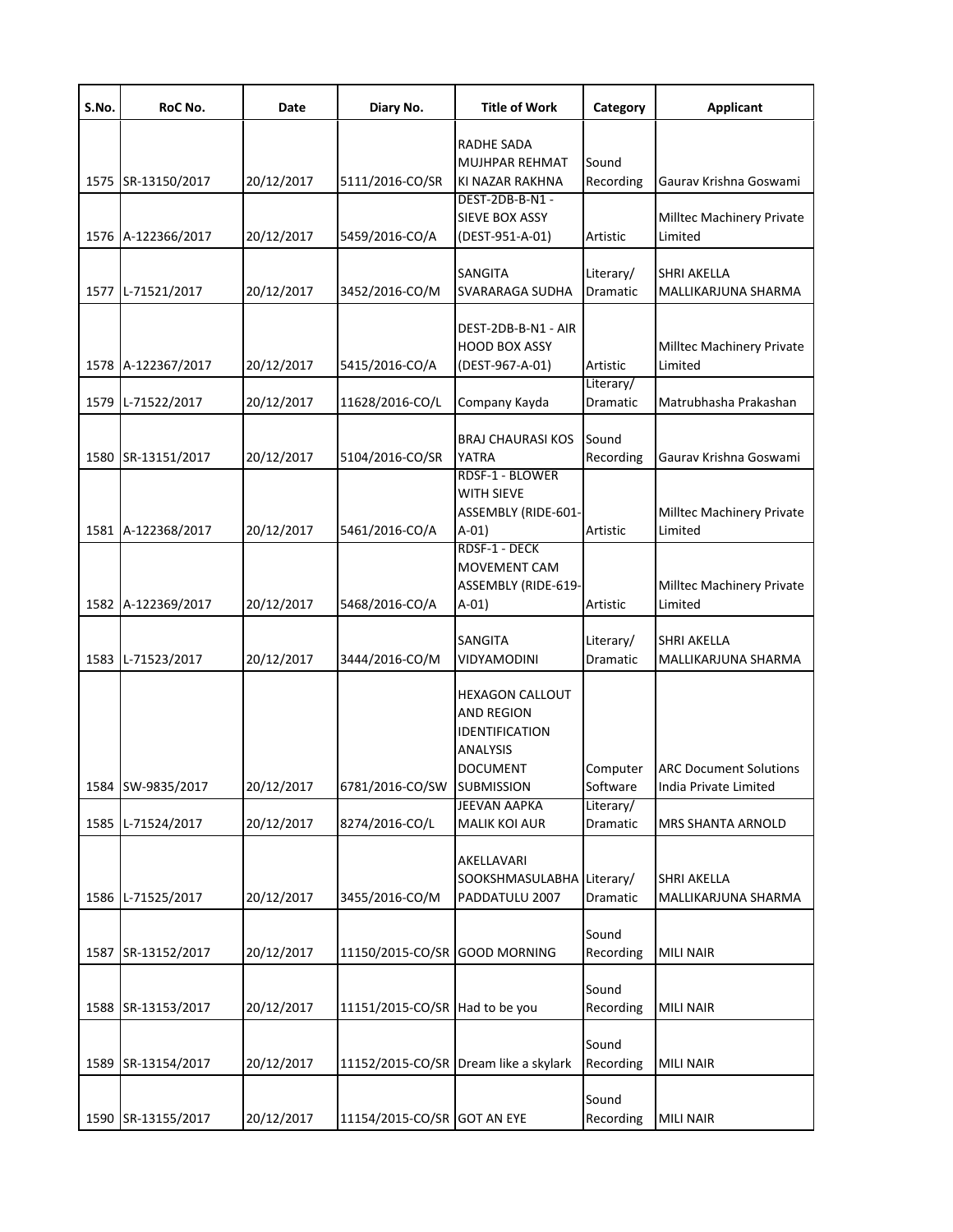| S.No. | RoC No.            | Date       | Diary No.            | <b>Title of Work</b>                                                                                                                                                                                                                       | Category              | <b>Applicant</b>                                                                                       |
|-------|--------------------|------------|----------------------|--------------------------------------------------------------------------------------------------------------------------------------------------------------------------------------------------------------------------------------------|-----------------------|--------------------------------------------------------------------------------------------------------|
|       | 1591 A-122370/2017 | 20/12/2017 | 5473/2016-CO/A       | RDSF-1 - BLOWER<br>ASSEMBLY (RIDE-607-<br>$A-01)$                                                                                                                                                                                          | Artistic              | Milltec Machinery Private<br>Limited                                                                   |
|       | 1592 A-122371/2017 | 20/12/2017 | 5601/2016-CO/A       | RWHA-2 - OUTLET<br>ASSY (MAXI-609-A-<br>01)                                                                                                                                                                                                | Artistic              | Milltec Machinery Private<br>Limited                                                                   |
|       | 1593 L-71526/2017  | 20/12/2017 | 3456/2016-CO/M       | SANGITA<br>VIDYALOCHANI                                                                                                                                                                                                                    | Literary/<br>Dramatic | <b>SHRI AKELLA</b><br>MALLIKARJUNA SHARMA                                                              |
|       | 1594 SW-9836/2017  | 20/12/2017 | 11558/2015-<br>CO/SW | <b>EPOS SOFTWARE</b>                                                                                                                                                                                                                       | Computer<br>Software  | MRS. DEEPTHI<br>MUGUNTHAN                                                                              |
|       | 1595 L-71527/2017  | 20/12/2017 | 12823/2016-CO/L      | HIMANSHU VAIDYA<br><b>PSYCHOLOGY</b><br><b>GYMNASIUM</b><br>MANUAL                                                                                                                                                                         | Literary/<br>Dramatic | HIMANSHU VAIDYA                                                                                        |
|       | 1596 A-122372/2017 | 20/12/2017 | 5464/2016-CO/A       | RDSF-1 - SIEVE<br>ASSEMBLY (RIDE-610-<br>$A-01)$                                                                                                                                                                                           | Artistic              | Milltec Machinery Private<br>Limited                                                                   |
|       | 1597 L-71528/2017  | 20/12/2017 | 3445/2016-CO/M       | SANGITA<br>VIDYABODHINI                                                                                                                                                                                                                    | Literary/<br>Dramatic | <b>SHRI AKELLA</b><br>MALLIKARJUNA SHARMA                                                              |
|       | 1598 A-122373/2017 | 20/12/2017 | 5602/2016-CO/A       | RWHA-2 - GRINDING<br>WHEEL ASSY (MAXI-<br>$605 - A - 01$                                                                                                                                                                                   | Artistic              | Milltec Machinery Private<br>Limited                                                                   |
|       | 1599 L-71529/2017  | 20/12/2017 | 11542/2016-CO/L      | Artificial Inteligence-<br>Al Route<br>Management System<br>- Train, Land, Bus,<br>Water, Air, Reomte<br>Management System<br>- RMS, Transit<br><b>Identification Smart</b><br>Cards Information<br>Transaction System -<br><b>TISCITS</b> | Literary/<br>Dramatic | Abhijeet Madhukar<br>Deshpande                                                                         |
| 1600  | SW-9837/2017       | 20/12/2017 | 7653/2015-CO/SW      | <b>Flying Shear</b><br><b>Automation Software Software</b>                                                                                                                                                                                 | Computer              | M/S STEEL AUTHORITY OF<br>INDIA LIMITED, R & D<br><b>CENTRE FOR IRON &amp;</b><br>STEEL, RANCHI-834002 |
| 1601  | L-71530/2017       | 20/12/2017 | 9483/2016-CO/L       | <b>VIVIDHA GEET</b>                                                                                                                                                                                                                        | Literary/<br>Dramatic | <b>RAKSHA SINGH</b>                                                                                    |
|       | 1602 L-71531/2017  | 20/12/2017 | 11540/2016-CO/L      | <b>Bus Identification</b><br><b>Smart Cards</b><br>Information<br>Transaction System -<br><b>BISCITS</b>                                                                                                                                   | Literary/<br>Dramatic | Abhijeet Madhukar<br>Deshpande                                                                         |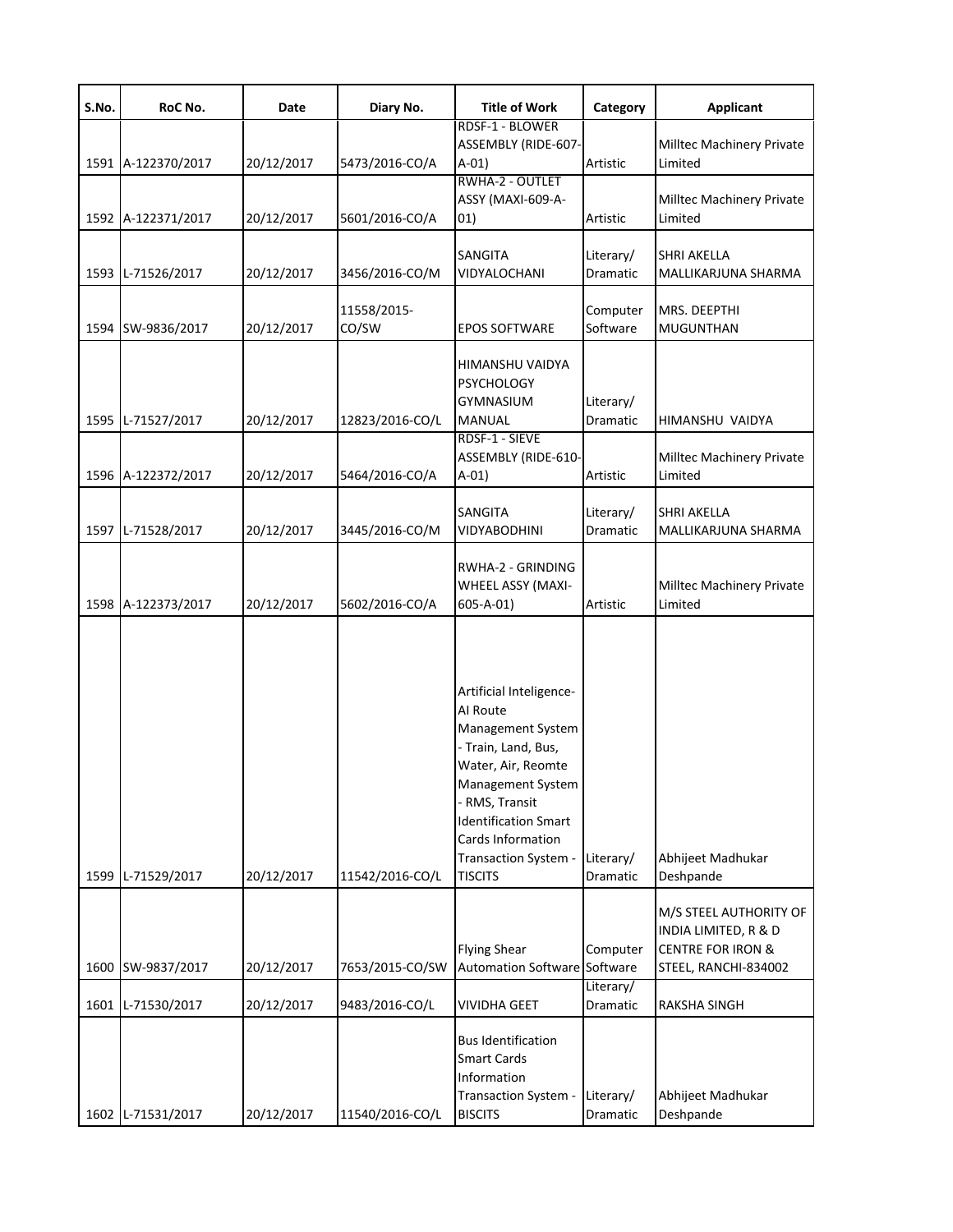| S.No. | RoC No.            | Date       | Diary No.       | <b>Title of Work</b>                                                                                                                                                                                                                                                                                                                                                                | Category              | <b>Applicant</b>                               |
|-------|--------------------|------------|-----------------|-------------------------------------------------------------------------------------------------------------------------------------------------------------------------------------------------------------------------------------------------------------------------------------------------------------------------------------------------------------------------------------|-----------------------|------------------------------------------------|
|       |                    |            |                 | <b>National Transit</b><br>Routeing Monitoring,<br>Ticketing, Tracking,<br>Surveillance System -<br>NTRMTTSS - Country<br>Name, National City<br>and State Public<br><b>Transit Authority</b><br>NCSPTA - Country<br>Name, National Air<br>Transit Authority -<br>Country Name,<br>National Water<br>Transit Authority -<br>Country Name,<br>Artificial Intelligence -<br>Al Remote |                       |                                                |
|       |                    |            |                 | Management System<br>- AIRMS, Remote<br>Management System                                                                                                                                                                                                                                                                                                                           |                       |                                                |
|       | 1603 L-71532/2017  | 20/12/2017 | 11544/2016-CO/L | - RMS, AI Route<br>Management System Dramatic                                                                                                                                                                                                                                                                                                                                       | Literary/             | Abhijeet Madhukar<br>Deshpande                 |
|       | 1604 A-122374/2017 | 20/12/2017 | 5603/2016-CO/A  | RWHA-2 - STRAIGHT<br><b>GRINDING WHEEL</b><br>(MAXI-101-P-01)<br><b>RWPF-2 - FOUR RIB</b>                                                                                                                                                                                                                                                                                           | Artistic              | Milltec Machinery Private<br>Limited           |
|       | 1605 A-122375/2017 | 20/12/2017 | 6590/2016-CO/A  | CAM ROLLER<br>(STRAIGHT) (SILK-<br>4072-P-01)                                                                                                                                                                                                                                                                                                                                       | Artistic              | Milltec Machinery Private<br>Limited           |
|       | 1606 A-122376/2017 | 20/12/2017 | 4848/2016-CO/A  | JAYA                                                                                                                                                                                                                                                                                                                                                                                | Artistic              | ATADU STUDIOS (P) LTD                          |
|       | 1607 L-71533/2017  | 20/12/2017 | 1816/2015-CO/L  | Theeyavai<br>Theendathe                                                                                                                                                                                                                                                                                                                                                             | Literary/<br>Dramatic | A. Ayyan Chakravarthy, M.<br>Arunachalam       |
|       | 1608 A-122377/2017 | 20/12/2017 | 6588/2016-CO/A  | RWPF-2 - FOUR RIB<br><b>CAM ROLLER</b><br>(TAPPER) (SILK-4071-<br>$P-01)$                                                                                                                                                                                                                                                                                                           | Artistic              | Milltec Machinery Private<br>Limited           |
|       | 1609 SR-13156/2017 | 20/12/2017 | 3099/2015-CO/SR | <b>TERI YAADEIN</b>                                                                                                                                                                                                                                                                                                                                                                 | Sound<br>Recording    | AMIT MUTREJA AND<br>MUKESH RAJESHWARI<br>SINGH |
|       | 1610 SW-9838/2017  | 20/12/2017 | 4121/2015-CO/SW | Bhuvan: Gateway to<br><b>Indian Earth</b><br>Observation data<br>products and services Software                                                                                                                                                                                                                                                                                     | Computer              | <b>INDIAN SPACE RESEARCH</b><br>ORGANISATION   |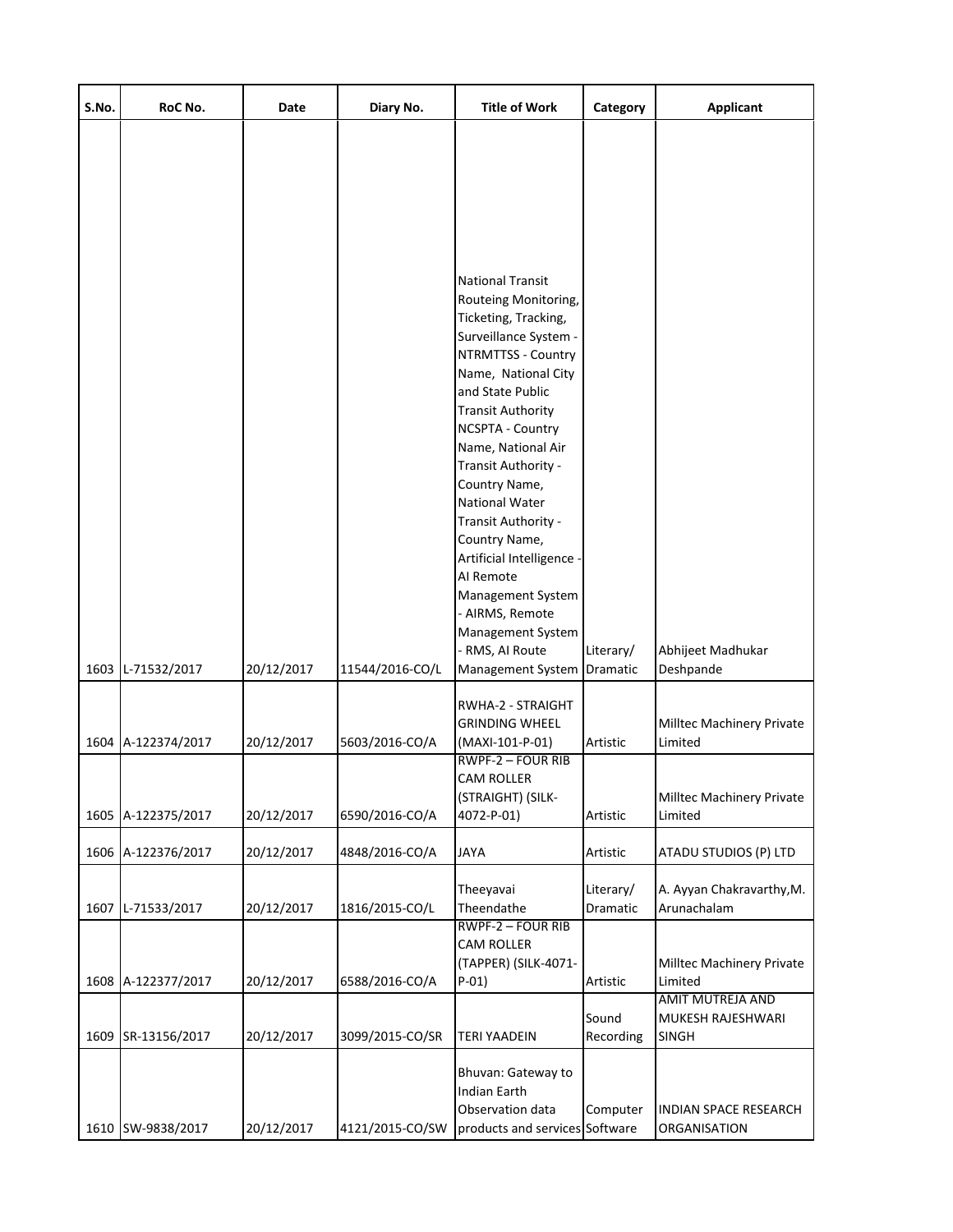| S.No. | RoC No.            | Date       | Diary No.            | <b>Title of Work</b>                                                                                                                                          | Category              | <b>Applicant</b>                                                           |
|-------|--------------------|------------|----------------------|---------------------------------------------------------------------------------------------------------------------------------------------------------------|-----------------------|----------------------------------------------------------------------------|
|       | 1611 A-122378/2017 | 20/12/2017 | 6580/2016-CO/A       | $RWPF-2 - 2 RIB CAM$<br><b>ROLLER TAPPER (SILK-</b><br>4077-P-01)                                                                                             | Artistic              | Milltec Machinery Private<br>Limited                                       |
|       | 1612 SW-9839/2017  | 20/12/2017 | 7908/2015-CO/SW      | Software for mission<br>design and analysis<br>of interplanetary<br>trajectories with<br>multiple planets<br>swing-by capability<br>(SMILE)                   | Computer<br>Software  | Indian Space Research<br>Organisation                                      |
|       | 1613 L-71534/2017  | 20/12/2017 | 9572/2016-CO/L       | Postal Code                                                                                                                                                   | Literary/<br>Dramatic | praveen shivaram                                                           |
|       | 1614 A-122379/2017 | 20/12/2017 | 6582/2016-CO/A       | $RWPF-2 - 2 RIB CAM$<br><b>ROLLER STRAIGHT</b><br>(SILK-4078-P-01)<br><b>PADHO KHELO AUR</b>                                                                  | Artistic              | Milltec Machinery Private<br>Limited                                       |
|       | 1615 L-71535/2017  | 20/12/2017 | 6380/2016-CO/L       | <b>GENIUS BANO</b><br>(PKGB)                                                                                                                                  | Literary/<br>Dramatic | <b>ARVIND GUPTA</b>                                                        |
|       | 1616 L-71536/2017  | 20/12/2017 | 14427/2017-CO/L      | PROTECTION OF<br><b>DISTRIBUTION LINE</b><br><b>FAULT AND DETECT</b><br>THE RISE IN<br><b>TEMPERATURE OF</b><br><b>TRANSFORMER BY</b><br><b>GSM TECHNIQUE</b> | Literary/<br>Dramatic | SANDEEP ANANDRAOJI<br>KALE                                                 |
|       | 1617 A-122380/2017 | 20/12/2017 | 15300/2017-CO/A      | <b>BRIDGE ACADEMY</b>                                                                                                                                         | Artistic              | N. RAGHURAMAN                                                              |
|       | 1618 SW-9840/2017  | 20/12/2017 | 15052/2017-<br>CO/SW | <b>Just Sort</b>                                                                                                                                              | Computer<br>Software  | Sathish Kumar V                                                            |
|       | 1619 L-71537/2017  | 20/12/2017 | 4340/2015-CO/M       | Like A Star                                                                                                                                                   | Literary/<br>Dramatic | ASHISH GANGWAR                                                             |
|       | 1620 SR-13157/2017 | 20/12/2017 |                      | 10305/2015-CO/SR DUAANWA MAANGI                                                                                                                               | Sound<br>Recording    | STEELBIRD HI-TECH INDIA<br>LTD.                                            |
|       | 1621 L-71538/2017  | 20/12/2017 | 14429/2017-CO/L      | <b>SPEED CONTROL OF</b><br><b>SINGLE PHASE</b><br><b>INDUCTION MOTOR</b><br>BY USING MODIFIED<br><b>H BRIDGE</b><br>MULTILEVEL<br><b>INVERTER</b>             | Literary/<br>Dramatic | ABHIJIT AMALKUMAR<br><b>DUTTA</b>                                          |
|       | 1622 A-122381/2017 | 20/12/2017 | 4351/2016-CO/A       | <b>Three Dimensional</b><br>Artistic Model of<br>Frog With Open Back<br><b>Bull Frog Mounted</b><br>On Stand                                                  | Artistic              | M/s TD Model & Scientific<br>Co. through its proprietor<br>Sh. Dinesh Jain |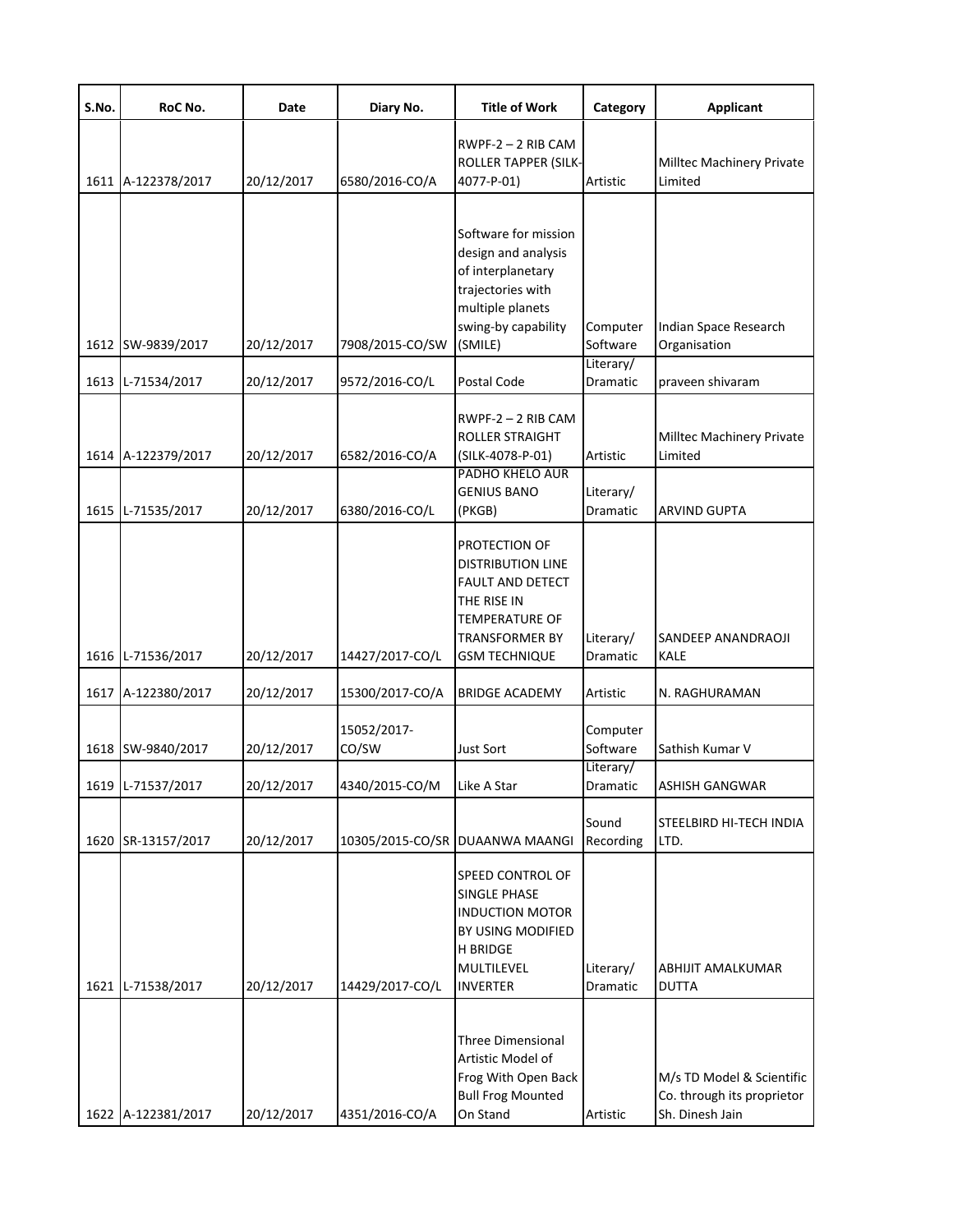| S.No. | RoC No.            | Date       | Diary No.                         | <b>Title of Work</b>                                                                                           | Category              | <b>Applicant</b>                                                                                         |
|-------|--------------------|------------|-----------------------------------|----------------------------------------------------------------------------------------------------------------|-----------------------|----------------------------------------------------------------------------------------------------------|
|       | 1623 A-122382/2017 | 20/12/2017 | 4428/2016-CO/A                    | <b>MORE QUALITY 1ST</b><br>MEGASTORE                                                                           | Artistic              | ADITYA BIRLA RETAIL LTD.                                                                                 |
|       | 1624 L-71539/2017  | 20/12/2017 | 6092/2016-CO/L                    | Mrigaya - The Hunt                                                                                             | Literary/<br>Dramatic | Souvik Bhattacharjee                                                                                     |
|       | 1625 A-122383/2017 | 20/12/2017 | 10260/2015-CO/A                   | Kishan Bhog with<br>Firm's Monogram<br>MDE and Slogan "Har<br>Grahni ki Pahli<br>PasandKishan<br>Bhog Ke Sang" | Artistic              | Sushma Keshari W/o Sri<br>Santosh Kumar Keshari<br>Proprietor trading as MAA<br><b>DURGA ENTERPRISES</b> |
|       | 1626 A-122384/2017 | 20/12/2017 | 4321/2016-CO/A                    | Artistic Model of Rat<br>Dissection                                                                            | Artistic              | M/s TD Model & Scientific<br>Co. through its proprietor<br>Sh. Dinesh Jain                               |
| 1627  | L-71540/2017       | 20/12/2017 | 8989/2016-CO/L                    | Perimeter and Area<br>of Inscribed Polygon                                                                     | Literary/<br>Dramatic | Virad Kumar Singla                                                                                       |
|       | 1628 SW-9841/2017  | 20/12/2017 | 10685/2016-<br>CO/SW              | E-Valuate                                                                                                      | Computer<br>Software  | <b>Trendsetters Skill</b><br><b>Assessors Private Limited</b>                                            |
|       | 1629 A-122385/2017 | 20/12/2017 | 3629/2016-CO/A                    | PAN-E-SHAHI PAN<br><b>MASALA - DANE ANE</b><br>MEIN SWAD KA DAM                                                | Artistic              | MS J M J ADVERTISING<br>AND MARKETING PVT LTD                                                            |
|       | 1630 A-122386/2017 | 20/12/2017 | 4349/2016-CO/A                    | <b>Three Dimensional</b><br>Artistic Model of<br><b>Frog Dissection</b><br>Mounted On Stand                    | Artistic              | M/s TD Model & Scientific<br>Co. through its proprietor<br>Sh. Dinesh Jain                               |
|       | 1631 SR-13158/2017 | 20/12/2017 | 5109/2016-CO/SR                   | RADHA<br>SAHASRANAM YATRA Recording                                                                            | Sound                 | Gaurav Krishna Goswami                                                                                   |
|       | 1632 SW-9842/2017  | 20/12/2017 | 8304/2016-CO/SW System for blinds | <b>Voice Based Email</b>                                                                                       | Computer<br>Software  | Ankita Makhija, Megha<br>Goel                                                                            |
|       | 1633 SW-9843/2017  | 20/12/2017 | 7470/2016-CO/SW                   | <b>CASE NOTEZ -</b><br><b>OFFICE</b><br>MANAGEMENT<br>SOFTWARE                                                 | Computer<br>Software  | Ms. Letzkit Technokraft<br>Private Limited,<br>Represented by its<br>Director Mr. Nithin R<br>Puthige.   |
|       | 1634 A-122387/2017 | 20/12/2017 | 4353/2016-CO/A                    | Artistic Model of<br><b>Frog Dissection</b>                                                                    | Artistic              | M/s TD Model & Scientific<br>Co. through its proprietor<br>Sh. Dinesh Jain                               |
|       | 1635 SW-9844/2017  | 20/12/2017 | 3865/2016-CO/SW                   | <b>WWWDELHICOLLEGE</b><br>FACTBOOK.COM<br>JUNE 2015 EDITION                                                    | Computer<br>Software  | AHC INFOTEK PVT LTD                                                                                      |
|       | 1636 SW-9845/2017  | 20/12/2017 | 7692/2016-CO/SW                   | GypCal Mobile App                                                                                              | Computer<br>Software  | DR SANJAY ARORA                                                                                          |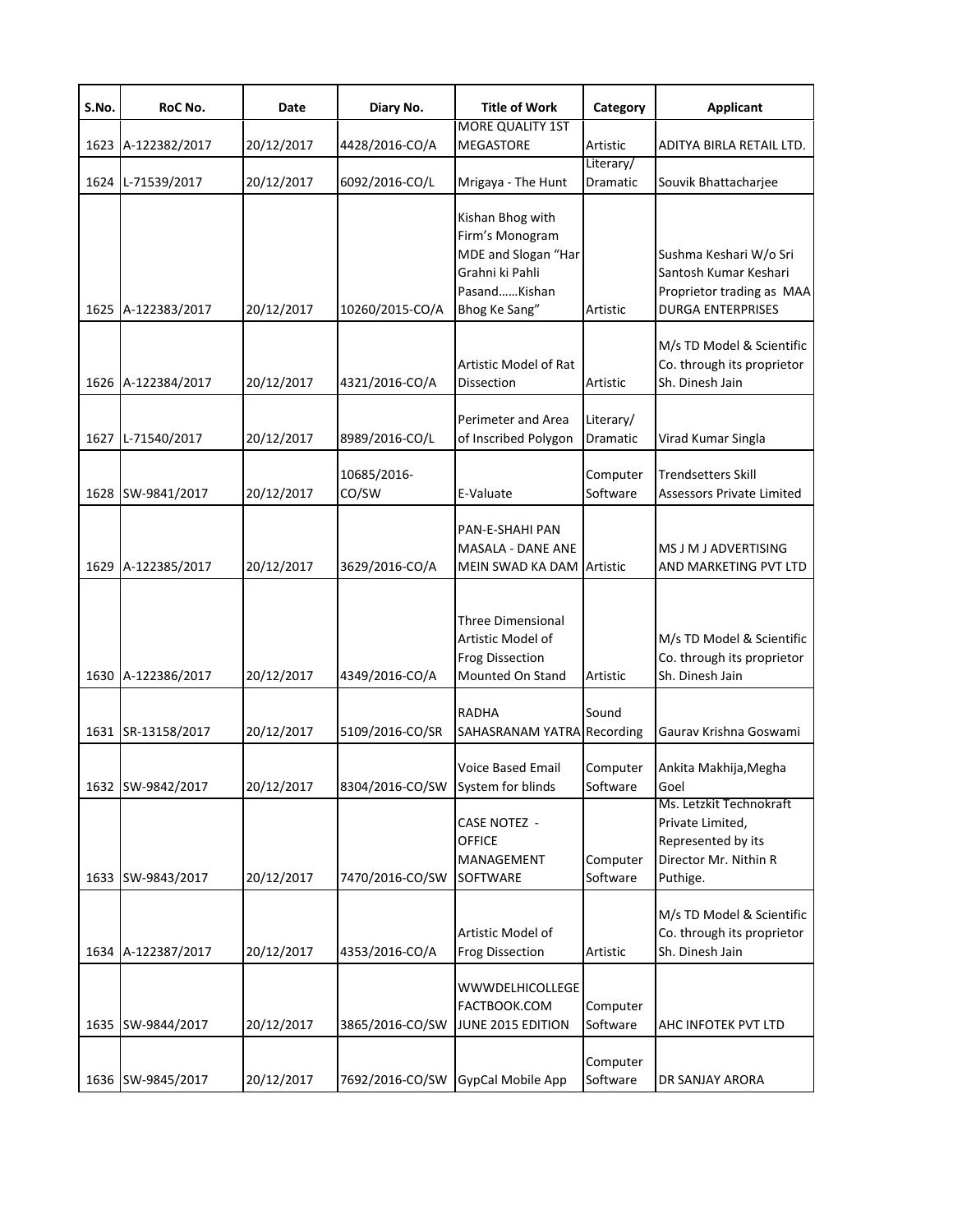| S.No. | RoC No.            | Date       | Diary No.       | <b>Title of Work</b>                                                                                                             | Category                     | <b>Applicant</b>                                                                                       |
|-------|--------------------|------------|-----------------|----------------------------------------------------------------------------------------------------------------------------------|------------------------------|--------------------------------------------------------------------------------------------------------|
|       | 1637 A-122388/2017 | 20/12/2017 | 5246/2016-CO/A  | Nasta 4 U (With logo) Artistic                                                                                                   |                              | Mr. SHAILENDRA KUMAR<br>PANDEY DIRECTOR OF<br>"GURU KRIPA IMAGES<br>PVT. LTD                           |
|       | 1638 A-122389/2017 | 20/12/2017 | 4354/2016-CO/A  | Artistic Model of<br>Development of Frog Artistic                                                                                |                              | M/s TD Model & Scientific<br>Co. through its proprietor<br>Sh. Dinesh Jain                             |
|       | 1639 L-71541/2017  | 20/12/2017 | 7306/2016-CO/L  | <b>MOBILE</b><br><b>APPLICATION USED</b><br><b>AS PART OF OUR</b><br><b>BACKGROUND</b><br><b>VERIFICATION</b><br><b>ACTIVITY</b> | Computer<br>Software         | EVALUATIONZ INDIA<br>PRIVATE LIMITED                                                                   |
|       | 1640 SW-9846/2017  | 20/12/2017 | 5205/2016-CO/SW | intelligent parking<br>management system                                                                                         | Computer<br>Software         | Dhanashree Nemade, Mrs.<br>Rajasree R.S., Ranjit<br>Bhosale, Shreyasi<br>Kolapkar, Simran<br>Manghwani |
|       | 1641 A-122390/2017 | 20/12/2017 | 4355/2016-CO/A  | Artistic Model of<br>Taenia Saginata L.H.                                                                                        | Artistic                     | M/s TD Model & Scientific<br>Co. through its proprietor<br>Sh. Dinesh Jain                             |
|       | 1642 A-122391/2017 | 20/12/2017 | 4356/2016-CO/A  | Artistic Model of<br>Taenia-Solium<br>Tapeworm L.H.                                                                              | Artistic                     | M/s TD Model & Scientific<br>Co. through its proprietor<br>Sh. Dinesh Jain                             |
|       | 1643 A-122392/2017 | 20/12/2017 | 4358/2016-CO/A  | Artistic Model of<br><b>Taenia Solium Pork</b><br>Tape Worm Life<br>Cycle                                                        | Artistic                     | M/s TD Model & Scientific<br>Co. through its proprietor<br>Sh. Dinesh Jain                             |
|       | 1644 L-71542/2017  | 20/12/2017 | 13758/2017-CO/L | Sri Sai Leelamrutha                                                                                                              | Literary/<br><b>Dramatic</b> | K N Gurumurthy                                                                                         |
|       | 1645 A-122393/2017 | 20/12/2017 | 4359/2016-CO/A  | Artistic Model of Life<br>History of House Fly                                                                                   | Artistic                     | M/s TD Model & Scientific<br>Co. through its proprietor<br>Sh. Dinesh Jain                             |
|       | 1646 A-122394/2017 | 20/12/2017 | 10542/2017-CO/A | THE YOGA POSTER                                                                                                                  | Artistic                     | Karoline Neville-Hamilton                                                                              |
|       | 1647 L-71543/2017  | 20/12/2017 | 12352/2015-CO/L | <b>ENGINEERING</b><br>PHYSICS PRACTICALS                                                                                         | Literary/<br>Dramatic        | DR. P. MANI                                                                                            |
|       | 1648 A-122395/2017 | 20/12/2017 | 11509/2015-CO/A | <b>ASPAM</b>                                                                                                                     | Artistic                     | M/S ASPAM FOUNDATION                                                                                   |
|       | 1649 A-122396/2017 | 20/12/2017 | 4360/2016-CO/A  | Artistic Model of<br><b>Animal Cell Division</b><br><b>Meiosis</b>                                                               | Artistic                     | M/s TD Model & Scientific<br>Co. through its proprietor<br>Sh. Dinesh Jain                             |
| 1650  | L-71544/2017       | 20/12/2017 | 15101/2017-CO/L | <b>EK CHAHRA TEEN</b><br><b>NAAM</b>                                                                                             | Literary/<br>Dramatic        | UMESH NEERAJKUMAR                                                                                      |
|       | 1651 A-122397/2017 | 20/12/2017 | 707/2012-CO/A   | <b>ELEX label</b>                                                                                                                | Artistic                     | Havells India Ltd                                                                                      |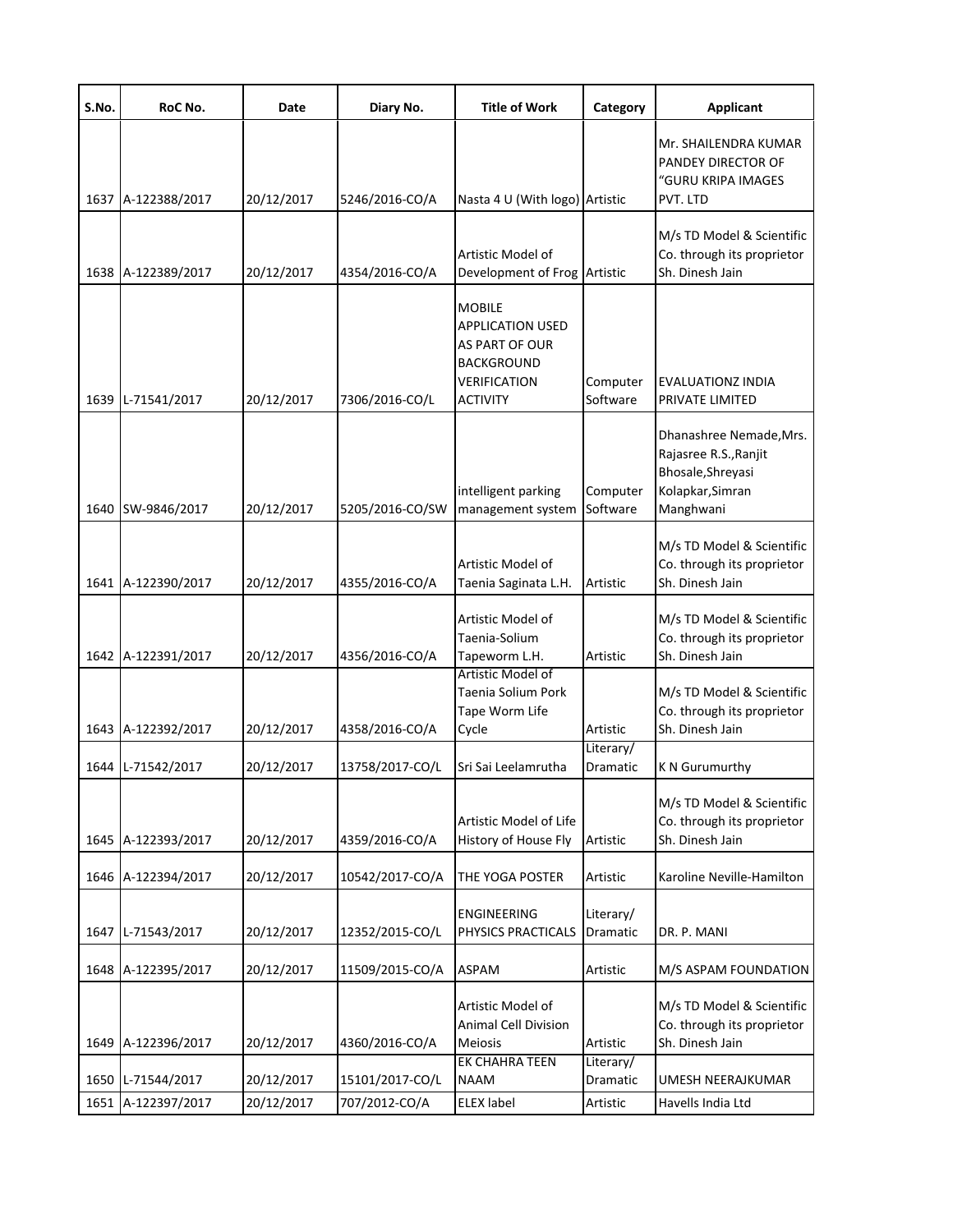| S.No. | RoC No.            | Date       | Diary No.       | <b>Title of Work</b>                                                                                       | Category              | <b>Applicant</b>                                                                                            |
|-------|--------------------|------------|-----------------|------------------------------------------------------------------------------------------------------------|-----------------------|-------------------------------------------------------------------------------------------------------------|
|       | 1652 A-122398/2017 | 20/12/2017 | 4361/2016-CO/A  | Artistic Model of<br><b>Animal Cell Division</b><br><b>Mitosis</b>                                         | Artistic              | M/s TD Model & Scientific<br>Co. through its proprietor<br>Sh. Dinesh Jain                                  |
|       | 1653 A-122399/2017 | 20/12/2017 | 8359/2017-CO/A  | <b>RCL</b>                                                                                                 | Artistic              | RAIN CEMENTS LTD.                                                                                           |
|       | 1654 A-122400/2017 | 20/12/2017 | 8358/2017-CO/A  | <b>RIL</b>                                                                                                 | Artistic              | RAIN INDUSTRIES LTD.                                                                                        |
|       | 1655 A-122401/2017 | 20/12/2017 | 4362/2016-CO/A  | Artistic Model of Cell<br><b>Division Mitosis</b>                                                          | Artistic              | M/s TD Model & Scientific<br>Co. through its proprietor<br>Sh. Dinesh Jain                                  |
|       | 1656 L-71545/2017  | 20/12/2017 | 9564/2017-CO/L  | YASH FILTERS Dealing Literary/<br>With Industrial Filters Dramatic                                         |                       | YASH FILTERS                                                                                                |
|       | 1657 A-122402/2017 | 20/12/2017 | 4363/2016-CO/A  | Artistic Model of<br>Types of Bacteria -<br>Set of 21                                                      | Artistic              | M/s TD Model & Scientific<br>Co. through its proprietor<br>Sh. Dinesh Jain                                  |
|       | 1658 A-122403/2017 | 20/12/2017 | 625/2017-CO/A   | <b>JNB EVENTS</b>                                                                                          | Artistic              | BHIMASHANKAR V.<br>PUROHIT, SUMIRABEN V.<br>PUROHIT, NATVARLAL V.<br>PUROHIT, JAYSINGH V.<br><b>PUROHIT</b> |
|       | 1659 A-122404/2017 | 20/12/2017 | 4364/2016-CO/A  | <b>Three Dimensional</b><br>Artistic Model of<br>Bacteria Cell<br><b>Structure Mounted</b><br>On Stand     | Artistic              | M/s TD Model & Scientific<br>Co. through its proprietor<br>Sh. Dinesh Jain                                  |
|       | 1660 L-71546/2017  | 20/12/2017 | 13389/2017-CO/L | <b>REINVENTING INDIA-</b><br>MEDLYCARE                                                                     | Literary/<br>Dramatic | <b>SHARIB PARWAZ</b>                                                                                        |
|       | 1661 L-71547/2017  | 20/12/2017 | 12735/2015-CO/L | Kahaani Balidaan ki                                                                                        | Literary/<br>Dramatic | Vikrant Pawaskar                                                                                            |
|       | 1662 L-71548/2017  | 20/12/2017 | 8738/2016-CO/L  | Thermal Analysis of<br><b>Single Point Cutting</b><br><b>Tool Using Different</b><br><b>Cutting Fluids</b> | Literary/<br>Dramatic | <b>GORAKH MACHHINDRA</b><br>WANI                                                                            |
|       | 1663 L-71549/2017  | 20/12/2017 | 12759/2015-CO/L | Kalpana                                                                                                    | Literary/<br>Dramatic | Angshuman Kirtania                                                                                          |
|       | 1664 A-122405/2017 | 20/12/2017 | 4365/2016-CO/A  | <b>Three Dimensional</b><br>Artistic Model of<br>Amphioxus Model<br>Mounted On Stand                       | Artistic              | M/s TD Model & Scientific<br>Co. through its proprietor<br>Sh. Dinesh Jain                                  |
|       | 1665 A-122406/2017 | 20/12/2017 | 12908/2015-CO/A | <b>POWER MILES</b>                                                                                         | Artistic              | <b>HARNAM SINGH</b><br>PROPRIETOR, M/S GOOD<br>LUCK SCOOTER PARTS                                           |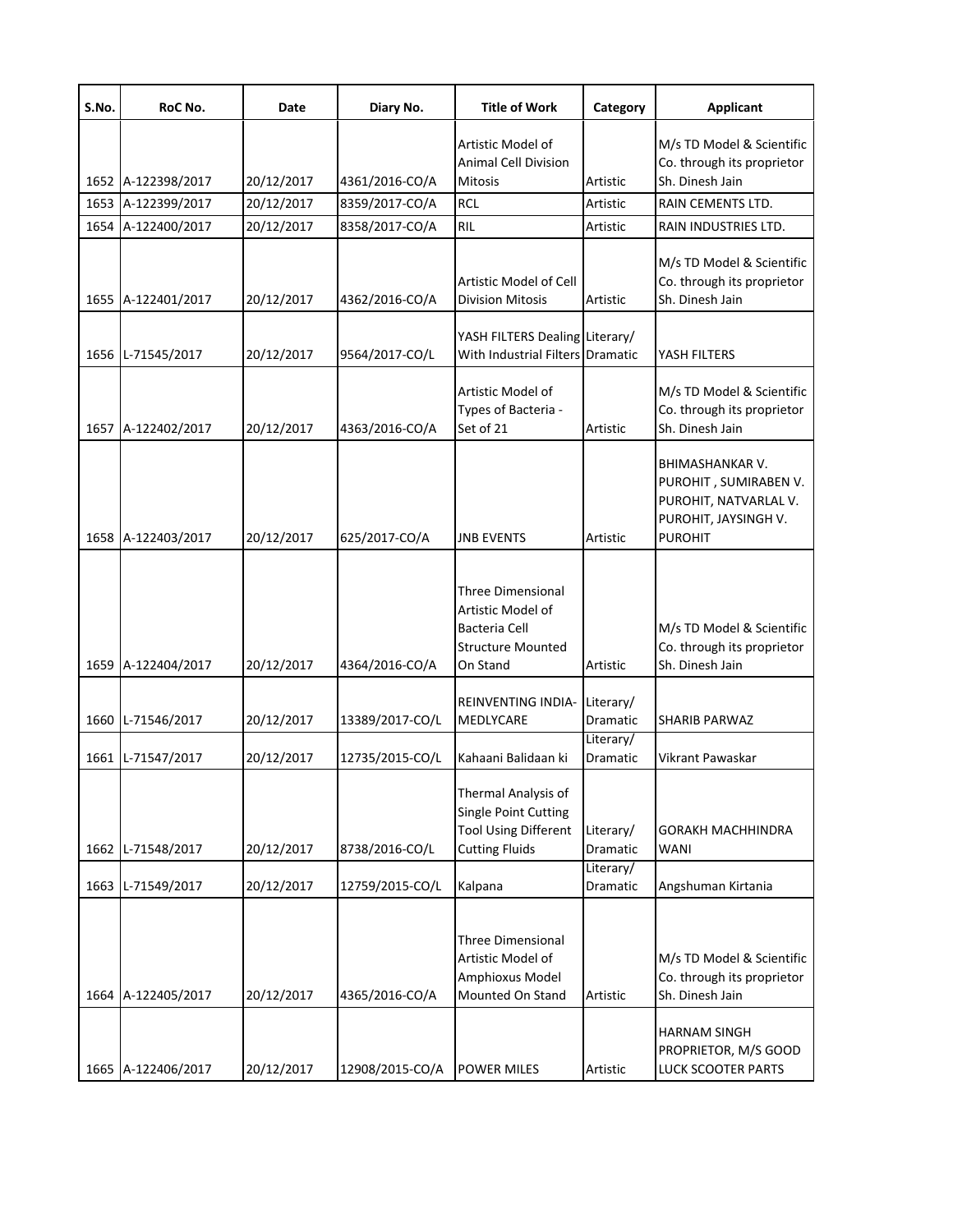| S.No. | RoC No.            | Date       | Diary No.            | <b>Title of Work</b>                                                                                                | Category                         | <b>Applicant</b>                                                           |
|-------|--------------------|------------|----------------------|---------------------------------------------------------------------------------------------------------------------|----------------------------------|----------------------------------------------------------------------------|
| 1666  | A-122407/2017      | 20/12/2017 | 4366/2016-CO/A       | Artistic Model of<br>Paramecium                                                                                     | Artistic                         | M/s TD Model & Scientific<br>Co. through its proprietor<br>Sh. Dinesh Jain |
| 1667  | L-71550/2017       | 20/12/2017 | 13264/2017-CO/L      | The Double Equal<br>Root And Third Root<br>Of a Cubic Equation                                                      | Literary/<br>Dramatic            | P.V.Raja Chowdary                                                          |
| 1668  | A-122408/2017      | 20/12/2017 | 4367/2016-CO/A       | Artistic Model of<br>Paramecium                                                                                     | Artistic                         | M/s TD Model & Scientific<br>Co. through its proprietor<br>Sh. Dinesh Jain |
| 1669  | L-71551/2017       | 20/12/2017 | 334/2017-CO/L        | <b>BAFEL SPOKEN</b><br><b>ENGLISH BASIC</b><br>COURSE-1                                                             | Literary/<br>Dramatic            | <b>ALKA GUPTA</b>                                                          |
| 1670  | L-71552/2017       | 20/12/2017 | 5837/2016-CO/L       | Naughty maths                                                                                                       | Literary/<br>Dramatic            | Master Mind Tutorials Pvt.<br>Ltd. (India)<br>POOJA MACHINES               |
| 1671  | A-122409/2017      | 20/12/2017 | 9212/2017-CO/A       | POOJA                                                                                                               | Artistic                         | PVT.LTD.                                                                   |
| 1672  | L-71553/2017       | 20/12/2017 | 5684/2017-CO/L       | KALARIPPAYAT<br>SASTREEYA<br>PADANAM BAGAM 1                                                                        | Literary/<br>Dramatic            | Sudhakaran T                                                               |
| 1673  | L-71554/2017       | 20/12/2017 | 14631/2017-CO/L      | Navapura - the City<br>of Nine Gates                                                                                | Literary/<br>Dramatic            | Subhash Iyer                                                               |
| 1674  | A-122410/2017      | 20/12/2017 | 4229/2017-CO/A       | <b>DEVICE</b>                                                                                                       | Artistic                         | LEFJORD INC.                                                               |
| 1675  | A-122411/2017      | 20/12/2017 | 4368/2016-CO/A       | Artistic Model of<br>Slipper Animalcule<br>Paramecium                                                               | Artistic                         | M/s TD Model & Scientific<br>Co. through its proprietor<br>Sh. Dinesh Jain |
|       | 1676 A-122412/2017 | 20/12/2017 | 4369/2016-CO/A       | Artistic Model of<br><b>Animal Cell</b>                                                                             | Artistic                         | M/s TD Model & Scientific<br>Co. through its proprietor<br>Sh. Dinesh Jain |
| 1677  | A-122413/2017      | 20/12/2017 | 4370/2016-CO/A       | Three Dimensional<br>Artistic Model of<br><b>Animal Cell</b>                                                        | Artistic                         | M/s TD Model & Scientific<br>Co. through its proprietor<br>Sh. Dinesh Jain |
| 1678  | L-71555/2017       | 20/12/2017 | 11539/2016-CO/L      | <b>Nursery Course</b><br>Material Work-1                                                                            | Literary/<br>Dramatic            | SHOBHA AJAY PAVECHA                                                        |
| 1679  | L-71556/2017       | 20/12/2017 | 11538/2016-CO/L      | Upper K.G. Course<br>Material Work-3                                                                                | Literary/<br>Dramatic            | SHOBHA AJAY PAVECHA                                                        |
| 1680  | SW-9847/2017       | 20/12/2017 | 14841/2017-<br>CO/SW | HMI<br><b>COMMUNICATION</b><br>SOFTWARE FOR NON-<br><b>STANDARD PLANT</b><br><b>BUS BASED DCS</b><br><b>SYSTEMS</b> | Computer<br>Software<br>Computer | <b>BHARAT HEAVY</b><br>ELECTRICALS LIMITED<br><b>RISHABH KAPOOR &amp;</b>  |
| 1681  | SW-9848/2017       | 20/12/2017 | 6014/2016-CO/L       | VALET 2U                                                                                                            | Software                         | UTSAV KHAITAN                                                              |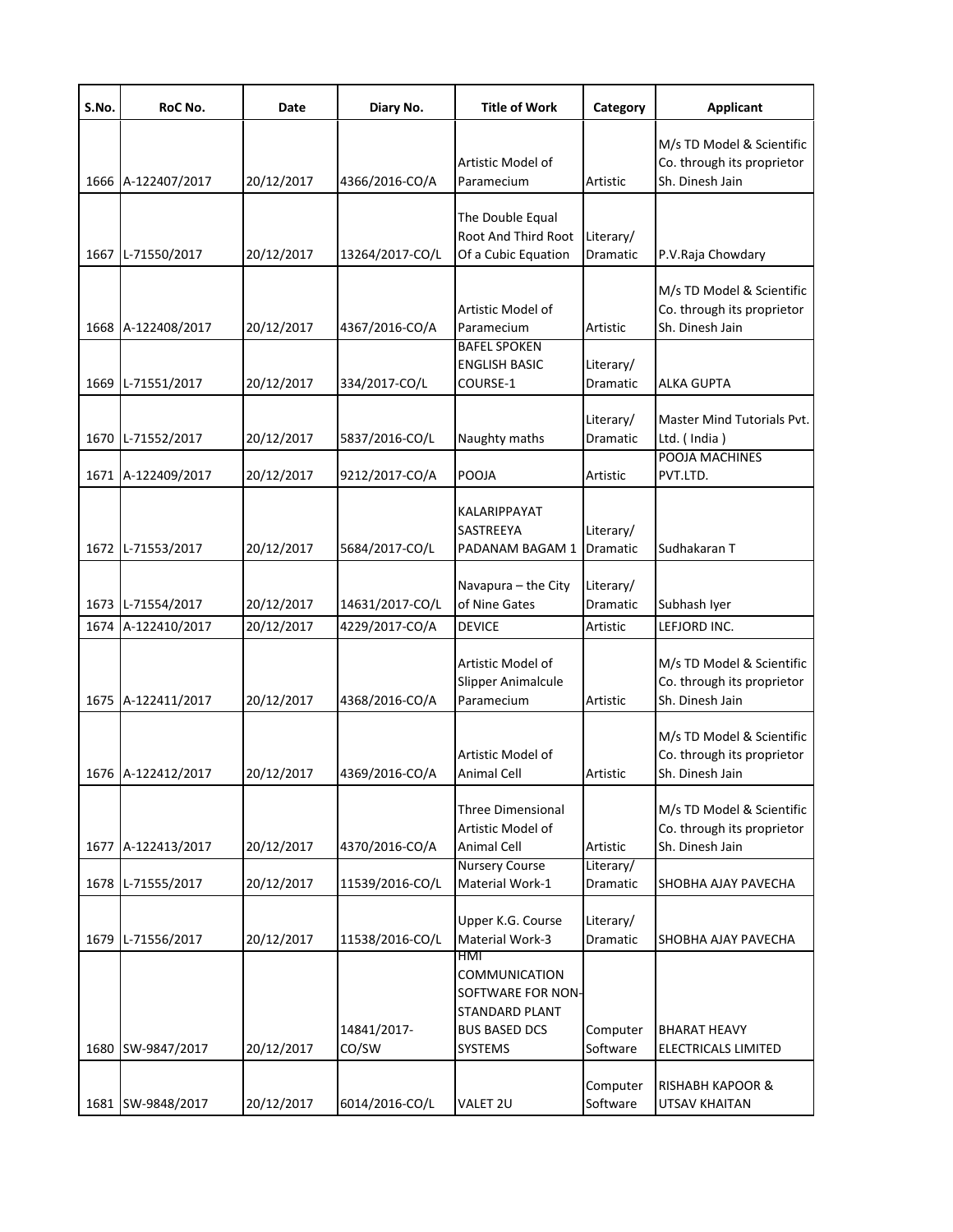| S.No. | RoC No.            | Date       | Diary No.       | <b>Title of Work</b>                                                                                                           | Category                     | <b>Applicant</b>                                 |
|-------|--------------------|------------|-----------------|--------------------------------------------------------------------------------------------------------------------------------|------------------------------|--------------------------------------------------|
|       | 1682 L-71557/2017  | 20/12/2017 | 4920/2016-CO/L  | FLUTE Methodology-<br><b>Training Manual</b>                                                                                   | Literary/<br>Dramatic        | <b>MS.SUJATA GANEGA</b>                          |
|       | 1683 L-71558/2017  | 20/12/2017 | 5141/2016-CO/L  | The Corporate Cleric                                                                                                           | Literary/<br>Dramatic        | Sanjay Kumar                                     |
|       | 1684 A-122414/2017 | 20/12/2017 | 1007/2016-CO/A  | <b>FLARE SWEET MILK</b><br>SPARKLE (LABEL)                                                                                     | Artistic                     | Aditya Singhal trading as<br>Uditi International |
|       | 1685 A-122415/2017 | 20/12/2017 | 35049/2013-CO/A | <b>BABY COO'S (LABEL)</b>                                                                                                      | Artistic                     | PAVITRA NONWOVENS<br>PVT. LTD.                   |
|       | 1686 L-71559/2017  | 20/12/2017 | 5708/2016-CO/L  | MOM CAN DO                                                                                                                     | Literary/<br>Dramatic        | Archana Trasy                                    |
|       | 1687 L-71560/2017  | 20/12/2017 | 9513/2017-CO/L  | E-book on Draft<br>Resolutions and<br><b>Procedures Under</b><br>Companies Act 2013                                            | Literary/<br><b>Dramatic</b> | Ashish Jain                                      |
|       | 1688 A-122416/2017 | 20/12/2017 | 9710/2017-CO/A  | <b>NASON WITH DEVICE</b><br>OF HORSE                                                                                           | Artistic                     | S AND C FOOTWEAR INDIA<br>PRIVATE LIMITED        |
|       | 1689 A-122417/2017 | 20/12/2017 | 12711/2016-CO/A | <b>NATURAL GURUJI</b><br><b>ORANGE FRUIT</b><br>SYRUP (LABEL)                                                                  | Artistic                     | Guruji Enterprises Pvt. Ltd.                     |
|       | 1690 L-71561/2017  | 20/12/2017 | 649/2016-CO/L   | LET US LEARN YOGA<br>A TEXTBOOK FOR<br>YOGA EDUCATION<br><b>FOR STUDENTS OF</b><br><b>CLASS V</b>                              | Literary/<br>Dramatic        | M/S DIVYA YOG MANDIR<br>(TRUST)                  |
|       | 1691 A-122418/2017 | 20/12/2017 | 4796/2016-CO/A  | <b>NATURAL GURUJI</b><br>ROSE SYRUP (LABEL)                                                                                    | Artistic                     | Guruji Enterprises Pvt. Ltd.                     |
|       | 1692 L-71562/2017  | 20/12/2017 | 607/2016-CO/L   | LET US LEARN YOGA<br>A TEXTBOOK FOR<br>YOGA EDUCATION<br>FOR STUDENTS OF<br><b>CLASS V</b>                                     | Literary/<br>Dramatic        | M/S DIVYA YOG MANDIR<br>(TRUST)                  |
|       | 1693 L-71563/2017  | 20/12/2017 | 13973/2017-CO/L | Altaf Bhai Ki Crazy<br>Hotel                                                                                                   | Literary/<br>Dramatic        | Husein Hamid Panju                               |
|       | 1694 A-122419/2017 | 20/12/2017 | 4794/2016-CO/A  | <b>NATURAL GURUJI</b><br><b>BADAM KESHAR</b>                                                                                   | Artistic                     | Guruji Enterprises Pvt. Ltd.                     |
|       | 1695 L-71564/2017  | 20/12/2017 | 628/2016-CO/L   | YOGA PLAY AND<br><b>LEARN A TEXTBOOK</b><br><b>FOR YOGA</b><br><b>EDUCATION FOR</b><br>STUDENTS OF CLASS I Literary/<br>AND II | Dramatic                     | <b>DIVYA YOG</b><br>MANDIR(TRUST)                |
|       | 1696 A-122420/2017 | 20/12/2017 | 4793/2016-CO/A  | <b>NATURAL GURUJI</b><br>LITCHI (LABEL)                                                                                        | Artistic                     | Guruji Enterprises Pvt. Ltd.                     |
|       | 1697 A-122421/2017 | 20/12/2017 | 5138/2016-CO/A  | <b>NATURAL GURUJI</b><br><b>MANGO PANNA</b><br>(LABEL)                                                                         | Artistic                     | Guruji Enterprises Pvt. Ltd.                     |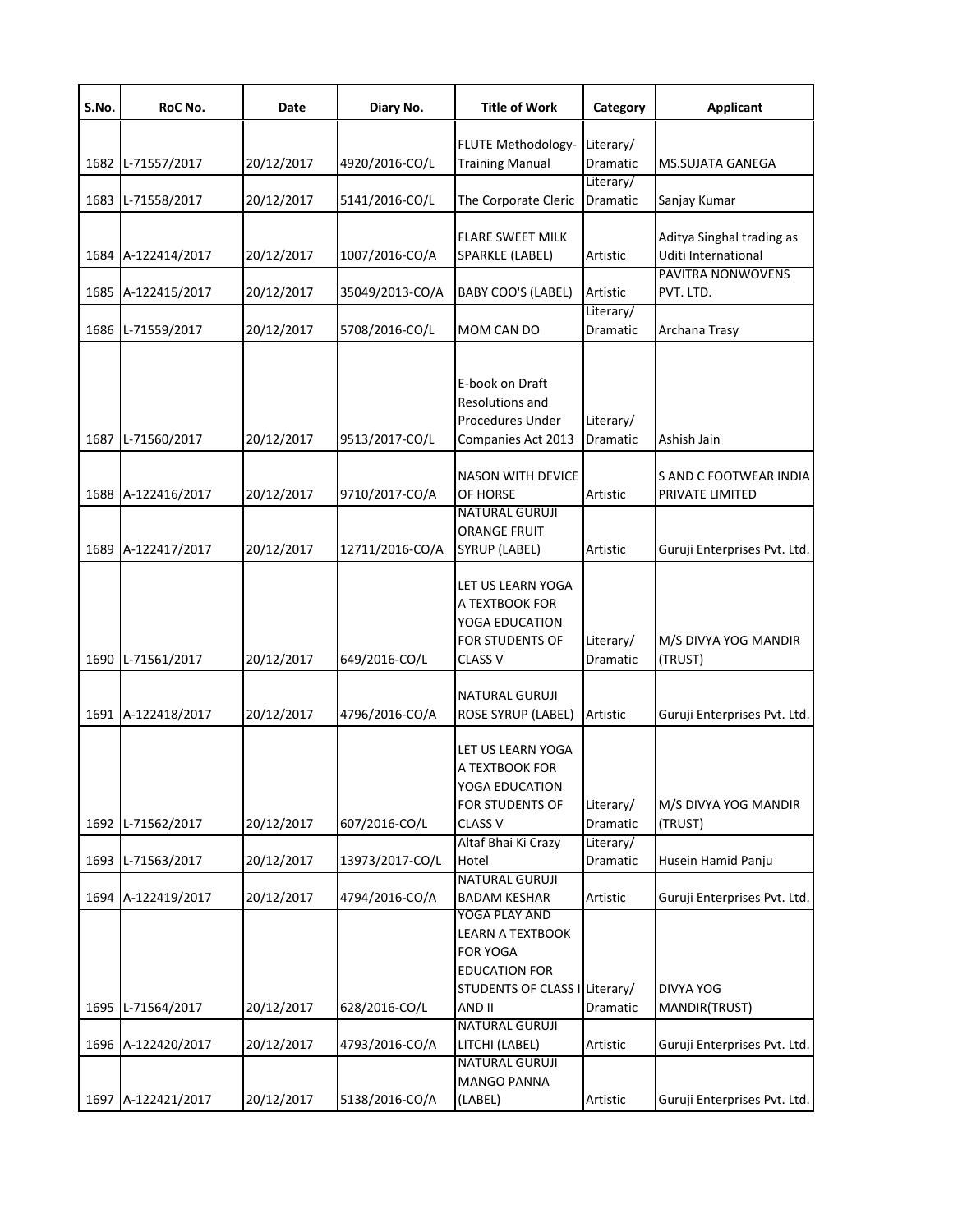| S.No. | RoC No.                                 | Date                     | Diary No.                        | <b>Title of Work</b>                                                                                | Category                          | <b>Applicant</b>                                      |
|-------|-----------------------------------------|--------------------------|----------------------------------|-----------------------------------------------------------------------------------------------------|-----------------------------------|-------------------------------------------------------|
|       | 1698 L-71565/2017                       | 20/12/2017               | 639/2016-CO/L                    | LET US LEARN YOGA<br>A TEXTBOOK FOR<br>YOGA EDUCATION<br><b>FOR STUDENTS OF</b><br><b>CLASS III</b> | Literary/<br>Dramatic             | DIVYA YOG MANDIR<br>(TRUST)                           |
|       |                                         |                          |                                  | <b>FUN 2 JUNGLE POP</b>                                                                             |                                   | <b>BAKEWELL BISCUITS</b>                              |
| 1699  | A-122422/2017                           | 20/12/2017               | 6386/2017-CO/A                   | LABEL                                                                                               | Artistic                          | PVT.LTD.                                              |
|       |                                         |                          |                                  |                                                                                                     |                                   | BHARUCH DIST. CO. OP.<br>MILK PRODUCERS UNION         |
|       | 1700 A-122423/2017                      | 20/12/2017               | 6385/2017-CO/A                   | <b>DUDHDHARA DAIRY</b>                                                                              | Artistic                          | LTD.                                                  |
|       | 1701 A-122424/2017                      | 20/12/2017               | 6384/2017-CO/A                   | <b>MAFIA LOGO</b>                                                                                   | Artistic                          | <b>MAFIA</b>                                          |
|       | 1702 A-122425/2017                      | 20/12/2017               | 3169/2017-CO/A                   | <b>SPHERE</b>                                                                                       | Artistic                          | <b>SPHERE</b>                                         |
|       | 1703 A-122426/2017                      | 20/12/2017               | 6383/2017-CO/A                   | A LOGO                                                                                              | Artistic                          | ASHISHBHAI A.<br>MAKHASANA                            |
|       | 1704 A-122427/2017                      | 20/12/2017               | 1351/2016-CO/A                   | <b>OMKAR FEEDS</b>                                                                                  | Artistic                          | <b>Omkar Feeds</b>                                    |
|       | 1705 A-122428/2017                      | 20/12/2017               | 3171/2017-CO/A                   | MODI'S                                                                                              | Artistic                          | NILESH DINESH MODI                                    |
|       | 1706 A-122429/2017                      | 20/12/2017               | 10541/2016-CO/A                  | <b>NUTRA WELLNESS</b><br>(LABEL)                                                                    | Artistic                          | Hardeep Singh trading as<br>Genesis Biotec Inc        |
|       | 1707 A-122430/2017                      | 20/12/2017               | 5787/2017-CO/A                   | RPCZ-1 DECK<br><b>HOLDING</b><br><b>MECHANISM PREC-</b><br>6300-A-01                                | Artistic                          | Milltec Machinery Private<br>Limited                  |
|       | 1708 A-122431/2017                      | 20/12/2017               | 5788/2017-CO/A                   | RPCZ-1 DRIVE<br><b>MECHANISM PREC-</b><br>6351-A-01                                                 | Artistic                          | Milltec Machinery Private<br>Limited                  |
|       | 1709 A-122432/2017                      | 20/12/2017               | 10547/2016-CO/A                  | <b>DILSBURY</b>                                                                                     | Artistic                          | Pamaljeet Singh trading as<br><b>Friends Overseas</b> |
|       | 1710 A-122433/2017                      | 20/12/2017               | 5791/2017-CO/A                   | <b>RPCZ-1 SIEVE BOX</b><br><b>ASSEMBLY PREC-</b><br>6301-A-01                                       | Artistic                          | Milltec Machinery Private<br>Limited                  |
|       | 1711 A-122434/2017                      | 20/12/2017               | 6205/2016-CO/A                   | FEI (LABEL)                                                                                         | Artistic                          | Flora Circuit Controls (A<br>Partnership Concern)     |
|       | 1712 A-122435/2017                      | 20/12/2017               | 3153/2016-CO/A                   | <b>25 TON FRICTION</b><br><b>WELDING MACHINE</b><br><b>WITH FLASH</b><br><b>TURNING</b>             | Artistic                          | G. R. Mallikarjuna                                    |
|       | 1713 L-71566/2017                       | 20/12/2017               | 5532/2016-CO/L                   | KAVIRASAYANAM-<br><b>TINANTA KOSAH-</b><br><b>VOLUME-I</b>                                          | Literary/<br>Dramatic             | PUSHPA DIKSHIT                                        |
|       | 1714 L-71567/2017                       | 20/12/2017               | 5536/2016-CO/L                   | SASVARAH<br>PANINIYADHATUPAT<br>AH<br>ARDHADHATUKOPAY Literary/<br>OGI                              | Dramatic                          | PUSHPA DIKSHIT                                        |
|       | 1715 L-71568/2017<br>1716 A-122436/2017 | 20/12/2017<br>20/12/2017 | 5541/2016-CO/L<br>8570/2017-CO/A | SASVARAH PANINYA ·<br><b>DHATUPATHAH</b><br>SARVADHATUKA-<br><b>PRATYAYOPAYOGI</b><br>VEIL OF MAYA  | Literary/<br>Dramatic<br>Artistic | PUSHPA DIKSHIT<br><b>KETAN KELKAR</b>                 |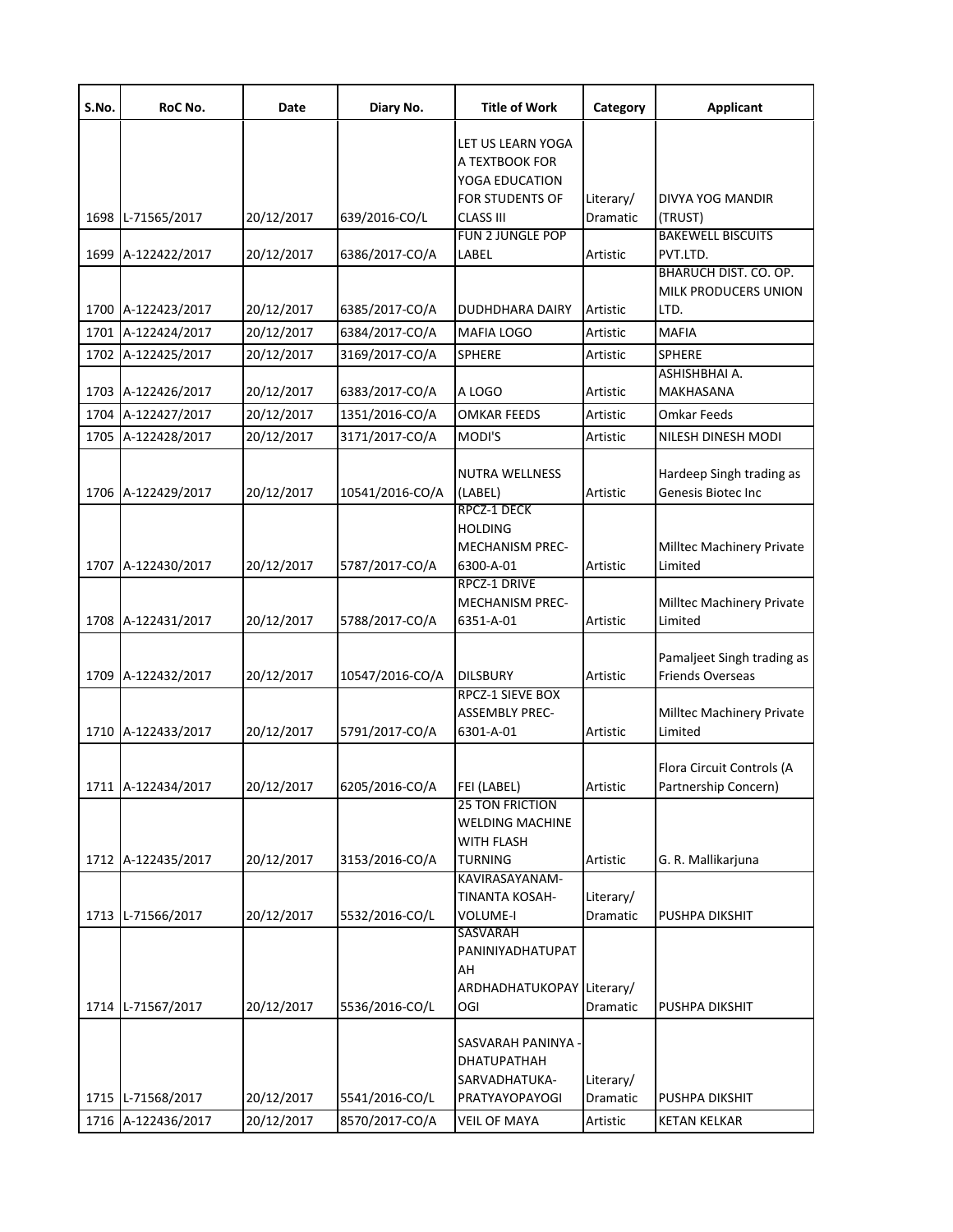| S.No. | RoC No.            | Date       | Diary No.            | <b>Title of Work</b>                                                   | Category              | <b>Applicant</b>                                                 |
|-------|--------------------|------------|----------------------|------------------------------------------------------------------------|-----------------------|------------------------------------------------------------------|
|       |                    |            |                      | DHATVASHIKARIYAM                                                       |                       |                                                                  |
|       |                    |            |                      | SAMANYAMANGAKA                                                         | Literary/             |                                                                  |
|       | 1717 L-71569/2017  | 20/12/2017 | 5542/2016-CO/L       | <b>RYAM</b>                                                            | Dramatic              | PUSHPA DIKSHIT                                                   |
|       |                    |            |                      |                                                                        | Literary/             |                                                                  |
|       | 1718 L-71570/2017  | 20/12/2017 | 5544/2016-CO/L       | NIJANTA KOSHAH                                                         | Dramatic              | PUSHPA DIKSHIT                                                   |
|       | 1719 A-122437/2017 | 20/12/2017 | 8572/2017-CO/A       | ILLUMINATION                                                           | Artistic              | <b>KETAN KELKAR</b>                                              |
| 1720  | A-122438/2017      | 20/12/2017 | 8563/2017-CO/A       | <b>GOAL OF LIFE</b>                                                    | Artistic              | <b>KETAN KELKAR</b>                                              |
|       | 1721 L-71571/2017  | 20/12/2017 | 5556/2016-CO/L       | SANAADYANTADHAT<br>UPAATAH                                             | Literary/<br>Dramatic | PUSHPA DIKSHIT                                                   |
|       | 1722 A-122439/2017 | 20/12/2017 | 8076/2017-CO/A       | <b>MERGING</b>                                                         | Artistic              | <b>KETAN KELKAR</b>                                              |
| 1723  | A-122440/2017      | 20/12/2017 | 8555/2017-CO/A       | <b>MEDITATION</b>                                                      | Artistic              | <b>KETAN KELKAR</b>                                              |
|       | 1724 A-122441/2017 | 20/12/2017 | 8564/2017-CO/A       | SADHU                                                                  | Artistic              | <b>KETAN KELKAR</b>                                              |
|       |                    |            |                      |                                                                        |                       |                                                                  |
|       | 1725 A-122442/2017 | 20/12/2017 | 8566/2017-CO/A       | <b>MISTAKEN IDENTITY</b>                                               | Artistic              | <b>KETAN KELKAR</b>                                              |
|       | 1726 A-122443/2017 | 20/12/2017 | 8568/2017-CO/A       | RAY OF HOPE                                                            | Artistic              | <b>KETAN KELKAR</b>                                              |
|       |                    |            |                      |                                                                        |                       |                                                                  |
|       | 1727 A-122444/2017 | 20/12/2017 | 8567/2017-CO/A       | SOURCE OF ENERGY                                                       | Artistic              | <b>KETAN KELKAR</b>                                              |
|       |                    |            |                      | CIVIL ENGINEERING                                                      |                       |                                                                  |
|       |                    |            |                      | <b>IES TOPICWISE</b>                                                   |                       |                                                                  |
|       | 1728 L-71572/2017  | 20/12/2017 | 370/2016-CO/L        | OBJECTIVE SOLVED<br>PAPER I                                            | Literary/<br>Dramatic | IES MASTER PUBLICATION                                           |
|       |                    |            |                      |                                                                        | Literary/             |                                                                  |
|       | 1729 L-71573/2017  | 20/12/2017 | 11530/2016-CO/L      |                                                                        | Dramatic              | SHOBHA AJAY PAVECHA                                              |
| 1730  | A-122445/2017      | 20/12/2017 | 6038/2016-CO/A       | FW RB 5564                                                             | Artistic              | <b>ROBY FRANCIS</b>                                              |
|       |                    |            |                      |                                                                        |                       | Sudhakar Arya Director of<br>M/s Jenome Biophar Pvt.             |
|       | 1731 A-122446/2017 | 20/12/2017 | 9906/2016-CO/A       | JENOME                                                                 | Artistic              | Ltd.                                                             |
|       | 1732 L-71574/2017  | 20/12/2017 | 441/2012-CO/L        | Curriculum<br>Documents: Post<br>Graduate Diploma in<br>Fashion Retail | Literary/<br>Dramatic | Little People Education<br>Society                               |
|       | 1733 L-71575/2017  | 20/12/2017 | 3947/2016-CO/L       | K CLASS CLASS 4<br><b>BOOK 2 MATHS</b>                                 | Literary/<br>Dramatic | M/S IL & FS EDUCATION &<br><b>TECHNOLOGY SERVICES</b><br>LIMITED |
|       | 1734 L-71576/2017  | 20/12/2017 | 3935/2016-CO/L       | K CLASS CLASS 6<br><b>BOOK 6 SCIENCE</b>                               | Literary/<br>Dramatic | M/S IL & FS EDUCATION &<br><b>TECHNOLOGY SERVICES</b><br>LIMITED |
|       | 1735 L-71577/2017  | 20/12/2017 | 9174/2017-CO/L       | NEGATIVE VOTING -<br><b>VOTE OUT</b>                                   | Literary/<br>Dramatic | RAJ SALUJA                                                       |
|       | 1736 A-122447/2017 | 20/12/2017 | 8189/2017-CO/A       | <b>GANDHI JEE KA</b><br><b>CHOTHA BANDAR</b><br><b>BURA MAT KARO</b>   | Artistic              | PPEM CHAND                                                       |
|       | 1737 SW-9849/2017  | 20/12/2017 | 8540/2016-CO/SW DROY |                                                                        | Computer<br>Software  | Freny Isac, Ms. Megha<br>Goel, Sourav Singh                      |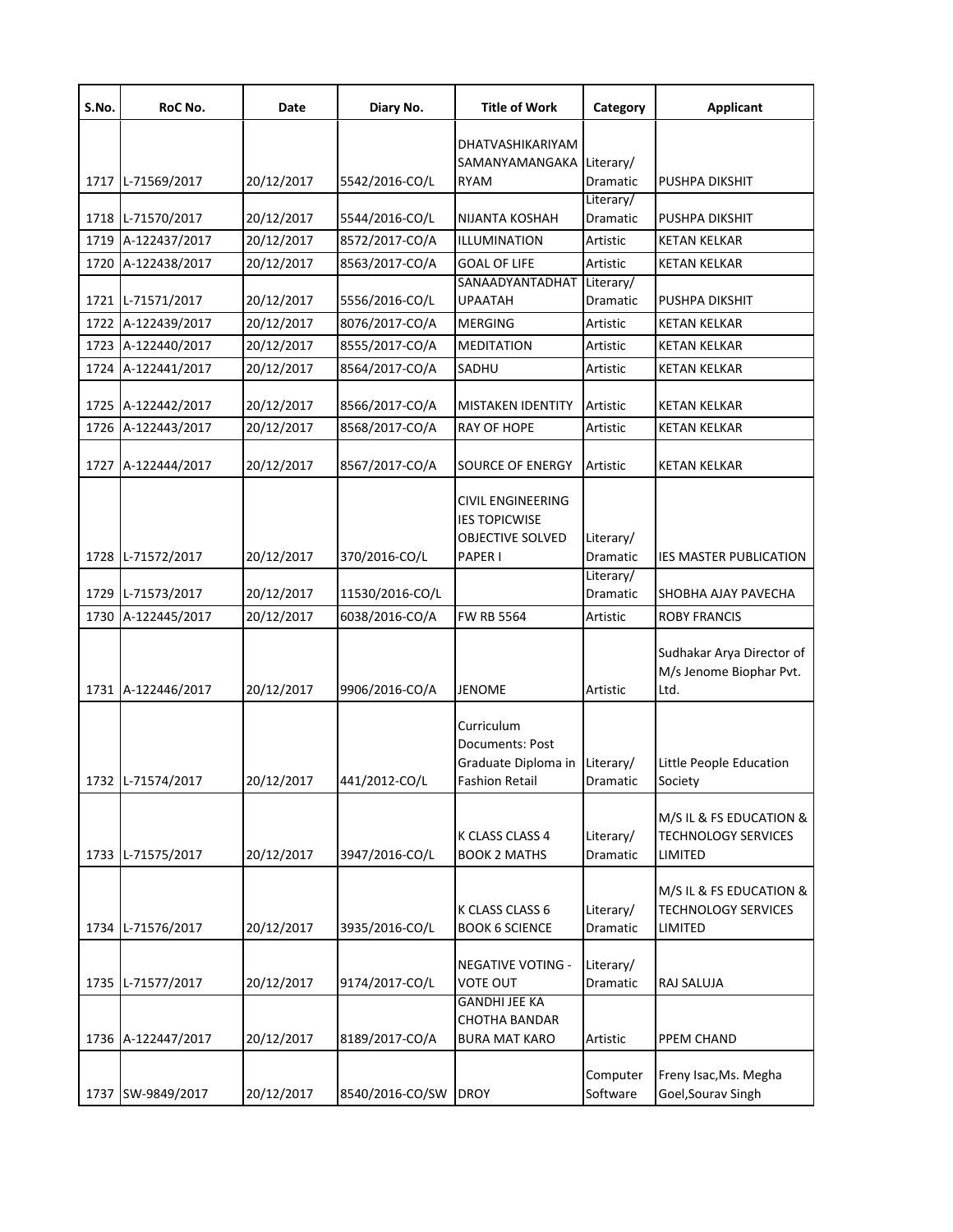| S.No. | RoC No.            | Date       | Diary No.       | <b>Title of Work</b>                             | Category              | <b>Applicant</b>           |
|-------|--------------------|------------|-----------------|--------------------------------------------------|-----------------------|----------------------------|
|       |                    |            |                 |                                                  | Computer              |                            |
|       | 1738 SW-9850/2017  | 20/12/2017 | 8303/2016-CO/SW | <b>ALZ HELPING HAND</b>                          | Software              | Komal Yadav, Megha Goel    |
|       |                    |            |                 | <b>TECH MASTERY</b>                              | Literary/             |                            |
| 1739  | L-71578/2017       | 20/12/2017 | 8199/2017-CO/L  | <b>WORKSHOP</b>                                  | Dramatic              | Sanjeev Jain               |
|       | 1740 L-71579/2017  | 20/12/2017 | 4875/2017-CO/L  | <b>BUSINESS</b>                                  | Literary/<br>Dramatic | ADITYA BARTHAKUR           |
|       |                    |            |                 | <b>ROYAL SUITINGS (R</b>                         |                       |                            |
|       |                    |            |                 | <b>WRITTEN IN RED</b>                            |                       | <b>MS OSWAL SUITINGS</b>   |
|       | 1741 A-122448/2017 | 20/12/2017 | 20124/2012-CO/A | <b>RECTANGLE)</b>                                | Artistic              | LIMITED                    |
|       |                    |            |                 |                                                  | Computer              | <b>GAGAN GULBHUSHAN</b>    |
|       | 1742 SW-9851/2017  | 20/12/2017 | 51723/2014-CO/L | <b>KEYSTONE</b>                                  | Software              | KOHLI                      |
|       |                    |            |                 |                                                  |                       |                            |
|       | 1743 A-122449/2017 | 20/12/2017 | 11828/2015-CO/A | <b>BARKHA</b>                                    | Artistic              | SANKET KANUBHAI PATEL      |
|       |                    |            |                 | Microprocessor                                   | Literary/             | <b>GANESH KESHAORAO</b>    |
| 1744  | L-71580/2017       | 20/12/2017 | 13124/2015-CO/L | <b>Based System Design</b>                       | Dramatic              | YENURKAR                   |
|       |                    |            |                 | <b>JUNGLE KA FIRST</b>                           | Literary/             | SANTOSHKUMAR GUPTA         |
|       | 1745 L-71581/2017  | 20/12/2017 | 8970/2015-CO/L  | <b>NIGHT</b>                                     | Dramatic              | <b>TRACKMAN</b>            |
|       |                    |            |                 |                                                  |                       |                            |
|       |                    |            |                 |                                                  |                       | SH. VIJAY KUMAR PATEL,     |
|       | 1746 A-122450/2017 | 20/12/2017 | 7725/2015-CO/A  | 555 label                                        | Artistic              | PROPRIETOR OF              |
|       |                    |            |                 |                                                  |                       | SHRI AMARJEET SINGH,       |
| 1747  | A-122451/2017      | 20/12/2017 | 7728/2015-CO/A  | <b>GULAB SUPER LABEL</b>                         | Artistic              | PROPRIETOR OF              |
|       |                    |            |                 |                                                  |                       |                            |
|       |                    |            |                 | <b>GULAB SUPREME</b>                             |                       | SHRI AMARJEET SINGH,       |
|       | 1748 A-122452/2017 | 20/12/2017 | 7730/2015-CO/A  | LABEL                                            | Artistic              | PROPRIETOR OF              |
| 1749  | A-122453/2017      | 20/12/2017 | 6390/2015-CO/A  | (DIVICE)                                         | Artistic              | PREM KUMAR                 |
|       |                    |            |                 | <b>Optical Fiber</b>                             |                       |                            |
|       |                    |            |                 | Communication                                    | Literary/             |                            |
| 1750  | L-71582/2017       | 20/12/2017 | 11590/2015-CO/L | <b>Systems Software</b>                          | Dramatic              | RAJAPPA PAPANNAREDDY       |
|       |                    |            |                 | <b>NURSING</b>                                   |                       |                            |
|       |                    |            |                 | MANAGEMENT OF                                    |                       |                            |
|       |                    |            |                 | MYOCARDIAL                                       | Literary/             |                            |
|       | 1751 L-71583/2017  | 20/12/2017 | 11083/2015-CO/L | <b>INFARCTION (MI)</b>                           | Dramatic              | Seema Singh                |
|       |                    |            |                 | <b>GLITTER A SKILL</b><br><b>BASED COURSE IN</b> |                       |                            |
|       |                    |            |                 | COMMUNICATIVE                                    | Literary/             | ZIAUL ISLAM KHAN           |
| 1752  | L-71584/2017       | 20/12/2017 | 5823/2015-CO/L  | <b>ENGLISH 1</b>                                 | Dramatic              | SHERWANI                   |
|       |                    |            |                 |                                                  | Literary/             |                            |
| 1753  | L-71585/2017       | 20/12/2017 | 9040/2015-CO/L  | Hey Krishna                                      | Dramatic              | Manish Gupta               |
|       |                    |            |                 |                                                  |                       |                            |
|       |                    |            |                 | <b>Measurements And</b><br>Transducers           | Literary/             | Prof.D.Angeline            |
| 1754  | L-71586/2017       | 20/12/2017 | 7459/2015-CO/L  | Laboratory Manual                                | Dramatic              | Vijula, V. Rukkumani       |
|       |                    |            |                 |                                                  |                       |                            |
|       |                    |            |                 | <b>Electric Circuits</b>                         | Literary/             | Dr.K.Srinivasan, K.C.Shanm |
| 1755  | L-71587/2017       | 20/12/2017 | 7141/2015-CO/L  | Laboratory Manual                                | Dramatic              | ugapriya                   |
|       |                    |            |                 | Two marks Q&A                                    |                       |                            |
|       |                    |            |                 | (Metrology and                                   | Literary/             |                            |
|       | 1756 L-71588/2017  | 20/12/2017 | 2620/2015-CO/L  | Measurement)                                     | Dramatic              | P.Pandiarajan, S.Jeyakumar |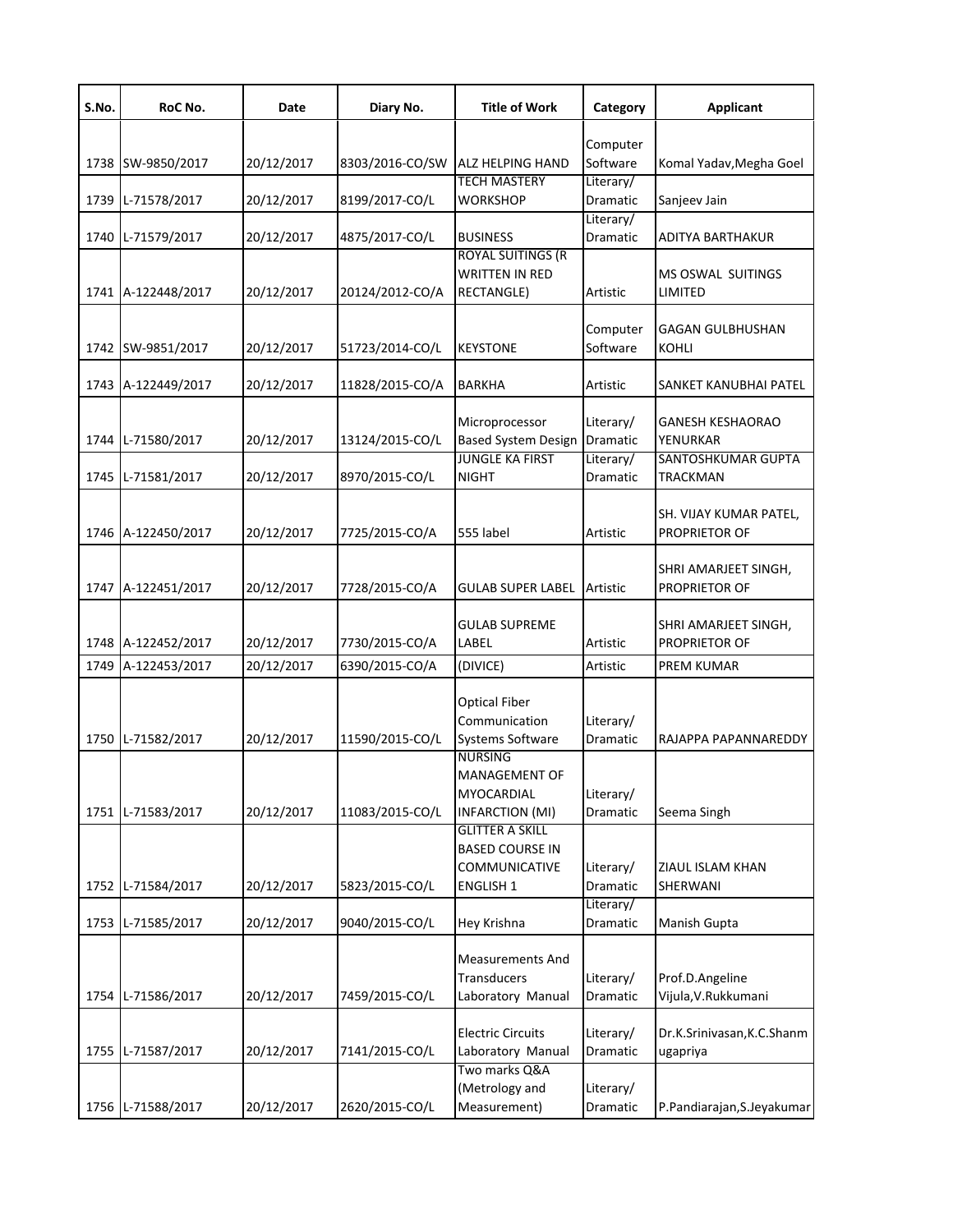| S.No. | RoC No.            | Date       | Diary No.       | <b>Title of Work</b>                         | Category                     | <b>Applicant</b>                                     |
|-------|--------------------|------------|-----------------|----------------------------------------------|------------------------------|------------------------------------------------------|
|       |                    |            |                 | <b>THOUSAND WAYS TO</b><br>THE.              |                              |                                                      |
|       |                    |            |                 | TRANSCENDENTAL                               |                              |                                                      |
|       | 1757 L-71589/2017  | 20/12/2017 | 56082/2014-CO/L | VISHNUSAHASRANA<br>МA                        | Literary/<br><b>Dramatic</b> | Central Chinmaya Mission<br>Trust (CCMT)             |
|       |                    |            |                 | <b>SHRI VISHNU</b>                           |                              |                                                      |
|       |                    |            |                 | SAHASRANAMA                                  |                              |                                                      |
|       | 1758 L-71590/2017  | 20/12/2017 | 56083/2014-CO/L | STOTRAM AND<br>NAMAVALI                      | Literary/<br>Dramatic        | Central Chinmaya Mission<br>Trust (CCMT)             |
|       |                    |            |                 |                                              |                              |                                                      |
|       |                    |            |                 | <b>VEDANTA THROUGH</b>                       | Literary/                    | Central Chinmaya Mission                             |
|       | 1759 L-71591/2017  | 20/12/2017 | 56085/2014-CO/L | LETTERS - VOL II                             | Dramatic<br>Literary/        | Trust (CCMT)<br>Aditya Watts Films Private           |
|       | 1760 L-71592/2017  | 21/12/2017 | 10434/2017-CO/L | Sleaze                                       | Dramatic                     | Limited                                              |
|       |                    |            |                 | <b>BAFEL SPOKEN</b>                          |                              |                                                      |
|       |                    |            |                 | <b>ENGLISH ADVANCE</b>                       | Literary/                    |                                                      |
|       | 1761 L-71593/2017  | 21/12/2017 | 302/2017-CO/L   | COURSE-1                                     | Dramatic                     | <b>ALKA GUPTA</b>                                    |
|       |                    |            |                 | <b>Body Quotient for</b>                     |                              |                                                      |
|       |                    |            |                 | Children: Syllabus 1st Literary/             |                              |                                                      |
|       | 1762 L-71594/2017  | 21/12/2017 | 7617/2016-CO/L  | to 12th Standard                             | Dramatic                     | Saghayamary Arokiasamy                               |
|       |                    |            |                 | <b>SPOKEN ENGLISH</b>                        | Literary/                    |                                                      |
|       | 1763 L-71595/2017  | 21/12/2017 | 313/2017-CO/L   | <b>ADVANCE COURSE-2</b>                      | Dramatic                     | <b>ALKA GUPTA</b>                                    |
|       | 1764 L-71596/2017  | 21/12/2017 | 13433/2017-CO/L | My Affair with Rãdhã                         | Literary/<br>Dramatic        | Kunal Desai                                          |
|       |                    |            |                 | SOFTWARE FOR                                 |                              |                                                      |
|       |                    |            |                 | <b>AUTOMATED</b>                             |                              |                                                      |
|       |                    |            |                 | MODELING &<br><b>DRAFTING OF</b>             |                              |                                                      |
|       |                    |            | 11344/2016-     | <b>SURFACE</b>                               | Computer                     | <b>BHARAT HEAVY</b>                                  |
|       | 1765 SW-9852/2017  | 21/12/2017 | CO/SW           | CONDENSER                                    | Software                     | ELECTRICALS LIMITED                                  |
|       |                    |            |                 | <b>EMOS - EM PROJECT</b>                     |                              |                                                      |
|       |                    |            | 11322/2016-     | MONITORING                                   | Computer                     | <b>BHARAT HEAVY</b>                                  |
|       | 1766 SW-9853/2017  | 21/12/2017 | CO/SW           | SYSTEM                                       | Software                     | ELECTRICALS LIMITED                                  |
|       | 1767 L-71597/2017  | 21/12/2017 | 14532/2017-CO/L | Thank God! I am NOT Literary/<br>Civilized!! | Dramatic                     | Anantha Kamath                                       |
|       |                    |            |                 | Learning From                                | Literary/                    |                                                      |
| 1768  | L-71598/2017       | 21/12/2017 | 13431/2017-CO/L | Experience                                   | Dramatic                     | Vasanthi Vidyasagaran<br><b>BLACKBERRY TILES PVT</b> |
|       | 1769 A-122454/2017 | 21/12/2017 | 7739/2016-CO/A  | <b>BLACKBERRY LOGO</b>                       | Artistic                     | LTD                                                  |
|       |                    |            |                 |                                              |                              |                                                      |
|       | 1770 L-71599/2017  | 21/12/2017 | 14715/2017-CO/L | 'Dumdubham ' the<br>Two Headed Snake         | Literary/<br>Dramatic        | A. Sridhar Sastry                                    |
|       |                    |            |                 |                                              |                              | M/S MANIBHADRA FOOD                                  |
|       | 1771 A-122455/2017 | 21/12/2017 | 603/2015-CO/A   | <b>ATC</b>                                   | Artistic                     | <b>PRODUCTS</b>                                      |
|       | 1772 A-122456/2017 | 21/12/2017 | 14286/2017-CO/A | <b>ERTAY DARK CHOCO</b><br>(LABEL)           | Artistic                     | Golden Chocolates Pvt.<br>Ltd.                       |
|       |                    |            |                 |                                              |                              |                                                      |
|       |                    |            |                 | <b>ERTAY DARK GOLD</b>                       |                              | Golden Chocolates Pvt.                               |
|       | 1773 A-122457/2017 | 21/12/2017 | 14287/2017-CO/A | CAFE (LABEL)<br>CARTOON OF MR.               | Artistic                     | Ltd.<br>Golden Chocolates Pvt.                       |
|       | 1774 A-122458/2017 | 21/12/2017 | 14256/2017-CO/A | CHAMP                                        | Artistic                     | Ltd.                                                 |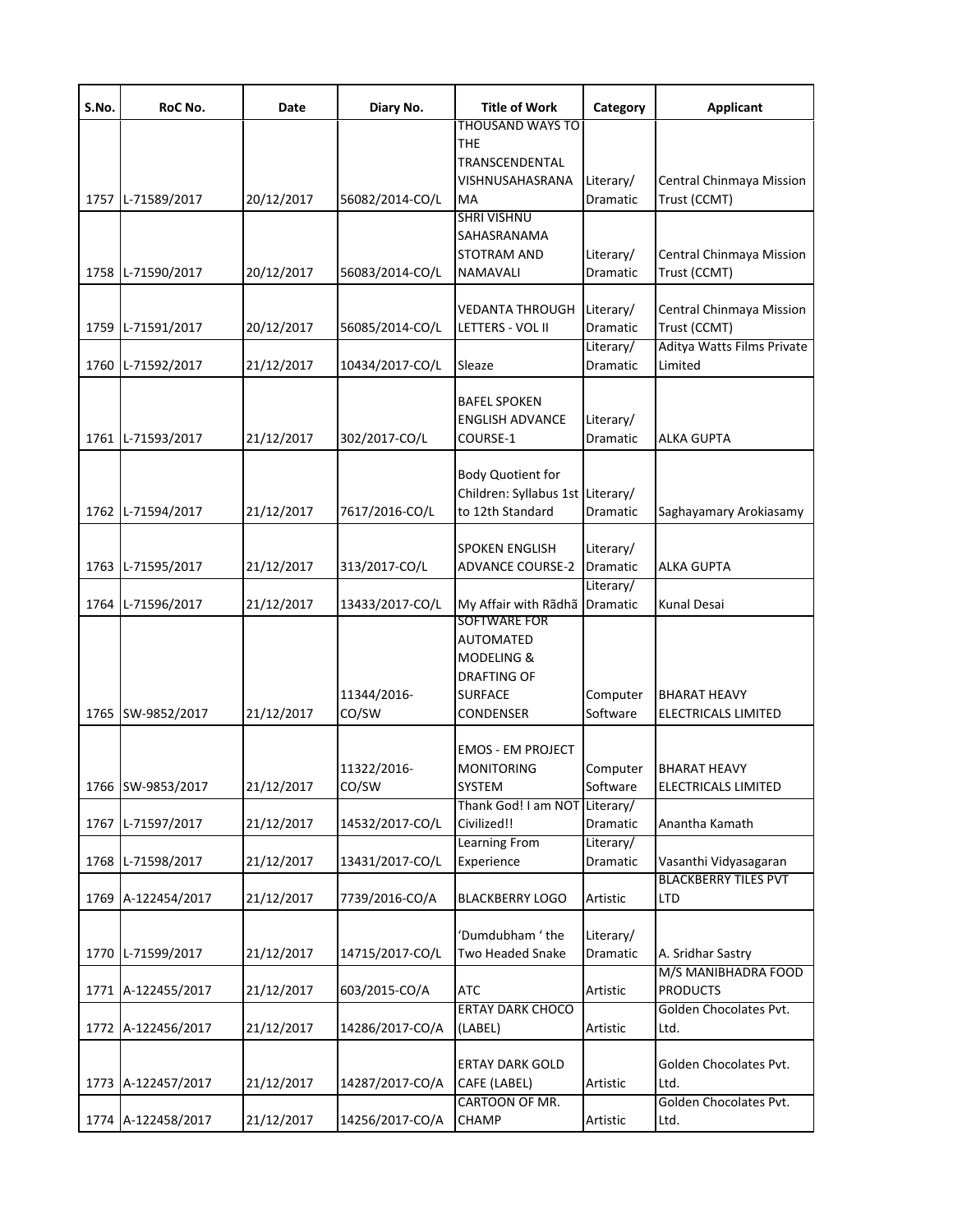| S.No. | RoC No.            | Date       | Diary No.            | <b>Title of Work</b>                                                                                                                                                                | Category              | <b>Applicant</b>                                   |
|-------|--------------------|------------|----------------------|-------------------------------------------------------------------------------------------------------------------------------------------------------------------------------------|-----------------------|----------------------------------------------------|
|       | 1775 A-122459/2017 | 21/12/2017 | 14288/2017-CO/A      | DEVICE OF CAT                                                                                                                                                                       | Artistic              | Golden Chocolates Pvt.<br>Ltd.                     |
|       | 1776 A-122460/2017 | 21/12/2017 | 9787/2015-CO/A       | <b>JC INDUSTRIES</b>                                                                                                                                                                | Artistic              | J.C. INDUSTRIES (It is<br>Indian Partnership firm) |
|       | 1777 A-122461/2017 | 21/12/2017 | 14289/2017-CO/A      | DEVICE OF CUB                                                                                                                                                                       | Artistic              | Golden Chocolates Pvt.<br>Ltd.                     |
|       | 1778 A-122462/2017 | 21/12/2017 | 37229/2013-CO/A      | <b>ARROW DEVICE</b>                                                                                                                                                                 | Artistic              | MINDA MINDPRO LTD.                                 |
|       | 1779 A-122463/2017 | 21/12/2017 | 37241/2013-CO/A      | <b>UMANG WITH</b><br><b>DEVICE</b>                                                                                                                                                  | Artistic              | MINDA MINDPRO LTD.                                 |
|       | 1780 A-122464/2017 | 21/12/2017 | 5971/2015-CO/A       | <b>MADHURI PASAND</b>                                                                                                                                                               | Artistic              | NAVNEET JAISWAL                                    |
|       | 1781 A-122465/2017 | 21/12/2017 | 5975/2015-CO/A       | S.B-1 ZARDA                                                                                                                                                                         | Artistic              | DILIP KUMAR VERMA,<br>PROPRIETOR OF                |
|       | 1782 A-122466/2017 | 21/12/2017 | 37248/2013-CO/A      | <b>ERTHEN WITH LOGO</b>                                                                                                                                                             | Artistic              | MINDA MINDPRO LTD.                                 |
|       | 1783 A-122467/2017 | 21/12/2017 | 5976/2015-CO/A       | <b>SHIVBALA PAN</b><br>SAMAGRI                                                                                                                                                      | Artistic              | DEVRAJ VERMA,<br><b>PROPRIETOR OF</b>              |
|       | 1784 L-71600/2017  | 21/12/2017 | 14910/2017-CO/L      | Beneath the Eyes                                                                                                                                                                    | Literary/<br>Dramatic | M Upender Reddy                                    |
|       | 1785 A-122468/2017 | 21/12/2017 | 9927/2017-CO/A       | NIRMAL WATER<br>TECH                                                                                                                                                                | Artistic              | M/S. NIRMAL WATER<br><b>TECH</b>                   |
|       | 1786 A-122469/2017 | 21/12/2017 | 10114/2017-CO/A      | <b>PATISSERIE VICTORIA Artistic</b><br>PROGRAM FOR                                                                                                                                  |                       | MR. WILTON FERNANDES                               |
|       | 1787 SW-9854/2017  | 21/12/2017 | 12242/2017-<br>CO/SW | <b>GENERATION OF</b><br>PERFORMANCE<br>CHARACTERISTIC<br><b>CURVES FOR</b><br>NATURAL DRAFT<br><b>COOLING TOWER</b>                                                                 | Computer<br>Software  | <b>BHARAT HEAVY</b><br>ELECTRICALS LIMITED         |
|       | 1788 SW-9855/2017  | 21/12/2017 | 12252/2017-<br>CO/SW | FanPQ SOFTWARE                                                                                                                                                                      | Computer<br>Software  | <b>BHARAT HEAVY</b><br>ELECTRICALS LIMITED         |
|       | 1789 SW-9856/2017  | 21/12/2017 | 12237/2017-<br>CO/SW | PROGRAM FOR<br><b>EVALUATION OF</b><br>LOW CYCLE FATIGUE<br><b>DATA FROM TENSIL</b><br><b>DATA USING</b><br>UNIVERSAL SLOPE<br>METHOD AND<br>MANJOINE JOHNSON Computer<br>PROCEDURE | Software              | <b>BHARAT HEAVY</b><br>ELECTRICALS LIMITED         |
|       |                    |            |                      | CHHOTU KOLHAPURI                                                                                                                                                                    |                       |                                                    |
|       | 1790 A-122470/2017 | 21/12/2017 | 13333/2016-CO/A      | <b>FOODS</b>                                                                                                                                                                        | Artistic              | CHHOTU KOLHAPURI                                   |
|       | 1791 L-71601/2017  | 21/12/2017 | 15278/2017-CO/L      | PRINCIPLES OF<br>COMPILER DESIGN                                                                                                                                                    | Literary/<br>Dramatic | AMOL GAIKWAD, ROSHAN<br><b>BHANUSE</b>             |
|       | 1792 L-71602/2017  | 21/12/2017 | 15277/2017-CO/L      | Network<br>Programming                                                                                                                                                              | Literary/<br>Dramatic | AMOL GAIKWAD, PANKAJ<br><b>HATWAR</b>              |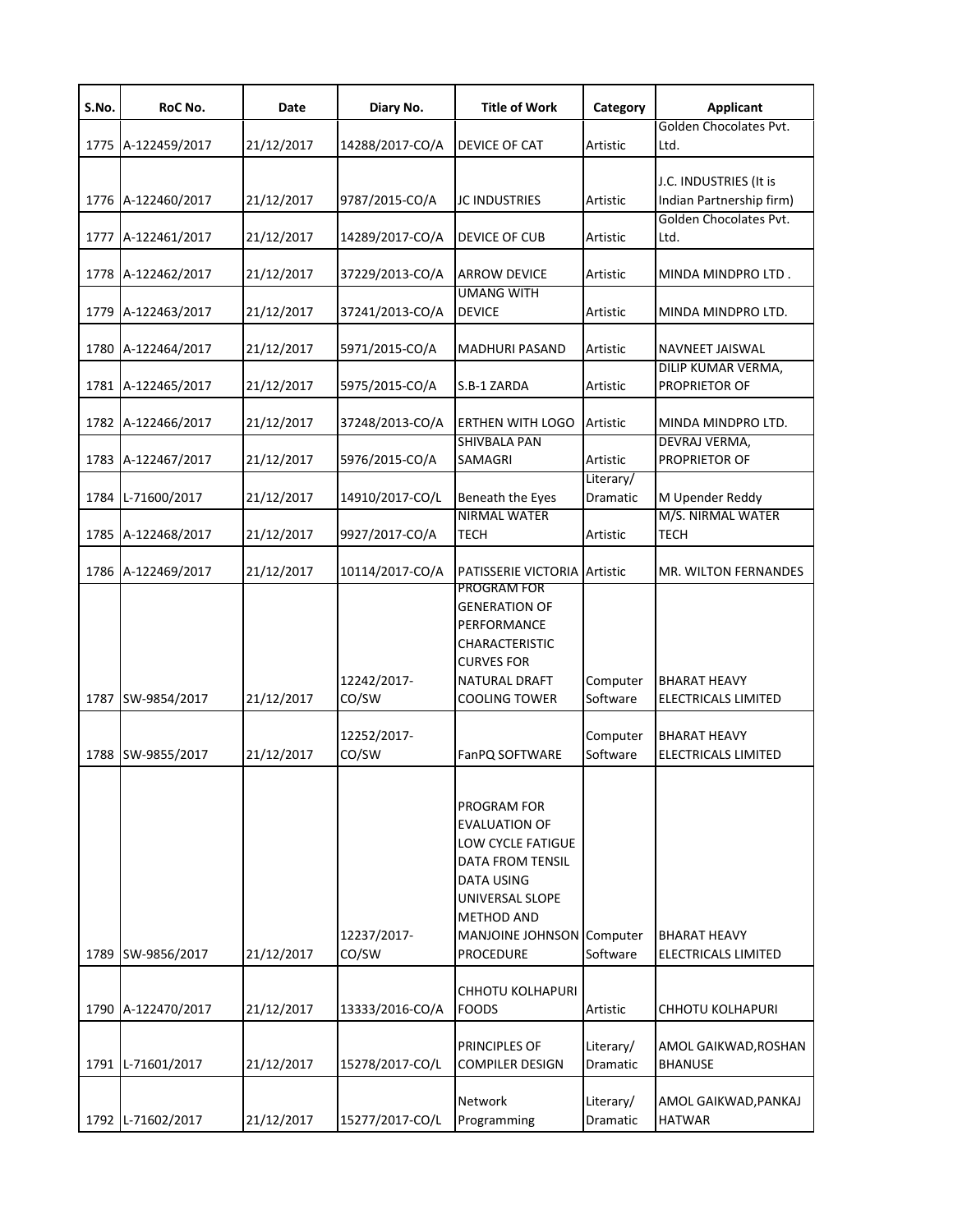| S.No. | RoC No.            | Date       | Diary No.       | <b>Title of Work</b>                                                                                                              | Category              | <b>Applicant</b>                                               |
|-------|--------------------|------------|-----------------|-----------------------------------------------------------------------------------------------------------------------------------|-----------------------|----------------------------------------------------------------|
|       | 1793 A-122471/2017 | 21/12/2017 | 130/2017-CO/A   | <b>SHALIMAR'S CHEF</b><br><b>BIRYANI MASALA</b><br><b>POWDER</b>                                                                  | Artistic              | SHALIMAR CHEMICAL<br><b>WORKS PRIVATE LIMITED</b>              |
|       | 1794 L-71603/2017  | 21/12/2017 | 13576/2017-CO/L | The Little Black Book<br>of Poetry                                                                                                | Literary/<br>Dramatic | Ashish Verma                                                   |
|       | 1795 L-71604/2017  | 21/12/2017 | 14943/2017-CO/L | THE SCIENCE IN THE<br><b>WORKS OF GOD</b>                                                                                         | Literary/<br>Dramatic | <b>GORDON GREENIDGE</b><br><b>GODWIN</b>                       |
|       | 1796 L-71605/2017  | 21/12/2017 | 12726/2016-CO/L | <b>SETHJI</b>                                                                                                                     | Literary/<br>Dramatic | Zee Entertainment<br><b>Enterprises Limited</b>                |
|       | 1797 L-71606/2017  | 21/12/2017 | 14945/2017-CO/L | The Amazonian<br>Charitha                                                                                                         | Literary/<br>Dramatic | <b>NANDA NAIR.S</b>                                            |
|       | 1798 A-122472/2017 | 21/12/2017 | 131/2017-CO/A   | <b>SHALIMAR'S HAIR</b><br><b>GEL STYLING FIBRE</b><br><b>DEVICE OF</b><br><b>CONTAINER</b>                                        | Artistic              | SHALIMAR CHEMICAL<br><b>WORKS PRIVATE LIMITED</b>              |
| 1799  | L-71607/2017       | 21/12/2017 | 8542/2017-CO/L  | Tamizhanin<br>Thathuvam<br>Thirukkural Aram                                                                                       | Literary/<br>Dramatic | H.V.VISWESWARAN                                                |
|       | 1800 L-71608/2017  | 21/12/2017 | 11601/2016-CO/L | Penkraft Elegant<br>Writing-All talented<br>people write<br>differently, all<br>incompetent people<br>have similar<br>handwriting | Literary/<br>Dramatic | Pallavi Desai                                                  |
| 1801  | A-122473/2017      | 21/12/2017 | 2389/2017-CO/A  | Yoga Temple                                                                                                                       | Artistic              | SANJEEV SHANKAR                                                |
|       | 1802 L-71609/2017  | 21/12/2017 | 4630/2016-CO/L  | <b>CERTIFICATION IN</b><br><b>TEACHING</b><br>EXCELLENCE                                                                          | Literary/<br>Dramatic | <b>SKILLS AND YOU</b><br><b>CONSULTANTS PRIVATE</b><br>LIMITED |
|       | 1803 A-122474/2017 | 21/12/2017 | 133/2017-CO/A   | <b>SHALIMAR'S CHEF</b><br><b>CHAAT MASALA</b><br><b>POWDER</b>                                                                    | Artistic              | SHALIMAR CHEMICAL<br><b>WORKS PRIVATE LIMITED</b>              |
|       | 1804 A-122475/2017 | 21/12/2017 | 132/2017-CO/A   | SHALIMAR'S<br>COCONUT OIL                                                                                                         | Artistic              | SHALIMAR CHEMICAL<br><b>WORKS PRIVATE LIMITED</b>              |
|       | 1805 L-71610/2017  | 21/12/2017 | 2390/2017-CO/L  | Glimpses of Truth:<br>Morality, Karma,<br>Procreation<br>PROGRAM FOR                                                              | Literary/<br>Dramatic | Pikesh Srivastava                                              |
|       | 1806 SW-9857/2017  | 21/12/2017 | 2447/2016-CO/SW | PRODUCER GAS<br><b>ENGINE</b><br>PERFORMANCE<br><b>ESTIMATION FOR</b><br>MULTI-FEED<br><b>GASIFIER</b>                            | Computer<br>Software  | <b>BHARAT HEAVY</b><br><b>ELECTRICALS LIMITED</b>              |
| 1807  | L-71611/2017       | 21/12/2017 | 5462/2017-CO/L  | AROMANI'S<br><b>COMPUTER PRNCPLE</b>                                                                                              | Literary/<br>Dramatic | R A BHARAMAN                                                   |
|       | 1808 L-71612/2017  | 21/12/2017 | 12666/2017-CO/L | Research<br>Methodology                                                                                                           | Literary/<br>Dramatic | Pagadala Suganda Devi                                          |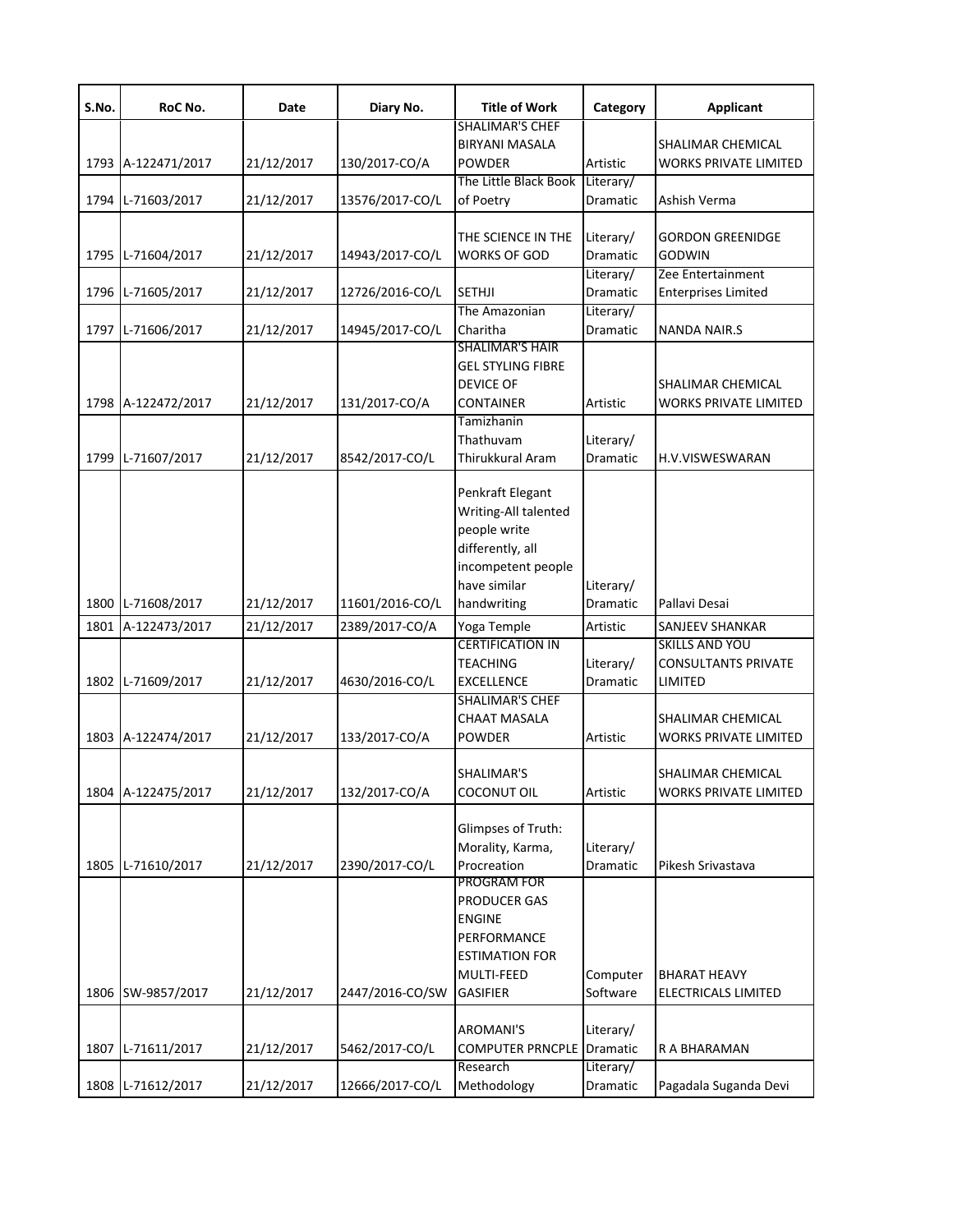| S.No. | RoC No.            | Date       | Diary No.                        | <b>Title of Work</b>       | Category  | <b>Applicant</b>           |
|-------|--------------------|------------|----------------------------------|----------------------------|-----------|----------------------------|
|       |                    |            |                                  | <b>MOBILE APP FOR</b>      |           |                            |
|       |                    |            |                                  | VENDOR AND                 |           |                            |
|       |                    |            |                                  | TRANSPORTER BILLS          | Computer  | <b>BHARAT HEAVY</b>        |
| 1809  | SW-9858/2017       | 21/12/2017 | 2516/2016-CO/SW                  | <b>ENQUIRY</b>             | Software  | <b>ELECTRICALS LIMITED</b> |
|       |                    |            |                                  | Possibilities in           | Literary/ |                            |
|       | 1810 L-71613/2017  | 21/12/2017 | 14946/2017-CO/L                  | Adversities                | Dramatic  | SAJU MATHEW                |
|       |                    |            |                                  |                            |           |                            |
|       |                    |            |                                  | HMI FOR C&I SYSTEM         |           |                            |
|       |                    |            |                                  | <b>FOR COMPRESSOR</b>      | Computer  | <b>BHARAT HEAVY</b>        |
|       | 1811 SW-9859/2017  | 21/12/2017 | 2483/2016-CO/SW                  | <b>TEST RIG</b>            | Software  | <b>ELECTRICALS LIMITED</b> |
|       |                    |            |                                  | Laymen's Guide to          | Literary/ |                            |
| 1812  | L-71614/2017       | 21/12/2017 | 12318/2017-CO/L                  | Gerontology                | Dramatic  | Gopalanand Saraswati       |
|       |                    |            |                                  | To Catch a Thief, Just     | Literary/ |                            |
|       | 1813 L-71615/2017  | 21/12/2017 | 14947/2017-CO/L                  | Break His                  | Dramatic  | Suja Ananthakrishnan       |
|       |                    |            |                                  |                            | Literary/ |                            |
| 1814  | L-71616/2017       | 21/12/2017 | 12754/2017-CO/L                  | Kuch Woh Pal               | Dramatic  | Subrat Saurabh             |
|       |                    |            |                                  | <b>NATURAL ORAL</b>        |           |                            |
|       |                    |            |                                  | DEVELOPMENT                |           |                            |
|       | 1815 A-122476/2017 | 21/12/2017 | 11121/2015-CO/A                  | LOGO                       | Artistic  | WOW GEAR LLC               |
|       |                    |            |                                  | <b>SPARES PORTAL FOR</b>   |           |                            |
|       |                    |            |                                  | PENDENCY                   |           |                            |
|       |                    |            |                                  | <b>MONITORING OF</b>       |           |                            |
|       |                    |            |                                  | <b>CUSTOMER SPARE</b>      |           |                            |
|       |                    |            |                                  | ORDERS ON BHEL             | Computer  | <b>BHARAT HEAVY</b>        |
|       | 1816 SW-9860/2017  | 21/12/2017 | 2510/2016-CO/SW                  | <b>BHOPAL</b>              | Software  | ELECTRICALS LIMITED        |
|       |                    |            |                                  |                            |           |                            |
|       | 1817 A-122477/2017 | 21/12/2017 | 11122/2015-CO/A                  | SPILL FREE LOGO            | Artistic  | WOW GEAR LLC               |
|       |                    |            |                                  |                            |           |                            |
|       | 1818 A-122478/2017 | 21/12/2017 | 12327/2015-CO/A                  | GORAS (LABEL)              | Artistic  | M/s Bharat Chemicals       |
|       |                    |            |                                  |                            | Literary/ |                            |
|       | 1819 L-71617/2017  | 21/12/2017 | 13361/2015-CO/L                  | US KI GALI                 | Dramatic  | <b>SAMEER KABIR</b>        |
|       |                    |            |                                  |                            |           |                            |
|       |                    |            |                                  | GARRY COOPER AND Literary/ |           | <b>ASHUTOSH ARVIND</b>     |
|       | 1820 L-71618/2017  | 21/12/2017 | 12613/2015-CO/L                  | THE SECRET RING            | Dramatic  | SONTAKKE                   |
|       |                    |            |                                  |                            |           | M/S. FAIR FOOD             |
|       | 1821 A-122479/2017 | 21/12/2017 | 11833/2015-CO/A                  | <b>FAIRY BASMATI RICE</b>  | Artistic  | OVERSEAS PVT. LTD.         |
|       |                    |            |                                  | Design and                 |           |                            |
|       |                    |            |                                  | Fabrication of             |           |                            |
|       |                    |            |                                  | <b>Automatic Tyre</b>      |           |                            |
|       |                    |            |                                  | Inflation and              |           |                            |
|       |                    |            |                                  | Hydraulic Jack             | Literary/ |                            |
|       | 1822 L-71619/2017  | 21/12/2017 | 15081/2017-CO/L                  |                            | Dramatic  | AKSHAY Y BHARADBHUNJE      |
|       |                    |            |                                  | System                     |           |                            |
|       |                    |            |                                  |                            |           |                            |
|       |                    |            | 10347/2015-                      | Velocityonweb              | Computer  | ValueFirst Digital Media   |
|       | 1823 SW-9861/2017  | 21/12/2017 | CO/SW                            | product                    | Software  | Private Limited            |
|       |                    |            |                                  |                            | Literary/ |                            |
|       | 1824 L-71620/2017  | 21/12/2017 | 10247/2015-CO/CF LOVE SIDE LINED |                            | Dramatic  | R TUSHAR                   |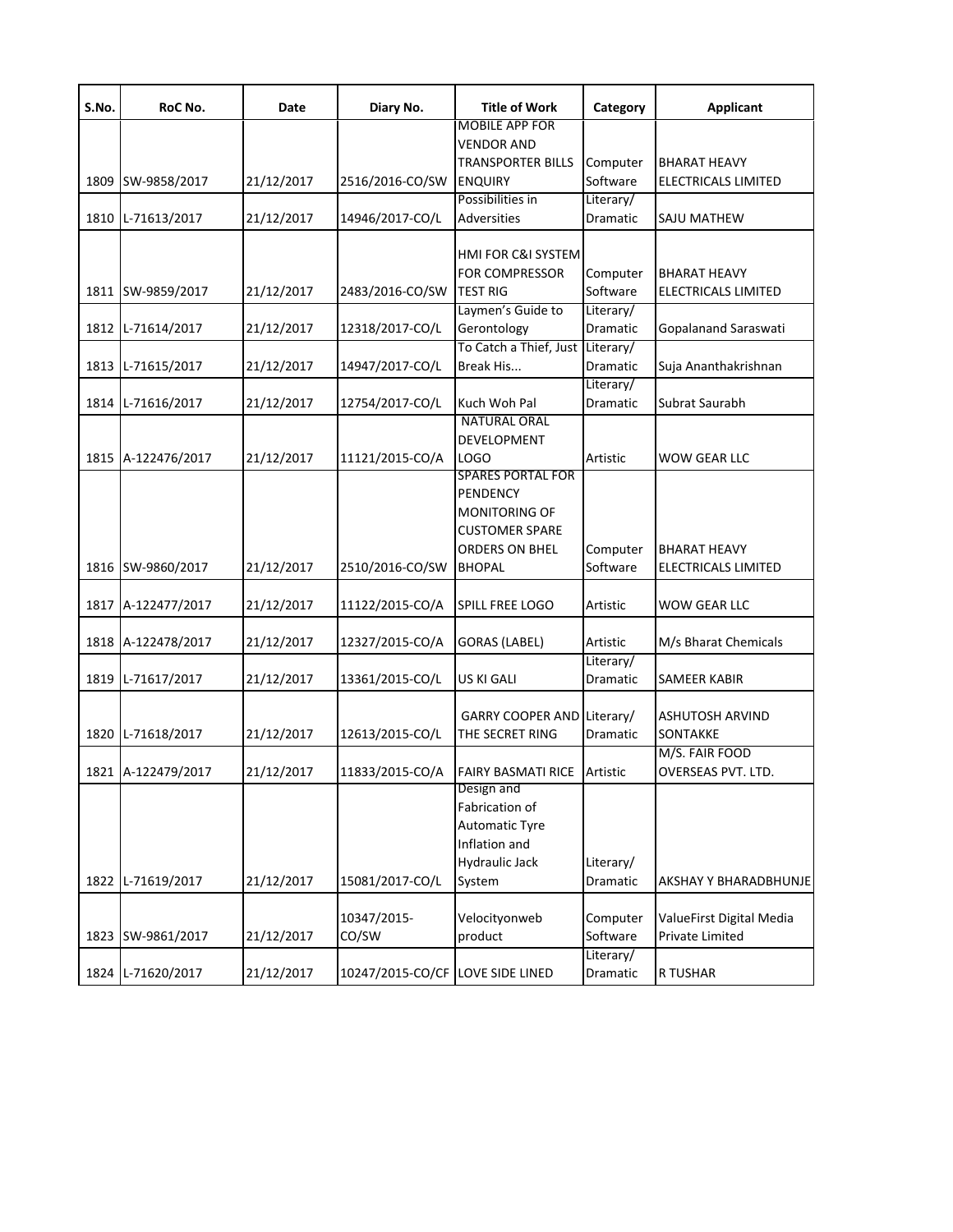| S.No. | RoC No.            | Date       | Diary No.                 | <b>Title of Work</b>                                                                                                                                                                | Category              | <b>Applicant</b>                           |
|-------|--------------------|------------|---------------------------|-------------------------------------------------------------------------------------------------------------------------------------------------------------------------------------|-----------------------|--------------------------------------------|
|       | 1825 SW-9862/2017  | 21/12/2017 | 2453/2016-CO/SW           | <b>SOFTWARE FOR</b><br><b>CALCULATION OF</b><br><b>TAILPOND TRT GATE</b><br>POSITION BASED ON<br><b>DISCHARGE USING</b><br>ONE BY ONE TRT<br><b>GATE OPERATION</b><br><b>METHOD</b> | Computer<br>Software  | <b>BHARAT HEAVY</b><br>ELECTRICALS LIMITED |
|       | 1826 L-71621/2017  | 21/12/2017 | 9820/2015-CO/L            | <b>MY EXPERIMENTS</b><br>WITH AURA AND<br>SPIRITUALITY                                                                                                                              | Literary/<br>Dramatic | ASHUTOSH SHRIVASTVA                        |
|       | 1827 SW-9863/2017  | 21/12/2017 | 2488/2016-CO/SW           | <b>DESPATCH PORTAL</b><br>THERMAL                                                                                                                                                   | Computer<br>Software  | <b>BHARAT HEAVY</b><br>ELECTRICALS LIMITED |
|       | 1828 SW-9864/2017  | 21/12/2017 | 2473/2016-CO/SW           | <b>INSULATION</b><br>CALCULATION<br>PROGRAM FOR<br><b>COMPOSITE</b><br><b>INSULATION</b><br><b>MATERIALS AS PER</b><br>ASTM C-680                                                   | Computer<br>Software  | <b>BHARAT HEAVY</b><br>ELECTRICALS LIMITED |
|       | 1829 SW-9865/2017  | 21/12/2017 | 4535/2016-CO/SW           | DiaSense Mfg<br>Module                                                                                                                                                              | Computer<br>Software  | PRATIK SHAH                                |
|       | 1830 L-71622/2017  | 21/12/2017 | 14204/2017-CO/L           | The World Within                                                                                                                                                                    | Literary/<br>Dramatic | PRASAD GOGADA                              |
|       | 1831 L-71623/2017  | 21/12/2017 | 30011/2013-CO/L           | <b>DUCHOWY</b><br>ELEMENTARZ (A<br>SPIRITUAL PRIMER)                                                                                                                                | Literary/<br>Dramatic | RADHA SOAMI SATSANG<br><b>BEAS</b>         |
|       | 1832 A-122480/2017 | 21/12/2017 | 14942/2016-CO/A           | <b>KISHAN</b>                                                                                                                                                                       | Artistic              | M/S KISHAN DABELI                          |
|       | 1833 A-122481/2017 | 21/12/2017 | 14943/2016-CO/A           | <b>KRISHNA MILK</b><br><b>HALWA</b>                                                                                                                                                 | Artistic              | M/S KRISHNA DAIRY                          |
|       | 1834 A-122482/2017 | 21/12/2017 | 14944/2016-CO/A           | <b>KRISHNA BARFI</b>                                                                                                                                                                | Artistic              | M/S KRISHNA DAIRY                          |
|       | 1835 A-122483/2017 | 21/12/2017 | 14947/2016-CO/A           | <b>INSTA FIZZ</b>                                                                                                                                                                   | Artistic              | M/S INSTA FOODS                            |
|       | 1836 L-71624/2017  | 21/12/2017 | 30012/2013-CO/L           | ESPIRITUALIDAD<br><b>BASICA (A SPIRITUAL</b><br>PRIMER)                                                                                                                             | Literary/<br>Dramatic | RADHA SOAMI SATSANG<br><b>BEAS</b>         |
|       | 1837 L-71625/2017  | 21/12/2017 | 30013/2013-CO/L           | LZ SOBRE SAN JUAN<br>(LIGHT ON ST. JOHN)                                                                                                                                            | Literary/<br>Dramatic | RADHA SOAMI SATSANG<br><b>BEAS</b>         |
|       | 1838 SW-9866/2017  | 21/12/2017 | 3629/2017-CO/SW SPACETRAP |                                                                                                                                                                                     | Computer<br>Software  | HYFN GAMES PVT. LTD.,                      |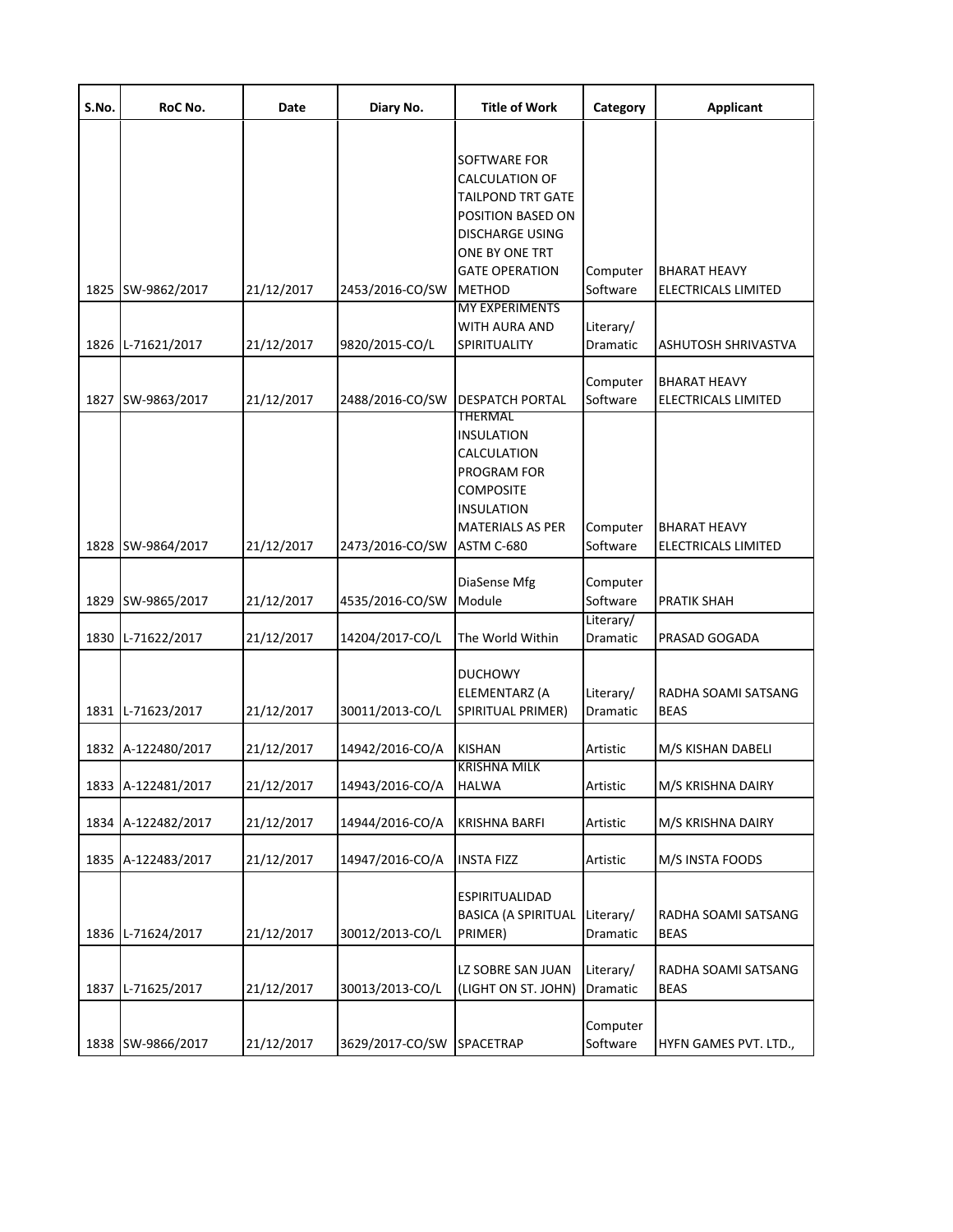| S.No. | RoC No.            | Date       | Diary No.                    | <b>Title of Work</b>                                                                                                           | Category                     | <b>Applicant</b>                                                     |
|-------|--------------------|------------|------------------------------|--------------------------------------------------------------------------------------------------------------------------------|------------------------------|----------------------------------------------------------------------|
|       | 1839 SW-9867/2017  | 21/12/2017 | 9770/2016-CO/SW              | <b>CLINICAL DECISION</b><br>SUPPORT SYSTEM<br>FOR DIAGNOSING<br><b>CORONARY HEART</b><br>DISEASE USING ECG<br>AND RISK FACTORS | Computer<br>Software         | H.S. NIRANJANA MURTHY<br>[ASSISTANT PROFESSOR]                       |
| 1840  | L-71626/2017       | 21/12/2017 | 8183/2016-CO/L               | MY BROTHER SATAN                                                                                                               | Literary/<br>Dramatic        | ANN ARIEL WILSON                                                     |
|       | 1841 L-71627/2017  | 21/12/2017 | 11010/2016-CO/L              | AUDITOR TRAINING<br>FOR CONSTRUCTION<br><b>PROJECTS</b>                                                                        | Literary/<br>Dramatic        | <b>I H SHAH</b>                                                      |
|       | 1842 L-71628/2017  | 21/12/2017 | 3528/2016-CO/L               | <b>FUNDAMENTALS OF</b><br><b>MATHEMATICS (ISC)</b><br>Great Thinkers, Great Literary/                                          | Literary/<br>Dramatic        | <b>TIOLI SOFTWARE</b>                                                |
|       | 1843 L-71629/2017  | 21/12/2017 | 904/2016-CO/L                | Thoughts                                                                                                                       | Dramatic                     | Tejgyan Global Foundation                                            |
|       | 1844 L-71630/2017  | 21/12/2017 | 14262/2017-CO/L              | <b>AKHAND JYOT</b>                                                                                                             | Literary/<br>Dramatic        | RAJKUMAR                                                             |
|       | 1845 A-122484/2017 | 21/12/2017 | 5167/2016-CO/A               | INNOCENCE                                                                                                                      | Artistic                     | MR. PRADEEP NAGPAL<br>PROPRIETOR OF M/S<br>SABITA TRADING<br>COMPANY |
|       | 1846 L-71631/2017  | 21/12/2017 | 49389/2014-CO/L              | Royal Ship Aur<br>Chitragupta Vanshaj<br>Aa Gaya                                                                               | Literary/<br>Dramatic        | <b>MAHESH SANDUSHETH</b><br><b>KAYASTH</b>                           |
|       | 1847 A-122485/2017 | 21/12/2017 | 6235/2016-CO/A               | Attivo Economic<br>Zone                                                                                                        | Artistic                     | <b>Attivo Economic Zones</b><br>Private Limited                      |
|       | 1848 SW-9868/2017  | 21/12/2017 | 10206/2016-<br>CO/SW         | PIT College Website<br>and Web Application                                                                                     | Computer<br>Software         | T.A.MOHANAPRAKASH                                                    |
|       | 1849 L-71632/2017  | 21/12/2017 | 14199/2017-CO/L              | One Night Stand                                                                                                                | Literary/<br><b>Dramatic</b> | BS Rathi                                                             |
|       | 1850 L-71633/2017  | 21/12/2017 | 2575/2016-CO/L               | K CLASS CLASS 10<br><b>BOOK 2 ENGLISH</b>                                                                                      | Literary/<br>Dramatic        | M/S. IL &FS EDUCATION &<br><b>TECHNOLOGY SERVICES</b><br>LIMITED     |
|       | 1851 A-122486/2017 | 21/12/2017 | 5125/2016-CO/A               | Sultany Logo                                                                                                                   | Artistic                     | A.K. AL Muhaidib & Sons                                              |
|       | 1852 L-71634/2017  | 21/12/2017 | 8594/2016-CO/L               | <b>INDIAN</b><br>ENKANIDHAM 1985 -<br>2013                                                                                     | Literary/<br>Dramatic        | D N BABY PINGS, D N<br>PINGS HENI, DN RENOLD<br>HENI, P DAS          |
|       | 1853 SR-13159/2017 | 21/12/2017 | 11740/2015-CO/SR AAJA NACHLE |                                                                                                                                | Sound<br>Recording           | STEELBIRD HI-TECH INDIA<br>LTD.                                      |
|       | 1854 A-122487/2017 | 21/12/2017 | 5130/2016-CO/A               | Punjabi Al Muhaidib<br>Classic Logo                                                                                            | Artistic<br>Literary/        | A.K. AL Muhaidib & Sons<br><b>ADBHOOT CREATIVES</b>                  |
| 1855  | L-71635/2017       | 21/12/2017 | 6743/2015-CO/L               | <b>SURPRISE SHOW</b>                                                                                                           | Dramatic                     | PVT.LTD                                                              |
|       | 1856 A-122488/2017 | 21/12/2017 | 5131/2016-CO/A               | Bundi Logo                                                                                                                     | Artistic                     | A.K. AL Muhaidib & Sons                                              |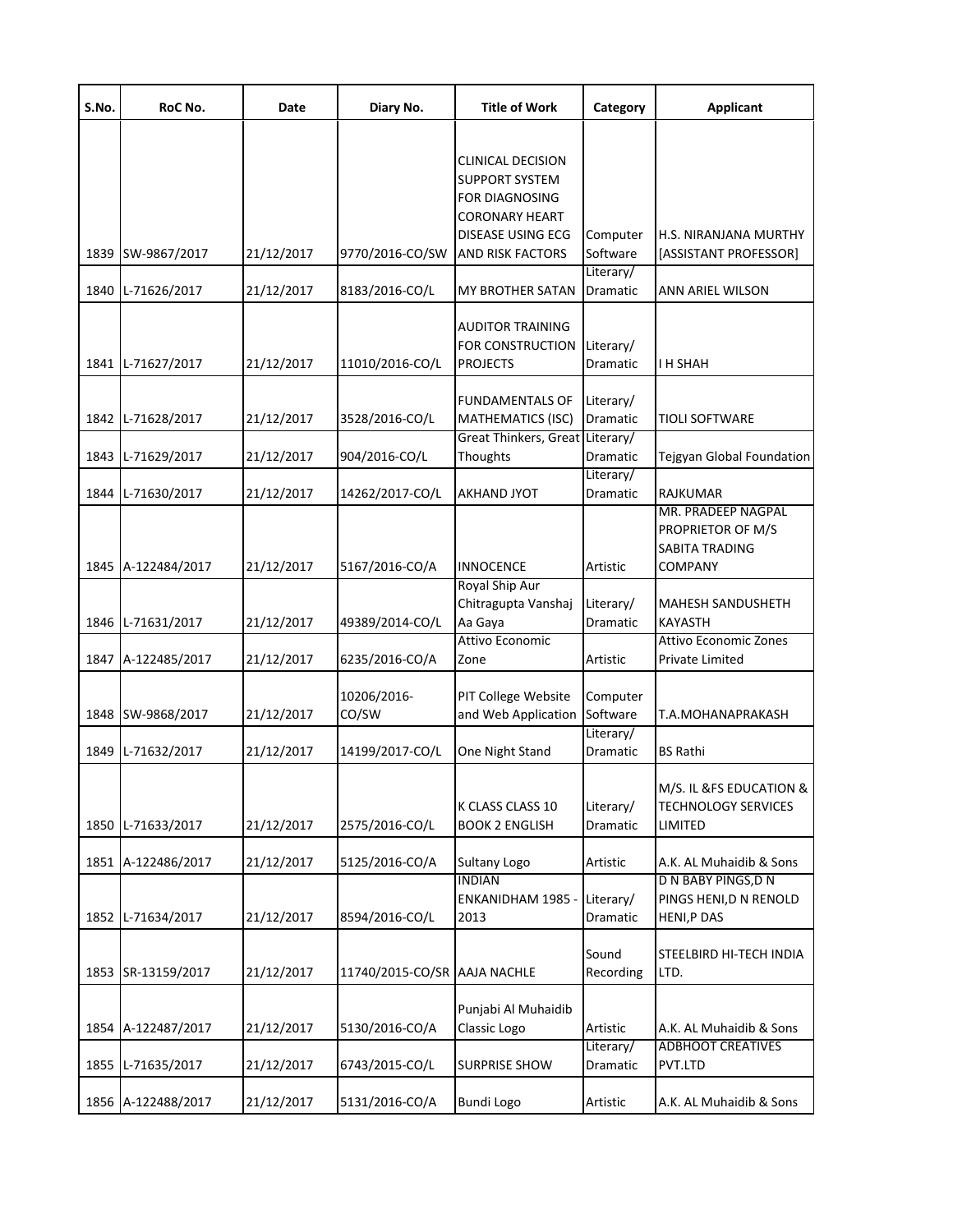| S.No. | RoC No.                                | Date                     | Diary No.                         | <b>Title of Work</b>                                                                                                                                                                                                                                                                                                     | Category                                       | <b>Applicant</b>                                                                                                                        |
|-------|----------------------------------------|--------------------------|-----------------------------------|--------------------------------------------------------------------------------------------------------------------------------------------------------------------------------------------------------------------------------------------------------------------------------------------------------------------------|------------------------------------------------|-----------------------------------------------------------------------------------------------------------------------------------------|
|       | 1857 A-122489/2017                     | 21/12/2017               | 5133/2016-CO/A                    | Al Walimah Logo                                                                                                                                                                                                                                                                                                          | Artistic                                       | A.K. AL Muhaidib & Sons                                                                                                                 |
|       | 1858 SW-9869/2017                      | 21/12/2017               | 14233/2017-<br>CO/SW              | E-PATRAVALL<br>SYSTEM FOR ONLINE<br>TRACKING OF<br>LETTERS AND FILES                                                                                                                                                                                                                                                     | Computer<br>Software                           | NATIONAL INFORMATION<br><b>CENTRE</b>                                                                                                   |
|       | 1859 L-71636/2017                      | 21/12/2017               | 826/2015-CO/L                     | MAA AIEN MAA                                                                                                                                                                                                                                                                                                             | Literary/<br>Dramatic                          | <b>MAHESH NENVANI</b>                                                                                                                   |
|       | 1860 L-71637/2017                      | 21/12/2017               | 13613/2017-CO/L                   | The Educational<br>Heritage of Ancient<br>India                                                                                                                                                                                                                                                                          | Literary/<br>Dramatic<br>Literary/             | Sahana Singh                                                                                                                            |
|       | 1861 L-71638/2017                      | 21/12/2017               | 12682/2017-CO/L                   | ANNAM BRAHMA                                                                                                                                                                                                                                                                                                             | Dramatic                                       | Athaudeen Ibnu Mizrie                                                                                                                   |
|       | 1862 L-71639/2017<br>1863 L-71640/2017 | 21/12/2017<br>21/12/2017 | 1825/2015-CO/L<br>11720/2015-CO/L | <b>Managed Services</b><br>Market [Managed<br>Data Center;<br>Managed Network;<br>Managed<br>Information;<br>Managed Mobility;<br>Managed<br>Infrastructure;<br>Managed<br>Communications;<br>Managed Security] -<br>Global<br>Advancements;<br>Market Forecasts &<br>Analysis (2013 -<br>2018)<br>Mor Mann Ke<br>Bharam | Literary/<br>Dramatic<br>Literary/<br>Dramatic | MARKETSANDMARKETS<br>HUMAN TRAIL PICTURES<br>LLP                                                                                        |
|       | 1864 L-71641/2017                      | 21/12/2017               | 1829/2015-CO/L                    | Medical Displays and<br>Post-Processing<br>Software Market                                                                                                                                                                                                                                                               | Literary/<br>Dramatic                          | MARKETSANDMARKETS                                                                                                                       |
|       | 1865 SW-9870/2017                      | 21/12/2017               | 14449/2017-<br>CO/SW              | Easy Smart Shop                                                                                                                                                                                                                                                                                                          | Computer<br>Software                           | Umesh Machindra Ubale                                                                                                                   |
|       | 1866 SW-9871/2017                      | 22/12/2017               | 5980/2016-CO/SW                   | "HVR controller with<br><b>Hermatical sealed TR</b><br>(SPARC) Version No.<br>SH1.2.n3"                                                                                                                                                                                                                                  | Computer<br>Software                           | KraftPowercon India Pvt.<br>Ltd., an Indian Company<br>incorporated under the<br>Indian Companies Act,<br>1956,                         |
|       | 1867 SW-9872/2017                      | 22/12/2017               | 5979/2016-CO/SW                   | "HVR controller with<br>Hermatical sealed TR<br>(VOLTA) Version No.<br>VH1.2.n3"                                                                                                                                                                                                                                         | Computer<br>Software                           | <b>KRAFTPOWERCON INDIA</b><br>PVT. LTD., AN INDIAN<br><b>COMPANY</b><br><b>INCORPORATED UNDER</b><br>THE INDIAN COMPANIES<br>ACT, 1956. |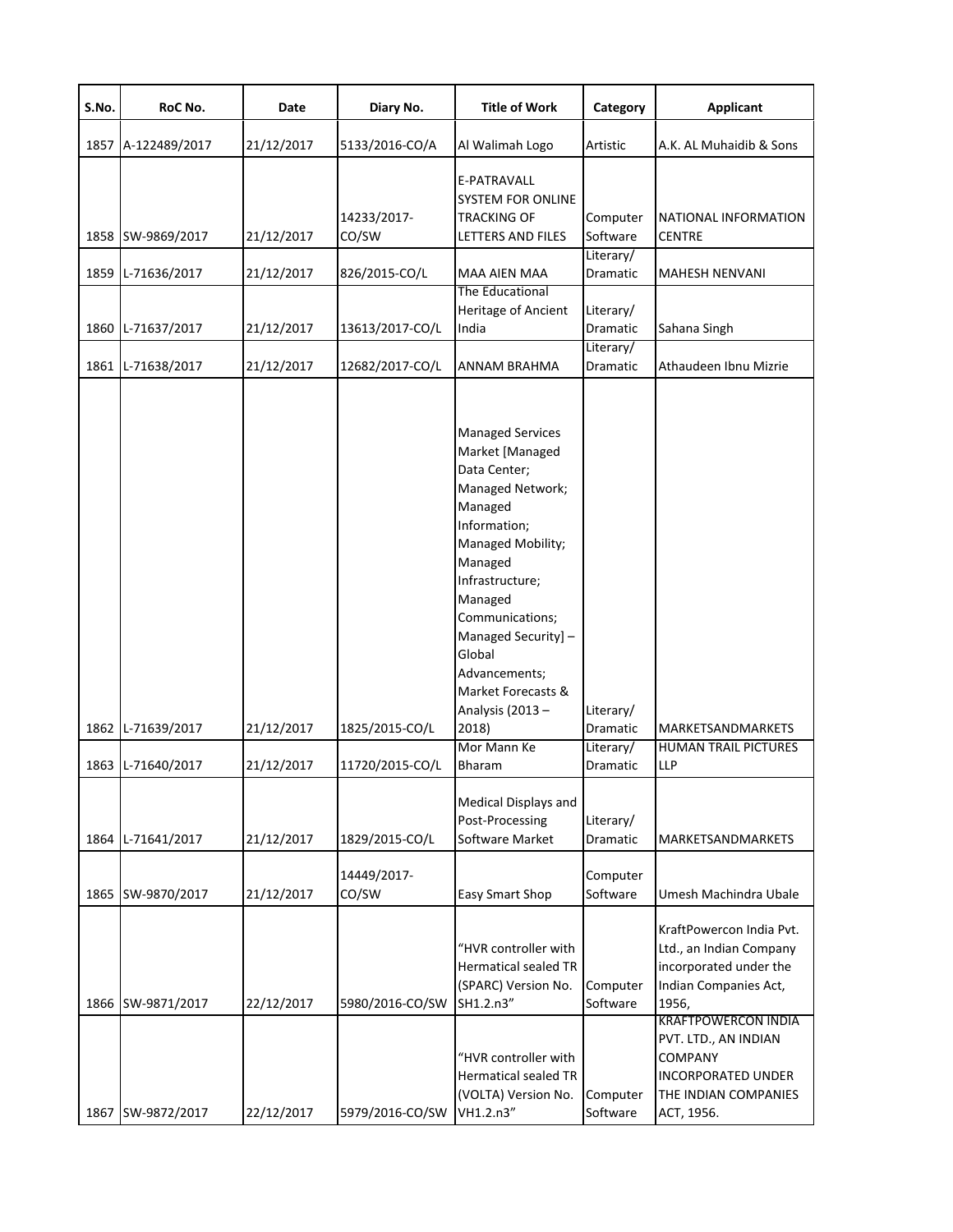| S.No. | RoC No.            | Date       | Diary No.                   | <b>Title of Work</b>                                                                                                   | Category                           | <b>Applicant</b>                                                                                                |
|-------|--------------------|------------|-----------------------------|------------------------------------------------------------------------------------------------------------------------|------------------------------------|-----------------------------------------------------------------------------------------------------------------|
| 1868  | SW-9873/2017       | 22/12/2017 | 5978/2016-CO/SW             | "HVR controller with<br><b>Hermetical sealed TR</b><br>(NOVA) Version No.<br>NH1.2.n3"                                 | Computer<br>Software               | KraftPowercon India Pvt.<br>Ltd., an Indian Company<br>incorporated under the<br>Indian Companies Act,<br>1956, |
| 1869  | SR-13160/2017      | 22/12/2017 | 13757/2017-CO/SR KATHA      | <b>HANS MAT PAGLI-</b><br><b>TOILET- EK PREM</b>                                                                       | Sound<br>Recording                 | <b>CASSETTES INDUSTRIES</b><br>PRIVATE LIMITED                                                                  |
| 1870  | A-122490/2017      | 22/12/2017 | 14823/2016-CO/A             | <b>DUKE SPECIAL FILTER</b>                                                                                             | Artistic                           | <b>ITC Limited</b>                                                                                              |
|       | 1871 SR-13161/2017 | 22/12/2017 | 13760/2017-CO/SR PREM KATHA | <b>BAKHEDA TOILET EK</b>                                                                                               | Sound<br>Recording                 | <b>SUPER CASSETTES</b><br><b>INDUSTRIES PVT LTD</b>                                                             |
|       | 1872 SR-13162/2017 | 22/12/2017 | 13761/2017-CO/SR KATHA      | <b>TOILET KA JUGAAD</b><br><b>TOILET EK PREM</b>                                                                       | Sound<br>Recording                 | <b>SUPER CASSETTES</b><br><b>INDUSTRIES PVT LTD</b>                                                             |
|       | 1873 A-122491/2017 | 22/12/2017 | 14825/2016-CO/A             | <b>ROYAL SPECIAL</b><br><b>FILTER</b>                                                                                  | Artistic                           | <b>ITC Limited</b>                                                                                              |
|       | 1874 SR-13163/2017 | 22/12/2017 | 13762/2017-CO/SR PREM KATHA | <b>GORI TU LATTH</b><br><b>MAAR TOILET EK</b>                                                                          | Sound<br>Recording                 | <b>SUPER CASSETTES</b><br><b>INDUSTRIES PVT LTD</b>                                                             |
|       | 1875 A-122492/2017 | 22/12/2017 | 14828/2016-CO/A             | PLAYER'S GOLD LEAF                                                                                                     | Artistic                           | <b>ITC Limited</b>                                                                                              |
|       | 1876 L-71643/2017  | 22/12/2017 | 6349/2015-CO/L              | JIGYASHUDER JONYO<br>(JIGYASUON KE LIYE)<br><b>JIGYASUNKARITA</b>                                                      | Literary/<br>Dramatic<br>Literary/ | RADHA SOAMI SATSANG<br><b>BEAS</b><br>RADHA SOAMI SATSANG                                                       |
|       | 1877 L-71644/2017  | 22/12/2017 | 6350/2015-CO/L              | (JIGYASUON KE LIYE)<br><b>SUBHA KI TRAIN</b>                                                                           | Dramatic                           | <b>BEAS</b>                                                                                                     |
|       | 1878 SR-13164/2017 | 22/12/2017 | 13763/2017-CO/SR KATHA      | <b>TOILET EK PREM</b>                                                                                                  | Sound<br>Recording                 | <b>SUPER CASSETTES</b><br><b>INDUSTRIES PVT LTD</b>                                                             |
|       | 1879 L-71645/2017  | 22/12/2017 | 6352/2015-CO/L              | <b>HAQQACHI</b><br>NITIPURAN JOD (HAQ Literary/<br>HALAL KI KAMAI)<br>SWANTAM                                          | Dramatic                           | RADHA SOAMI SATSANG<br><b>BEAS</b>                                                                              |
| 1880  | L-71642/2017       | 22/12/2017 | 6353/2015-CO/L              | <b>ADHVANATTIL</b><br><b>KUTIYUM</b><br>SATYASANDHAMAYU<br><b>MULLA</b><br>DHANASAMBADANA<br>M (HAQ HALAL KI<br>KAMAI) | Literary/<br>Dramatic              | RADHA SOAMI SATSANG<br><b>BEAS</b>                                                                              |
| 1881  | L-71646/2017       | 22/12/2017 | 3884/2017-CO/L              | Monkey King V/S<br>Asura                                                                                               | Literary/<br>Dramatic              | Surendra Singh Saini                                                                                            |
|       | 1882 SR-13165/2017 | 22/12/2017 | 12321/2017-CO/SR HER        | <b>FORGET TO FORGET</b>                                                                                                | Sound<br>Recording                 | JAIDEEP M WALIMBE                                                                                               |
|       | 1883 A-122493/2017 | 22/12/2017 | 7468/2017-CO/A              | <b>AURUM</b>                                                                                                           | Artistic                           | AURUM JEWELS LIMITED                                                                                            |
|       | 1884 A-122494/2017 | 22/12/2017 | 9464/2017-CO/A              | <b>LITTLE ILLUSIONS</b><br>PRESCHOOL                                                                                   | Artistic                           | <b>TINA CHOPRA</b>                                                                                              |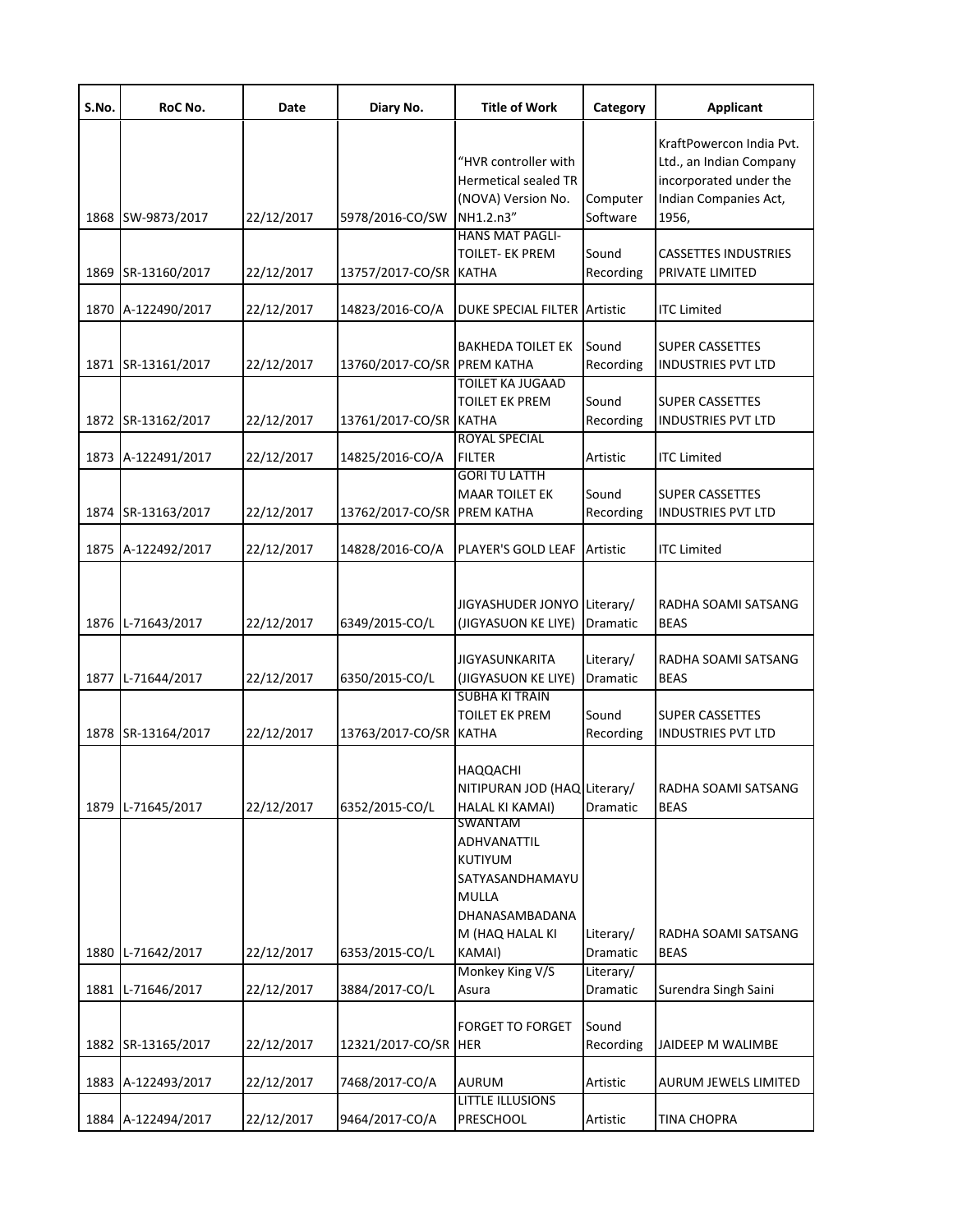| S.No. | RoC No.            | Date       | Diary No.       | <b>Title of Work</b>          | Category  | <b>Applicant</b>                 |
|-------|--------------------|------------|-----------------|-------------------------------|-----------|----------------------------------|
| 1885  | A-122495/2017      | 22/12/2017 | 129/2017-CO/A   | <b>TORCON</b>                 | Artistic  | M/S BDG METAL &<br>POWER LIMITED |
|       |                    |            |                 | Molecular                     |           |                                  |
|       |                    |            |                 | Reconstruction by             |           |                                  |
|       |                    |            |                 | <b>Utilising Laser</b>        |           |                                  |
|       |                    |            |                 | Emission Gun System Literary/ |           | Abhijeet Madhukar                |
|       | 1886 L-71647/2017  | 22/12/2017 | 9804/2016-CO/L  | (LEGS)                        | Dramatic  | Deshpande                        |
|       |                    |            |                 |                               |           | <b>SMT. MOUSMI</b>               |
|       |                    |            |                 |                               |           | DHIMAN, SMT. RUPINDER            |
|       | 1887 A-122496/2017 | 22/12/2017 | 8054/2017-CO/A  | <b>BAHADUR</b>                | Artistic  | <b>KAUR</b>                      |
|       |                    |            |                 | <b>SHALIMAR'S CHEF</b>        |           |                                  |
|       |                    |            |                 | <b>CHICKEN MASALA</b>         |           | SHALIMAR CHEMICAL                |
|       | 1888 A-122497/2017 | 22/12/2017 | 144/2017-CO/A   | POWEDER                       | Artistic  | <b>WORKS PRIVATE LIMITED</b>     |
|       |                    |            |                 |                               | Literary/ | Abhilash                         |
| 1889  | L-71648/2017       | 22/12/2017 | 13986/2017-CO/L | You're All Mime               | Dramatic  | Somasamudramath                  |
|       |                    |            |                 | Analytical                    |           |                                  |
|       |                    |            |                 | Biochemistry and              |           |                                  |
|       |                    |            |                 | Separation                    | Literary/ |                                  |
| 1890  | L-71649/2017       | 22/12/2017 | 10422/2016-CO/L | Techniques                    | Dramatic  | Dr. P. Palanivelu                |
|       |                    |            |                 |                               |           |                                  |
|       |                    |            |                 | <b>SHALIMAR'S CHEF</b>        |           | SHALIMAR CHEMICAL                |
|       | 1891 A-122498/2017 | 22/12/2017 | 143/2017-CO/A   | FISH CURRY MASALA Artistic    |           | <b>WORKS PRIVATE LIMITED</b>     |
|       |                    |            |                 |                               |           |                                  |
|       | 1892 A-122499/2017 | 22/12/2017 | 11608/2017-CO/A | <b>AMODA</b>                  | Artistic  | M/S CIRA ENTERPRISES             |
|       |                    |            |                 |                               |           |                                  |
|       |                    |            |                 |                               |           | THE BOMBAY BURMAH                |
|       |                    |            |                 | <b>ELKHILL PREMIUM</b>        |           | <b>TRADING CORPORATION</b>       |
|       | 1893 A-122500/2017 | 22/12/2017 | 36856/2013-CO/A | <b>FILTER COFFEE</b>          | Artistic  | LIMITED                          |
|       |                    |            |                 | The Saga of                   | Literary/ |                                  |
|       |                    |            |                 |                               |           |                                  |
|       | 1894 L-71650/2017  | 22/12/2017 | 5000/2017-CO/L  | Telangana                     | Dramatic  | Jagini Abhishek                  |
|       |                    |            |                 |                               | Literary/ |                                  |
| 1895  | L-71651/2017       | 22/12/2017 | 13430/2017-CO/L | Can Be Your Story!            | Dramatic  | Sayali Manekar                   |
|       |                    |            |                 |                               |           | ABHIMANYU AMAR                   |
|       |                    |            |                 |                               |           | <b>JADHAVRAO AND</b>             |
|       |                    |            | 48825/2014-     |                               | Computer  | <b>VAISHNAVI</b>                 |
|       | 1896 SW-9874/2017  | 22/12/2017 | CO/SW           | YoTurf                        | Software  | <b>CHANDRASEKHAR IYER</b>        |
|       |                    |            |                 |                               |           |                                  |
|       |                    |            |                 |                               |           | Mr. Ramkishan Ramdayal           |
|       |                    |            |                 | <b>SOOJI WITH DEVICE</b>      |           | Gupta Sole Proprietor of         |
|       | 1897 A-122501/2017 | 22/12/2017 | 12583/2017-CO/A | UMANG                         | Artistic  | M/s Rudra Trading Co.            |
|       |                    |            |                 |                               |           |                                  |
|       |                    |            |                 |                               |           | Shailendra Kumar Jata            |
|       |                    |            |                 | RICHLOOK " My First           | Literary/ | Shanker Dixit trading as         |
|       | 1898 L-71652/2017  | 22/12/2017 | 10112/2017-CO/L | Words My World"               | Dramatic  | RICHLOOK PLAY SCHOOL             |
|       |                    |            |                 |                               |           |                                  |
|       |                    |            |                 |                               |           | Shailendra Kumar Jata            |
|       |                    |            |                 | RICHLOOK Nursery "            | Literary/ | Shanker Dixit trading as         |
|       | 1899 L-71653/2017  | 22/12/2017 | 10119/2017-CO/L | World Around Me"              | Dramatic  | RICHLOOK PLAY SCHOOL             |
|       |                    |            |                 |                               |           |                                  |
|       |                    |            |                 |                               |           | Shailendra Kumar Jata            |
|       |                    |            |                 | RICHLOOK Junior K.            | Literary/ | Shanker Dixit trading as         |
| 1900  | L-71654/2017       | 22/12/2017 | 10121/2017-CO/L | G. " Small Letter "           | Dramatic  | RICHLOOK PLAY SCHOOL             |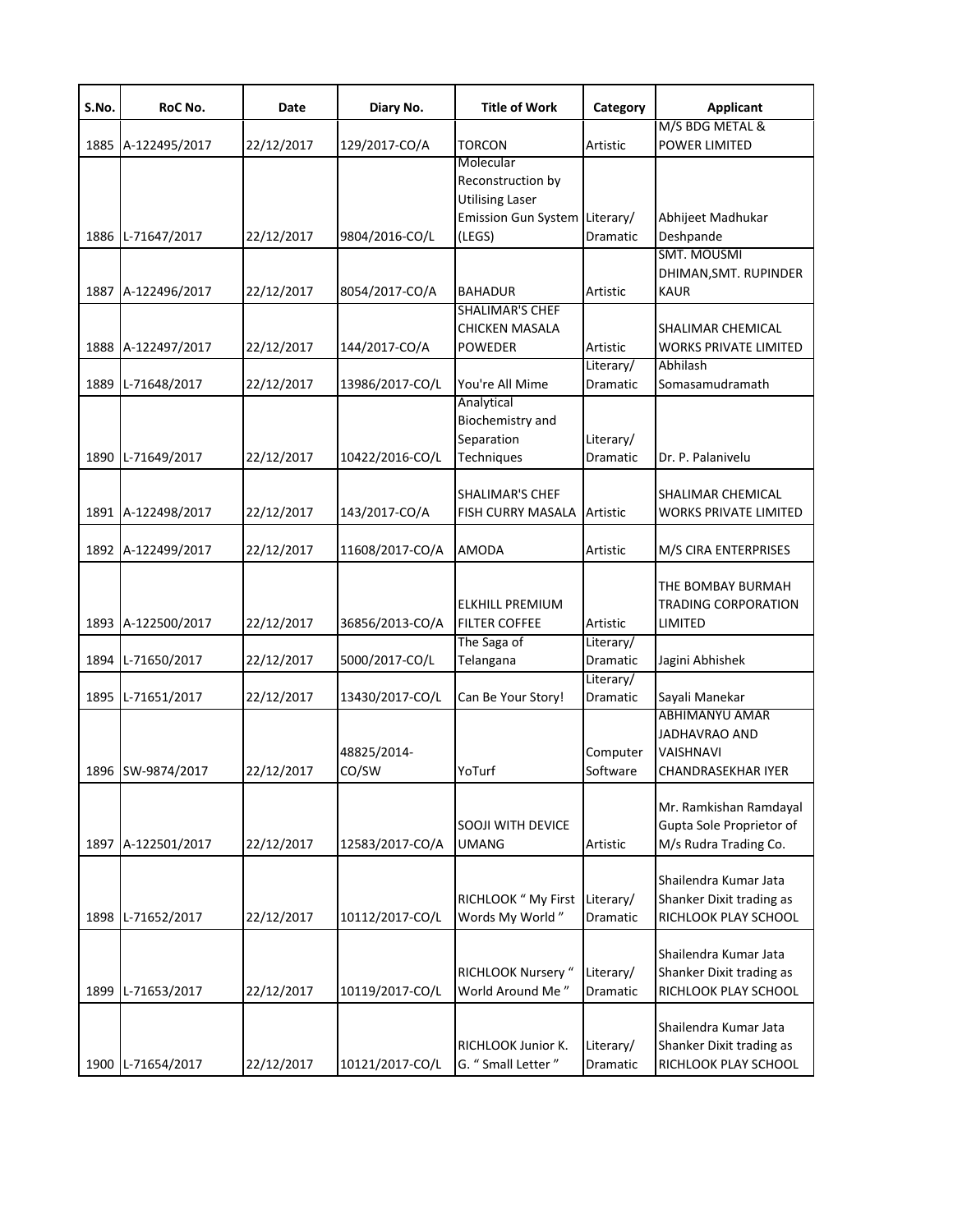| S.No. | RoC No.                                  | Date                     | Diary No.                        | <b>Title of Work</b>                                                                                                       | Category              | <b>Applicant</b>                                                                                                                  |
|-------|------------------------------------------|--------------------------|----------------------------------|----------------------------------------------------------------------------------------------------------------------------|-----------------------|-----------------------------------------------------------------------------------------------------------------------------------|
|       | 1901 L-71655/2017                        | 22/12/2017               | 10124/2017-CO/L                  | RICHLOOK Junior K.<br>G. " Activity Sheet "                                                                                | Literary/<br>Dramatic | Shailendra Kumar Jata<br>Shanker Dixit trading as<br>RICHLOOK PLAY SCHOOL                                                         |
|       | 1902 A-122502/2017                       | 22/12/2017               | 8853/2015-CO/A                   | <b>Joy Hair Fruits</b><br>Conditioning<br>Shampoo                                                                          | Artistic              | M/S. JOY LLP[1. SUNIL<br>AGARWAL 2.SANJAY<br>AGARWAL 3. SEEMA<br><b>AGARWAL 4. ANIRUDH</b><br>AHARWAL 5. JITENDRA<br>AGAR         |
|       |                                          |                          |                                  | Joy Skin Fruits                                                                                                            |                       | M/S. JOY LLP[1. SUNIL<br>AGARWAL 2.SANJAY<br>AGARWAL 3. SEEMA<br>AGARWAL 4. ANIRUDH<br>AHARWAL 5. JITENDRA                        |
|       | 1903 A-122503/2017<br>1904 A-122504/2017 | 22/12/2017<br>22/12/2017 | 8855/2015-CO/A<br>8858/2015-CO/A | Purifying Face Wash<br>Joy Skin Fruits Oil<br><b>Control Face Wash</b>                                                     | Artistic<br>Artistic  | AGAR<br>M/S. JOY LLP[1. SUNIL<br>AGARWAL 2.SANJAY<br><b>AGARWAL 3. SEEMA</b><br>AGARWAL 4. ANIRUDH<br>AHARWAL 5. JITENDRA<br>AGAR |
|       | 1905 A-122505/2017                       | 22/12/2017               | 8860/2015-CO/A                   | Joy Skin Fruits<br>Fairness Face Wash                                                                                      | Artistic              | M/S. JOY LLP[1. SUNIL<br>AGARWAL 2.SANJAY<br>AGARWAL 3. SEEMA<br>AGARWAL 4. ANIRUDH<br>AHARWAL 5. JITENDRA<br>AGAR                |
|       | 1906 A-122506/2017                       | 22/12/2017               | 11148/2017-CO/A                  | RICHBERI'S                                                                                                                 | Artistic              | MR. AMAN GUPTA                                                                                                                    |
|       | 1907 A-122507/2017                       | 22/12/2017               | 11149/2017-CO/A                  | CANDILAA                                                                                                                   | Artistic              | MR. KAPIL GUPTA                                                                                                                   |
|       | 1908 A-122508/2017                       | 22/12/2017               | 11150/2017-CO/A                  | <b>SHRI KRISHNA</b>                                                                                                        | Artistic              | MR. RAJKUMAR BANSAL                                                                                                               |
|       | 1909 A-122509/2017                       | 22/12/2017               | 11151/2017-CO/A                  | <b>GK FOULAD</b>                                                                                                           | Artistic              | MR. VIBHAV KUMAR                                                                                                                  |
|       | 1910 A-122510/2017                       | 22/12/2017               | 11152/2017-CO/A                  | <b>KOFFEE PEEYO</b>                                                                                                        | Artistic              | MR. RAVI KUMAR BAKHRU                                                                                                             |
|       | 1911 A-122511/2017                       | 22/12/2017               | 11153/2017-CO/A                  | SSG                                                                                                                        | Artistic              | MR. RAMESH CHAND<br>AGARWAL                                                                                                       |
|       | 1912 SW-9875/2017                        | 22/12/2017               | 12548/2016-<br>CO/SW             | DEAD TIME<br>COMPENSATION<br><b>CONTROL SOFTWARE</b><br><b>FOR SCALAR</b><br><b>CONTROLLED LV &amp;</b><br><b>MV DRIVE</b> | Computer<br>Software  | <b>BHARAT HEAVY</b><br><b>ELECTRICALS LIMITED</b>                                                                                 |
|       | 1913 A-122512/2017                       | 22/12/2017               | 11155/2017-CO/A                  | DEZIGNWALA.COM                                                                                                             | Artistic              | MR. VIVEK BHATIJA                                                                                                                 |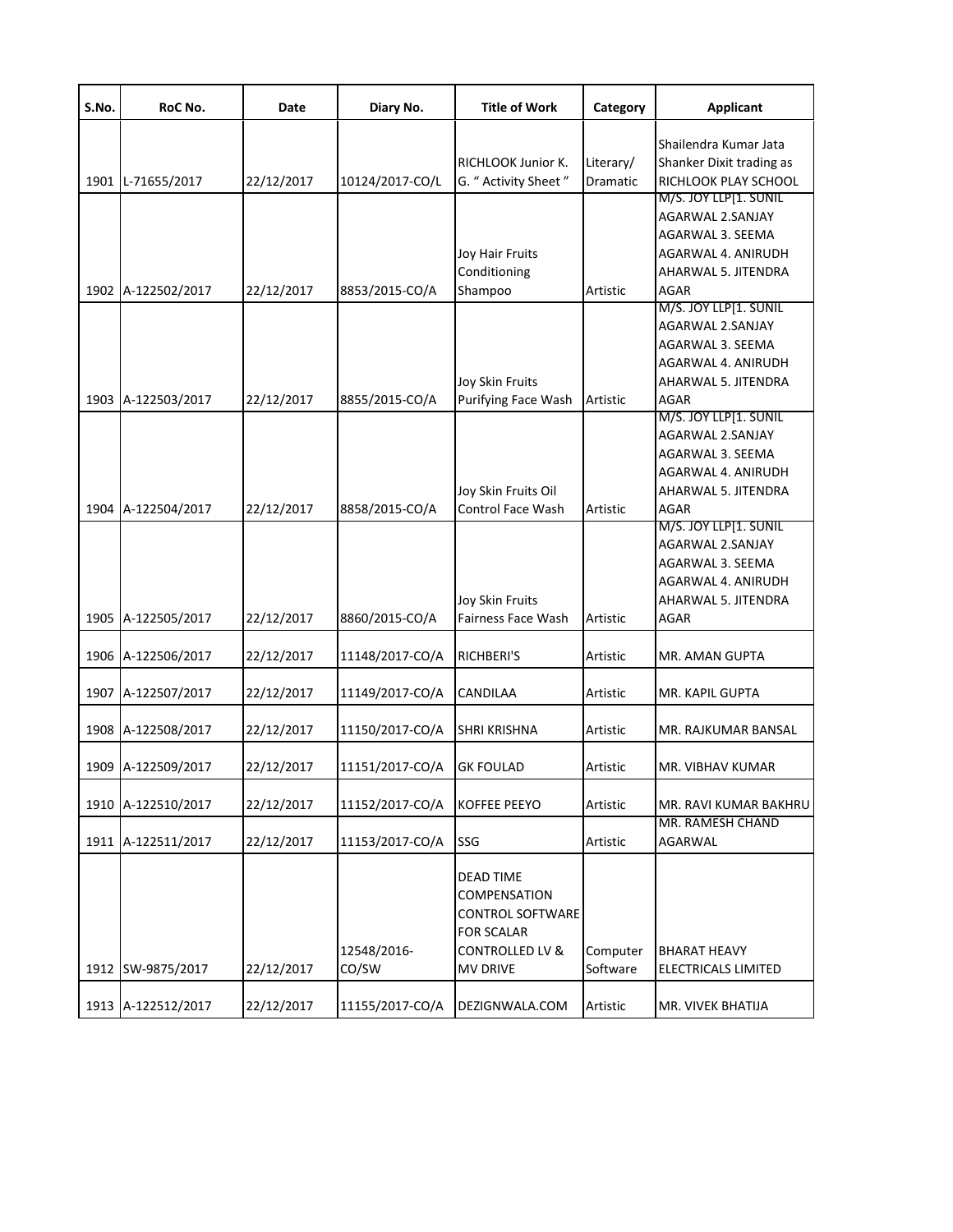| S.No. | RoC No.            | Date       | Diary No.                     | <b>Title of Work</b>                                                                                                                                                                   | Category              | <b>Applicant</b>                                                |
|-------|--------------------|------------|-------------------------------|----------------------------------------------------------------------------------------------------------------------------------------------------------------------------------------|-----------------------|-----------------------------------------------------------------|
|       | 1914 SW-9876/2017  | 22/12/2017 | 12553/2016-<br>CO/SW          | ADMCE AUTOMATED<br><b>DESIGN OF</b><br>RAFT/WALL/PANEL(S<br>) USING MOODY'S<br><b>CHART AND</b><br><b>ENGINEERING</b><br><b>PRACTICES ALONG</b><br><b>WITH WORD</b><br><b>DOCUMENT</b> | Computer<br>Software  | <b>BHARAT HEAVY</b><br>ELECTRICALS LIMITED                      |
| 1915  | A-122513/2017      | 22/12/2017 | 9762/2016-CO/A                | ORION                                                                                                                                                                                  | Artistic              | K. SHARDA DEVI                                                  |
|       | 1916 A-122514/2017 | 22/12/2017 | 7904/2015-CO/A                | <b>LOGO RUNNING</b><br><b>DAGON WITH</b><br>CIRCLE.                                                                                                                                    | Artistic              | M/S SRI RAM COMPANY                                             |
|       | 1917 SR-13166/2017 | 22/12/2017 | 5531/2015-CO/SR               | Election me Selection Recording                                                                                                                                                        | Sound                 | Krystal Movies Private<br>Limited                               |
|       | 1918 A-122515/2017 | 22/12/2017 | 5177/2015-CO/A                | <b>SUPER VASMOL 33</b><br><b>KESH KALA</b>                                                                                                                                             | Artistic              | <b>HYGIENIC RESEARCH</b><br><b>INSTITUTE PRIVATE</b><br>LIMITED |
|       | 1919 A-122516/2017 | 22/12/2017 | 7452/2015-CO/A                | SHIVANM PRAJAPATI<br><b>BUILDERS AND</b><br><b>DEVELOPERS</b>                                                                                                                          | Artistic              | SHIVAM PRAJAPATI<br>HOMES PLAN (INDIA) PVT<br><b>LTD</b>        |
|       | 1920 SR-13167/2017 | 22/12/2017 | 10529/2015-CO/SR DOWN TONIGHT |                                                                                                                                                                                        | Sound<br>Recording    | STEELBIRD HI-TECH INDIA<br>LTD.                                 |
|       | 1921 SR-13168/2017 | 22/12/2017 | 10364/2015-CO/SR AAJA HERIYE  |                                                                                                                                                                                        | Sound<br>Recording    | STEELBIRD HI-TECH INDIA<br>LTD.                                 |
| 1922  | L-71656/2017       | 22/12/2017 | 6039/2015-CO/L                | VAIRAAG                                                                                                                                                                                | Literary/<br>Dramatic | <b>AMAN MANN ALIAS</b><br>VAJINDER SINGH                        |
|       | 1923 L-71657/2017  | 22/12/2017 | 10482/2015-CO/L               | Kofta and Biryani                                                                                                                                                                      | Literary/<br>Dramatic | Vaishali Tripathi<br>M/S SHRI RAM AND                           |
|       | 1924 A-122517/2017 | 22/12/2017 | 49968/2014-CO/A               | <b>TENT Logo</b>                                                                                                                                                                       | Artistic              | <b>COMPANY</b>                                                  |
| 1925  | A-122518/2017      | 22/12/2017 | 49969/2014-CO/A               | <b>CIRCLE LOGO</b>                                                                                                                                                                     | Artistic              | M/S. SHRI RAM &<br>COMPANY                                      |
|       | 1926 L-71658/2017  | 22/12/2017 | 7609/2016-CO/L                | PADMABHUSHAN'S<br><b>SPOKEN ENGLISH- III</b>                                                                                                                                           | Literary/<br>Dramatic | KASTURI V.V. PADMA<br>BHUSHANA SARMA,                           |
|       | 1927 A-122519/2017 | 22/12/2017 | 2991/2017-CO/A                | <b>EIP EDMS</b>                                                                                                                                                                        | Artistic              | Larsen and Toubro Limited                                       |
|       | 1928 A-122520/2017 | 22/12/2017 | 1602/2017-CO/A                | SS<br>Sindharam                                                                                                                                                                        | Artistic              | <b>RITA DEVI AGARWAL &amp;</b><br>Gopal Agarwal                 |
|       | 1929 A-122521/2017 | 22/12/2017 | 1595/2017-CO/A                | Sanwarmal                                                                                                                                                                              | Artistic              | Gopal Agarwal, Rita Devi<br>Agarwal                             |
|       | 1930 A-122522/2017 | 22/12/2017 | 41694/2013-CO/A               | <b>CENTUARY LABEL</b>                                                                                                                                                                  | Artistic              | M/S CENTUARY<br>PROCESSING MILL INDIA<br>PVT. LTD               |
|       | 1931 A-122523/2017 | 22/12/2017 | 10683/2017-CO/A               | <b>PREMSONS</b>                                                                                                                                                                        | Artistic              |                                                                 |
|       | 1932 L-71659/2017  | 22/12/2017 | 8652/2015-CO/L                | Dang ne jano                                                                                                                                                                           | Literary/<br>Dramatic | LALUBHAI SHANTUBHAI<br>VASAVA                                   |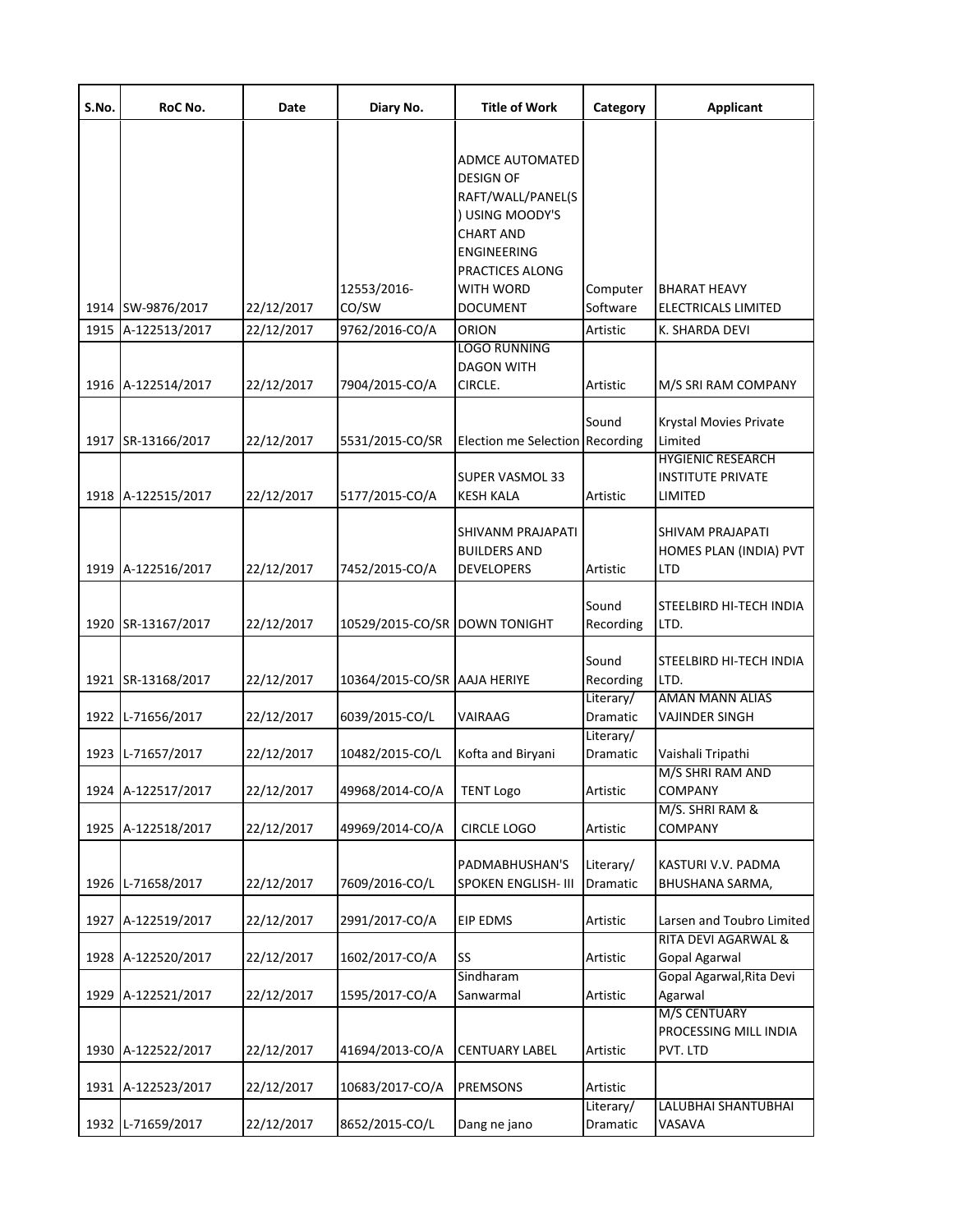| S.No. | RoC No.            | Date       | Diary No.            | <b>Title of Work</b>                                                                                     | Category              | <b>Applicant</b>                                             |
|-------|--------------------|------------|----------------------|----------------------------------------------------------------------------------------------------------|-----------------------|--------------------------------------------------------------|
|       | 1933 SW-9877/2017  | 22/12/2017 | 9870/2015-CO/SW      | <b>WEALTHEOFFICE</b>                                                                                     | Computer<br>Software  | <b>Redvision Computer</b><br>Technologies Pvt. Ltd.          |
|       | 1934 L-71660/2017  | 22/12/2017 | 3143/2015-CO/L       | <b>IT Wizard</b><br>Plus/Computer<br>Science/Vol. 2/Class<br>11                                          | Literary/<br>Dramatic | M/s. NIIT LIMITED                                            |
|       |                    |            |                      | <b>IT Wizard</b><br>Plus/Information<br>Technology/Vol.                                                  | Literary/             |                                                              |
|       | 1935 L-71661/2017  | 22/12/2017 | 3134/2015-CO/L       | 1/Class 9<br><b>IT Wizard</b>                                                                            | <b>Dramatic</b>       | M/s. NIIT LIMITED                                            |
|       | 1936 L-71662/2017  | 22/12/2017 | 3132/2015-CO/L       | Plus/Exploring<br><b>Beyond With</b><br>Technology/Vol.2/Cla Literary/<br>ss 8<br><b>TCS MasterCraft</b> | Dramatic              | M/s. NIIT LIMITED                                            |
|       | 1937 L-71663/2017  | 22/12/2017 | 10039/2015-CO/L      | Enterprise<br>AppsMaker (Version<br>(4.0)                                                                | Literary/<br>Dramatic | <b>TATA CONSULTANCY</b><br>SERVICE LIMITED                   |
|       | 1938 A-122524/2017 | 22/12/2017 | 10267/2015-CO/A      | <b>NORLOSIN XL</b>                                                                                       | Artistic              | <b>BHUMIT PHARMA</b><br>PRIVATE LIMITED                      |
|       | 1939 A-122525/2017 | 22/12/2017 | 802/2017-CO/A        | PENDANT                                                                                                  | Artistic              | ASHOK KUMAR CHAUHAN                                          |
|       | 1940 SW-9878/2017  | 22/12/2017 | 12993/2015-<br>CO/SW | Rogue Access Point<br><b>Detection Using</b><br><b>Multiple Parameters</b>                               | Computer<br>Software  | Prof. Sandeep B. Vanjale                                     |
|       | 1941 A-122526/2017 | 22/12/2017 | 3075/2015-CO/A       | <b>SHRADDHA SALT</b>                                                                                     | Artistic              | SRI PARVATHY SALTERN<br>PRIVATE LIMITED                      |
|       | 1942 L-71664/2017  | 22/12/2017 | 5459/2015-CO/L       | A DICTIONARY OF<br>PUBLIC HEALTH                                                                         | Literary/<br>Dramatic | M/S.CENTURY<br><b>PUBLICATIONS</b>                           |
|       | 1943 L-71665/2017  | 22/12/2017 | 6538/2015-CO/L       | Mechanical<br>Measurements and<br>Metrology<br>laboratory -<br><b>Instruction Manual</b>                 | Literary/<br>Dramatic | Dr<br>.A. Murugarajan, M. Ramesh                             |
|       | 1944 A-122527/2017 | 22/12/2017 | 53736/2014-CO/A      | <b>AYYAPPAN</b>                                                                                          | Artistic              | <b>SRI LAKSHMI</b><br>VENKATESWARA RICE<br><b>INDUSTRIES</b> |
|       | 1945 L-71666/2017  | 22/12/2017 | 14267/2017-CO/L      | <b>OTP Based</b><br><b>Distribution Pole</b><br><b>Shock Shield</b>                                      | Literary/<br>Dramatic | VISHAL DILIP JAISWAL                                         |
|       | 1946 L-71667/2017  | 22/12/2017 | 51209/2014-CO/L      | 5055 OBJECTIVE<br><b>AGRICULTURE</b><br><b>SUPERVISOR</b>                                                | Literary/<br>Dramatic | DEEPAK KUMAR YADAV                                           |
|       | 1947 A-122528/2017 | 22/12/2017 | 49634/2014-CO/A      | V-TEX LOGO                                                                                               | Artistic              | muniraju. m                                                  |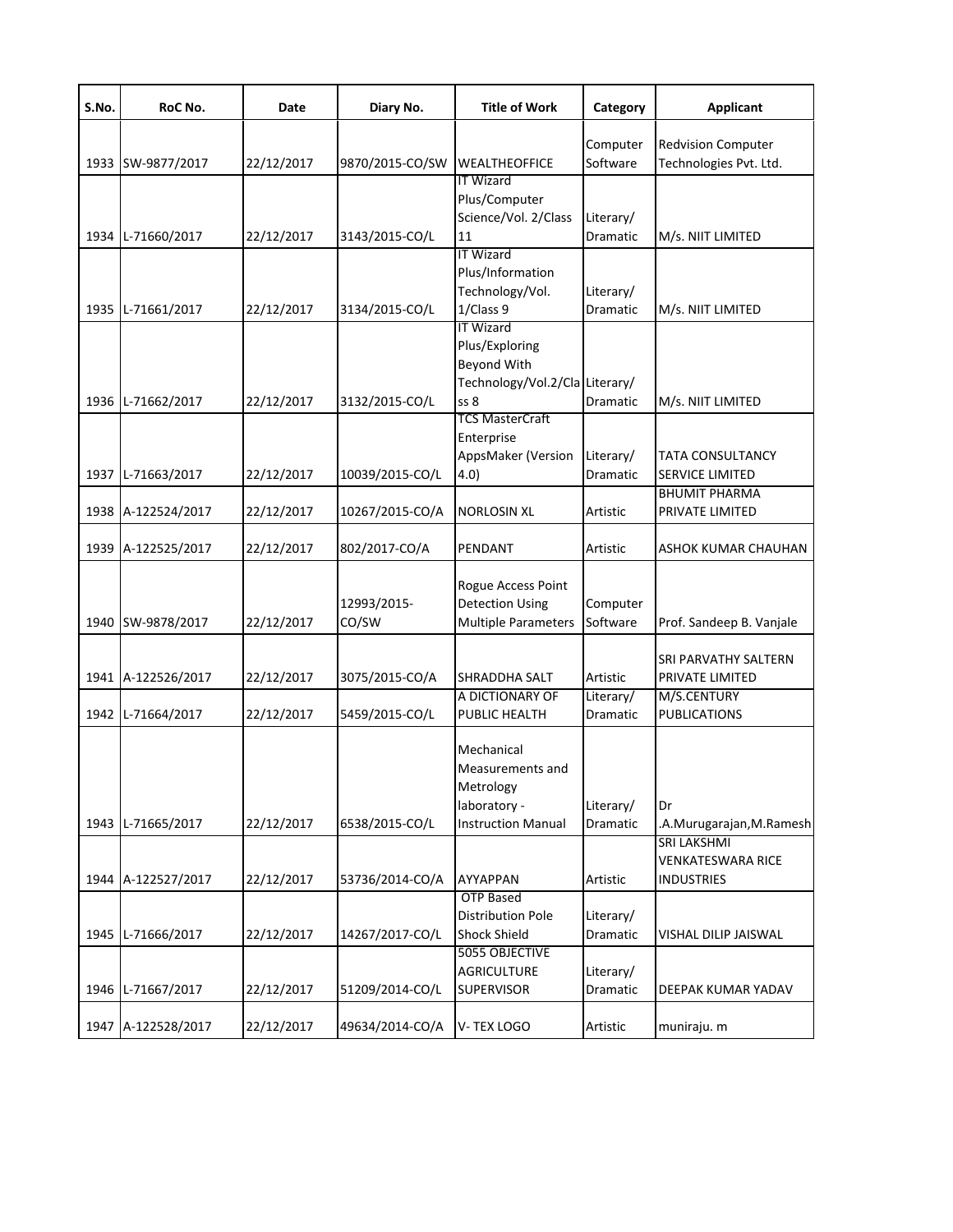| S.No. | RoC No.            | Date       | Diary No.       | <b>Title of Work</b>                  | Category   | <b>Applicant</b>                     |
|-------|--------------------|------------|-----------------|---------------------------------------|------------|--------------------------------------|
|       |                    |            |                 | TOOL FOR<br><b>AUTOMATIC</b>          |            |                                      |
|       |                    |            |                 | <b>GENERATION OF</b>                  |            |                                      |
|       |                    |            |                 | <b>SUPPORT SCHEDULE</b>               |            |                                      |
|       |                    |            |                 | FROM CAESAR II                        | Computer   | <b>BHARAT HEAVY</b>                  |
| 1948  | SW-9879/2017       | 22/12/2017 | 4633/2017-CO/SW | <b>TASC</b>                           | Software   | ELECTRICALS LIMITED                  |
|       |                    |            |                 | <b>BHEL EMPLOYEES'</b>                | Computer   | <b>BHARAT HEAVY</b>                  |
| 1949  | SW-9880/2017       | 22/12/2017 | 3537/2017-CO/SW | PENSION PORTAL                        | Software   | ELECTRICALS LIMITED                  |
|       |                    |            |                 |                                       |            |                                      |
|       |                    |            |                 | The Infant Race                       |            |                                      |
|       |                    |            |                 | Discovers it's Cradle                 |            | B. M. ANAND                          |
| 1950  | A-122529/2017      | 22/12/2017 | 9151/2017-CO/A  | in Artist's Workshop                  | Artistic   | <b>FOUNDATION LLP</b>                |
|       |                    |            |                 | Whom Does Modern                      |            | B. M. ANAND                          |
| 1951  | A-122530/2017      | 22/12/2017 | 9149/2017-CO/A  | <b>Art Serve</b>                      | Artistic   | <b>FOUNDATION LLP</b>                |
| 1952  | A-122531/2017      |            | 9148/2017-CO/A  | <b>Atomic Menace</b>                  | Artistic   | B. M. ANAND<br><b>FOUNDATION LLP</b> |
|       |                    | 22/12/2017 |                 | Awakening Fells Old                   |            | B. M. ANAND                          |
| 1953  | A-122532/2017      | 22/12/2017 | 9140/2017-CO/A  | Orders                                | Artistic   | <b>FOUNDATION LLP</b>                |
|       |                    |            |                 |                                       |            | B. M. ANAND                          |
| 1954  | A-122533/2017      | 22/12/2017 | 9138/2017-CO/A  | <b>Buddha Bleeds</b>                  | Artistic   | <b>FOUNDATION LLP</b>                |
|       |                    |            |                 |                                       |            | B. M. ANAND                          |
| 1955  | A-122534/2017      | 22/12/2017 | 8941/2017-CO/A  | Crisis                                | Artistic   | <b>FOUNDATION LLP</b>                |
|       |                    |            |                 |                                       |            |                                      |
|       |                    |            |                 | Workers Rip Wings of                  |            | B. M. ANAND                          |
| 1956  | A-122535/2017      | 22/12/2017 | 8938/2017-CO/A  | Eagles of Imperialism                 | Artistic   | <b>FOUNDATION LLP</b>                |
|       |                    |            |                 |                                       |            | B. M. ANAND                          |
| 1957  | A-122536/2017      | 22/12/2017 | 8934/2017-CO/A  | Snake of Fascism<br>Cultural          | Artistic   | <b>FOUNDATION LLP</b><br>B. M. ANAND |
| 1958  | A-122537/2017      | 22/12/2017 | 9114/2017-CO/A  | Indoctrination                        | Artistic   | <b>FOUNDATION LLP</b>                |
|       |                    |            |                 | <b>Stop Burning Asia</b>              |            |                                      |
|       |                    |            |                 | Death is Shadowing                    |            | B. M. ANAND                          |
| 1959  | A-122538/2017      | 22/12/2017 | 9152/2017-CO/A  | You                                   | Artistic   | <b>FOUNDATION LLP</b>                |
|       |                    |            |                 |                                       |            | B. M. ANAND                          |
| 1960  | A-122539/2017      | 22/12/2017 | 8867/2017-CO/A  | Muse of the Artist                    | Artistic   | <b>FOUNDATION LLP</b>                |
|       |                    |            |                 | Feudalism and                         |            | B. M. ANAND                          |
|       | 1961 A-122540/2017 | 22/12/2017 | 8728/2017-CO/A  | Imperialism                           | Artistic   | <b>FOUNDATION LLP</b>                |
|       |                    |            |                 | <b>CONFERENCE ON</b><br><b>INDIAN</b> |            |                                      |
|       |                    |            |                 | PATENTS, COPYRIGHT                    |            |                                      |
|       |                    |            |                 | <b>S, INNOVATIONS AND</b>             |            |                                      |
|       |                    |            |                 | <b>STARTUPS (CIPCIS-</b>              | Literary/  |                                      |
| 1962  | L-71668/2017       | 22/12/2017 | 13055/2017-CO/L | 2018)                                 | Dramatic   | DR.HARISH U. TIWARI                  |
|       |                    |            |                 | <b>REVERSE YOUR</b>                   | Literary/  |                                      |
| 1963  | L-71669/2017       | 26/12/2017 | 10129/2017-CO/L | <b>DIABETES</b>                       | Dramatic   | SHARAD KUMAR GUPTA                   |
|       |                    |            |                 |                                       | Literary/  |                                      |
| 1964  | L-71670/2017       | 26/12/2017 | 11867/2017-CO/L | Ye Ishq Nahi Aasan                    | Dramatic   | vivek shamkant vadjikar              |
|       |                    |            |                 | Sai Baba Guidance                     | Literary/  |                                      |
| 1965  | L-71671/2017       | 26/12/2017 | 6952/2017-CO/L  | Cards                                 | Dramatic   | Anita Rajani                         |
| 1966  | A-122541/2017      | 26/12/2017 | 12453/2017-CO/A | <b>AIRSTYLE LABEL</b>                 | Artistic   | <b>ASHOK BHOJAK</b>                  |
|       |                    |            |                 |                                       |            |                                      |
|       |                    |            |                 | Science - Ver 1.1 -                   | Cinematogr | Idaa Learning Private                |
| 1967  | CF-3956/2017       | 26/12/2017 | 4312/2015-CO/CF | Class 8                               | aph Film   | Limited                              |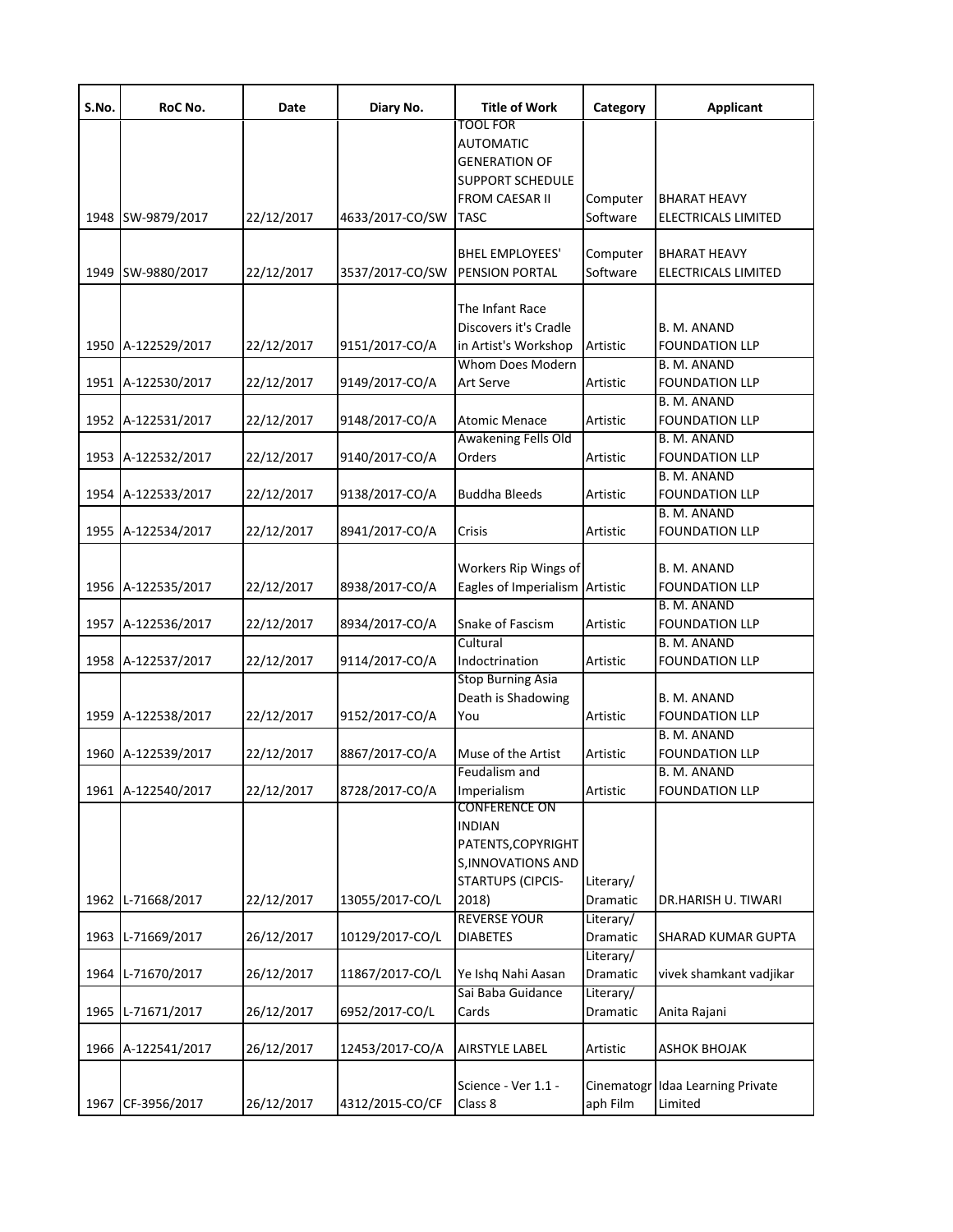| S.No. | RoC No.            | Date       | Diary No.            | <b>Title of Work</b>                                                                                                                                                                   | Category               | <b>Applicant</b>                                           |
|-------|--------------------|------------|----------------------|----------------------------------------------------------------------------------------------------------------------------------------------------------------------------------------|------------------------|------------------------------------------------------------|
| 1968  | CF-3957/2017       | 26/12/2017 | 4311/2015-CO/CF      | Science - Ver: $1.1$ -<br>Class <sub>7</sub>                                                                                                                                           | Cinematogi<br>aph Film | Idaa Learning Private<br>Limited                           |
| 1969  | SW-9881/2017       | 26/12/2017 | 14557/2017-<br>CO/SW | SOFTWARE FOR<br><b>GENERATION OF</b><br><b>GOODMAN</b><br>DIAGRAMS AND<br><b>GERBER PARABOLAS</b><br>FROM TENSILE TEST<br>DATA AT VARIOUS<br><b>TEMPERATURES</b>                       | Computer<br>Software   | <b>BHARAT HEAVY</b><br>ELECTRICALS LIMITED                 |
|       | 1970 L-71672/2017  | 26/12/2017 | 5278/2017-CO/L       | THE RETURN OF<br>MARES 2016 -<br>Supplement to<br>Volume XVII of the<br>Indian Stud Book                                                                                               | Literary/<br>Dramatic  | ROYAL WESTERN INDIA<br>TURF CLUB LTD                       |
|       | 1971 L-71673/2017  | 26/12/2017 | 14913/2017-CO/L      | In Pursuit of<br>Happiness                                                                                                                                                             | Literary/<br>Dramatic  | Kalpesh Desai                                              |
|       | 1972 SW-9882/2017  | 26/12/2017 | 8830/2017-CO/L       | <b>XBS APP</b>                                                                                                                                                                         | Computer<br>Software   | <b>INVENSOFT</b><br><b>TECHNOLOGIES PRIVATE</b><br>LIMITED |
|       | 1973 L-71674/2017  | 26/12/2017 | 14844/2017-CO/L      | Aditi's Kitchen Diary                                                                                                                                                                  | Literary/<br>Dramatic  | Aditi Sinha                                                |
|       | 1974 L-71675/2017  | 26/12/2017 | 13969/2017-CO/L      | <b>PHURRR</b>                                                                                                                                                                          | Literary/<br>Dramatic  | M/s EEFFRONN<br>ENTERTAINMENT                              |
|       | 1975 L-71676/2017  | 26/12/2017 | 3527/2016-CO/L       | Meher                                                                                                                                                                                  | Literary/<br>Dramatic  | Shivam Sharma                                              |
|       | 1976 L-71677/2017  | 26/12/2017 | 1640/2017-CO/L       | <b>ONLINE CERTIFICATE</b><br><b>COURSE ON</b><br><b>ELECTRICITY LAWS</b><br><b>AND TRAINING</b><br>/WORKSHOP/SEMIN<br>AR FOR CAPACITY<br><b>BUILDING IN</b><br><b>ELECTRICITY LAWS</b> | Literary/<br>Dramatic  | DR GOPAL ENERGY<br><b>FOUNDATION</b>                       |
| 1977  | A-122542/2017      | 26/12/2017 | 8626/2016-CO/A       | <b>BRADPOWER</b>                                                                                                                                                                       | Artistic               | BRAD PRINT N PACK PVT.<br>LTD                              |
|       | 1978 A-122543/2017 | 26/12/2017 | 42805/2014-CO/A      | SHIVDATA 255                                                                                                                                                                           | Artistic               | O.P. SHARMA BROTHERS                                       |
| 1979  | A-122544/2017      | 26/12/2017 | 42804/2014-CO/A      | SHIVDATA 355                                                                                                                                                                           | Artistic               | O.P. SHARMA BROTHERS                                       |
| 1980  | A-122545/2017      | 26/12/2017 | 7057/2015-CO/A       | Howda                                                                                                                                                                                  | Artistic               | SABYASACHI COUTURE                                         |
|       | 1981 A-122546/2017 | 26/12/2017 | 9792/2017-CO/A       | <b>VIKAS LABEL</b>                                                                                                                                                                     | Artistic               | M/S VIKAS SWEETS &<br><b>BAKERY</b>                        |
|       | 1982 A-122547/2017 | 26/12/2017 | 47712/2014-CO/A      | PRIME TRIPLE<br>REFINED FREE FLOW<br><b>IODISED SALT</b>                                                                                                                               | Artistic               | KOTESHWAR CHEMFOOD<br>INDUSTRIES PVT. LTD.                 |
|       | 1983 L-71678/2017  | 26/12/2017 | 47184/2014-CO/L      | Tainu Lakh Samjhaya<br>Par Samajh Na Aaya                                                                                                                                              | Literary/<br>Dramatic  | <b>Tooray Brother</b>                                      |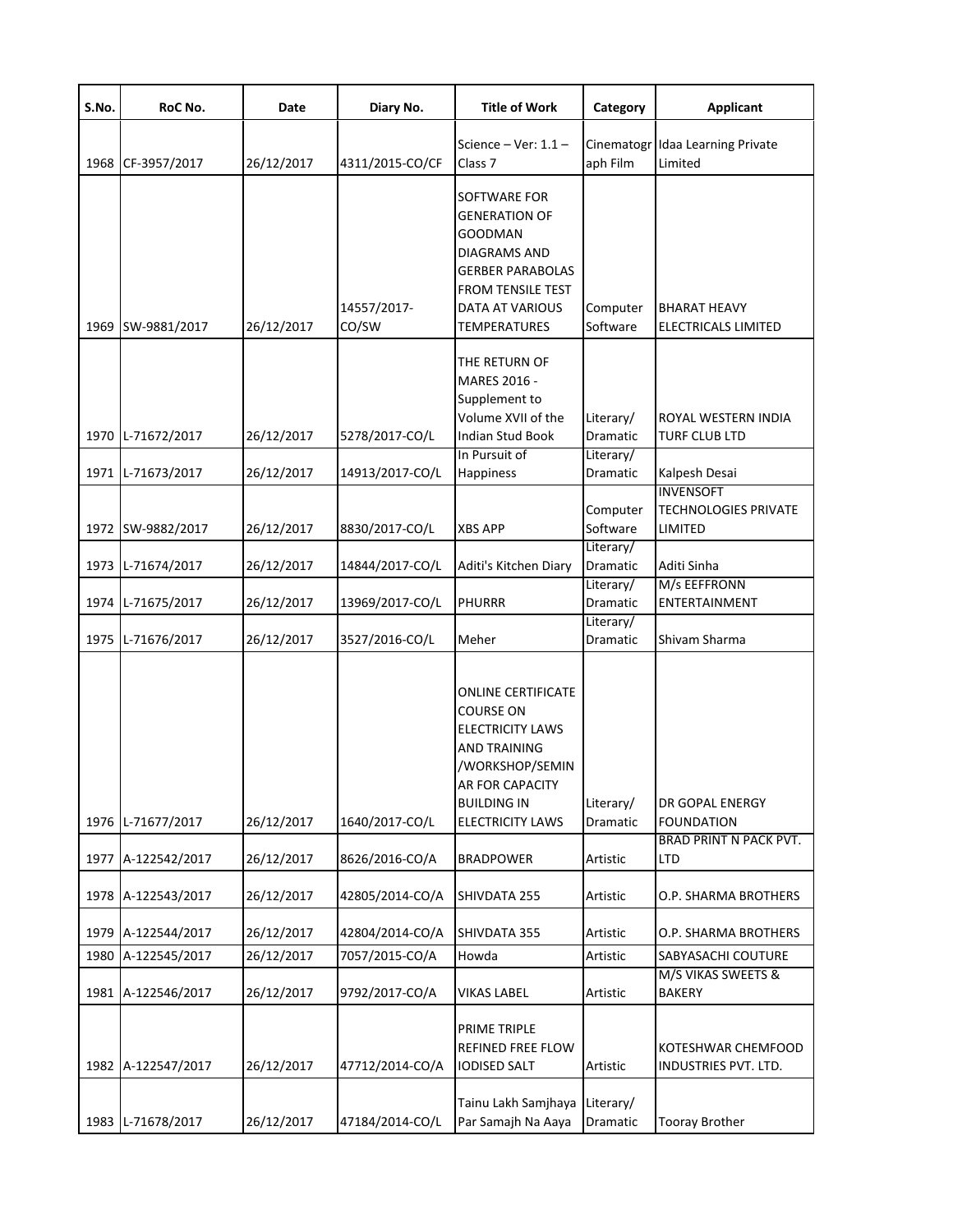| S.No. | RoC No.            | Date       | Diary No.            | <b>Title of Work</b>                                                                                                                           | Category              | <b>Applicant</b>                                  |
|-------|--------------------|------------|----------------------|------------------------------------------------------------------------------------------------------------------------------------------------|-----------------------|---------------------------------------------------|
| 1984  | L-71679/2017       | 26/12/2017 | 10010/2016-CO/L      | <b>KAVYA SANGRAH</b>                                                                                                                           | Literary/<br>Dramatic | Mrs. Sushma Goyal                                 |
| 1985  | SW-9883/2017       | 26/12/2017 | 8624/2016-CO/SW      | #FPSelfie                                                                                                                                      | Computer<br>Software  | 3E ADVISORS PVT LTD                               |
|       | 1986 A-122548/2017 | 26/12/2017 | 9465/2017-CO/A       | Modern Art Has<br>Neither Eyes Nor<br>Skull                                                                                                    | Artistic              | B. M. ANAND<br><b>FOUNDATION LLP</b>              |
| 1987  | L-71680/2017       | 26/12/2017 | 43697/2014-CO/L      | <b>BHAVSAR PURAN</b>                                                                                                                           | Literary/<br>Dramatic | JAYVARDHAN RAMUJILAL<br><b>VYAS</b>               |
| 1988  | L-71681/2017       | 26/12/2017 | 43695/2014-CO/L      | <b>SHIV RAHSYA</b>                                                                                                                             | Literary/<br>Dramatic | JAYVARDHAN RAMUJILAL<br><b>VYAS</b>               |
|       | 1989 A-122549/2017 | 26/12/2017 | 9467/2017-CO/A       | Life At War With<br>Imperialism                                                                                                                | Artistic              | <b>B. M. ANAND</b><br><b>FOUNDATION LLP</b>       |
| 1990  | SW-9884/2017       | 26/12/2017 | 8884/2016-CO/SW      | Software for Acoustic<br><b>Wave Equation</b><br>Modeling (2D) Using<br><b>CUDA</b> technology                                                 | Computer<br>Software  | OIL AND NATURAL GAS<br><b>COPORATION LIMITED</b>  |
|       | 1991 A-122550/2017 | 26/12/2017 | 9468/2017-CO/A       | Workers Engage In<br>Deathlock with<br>Feudalism                                                                                               | Artistic              | B. M. ANAND<br><b>FOUNDATION LLP</b>              |
| 1992  | L-71682/2017       | 26/12/2017 | 9566/2015-CO/L       | SAPTHA RISHI NADI<br>JOTHIDA NOOL<br>MESHA LAGNAM                                                                                              | Literary/<br>Dramatic | N.PRASHOB                                         |
| 1993  | A-122551/2017      | 26/12/2017 | 9471/2017-CO/A       | Clutches of<br>Imperialism                                                                                                                     | Artistic              | B. M. ANAND<br><b>FOUNDATION LLP</b>              |
| 1994  | SW-9885/2017       | 26/12/2017 | 301/2016-CO/SW       | PHARMA RACK<br>SOURCE VOL.2                                                                                                                    | Computer<br>Software  | kushal prakash bhandari                           |
|       | 1995 A-122552/2017 | 26/12/2017 | 9472/2017-CO/A       | <b>Workers Discover</b><br>their Dismembered<br>Limbs                                                                                          | Artistic              | B. M. ANAND<br><b>FOUNDATION LLP</b>              |
| 1996  | L-71683/2017       | 26/12/2017 | 8303/2015-CO/L       | <b>SEVEN KAHANIYA</b>                                                                                                                          | Literary/<br>Dramatic | <b>BINOD KUMAR</b><br>SRIVASTAWA                  |
| 1997  | SW-9886/2017       | 26/12/2017 | 11259/2016-<br>CO/SW | <b>MOBILE APP FOR</b><br><b>CORPORATE WIDE</b><br><b>TELEPHONE AND</b><br><b>EMAIL ENQUIRY</b>                                                 | Computer<br>Software  | <b>BHARAT HEAVY</b><br><b>ELECTRICALS LIMITED</b> |
|       | 1998 A-122553/2017 | 26/12/2017 | 9474/2017-CO/A       | Song of Life                                                                                                                                   | Artistic              | B. M. ANAND<br><b>FOUNDATION LLP</b>              |
| 1999  | SW-9887/2017       | 26/12/2017 | 53622/2014-<br>CO/SW | <b>Efficient Pheromone</b><br>Decay Technique for<br>ACO based routing in<br>Mobile Ad Hoc<br>Networks & Network<br>Simulation for<br>Analysis | Computer<br>Software  | VINAYAKUMAR KOLLI                                 |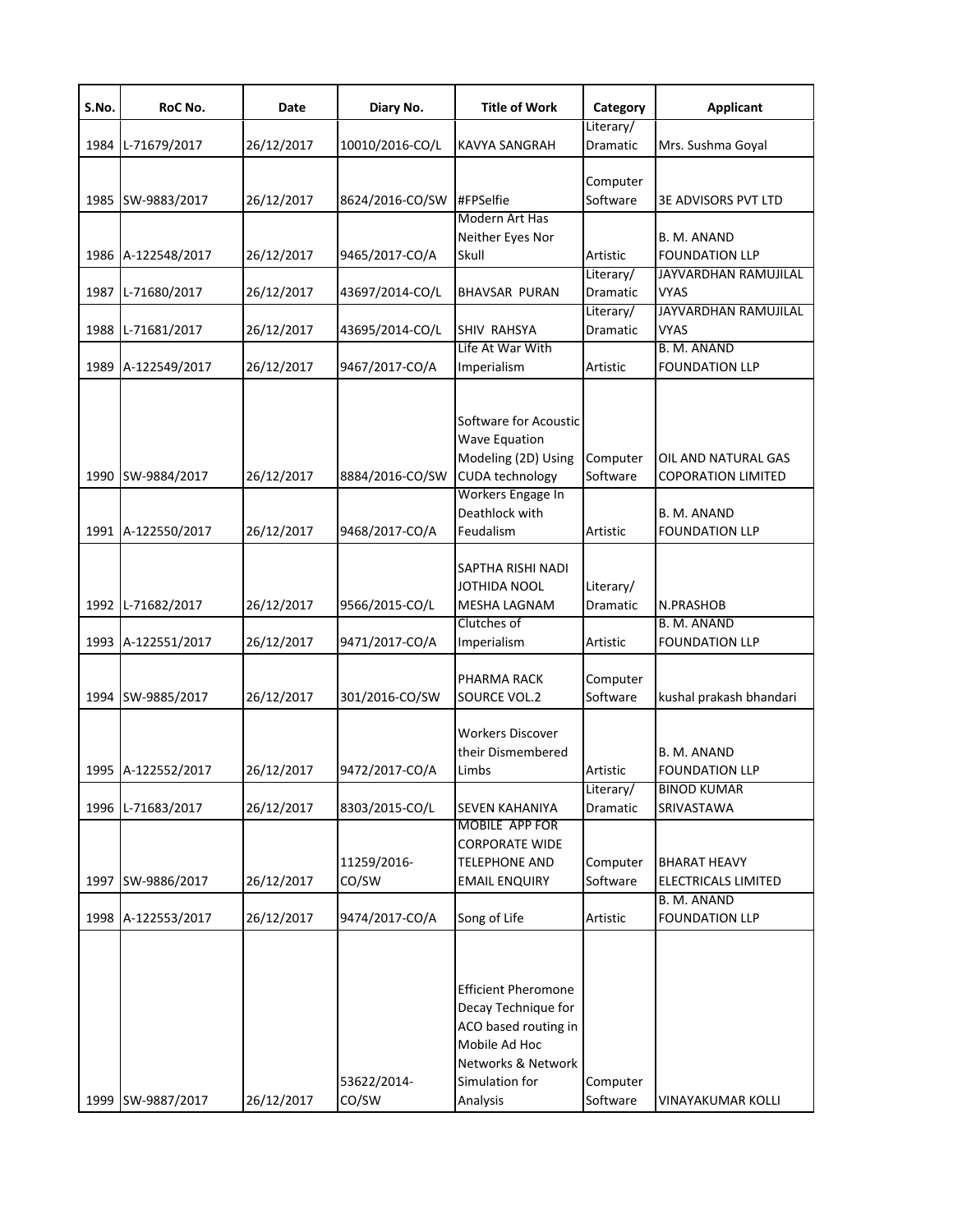| S.No. | RoC No.            | Date       | Diary No.       | <b>Title of Work</b>                                                                              | Category              | <b>Applicant</b>                                                        |
|-------|--------------------|------------|-----------------|---------------------------------------------------------------------------------------------------|-----------------------|-------------------------------------------------------------------------|
|       | 2000 A-122554/2017 | 26/12/2017 | 9673/2017-CO/A  | <b>Uprise Against</b><br>Tradition                                                                | Artistic              | <b>B.M. Anand Foundation</b><br><b>LLP</b>                              |
|       | 2001 SW-9888/2017  | 26/12/2017 | 422/2016-CO/SW  | <b>IMAGE FUSION OF CT</b><br>AND MRI IMAGES<br><b>USING NOVEL</b><br><b>ALGORITHM</b>             | Computer<br>Software  | PARUL AROGYA SEVA<br>MANDAL                                             |
|       | 2002 A-122555/2017 | 26/12/2017 | 6415/2017-CO/A  | <b>NOZZLE HOLDER</b><br><b>ASSEMBLY INJECTOR</b>                                                  | Artistic              | <b>GREAVES COTTON</b><br>LIMITED                                        |
|       | 2003 A-122556/2017 | 26/12/2017 | 9681/2017-CO/A  | Monopolisation of<br>Space                                                                        | Artistic              | B. M. ANAND<br><b>FOUNDATION LLP</b>                                    |
|       | 2004 A-122557/2017 | 26/12/2017 | 9685/2017-CO/A  | <b>Mother Heralds</b><br><b>Strides of Socialism</b><br>1971                                      | Artistic              | B. M. ANAND<br><b>FOUNDATION LLP</b>                                    |
|       | 2005 A-122558/2017 | 26/12/2017 | 9689/2017-CO/A  | <b>Blood Suckers and</b><br><b>Blood Donors</b><br>SP Shapoorji Pallonji                          | Artistic              | B. M. ANAND<br><b>FOUNDATION LLP</b><br><b>SHAPOORJI PALLONJI &amp;</b> |
|       | 2006 A-122559/2017 | 26/12/2017 | 4198/2015-CO/A  | AGRI                                                                                              | Artistic              | PVT. LTD.                                                               |
|       | 2007 A-122560/2017 | 26/12/2017 | 4200/2015-CO/A  | SP Shapoorji Pallonji<br><b>REAL ESTATE</b>                                                       | Artistic              | <b>SHAPOORJI PALLONJI &amp;</b><br>PVT. LTD.                            |
|       | 2008 A-122561/2017 | 26/12/2017 | 4201/2015-CO/A  | SP Shapoorji Pallonji<br><b>INFRA</b>                                                             | Artistic              | <b>SHAPOORJI PALLONJI &amp;</b><br>PVT. LTD.                            |
|       | 2009 A-122562/2017 | 26/12/2017 | 4202/2015-CO/A  | SP Shapoorji Pallonji<br>FAB                                                                      | Artistic              | <b>SHAPOORJI PALLONJI &amp;</b><br>PVT. LTD.                            |
|       | 2010 A-122563/2017 | 26/12/2017 | 4203/2015-CO/A  | SP Shapoorji Pallonji<br>EPC                                                                      | Artistic              | <b>SHAPOORJI PALLONJI &amp;</b><br>PVT. LTD.                            |
|       | 2011 A-122564/2017 | 26/12/2017 | 4204/2015-CO/A  | SP Shapoorji Pallonji<br>Built to lastsince<br>1865                                               | Artistic              | <b>SHAPOORJI PALLONJI &amp;</b><br>PVT. LTD.                            |
|       | 2012 A-122565/2017 | 26/12/2017 | 4205/2015-CO/A  | SP Shapoorji Pallonji<br><b>CMG</b>                                                               | Artistic              | <b>SHAPOORJI PALLONJI &amp;</b><br>PVT. LTD.                            |
|       | 2013 A-122566/2017 | 26/12/2017 | 4206/2015-CO/A  | SP Shapoorji Pallonji<br>Engineering &<br>Construction                                            | Artistic              | <b>SHAPOORJI PALLONJI &amp;</b><br>PVT. LTD.                            |
|       | 2014 L-71684/2017  | 26/12/2017 | 10994/2017-CO/L | Behavioral Finance<br>Perspectives with<br>reference to Mutual<br>Fund Investors in<br>Tamil Nadu | Literary/<br>Dramatic | K PRABHAKAR RAJKUMAR                                                    |
|       |                    |            |                 | Prometheus                                                                                        |                       | B. M. ANAND                                                             |
|       | 2015 A-122567/2017 | 26/12/2017 | 9690/2017-CO/A  | Unbound                                                                                           | Artistic<br>Literary/ | <b>FOUNDATION LLP</b>                                                   |
|       | 2016 L-71685/2017  | 26/12/2017 | 8540/2017-CO/L  | Mahabharata Retold<br><b>Integrated Tooth</b>                                                     | Dramatic              | HIMANSHU AGARWAL                                                        |
|       | 2017 L-71686/2017  | 26/12/2017 | 3334/2015-CO/L  | Numbering System -<br>INTS                                                                        | Literary/<br>Dramatic | Dr. Sudhanwa N.<br>Deshmukh                                             |
|       | 2018 A-122568/2017 | 26/12/2017 | 9693/2017-CO/A  | Dimensions of<br>Patriotism                                                                       | Artistic              | B. M. ANAND<br><b>FOUNDATION LLP</b>                                    |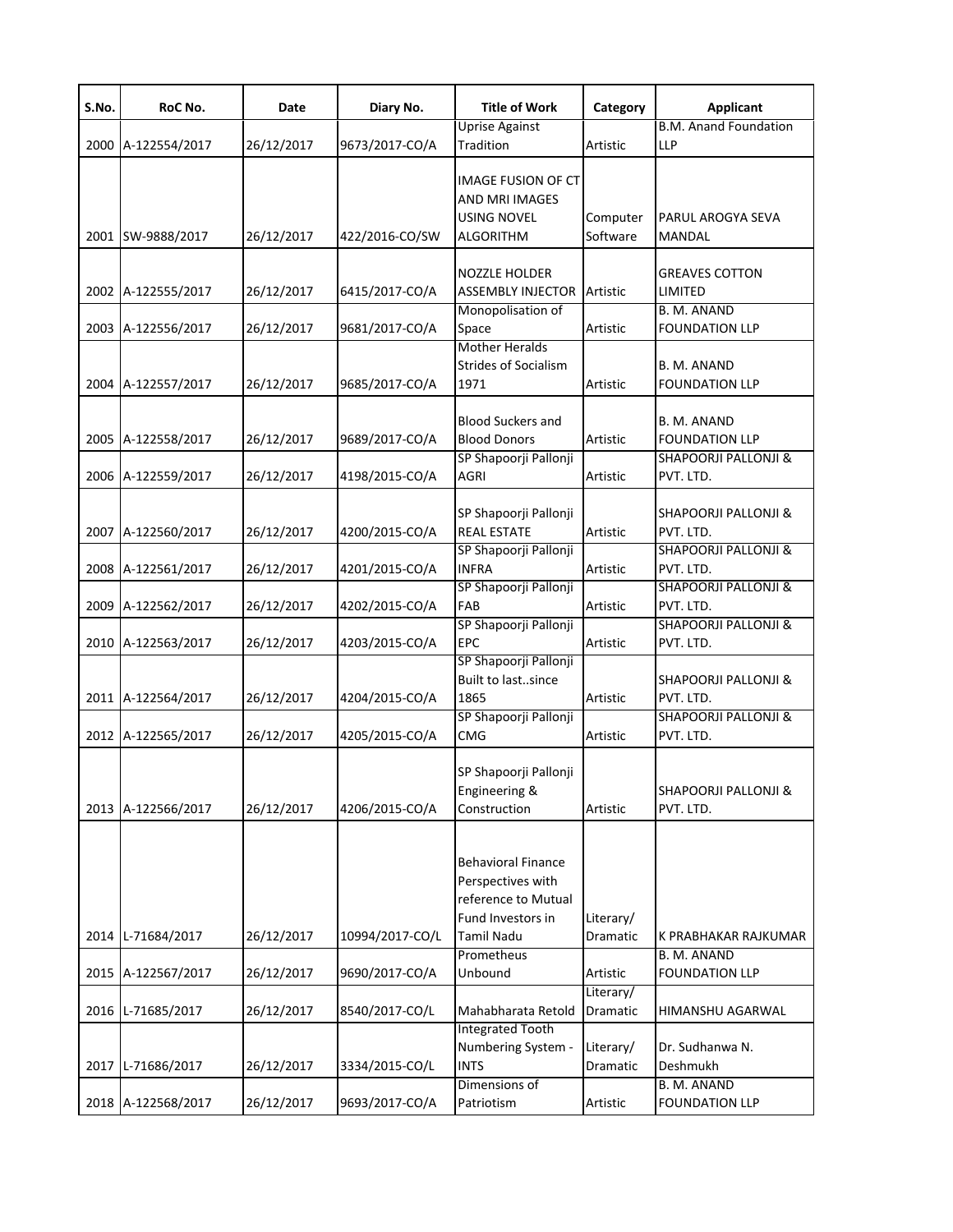| S.No. | RoC No.            | Date       | Diary No.       | <b>Title of Work</b>                                            | Category | <b>Applicant</b>                      |
|-------|--------------------|------------|-----------------|-----------------------------------------------------------------|----------|---------------------------------------|
| 2019  | A-122569/2017      | 26/12/2017 | 6418/2017-CO/A  | <b>GEAR BALANCER TOP Artistic</b>                               |          | <b>GREAVES COTTON</b><br>LIMITED      |
| 2020  | A-122570/2017      | 26/12/2017 | 11117/2015-CO/A | <b>AQUATIC</b><br><b>FOUNDATION LOGO</b>                        | Artistic | M/S. GLENMARK<br>PHARMACEUTICALS LTD. |
| 2021  | A-122571/2017      | 26/12/2017 | 6421/2017-CO/A  | <b>GEAR BLANK - IDLER</b><br><b>AND CAMSHAFT</b>                | Artistic | <b>GREAVES COTTON</b><br>LIMITED      |
| 2022  | A-122572/2017      | 26/12/2017 | 9764/2015-CO/A  | <b>BLACKBERRY</b>                                               | Artistic | MR. AKASH GUPTA                       |
| 2023  | A-122573/2017      | 26/12/2017 | 6422/2017-CO/A  | <b>GEAR BLANK -</b><br>CRANKSHAFT                               | Artistic | GREAVES COTTON<br>LIMITED             |
| 2024  | A-122574/2017      | 26/12/2017 | 6411/2017-CO/A  | <b>GEAR BLANK</b><br><b>BALANCER TOP &amp;</b><br><b>BOTTOM</b> | Artistic | <b>GREAVES COTTON</b><br>LIMITED      |
| 2025  | A-122575/2017      | 26/12/2017 | 11346/2015-CO/A | <b>KOHINOOR KALSON</b><br>LABEL                                 | Artistic | <b>VARUN GUPTA</b>                    |
| 2026  | A-122576/2017      | 26/12/2017 | 6403/2017-CO/A  | <b>CRANKSHAFT -</b><br><b>FORGING</b>                           | Artistic | <b>GREAVES COTTON</b><br>LIMITED      |
| 2027  | A-122577/2017      | 26/12/2017 | 6443/2017-CO/A  | <b>GOVERNOR SLEEVE</b>                                          | Artistic | <b>GREAVES COTTON</b><br>LIMITED      |
| 2028  | A-122578/2017      | 26/12/2017 | 6444/2017-CO/A  | <b>ROCKER COVER-</b><br><b>FINISH</b>                           | Artistic | <b>GREAVES COTTON</b><br>LIMITED      |
| 2029  | A-122579/2017      | 26/12/2017 | 6445/2017-CO/A  | <b>ROCKER COVER -</b><br>GDC                                    | Artistic | <b>GREAVES COTTON</b><br>LIMITED      |
| 2030  | A-122580/2017      | 26/12/2017 | 6446/2017-CO/A  | <b>RADIATOR</b>                                                 | Artistic | <b>GREAVES COTTON</b><br>LIMITED      |
| 2031  | A-122581/2017      | 26/12/2017 | 6447/2017-CO/A  | <b>PISTON</b>                                                   | Artistic | <b>GREAVES COTTON</b><br>LIMITED      |
| 2032  | A-122582/2017      | 26/12/2017 | 6448/2017-CO/A  | <b>MAIN LEVER STUD</b><br>ASSY                                  | Artistic | <b>GREAVES COTTON</b><br>LIMITED      |
| 2033  | A-122583/2017      | 26/12/2017 | 6454/2017-CO/A  | <b>GOVERNOR MAIN</b><br><b>SPRING</b>                           | Artistic | <b>GREAVES COTTON</b><br>LIMITED      |
| 2034  | A-122584/2017      | 26/12/2017 | 6463/2017-CO/A  | <b>GEAR IDLER</b>                                               | Artistic | <b>GREAVES COTTON</b><br>LIMITED      |
|       | 2035 A-122585/2017 | 26/12/2017 | 6465/2017-CO/A  | GEAR COVER-FINISH Artistic                                      |          | <b>GREAVES COTTON</b><br>LIMITED      |
|       | 2036 A-122586/2017 | 26/12/2017 | 2974/2015-CO/A  | G600WG-INTAKE<br>MANIFOLD-ETB<br>(MACHINED) (600-<br>$108-46$   | Artistic | <b>Greaves Cotton Limited</b>         |
| 2037  | A-122587/2017      | 26/12/2017 | 2977/2015-CO/A  | G600WG-MANIFOLD<br>EXHAUST (600-108-<br>47)                     | Artistic | <b>Greaves Cotton Limited</b>         |
| 2038  | A-122588/2017      | 26/12/2017 | 2978/2015-CO/A  | G600WG-CYLINDER<br><b>HEAD CASTING (600-</b><br>121-33)         | Artistic | <b>Greaves Cotton Limited</b>         |
| 2039  | A-122589/2017      | 26/12/2017 | 2979/2015-CO/A  | G600WG-CYLINDER-<br>HEAD (MACHINED)<br>$(600-183-68)$           | Artistic | <b>Greaves Cotton Limited</b>         |
|       | 2040 A-122590/2017 | 26/12/2017 | 2980/2015-CO/A  | G600WG-INJECTOR<br>HOLDER (600-217-<br>82)                      | Artistic | <b>Greaves Cotton Limited</b>         |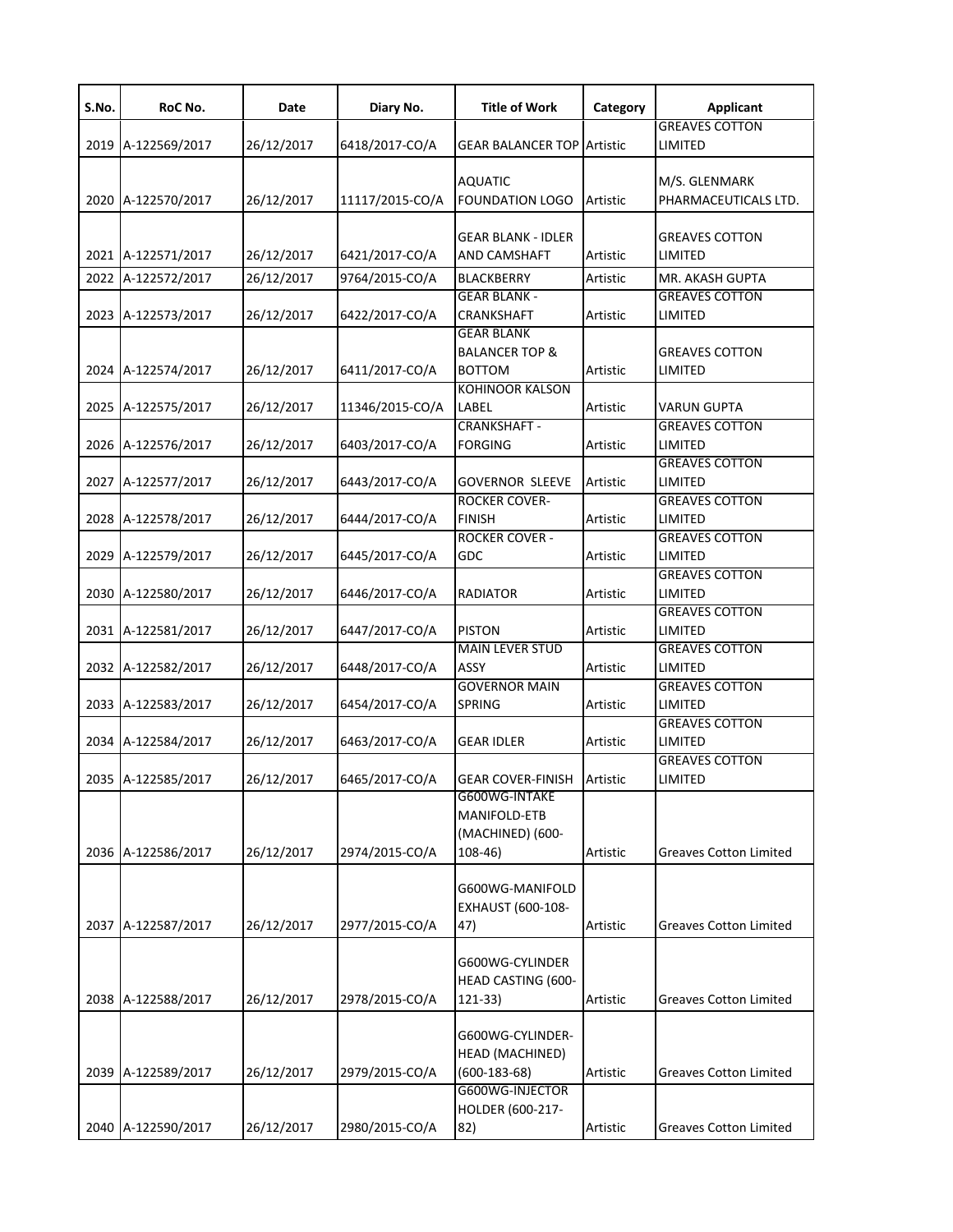| S.No. | RoC No.            | Date       | Diary No.                      | <b>Title of Work</b>   | Category  | <b>Applicant</b>              |
|-------|--------------------|------------|--------------------------------|------------------------|-----------|-------------------------------|
|       |                    |            |                                | G600WG-VALVE-          |           |                               |
|       |                    |            |                                | <b>INTAKE MULTI-</b>   |           |                               |
|       |                    |            |                                | GROOVE (600-283-       |           |                               |
|       | 2041 A-122591/2017 | 26/12/2017 | 2982/2015-CO/A                 | 01)                    | Artistic  | <b>Greaves Cotton Limited</b> |
|       |                    |            |                                | G600WG-VALVE-          |           |                               |
|       |                    |            |                                | <b>EXHAUST MULTI-</b>  |           |                               |
|       |                    |            |                                | GROOVE (600-283-       |           |                               |
|       | 2042 A-122592/2017 | 26/12/2017 | 2985/2015-CO/A                 | (02)                   | Artistic  | <b>Greaves Cotton Limited</b> |
|       |                    |            |                                | G600WG-VALVE           |           |                               |
|       |                    |            |                                | <b>CAM SHAFT</b>       |           |                               |
|       |                    |            |                                | ASSEMBLY               |           |                               |
|       | 2043 A-122593/2017 | 26/12/2017 | 2987/2015-CO/A                 | (E31A060003)           | Artistic  | <b>Greaves Cotton Limited</b> |
|       |                    |            |                                | G600WG-FLYWHEEL        |           |                               |
|       |                    |            |                                | ASSY. WITH RING        |           |                               |
|       |                    |            |                                | <b>GEAR AND TONE</b>   |           |                               |
|       |                    |            |                                | WHEEL                  |           |                               |
|       | 2044 A-122594/2017 | 26/12/2017 | 2988/2015-CO/A                 | (E04A030002)           | Artistic  | <b>Greaves Cotton Limited</b> |
|       |                    |            |                                | G600WG-VALVE           |           |                               |
|       |                    |            |                                | <b>CAM SHAFT</b>       |           |                               |
|       |                    |            |                                |                        |           |                               |
|       |                    |            |                                | (FORGING)              |           |                               |
|       | 2045 A-122595/2017 | 26/12/2017 | 2989/2015-CO/A                 | (E31F060001)           | Artistic  | <b>Greaves Cotton Limited</b> |
|       |                    |            |                                | G600WG-TONE            |           |                               |
|       |                    |            |                                | WHEEL                  |           |                               |
|       | 2046 A-122596/2017 | 26/12/2017 | 2992/2015-CO/A                 | (E04G130007)           | Artistic  | <b>Greaves Cotton Limited</b> |
|       |                    |            |                                | G600WG-GEAR-           |           |                               |
|       |                    |            |                                | VALVE CAMSHAFT         |           |                               |
|       | 2047 A-122597/2017 | 26/12/2017 | 2994/2015-CO/A                 | (E31M060005)           | Artistic  | <b>Greaves Cotton Limited</b> |
|       |                    |            |                                | <b>GEAR COVER</b>      |           | <b>GREAVES COTTON</b>         |
|       | 2048 A-122598/2017 | 26/12/2017 | 6466/2017-CO/A                 | CASTING - GDC          | Artistic  | LIMITED                       |
|       |                    |            |                                |                        |           | Dharampal Satyapal Sons       |
|       | 2049 A-122599/2017 | 26/12/2017 | 12441/2015-CO/A                | <b>PULSE LOGO</b>      | Artistic  | Pvt. Ltd                      |
|       |                    |            |                                | <b>SPRING PRESSURE</b> |           | <b>GREAVES COTTON</b>         |
|       | 2050 A-122600/2017 | 26/12/2017 | 6470/2017-CO/A                 | RELIEF                 | Artistic  | LIMITED                       |
|       |                    |            |                                |                        |           | <b>ASHISH KAILASH</b>         |
|       |                    |            |                                |                        |           | CHHABRA,MANISH                |
|       | 2051 A-122601/2017 |            | 4268/2015-CO/A                 | <b>BanTOBAC</b>        | Artistic  | KAILASH CHHABRA               |
|       |                    | 26/12/2017 |                                |                        |           |                               |
|       |                    |            |                                | <b>APPLE</b>           | Artistic  | <b>VENU FOODS INDUSTRIES</b>  |
|       | 2052 A-122602/2017 | 26/12/2017 | 8551/2015-CO/A                 |                        |           |                               |
|       |                    |            |                                |                        |           |                               |
|       |                    |            |                                |                        | Sound     |                               |
|       | 2053 SR-13169/2017 | 26/12/2017 | 54771/2014-CO/SR ZAROORAT USKI |                        | Recording | Roopkumar Rathod              |
|       |                    |            |                                |                        |           |                               |
|       |                    |            |                                |                        | Sound     | STEELBIRD HI-TECH INDIA       |
|       | 2054 SR-13170/2017 | 26/12/2017 | 11953/2015-CO/SR PAAPI         |                        | Recording | LTD.                          |
|       |                    |            |                                |                        |           |                               |
|       |                    |            |                                |                        | Sound     |                               |
|       | 2055 SR-13171/2017 | 26/12/2017 | 54753/2014-CO/SR ABR GUZRA HAI |                        | Recording | Roopkumar Rathod              |
|       |                    |            |                                |                        |           |                               |
|       | 2056 A-122603/2017 | 26/12/2017 | 5057/2015-CO/A                 | <b>SEAHAWK</b>         | Artistic  | <b>BASANTAR BREWERIES</b>     |
|       |                    |            |                                |                        |           | <b>GREAVES COTTON</b>         |
|       | 2057 A-122604/2017 | 26/12/2017 | 6464/2017-CO/A                 | <b>GEAR CRANKSHAFT</b> | Artistic  | LIMITED                       |
|       |                    |            |                                |                        |           | <b>GTZ [INDIA] PRIVATE</b>    |
|       | 2058 A-122605/2017 | 26/12/2017 | 5007/2017-CO/A                 | <b>ARKASUR LABEL</b>   | Artistic  | LIMITED                       |
|       |                    |            |                                |                        |           | GTZ [INDIA] PRIVATE           |
|       | 2059 A-122606/2017 | 26/12/2017 | 5011/2017-CO/A                 | <b>AQUALEA LABEL</b>   | Artistic  | LIMITED                       |
|       |                    |            |                                |                        |           |                               |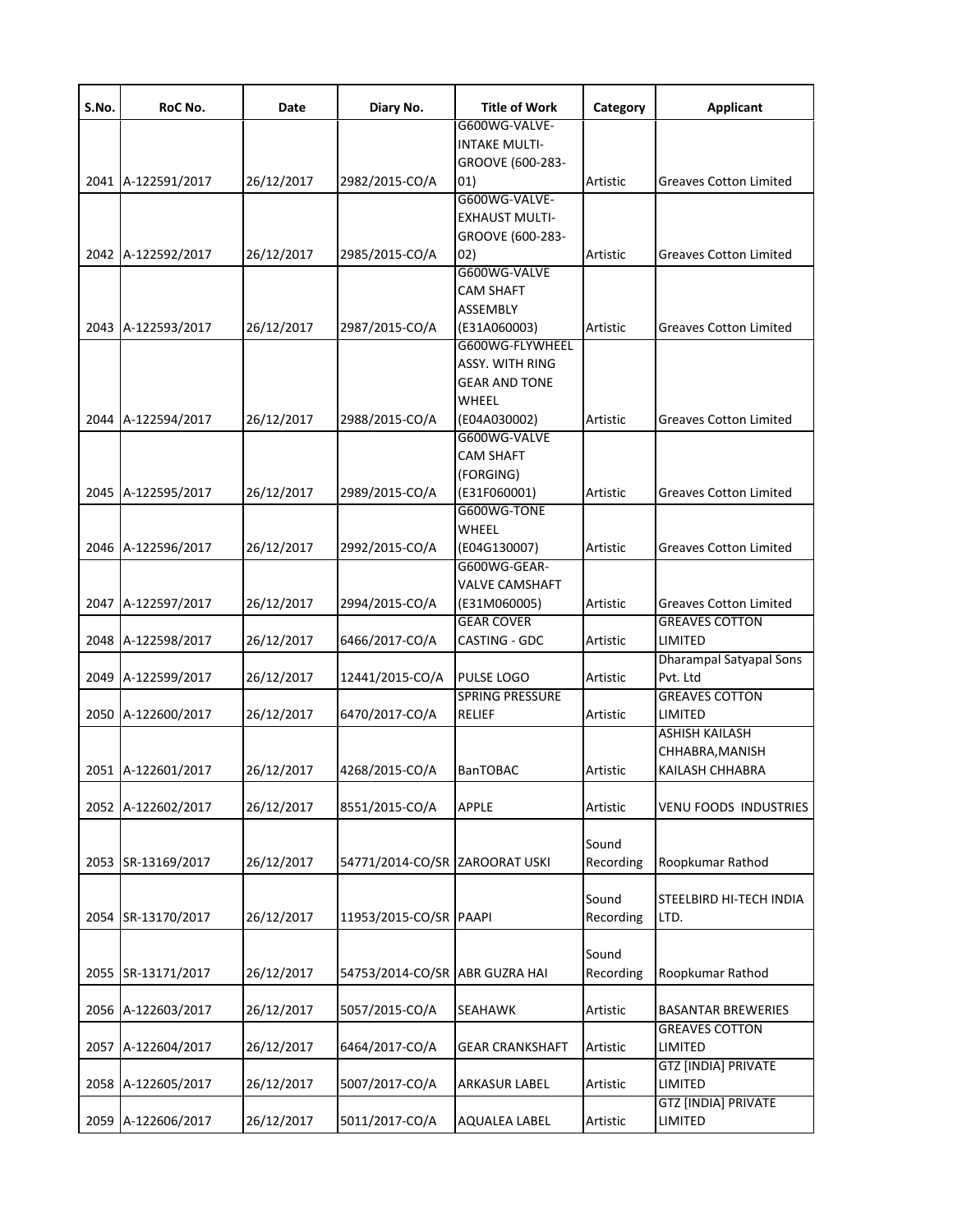| S.No. | RoC No.            | Date       | Diary No.            | <b>Title of Work</b>                                                                          | Category              | <b>Applicant</b>                                             |
|-------|--------------------|------------|----------------------|-----------------------------------------------------------------------------------------------|-----------------------|--------------------------------------------------------------|
|       | 2060 A-122607/2017 | 26/12/2017 | 5015/2017-CO/A       | <b>CORONIB LABEL</b>                                                                          | Artistic              | <b>GTZ [INDIA] PRIVATE</b><br>LIMITED                        |
|       | 2061 A-122608/2017 | 26/12/2017 | 5016/2017-CO/A       | <b>MIKRASUR LABEL</b>                                                                         | Artistic              | GTZ [INDIA] PRIVATE<br>LIMITED                               |
|       | 2062 SR-13172/2017 | 26/12/2017 | 8594/2015-CO/SR      | <b>MUJRIM</b>                                                                                 | Sound<br>Recording    | NILAYA KUMAR MISHRA                                          |
|       | 2063 SR-13173/2017 | 26/12/2017 | 8595/2015-CO/SR      | MARHAM                                                                                        | Sound<br>Recording    | MR. NILAYA KUMAR<br><b>MISHRA</b>                            |
|       | 2064 A-122609/2017 | 26/12/2017 | 5019/2017-CO/A       | <b>AQUAKOTE LABEL</b>                                                                         | Artistic              | <b>GTZ [INDIA] PRIVATE</b><br>LIMITED                        |
|       | 2065 SR-13174/2017 | 26/12/2017 | 8596/2015-CO/SR      | <b>SUKOON</b>                                                                                 | Sound<br>Recording    | MR. NILAYA KUMAR<br><b>MISHRA</b>                            |
|       | 2066 SR-13175/2017 | 26/12/2017 | 8597/2015-CO/SR      | NAMAMI GANGE                                                                                  | Sound<br>Recording    | NILAYA KUMAR MISHRA<br>HALDIRAM BHUJIAWALA                   |
|       | 2067 A-122610/2017 | 26/12/2017 | 375/2017-CO/A        | PRABHUJI                                                                                      | Artistic              | LIMITED                                                      |
|       | 2068 A-122611/2017 | 26/12/2017 | 373/2017-CO/A        | PRABHUJI                                                                                      | Artistic              | HALDIRAM BHUJIAWALA<br>LIMITED.                              |
|       | 2069 L-71687/2017  | 26/12/2017 | 2012/2015-CO/L       | LIFE CARD A DIGITAL<br><b>SYSTEM FOR</b><br><b>MANAGING HEALTH</b><br><b>CARE INFORMATION</b> | Literary/<br>Dramatic | MR SAIPRASAD JADHAV<br>AND DR VISHAKHADUTT D<br><b>PATIL</b> |
|       | 2070 L-71688/2017  | 26/12/2017 | 11547/2015-CO/A      | <b>Energy Ball Masters</b>                                                                    | Literary/<br>Dramatic | Janit Bhardwaj, Jagrit<br>Bhardwaj and Antash jha            |
|       | 2071 L-71689/2017  | 26/12/2017 | 11549/2015-CO/A      | Andy and Dad and<br>the rise of animals                                                       | Literary/<br>Dramatic | Mr. Jay Bhardwaj and Mrs.<br>Biral Bhardwaj                  |
|       | 2072 L-71690/2017  | 26/12/2017 | 11551/2015-CO/A      | The Adventures Of<br>Andy and Dad                                                             | Literary/<br>Dramatic | Janit Bhardwaj, Jagrit<br>Bhardwaj and Antash Jha            |
|       | 2073 L-71691/2017  | 26/12/2017 | 11552/2015-CO/A      | <b>Energy Ball Masters</b>                                                                    | Literary/<br>Dramatic | Janit Bhardwaj and Jagrit<br>Bhardwai                        |
|       | 2074 A-122612/2017 | 26/12/2017 | 6467/2017-CO/A       | <b>GEAR CAMSHAFT</b>                                                                          | Artistic              | <b>GREAVES COTTON</b><br>LIMITED                             |
|       | 2075 A-122613/2017 | 26/12/2017 | 6460/2017-CO/A       | <b>GEAR OIL PUMP</b>                                                                          | Artistic              | <b>GREAVES COTTON</b><br>LIMITED                             |
|       | 2076 A-122614/2017 | 26/12/2017 | 8433/2015-CO/A       | <b>AGILE</b>                                                                                  | Artistic              | <b>AGILE SECURITY FORCE &amp;</b><br>SYSTEMS PVT. LTD.       |
|       | 2077 A-122615/2017 | 26/12/2017 | 6473/2017-CO/A       | <b>SPIGOT FLYWHEEL</b><br><b>END SIDE-CASTING</b>                                             | Artistic              | <b>GREAVES COTTON</b><br>LIMITED                             |
|       | 2078 A-122616/2017 | 26/12/2017 | 6408/2017-CO/A       | <b>FUEL INJECTION</b><br><b>PUMP</b>                                                          | Artistic              | <b>GREAVES COTTON</b><br>LIMITED                             |
|       | 2079 SW-9889/2017  | 26/12/2017 | 13320/2017-<br>CO/SW | EduSprint+ Parent<br>MobileApp                                                                | Computer<br>Software  | <b>PARESH S SHETH</b>                                        |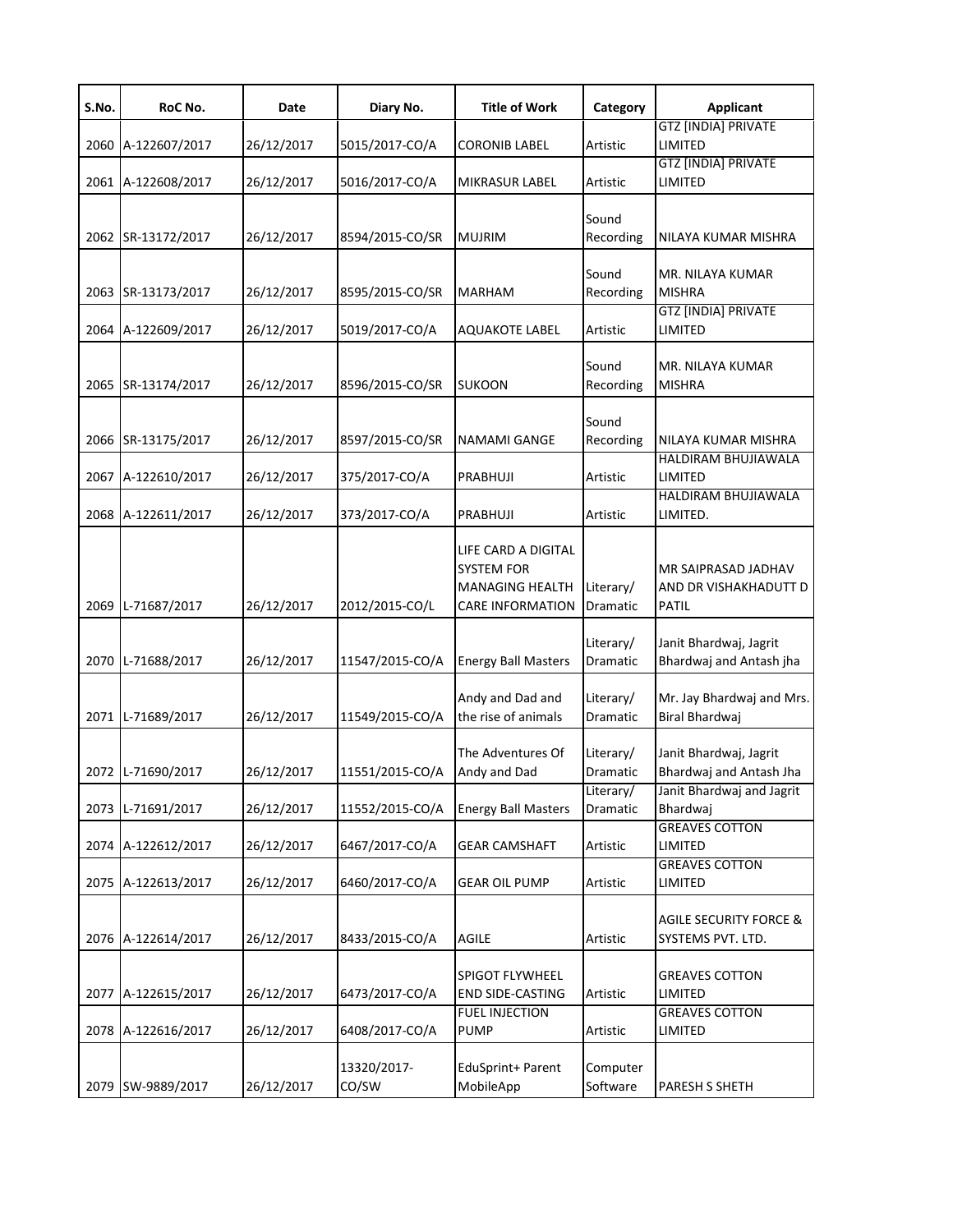| S.No. | RoC No.            | Date       | Diary No.            | <b>Title of Work</b>                                | Category               | <b>Applicant</b>                                                            |
|-------|--------------------|------------|----------------------|-----------------------------------------------------|------------------------|-----------------------------------------------------------------------------|
|       | 2080 A-122617/2017 | 26/12/2017 | 6450/2017-CO/A       | <b>HOLLOW DOWEL</b><br><b>BALANCER WEIGHT</b>       | Artistic               | <b>GREAVES COTTON</b><br>LIMITED                                            |
|       | 2081 A-122618/2017 | 26/12/2017 | 6471/2017-CO/A       | <b>SPIGOT GEAR END</b><br>SIDE-FINISH               | Artistic               | <b>GREAVES COTTON</b><br>LIMITED                                            |
|       | 2082 A-122619/2017 | 26/12/2017 | 6472/2017-CO/A       | <b>SPIGOT GEAR END</b><br>SIDE-CASTING              | Artistic               | <b>GREAVES COTTON</b><br>LIMITED                                            |
|       | 2083 A-122620/2017 | 26/12/2017 | 6469/2017-CO/A       | STOPPER-<br><b>DECOMPRESSION</b>                    | Artistic               | <b>GREAVES COTTON</b><br>LIMITED                                            |
|       | 2084 A-122621/2017 | 26/12/2017 | 52256/2014-CO/A      | <b>GLYBIOTIC</b>                                    | Artistic               | <b>Torque Pharmaceuticals</b><br>Pvt. Ltd.                                  |
|       | 2085 A-122622/2017 | 26/12/2017 | 52260/2014-CO/A      | MACGYL-O                                            | Artistic               | <b>Torque Pharmaceuticals</b><br>Pvt. Ltd.                                  |
|       | 2086 A-122623/2017 | 26/12/2017 | 52255/2014-CO/A      | SCABISIN                                            | Artistic               | <b>Torque Pharmaceuticals</b><br>Pvt. Ltd.                                  |
|       | 2087 A-122624/2017 | 26/12/2017 | 345/2017-CO/A        | GERMI LOGO                                          | Artistic               | <b>GUJARAT ENERGY</b><br><b>RESEARCH AND</b><br><b>MANAGEMENT INSTITUTE</b> |
|       | 2088 A-122625/2017 | 26/12/2017 | 2455/2017-CO/A       | <b>FEATHERS</b>                                     | Artistic               | M/s. SHREE HARI<br><b>INDUSTRIES</b>                                        |
|       | 2089 A-122626/2017 | 26/12/2017 | 2457/2017-CO/A       | NICECOAT                                            | Artistic               | M/s. PARTH CHEM TECH                                                        |
|       | 2090 L-71692/2017  | 26/12/2017 | 312/2017-CO/A        | <b>TOTAL</b><br><b>PRODUCTIVITY</b><br><b>TOOLS</b> | Literary/<br>Dramatic  | <b>BRIJESH KUMAR GUPTA</b>                                                  |
|       | 2091 L-71693/2017  | 27/12/2017 | 207/2017-CO/L        | Sur Gajleche                                        | Literary/<br>Dramatic  | Ramesh Nagesh Sawant                                                        |
|       | 2092 A-122627/2017 | 27/12/2017 | 12474/2017-CO/A      | <b>KENT SMART CHEF</b><br><b>APPLIANCES</b>         | Artistic               | Mahesh Gupta                                                                |
|       | 2093 L-71694/2017  | 27/12/2017 | 5332/2017-CO/L       | Apne Bachchon Ko<br>Safal Aur Mahan<br>Kaise Banaen | Literary/<br>Dramatic  | Mahesh prasad patel                                                         |
| 2094  | CF-3958/2017       | 27/12/2017 | 53/2017-CO/CF        | <b>FARMEES</b>                                      | aph Film               | Cinematogr USP STUDIOS PRIVATE<br>LIMITED                                   |
| 2095  | CF-3959/2017       | 27/12/2017 | 77/2017-CO/CF        | <b>KIDS TV</b>                                      | aph Film               | Cinematogr USP STUDIOS PRIVATE<br>LIMITED                                   |
|       | 2096 A-122628/2017 | 27/12/2017 | 2144/2017-CO/A       | <b>BAOBA GUTKHA</b><br>LABEL                        | Artistic               | M/S HIRA ENTERPRISES                                                        |
| 2097  | CF-3960/2017       | 27/12/2017 | 13410/2017-CO/CF     | <b>POCKET</b><br><b>GYNAECOLOGIST</b>               | Cinematogr<br>aph Film | ANILBHAI RAVJIBHAI<br>PATEL                                                 |
| 2098  | SW-9890/2017       | 27/12/2017 | 14824/2017-<br>CO/SW | Lifz Beautiful                                      | Computer<br>Software   | Poonam Yadav, Srinath<br>Thapa, Sumit                                       |
|       | 2099 A-122629/2017 | 27/12/2017 | 4791/2017-CO/A       | <b>MONSTER TRUCK</b><br>DAN                         | Artistic               | <b>USP STUDIOS PRIVATE</b><br>LIMITED                                       |
|       | 2100 A-122630/2017 | 27/12/2017 | 4845/2017-CO/A       | LITTLE RED CAR                                      | Artistic               | <b>USP STUDIOS PRIVATE</b><br>LIMITED                                       |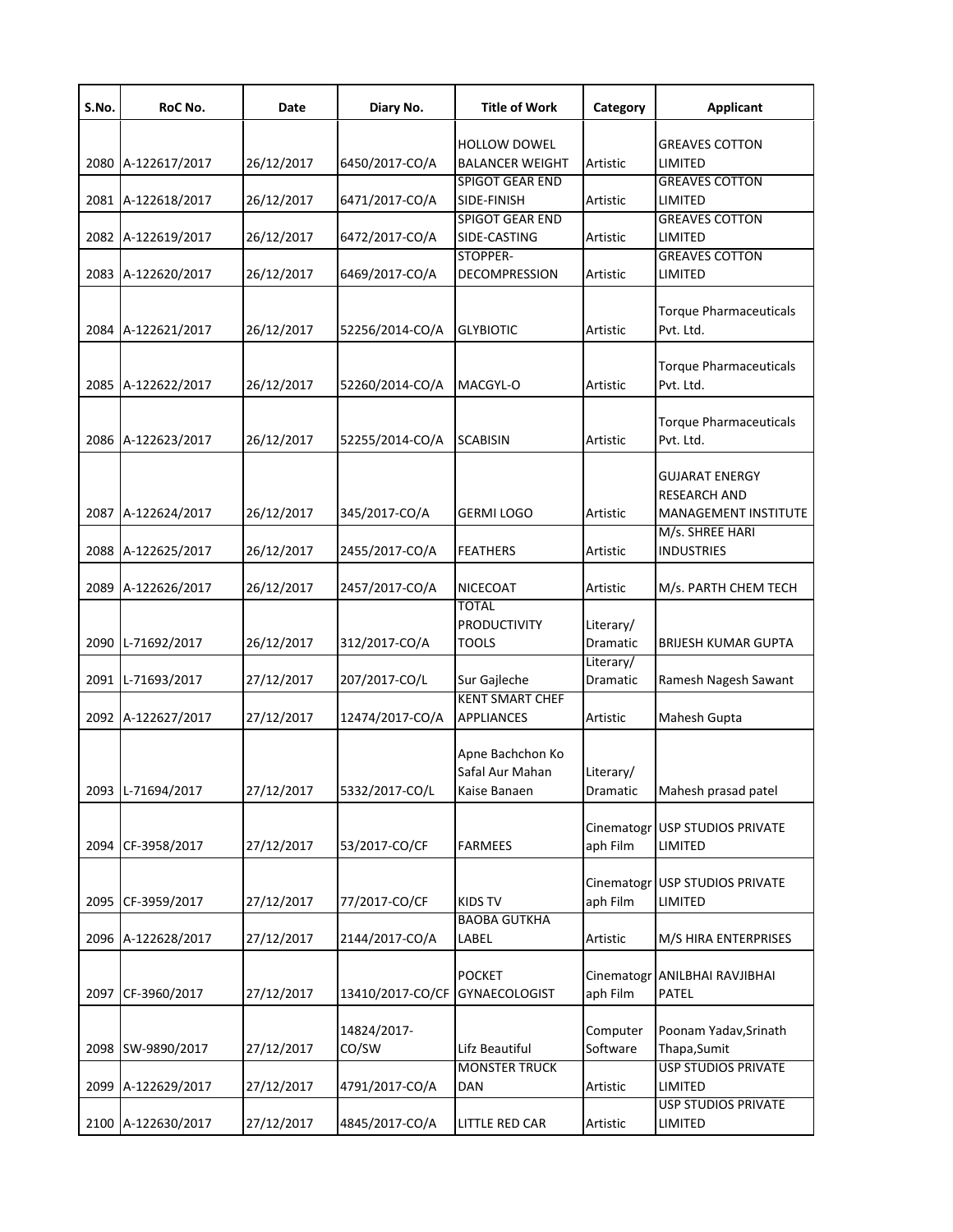| S.No.        | RoC No.                       | Date                     | Diary No.                          | <b>Title of Work</b>                                                                                         | Category                          | Applicant                                                            |
|--------------|-------------------------------|--------------------------|------------------------------------|--------------------------------------------------------------------------------------------------------------|-----------------------------------|----------------------------------------------------------------------|
| 2101         | A-122631/2017                 | 27/12/2017               | 4848/2017-CO/A                     | <b>ZEEK AND FRIENDS</b>                                                                                      | Artistic                          | <b>USP STUDIOS PRIVATE</b><br>LIMITED                                |
| 2102         | A-122632/2017                 | 27/12/2017               | 4852/2017-CO/A                     | <b>ROAD RANGERS</b>                                                                                          | Artistic                          | <b>USP STUDIOS PRIVATE</b><br>LIMITED                                |
| 2103         | SR-13176/2017                 | 27/12/2017               | 1764/2017-CO/SR                    | <b>KONO EK NILCHE</b><br><b>PARI BLACK</b>                                                                   | Sound<br>Recording                | <b>SUPER CASSETTES</b><br><b>INDUSTRIES PVT LTD</b>                  |
| 2104         | A-122633/2017                 | 27/12/2017               | 4856/2017-CO/A                     | <b>BAO PANDA</b>                                                                                             | Artistic                          | <b>USP STUDIOS PRIVATE</b><br>LIMITED                                |
| 2105         | A-122634/2017                 | 27/12/2017               | 4859/2017-CO/A                     | <b>JELLY BEARS</b>                                                                                           | Artistic                          | <b>USP STUDIOS PRIVATE</b><br>LIMITED                                |
| 2106         | A-122635/2017                 | 27/12/2017               | 4861/2017-CO/A                     | <b>MAD BEANS</b>                                                                                             | Artistic                          | <b>USP STUDIOS PRIVATE</b><br>LIMITED                                |
| 2107         | SW-9891/2017                  | 27/12/2017               | 14854/2017-<br>CO/SW               | <b>TASK TRACKER</b>                                                                                          | Computer<br>Software              | Ravindra Pratap Singh                                                |
| 2108         | SW-9892/2017                  | 27/12/2017               | 12851/2017-<br>CO/SW               | MODERN MEDICAL<br><b>INNOVATION ON THE</b><br>PREFERRED<br><b>INFORMATION OF</b><br>THE MEDICINE             | Computer<br>Software              | G.GOKUL, PRAVEEN<br>SAMUEL, V.D. AMBETH<br><b>KUMAR</b>              |
| 2109         | SW-9893/2017                  | 27/12/2017               | 14703/2017-<br>CO/SW               | <b>NOTESGEN</b>                                                                                              | Computer<br>Software              | Notesgen Technologies<br><b>Private Limited</b>                      |
| 2110<br>2111 | A-122636/2017<br>L-71695/2017 | 27/12/2017<br>27/12/2017 | 11684/2016-CO/A<br>18531/2017-CO/L | PEARL SCHOOL OF<br><b>EXCELLENCE AND</b><br><b>VALUE EDUCATION</b><br>MICROSCOPE AND<br><b>TELESCOPE</b>     | Artistic<br>Literary/<br>Dramatic | <b>VIMAL CHANDRU</b><br>VASWANI<br><b>MEXUS EDUCATION PVT</b><br>LTD |
| 2112         | L-71696/2017                  | 27/12/2017               | 18530/2017-CO/L                    | <b>DISCHARGE OF</b><br><b>ELECTRICITY</b><br><b>THROUGH GLASSES</b>                                          | Literary/<br>Dramatic             | <b>MEXUS EDUCATION PVT</b><br>LTD                                    |
| 2113         | L-71697/2017                  | 27/12/2017               | 14381/2017-CO/L                    | IoT-Based Advanced<br>Garbage Bin System<br>Kaadoo - The Big                                                 | Literary/<br>Dramatic             | <b>SACHIN JAIN</b><br><b>KRAB MEDIA AND</b>                          |
| 2114         | L-71698/2017                  | 27/12/2017               | 7030/2015-CO/L                     | Game: Playing<br>Guidelines                                                                                  | Literary/<br>Dramatic             | <b>MARKETING PRIVATE</b><br>LIMITED                                  |
| 2115         | L-71699/2017                  | 27/12/2017               | 18534/2017-CO/L                    | <b>ELECTRIC POTENTIAL</b><br><b>DUE TO CHARGE</b>                                                            | Literary/<br>Dramatic             | <b>MEXUS EDUCATION PVT</b><br><b>LTD</b>                             |
| 2116         | L-71700/2017                  | 27/12/2017               | 14407/2017-CO/L                    | NUMERICAL<br>OPTIMISATION OF<br>SAND CASTING OF CI<br>PLATE AT<br>DEEPSHIKHA<br>INDUSTRIES,<br><b>NAGPUR</b> | Literary/<br>Dramatic             | SHRIKANT R. JACHAK<br>Prasanna Shantilal                             |
| 2117         | L-71701/2017                  | 27/12/2017               | 2472/2015-CO/L                     | Geet se Jeet                                                                                                 | Literary/<br>Dramatic             | Mutha, Rohit Prakash<br>Bafana                                       |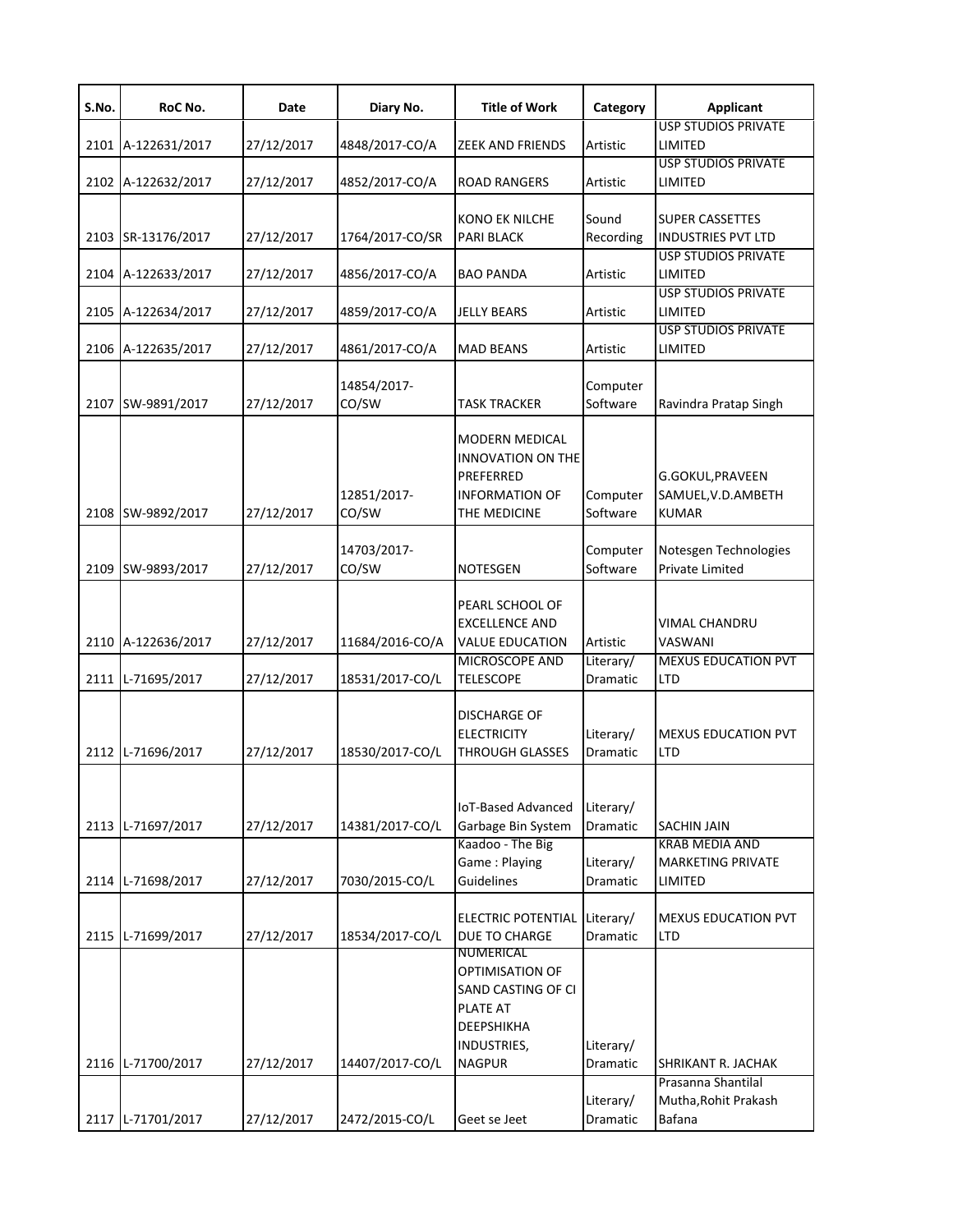| S.No. | RoC No.            | Date       | Diary No.            | <b>Title of Work</b>                                                | Category              | <b>Applicant</b>                                                     |
|-------|--------------------|------------|----------------------|---------------------------------------------------------------------|-----------------------|----------------------------------------------------------------------|
|       | 2118 L-71702/2017  | 27/12/2017 | 14271/2017-CO/L      | The End of<br>Expectations                                          | Literary/<br>Dramatic | Ishrat Ali                                                           |
|       | 2119 L-71703/2017  | 27/12/2017 | 7417/2015-CO/L       | AI HUSPAI                                                           | Literary/<br>Dramatic | <b>WANSALAN ENDRINA</b><br><b>DHAR</b>                               |
|       |                    |            |                      | <b>HYDERABAD</b>                                                    | Literary/             |                                                                      |
|       | 2120 L-71704/2017  | 27/12/2017 | 14269/2017-CO/L      | <b>DOMINION</b>                                                     | Dramatic              | Surnilla Narsing Rao                                                 |
|       | 2121 A-122637/2017 | 27/12/2017 | 6838/2015-CO/A       | Corn/Puffs LABEL                                                    | Artistic              | RAKESH KUMAR TRADING<br>AS SAI BIRBAL DAS FOODS                      |
|       | 2122 SW-9894/2017  | 27/12/2017 | 14104/2015-<br>CO/SW | Macro MagicTM<br>C/C++ Preprocessor<br>Version 1.0, Free<br>Version | Computer<br>Software  | <b>Buffnstaff Software and</b><br>Services Private Limited           |
|       | 2123 SW-9895/2017  | 27/12/2017 | 12477/2016-<br>CO/SW | Face-Reco                                                           | Computer<br>Software  | Jalendu Dhanija, Tanupriya<br>Choudhury, Praveen Kumar               |
|       | 2124 A-122638/2017 | 27/12/2017 | 7089/2015-CO/A       | <b>SWEETY IMLI</b><br>(POUCH)                                       | Artistic              | STC INDIA PVT. LTD.                                                  |
|       | 2125 L-71705/2017  | 27/12/2017 | 10276/2015-CO/L      | ANKAHI                                                              | Literary/<br>Dramatic | M SUBRAMANIAM                                                        |
|       | 2126 A-122639/2017 | 27/12/2017 | 5261/2015-CO/A       | <b>FITWELL GROUP</b>                                                | Artistic              | SAMRAT SUBMERSIBLE<br>(GUJ.) PVT. LTD.                               |
|       | 2127 A-122640/2017 | 27/12/2017 | 8904/2015-CO/A       | <b>RAMCONS</b>                                                      | Artistic              | <b>RAMCONS ENGINEERS &amp;</b><br><b>BUILDERS PRIVATE</b><br>LIMITED |
|       | 2128 A-122641/2017 | 27/12/2017 | 5609/2016-CO/A       | <b>BLUE REPUBLIC</b>                                                | Artistic              | <b>FANATIC SPORTS PRIVATE</b><br>LIMITED                             |
|       | 2129 A-122642/2017 | 27/12/2017 | 668/2015-CO/A        | <b>VASO AMANTE</b>                                                  | Artistic              | ANJANA GUPTA, RAJEEV<br><b>GUPTA, RAJENDRA GUPTA</b>                 |
|       | 2130 A-122643/2017 | 27/12/2017 | 2034/2015-CO/A       | <b>GANGA-THE</b><br>ETERNAL                                         | Artistic              | <b>SATISH GUPTA</b>                                                  |
|       | 2131 A-122644/2017 | 27/12/2017 | 13330/2016-CO/A      | STAR 999 NANDINI<br>Premium Mithi<br>Supari                         | Artistic              | Sanjay D. Ghodawat                                                   |
|       | 2132 L-71706/2017  | 27/12/2017 | 5074/2015-CO/L       | <b>AVISKARAK</b>                                                    | Literary/<br>Dramatic | <b>ANSHUMAN RAWAT</b>                                                |
|       | 2133 SR-13177/2017 | 27/12/2017 | 18542/2017-CO/SR     |                                                                     | Sound<br>Recording    | <b>ANIKET DHINGRA</b>                                                |
|       | 2134 A-122645/2017 | 27/12/2017 | 5329/2015-CO/A       | SAGAR                                                               | Artistic              | <b>MR BRAJESH KUMAR</b><br>SAHU                                      |
|       | 2135 SR-13178/2017 | 27/12/2017 | 11100/2015-CO/SR     | <b>GALL BANA</b>                                                    | Sound<br>Recording    | MR. KULDEEP KUMAR<br>PRAJAPATI                                       |
|       | 2136 L-71707/2017  | 27/12/2017 | 9419/2015-CO/L       | <b>NAI KAHKASHAN</b>                                                | Literary/<br>Dramatic | SHIV KUMAR BILAGRAMI                                                 |
|       | 2137 A-122646/2017 | 27/12/2017 | 4997/2015-CO/A       | Shubham                                                             | Artistic              | KAN RAJ AGRAWAL &<br>SATYA NARAIN AGRAWAL                            |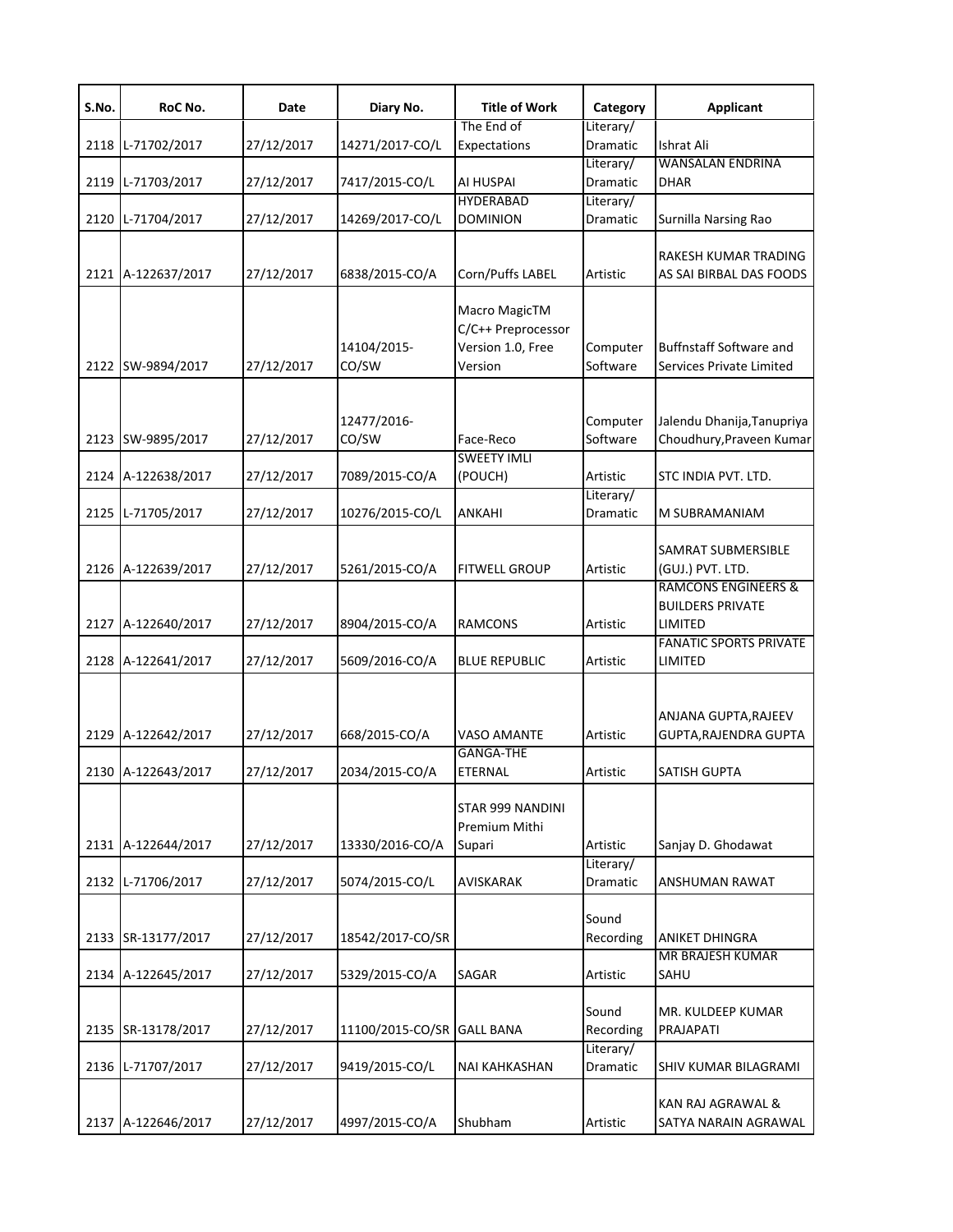| S.No. | RoC No.                            | Date                     | Diary No.                        | <b>Title of Work</b>                                                                        | Category              | <b>Applicant</b>                                 |
|-------|------------------------------------|--------------------------|----------------------------------|---------------------------------------------------------------------------------------------|-----------------------|--------------------------------------------------|
|       | 2138 L-71708/2017                  | 27/12/2017               | 5337/2015-CO/L                   | <b>DGCIN</b>                                                                                | Literary/<br>Dramatic | SYED TARUJ AHMED, S/O.<br>LATE SYED AHSAN,       |
|       | 2139 A-122647/2017                 | 27/12/2017               | 13331/2016-CO/A                  | STAR 999 NANDINI<br><b>Premium Sweet</b><br>Supari                                          | Artistic              | Sanjay D. Ghodawat                               |
|       | 2140 L-71709/2017                  | 27/12/2017               | 7098/2015-CO/L                   | Sanskrit Bhodini<br>Talapathari                                                             | Literary/<br>Dramatic | SRI.B. BOREGOWDA                                 |
|       | 2141 SW-9896/2017                  | 27/12/2017               | 11744/2017-<br>CO/SW             | <b>SCORE NBFC</b>                                                                           | Computer<br>Software  | PERFECT SOFTWARE<br>SOLUTIONS [CLT] PVT LTD      |
| 2142  | L-71710/2017                       | 27/12/2017               | 14075/2015-CO/L                  | Sadashiva                                                                                   | Literary/<br>Dramatic | RANJITH NAGAMALLA                                |
|       | 2143 A-122648/2017                 | 27/12/2017               | 13332/2016-CO/A                  | 555 STAR Life<br>Packaged Drinking<br>Water                                                 | Artistic              | Sanjay D. Ghodawat                               |
|       | 2144 A-122649/2017                 | 27/12/2017               | 14022/2015-CO/A                  | <b>FLARE SWEET MILK</b><br>(LABEL)                                                          | Artistic              | Aditya Singhal trading as<br>Uditi International |
|       | 2145 A-122650/2017                 | 27/12/2017               | 14025/2015-CO/A                  | POMA-EX KWIKHEAL<br>PLUS (LABEL)                                                            | Artistic              | Sanjay Jain trading as<br>Poma-Ex Products       |
|       | 2146 A-122651/2017                 | 27/12/2017               | 14098/2015-CO/A                  | DEVICE OF TOY CAR                                                                           | Artistic              | Golden Chocolates Pvt.<br>Ltd.                   |
|       | 2147 L-71711/2017                  | 27/12/2017               | 7900/2017-CO/L                   | <b>HIMALAYA KA</b><br><b>SAMARPAN YOG</b><br><b>BHAAG5</b>                                  | Literary/<br>Dramatic | SHIVKRUPANANDJI<br>SWAMI                         |
|       | 2148 L-71712/2017                  | 27/12/2017               | 2952/2015-CO/L                   | <b>IT Wizard</b><br>Plus/Playing With<br>Technology/CW/Vol<br>2/Class 1/Item Code<br>138954 | Literary/<br>Dramatic | <b>NIIT LIMITED</b>                              |
|       | 2149 L-71713/2017                  | 27/12/2017               | 3003/2015-CO/L                   | <b>IT Wizard Plus/Fun</b><br>With<br>Technology/CW//Vol<br>.1/Class 3/Item<br>Code:138958   | Literary/<br>Dramatic | M/s. NIIT LIMITED                                |
|       |                                    |                          |                                  | <b>VATIKA NATURALS</b><br>OIL BLANCE<br><b>SMOOTHING</b><br><b>TREATMENT</b>                |                       |                                                  |
|       | 2150 A-122652/2017                 | 27/12/2017               | 11320/2015-CO/A                  | SHAMPOO LABEL<br><b>VEDIC SUTRA AND</b><br><b>VEDIC MATRIX</b>                              | Artistic<br>Literary/ | DABUR INDIA LIMITED<br>Kunnathully Raghuthaman   |
| 2152  | 2151 L-71714/2017<br>A-122653/2017 | 27/12/2017<br>27/12/2017 | 9529/2015-CO/L<br>4712/2017-CO/A | (RELATIONS)<br><b>M STICK</b>                                                               | Dramatic<br>Artistic  | Kunhukuttan<br><b>BADARI RAMESH</b>              |
|       | 2153 L-71715/2017                  | 27/12/2017               | 4089/2017-CO/L                   | <b>MYSTIC IN YOUR</b><br><b>HEAD</b>                                                        | Literary/<br>Dramatic | <b>PRADEEP PAUL</b>                              |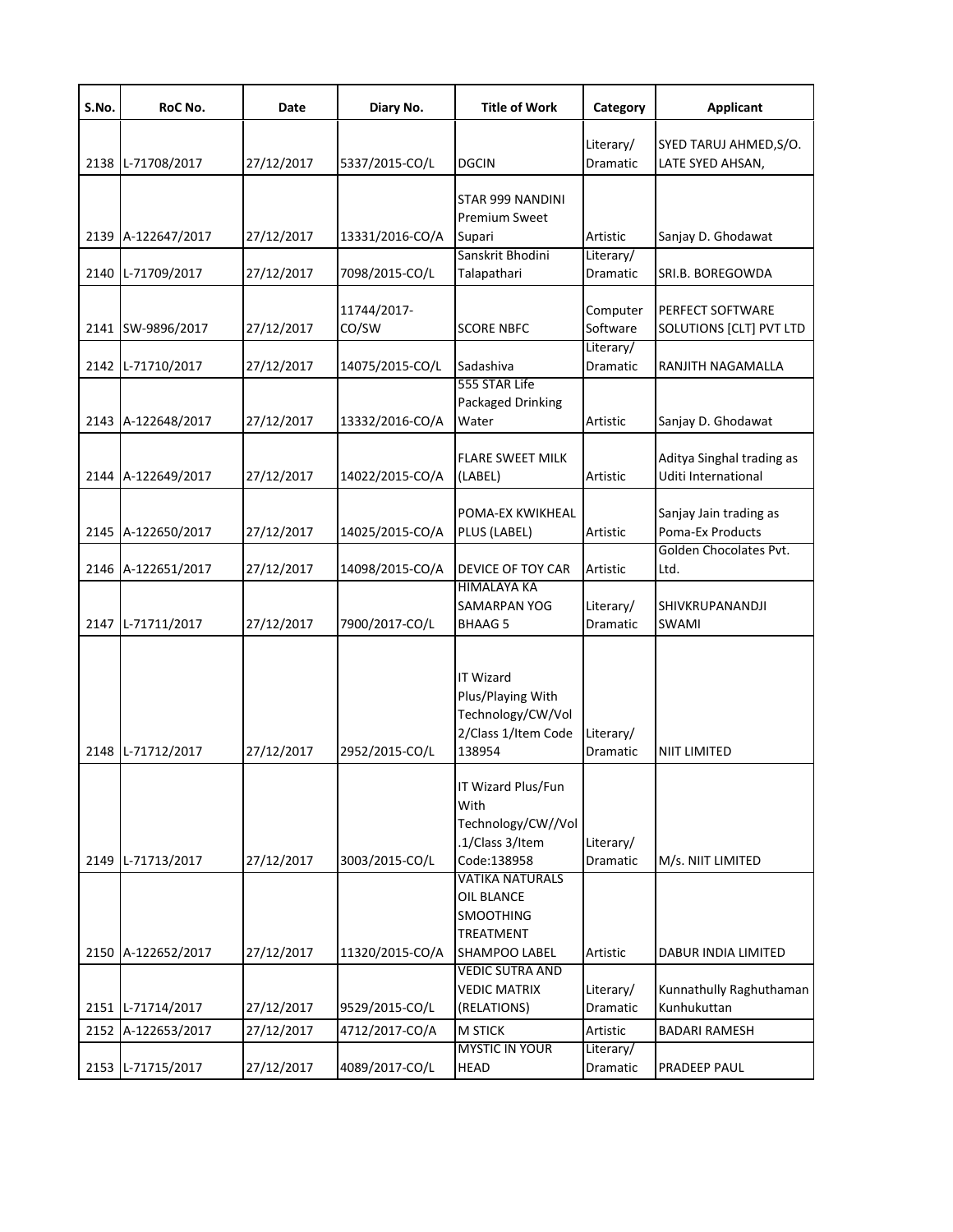| S.No. | RoC No.            | Date       | Diary No.            | <b>Title of Work</b>                                                                                       | Category              | Applicant                                                           |
|-------|--------------------|------------|----------------------|------------------------------------------------------------------------------------------------------------|-----------------------|---------------------------------------------------------------------|
|       |                    |            |                      | Experimental<br>investigation on use<br>of granulated blast<br>furnace slag as fine<br>aggregate in cement | Literary/             |                                                                     |
|       | 2154 L-71716/2017  | 28/12/2017 | 14655/2017-CO/L      | mortar                                                                                                     | Dramatic              | Bhupesh N.Nandurkar                                                 |
|       | 2155 SW-9897/2017  | 28/12/2017 | 14501/2016-<br>CO/SW | MultiVendor<br>Marketplace Basic<br>[M2]                                                                   | Computer<br>Software  | Cedcoss Technologies<br>Private Limited                             |
|       | 2156 A-122654/2017 | 28/12/2017 | 926/2016-CO/A        | <b>JINNI BALLOONS</b>                                                                                      | Artistic              |                                                                     |
|       | 2157 A-122655/2017 | 28/12/2017 | 927/2016-CO/A        | <b>GB BALLOONS</b>                                                                                         | Artistic              | SMT ASHA KATULA,<br>RAJEEV KATULA, HITESH<br>KATULA, BRIJESH KATULA |
|       | 2158 SW-9898/2017  | 28/12/2017 | 13175/2015-<br>CO/SW | <b>MARKS CERTIFICATE</b><br><b>VERIFICATION</b><br><b>SYSTEM</b>                                           | Computer<br>Software  | NATIONAL INFORMATICS<br><b>CENTRE</b>                               |
|       | 2159 L-71717/2017  | 28/12/2017 | 4683/2016-CO/A       | <b>TRANSPORTATION</b><br>ILLUSTRATED<br><b>IMAGES</b>                                                      | Literary/<br>Dramatic | <b>SKYLARK PRINTERS</b>                                             |
|       | 2160 L-71718/2017  | 28/12/2017 | 10977/2016-CO/L      | Apne Kude Se Aap Hi<br>Honge Pareshan                                                                      | Literary/<br>Dramatic | Shray Ramtirth Goswami<br><b>EMCURE</b>                             |
|       | 2161 A-122656/2017 | 28/12/2017 | 49892/2014-CO/A      | FULL-24 Tablets                                                                                            | Artistic              | PHARMACEUTICALS<br>LIMITED                                          |
|       | 2162 A-122657/2017 | 28/12/2017 | 49890/2014-CO/A      | <b>MAXTRA PDS</b>                                                                                          | Artistic              | <b>ZUVENTUS HEALTHCARE</b><br>LIMITED                               |
|       | 2163 A-122658/2017 | 28/12/2017 | 49889/2014-CO/A      | <b>ZINCONIA</b>                                                                                            | Artistic              | <b>ZUVENTUS HEALTHCARE</b><br>LIMITED                               |
|       | 2164 L-71719/2017  | 28/12/2017 | 49180/2014-CO/L      | <b>DASTAN</b>                                                                                              | Literary/<br>Dramatic | SUSHEEL SHARMA                                                      |
|       | 2165 L-71720/2017  | 28/12/2017 | 49378/2014-CO/L      | <b>NARMADA</b>                                                                                             | Literary/<br>Dramatic | LAXMAN RAO                                                          |
|       | 2166 L-71721/2017  | 28/12/2017 | 49377/2014-CO/L      | Drishtikon                                                                                                 | Literary/<br>Dramatic | LAXMAN RAO                                                          |
| 2167  | L-71722/2017       | 28/12/2017 | 13230/2017-CO/L      | Mohabbat Ki<br>Majboori                                                                                    | Literary/<br>Dramatic | Pankaj Verma                                                        |
|       | 2168 L-71723/2017  | 28/12/2017 | 14695/2017-CO/L      | <b>Creation of Universe</b><br>God or Big Bang                                                             | Literary/<br>Dramatic | Keerthi Kumar Patangay                                              |
| 2169  | A-122659/2017      | 29/12/2017 | 8981/2015-CO/A       | <b>BERGER PARROT</b><br><b>WOOD PRIMER</b>                                                                 | Artistic              | <b>BERGER PAINTS INDIA</b><br>LIMITED                               |
|       | 2170 A-122660/2017 | 29/12/2017 | 3029/2015-CO/A       | <b>SANKH BRAND</b>                                                                                         | Artistic              | MR. VASHDEV JIANDRAM<br>ROHRA [ PROP.]                              |
| 2171  | A-122661/2017      | 29/12/2017 | 2868/2015-CO/A       | <b>HEERA MOTI</b>                                                                                          | Artistic              | PARVATI INDUSTRIES PVT.<br>LTD.                                     |
|       | 2172 A-122662/2017 | 29/12/2017 | 2869/2015-CO/A       | <b>AZAD</b>                                                                                                | Artistic              | PARVATI INDUSTRIES PVT.<br>LTD.                                     |
|       | 2173 A-122663/2017 | 29/12/2017 | 2870/2015-CO/A       | $A - 1$                                                                                                    | Artistic              | PARVATI INDUSTRIES PVT.<br>LTD.                                     |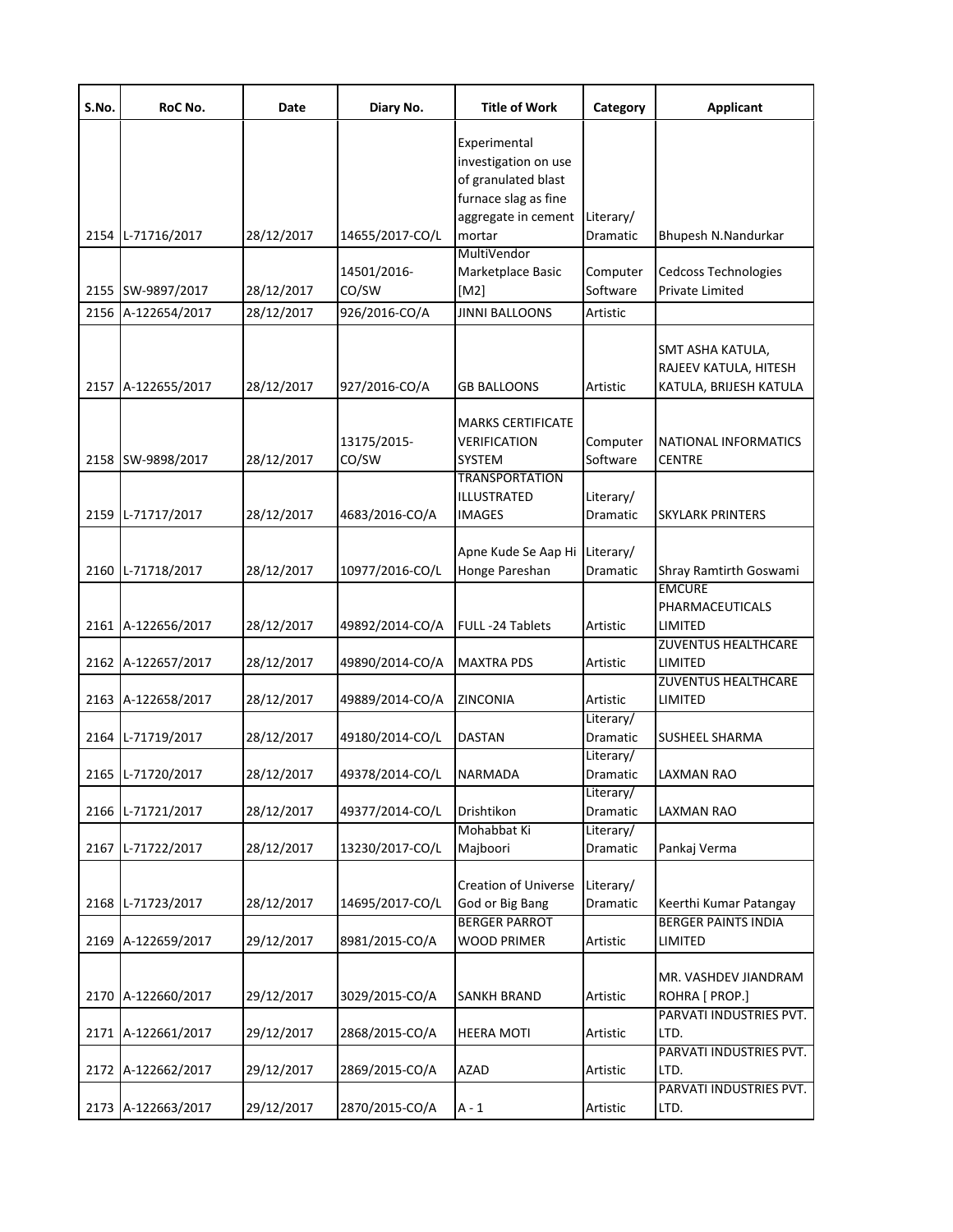| S.No. | RoC No.            | Date       | Diary No.       | <b>Title of Work</b>                                                                                                     | Category              | <b>Applicant</b>                                                  |
|-------|--------------------|------------|-----------------|--------------------------------------------------------------------------------------------------------------------------|-----------------------|-------------------------------------------------------------------|
|       | 2174 A-122664/2017 | 29/12/2017 | 2872/2015-CO/A  | <b>GOLD CHERRY</b>                                                                                                       | Artistic              | PARVATI INDUSTRIES PVT.<br>LTD.                                   |
|       | 2175 A-122665/2017 | 29/12/2017 | 2873/2015-CO/A  | <b>PANCHRATNA</b>                                                                                                        | Artistic              | PARVATI INDUSTRIES PVT.<br>LTD.                                   |
|       | 2176 L-71724/2017  | 29/12/2017 | 15098/2017-CO/L | <b>SHAHAR GAON DESH</b>                                                                                                  | Literary/<br>Dramatic | UMESH NEERAJKUMAR                                                 |
| 2177  | L-71725/2017       | 29/12/2017 | 13887/2017-CO/L | Nothing Is Everything                                                                                                    | Literary/<br>Dramatic | Jigar Jayantilal Thanki                                           |
|       | 2178 L-71726/2017  | 29/12/2017 | 4668/2015-CO/L  | <b>MAGIC ENGLISH</b><br><b>SPEAKING COURSE</b>                                                                           | Literary/<br>Dramatic | <b>DEVENDER KUMAR</b><br>SHARMA                                   |
|       | 2179 SW-9899/2017  | 29/12/2017 | 4884/2015-CO/SW | eAbhilekh                                                                                                                | Computer<br>Software  | CDAC, KOLKATA                                                     |
|       | 2180 SW-9900/2017  | 29/12/2017 | 4886/2015-CO/SW | eArchive                                                                                                                 | Computer<br>Software  | CDAC, KOLKATA                                                     |
|       | 2181 A-122666/2017 | 29/12/2017 | 3645/2015-CO/A  | <b>SPECIAL BOND</b><br>(LABEL)                                                                                           | Artistic              | Sudhir Jain trading as<br><b>Oswal Adhesives</b><br>Manufacturers |
|       | 2182 A-122667/2017 | 29/12/2017 | 4561/2015-CO/A  | iMi - i made it                                                                                                          | Artistic              | <b>RANDEEP KAUR</b>                                               |
|       | 2183 L-71727/2017  | 29/12/2017 | 13205/2015-CO/L | RAJA, ELIYAN AUR<br><b>JADUGAR SAMRAT</b><br>DONGA 'SURUAAT EK Literary/<br><b>MAHASANGRAM KI'</b><br><b>ENGINEERING</b> | Dramatic              | OM PRAKASH SAINI                                                  |
|       | 2184 L-71728/2017  | 29/12/2017 | 8915/2015-CO/L  | MECHANICS VOL 1<br><b>STATICS</b>                                                                                        | Literary/<br>Dramatic | N MOHANACHANDRAN<br><b>NAIR</b>                                   |
|       | 2185 SR-13179/2017 | 29/12/2017 | 8714/2015-CO/SR | <b>TERI RACHNA</b>                                                                                                       | Sound<br>Recording    | STEELBIRD HI-TECH INDIA<br>LTD.                                   |
|       | 2186 L-71729/2017  | 29/12/2017 | 2694/2015-CO/L  | <b>SONGS OF RAJAN</b><br><b>KUMAR</b>                                                                                    | Literary/<br>Dramatic | <b>RAJAN KUMAR</b>                                                |
|       | 2187 L-71730/2017  | 29/12/2017 | 8501/2015-CO/L  | <b>GUN PE DONE</b>                                                                                                       | Literary/<br>Dramatic | <b>ABHIK BHANU</b>                                                |
|       | 2188 L-71731/2017  | 29/12/2017 | 15469/2017-CO/L | Good Touch Bad<br>Touch                                                                                                  | Literary/<br>Dramatic | Institute of Psychometric<br><b>Assessment &amp; Counselling</b>  |
|       | 2189 A-122668/2017 | 29/12/2017 | 15204/2017-CO/A | PRINCE HIMALAYAN<br>DEW (LABEL)                                                                                          | Artistic              | Shri Brahm Shakti Prince<br>Beverages Pvt. Ltd.                   |
|       | 2190 A-122669/2017 | 29/12/2017 | 15203/2017-CO/A | PRINCE COLA (LABEL) Artistic                                                                                             |                       | Shri Brahm Shakti Prince<br>Beverages Pvt. Ltd.                   |
|       | 2191 SW-9901/2017  | 29/12/2017 | 98/2015-CO/L    | Computation of life<br>insurance<br>requirements based<br>on user inputs on a<br>digital platform                        | Computer<br>Software  | FINDIRECT SERVICES PVT.<br>LTD.                                   |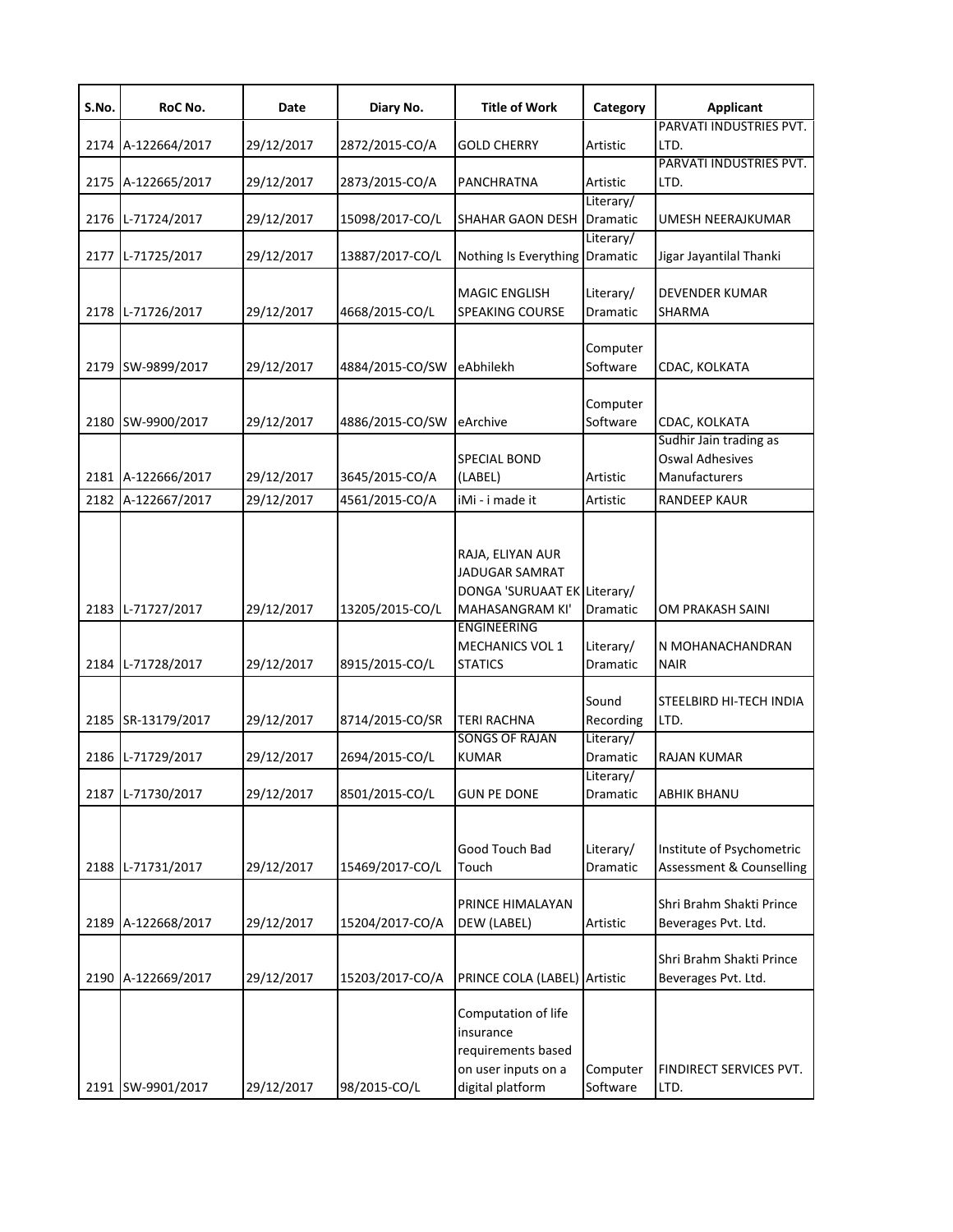| S.No. | RoC No.            | Date       | Diary No.       | <b>Title of Work</b>                                                            | Category                     | <b>Applicant</b>                                                                                                 |
|-------|--------------------|------------|-----------------|---------------------------------------------------------------------------------|------------------------------|------------------------------------------------------------------------------------------------------------------|
|       | 2192 A-122670/2017 | 29/12/2017 | 12193/2015-CO/A | <b>MULTI COLOUR</b><br><b>BANDS</b>                                             | Artistic                     | MR. VINOD KANJI SHAH,<br>MR. HARSHIT VINOD SHAH<br>AND MR. NISHIT VINOD<br>SHAH, PARTNERS M/S<br>RATAN POLYPLAST |
|       |                    |            |                 |                                                                                 |                              |                                                                                                                  |
|       |                    |            |                 | <b>NIPS NATURAL</b><br><b>IDENTITY FOR PAPER</b>                                |                              | MR SHRINARAYAN TIWARI<br>PROPRIETOR OF M/S                                                                       |
|       | 2193 A-122671/2017 | 29/12/2017 | 12961/2015-CO/A | SOLUTION                                                                        | Artistic                     | <b>SHREE PAPER MART</b>                                                                                          |
|       | 2194 A-122672/2017 | 29/12/2017 | 3034/2015-CO/A  | <b>DERBY DARLING</b><br><b>VELVETTO</b>                                         | Artistic                     | <b>SHRI MANISH MORARJI</b><br>VISHARIA                                                                           |
|       |                    |            |                 |                                                                                 | Literary/                    |                                                                                                                  |
|       | 2195 L-71732/2017  | 29/12/2017 | 13293/2015-CO/L | Cricket Ek Khoj                                                                 | Dramatic                     | Tariq Siddiqui                                                                                                   |
|       | 2196 L-71733/2017  | 29/12/2017 | 13524/2015-CO/L | <b>NON DESTRUCTIVE</b><br><b>TESTING</b>                                        | Literary/<br><b>Dramatic</b> | G. Marimuthu                                                                                                     |
|       |                    |            |                 |                                                                                 |                              | <b>MR BRAJESH KUMAR</b>                                                                                          |
|       | 2197 A-122673/2017 | 29/12/2017 | 5327/2015-CO/A  | MAA CHHAP 8 NO.<br><b>CLONE HUM AUR</b>                                         | Artistic                     | SAHU                                                                                                             |
|       | 2198 L-71734/2017  | 29/12/2017 | 13873/2015-CO/L | <b>HAMARA</b><br><b>MANOVIGYAN</b>                                              | Literary/<br>Dramatic        | <b>MADHUR KUMAR</b>                                                                                              |
|       | 2199 L-71735/2017  | 29/12/2017 | 8230/2015-CO/L  | <b>JO KUCHH NAHIN</b><br><b>KARTE, WOH</b><br><b>KAMAAL KARTE HAIN Dramatic</b> | Literary/                    | PREM KUMAR SHARMA                                                                                                |
|       | 2200 L-71736/2017  | 29/12/2017 | 8322/2015-CO/L  | <b>ELEGENDS WEBSITE</b><br><b>HAVING 5 PAGES</b>                                | Literary/<br>Dramatic        | <b>SUMIT BHANUSHALI</b>                                                                                          |
|       | 2201 A-122674/2017 | 29/12/2017 | 12616/2015-CO/A | <b>MORE</b>                                                                     | Artistic                     | PRAVEEN BANSAL<br>PARTNER OF BANSAL<br><b>INDUSTRIES AND TICKLY</b><br><b>CUTTING UDHYOG</b>                     |
|       | 2202 L-71737/2017  | 29/12/2017 | 10901/2015-CO/L | THE ART OF WRITING Literary/<br><b>ENGLISH</b>                                  | Dramatic                     | <b>MR SHANKAR</b><br>NEELKANTAN                                                                                  |
|       | 2203 L-71738/2017  | 29/12/2017 | 844/2015-CO/L   | Direct selling mein<br>Saflta (choice is<br>yours)                              | Literary/<br>Dramatic        | Mukesh Singh                                                                                                     |
|       | 2204 L-71739/2017  | 29/12/2017 | 12283/2015-CO/L | Knee-pain self<br>assessment<br>questionnaire                                   | Literary/<br>Dramatic        | Dr. Alankar Ambadas<br>Ramteke                                                                                   |
|       | 2205 L-71740/2017  | 29/12/2017 | 49581/2014-CO/L | JADON LANGDI DIL<br><b>MANGDI</b>                                               | Literary/<br>Dramatic        | <b>TOORAY BROTHERS</b><br>THROUGH MR. AVTAR<br>SINGH SON OF SARDAR<br><b>GURMEET SINGH</b>                       |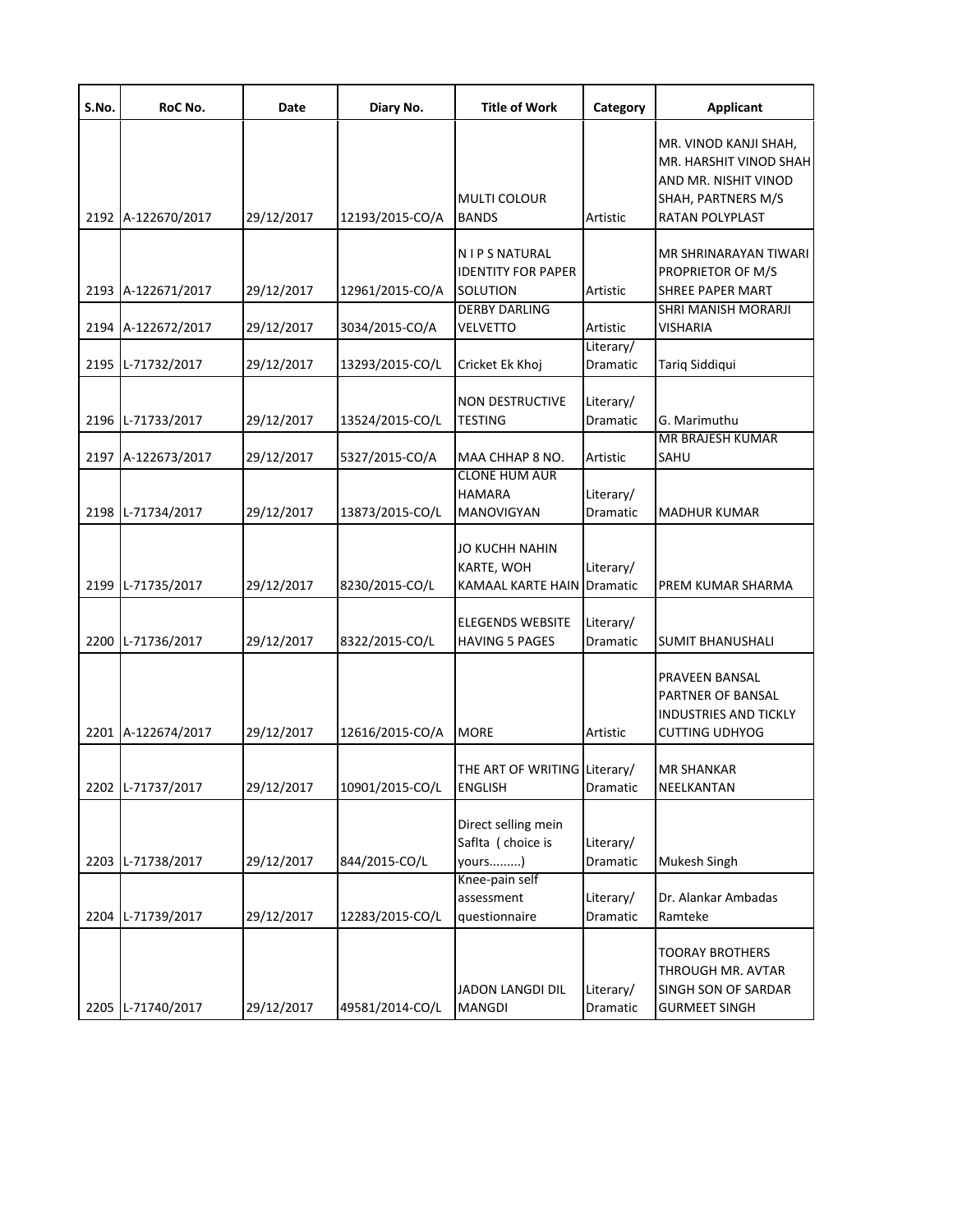| S.No. | RoC No.            | Date       | Diary No.       | <b>Title of Work</b>                                                                                              | Category              | <b>Applicant</b>                                                           |
|-------|--------------------|------------|-----------------|-------------------------------------------------------------------------------------------------------------------|-----------------------|----------------------------------------------------------------------------|
|       |                    |            |                 | StarFIPS - STAR<br><b>Financial Inclusion</b><br>Processing System -<br>An Enterprise                             |                       | <b>CASHLINK GLOBAL</b>                                                     |
| 2206  | SW-9902/2017       | 29/12/2017 | 5165/2017-CO/SW | Financial Inclusion<br>System                                                                                     | Computer<br>Software  | <b>SYSTEMS PRIVATE</b><br>LIMTED,                                          |
|       | 2207 L-71741/2017  | 29/12/2017 | 6104/2017-CO/L  | Do You Even<br>Weekend                                                                                            | Literary/<br>Dramatic | Mr. Sumeet Hukamchand<br>Mittal                                            |
|       | 2208 A-122675/2017 | 29/12/2017 | 6405/2017-CO/A  | CYLINDER HEAD                                                                                                     | Artistic              | <b>GREAVES COTTON</b><br>LIMITED                                           |
|       | 2209 A-122676/2017 | 29/12/2017 | 2502/2016-CO/A  | Two Dimensional<br>Artistic Model of<br><b>Typical Plant Cell</b>                                                 | Artistic              | M/s TD Model & Scientific<br>Co. through its proprietor<br>Sh. Dinesh Jain |
|       | 2210 A-122677/2017 | 29/12/2017 | 2807/2016-CO/A  | <b>Three Dimensional</b><br>Artistic Model of<br>Plant Cell                                                       | Artistic              | M/s TD Model & Scientific<br>Co. through its proprietor<br>Sh. Dinesh Jain |
|       | 2211 A-122678/2017 | 29/12/2017 | 2810/2016-CO/A  | Two Dimensional<br>Artistic Model of<br>Plant Cell- 5 Parts                                                       | Artistic              | M/s TD Model & Scientific<br>Co. through its proprietor<br>Sh. Dinesh Jain |
|       | 2212 A-122679/2017 | 29/12/2017 | 2811/2016-CO/A  | Two Dimensional<br>Artistic Model of<br>Dicot Seed<br>Germination (Pea)-3<br>Parts                                | Artistic              | M/s TD Model & Scientific<br>Co. through its proprietor<br>Sh. Dinesh Jain |
|       | 2213 A-122680/2017 | 29/12/2017 | 2842/2016-CO/A  | Two Dimensional<br>Artistic Model of<br>Monocotyeledonous<br><b>Plant Stalk</b>                                   | Artistic              | M/s TD Model & Scientific<br>Co. through its proprietor<br>Sh. Dinesh Jain |
|       | 2214 A-122681/2017 | 29/12/2017 | 2814/2016-CO/A  | <b>Two Dimensional</b><br>Artistic Model of T.S.<br>& L.S. Dicot Leaf                                             | Artistic              | M/s TD Model & Scientific<br>Co. through its proprietor<br>Sh. Dinesh Jain |
|       | 2215 A-122682/2017 | 29/12/2017 | 2813/2016-CO/A  | <b>Two Dimensional</b><br>Artistic Model of<br>Germination of A<br>Gymnosperm,<br>Monocot & Dicot<br>(Rye & Bean) | Artistic              | M/s TD Model & Scientific<br>Co. through its proprietor<br>Sh. Dinesh Jain |
|       | 2216 A-122683/2017 | 29/12/2017 | 2812/2016-CO/A  | Two Dimensional<br>Artistic Model of<br>Monocot Seed<br>Germination (Maize)-<br>3 Parts                           | Artistic              | M/s TD Model & Scientific<br>Co. through its proprietor<br>Sh. Dinesh Jain |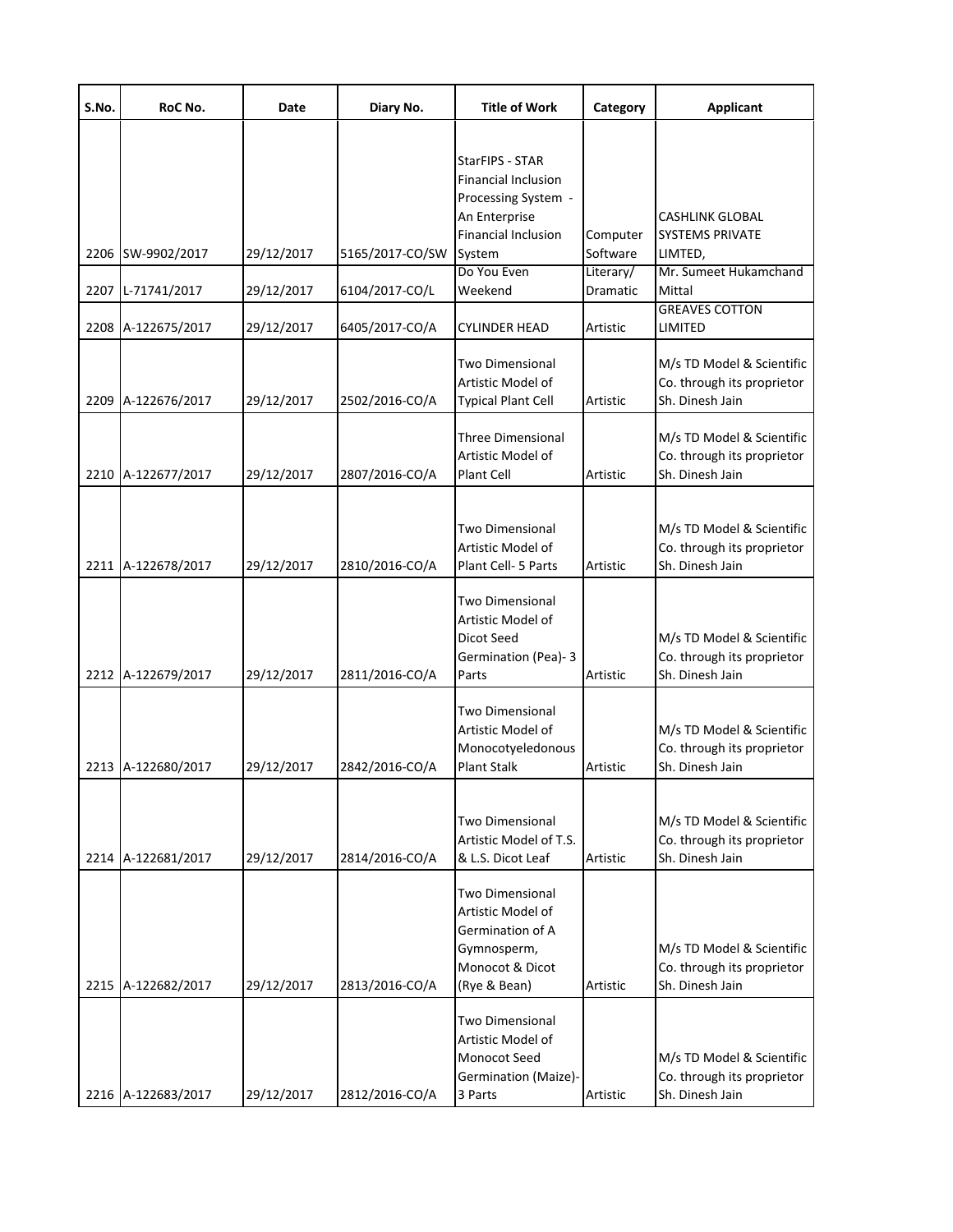| S.No. | RoC No.            | Date       | Diary No.      | <b>Title of Work</b>                                                                    | Category | <b>Applicant</b>                                                           |
|-------|--------------------|------------|----------------|-----------------------------------------------------------------------------------------|----------|----------------------------------------------------------------------------|
|       | 2217 A-122684/2017 | 29/12/2017 | 2843/2016-CO/A | <b>Two Dimensional</b><br>Artistic Model of<br>Dicot Stem                               | Artistic | M/s TD Model & Scientific<br>Co. through its proprietor<br>Sh. Dinesh Jain |
|       | 2218 A-122685/2017 | 29/12/2017 | 2855/2016-CO/A | Two Dimensional<br>Artistic Model of<br><b>Types of Plant</b><br>Tissues                | Artistic | M/s TD Model & Scientific<br>Co. through its proprietor<br>Sh. Dinesh Jain |
|       | 2219 A-122686/2017 | 29/12/2017 | 2853/2016-CO/A | Two Dimensional<br>Artistic Model of<br><b>Types of Ovules</b>                          | Artistic | M/s TD Model & Scientific<br>Co. through its proprietor<br>Sh. Dinesh Jain |
|       | 2220 A-122687/2017 | 29/12/2017 | 2851/2016-CO/A | Two Dimensional<br>Artistic Model of<br>Placentation-Set of 6 Artistic                  |          | M/s TD Model & Scientific<br>Co. through its proprietor<br>Sh. Dinesh Jain |
|       | 2221 A-122688/2017 | 29/12/2017 | 2845/2016-CO/A | <b>Two Dimensional</b><br>Artistic Model of Leaf<br>Surface (Stomata)                   | Artistic | M/s TD Model & Scientific<br>Co. through its proprietor<br>Sh. Dinesh Jain |
|       | 2222 A-122689/2017 | 29/12/2017 | 2846/2016-CO/A | <b>Three Dimensional</b><br>Artistic Model of<br>Diatom (Mounted on<br>Stand)           | Artistic | M/s TD Model & Scientific<br>Co. through its proprietor<br>Sh. Dinesh Jain |
|       | 2223 A-122690/2017 | 29/12/2017 | 2848/2016-CO/A | <b>Three Dimensional</b><br>Artistic Model of<br>Monocot Root Tip<br>(Mounted on Stand) | Artistic | M/s TD Model & Scientific<br>Co. through its proprietor<br>Sh. Dinesh Jain |
|       | 2224 A-122691/2017 | 29/12/2017 | 2849/2016-CO/A | Two Dimensional<br>Artistic Model of<br>Fertilization of The<br>Angiosperms             | Artistic | M/s TD Model & Scientific<br>Co. through its proprietor<br>Sh. Dinesh Jain |
|       | 2225 A-122692/2017 | 29/12/2017 | 2808/2016-CO/A | Two Dimensional<br>Artistic Model of<br>Plant Cell                                      | Artistic | M/s TD Model & Scientific<br>Co. through its proprietor<br>Sh. Dinesh Jain |
|       | 2226 A-122693/2017 | 29/12/2017 | 2809/2016-CO/A | <b>Two Dimensional</b><br>Artistic Model of<br>Plant Cell Plaques                       | Artistic | M/s TD Model & Scientific<br>Co. through its proprietor<br>Sh. Dinesh Jain |
|       | 2227 A-122694/2017 | 29/12/2017 | 2501/2016-CO/A | Plant & Animal Cell<br>Comparison Set                                                   | Artistic | M/s TD Model & Scientific<br>Co. through its proprietor<br>Sh. Dinesh Jain |